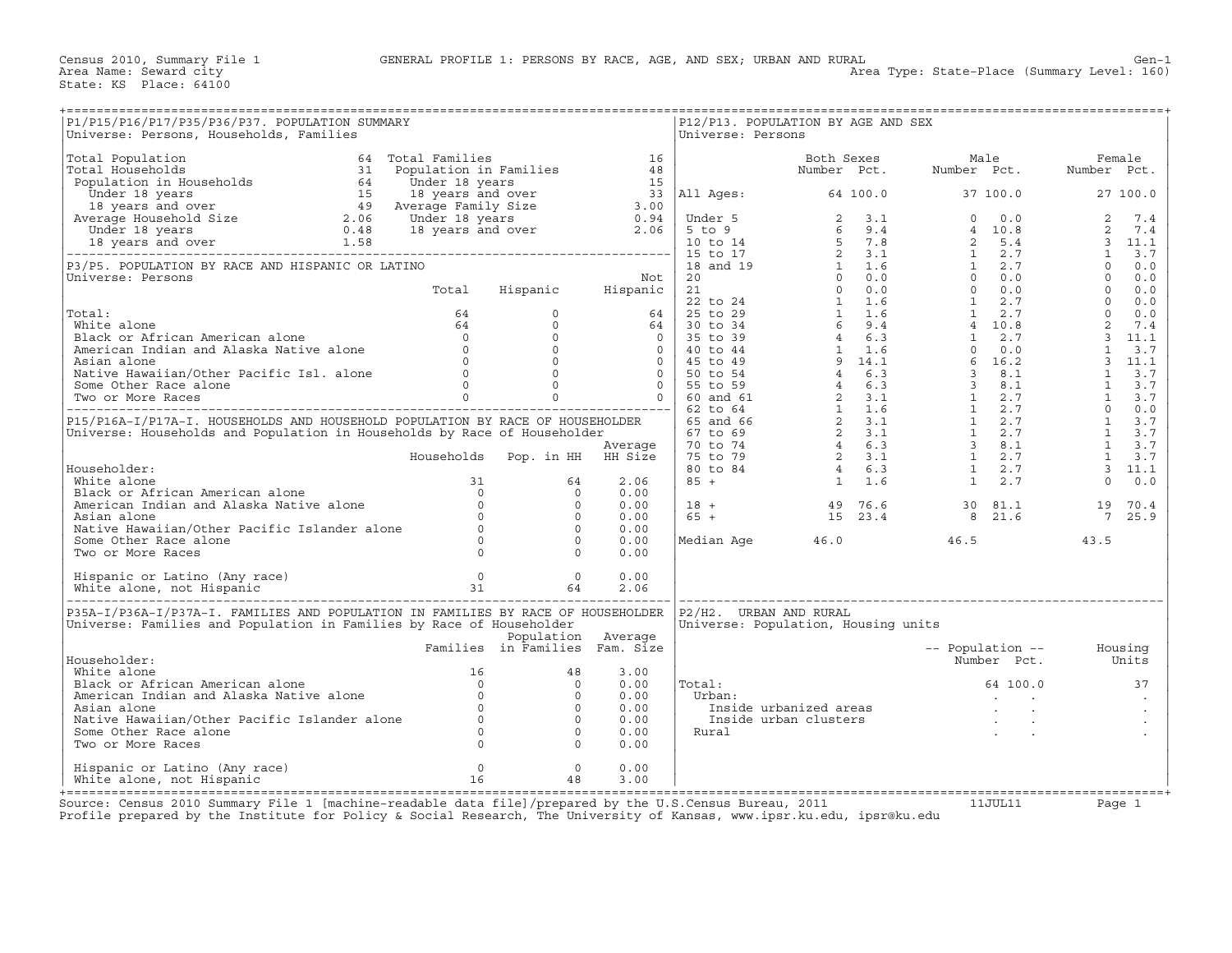Area Type: State-Place (Summary Level: 160)

| P38/P39. FAMILY TYPE BY PRESENCE AND AGE OF OWN                                                                                                                                                                                |                  |                                             | P20. HOUSEHOLDS BY PRESENCE OF PEOPLE UNDER 18 BY           |                                                         | P31. RELATIONSHIP BY HOUSEHOLD TYPE               |                                       |                |                                            |
|--------------------------------------------------------------------------------------------------------------------------------------------------------------------------------------------------------------------------------|------------------|---------------------------------------------|-------------------------------------------------------------|---------------------------------------------------------|---------------------------------------------------|---------------------------------------|----------------|--------------------------------------------|
| AND RELATED CHILDREN (*)                                                                                                                                                                                                       |                  |                                             | HOUSEHOLD TYPE BY AGE OF PEOPLE UNDER 18 (*)                |                                                         |                                                   | FOR THE POPULATION UNDER 18 (*)       |                |                                            |
| Universe: Families                                                                                                                                                                                                             |                  |                                             | Universe: Households                                        |                                                         | Universe: Persons under 18                        |                                       |                |                                            |
|                                                                                                                                                                                                                                | Presence         | Presence                                    |                                                             |                                                         |                                                   |                                       |                |                                            |
|                                                                                                                                                                                                                                | of Own           | of Related                                  | Total:                                                      |                                                         | $31$ Total:                                       |                                       |                | 15                                         |
|                                                                                                                                                                                                                                | Children         | Children                                    | Households with one or more people                          |                                                         | In households:                                    |                                       |                | 15                                         |
|                                                                                                                                                                                                                                |                  |                                             | under 18:                                                   | 5                                                       | Householder or spouse                             |                                       |                | $\overline{0}$                             |
| Total Families:                                                                                                                                                                                                                | 16               | 16                                          | Family households:                                          | $\overline{5}$                                          | Related child:                                    |                                       |                | 15                                         |
| Husband-wife families:                                                                                                                                                                                                         | 12 <sup>12</sup> | 12                                          | Husband-wife families:                                      | $\overline{4}$                                          | Own child:                                        |                                       |                | 15                                         |
| Children under 18:                                                                                                                                                                                                             | $\overline{4}$   | $\overline{4}$                              | Under 6 years only                                          | $\Omega$                                                |                                                   | In husband-wife families              |                | 14                                         |
| and the only the distribution of the distribution of the distribution of the distribution of the distribution of the distribution of the distribution of the distribution of the distribution of the distribution of the distr |                  | $\Omega$                                    | Under 6 years and 6 to 17 years                             | $\mathbf{1}$                                            | In other families,                                |                                       |                |                                            |
|                                                                                                                                                                                                                                |                  | $\mathbf{1}$                                |                                                             | $\overline{3}$                                          |                                                   |                                       |                |                                            |
|                                                                                                                                                                                                                                |                  | $\overline{3}$                              | 6 to 17 years only                                          | $\mathbf{1}$                                            | no spouse present:<br>Male householder            |                                       |                | $\begin{smallmatrix}1\0\end{smallmatrix}$  |
|                                                                                                                                                                                                                                |                  | 8                                           | Other families, no spouse present:                          |                                                         |                                                   |                                       |                |                                            |
| No children under 18                                                                                                                                                                                                           |                  |                                             | Male householder:                                           | $\Omega$                                                |                                                   | Female householder                    |                |                                            |
|                                                                                                                                                                                                                                |                  |                                             | Under 6 years only                                          | $\Omega$                                                | Other relatives:                                  |                                       |                |                                            |
| Other families,                                                                                                                                                                                                                |                  |                                             | Under 6 years and 6 to 17 years                             | $\Omega$                                                | Grandchild                                        |                                       |                | $\begin{bmatrix} 1\\0\\0\\0 \end{bmatrix}$ |
| no spouse present:                                                                                                                                                                                                             | $\overline{4}$   | $\overline{4}$                              | 6 to 17 years only                                          | $\circ$                                                 | Other relatives                                   |                                       |                |                                            |
| Male householder:                                                                                                                                                                                                              | 2                | $\overline{a}$                              | Female householder:                                         | $\mathbf{1}$                                            | Nonrelatives                                      |                                       |                | $\circ$                                    |
| Children under 18:                                                                                                                                                                                                             | $\Omega$         | $\Omega$                                    | Under 6 years only                                          | $\circ$                                                 |                                                   |                                       |                |                                            |
| Under 6 only                                                                                                                                                                                                                   | $\Omega$         | $\circ$                                     | Under 6 years and 6 to 17 years                             | $\circ$                                                 | In group quarters                                 |                                       |                | $\mathsf{O}\xspace$                        |
| Under 6 and 6 to 17                                                                                                                                                                                                            | $\Omega$         | $\circ$                                     | 6 to 17 years only                                          | $\mathbf{1}$                                            | Institutional                                     |                                       |                | $\circ$                                    |
| 6 to 17 years only                                                                                                                                                                                                             | $\circ$          | $\circ$                                     | Nonfamily households:                                       | $\Omega$                                                | Noninstitutional                                  |                                       |                | $\Omega$                                   |
| No children under 18                                                                                                                                                                                                           | $\overline{2}$   | $\overline{a}$                              | Male householder:                                           | $\Omega$                                                |                                                   |                                       |                |                                            |
| Female householder:                                                                                                                                                                                                            | $\overline{2}$   | $\overline{a}$                              | Under 6 years only                                          | $\Omega$                                                |                                                   |                                       |                |                                            |
| Children under 18:                                                                                                                                                                                                             | $\mathbf{1}$     | $\mathbf{1}$                                | Under 6 years and 6 to 17 years                             | $\Omega$                                                |                                                   |                                       |                |                                            |
| Under 6 only                                                                                                                                                                                                                   | $\Omega$         | $\circ$                                     | 6 to 17 years only                                          | $\circ$                                                 | * Responses of "same-sex spouse" were             |                                       |                |                                            |
| Under 6 and 6 to 17                                                                                                                                                                                                            | $\circ$          | $\circ$                                     | Female householder:                                         | $\circ$                                                 | edited during processing to "unmarried            |                                       |                |                                            |
| 6 to 17 years only                                                                                                                                                                                                             | $\mathbf{1}$     | $\mathbf{1}$                                | Under 6 years only                                          | $\circ$                                                 | partner".                                         |                                       |                |                                            |
| No children under 18                                                                                                                                                                                                           | $\mathbf{1}$     | $\mathbf{1}$                                | Under 6 years and 6 to 17 years                             | $\Omega$                                                |                                                   |                                       |                |                                            |
|                                                                                                                                                                                                                                |                  |                                             | 6 to 17 years only                                          | $\Omega$                                                |                                                   |                                       |                |                                            |
|                                                                                                                                                                                                                                |                  |                                             |                                                             |                                                         | P41. AGE OF GRANDCHILDREN UNDER 18 YEARS          |                                       |                |                                            |
| P19. HOUSEHOLD SIZE, HOUSEHOLD TYPE, AND PRESENCE                                                                                                                                                                              |                  |                                             | Households with no people under 18:                         | 26                                                      |                                                   | LIVING WITH A GRANDPARENT HOUSEHOLDER |                |                                            |
| OF OWN CHILDREN (*)                                                                                                                                                                                                            |                  |                                             | Family households:                                          | 11                                                      | Universe: Grandchildren under 18 living           |                                       |                |                                            |
| Universe: Households                                                                                                                                                                                                           |                  |                                             | Husband-wife families:                                      | 8                                                       |                                                   | with a grandparent householder        |                |                                            |
|                                                                                                                                                                                                                                |                  |                                             |                                                             | $\overline{\mathbf{3}}$                                 |                                                   |                                       |                |                                            |
| Total:                                                                                                                                                                                                                         |                  |                                             | Other families, no spouse present:                          |                                                         |                                                   |                                       |                |                                            |
|                                                                                                                                                                                                                                |                  | 31                                          | Male householder                                            | 2                                                       | Total:                                            |                                       |                | $\circ$                                    |
| 1-person households:                                                                                                                                                                                                           |                  | 14                                          | Female householder                                          | $\mathbf{1}$                                            | Under 3 years                                     |                                       |                | $\circ$                                    |
| Male householder                                                                                                                                                                                                               |                  | 11                                          | Nonfamily households:                                       | 15                                                      | 3 and 4 years                                     |                                       |                | $\mathsf O$                                |
| Female householder                                                                                                                                                                                                             |                  | $\overline{3}$                              | Male householder                                            | 11                                                      | 5 years                                           |                                       |                | $\circ$                                    |
|                                                                                                                                                                                                                                |                  |                                             | Female householder                                          | $\overline{4}$                                          | 6 to 11 years                                     |                                       |                | $\circ$                                    |
| 2-or-more-person households:                                                                                                                                                                                                   |                  | 17                                          |                                                             |                                                         | 12 to 17 years                                    |                                       |                | $\Omega$                                   |
| Family households:                                                                                                                                                                                                             |                  | 16                                          |                                                             |                                                         |                                                   |                                       |                |                                            |
| Husband-wife families:                                                                                                                                                                                                         |                  | 12                                          |                                                             |                                                         |                                                   |                                       |                |                                            |
| With own children under 18                                                                                                                                                                                                     |                  | $\overline{4}$                              | P40. OWN CHILDREN UNDER 18 YEARS BY FAMILY TYPE AND AGE (*) |                                                         |                                                   |                                       |                |                                            |
| No own children under 18                                                                                                                                                                                                       |                  |                                             | Universe: Own Children Under 18 Years                       |                                                         |                                                   |                                       |                |                                            |
| Other families, no spouse present:                                                                                                                                                                                             |                  | $\overline{4}$                              |                                                             |                                                         | In Male                                           |                                       | In Female      |                                            |
| Male householder:                                                                                                                                                                                                              |                  | 2                                           |                                                             |                                                         | In Husband Pct. Householder Pct. Householder Pct. |                                       |                |                                            |
| With own children under 18                                                                                                                                                                                                     |                  | $\circ$                                     |                                                             | -Wife of                                                | No Wife of                                        |                                       | No Husband     | of                                         |
| No own children under 18                                                                                                                                                                                                       |                  | $\overline{a}$                              |                                                             | Total Families Tot.                                     |                                                   | Families Tot. Families Tot.           |                |                                            |
| Female householder:                                                                                                                                                                                                            |                  | 2                                           |                                                             |                                                         |                                                   |                                       |                |                                            |
| With own children under 18                                                                                                                                                                                                     |                  |                                             |                                                             |                                                         | $\circ$                                           | 0.0                                   | $\mathbf{1}$   | 6.7                                        |
| No own children under 18                                                                                                                                                                                                       |                  |                                             |                                                             | $\begin{array}{ccc} 14 & 93.3 \\ 2 & 100.0 \end{array}$ | $\overline{0}$                                    | 0.0                                   | $\circ$        | 0.0                                        |
| Nonfamily households:                                                                                                                                                                                                          |                  |                                             |                                                             | $0 \qquad \qquad .$                                     | $\overline{0}$                                    | $\sim 100$ km s $^{-1}$               | $\circ$        | $\sim 10^{-1}$                             |
| Male householder                                                                                                                                                                                                               |                  |                                             |                                                             | $\begin{array}{cccccccc}\n0 & & \end{array}$ .          | $\Omega$                                          | <b>Contractor</b>                     | $\Omega$       | $\sim 100$                                 |
| Female householder                                                                                                                                                                                                             |                  |                                             |                                                             | 10 100.0                                                |                                                   | $0 \t 0.0$                            | $\overline{0}$ | 0.0                                        |
|                                                                                                                                                                                                                                |                  | $\begin{bmatrix} 1 \\ 0 \\ 1 \end{bmatrix}$ |                                                             | 2 66.7                                                  | 0                                                 | 0.0                                   |                | $1 \quad 33.3$                             |
|                                                                                                                                                                                                                                |                  |                                             |                                                             |                                                         |                                                   |                                       |                |                                            |
| 2010 Summary File 1 [magbino readable data<br>C <sub>O</sub>                                                                                                                                                                   |                  |                                             | $f_{1}$ ] (propared by the H C Congua Bureau 2011           |                                                         |                                                   |                                       |                |                                            |

Source: Census 2010 Summary File 1 [machine-readable data file]/prepared by the U.S.Census Bureau, 2011 Page 2<br>Profile prepared by the Institute for Policy & Social Research, The University of Kansas, www.ip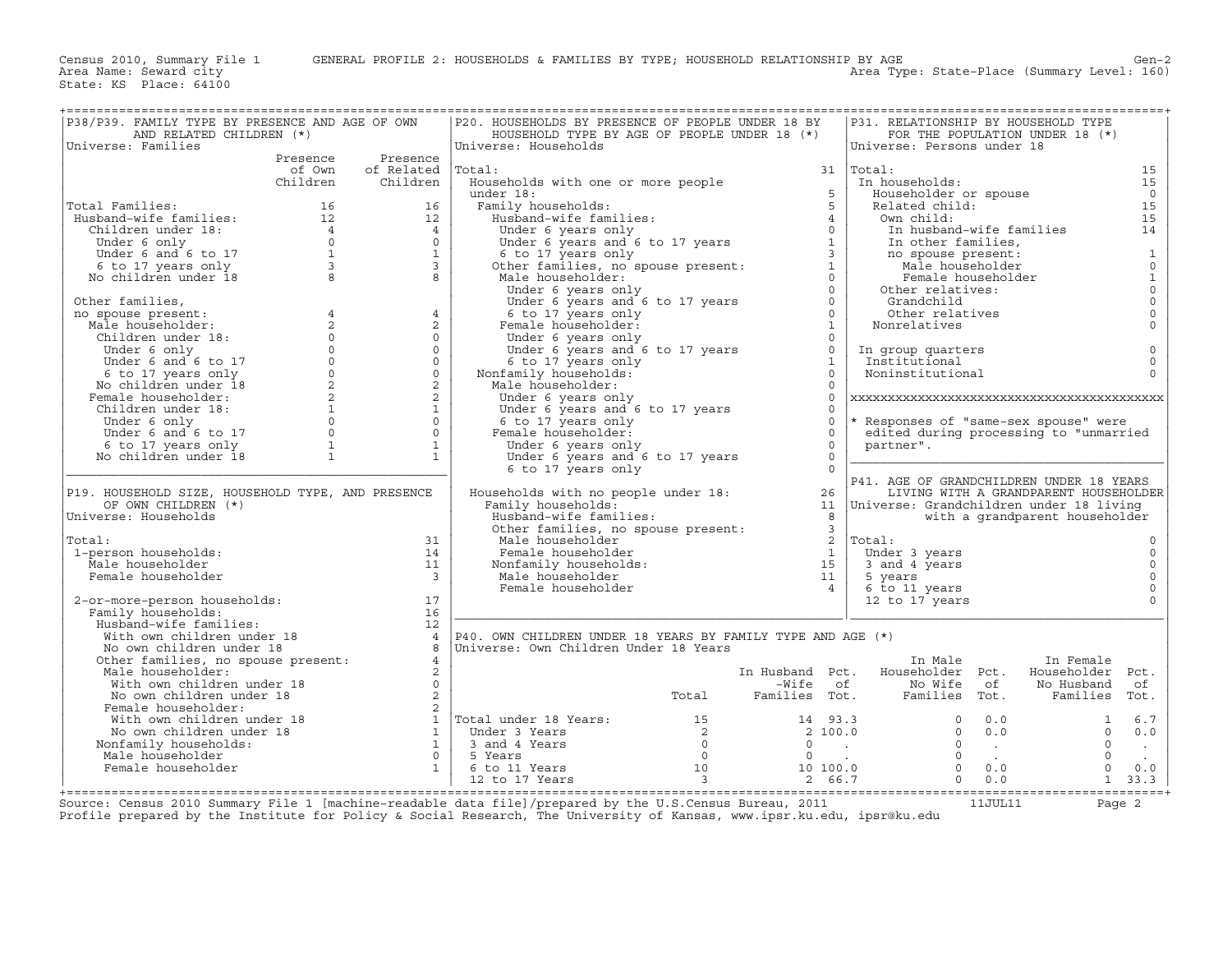| P14. SEX BY AGE FOR THE POPULATION UNDER 20 YEARS<br>Universe: Population Under 20 Years                |                                                                                                                                                                                                                                 |                                                                                                                                                                                                                                                         |                     |        | RELATED CHILDREN (*)                                                                   | P21. HOUSEHOLDS BY AGE OF HOUSEHOLDER BY HOUSEHOLD TYPE BY PRESENCE OF                                                                                                                                                         |                                                |                               |                      |
|---------------------------------------------------------------------------------------------------------|---------------------------------------------------------------------------------------------------------------------------------------------------------------------------------------------------------------------------------|---------------------------------------------------------------------------------------------------------------------------------------------------------------------------------------------------------------------------------------------------------|---------------------|--------|----------------------------------------------------------------------------------------|--------------------------------------------------------------------------------------------------------------------------------------------------------------------------------------------------------------------------------|------------------------------------------------|-------------------------------|----------------------|
|                                                                                                         |                                                                                                                                                                                                                                 |                                                                                                                                                                                                                                                         |                     |        | Universe: Households                                                                   |                                                                                                                                                                                                                                |                                                |                               |                      |
|                                                                                                         | Total Pct.                                                                                                                                                                                                                      | Male Pct.                                                                                                                                                                                                                                               | Female Pct.         |        |                                                                                        |                                                                                                                                                                                                                                |                                                | Total Householder Householder |                      |
|                                                                                                         |                                                                                                                                                                                                                                 |                                                                                                                                                                                                                                                         |                     |        |                                                                                        |                                                                                                                                                                                                                                | Households                                     |                               | 15 to 64 65 and Over |
| Total:                                                                                                  | 16 100.0                                                                                                                                                                                                                        | 8 100.0                                                                                                                                                                                                                                                 | 8 100.0             |        |                                                                                        |                                                                                                                                                                                                                                |                                                |                               |                      |
| Under 1                                                                                                 | $\overline{0}$<br>0.0                                                                                                                                                                                                           | 0.0<br>$\Omega$                                                                                                                                                                                                                                         | $0 \t 0.0$          | Total: |                                                                                        |                                                                                                                                                                                                                                |                                                | 31<br>20                      | 11                   |
| 1 year                                                                                                  | $0 \t 0.0$                                                                                                                                                                                                                      |                                                                                                                                                                                                                                                         |                     |        | Family households:                                                                     |                                                                                                                                                                                                                                |                                                | 11                            | 5                    |
| 2 years                                                                                                 |                                                                                                                                                                                                                                 |                                                                                                                                                                                                                                                         |                     |        |                                                                                        | % and the state of the state of the state of the state of the state of the state of the state of the state of the state of the state of the state of the state of the state of the state of the state of the state of the stat |                                                | $\overline{\phantom{0}}$      | $\overline{4}$       |
| 3 years                                                                                                 |                                                                                                                                                                                                                                 |                                                                                                                                                                                                                                                         |                     |        |                                                                                        |                                                                                                                                                                                                                                |                                                | $\overline{4}$                | 0                    |
| 4 years                                                                                                 |                                                                                                                                                                                                                                 |                                                                                                                                                                                                                                                         |                     |        |                                                                                        |                                                                                                                                                                                                                                |                                                | $\overline{4}$                | $\overline{4}$       |
| 5 years                                                                                                 |                                                                                                                                                                                                                                 |                                                                                                                                                                                                                                                         |                     |        |                                                                                        |                                                                                                                                                                                                                                |                                                | $\overline{3}$                | $\mathbf{1}$         |
| 6 years                                                                                                 |                                                                                                                                                                                                                                 |                                                                                                                                                                                                                                                         |                     |        |                                                                                        |                                                                                                                                                                                                                                |                                                | 2                             | $\mathsf{O}\xspace$  |
| 7 years                                                                                                 |                                                                                                                                                                                                                                 |                                                                                                                                                                                                                                                         |                     |        |                                                                                        |                                                                                                                                                                                                                                |                                                | $\Omega$                      | $\mathsf{O}\xspace$  |
| 8 years                                                                                                 |                                                                                                                                                                                                                                 |                                                                                                                                                                                                                                                         |                     |        |                                                                                        |                                                                                                                                                                                                                                |                                                | 2                             | $\mathsf{O}\xspace$  |
|                                                                                                         |                                                                                                                                                                                                                                 |                                                                                                                                                                                                                                                         |                     |        |                                                                                        |                                                                                                                                                                                                                                |                                                | $\mathbf{1}$                  | $1\,$                |
| 9 years                                                                                                 |                                                                                                                                                                                                                                 |                                                                                                                                                                                                                                                         |                     |        |                                                                                        |                                                                                                                                                                                                                                |                                                | $\mathbf{1}$                  | $\mathsf{O}\xspace$  |
| 10 years                                                                                                |                                                                                                                                                                                                                                 |                                                                                                                                                                                                                                                         |                     |        |                                                                                        |                                                                                                                                                                                                                                |                                                | $\Omega$                      |                      |
| 11 years                                                                                                |                                                                                                                                                                                                                                 |                                                                                                                                                                                                                                                         |                     |        |                                                                                        |                                                                                                                                                                                                                                |                                                |                               | $\mathbf{1}$         |
| 12 years                                                                                                |                                                                                                                                                                                                                                 |                                                                                                                                                                                                                                                         |                     |        |                                                                                        |                                                                                                                                                                                                                                | $\begin{array}{c}\n15 \\ 14 \\ 1\n\end{array}$ |                               |                      |
| 13 years                                                                                                |                                                                                                                                                                                                                                 |                                                                                                                                                                                                                                                         |                     |        | Nonfamily households:                                                                  |                                                                                                                                                                                                                                |                                                | 9                             | $\epsilon$           |
| 14 years                                                                                                |                                                                                                                                                                                                                                 |                                                                                                                                                                                                                                                         |                     |        | Householder living alone                                                               |                                                                                                                                                                                                                                |                                                | 8                             | 6                    |
| 15 years                                                                                                |                                                                                                                                                                                                                                 |                                                                                                                                                                                                                                                         |                     |        |                                                                                        | Householder not living alone                                                                                                                                                                                                   |                                                | $\mathbf{1}$                  | $\Omega$             |
| 16 years                                                                                                |                                                                                                                                                                                                                                 |                                                                                                                                                                                                                                                         |                     |        |                                                                                        |                                                                                                                                                                                                                                |                                                |                               |                      |
| 17 years                                                                                                |                                                                                                                                                                                                                                 |                                                                                                                                                                                                                                                         |                     |        |                                                                                        | * Same-sex couple households are included in the family households category                                                                                                                                                    |                                                |                               |                      |
| 18 years                                                                                                |                                                                                                                                                                                                                                 |                                                                                                                                                                                                                                                         |                     |        |                                                                                        | if there is at least one additional person related to the householder                                                                                                                                                          |                                                |                               |                      |
| 19 years                                                                                                | $\begin{array}{cccc} 0&0.0\\ 2&12.5\\ 0&0.0\\ 0&0.0\\ 0&0.0\\ 1&6.3\\ 2&12.5\\ 2&12.5\\ 2&12.5\\ 2&12.5\\ 2&12.5\\ 0&0.0\\ 0&0.0\\ 0&0.0\\ 1&6.3\\ 0&0.0\\ 1&6.3\\ 0&0.0\\ 1&6.3\\ 0&0.0\\ 1&6.3\\ 0&0.0\\ 1&6.3\\ \end{array}$ | $\begin{array}{cccccc} 6&10000&0&0&0&0&0\\ 0&0.0&0&0&0&0&0\\ 0&0.0&0&2&25.0\\ 0&0.0&0&0&0&0.0\\ 0&0.0&0&0&0.0\\ 0&0.0&0&0&0.0\\ 0&0.0&0&0&0.0\\ 2&25.0&0&0.0&0\\ 2&25.0&0&0.0&0\\ 0&0.0&0&1&12.5\\ 1&12.5&1&12.5&1&12.5\\ 1&12.5&1&12.5&1&12.5\\ 1&12.$ |                     |        |                                                                                        | by birth or adoption. Same-sex couple households with no relatives of the                                                                                                                                                      |                                                |                               |                      |
|                                                                                                         |                                                                                                                                                                                                                                 |                                                                                                                                                                                                                                                         |                     |        |                                                                                        | householder present are tabulated in nonfamily households. Responses of                                                                                                                                                        |                                                |                               |                      |
|                                                                                                         |                                                                                                                                                                                                                                 |                                                                                                                                                                                                                                                         |                     |        |                                                                                        | "same-sex spouse" were edited during processing to "unmarried partner."                                                                                                                                                        |                                                |                               |                      |
|                                                                                                         |                                                                                                                                                                                                                                 |                                                                                                                                                                                                                                                         |                     |        |                                                                                        |                                                                                                                                                                                                                                |                                                |                               |                      |
|                                                                                                         |                                                                                                                                                                                                                                 |                                                                                                                                                                                                                                                         |                     |        |                                                                                        |                                                                                                                                                                                                                                |                                                |                               |                      |
|                                                                                                         |                                                                                                                                                                                                                                 |                                                                                                                                                                                                                                                         |                     |        |                                                                                        |                                                                                                                                                                                                                                |                                                |                               |                      |
| P32. RELATIONSHIP BY AGE FOR THE POPULATION UNDER 18 YEARS (**)                                         |                                                                                                                                                                                                                                 |                                                                                                                                                                                                                                                         |                     |        |                                                                                        |                                                                                                                                                                                                                                |                                                |                               |                      |
|                                                                                                         |                                                                                                                                                                                                                                 |                                                                                                                                                                                                                                                         |                     |        |                                                                                        |                                                                                                                                                                                                                                |                                                |                               |                      |
| Universe: Population Under 18 Years                                                                     |                                                                                                                                                                                                                                 |                                                                                                                                                                                                                                                         |                     |        |                                                                                        |                                                                                                                                                                                                                                |                                                |                               |                      |
|                                                                                                         |                                                                                                                                                                                                                                 |                                                                                                                                                                                                                                                         |                     |        |                                                                                        | ------------------- In Households-------------------      ---------Group Quarters---------                                                                                                                                     |                                                |                               |                      |
|                                                                                                         |                                                                                                                                                                                                                                 |                                                                                                                                                                                                                                                         |                     |        | -----Related Child-----                                                                |                                                                                                                                                                                                                                |                                                |                               |                      |
|                                                                                                         |                                                                                                                                                                                                                                 | Excluding Householder/Spouse Householder                                                                                                                                                                                                                |                     |        | Other                                                                                  |                                                                                                                                                                                                                                |                                                | Institution- Noninstitution-  |                      |
|                                                                                                         |                                                                                                                                                                                                                                 | Total In Households                                                                                                                                                                                                                                     | or Spouse Own Child |        |                                                                                        | Relatives Nonrelatives                                                                                                                                                                                                         |                                                | Total alized Pop.             | alized Pop.          |
|                                                                                                         |                                                                                                                                                                                                                                 |                                                                                                                                                                                                                                                         |                     |        |                                                                                        |                                                                                                                                                                                                                                |                                                |                               |                      |
| Under 18:                                                                                               |                                                                                                                                                                                                                                 |                                                                                                                                                                                                                                                         | $\Omega$            | 15     | $\Omega$                                                                               | $\Omega$                                                                                                                                                                                                                       | $\Omega$                                       | $\Omega$                      | 0                    |
| Under 3                                                                                                 |                                                                                                                                                                                                                                 |                                                                                                                                                                                                                                                         |                     |        | $\circ$                                                                                | $\circ$                                                                                                                                                                                                                        | $\circ$                                        | $\circ$                       | 0                    |
| 3 and 4 years                                                                                           |                                                                                                                                                                                                                                 | $\begin{array}{c} 2 \\ 0 \end{array}$                                                                                                                                                                                                                   |                     |        | $\Omega$                                                                               | $\Omega$                                                                                                                                                                                                                       | $\overline{0}$                                 | $\Omega$                      | $\Omega$             |
| 5 years                                                                                                 |                                                                                                                                                                                                                                 |                                                                                                                                                                                                                                                         |                     |        | $\circ$                                                                                | $\circ$                                                                                                                                                                                                                        | $\circ$                                        | $\circ$                       | 0                    |
| 6 to 11 years                                                                                           |                                                                                                                                                                                                                                 |                                                                                                                                                                                                                                                         |                     | 10     | $\Omega$                                                                               | $\circ$                                                                                                                                                                                                                        | $\Omega$                                       | $\Omega$                      | $\Omega$             |
| 12 and 13 years                                                                                         |                                                                                                                                                                                                                                 |                                                                                                                                                                                                                                                         |                     |        | $\Omega$                                                                               | $\circ$                                                                                                                                                                                                                        | $\Omega$                                       | $\Omega$                      | $\mathbf 0$          |
| 14 years                                                                                                |                                                                                                                                                                                                                                 |                                                                                                                                                                                                                                                         |                     |        | $\Omega$                                                                               | $\Omega$                                                                                                                                                                                                                       | $\Omega$                                       | $\Omega$                      | $\Omega$             |
| 15 to 17 years                                                                                          |                                                                                                                                                                                                                                 |                                                                                                                                                                                                                                                         |                     | 2      | $\begin{bmatrix} 1 & 2 \\ 2 & 0 \\ 0 & 0 \\ 10 & 1 \\ 0 & 0 \end{bmatrix}$<br>$\Omega$ | $\Omega$                                                                                                                                                                                                                       | $\Omega$                                       | $\Omega$                      | $\Omega$             |
|                                                                                                         |                                                                                                                                                                                                                                 |                                                                                                                                                                                                                                                         |                     |        |                                                                                        |                                                                                                                                                                                                                                |                                                |                               |                      |
| % Under 3                                                                                               |                                                                                                                                                                                                                                 | 13.3%                                                                                                                                                                                                                                                   |                     |        |                                                                                        |                                                                                                                                                                                                                                |                                                |                               | . 응                  |
| % 3 and 4 years                                                                                         |                                                                                                                                                                                                                                 | 0.0%                                                                                                                                                                                                                                                    |                     |        |                                                                                        |                                                                                                                                                                                                                                |                                                |                               | . 응                  |
| % 5 years                                                                                               | $13.3%$<br>0.0%<br>0.0%                                                                                                                                                                                                         | 0.0%                                                                                                                                                                                                                                                    |                     |        | $13.3%$<br>0.0%                                                                        |                                                                                                                                                                                                                                |                                                |                               | . 응                  |
|                                                                                                         |                                                                                                                                                                                                                                 | 66.7%                                                                                                                                                                                                                                                   |                     |        |                                                                                        |                                                                                                                                                                                                                                |                                                |                               |                      |
|                                                                                                         |                                                                                                                                                                                                                                 |                                                                                                                                                                                                                                                         |                     |        |                                                                                        |                                                                                                                                                                                                                                |                                                |                               | $. \circ$            |
|                                                                                                         |                                                                                                                                                                                                                                 | 6.7%                                                                                                                                                                                                                                                    |                     |        |                                                                                        |                                                                                                                                                                                                                                |                                                |                               | . 응                  |
| 8 6 5 6 11 years<br>8 6 12 and 13 years<br>8 14 years 6.78<br>8 14 years 0.08                           |                                                                                                                                                                                                                                 | $0.0\%$                                                                                                                                                                                                                                                 |                     | 0.0%   |                                                                                        |                                                                                                                                                                                                                                | $\frac{8}{3}$                                  | $. \circ$                     | . $\frac{6}{6}$      |
| % 15 to 17 years 13.3%                                                                                  |                                                                                                                                                                                                                                 | 13.3%                                                                                                                                                                                                                                                   |                     | 13.3%  | . $\frac{6}{6}$                                                                        | . 응                                                                                                                                                                                                                            | $\frac{8}{3}$                                  | . 응                           | . 응                  |
|                                                                                                         |                                                                                                                                                                                                                                 |                                                                                                                                                                                                                                                         |                     |        |                                                                                        |                                                                                                                                                                                                                                |                                                |                               |                      |
|                                                                                                         |                                                                                                                                                                                                                                 |                                                                                                                                                                                                                                                         |                     |        |                                                                                        | ** "Spouse" represents spouse of the householder. It does not reflect all spouses in a household. Responses of "same-sex spouse" were edited during                                                                            |                                                |                               |                      |
|                                                                                                         |                                                                                                                                                                                                                                 |                                                                                                                                                                                                                                                         |                     |        |                                                                                        | processing to "unmarried partner." Nonrelatives include any household member not related to the householder. This includes unmarried partners.                                                                                 |                                                |                               |                      |
| Source: Census 2010 Summary File 1 [machine-readable data file]/prepared by the U.S.Census Bureau, 2011 |                                                                                                                                                                                                                                 |                                                                                                                                                                                                                                                         |                     |        |                                                                                        |                                                                                                                                                                                                                                |                                                | 11JUL11                       | Page 3               |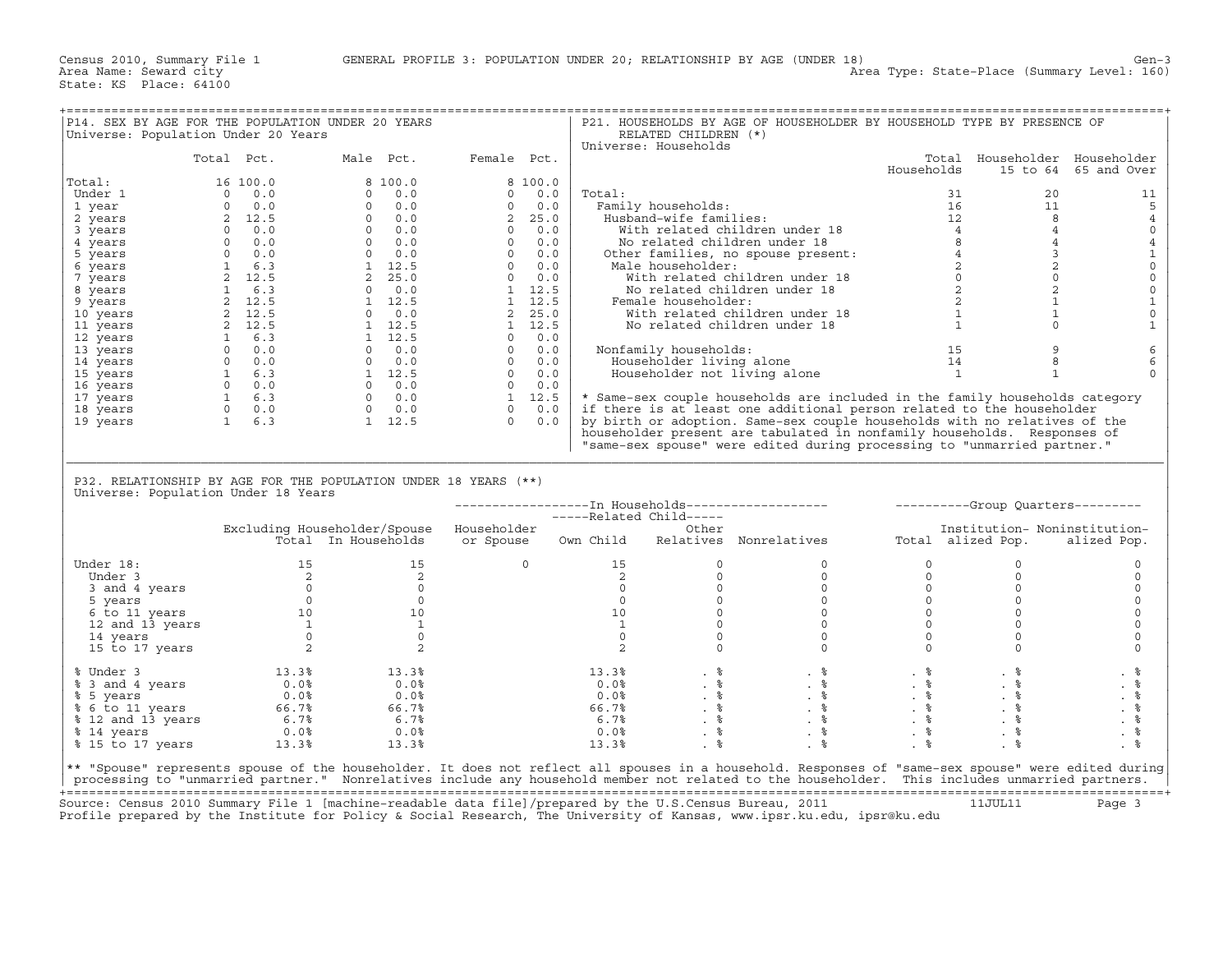Census 2010, Summary File 1 GENERAL PROFILE 4: HOUSEHOLDS & FAMILIES BY TYPE, SIZE, AND AGE OF HOUSEHOLD MEMBERS<br>Area Name: Seward city Area Type: State-Place (Summary Level: 160) State: KS Place: 64100

+===================================================================================================================================================+|P29/P34. RELATIONSHIP BY HOUSEHOLD TYPE (\*) | P28/H13. HOUSEHOLD SIZE BY HOUSEHOLD TYPE (\*) | |Universe: Persons | Universe: Households | | Total 65 and Over| Total Family Nonfamily | | | Households Pct. Households Pct. Households Pct. | |Population in households: 64 15 | | | In family households: 48 9 | Total: 31 100.0 16 100.0 15 100.0 | | Householder: 16 5 | 1−person 14 45.2 N/A 14 93.3 | | Male 14 4 | 2−person 12 38.7 11 68.8 1 6.7 | | Female 2 1 | 3−person 1 3.2 1 6.3 0 0.0 | | Spouse 12 3 | 4−person 0 0.0 0 0.0 0 0.0 | | Parent 1 1 | 5−person 1 3.2 1 6.3 0 0.0 | | Parent−in−law 0 0 | 6−person 3 9.7 3 18.8 0 0.0 | | Biological child 14 | 7−or−more person 0 0.0 0 0.0 0 0.0 | | Adopted child 1 |\_\_\_\_\_\_\_\_\_\_\_\_\_\_\_\_\_\_\_\_\_\_\_\_\_\_\_\_\_\_\_\_\_\_\_\_\_\_\_\_\_\_\_\_\_\_\_\_\_\_\_\_\_\_\_\_\_\_\_\_\_\_\_\_\_\_\_\_\_\_\_\_\_\_\_\_\_\_\_\_\_\_\_\_\_\_\_\_\_\_\_\_| | Stepchild 3 | | | Grandchild 0 | P24/P25/P26. HOUSEHOLDS BY PRESENCE OF PEOPLE (60/65/75) YEARS AND OVER, HOUSEHOLD SIZE | | Brother or sister 1 | AND HOUSEHOLD TYPE (\*) | | Son−in−law/daughter−in−law 0 | Universe: Households (Total: 31) | | Other relatives 0 0 | Pct. Pct. Pct. | | Nonrelatives 0 0 | of of of | | | 60+ Years Total 65+ Years Total 75+ Years Total | | In nonfamily households: 16 6 | Households with one or more | | Male householder: 11 4 | people 60/65/75 years & over: 13 41.9 12 38.7 6 19.4 | | Living alone 11 4 | 1−person households 7 6 3 | | Not living alone 0 0 | 2−or−more person households: 6 6 3 | | Female householder: 4 2 | Family households 6 6 3 | | Living alone 3 2 | Nonfamily households 0 0 0 | | Not living alone 1 0 | | | Nonrelatives 1 0 | Households with no people | | | 60/65/75 years & over: 18 58.1 19 61.3 25 80.6 | |Pop. in group quarters: 0 0 | 1−person households 7 8 11 | | Institutional 0 0 | 2−or−more person households: 11 11 14 | | Noninstitutional 0 0 | Family households 10 10 13 | | | Nonfamily households 1 1 1 | |\_\_\_\_\_\_\_\_\_\_\_\_\_\_\_\_\_\_\_\_\_\_\_\_\_\_\_\_\_\_\_\_\_\_\_\_\_\_\_\_\_\_\_\_\_\_\_\_\_\_\_\_\_\_|\_\_\_\_\_\_\_\_\_\_\_\_\_\_\_\_\_\_\_\_\_\_\_\_\_\_\_\_\_\_\_\_\_\_\_\_\_\_\_\_\_\_\_\_\_\_\_\_\_\_\_\_\_\_\_\_\_\_\_\_\_\_\_\_\_\_\_\_\_\_\_\_\_\_\_\_\_\_\_\_\_\_\_\_\_\_\_\_\_\_\_\_| | | | | |P22. HOUSEHOLD TYPE BY AGE OF HOUSEHOLDER (\*) | P23. HOUSEHOLDS BY PRESENCE OF PEOPLE 60 YEARS | P27. PRESENCE OF NONRELATIVES (\*) | |Universe: Households | AND OVER BY HOUSEHOLD TYPE (\*) | Universe: Households | | | Universe: Households | | | Family Nonfamily | With One or With No | Total: 31 | | Householder Age: Households Households | More People People | Households with one or | | | 60+ Years 60+ Years | more nonrelatives 1 | | 15 to 24 1 0 | | Households with no | | 25 to 34 3 0 | Total: 13 18 | nonrelatives 30 | | 35 to 44 2 0 | Family households: 6 10 | | | 45 to 54 2 8 | Husband−wife families 4 8 |\_\_\_\_\_\_\_\_\_\_\_\_\_\_\_\_\_\_\_\_\_\_\_\_\_\_\_\_\_\_\_\_\_\_\_\_\_\_\_\_\_| | 55 to 59 3 0 | Other families, | | | 60 to 64 0 1 | no spouse present: 2 2 | PCT14. PRESENCE OF MULTIGENERATIONAL | | 65 to 74 3 3 | Male householder 1 1 | HOUSEHOLDS | | 75 to 84 1 3 | Female householder 1 1 | Universe: Households | | 85 + 1 0 | Nonfamily households 7 8 | | |\_\_\_\_\_\_\_\_\_\_\_\_\_\_\_\_\_\_\_\_\_\_\_\_\_\_\_\_\_\_\_\_\_\_\_\_\_\_\_\_\_\_\_\_\_\_\_\_\_\_\_\_\_\_\_\_\_\_\_\_\_\_\_\_\_\_\_\_\_\_\_\_\_\_\_\_\_\_\_\_\_\_\_\_\_\_\_\_\_\_\_\_\_\_\_\_\_\_\_\_\_\_\_\_\_| Total: 31 | |\* Same−sex couple households are included in the family households category if there is at least one | Household has three | | additional person related to the householder by birth or adoption. Same−sex couple couple households | or more generations 1 | | with no relatives of the householder present are tabulated in nonfamily households. Responses of | Household does not have | | "same−sex spouse" were edited during processing to "unmarried partner." | three or more generations 30 |

+===================================================================================================================================================+

Source: Census 2010 Summary File 1 [machine-readable data file]/prepared by the U.S.Census Bureau, 2011 11JUL11 Page 4 Profile prepared by the Institute for Policy & Social Research, The University of Kansas, www.ipsr.ku.edu, ipsr@ku.edu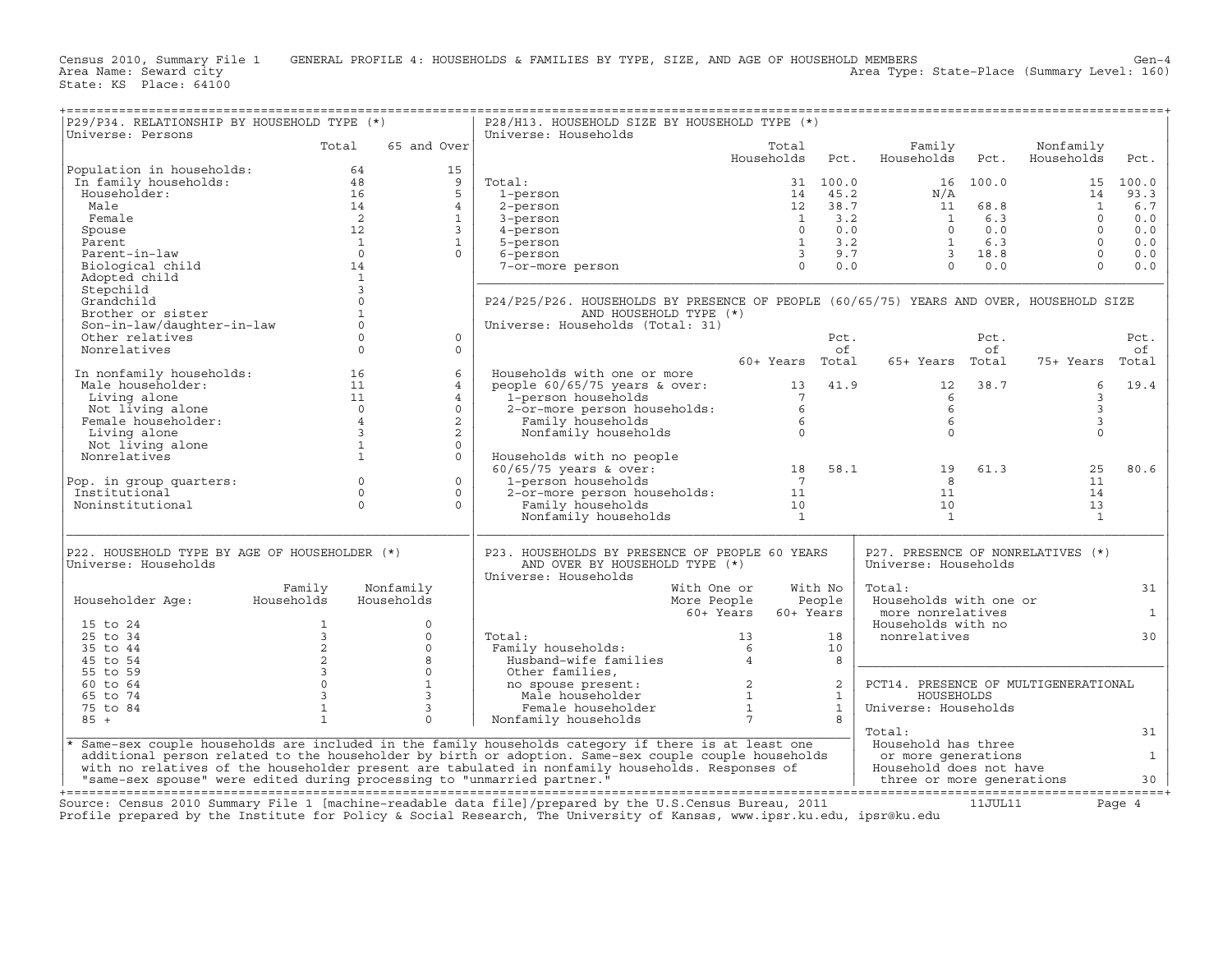| PCT15. HUSBAND-WIFE AND UNMARRIED-PARTNER HOUSEHOLDS BY SEX<br>OF PARTNERS BY PRESENCE OF RELATED AND OWN CHILDREN<br>UNDER 18 YEARS (**)                                                                                                                                                |                                                                      | PCT17. PRESENCE OF UNMARRIED PARTNER OF HOUSEHOLDER BY HOUSEHOLD TYPE<br>FOR THE POPULATION UNDER 18 YEARS IN HOUSEHOLDS<br>Universe: Population under 18 years in households (excluding householders,                                                                                                                                                                                    |                                                                                                     |          |          |
|------------------------------------------------------------------------------------------------------------------------------------------------------------------------------------------------------------------------------------------------------------------------------------------|----------------------------------------------------------------------|-------------------------------------------------------------------------------------------------------------------------------------------------------------------------------------------------------------------------------------------------------------------------------------------------------------------------------------------------------------------------------------------|-----------------------------------------------------------------------------------------------------|----------|----------|
| Universe: Households                                                                                                                                                                                                                                                                     |                                                                      | spouses, and unmarried partners) (**)                                                                                                                                                                                                                                                                                                                                                     |                                                                                                     |          |          |
|                                                                                                                                                                                                                                                                                          |                                                                      |                                                                                                                                                                                                                                                                                                                                                                                           |                                                                                                     |          |          |
| Total:                                                                                                                                                                                                                                                                                   | 31 100.0                                                             | Total:<br>Unmarried partner of householder present:                                                                                                                                                                                                                                                                                                                                       |                                                                                                     | 15 100.0 |          |
| Husband-wife households:                                                                                                                                                                                                                                                                 | 12 38.7                                                              |                                                                                                                                                                                                                                                                                                                                                                                           | $\Omega$                                                                                            | 0.0      |          |
| Male householder:                                                                                                                                                                                                                                                                        | 12                                                                   | In family households:                                                                                                                                                                                                                                                                                                                                                                     |                                                                                                     | 0.0      |          |
|                                                                                                                                                                                                                                                                                          |                                                                      | Male householder and male partner                                                                                                                                                                                                                                                                                                                                                         |                                                                                                     | 0.0      |          |
|                                                                                                                                                                                                                                                                                          |                                                                      | Male householder and female partner                                                                                                                                                                                                                                                                                                                                                       |                                                                                                     | 0.0      |          |
|                                                                                                                                                                                                                                                                                          |                                                                      | Female householder and female partner                                                                                                                                                                                                                                                                                                                                                     |                                                                                                     | 0.0      |          |
|                                                                                                                                                                                                                                                                                          |                                                                      | Female householder and male partner                                                                                                                                                                                                                                                                                                                                                       |                                                                                                     | 0.0      |          |
| Female householder:                                                                                                                                                                                                                                                                      |                                                                      | In nonfamily households:                                                                                                                                                                                                                                                                                                                                                                  |                                                                                                     | 0.0      |          |
|                                                                                                                                                                                                                                                                                          |                                                                      | Male householder and male partner                                                                                                                                                                                                                                                                                                                                                         | $\overline{0}$                                                                                      | 0.0      |          |
|                                                                                                                                                                                                                                                                                          |                                                                      |                                                                                                                                                                                                                                                                                                                                                                                           | $\overline{0}$                                                                                      | 0.0      |          |
|                                                                                                                                                                                                                                                                                          |                                                                      | Male householder and female partner                                                                                                                                                                                                                                                                                                                                                       |                                                                                                     |          |          |
|                                                                                                                                                                                                                                                                                          |                                                                      | Female householder and female partner                                                                                                                                                                                                                                                                                                                                                     | $\begin{matrix} 0 \\ 0 \end{matrix}$                                                                | 0.0      |          |
| iale householder:<br>With related children under 18 years<br>With own children under 18 years<br>No own children under 18 years<br>No related children under 18 years<br>emale householder:<br>With related children under 18 years<br>With                                              |                                                                      | Female householder and male partner                                                                                                                                                                                                                                                                                                                                                       |                                                                                                     | 0.0      |          |
|                                                                                                                                                                                                                                                                                          |                                                                      |                                                                                                                                                                                                                                                                                                                                                                                           |                                                                                                     |          |          |
| arried-partner households:<br>iale householder and male partner:<br>0<br>with related children under 18 years<br>with own children under 18 years<br>0<br>No own children under 18 years<br>0<br>No related children under 18 years<br>0<br>iale h<br>Unmarried-partner households:      | 3.2                                                                  | No unmarried partner of householder present:                                                                                                                                                                                                                                                                                                                                              |                                                                                                     | 15 100.0 |          |
| Male householder and male partner:                                                                                                                                                                                                                                                       |                                                                      | In family households:                                                                                                                                                                                                                                                                                                                                                                     |                                                                                                     | 15 100.0 |          |
|                                                                                                                                                                                                                                                                                          |                                                                      | Husband-wife families                                                                                                                                                                                                                                                                                                                                                                     |                                                                                                     |          |          |
|                                                                                                                                                                                                                                                                                          |                                                                      | Male householder, no wife present                                                                                                                                                                                                                                                                                                                                                         |                                                                                                     |          |          |
|                                                                                                                                                                                                                                                                                          |                                                                      | Female householder, no husband present                                                                                                                                                                                                                                                                                                                                                    |                                                                                                     |          |          |
|                                                                                                                                                                                                                                                                                          |                                                                      | In nonfamily households                                                                                                                                                                                                                                                                                                                                                                   | $\begin{array}{cccc} 12 & 13 & 3 \\ 14 & 93 & 3 \\ 0 & 0 & 0 \\ 1 & 6 & 7 \\ 0 & 0 & 0 \end{array}$ |          |          |
|                                                                                                                                                                                                                                                                                          |                                                                      |                                                                                                                                                                                                                                                                                                                                                                                           |                                                                                                     |          |          |
| Male householder and female partner:                                                                                                                                                                                                                                                     |                                                                      |                                                                                                                                                                                                                                                                                                                                                                                           |                                                                                                     |          |          |
|                                                                                                                                                                                                                                                                                          |                                                                      |                                                                                                                                                                                                                                                                                                                                                                                           |                                                                                                     |          |          |
|                                                                                                                                                                                                                                                                                          |                                                                      |                                                                                                                                                                                                                                                                                                                                                                                           |                                                                                                     |          |          |
|                                                                                                                                                                                                                                                                                          |                                                                      | PCT16. HOUSEHOLD TYPE BY NUMBER OF PEOPLE UNDER 18 YEARS (EXCLUDING HOUSEHOLDERS,                                                                                                                                                                                                                                                                                                         |                                                                                                     |          |          |
|                                                                                                                                                                                                                                                                                          |                                                                      | SPOUSES, AND UNMARRIED PARTNERS (*) (**)                                                                                                                                                                                                                                                                                                                                                  |                                                                                                     |          |          |
| Female householder and female partner:                                                                                                                                                                                                                                                   |                                                                      | Universe: Households (Total: 31)                                                                                                                                                                                                                                                                                                                                                          |                                                                                                     |          |          |
|                                                                                                                                                                                                                                                                                          |                                                                      |                                                                                                                                                                                                                                                                                                                                                                                           |                                                                                                     |          |          |
| With own children under 18 years                                                                                                                                                                                                                                                         | $\mathbf{0}$                                                         |                                                                                                                                                                                                                                                                                                                                                                                           | $------$ Family Households $------$                                                                 |          |          |
|                                                                                                                                                                                                                                                                                          |                                                                      |                                                                                                                                                                                                                                                                                                                                                                                           | Male                                                                                                | Female   |          |
|                                                                                                                                                                                                                                                                                          |                                                                      |                                                                                                                                                                                                                                                                                                                                                                                           | Householder Householder Nonfamily                                                                   |          |          |
|                                                                                                                                                                                                                                                                                          |                                                                      |                                                                                                                                                                                                                                                                                                                                                                                           |                                                                                                     |          |          |
| No own children under 18 years<br>No related children under 18 years<br>emale householder and male partner:<br>With related children under 18 years<br>With own children under 18 years<br>No own children under 18 years<br>No related children<br>Female householder and male partner: |                                                                      |                                                                                                                                                                                                                                                                                                                                                                                           | Husband/Wife No Wife No Husband Households                                                          |          |          |
|                                                                                                                                                                                                                                                                                          |                                                                      |                                                                                                                                                                                                                                                                                                                                                                                           |                                                                                                     |          |          |
|                                                                                                                                                                                                                                                                                          |                                                                      | Total:                                                                                                                                                                                                                                                                                                                                                                                    |                                                                                                     |          | 15       |
|                                                                                                                                                                                                                                                                                          |                                                                      |                                                                                                                                                                                                                                                                                                                                                                                           |                                                                                                     |          | 15       |
|                                                                                                                                                                                                                                                                                          |                                                                      |                                                                                                                                                                                                                                                                                                                                                                                           |                                                                                                     |          | $\circ$  |
|                                                                                                                                                                                                                                                                                          |                                                                      |                                                                                                                                                                                                                                                                                                                                                                                           |                                                                                                     |          | $\Omega$ |
| All other households:                                                                                                                                                                                                                                                                    | 18 58.1                                                              |                                                                                                                                                                                                                                                                                                                                                                                           |                                                                                                     |          | $\circ$  |
|                                                                                                                                                                                                                                                                                          |                                                                      | $\begin{array}{lllllllllllll} \text{Total:} & & & & 12 & & 2 & & 2 \\ \text{With no children under 18} & & & 8 & & 2 & & 1 \\ \text{With two children under 18} & & & 0 & & 0 & & 1 \\ \text{With two children under 18} & & & 0 & & 0 & & 0 \\ \text{With three children under 18} & & & 2 & & 0 & & 0 \\ \text{With four or more children under 18} & & & 2 & & 0 & & 0 \\ \end{array}$ |                                                                                                     |          |          |
|                                                                                                                                                                                                                                                                                          |                                                                      |                                                                                                                                                                                                                                                                                                                                                                                           |                                                                                                     |          |          |
| P33. HOUSEHOLD TYPE FOR THE POPULATION UNDER 18 YEARS IN                                                                                                                                                                                                                                 |                                                                      | * "Families" do not include same-sex married couples even if the marriage was                                                                                                                                                                                                                                                                                                             |                                                                                                     |          |          |
|                                                                                                                                                                                                                                                                                          |                                                                      |                                                                                                                                                                                                                                                                                                                                                                                           |                                                                                                     |          |          |
| HOUSEHOLDS (**)                                                                                                                                                                                                                                                                          |                                                                      | performed in a state issuing marriage certificates for same-sex couples.                                                                                                                                                                                                                                                                                                                  |                                                                                                     |          |          |
| Universe: Population under 18 years in households excluding                                                                                                                                                                                                                              |                                                                      |                                                                                                                                                                                                                                                                                                                                                                                           |                                                                                                     |          |          |
| householders, spouses, and unmarried partners                                                                                                                                                                                                                                            |                                                                      |                                                                                                                                                                                                                                                                                                                                                                                           |                                                                                                     |          |          |
|                                                                                                                                                                                                                                                                                          |                                                                      |                                                                                                                                                                                                                                                                                                                                                                                           |                                                                                                     |          |          |
| Total:                                                                                                                                                                                                                                                                                   | $\begin{array}{cccc} 15 & 100.0 \\ 15 & 100.0 \\ 14 & 1 \end{array}$ | ** Same-sex couple households are included in the family households category                                                                                                                                                                                                                                                                                                              |                                                                                                     |          |          |
| In family households:                                                                                                                                                                                                                                                                    |                                                                      | if there is at least one additional person related to the householder by                                                                                                                                                                                                                                                                                                                  |                                                                                                     |          |          |
| In husband-wife families                                                                                                                                                                                                                                                                 |                                                                      | birth or adoption. Same-sex couple households with no relatives of the                                                                                                                                                                                                                                                                                                                    |                                                                                                     |          |          |
| In other families:                                                                                                                                                                                                                                                                       |                                                                      | householder present are tabulated in nonfamily households. Responses of                                                                                                                                                                                                                                                                                                                   |                                                                                                     |          |          |
|                                                                                                                                                                                                                                                                                          |                                                                      | "same-sex spouse" were edited during processing to "unmarried partner."                                                                                                                                                                                                                                                                                                                   |                                                                                                     |          |          |
|                                                                                                                                                                                                                                                                                          |                                                                      |                                                                                                                                                                                                                                                                                                                                                                                           |                                                                                                     |          |          |
| Nale householder, no spouse present<br>Female householder, no spouse present<br>Temale householder, no spouse present<br>There is the contract of the contract of the contract of the contract of the contract of the contract of the c                                                  |                                                                      |                                                                                                                                                                                                                                                                                                                                                                                           |                                                                                                     |          |          |
|                                                                                                                                                                                                                                                                                          |                                                                      |                                                                                                                                                                                                                                                                                                                                                                                           |                                                                                                     |          |          |
| In nonfamily households                                                                                                                                                                                                                                                                  | $\circ$<br>0.0                                                       |                                                                                                                                                                                                                                                                                                                                                                                           |                                                                                                     |          |          |
|                                                                                                                                                                                                                                                                                          |                                                                      |                                                                                                                                                                                                                                                                                                                                                                                           |                                                                                                     |          |          |
| Source: Census 2010 Summary File 1 [machine-readable data file]/prepared by the U.S.Census Bureau, 2011<br>Profile prepared by the Institute for Policy & Social Research, The University of Kansas, www.ipsr.ku.edu, ipsr@ku.edu                                                        |                                                                      |                                                                                                                                                                                                                                                                                                                                                                                           | 11JUL11                                                                                             |          | Page 5   |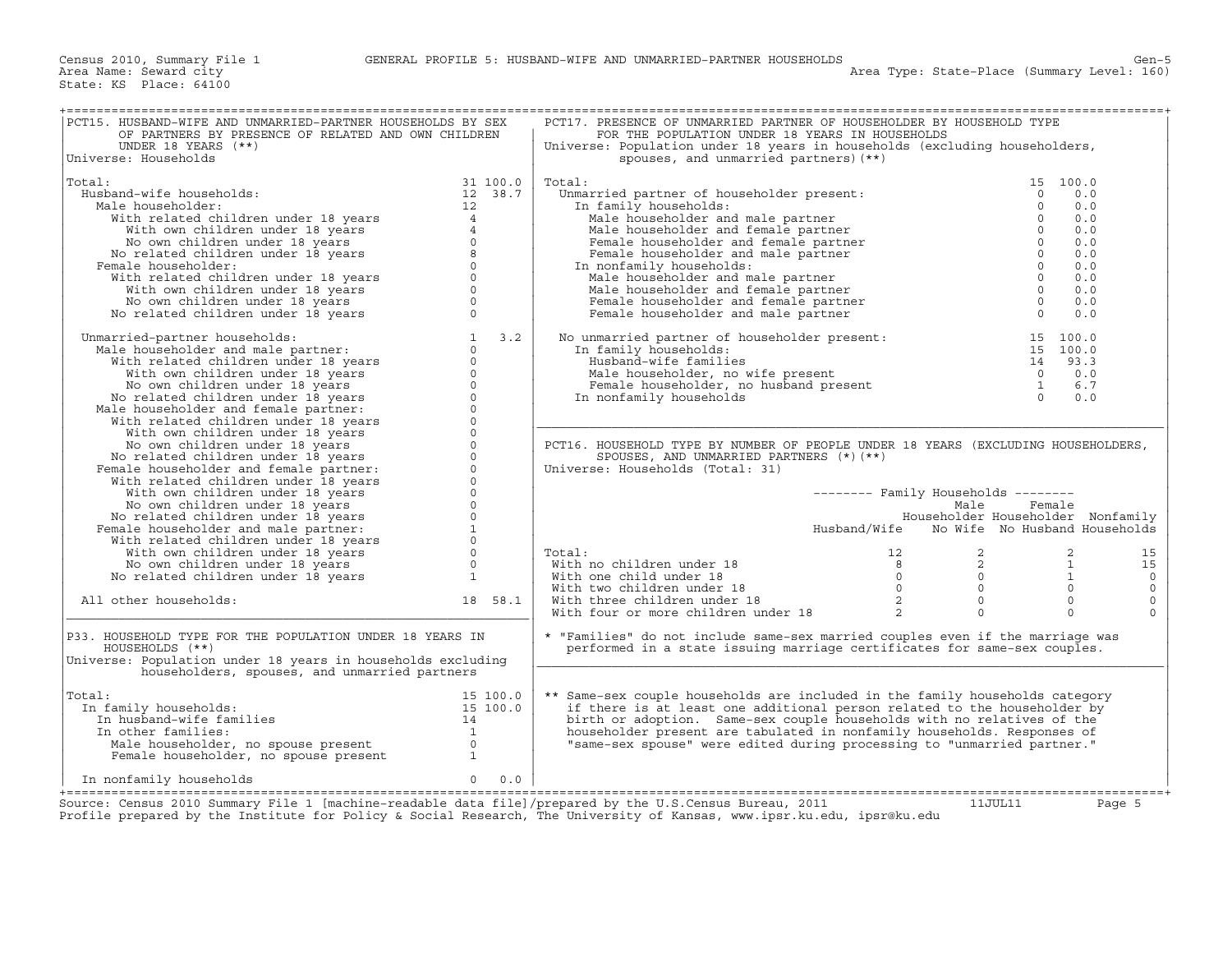Census 2010, Summary File 1 GENERAL PROFILE 6: HOUSING UNIT, TENURE, VACANCY TYPE, HOUSEHOLD SIZE, HOUSEHOLDER RACE/AGE Gen-6<br>Area Name: Seward city level: 160) Area Type: State-Place (Summary Level: 160) State: KS Place: 64100

| H1/H3/H4/H5/H10/H11/H12. HOUSING UNITS AND HOUSEHOLD POPULATION<br>BY TENURE; VACANCY STATUS BY TYPE                                                                                                                                                                                       |                         |                                        |                                                                                  |                    |                                                                                                                                             |                                                                                            |                                                                                 | H13/H16. TENURE BY HOUSEHOLD SIZE<br>Universe: Occupied Housing Units                                                               |                               |                                                |                                              |                                              |
|--------------------------------------------------------------------------------------------------------------------------------------------------------------------------------------------------------------------------------------------------------------------------------------------|-------------------------|----------------------------------------|----------------------------------------------------------------------------------|--------------------|---------------------------------------------------------------------------------------------------------------------------------------------|--------------------------------------------------------------------------------------------|---------------------------------------------------------------------------------|-------------------------------------------------------------------------------------------------------------------------------------|-------------------------------|------------------------------------------------|----------------------------------------------|----------------------------------------------|
| Universe: Housing Units and Population                                                                                                                                                                                                                                                     |                         |                                        |                                                                                  |                    | Average                                                                                                                                     |                                                                                            |                                                                                 |                                                                                                                                     | Owner Occupied<br>Number Pct. |                                                | Renter Occupied                              |                                              |
|                                                                                                                                                                                                                                                                                            | Units                   | Pct.                                   |                                                                                  | Population HH Size |                                                                                                                                             |                                                                                            |                                                                                 | Total                                                                                                                               |                               |                                                |                                              | Number Pct.                                  |
| Total:                                                                                                                                                                                                                                                                                     | 37                      | 100.0                                  |                                                                                  |                    |                                                                                                                                             | Total Occupied Units:                                                                      |                                                                                 | 31                                                                                                                                  |                               | 28 90.3                                        |                                              | 9.7<br>3                                     |
| Occupied:                                                                                                                                                                                                                                                                                  | 31                      | 83.8                                   |                                                                                  | 64                 | 2.06                                                                                                                                        | 1-person households                                                                        |                                                                                 | 14                                                                                                                                  |                               | 13 92.9                                        |                                              | 7.1<br>$\mathbf{1}$                          |
| Owner occupied:                                                                                                                                                                                                                                                                            | 28                      | 75.7                                   |                                                                                  | 51                 | 1.82                                                                                                                                        | 2-person households                                                                        |                                                                                 | 12                                                                                                                                  |                               | 12 100.0                                       |                                              | $\Omega$<br>0.0                              |
| Owned with a mortgage/loan                                                                                                                                                                                                                                                                 | 8 <sup>1</sup>          | 21.6                                   |                                                                                  | 21                 |                                                                                                                                             | 3-person households                                                                        |                                                                                 | $\overline{1}$                                                                                                                      |                               | 1 100.0                                        |                                              | $\Omega$<br>0.0                              |
| Owned free and clear                                                                                                                                                                                                                                                                       |                         | 20 54.1                                |                                                                                  | 30                 |                                                                                                                                             | 4-person households                                                                        |                                                                                 | $\Omega$                                                                                                                            |                               | $\begin{array}{ccc} 0 & & \dots & \end{array}$ |                                              | $\Omega$<br>$\sim$                           |
| Renter occupied                                                                                                                                                                                                                                                                            | $\overline{\mathbf{3}}$ | 8.1                                    |                                                                                  | 13                 | 4.33                                                                                                                                        | 5-person households                                                                        |                                                                                 | $\mathbf{1}$                                                                                                                        |                               | 1 100.0                                        |                                              | $\Omega$<br>0.0                              |
|                                                                                                                                                                                                                                                                                            |                         |                                        |                                                                                  |                    |                                                                                                                                             | 6-person households                                                                        |                                                                                 | $3^{\circ}$                                                                                                                         |                               | $1 \quad 33.3$                                 |                                              | 2<br>66.7                                    |
| Vacant:                                                                                                                                                                                                                                                                                    |                         | 6 16.2                                 |                                                                                  |                    |                                                                                                                                             | 7+ person households                                                                       |                                                                                 | $\Omega$                                                                                                                            |                               | $\Omega$ .                                     |                                              | $\Omega$<br>$\sim$                           |
| For rent                                                                                                                                                                                                                                                                                   | $\overline{2}$          | 5.4                                    |                                                                                  |                    |                                                                                                                                             |                                                                                            |                                                                                 |                                                                                                                                     |                               |                                                |                                              |                                              |
| Rented, not occupied                                                                                                                                                                                                                                                                       | $\Omega$                | 0.0                                    |                                                                                  |                    |                                                                                                                                             |                                                                                            |                                                                                 |                                                                                                                                     |                               |                                                |                                              |                                              |
| For sale only                                                                                                                                                                                                                                                                              | $\Omega$                | 0.0                                    |                                                                                  |                    |                                                                                                                                             |                                                                                            |                                                                                 |                                                                                                                                     |                               |                                                |                                              |                                              |
| Sold, not occupied                                                                                                                                                                                                                                                                         | 1                       | 2.7                                    |                                                                                  |                    |                                                                                                                                             |                                                                                            |                                                                                 |                                                                                                                                     |                               |                                                |                                              |                                              |
| For seasonal, recreational,                                                                                                                                                                                                                                                                |                         |                                        |                                                                                  |                    |                                                                                                                                             |                                                                                            |                                                                                 |                                                                                                                                     |                               |                                                |                                              |                                              |
| or occasional use                                                                                                                                                                                                                                                                          | $\overline{3}$          | 8.1                                    |                                                                                  |                    |                                                                                                                                             |                                                                                            |                                                                                 |                                                                                                                                     |                               |                                                |                                              |                                              |
| For migrant workers                                                                                                                                                                                                                                                                        | $\Omega$                | 0.0                                    |                                                                                  |                    |                                                                                                                                             |                                                                                            |                                                                                 |                                                                                                                                     |                               |                                                |                                              |                                              |
| Other                                                                                                                                                                                                                                                                                      | $\Omega$                | 0.0                                    |                                                                                  |                    |                                                                                                                                             |                                                                                            |                                                                                 |                                                                                                                                     |                               |                                                |                                              |                                              |
| H6/H7/H14/HCT1. TENURE BY HISPANIC OR LATINO ORIGIN OF HOUSEHOLDER BY RACE OF HOUSEHOLDER<br>Universe: Occupied Housing Units<br>Race of Householder<br>Total:<br>White alone<br>Black/African American alone<br>American Ind./Alaska Native alone<br>Asian alone<br>Native Hawaiian/Other |                         | $\Omega$<br>$\overline{0}$<br>$\Omega$ | Total<br>Number Pct.<br>of<br>Total<br>31 100.0<br>31 100.0<br>0.0<br>0.0<br>0.0 |                    | Owner Occupied<br>Number Pct.<br>of<br>Race<br>Group<br>90.3<br>28<br>90.3<br>28<br>$\Omega$<br>$\sim$<br>$\circ$<br>$\epsilon$<br>$\Omega$ | Renter Occupied<br>Number<br>3<br>$\overline{3}$<br>$\mathbf 0$<br>$\mathbf 0$<br>$\Omega$ | Pct.<br>of<br>Race<br>Group<br>9.7<br>9.7<br>$\sim$<br>$\mathbb{Z}^2$<br>$\sim$ | H19. TENURE BY PRESENCE OF CHILDREN<br>Universe: Occupied Housing Units<br>Total:<br>With children under 18<br>No children under 18 |                               | Occupied                                       | Owner<br>28<br>$\overline{\mathbf{3}}$<br>25 | Renter<br>Occupied<br>3<br>2<br>$\mathbf{1}$ |
| Pacific Islander alone                                                                                                                                                                                                                                                                     |                         | $\circ$                                | 0.0                                                                              |                    | $\circ$<br>$\ddot{\phantom{a}}$                                                                                                             | $\mathbf 0$                                                                                | $\ddot{\phantom{a}}$                                                            | H17. TENURE BY AGE OF HOUSEHOLDER                                                                                                   |                               |                                                |                                              |                                              |
| Some Other Race alone                                                                                                                                                                                                                                                                      |                         | $\Omega$                               | 0.0                                                                              |                    | $\Omega$                                                                                                                                    | $\Omega$                                                                                   | $\bullet$                                                                       | Universe: Occupied Housing Units                                                                                                    |                               |                                                |                                              |                                              |
| Two or More Races                                                                                                                                                                                                                                                                          |                         | $\Omega$                               | 0.0                                                                              |                    | $\Omega$                                                                                                                                    | $\Omega$                                                                                   |                                                                                 |                                                                                                                                     |                               |                                                |                                              |                                              |
|                                                                                                                                                                                                                                                                                            |                         |                                        |                                                                                  |                    |                                                                                                                                             |                                                                                            |                                                                                 | Age of<br>Householder                                                                                                               | Owner Occupied<br>Number      | Pct.                                           | Renter Occupied<br>Number                    | Pct.                                         |
| Hispanic or Latino                                                                                                                                                                                                                                                                         |                         | $\circ$                                | 0.0                                                                              |                    | $\circ$<br>$\ddot{\phantom{a}}$                                                                                                             | $\circ$                                                                                    | $\sim$                                                                          | Total:                                                                                                                              | $\Omega$                      | 28 100.0                                       | $\mathbf{3}$                                 | 100.0                                        |
|                                                                                                                                                                                                                                                                                            |                         |                                        | 31 100.0                                                                         |                    | 28<br>90.3                                                                                                                                  | $\mathbf{3}$                                                                               | 9.7                                                                             | 15 to 24<br>25 to 34                                                                                                                | 2                             | 0.0<br>7.1                                     | $\mathbf{1}$<br>$\mathbf{1}$                 | 33.3<br>33.3                                 |
| Not Hispanic or Latino:                                                                                                                                                                                                                                                                    |                         |                                        |                                                                                  |                    |                                                                                                                                             | $\mathbf{3}$                                                                               | 9.7                                                                             |                                                                                                                                     | 2                             | 7.1                                            | $\Omega$                                     |                                              |
| White alone<br>Black/African American alone                                                                                                                                                                                                                                                |                         | $\bigcirc$                             | 31 100.0<br>0.0                                                                  |                    | 28<br>90.3<br>$\Omega$                                                                                                                      | $\circ$                                                                                    |                                                                                 | 35 to 44<br>45 to 54                                                                                                                |                               | 10 35.7                                        | $\Omega$                                     | 0.0<br>0.0                                   |
| American Ind./Alaska Native alone                                                                                                                                                                                                                                                          |                         |                                        | 0.0                                                                              |                    | $\sim$<br>$\circ$                                                                                                                           | $\mathbf 0$                                                                                | $\sim 10^{-11}$                                                                 | 55 to 59                                                                                                                            |                               | 3 10.7                                         | $\Omega$                                     | 0.0                                          |
| Asian alone                                                                                                                                                                                                                                                                                |                         | $\overline{0}$<br>$\Omega$             | 0.0                                                                              |                    | $\circ$                                                                                                                                     | $\circ$                                                                                    | $\sim$<br>$\sim$                                                                | 60 to 64                                                                                                                            | $\Omega$                      | 0.0                                            | $\mathbf{1}$                                 | 33.3                                         |
| Native Hawaiian/Other                                                                                                                                                                                                                                                                      |                         |                                        |                                                                                  |                    |                                                                                                                                             |                                                                                            |                                                                                 | 65 to 74                                                                                                                            | 6 <sup>6</sup>                | 21.4                                           | $\Omega$                                     | 0.0                                          |
| Pacific Islander alone                                                                                                                                                                                                                                                                     |                         | $\circ$                                | 0.0                                                                              |                    | $\mathbb O$                                                                                                                                 | $\mathsf{O}$                                                                               |                                                                                 | 75 to 84                                                                                                                            | $\overline{4}$                | 14.3                                           | $\Omega$                                     | 0.0                                          |
| Some Other Race alone                                                                                                                                                                                                                                                                      |                         | $\Omega$                               | 0.0                                                                              |                    | $\Omega$                                                                                                                                    | $\Omega$                                                                                   |                                                                                 | $85 +$                                                                                                                              | $\mathbf{1}$                  | 3.6                                            | $\Omega$                                     | 0.0                                          |
| Two or More Races                                                                                                                                                                                                                                                                          |                         | $\Omega$                               | 0.0                                                                              |                    | $\Omega$                                                                                                                                    | $\Omega$                                                                                   | $\bullet$                                                                       |                                                                                                                                     |                               |                                                |                                              |                                              |
|                                                                                                                                                                                                                                                                                            |                         |                                        |                                                                                  |                    |                                                                                                                                             |                                                                                            |                                                                                 |                                                                                                                                     |                               |                                                |                                              |                                              |

+===================================================================================================================================================+ Source: Census 2010 Summary File 1 [machine−readable data file]/prepared by the U.S.Census Bureau, 2011 11JUL11 Page 6 Profile prepared by the Institute for Policy & Social Research, The University of Kansas, www.ipsr.ku.edu, ipsr@ku.edu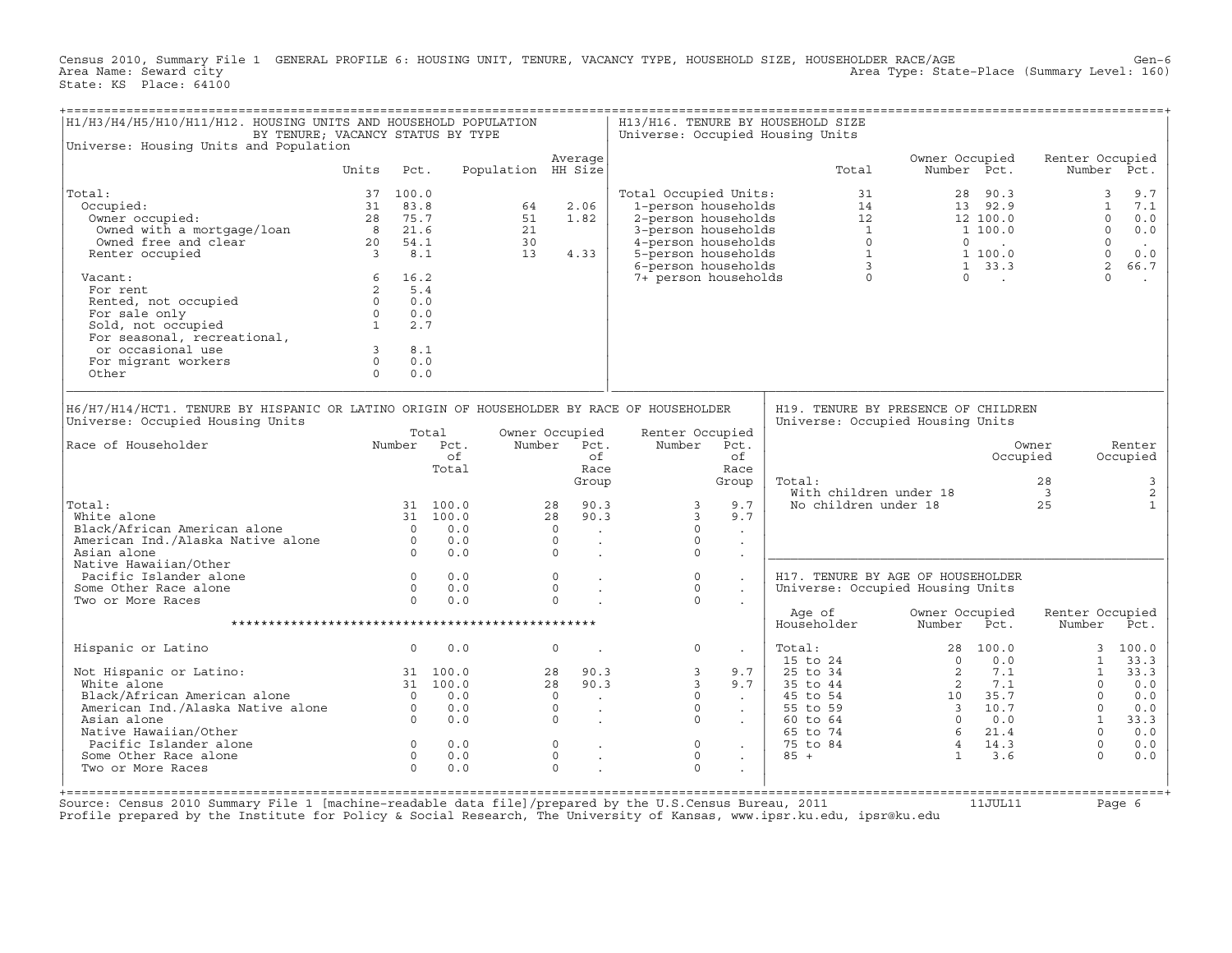Census 2010, Summary File 1 GENERAL PROFILE 7: TENURE BY HOUSEHOLD TYPE BY AGE; NONFAMILY HOUSEHOLDS; NONRELATIVES Gen−7<br>Area Name: Seward city Area Type: State-Place (Summary Level: 160) State: KS Place: 64100

| Universe: Occupied Housing Units                                                                                                                                                                                                                                                        |                                              |                                             |                                |                                                                |                                                                            |                                           |                                                                                                                                      |                                                  |                                   |                        |
|-----------------------------------------------------------------------------------------------------------------------------------------------------------------------------------------------------------------------------------------------------------------------------------------|----------------------------------------------|---------------------------------------------|--------------------------------|----------------------------------------------------------------|----------------------------------------------------------------------------|-------------------------------------------|--------------------------------------------------------------------------------------------------------------------------------------|--------------------------------------------------|-----------------------------------|------------------------|
|                                                                                                                                                                                                                                                                                         |                                              |                                             |                                |                                                                |                                                                            |                                           | Householder Householder Householder Householder Pct. Householder Householder Householder Householder Pct.                            |                                                  |                                   |                        |
|                                                                                                                                                                                                                                                                                         |                                              |                                             |                                | Any Age 15 to 34 35 to 64 65+ 65+                              |                                                                            | Any Age                                   | 15 to 34 35 to 64                                                                                                                    |                                                  | $65+$                             | $65+$                  |
| Family households:<br>Family households:<br>Husband-wife families: 10<br>Other families, no spouse present: 4<br>Male householder 2<br>Female householder 2                                                                                                                             |                                              | $\overline{a}$                              |                                | $7^{\circ}$                                                    | 5 35.7                                                                     | $\overline{2}$                            | 2                                                                                                                                    |                                                  | $\Omega$                          | $\Omega$<br>0.0        |
|                                                                                                                                                                                                                                                                                         |                                              |                                             | $\frac{1}{1}$                  | $\begin{array}{cccc} 5 & 4 & 40.0 \\ 2 & 1 & 25.0 \end{array}$ |                                                                            |                                           |                                                                                                                                      |                                                  | $\circ$                           | $\Omega$<br>0.0        |
|                                                                                                                                                                                                                                                                                         |                                              |                                             |                                |                                                                |                                                                            |                                           | $\begin{bmatrix} 2 \\ 0 \\ 0 \\ 0 \end{bmatrix}$                                                                                     | $\begin{bmatrix} 2 \\ 0 \\ 0 \\ 0 \end{bmatrix}$ | $\Omega$                          | $\Omega$<br>$\sim$     |
|                                                                                                                                                                                                                                                                                         |                                              |                                             | $\frac{1}{0}$                  | $\mathbf{1}$<br>$1 \qquad \qquad$                              | $0 \t 0.0$                                                                 | $\overline{0}$                            |                                                                                                                                      |                                                  | $\circ$<br>$\Omega$               | $\mathbf{0}$<br>$\sim$ |
|                                                                                                                                                                                                                                                                                         |                                              |                                             |                                |                                                                | 1, 50.0                                                                    |                                           |                                                                                                                                      |                                                  |                                   | $\circ$<br>$\sim$      |
| Nonfamily households:                                                                                                                                                                                                                                                                   | $\begin{array}{c} 14 \\ 10 \\ 1 \end{array}$ | $\circ$                                     |                                | 8                                                              | 6, 42.9                                                                    |                                           | $\begin{array}{ccc} 1 & & & 0 \\ 1 & & & 0 \\ 1 & & & 0 \\ 0 & & & 0 \\ 0 & & & & 0 \\ 0 & & & & & 0 \\ 0 & & & & & & 0 \end{array}$ |                                                  | $\mathbf{1}$                      | $\circ$<br>0.0         |
| Male householder:                                                                                                                                                                                                                                                                       |                                              | $\circ$                                     |                                | $6\overline{6}$<br>$6$<br>$6$<br>$0$<br>$2$<br>$1$             | $4 \quad 40.0$                                                             |                                           |                                                                                                                                      |                                                  | $\mathbf{1}$                      | $\circ$<br>0.0         |
| Living alone                                                                                                                                                                                                                                                                            |                                              | $\Omega$                                    |                                |                                                                | $4 \t 40.0$                                                                |                                           |                                                                                                                                      |                                                  | 1                                 | $\Omega$<br>0.0        |
| Not living alone                                                                                                                                                                                                                                                                        | $\frac{0}{4}$                                | $\circ$                                     |                                |                                                                |                                                                            |                                           |                                                                                                                                      |                                                  | $\circ$                           | $\mathbf{0}$<br>$\sim$ |
| Female householder:                                                                                                                                                                                                                                                                     |                                              | $\Omega$                                    |                                |                                                                |                                                                            |                                           |                                                                                                                                      |                                                  | $\Omega$                          | $\circ$<br>$\sim$      |
| Living alone                                                                                                                                                                                                                                                                            | $\overline{\mathbf{3}}$                      | $\mathbf 0$                                 |                                |                                                                | $\begin{array}{ccc} 0 & . & . \\ 2 & 50.0 & . \\ 2 & 66.7 & . \end{array}$ |                                           |                                                                                                                                      |                                                  | $\circ$                           | $\mathsf{O}$<br>$\sim$ |
| Not living alone                                                                                                                                                                                                                                                                        | $\mathbf{1}$                                 | $\Omega$                                    |                                | $\mathbf{1}$                                                   | $0 \t 0.0$                                                                 | $\Omega$                                  | $\Omega$                                                                                                                             |                                                  | $\Omega$                          | $\Omega$               |
| HCT2/HCT3/HCT4. TENURE BY PRESENCE AND AGE OF OWN, RELATED,<br>AND TOTAL CHILDREN (EXCLUDING HOUSEHOLDERS,<br>SPOUSES, AND UNMARRIED PARTNERS)<br>Universe: Occupied Housing Units                                                                                                      |                                              |                                             |                                | Universe: Nonfamily Households                                 | BY AGE OF HOUSEHOLDER (*)                                                  |                                           | PCT18. NONFAMILY HOUSEHOLDS BY SEX OF HOUSEHOLDER BY LIVING ALONE                                                                    | Pct.                                             |                                   | Pct.                   |
|                                                                                                                                                                                                                                                                                         | Own                                          | Related                                     | Total                          |                                                                |                                                                            | Total                                     | Male<br>Householder Householder Total Householder Total                                                                              | of                                               | Female                            | оf                     |
|                                                                                                                                                                                                                                                                                         | Children<br>Children                         | Children                                    |                                | Total:                                                         |                                                                            |                                           |                                                                                                                                      | 11 73.3                                          |                                   | 26.7                   |
| Total:                                                                                                                                                                                                                                                                                  |                                              | 31                                          | 31                             | Living alone:                                                  |                                                                            |                                           | tal: 15 11<br>Living alone: 15 11 11<br>Householder 15 to 64 8 7<br>Householder 65 and over 6 6 4                                    | 73.3<br>78.6<br>87.5                             | $4 \quad$                         | 3, 21.4                |
|                                                                                                                                                                                                                                                                                         |                                              | 28                                          | 2.8                            |                                                                |                                                                            |                                           |                                                                                                                                      |                                                  |                                   | $1 \quad 12.5$         |
|                                                                                                                                                                                                                                                                                         |                                              | $\overline{\mathbf{3}}$                     | $\overline{3}$                 |                                                                |                                                                            |                                           |                                                                                                                                      | 66.7                                             | $2^{\circ}$                       | 33.3                   |
|                                                                                                                                                                                                                                                                                         |                                              | $\overline{0}$                              | $\Omega$                       |                                                                |                                                                            |                                           |                                                                                                                                      |                                                  |                                   |                        |
|                                                                                                                                                                                                                                                                                         |                                              | $\circ$                                     | $\overline{0}$                 | Not living alone:                                              |                                                                            |                                           |                                                                                                                                      |                                                  |                                   | 1 100.0                |
|                                                                                                                                                                                                                                                                                         |                                              | $\overline{3}$                              | $\mathbf{3}$                   |                                                                |                                                                            |                                           |                                                                                                                                      |                                                  |                                   | 1 100.0                |
|                                                                                                                                                                                                                                                                                         |                                              | 25                                          | 25                             |                                                                |                                                                            |                                           | Not living alone:<br>Householder 15 to 64 1 0 0.0<br>Householder 65 and over 0 0 0.0                                                 |                                                  | $\Omega$                          |                        |
| Renter occupied:<br>With children under 18:<br>Under 6 and 6 to 17<br>Under 6 and 6 to 17<br>1 1 6 to 17 years only<br>No children under 18<br>1<br>Renter occupied:                                                                                                                    |                                              | $\overline{3}$<br>$\overline{2}$<br>$\circ$ | $\overline{3}$<br>2<br>$\circ$ | Universe: Nonrelatives                                         |                                                                            | PCT19. NONRELATIVES BY HOUSEHOLD TYPE (*) |                                                                                                                                      |                                                  |                                   |                        |
|                                                                                                                                                                                                                                                                                         |                                              | $\mathbf{1}$                                | $\mathbf{1}$                   |                                                                |                                                                            |                                           |                                                                                                                                      | Pct.                                             |                                   | Pct.                   |
|                                                                                                                                                                                                                                                                                         |                                              | $\mathbf{1}$                                | $\mathbf{1}$                   |                                                                |                                                                            | In Total                                  | In Family                                                                                                                            |                                                  | of In Nonfamily                   | оf                     |
|                                                                                                                                                                                                                                                                                         |                                              | $\overline{1}$                              | $\mathbf{1}$                   |                                                                |                                                                            | Households                                |                                                                                                                                      |                                                  | Households Total Households Total |                        |
|                                                                                                                                                                                                                                                                                         |                                              |                                             |                                | Total:                                                         |                                                                            |                                           | $\circ$                                                                                                                              | 0.0                                              |                                   | 1 100.0                |
|                                                                                                                                                                                                                                                                                         |                                              |                                             |                                | Roomer or boarder                                              |                                                                            |                                           | $\circ$                                                                                                                              | <b>Contract Contract</b>                         | $\circ$                           |                        |
|                                                                                                                                                                                                                                                                                         |                                              |                                             |                                | Housemate or roommate                                          |                                                                            |                                           | $\Omega$                                                                                                                             | $\sim$ $\sim$                                    | $\Omega$                          | $\sim$                 |
|                                                                                                                                                                                                                                                                                         |                                              |                                             |                                | Unmarried partner                                              |                                                                            |                                           | $\begin{array}{c} 1 \\ 0 \\ 0 \\ 1 \\ 0 \end{array}$<br>$\mathbf{0}$                                                                 | 0.0                                              |                                   | 1 100.0                |
|                                                                                                                                                                                                                                                                                         |                                              |                                             |                                | Other nonrelatives                                             |                                                                            |                                           | $\Omega$                                                                                                                             | <b>Contract Contract</b>                         | $\Omega$                          |                        |
| Same-sex couple households are included in the family households category if there is at least one additional person related to the householder<br>by birth or adoption. Same-sex couple households with no relatives of the householder present are tabulated in nonfamily households. |                                              |                                             |                                |                                                                |                                                                            |                                           |                                                                                                                                      |                                                  |                                   |                        |

+===================================================================================================================================================+ Source: Census 2010 Summary File 1 [machine-readable data file]/prepared by the U.S.Census Bureau, 2011 11JUL11 Page 7 Profile prepared by the Institute for Policy & Social Research, The University of Kansas, www.ipsr.ku.edu, ipsr@ku.edu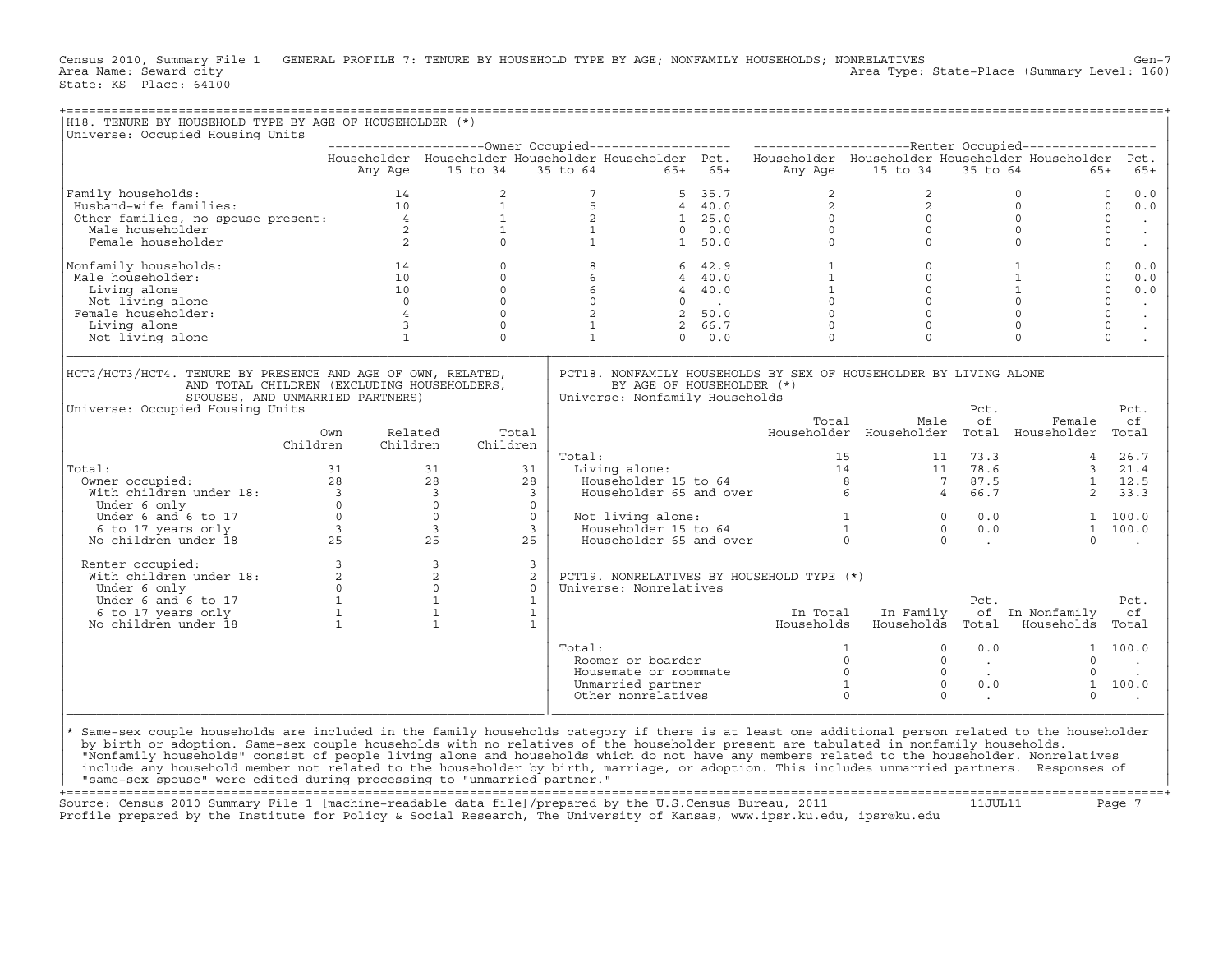| PCT20/PCT21. GROUP OUARTERS POPULATION BY SEX BY AGE BY GROUP OUARTERS TYPE<br>Universe: Population in Group Quarters |                          |                                     |                                |  |
|-----------------------------------------------------------------------------------------------------------------------|--------------------------|-------------------------------------|--------------------------------|--|
|                                                                                                                       | Total 18 to 64 65 & Over |                                     | Total $18$ to $64$ $65$ & Over |  |
| Total:                                                                                                                |                          | 0  Male:                            |                                |  |
| Institutionalized population:                                                                                         |                          | Institutionalized population:       |                                |  |
| Correctional facilities for adults:                                                                                   |                          | Correctional facilities for adults: |                                |  |
| Federal detention centers                                                                                             |                          | Federal detention centers           |                                |  |
| Federal prisons                                                                                                       |                          | Federal prisons                     |                                |  |

| PCT20/PCT21. GROUP QUARTERS POPULATION BY SEX BY AGE BY GROUP QUARTERS TYPE<br>Universe: Population in Group Quarters |                      |                      |                          |                                                         |                      |                          |                         |
|-----------------------------------------------------------------------------------------------------------------------|----------------------|----------------------|--------------------------|---------------------------------------------------------|----------------------|--------------------------|-------------------------|
|                                                                                                                       |                      |                      | Total 18 to 64 65 & Over |                                                         |                      | Total 18 to 64 65 & Over |                         |
| Total:                                                                                                                | $\Omega$             | $\mathbf 0$          | $\circ$                  | Male:                                                   | $\Omega$             | $\Omega$                 | $\circ$                 |
| Institutionalized population:                                                                                         | $\Omega$             | $\Omega$             | $\Omega$                 | Institutionalized population:                           | $\Omega$             | $\Omega$                 | $\circ$                 |
| Correctional facilities for adults:                                                                                   | $\circ$              | $\Omega$             | $\Omega$                 | Correctional facilities for adults:                     | $\circ$              | $\Omega$                 | $\circ$                 |
| Federal detention centers                                                                                             | $\Omega$<br>$\Omega$ | $\Omega$<br>$\Omega$ | $\Omega$<br>$\Omega$     | Federal detention centers<br>Federal prisons            | $\Omega$<br>$\Omega$ | $\Omega$<br>$\Omega$     | $\circ$<br>$\circ$      |
| Federal prisons<br>State prisons                                                                                      | $\Omega$             | $\Omega$             | $\Omega$                 | State prisons                                           | $\Omega$             | $\Omega$                 | $\circ$                 |
| Local jails and other municipal                                                                                       |                      |                      |                          | Local jails and other municipal                         |                      |                          |                         |
| confinement facilities                                                                                                | $\circ$              | $\Omega$             | $\Omega$                 | confinement facilities                                  | $\mathbf 0$          | $\Omega$                 | $\circ$                 |
| Correctional residential facilities                                                                                   | $\Omega$             | $\Omega$             | $\Omega$                 | Correctional residential facilities                     | $\Omega$             | $\Omega$                 | $\circ$                 |
| Military disciplinary barracks & jails                                                                                | $\Omega$             | $\Omega$             | $\Omega$                 | Military disciplinary barracks & jails                  | $\Omega$             | $\Omega$                 | $\circ$                 |
| Juvenile facilities:                                                                                                  | $\Omega$             | $\Omega$             | $\Omega$                 | Juvenile facilities:                                    | $\Omega$             | $\Omega$                 | $\circ$                 |
| Group homes for juveniles                                                                                             |                      |                      |                          | Group homes for juveniles                               |                      |                          |                         |
| (non-correctional)<br>Residential treatment centers for                                                               | $\circ$              | $\Omega$             | $\Omega$                 | (non-correctional)<br>Residential treatment centers for | $\Omega$             | $\Omega$                 | $\mathsf{O}$            |
| juveniles (non-correctional)                                                                                          | $\circ$              | $\Omega$             | $\Omega$                 | juveniles (non-correctional)                            | $\Omega$             | $\Omega$                 | $\circ$                 |
| Correctional facilities intended for                                                                                  |                      |                      |                          | Correctional facilities intended for                    |                      |                          |                         |
| juveniles                                                                                                             | $\circ$              | $\Omega$             | $\Omega$                 | juveniles                                               | $\Omega$             | $\Omega$                 | $\circ$                 |
| Nursing facilities/Skilled-nursing fac.                                                                               | $\circ$              | $\circ$              | $\circ$                  | Nursing facilities/Skilled-nursing fac.                 | $\circ$              | $\Omega$                 | $\mathsf O$             |
| Other institutional facilities:                                                                                       | $\Omega$             | $\Omega$             | $\Omega$                 | Other institutional facilities:                         | $\Omega$             | $\Omega$                 | $\circ$                 |
| Mental (Psychiatric) hospitals and                                                                                    |                      |                      |                          | Mental (Psychiatric) hospitals and                      |                      |                          |                         |
| psychiatric units in other hospitals                                                                                  | $\circ$              | $\Omega$             | $\Omega$                 | psychiatric units in other hospitals                    | $\Omega$             | $\Omega$                 | $\circ$                 |
| Hospitals with patients who have no                                                                                   |                      |                      | $\Omega$                 | Hospitals with patients who have no                     |                      | $\Omega$                 |                         |
| usual home elsewhere<br>In-patient hospice facilities                                                                 | $\circ$<br>$\Omega$  | $\circ$<br>$\Omega$  | $\circ$                  | usual home elsewhere<br>In-patient hospice facilities   | $\circ$<br>$\Omega$  | $\Omega$                 | $\mathsf{O}$<br>$\circ$ |
| Military treatment facilities with                                                                                    |                      |                      |                          | Military treatment facilities with                      |                      |                          |                         |
| assigned patients                                                                                                     | $\Omega$             | $\Omega$             | $\Omega$                 | assigned patients                                       | $\Omega$             | $\Omega$                 | $\Omega$                |
| Residential schools for people with                                                                                   |                      |                      |                          | Residential schools for people with                     |                      |                          |                         |
| disabilities                                                                                                          | $\Omega$             | $\Omega$             | $\Omega$                 | disabilities                                            | $\Omega$             | $\Omega$                 | $\circ$                 |
| Noninstitutionalized population:                                                                                      | $\circ$              | $\circ$              | $\circ$                  | Noninstitutionalized population:                        | $\mathbf 0$          | $\circ$                  | $\mathsf{O}\xspace$     |
| College/University student housing                                                                                    | $\Omega$             | $\Omega$             | $\Omega$                 | College/University student housing                      | $\Omega$             | $\Omega$                 | $\circ$                 |
| Military quarters:                                                                                                    | $\circ$              | $\Omega$             | $\Omega$                 | Military quarters:                                      | $\Omega$             | $\Omega$                 | $\mathsf{O}$            |
| Military barracks and dormitories                                                                                     |                      |                      |                          | Military barracks and dormitories                       |                      |                          |                         |
| (non-disciplinary)                                                                                                    | $\circ$              | $\circ$              | $\circ$                  | (non-disciplinary)                                      | $\mathbf 0$          | $\Omega$                 | $\circ$                 |
| Military ships                                                                                                        | $\Omega$             | $\Omega$             | $\Omega$                 | Military ships                                          | $\Omega$             | $\Omega$                 | $\Omega$                |
| Other noninstitutional facilities:                                                                                    | $\Omega$             | $\Omega$             | $\Omega$                 | Other noninstitutional facilities:                      | $\Omega$             | $\Omega$                 | $\circ$                 |
| Emergency and transitional shelters                                                                                   |                      |                      |                          | Emergency and transitional shelters                     |                      |                          |                         |
| (with sleeping facilities) for people                                                                                 |                      |                      |                          | (with sleeping facilities) for people                   |                      |                          |                         |
| experiencing homelessness                                                                                             | $\circ$              | $\circ$              | $\circ$                  | experiencing homelessness                               | $\circ$              | $\Omega$                 | $\circ$                 |
| Group homes intended for adults                                                                                       | $\circ$              | $\circ$              | $\circ$                  | Group homes intended for adults                         | $\circ$              | $\circ$                  | $\mathsf{O}\xspace$     |
| Residential treatment centers, adults                                                                                 | $\Omega$             | $\Omega$             | $\Omega$                 | Residential treatment centers, adults                   | $\Omega$             | $\Omega$                 | $\mathsf{O}\xspace$     |
| Maritime/merchant vessels                                                                                             | $\circ$              | $\Omega$             | $\Omega$                 | Maritime/merchant vessels                               | $\circ$              | $\Omega$                 | $\circ$                 |
| Workers group living quarters and                                                                                     |                      |                      |                          | Workers group living quarters and                       |                      |                          |                         |
| Job Corps centers                                                                                                     | $\circ$              | $\Omega$             | $\Omega$                 | Job Corps centers                                       | $\Omega$             | $\Omega$                 | $\circ$                 |
| Other noninstitutional facilities                                                                                     | $\Omega$             | $\Omega$             | $\Omega$                 | Other noninstitutional facilities                       | $\Omega$             | $\Omega$                 | $\circ$                 |
|                                                                                                                       |                      |                      |                          |                                                         |                      |                          |                         |

+===================================================================================================================================================+Source: Census 2010 Summary File 1 [machine−readable data file]/prepared by the U.S.Census Bureau, 2011 11JUL11 Page 8 Profile prepared by the Institute for Policy & Social Research, The University of Kansas, www.ipsr.ku.edu, ipsr@ku.edu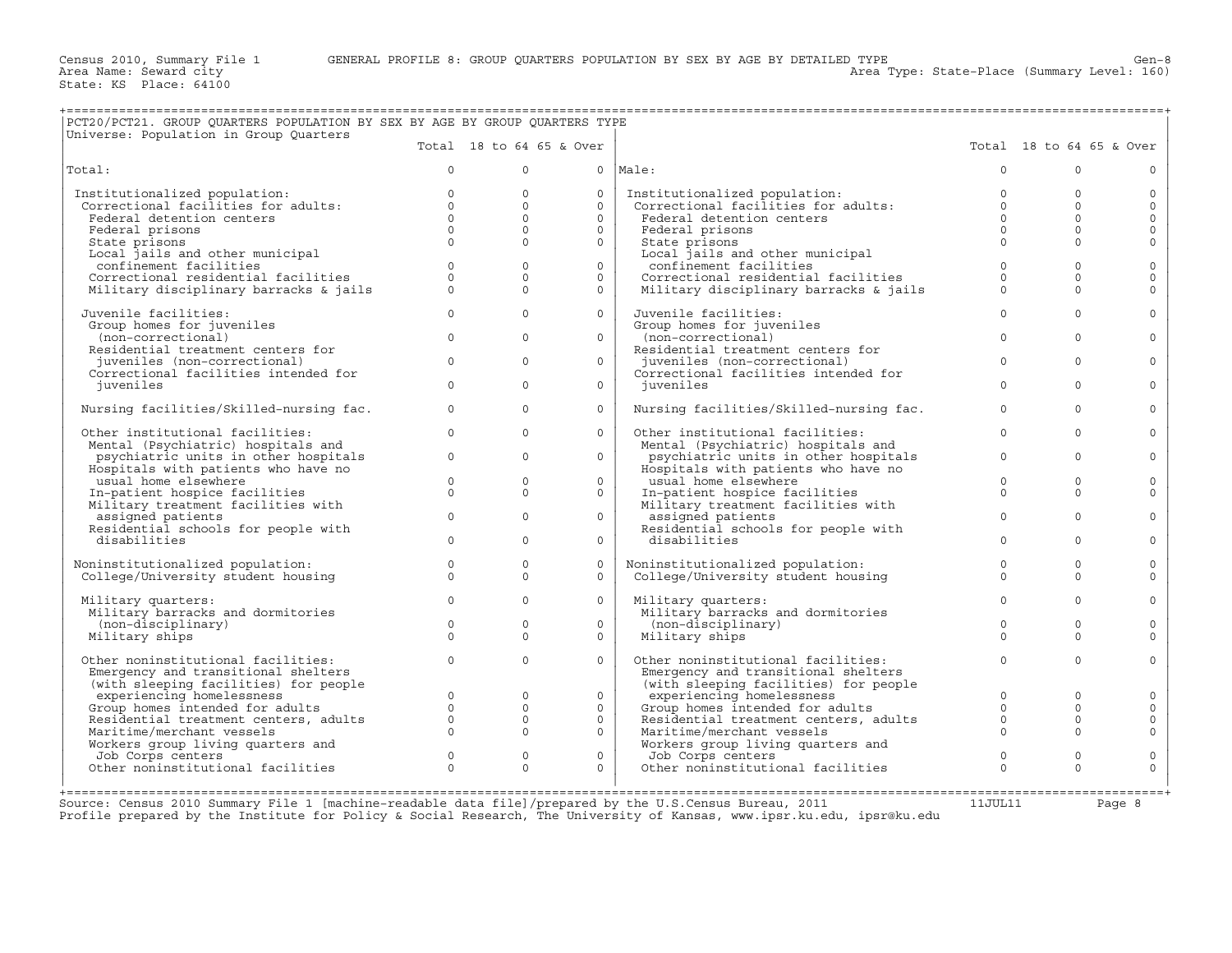| PCO1-PCO10/PCT21/P12. GROUP QUARTERS POPULATION BY SEX BY AGE BY GROUP QUARTERS TYPE (*** % OF TOTAL POPULATION IN THIS AGE GROUP) |                |             |              |              |          |             |                                                                                                           |              |            |             |                     |
|------------------------------------------------------------------------------------------------------------------------------------|----------------|-------------|--------------|--------------|----------|-------------|-----------------------------------------------------------------------------------------------------------|--------------|------------|-------------|---------------------|
| Universe: Population in Group Quarters                                                                                             |                |             |              |              |          |             | -------------- Institutionalized Population ------------- - ------ Noninstitutionalized Population ------ |              |            |             |                     |
|                                                                                                                                    |                | $***$       |              |              |          |             |                                                                                                           |              | College/   |             |                     |
|                                                                                                                                    | Group          | Pct.        |              | Correctional |          |             |                                                                                                           |              | University |             |                     |
|                                                                                                                                    | Ouarters Total |             |              | Facilities   | Juvenile | Nursing     | Other                                                                                                     |              | Student    | Military    | Other               |
|                                                                                                                                    | Total          | Pop.        |              |              |          |             | Total for Adults Facilities Facilities Facilities                                                         | Total        | Housing    |             | Quarters Facilities |
| Total:                                                                                                                             |                |             |              |              |          |             |                                                                                                           |              |            |             |                     |
| Under 5 years                                                                                                                      |                |             |              |              |          |             |                                                                                                           |              |            |             |                     |
| 5 to 9 years                                                                                                                       |                |             |              |              |          |             |                                                                                                           |              |            |             |                     |
| 10 to 14 years                                                                                                                     |                |             |              |              |          |             |                                                                                                           |              |            |             |                     |
|                                                                                                                                    |                |             |              |              |          |             |                                                                                                           |              |            |             |                     |
| 15 to 19 years                                                                                                                     |                |             |              |              |          |             |                                                                                                           |              |            |             |                     |
| 20 to 24 years                                                                                                                     |                |             |              |              |          |             |                                                                                                           |              |            |             |                     |
| 25 to 29 years                                                                                                                     |                |             |              |              |          |             |                                                                                                           |              |            |             |                     |
| 30 to 34 years                                                                                                                     |                |             |              |              |          |             |                                                                                                           |              |            |             |                     |
| 35 to 39 years                                                                                                                     |                |             |              |              |          |             |                                                                                                           |              |            |             |                     |
| 40 to 44 years                                                                                                                     |                |             |              |              |          |             |                                                                                                           |              |            |             |                     |
| 45 to 49 years                                                                                                                     |                |             |              |              |          |             |                                                                                                           |              |            |             |                     |
| 50 to 54 years                                                                                                                     |                |             |              |              |          |             |                                                                                                           |              |            |             |                     |
| 55 to 59 years                                                                                                                     |                |             |              |              |          |             |                                                                                                           |              |            |             |                     |
| 60 to 64 years                                                                                                                     |                |             |              |              |          |             |                                                                                                           |              |            |             |                     |
| 65 to 69 years                                                                                                                     |                |             |              |              |          |             |                                                                                                           |              |            |             |                     |
| 70 to 74 years                                                                                                                     |                |             |              |              |          |             |                                                                                                           |              |            |             |                     |
| 75 to 79 years                                                                                                                     |                |             |              |              |          |             |                                                                                                           |              |            |             |                     |
| 80 to 84 years                                                                                                                     |                |             |              |              |          |             |                                                                                                           |              |            |             |                     |
|                                                                                                                                    |                |             |              |              |          |             |                                                                                                           |              |            |             |                     |
| 85 years & over                                                                                                                    |                |             |              |              |          |             |                                                                                                           |              |            |             |                     |
| Under 18 years                                                                                                                     | $0 \t 0.00$    |             | $\mathbf{0}$ | $\mathbf 0$  | $\circ$  | $\circ$     | $\circ$                                                                                                   | $\mathsf O$  | $\circ$    | $\circ$     | $\mathsf O$         |
| 18 to 64 years                                                                                                                     |                | $0 \t 0.00$ | $\circ$      | $\mathbf 0$  | $\circ$  | $\mathbf 0$ | $\circ$                                                                                                   | $\mathbf 0$  | $\circ$    | $\circ$     | $\circ$             |
| 65 years & over                                                                                                                    | $0 \t 0.00$    |             | $\Omega$     | $\Omega$     | $\Omega$ | $\Omega$    | $\Omega$                                                                                                  | $\Omega$     | $\Omega$   | $\Omega$    | $\Omega$            |
|                                                                                                                                    |                |             |              |              |          |             |                                                                                                           |              |            |             |                     |
| Male:                                                                                                                              |                |             |              |              |          |             |                                                                                                           |              |            |             |                     |
| Under 5 years                                                                                                                      |                |             |              |              |          |             |                                                                                                           |              |            |             |                     |
| 5 to 9 years                                                                                                                       |                |             |              |              |          |             |                                                                                                           |              |            |             |                     |
| 10 to 14 years                                                                                                                     |                |             |              |              |          |             |                                                                                                           |              |            |             |                     |
| 15 to 19 years                                                                                                                     |                |             |              |              |          |             |                                                                                                           |              |            |             |                     |
| 20 to 24 years                                                                                                                     |                |             |              |              |          |             |                                                                                                           |              |            |             |                     |
| 25 to 29 years                                                                                                                     |                |             |              |              |          |             |                                                                                                           |              |            |             |                     |
| 30 to 34 years                                                                                                                     |                |             |              |              |          |             |                                                                                                           |              |            |             |                     |
|                                                                                                                                    |                |             |              |              |          |             |                                                                                                           |              |            |             |                     |
| 35 to 39 years                                                                                                                     |                |             |              |              |          |             |                                                                                                           |              |            |             |                     |
| 40 to 44 years                                                                                                                     |                |             |              |              |          |             |                                                                                                           |              |            |             |                     |
| 45 to 49 years                                                                                                                     |                |             |              |              |          |             |                                                                                                           |              |            |             |                     |
| 50 to 54 years                                                                                                                     |                |             |              |              |          |             |                                                                                                           |              |            |             |                     |
| 55 to 59 years                                                                                                                     |                |             |              |              |          |             |                                                                                                           |              |            |             |                     |
| 60 to 64 years                                                                                                                     |                |             |              |              |          |             |                                                                                                           |              |            |             |                     |
| 65 to 69 years                                                                                                                     |                |             |              |              |          |             |                                                                                                           |              |            |             |                     |
| 70 to 74 years                                                                                                                     |                |             |              |              |          |             |                                                                                                           |              |            |             |                     |
| 75 to 79 years                                                                                                                     |                |             |              |              |          |             |                                                                                                           |              |            |             |                     |
| 80 to 84 years                                                                                                                     |                |             |              |              |          |             |                                                                                                           |              |            |             |                     |
| 85 years & over                                                                                                                    |                |             |              |              |          |             |                                                                                                           |              |            |             |                     |
|                                                                                                                                    |                |             |              |              |          |             |                                                                                                           |              |            |             |                     |
| Under 18 years                                                                                                                     | 0              | 0.00        | $\mathsf{O}$ | 0            | 0        | 0           | $\circ$                                                                                                   | $\mathsf{O}$ | $\circ$    | $\mathsf O$ | $\circ$             |
| 18 to 64 years                                                                                                                     | $\Omega$       | 0.00        | $\mathbf{0}$ | $\Omega$     | $\circ$  | $\Omega$    | $\circ$                                                                                                   | $\circ$      | $\circ$    | $\circ$     | $\circ$             |
| 65 years & over                                                                                                                    | $\overline{0}$ | 0.00        | $\circ$      | $\Omega$     | $\Omega$ | $\Omega$    | $\Omega$                                                                                                  | $\circ$      | $\Omega$   | $\circ$     | $\circ$             |

+===================================================================================================================================================+ Source: Census 2010 Summary File 1 [machine-readable data file]/prepared by the U.S.Census Bureau, 2011 11JUL11 Page 9 Profile prepared by the Institute for Policy & Social Research, The University of Kansas, www.ipsr.ku.edu, ipsr@ku.edu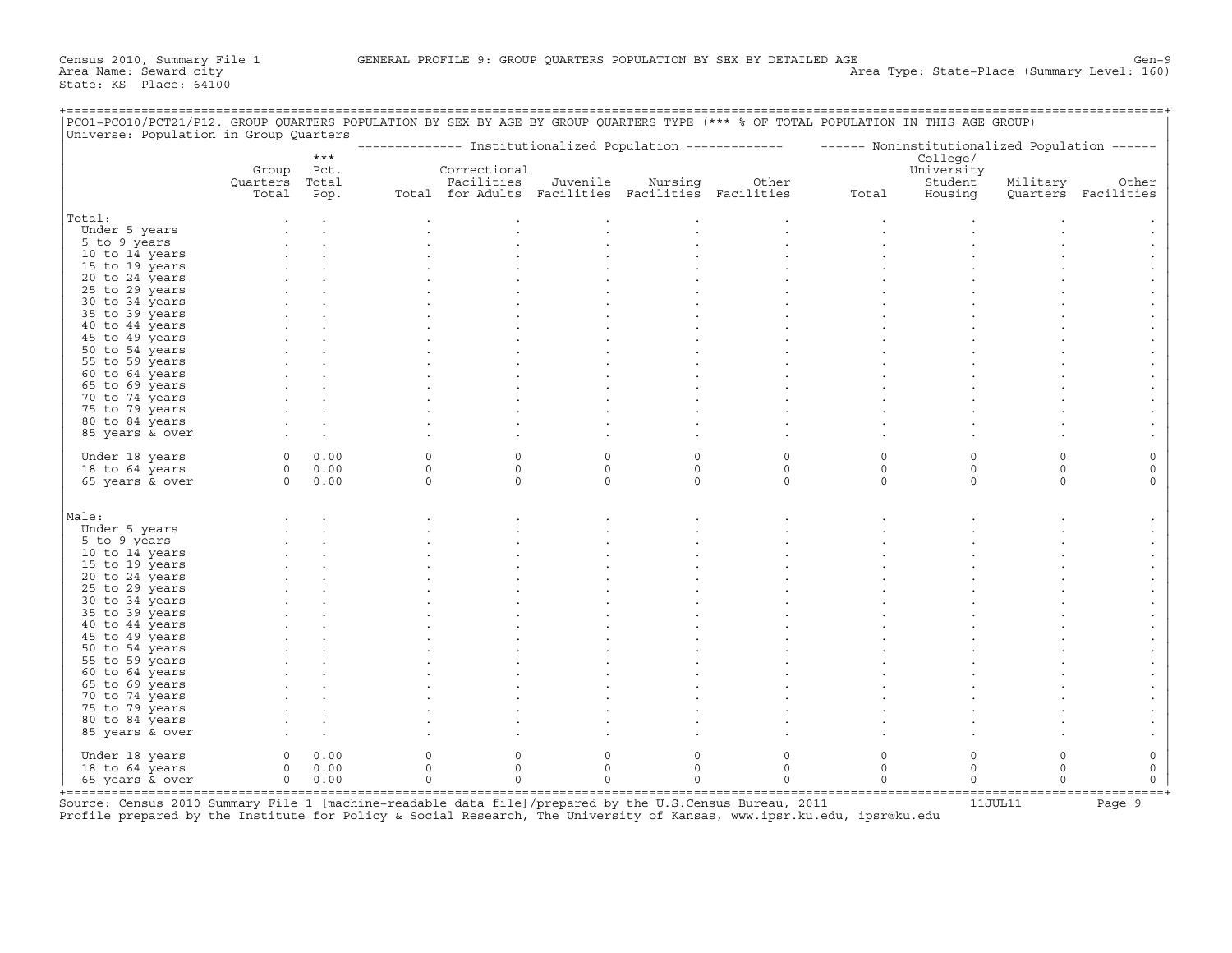|                                                                                                                                                                                               |                                            |                                                                                                                               |                                                                                                         |                                       |                                                                                                                          |                                      |                                                                                                                                 | ----------Persons in Households----------                                                                                                                 |                                                                                                                  |                                                                                                                       | --------Persons in Group Quarters--------                                                                                                |                                                                                                                                                                                                                         |  |
|-----------------------------------------------------------------------------------------------------------------------------------------------------------------------------------------------|--------------------------------------------|-------------------------------------------------------------------------------------------------------------------------------|---------------------------------------------------------------------------------------------------------|---------------------------------------|--------------------------------------------------------------------------------------------------------------------------|--------------------------------------|---------------------------------------------------------------------------------------------------------------------------------|-----------------------------------------------------------------------------------------------------------------------------------------------------------|------------------------------------------------------------------------------------------------------------------|-----------------------------------------------------------------------------------------------------------------------|------------------------------------------------------------------------------------------------------------------------------------------|-------------------------------------------------------------------------------------------------------------------------------------------------------------------------------------------------------------------------|--|
|                                                                                                                                                                                               | Total Pct.                                 |                                                                                                                               | Male                                                                                                    | Female %Fem                           |                                                                                                                          | Total Pct.                           |                                                                                                                                 | Male                                                                                                                                                      | Female                                                                                                           | Total Pct.                                                                                                            | Male                                                                                                                                     | Female %Fem                                                                                                                                                                                                             |  |
| All Aqes:                                                                                                                                                                                     |                                            | 64 100.0                                                                                                                      | 37                                                                                                      |                                       | 27 42.2                                                                                                                  |                                      | 64 100.0                                                                                                                        | 37                                                                                                                                                        | 27                                                                                                               | $\mathbf 0$                                                                                                           | $\mathbf 0$                                                                                                                              | $\mathbf 0$                                                                                                                                                                                                             |  |
| 0 to 4                                                                                                                                                                                        | 2                                          | 3.1                                                                                                                           | $\circ$                                                                                                 |                                       | 2 100.0                                                                                                                  | 2                                    | 3.1                                                                                                                             | $\Omega$                                                                                                                                                  | 2                                                                                                                | $\Omega$                                                                                                              | $\mathbf 0$                                                                                                                              | $\mathbf 0$                                                                                                                                                                                                             |  |
| 5 to 9                                                                                                                                                                                        | 6                                          | 9.4                                                                                                                           | 4                                                                                                       |                                       | 2 33.3                                                                                                                   | 6                                    | 9.4                                                                                                                             | 4                                                                                                                                                         | $\overline{a}$                                                                                                   | 0                                                                                                                     | $\mathbf 0$                                                                                                                              | 0                                                                                                                                                                                                                       |  |
| 10 to 14                                                                                                                                                                                      | 5                                          | 7.8                                                                                                                           | 2                                                                                                       |                                       | 3 60.0                                                                                                                   | 5                                    | 7.8                                                                                                                             | 2                                                                                                                                                         | 3                                                                                                                | 0                                                                                                                     | $\Omega$                                                                                                                                 | 0                                                                                                                                                                                                                       |  |
| 15 to 17                                                                                                                                                                                      |                                            | 3.1                                                                                                                           | $\mathbf{1}$                                                                                            |                                       | 1 50.0                                                                                                                   | $\overline{2}$                       | 3.1                                                                                                                             | $\mathbf{1}$                                                                                                                                              | $\mathbf{1}$                                                                                                     | 0                                                                                                                     | $\mathbf 0$                                                                                                                              | 0                                                                                                                                                                                                                       |  |
| $ 18$ and $19$                                                                                                                                                                                | $\mathbf{1}$                               | 1.6                                                                                                                           | $\mathbf{1}$                                                                                            |                                       | $0 \t 0.0$                                                                                                               | 1                                    | 1.6                                                                                                                             | $\mathbf{1}$                                                                                                                                              | $\circ$                                                                                                          | $\Omega$                                                                                                              | $\Omega$                                                                                                                                 | $\circ$                                                                                                                                                                                                                 |  |
| 20                                                                                                                                                                                            | $\circ$                                    | 0.0                                                                                                                           | $\circ$                                                                                                 | $\circ$                               | $\sim 100$                                                                                                               | $\circ$                              | 0.0                                                                                                                             | $\circ$                                                                                                                                                   | $\circ$                                                                                                          | $\mathbf 0$                                                                                                           | $\mathbf 0$                                                                                                                              | $\mathsf{O}\xspace$                                                                                                                                                                                                     |  |
| 21                                                                                                                                                                                            | $\circ$                                    | 0.0                                                                                                                           | $\circ$                                                                                                 | $\Omega$                              | $\sim$                                                                                                                   | $\Omega$                             | 0.0                                                                                                                             | $\circ$                                                                                                                                                   | $\circ$                                                                                                          | $\Omega$                                                                                                              | $\Omega$                                                                                                                                 | $\mathsf{O}\xspace$                                                                                                                                                                                                     |  |
| 22 to 24                                                                                                                                                                                      |                                            | $1 \quad 1.6$                                                                                                                 | $\mathbf{1}$                                                                                            | $0 \t 0.0$                            |                                                                                                                          | $\mathbf{1}$                         | 1.6                                                                                                                             | $\mathbf{1}$                                                                                                                                              | $\circ$                                                                                                          | $\mathbf 0$                                                                                                           | $\Omega$                                                                                                                                 | $\mathsf{O}\xspace$                                                                                                                                                                                                     |  |
| 25 to 29                                                                                                                                                                                      | 1                                          | 1.6                                                                                                                           | $\mathbf{1}$                                                                                            |                                       | $0 \qquad 0.0$                                                                                                           | 1                                    | 1.6                                                                                                                             |                                                                                                                                                           | $\circ$                                                                                                          | $\Omega$                                                                                                              |                                                                                                                                          | $\mathsf{O}\xspace$                                                                                                                                                                                                     |  |
| 30 to 34                                                                                                                                                                                      | 6                                          | 9.4                                                                                                                           | $4\overline{ }$                                                                                         |                                       | 2 33.3                                                                                                                   | 6                                    | 9.4                                                                                                                             | $\overline{4}$                                                                                                                                            | 2                                                                                                                | 0                                                                                                                     | $\Omega$                                                                                                                                 | 0                                                                                                                                                                                                                       |  |
| 35 to 39                                                                                                                                                                                      | $4\overline{ }$                            | 6.3                                                                                                                           | $\mathbf{1}$                                                                                            |                                       | 3 75.0                                                                                                                   | $4^{\circ}$                          | 6.3                                                                                                                             | $\mathbf{1}$                                                                                                                                              | 3                                                                                                                | $\mathbf 0$                                                                                                           | $\mathbf 0$                                                                                                                              | $\mathsf{O}\xspace$                                                                                                                                                                                                     |  |
| 40 to 44                                                                                                                                                                                      | 1                                          | 1.6                                                                                                                           | $\circ$                                                                                                 |                                       | 1 100.0                                                                                                                  | 1                                    | 1.6                                                                                                                             | $\Omega$                                                                                                                                                  | $\mathbf{1}$                                                                                                     | $\Omega$                                                                                                              | $\Omega$                                                                                                                                 | $\mathbf 0$                                                                                                                                                                                                             |  |
| 45 to 49                                                                                                                                                                                      |                                            | 9 14.1                                                                                                                        | $\epsilon$                                                                                              |                                       | 3, 33.3                                                                                                                  |                                      | 9 14.1                                                                                                                          |                                                                                                                                                           | 3                                                                                                                |                                                                                                                       |                                                                                                                                          | $\mathsf{O}\xspace$                                                                                                                                                                                                     |  |
|                                                                                                                                                                                               | $4\overline{ }$                            |                                                                                                                               |                                                                                                         |                                       |                                                                                                                          |                                      | 6.3                                                                                                                             | 3                                                                                                                                                         |                                                                                                                  | $\mathbf 0$                                                                                                           | $\Omega$                                                                                                                                 | $\mathsf{O}\xspace$                                                                                                                                                                                                     |  |
| 50 to 54                                                                                                                                                                                      |                                            | 6.3                                                                                                                           | $\mathbf{3}$<br>$\overline{3}$                                                                          |                                       | 1 25.0                                                                                                                   | 4                                    |                                                                                                                                 | $\overline{3}$                                                                                                                                            | $\mathbf{1}$                                                                                                     | $\Omega$                                                                                                              |                                                                                                                                          | $\mathsf{O}\xspace$                                                                                                                                                                                                     |  |
| 55 to 59                                                                                                                                                                                      |                                            | 6.3                                                                                                                           |                                                                                                         |                                       | 1, 25.0                                                                                                                  |                                      | 6.3                                                                                                                             |                                                                                                                                                           | $\mathbf{1}$                                                                                                     |                                                                                                                       | $\mathbf 0$                                                                                                                              |                                                                                                                                                                                                                         |  |
| 60 and 61                                                                                                                                                                                     | 2                                          | 3.1                                                                                                                           | $\mathbf 1$                                                                                             |                                       | 1 50.0                                                                                                                   | 2                                    | 3.1                                                                                                                             |                                                                                                                                                           | 1                                                                                                                | $\mathbf 0$                                                                                                           | $\mathbf 0$                                                                                                                              | $\mathsf{O}\xspace$                                                                                                                                                                                                     |  |
| 62 to 64                                                                                                                                                                                      |                                            | $1 \quad 1.6$                                                                                                                 | $\mathbf{1}$                                                                                            |                                       | $0 \quad 0.0$                                                                                                            | $\mathbf{1}$                         | 1.6                                                                                                                             | $\mathbf 1$                                                                                                                                               | $\circ$                                                                                                          | 0                                                                                                                     | 0                                                                                                                                        | $\mathsf{O}\xspace$                                                                                                                                                                                                     |  |
| 65 and 66                                                                                                                                                                                     | $\overline{c}$                             | 3.1                                                                                                                           | $\mathbf{1}$                                                                                            |                                       | 1 50.0                                                                                                                   | 2                                    | 3.1                                                                                                                             | $\mathbf{1}$                                                                                                                                              | $\mathbf{1}$                                                                                                     | $\mathbf 0$                                                                                                           | $\mathbf 0$                                                                                                                              | $\mathsf{O}\xspace$                                                                                                                                                                                                     |  |
| 67 to 69                                                                                                                                                                                      |                                            | 2, 3.1                                                                                                                        | $\mathbf{1}$                                                                                            | 1 50.0                                |                                                                                                                          | $\overline{2}$                       | 3.1                                                                                                                             | $\mathbf{1}$                                                                                                                                              | $\mathbf{1}$                                                                                                     | $\mathbf 0$                                                                                                           | $\mathbf 0$                                                                                                                              | $\mathsf{O}\xspace$                                                                                                                                                                                                     |  |
| 70 to 74                                                                                                                                                                                      |                                            | 4 6.3                                                                                                                         | $\overline{3}$                                                                                          |                                       | 1 25.0                                                                                                                   | $\overline{4}$                       | 6.3                                                                                                                             |                                                                                                                                                           | $\mathbf{1}$                                                                                                     | $\Omega$                                                                                                              | $\Omega$                                                                                                                                 | $\mathsf{O}\xspace$                                                                                                                                                                                                     |  |
| 75 to 79                                                                                                                                                                                      |                                            | $2 \t3.1$                                                                                                                     | $\mathbf{1}$                                                                                            |                                       | 1 50.0                                                                                                                   | $\mathbf{2}$                         | 3.1                                                                                                                             | 1                                                                                                                                                         | $\mathbf{1}$                                                                                                     | $\Omega$                                                                                                              | $\mathbf 0$                                                                                                                              | $\mathsf{O}\xspace$                                                                                                                                                                                                     |  |
| 180 to 84                                                                                                                                                                                     |                                            | 4 6.3                                                                                                                         | $\mathbf{1}$                                                                                            | $3 \t 75.0$                           |                                                                                                                          | $4\degree$                           | 6.3                                                                                                                             | 1                                                                                                                                                         | $\overline{3}$                                                                                                   | $\mathbf 0$                                                                                                           | $\mathbf 0$                                                                                                                              | $\mathsf{O}\xspace$                                                                                                                                                                                                     |  |
| 85 & over                                                                                                                                                                                     |                                            | $1 \quad 1.6$                                                                                                                 | $\mathbf{1}$                                                                                            |                                       | $0 \t 0.0$                                                                                                               | $\mathbf{1}$                         | 1.6                                                                                                                             | $\mathbf{1}$                                                                                                                                              | $\circ$                                                                                                          | $\Omega$                                                                                                              | $\Omega$                                                                                                                                 | $\circ$                                                                                                                                                                                                                 |  |
| Additional Aggregations:<br>0 to 14<br>$5$ to $14$<br> O to 17<br>5 to 17<br>0 to 20<br>18 to 21<br> 18 to 24<br>18 to 64<br>25 to 64<br>60 & over<br>$ 65 \& over$<br>70 & over<br>75 & over | 13<br>$\mathbf{1}$<br>$\overline{2}$<br>34 | 13 20.3<br>11 17.2<br>15 23.4<br>20.3<br>16 25.0<br>1.6<br>3.1<br>53.1<br>32 50.0<br>18 28.1<br>15 23.4<br>11 17.2<br>7, 10.9 | 6<br>6<br>$7\phantom{.0}$<br>$7\phantom{.0}$<br>8<br>$\mathbf{1}$<br>2<br>22<br>20<br>10<br>8<br>6<br>3 | $\overline{0}$<br>$\overline{0}$<br>4 | 7 53.8<br>5, 45.5<br>8 53.3<br>646.2<br>8 50.0<br>0.0<br>0.0<br>12 35.3<br>12 37.5<br>8 44.4<br>7 46.7<br>5 45.5<br>57.1 | 13<br>$\mathbf{1}$<br>$\overline{2}$ | 20.3<br>11 17.2<br>15 23.4<br>13 20.3<br>16 25.0<br>1.6<br>3.1<br>34 53.1<br>32 50.0<br>18 28.1<br>15 23.4<br>11 17.2<br>7 10.9 | 6<br>6<br>7<br>$7\overline{ }$<br>8<br>$\mathbf{1}$<br>2<br>22<br>20<br>10<br>8<br>6<br>3                                                                 | 7<br>5<br>8<br>6<br>8<br>$\circ$<br>$\circ$<br>12<br>12<br>8<br>$7\overline{ }$<br>$5^{\circ}$<br>$\overline{4}$ | 0<br>0<br>0<br>$\Omega$<br>0<br>0<br>$\mathbf 0$<br>$\Omega$<br>$\mathbf 0$<br>$\mathbf 0$<br>$\Omega$<br>$\mathbf 0$ | 0<br>$\Omega$<br>$\Omega$<br>$\circ$<br>$\mathbf 0$<br>$\Omega$<br>$\mathbf 0$<br>$\Omega$<br>$\circ$<br>0<br>$\mathbf 0$<br>$\mathbf 0$ | $\mathbf 0$<br>$\mathbf 0$<br>0<br>$\mathsf{O}\xspace$<br>$\mathsf{O}\xspace$<br>$\mathsf{O}\xspace$<br>$\mathsf{O}\xspace$<br>$\mathbf 0$<br>$\mathsf{O}\xspace$<br>$\mathsf 0$<br>$\mathsf{O}\xspace$<br>0<br>$\circ$ |  |
| Universe: Total Population (64)                                                                                                                                                               | Both Sexes                                 |                                                                                                                               | ----------------All Persons---------------<br>Male                                                      | Female                                |                                                                                                                          | Both Sexes                           |                                                                                                                                 | P13/PCT13. MEDIAN AGE BY SEX BY RESIDENCE TYPE (PERSONS IN HOUSEHOLDS AND PERSONS IN GROUP OUARTERS)<br>----------Persons in Households----------<br>Male | Female                                                                                                           | Both Sexes                                                                                                            | --------Persons in Group Quarters--------<br>Male                                                                                        | Female                                                                                                                                                                                                                  |  |
| Median Age                                                                                                                                                                                    |                                            | 46.0                                                                                                                          | 46.5                                                                                                    | 43.5                                  |                                                                                                                          | 46.7                                 |                                                                                                                                 | 47.9                                                                                                                                                      | 42.5                                                                                                             |                                                                                                                       |                                                                                                                                          |                                                                                                                                                                                                                         |  |
|                                                                                                                                                                                               |                                            |                                                                                                                               |                                                                                                         |                                       |                                                                                                                          |                                      |                                                                                                                                 |                                                                                                                                                           |                                                                                                                  |                                                                                                                       |                                                                                                                                          |                                                                                                                                                                                                                         |  |

+===================================================================================================================================================+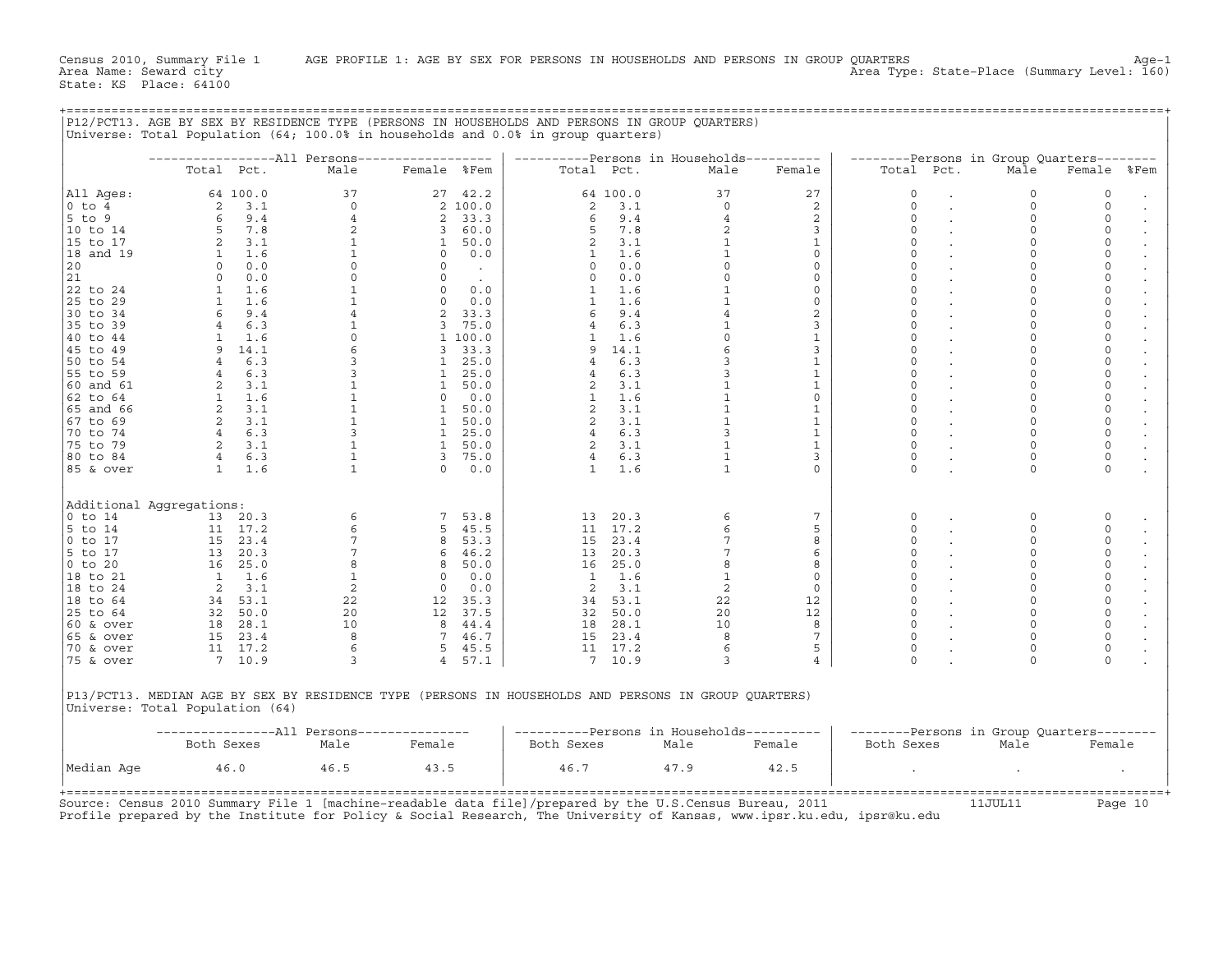Census 2010, Summary File 1 AGE PROFILE 2: FULL AGE DETAIL (ALL AGES) BY SEX, WITH MEDIANS AND ADDITIONAL AGGREGATIONS Age−2 Area Type: State-Place (Summary Level: 160) State: KS Place: 64100

+===================================================================================================================================================+

|                | Total Pct.                             | Male                          | Female                    |                | Total Pct.               |            | Male                     | Female                   |                      | Total Pct.                 |            | Male                     | Female                     |
|----------------|----------------------------------------|-------------------------------|---------------------------|----------------|--------------------------|------------|--------------------------|--------------------------|----------------------|----------------------------|------------|--------------------------|----------------------------|
| $0$ to $4$     | 3.1<br>$\mathfrak{D}$                  | $\circ$                       | $\overline{a}$            | 40 to 44       | $\mathbf{1}$             | 1.6        | $\mathbf 0$              | $\mathbf{1}$             | 80 to 84             | $\overline{4}$             | 6.3        | 1                        | 3                          |
| $\circ$        | 0.0<br>$\mathbf{0}$                    | $\circ$                       | $\circ$                   | 40             | $\Omega$                 | 0.0        | $\circ$                  | $\circ$                  | 80                   | $\mathbf{1}$               | 1.6        | $\circ$                  | $\mathbf{1}$               |
| 1              | 0.0<br>$\mathbf 0$                     | $\circ$                       | $\circ$                   | 41             | $\circ$                  | 0.0        | $\circ$                  | $\circ$                  | 81                   | $\circ$                    | 0.0        | $\circ$                  | $\circ$                    |
| 2<br>3         | 2<br>3.1<br>0.0<br>$\Omega$            | $\Omega$<br>$\Omega$          | $\overline{c}$<br>$\circ$ | 42<br>43       | $\Omega$<br>$\mathbf{1}$ | 0.0<br>1.6 | $\Omega$<br>$\Omega$     | $\Omega$<br>$\mathbf{1}$ | 82<br>83             | $\Omega$<br>$\overline{a}$ | 0.0<br>3.1 | $\Omega$<br>$\mathbf{1}$ | $\circ$<br>$\mathbf{1}$    |
| $\overline{4}$ | $\Omega$<br>0.0                        | $\circ$                       | $\Omega$                  | 44             | $\circ$                  | 0.0        | $\circ$                  | $\circ$                  | 84                   | $\mathbf{1}$               | 1.6        | $\Omega$                 | $\mathbf{1}$               |
| $5$ to $9$     | 9.4<br>6                               | 4                             | $\overline{a}$            | 45 to 49       | 9                        | 14.1       | 6                        | 3                        | 85 to 89             | $\mathbf{1}$               | 1.6        | $\mathbf{1}$             | $\circ$                    |
| 5              | 0.0<br>$\Omega$                        | 0                             | $\circ$                   | 45             | 3                        | 4.7        | 3                        | $\circ$                  | 85                   | $\mathbf{1}$               | 1.6        | $\mathbf{1}$             | $\mathbf 0$                |
| 6              | 1.6<br>1                               | $\mathbf{1}$                  | $\Omega$                  | 46             | 1                        | 1.6        | $\mathbf{1}$             | $\circ$                  | 86                   | $\Omega$                   | 0.0        | $\Omega$                 | $\mathbb O$                |
| 7              | 3.1<br>2                               | $\overline{2}$                | $\circ$                   | 47             | 1                        | 1.6        | $\mathbf{1}$             | $\circ$                  | 87                   | $\cap$                     | 0.0        | $\Omega$                 | $\circ$                    |
| 8              | 1.6                                    | $\circ$                       | $\mathbf 1$               | 48             | $\overline{a}$           | 3.1        | $\mathbf 0$              | $\mathbf 2$              | 88                   | $\Omega$                   | 0.0        | $\Omega$                 | $\circ$                    |
| 9              | 2<br>3.1                               | $\mathbf{1}$                  | $\mathbf{1}$              | 49             | $\overline{a}$           | 3.1        | $\mathbf{1}$             | $\mathbf{1}$             | 89                   | $\Omega$                   | 0.0        | $\Omega$                 | $\mathbb O$                |
| 10 to 14       | 5<br>7.8                               | $\overline{2}$                | 3                         | 50 to 54       | 4                        | 6.3        | 3                        | $\mathbf{1}$             | 90 to 94             | $\Omega$                   | 0.0        | $\Omega$                 | $\circ$                    |
| 10             | 3.1<br>2                               | 0                             | $\overline{c}$            | 50             | 1                        | 1.6        | $\mathbf{1}$             | $\circ$                  | 90                   | $\Omega$                   | 0.0        | $\Omega$                 | $\circ$                    |
| 11             | 2<br>3.1                               | $\mathbf 1$                   | $\mathbf{1}$              | 51             | 2                        | 3.1        | $\mathbf{1}$             | $\mathbf{1}$             | 91                   | $\Omega$                   | 0.0        | $\Omega$                 | $\mathbb O$                |
| 12             | 1.6<br>1                               | $\mathbf{1}$                  | $\Omega$                  | 52             | $\Omega$                 | 0.0        | $\circ$                  | $\circ$                  | 92                   | $\Omega$                   | 0.0        | $\Omega$                 | $\circ$                    |
| 13             | 0.0<br>$\Omega$                        | $\circ$                       | $\circ$                   | 53             | $\circ$                  | 0.0        | $\circ$                  | $\circ$                  | 93                   | $\Omega$                   | 0.0        | $\Omega$                 | $\circ$                    |
| 14<br>15 to 19 | 0.0<br>$\Omega$<br>4.7<br>$\mathbf{z}$ | $\mathbf 0$<br>$\overline{2}$ | $\circ$<br>$\mathbf{1}$   | 54<br>55 to 59 | 4                        | 1.6<br>6.3 | $\mathbf{1}$<br>3        | 0<br>$\mathbf{1}$        | 94<br>95 to 99       | $\Omega$<br>$\Omega$       | 0.0<br>0.0 | $\Omega$<br>$\Omega$     | $\mathbb O$<br>$\circ$     |
| 15             | $\mathbf{1}$<br>1.6                    | $\mathbf{1}$                  | $\circ$                   | 55             | $\circ$                  | 0.0        | $\circ$                  | $\circ$                  | 95                   | $\Omega$                   | 0.0        | $\Omega$                 | $\circ$                    |
| 16             | 0.0<br>0                               | 0                             | 0                         | 56             | 1                        | 1.6        | $\mathbf 1$              | 0                        | 96                   | $\Omega$                   | 0.0        | $\Omega$                 | $\circ$                    |
| 17             | 1.6<br>1                               | $\Omega$                      | $\mathbf{1}$              | 57             | $\overline{a}$           | 3.1        | $\mathbf{1}$             | $\mathbf{1}$             | 97                   | $\Omega$                   | 0.0        | $\Omega$                 | $\mathbf 0$                |
| 18             | 0.0<br>$\Omega$                        | $\Omega$                      | $\circ$                   | 58             | $\circ$                  | 0.0        | $\mathbf 0$              | $\circ$                  | 98                   | $\Omega$                   | 0.0        | $\Omega$                 | $\circ$                    |
| 19             | 1.6<br>1                               | $\mathbf{1}$                  | $\circ$                   | 59             | $\mathbf{1}$             | 1.6        | $\mathbf 1$              | $\circ$                  | 99                   | $\Omega$                   | 0.0        | $\Omega$                 | $\circ$                    |
| 20 to 24       | 1.6<br>1                               | $\mathbf{1}$                  | $\circ$                   | 60 to 64       | 3                        | 4.7        | $\overline{c}$           | $\mathbf{1}$             | $100 - 104$          | $\Omega$                   | 0.0        | $\Omega$                 | $\circ$                    |
| 20             | 0.0<br>$\Omega$                        | $\circ$                       | $\circ$                   | 60             | $\overline{a}$           | 3.1        | $\mathbf 1$              | $\mathbf{1}$             | $105 - 109$          | $\circ$                    | 0.0        | $\Omega$                 | $\circ$                    |
| 21             | $\Omega$<br>0.0                        | $\Omega$                      | $\Omega$                  | 61             | 0                        | 0.0        | $\circ$                  | $\Omega$                 | 110 plus             | $\Omega$                   | 0.0        | $\Omega$                 | $\Omega$                   |
| 22             | 0.0<br>$\Omega$                        | $\Omega$                      | $\circ$                   | 62             | $\mathbf{1}$             | 1.6        | $\mathbf{1}$             | $\circ$                  |                      |                            |            |                          |                            |
| 23             | 1.6<br>1                               | $\mathbf{1}$                  | $\Omega$                  | 63             | $\Omega$                 | 0.0        | $\circ$                  | $\circ$                  |                      |                            |            |                          |                            |
| 24             | 0.0<br>$\Omega$                        | $\circ$                       | $\Omega$                  | 64             | $\Omega$                 | 0.0        | $\circ$                  | $\circ$                  | $0$ to $14$          | 13                         | 20.3       | 6                        | 7                          |
| 25 to 29       | 1.6<br>1                               | $\mathbf{1}$<br>$\Omega$      | $\circ$                   | 65 to 69       | 4                        | 6.3        | $\overline{c}$           | 2<br>$\Omega$            | 5 to 17              | 13                         | 20.3       | $7\phantom{.0}$          | $\epsilon$                 |
| 25<br>26       | 0.0<br>$\Omega$<br>0.0<br>$\Omega$     | $\Omega$                      | $\circ$<br>$\circ$        | 65<br>66       | 1<br>1                   | 1.6<br>1.6 | $\mathbf{1}$<br>$\Omega$ | 1                        | 18 to 21<br>18 to 24 | $\mathbf{1}$<br>2          | 1.6<br>3.1 | $\mathbf{1}$<br>2        | $\mathbb O$<br>$\mathbb O$ |
| 27             | 0.0<br>$\Omega$                        | $\Omega$                      | $\circ$                   | 67             | $\mathbf{1}$             | 1.6        | $\mathbf{1}$             | $\circ$                  | 18 to 64             | 34                         | 53.1       | 22                       | $12\,$                     |
| 28             | 0.0<br>$\Omega$                        | $\Omega$                      | $\circ$                   | 68             | $\circ$                  | 0.0        | $\circ$                  | $\circ$                  | 25 to 64             | 32                         | 50.0       | 20                       | $12$                       |
| 29             | 1.6                                    | $\mathbf{1}$                  | $\Omega$                  | 69             | $\mathbf{1}$             | 1.6        | $\Omega$                 | 1                        | 60 plus              | 18                         | 28.1       | 10                       | $\,$ 8 $\,$                |
| 30 to 34       | 9.4<br>$\epsilon$                      | $\overline{4}$                | $\overline{2}$            | 70 to 74       | 4                        | 6.3        | 3                        | $\mathbf{1}$             | 65 plus              | 15                         | 23.4       | 8                        | $\sqrt{ }$                 |
| 30             | 1.6<br>1                               | 1                             | 0                         | 70             | 0                        | 0.0        | $\Omega$                 | 0                        | 70 plus              | 11                         | 17.2       | 6                        | 5                          |
| 31             | $\Omega$<br>0.0                        | $\Omega$                      | $\Omega$                  | 71             | 1                        | 1.6        | $\Omega$                 | $\mathbf{1}$             | 75 plus              | 7                          | 10.9       | 3                        | $\overline{4}$             |
| 32             | 3.1<br>2                               | $\mathbf 0$                   | $\overline{c}$            | 72             | $\mathbf{1}$             | 1.6        | $\mathbf{1}$             | 0                        | 80 plus              | 5                          | 7.8        | 2                        | $\overline{3}$             |
| 33             | 1.6<br>1                               | $\mathbf{1}$                  | $\circ$                   | 73             | $\circ$                  | 0.0        | $\circ$                  | 0                        | 85 plus              | 1                          | 1.6        | $\mathbf{1}$             | $\circ$                    |
| 34             | 3.1<br>$\overline{2}$                  | $\overline{2}$                | $\Omega$                  | 74             | 2                        | 3.1        | $\overline{c}$           | $\circ$                  | 90 plus              | $\Omega$                   | 0.0        | $\Omega$                 | $\Omega$                   |
| 35 to 39       | 6.3<br>$\overline{4}$                  | $\mathbf{1}$                  | 3                         | 75 to 79       | 2                        | 3.1        | $\mathbf{1}$             | $\mathbf{1}$             |                      |                            |            |                          |                            |
| 35             | 0.0<br>0                               | 0                             | 0                         | 75             | 0                        | 0.0        | $\circ$                  | 0                        |                      |                            |            |                          |                            |
| 36             | 0.0<br>$\Omega$                        | $\circ$                       | $\circ$                   | 76             | $\mathbf{1}$             | 1.6        | $\mathbf{1}$<br>$\Omega$ | $\circ$                  | All Ages             |                            | 64 100.0   | 37                       | 27                         |
| 37<br>38       | 1.6<br>0.0<br>$\mathbf 0$              | $\Omega$<br>$\Omega$          | $\mathbf{1}$<br>0         | 77<br>78       | $\Omega$<br>0            | 0.0<br>0.0 | 0                        | $\Omega$<br>$\circ$      | Median Age           | Both Sexes                 |            | Male                     | Female                     |
| 39             | 3<br>4.7                               | $\mathbf{1}$                  | $\overline{a}$            | 79             | $\mathbf{1}$             | 1.6        | $\Omega$                 | $\mathbf{1}$             | By Sex               | 46.0                       |            | 46.5                     | 43.5                       |
|                |                                        |                               |                           |                |                          |            |                          |                          |                      |                            |            |                          |                            |
|                |                                        |                               |                           |                |                          |            |                          |                          |                      |                            |            |                          |                            |

Source: Census 2010 Summary File 1 [machine−readable data file]/prepared by the U.S.Census Bureau, 2011 11JUL11 Page 11 Profile prepared by the Institute for Policy & Social Research, The University of Kansas, www.ipsr.ku.edu, ipsr@ku.edu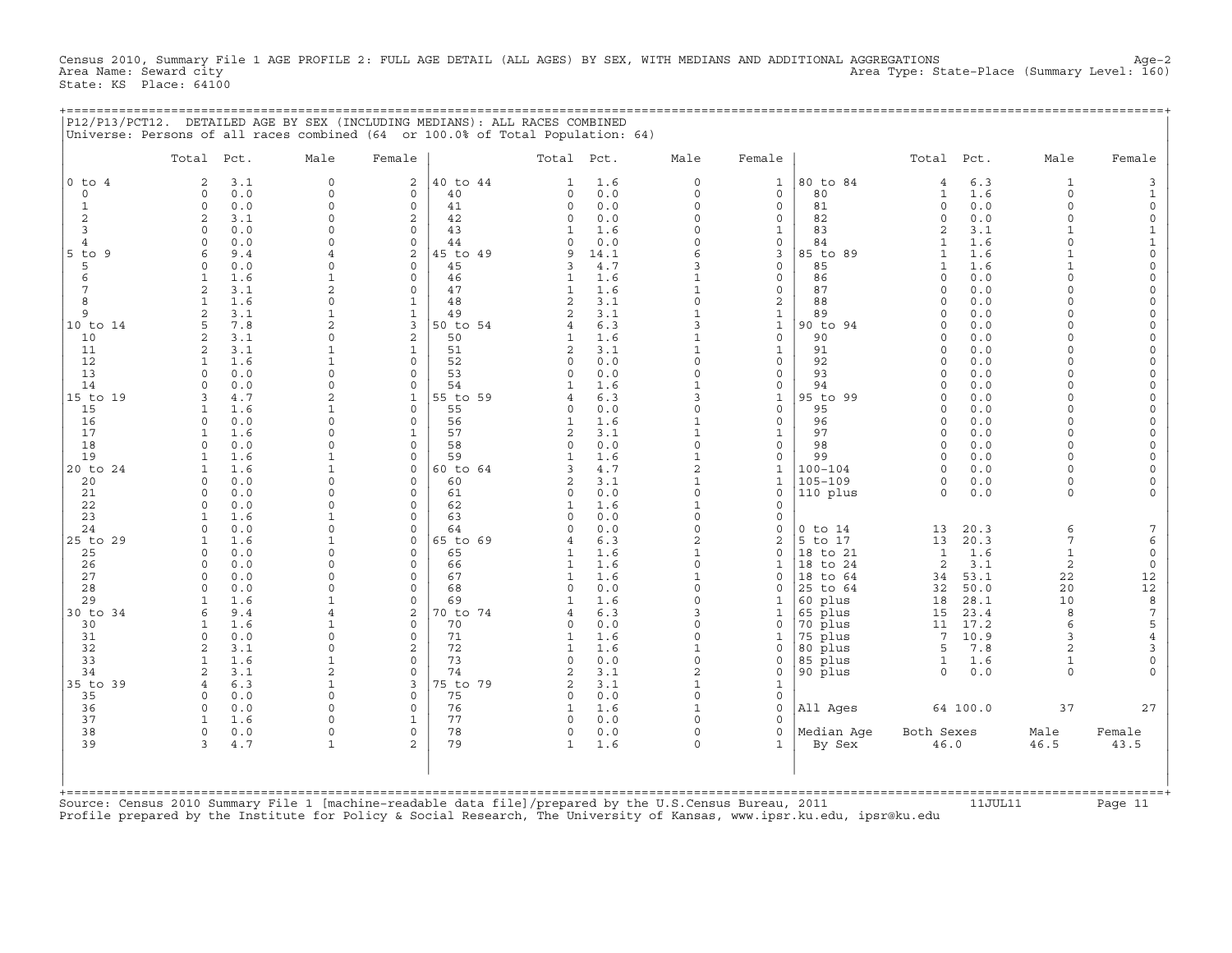## +===================================================================================================================================================+

|                | Total Pct.                        | Male                     | Female                  |                | Total Pct.                       |            | Male                                | Female                                  |                    | Total Pct.           |              | Male                 | Female                                |
|----------------|-----------------------------------|--------------------------|-------------------------|----------------|----------------------------------|------------|-------------------------------------|-----------------------------------------|--------------------|----------------------|--------------|----------------------|---------------------------------------|
| $0$ to $4$     | $\overline{2}$<br>3.1             | $\circ$                  | $\overline{2}$          | 40 to 44       | 1                                | 1.6        | 0                                   | $\mathbf{1}$                            | 80 to 84           | $\overline{4}$       | 6.3          | 1                    | 3                                     |
| $\circ$        | 0.0<br>$\Omega$                   | $\circ$                  | $\mathbf 0$             | 40             | $\Omega$                         | 0.0        | $\mathbf 0$                         | $\mathbf 0$                             | 80                 | $\mathbf{1}$         | 1.6          | $\Omega$             | $\mathbf{1}$                          |
| $\mathbf{1}$   | 0.0<br>$\Omega$                   | $\Omega$<br>$\Omega$     | $\circ$                 | 41<br>42       | $\Omega$                         | 0.0        | $\circ$<br>$\Omega$                 | $\circ$                                 | 81                 | $\circ$<br>$\Omega$  | 0.0          | $\Omega$<br>$\Omega$ | $\circ$                               |
| 2<br>3         | 3.1<br>2<br>0.0<br>$\Omega$       | $\Omega$                 | $\mathbf{2}$<br>$\circ$ | 43             | $\circ$<br>$\mathbf{1}$          | 0.0<br>1.6 | $\Omega$                            | $\circ$<br>$\mathbf{1}$                 | 82<br>83           | $\overline{2}$       | 0.0<br>3.1   | 1                    | $\mathbb O$<br>$1\,$                  |
| $\overline{4}$ | 0.0<br>$\Omega$                   | $\Omega$                 | $\Omega$                | 44             | $\Omega$                         | 0.0        | $\Omega$                            | $\circ$                                 | 84                 | $\mathbf{1}$         | 1.6          | $\Omega$             | $\mathbf{1}$                          |
| $5$ to $9$     | 6<br>9.4                          | 4                        | $\mathbf{2}$            | 45 to 49       | 9                                | 14.1       | 6                                   | $\mathbf{3}$                            | 85 to 89           | $\mathbf{1}$         | 1.6          | $\mathbf{1}$         | $\mathbb O$                           |
| 5              | 0.0<br>0                          | $\mathbf 0$              | $\circ$                 | 45             | 3                                | 4.7        | 3                                   | $\circ$                                 | 85                 | 1                    | 1.6          | $\mathbf{1}$         | $\circ$                               |
| 6              | 1.6<br>$\mathbf{1}$               | $\mathbf{1}$             | $\Omega$                | 46             | 1                                | 1.6        | $\mathbf{1}$                        | $\circ$                                 | 86                 | $\Omega$             | 0.0          | $\Omega$             | $\mathbb O$                           |
| 7              | 2<br>3.1                          | $\overline{c}$           | $\circ$                 | 47             | 1                                | 1.6        | $\mathbf 1$                         | $\mathsf O$                             | 87                 | $\Omega$             | 0.0          | $\Omega$             | $\mathbb O$                           |
| 8              | 1.6                               | $\mathbf 0$              | 1                       | 48             | $\overline{c}$<br>$\overline{a}$ | 3.1        | $\mathsf{O}\xspace$<br>$\mathbf{1}$ | $\overline{\mathbf{c}}$<br>$\mathbf{1}$ | 88                 | $\Omega$<br>$\Omega$ | 0.0          | $\Omega$<br>$\Omega$ | $\mathbb O$                           |
| 9<br>10 to 14  | 3.1<br>$\overline{2}$<br>7.8<br>5 | 1<br>$\overline{2}$      | $\mathbf{1}$<br>3       | 49<br>50 to 54 | $\overline{4}$                   | 3.1<br>6.3 | 3                                   | $\mathbf{1}$                            | 89<br>90 to 94     | $\Omega$             | 0.0<br>0.0   | $\Omega$             | $\mathbb O$<br>$\circ$                |
| 10             | 3.1<br>2                          | $\Omega$                 | $\sqrt{2}$              | 50             | 1                                | 1.6        | $\mathbf{1}$                        | $\circ$                                 | 90                 | $\Omega$             | 0.0          | $\Omega$             | $\mathbb O$                           |
| 11             | 3.1<br>2                          | 1                        | 1                       | 51             | $\overline{c}$                   | 3.1        | $\mathbf{1}$                        | $\mathbf{1}$                            | 91                 | $\Omega$             | 0.0          | $\Omega$             | $\mathbf 0$                           |
| 12             | 1.6                               | $\mathbf{1}$             | $\circ$                 | 52             | $\circ$                          | 0.0        | $\Omega$                            | $\circ$                                 | 92                 | $\Omega$             | 0.0          | $\Omega$             | $\mathbb O$                           |
| 13             | 0.0<br>$\Omega$                   | $\mathbf 0$              | $\circ$                 | 53             | $\circ$                          | 0.0        | $\mathsf{O}\xspace$                 | 0                                       | 93                 | $\Omega$             | 0.0          | $\Omega$             | $\mathbb O$                           |
| 14             | 0.0                               | $\Omega$                 | $\Omega$                | 54             |                                  | 1.6        | $\mathbf{1}$                        | $\circ$                                 | 94                 | $\Omega$             | 0.0          | $\Omega$             | $\circ$                               |
| 15 to 19       | 4.7<br>3                          | $\overline{2}$           | $\mathbf{1}$            | 55 to 59       | $\overline{4}$                   | 6.3        | 3                                   | $\mathbf{1}$                            | 95 to 99           | $\Omega$             | 0.0          | $\Omega$             | $\mathbf 0$                           |
| 15<br>16       | 1.6<br>1<br>0.0<br>$\Omega$       | $\mathbf{1}$<br>$\Omega$ | $\circ$<br>$\Omega$     | 55<br>56       | 0<br>1                           | 0.0<br>1.6 | $\mathsf{O}\xspace$<br>$\mathbf{1}$ | 0<br>$\circ$                            | 95<br>96           | $\Omega$<br>$\Omega$ | 0.0<br>0.0   | $\Omega$<br>$\Omega$ | $\mathbb O$<br>$\mathbb O$            |
| 17             | 1.6                               | $\Omega$                 | $\mathbf{1}$            | 57             | $\overline{a}$                   | 3.1        | $\mathbf{1}$                        | $\mathbf{1}$                            | 97                 | $\Omega$             | 0.0          | $\Omega$             | $\mathbb O$                           |
| 18             | 0.0<br>$\Omega$                   | $\Omega$                 | $\circ$                 | 58             | $\circ$                          | 0.0        | $\mathbf 0$                         | $\circ$                                 | 98                 | $\Omega$             | 0.0          | $\Omega$             | $\circ$                               |
| 19             | 1.6<br>1                          | 1                        | $\circ$                 | 59             | 1                                | 1.6        | $\mathbf 1$                         | 0                                       | 99                 | $\Omega$             | 0.0          | $\Omega$             | $\circ$                               |
| 20 to 24       | 1.6<br>1                          | $\mathbf{1}$             | $\circ$                 | 60 to 64       | 3                                | 4.7        | $\overline{a}$                      | $\mathbf{1}$                            | $100 - 104$        | $\Omega$             | 0.0          | $\Omega$             | $\mathbf{0}$                          |
| 20             | 0.0<br>$\Omega$                   | $\Omega$                 | $\circ$                 | 60             | $\overline{c}$                   | 3.1        | $\mathbf{1}$                        | $\mathbf{1}$                            | $105 - 109$        | $\circ$              | 0.0          | $\Omega$             | $\mathbb O$                           |
| 21             | $\mathbf 0$<br>0.0                | $\mathbf 0$              | 0                       | 61             | 0                                | 0.0        | $\mathsf{O}\xspace$                 | 0                                       | 110 plus           | $\Omega$             | 0.0          | $\circ$              | $\Omega$                              |
| 22             | 0.0<br>$\Omega$                   | $\Omega$<br>1            | $\Omega$<br>$\Omega$    | 62             | $\mathbf{1}$<br>$\Omega$         | 1.6<br>0.0 | $\mathbf{1}$<br>$\Omega$            | $\Omega$                                |                    |                      |              |                      |                                       |
| 23<br>24       | 1.6<br>0.0<br>$\Omega$            | $\mathbf 0$              | $\circ$                 | 63<br>64       | $\Omega$                         | 0.0        | $\mathsf{O}\xspace$                 | $\mathbf 0$<br>0                        | $0$ to $14$        | 13                   | 20.3         | 6                    | 7                                     |
| 25 to 29       | 1.6                               | 1                        | 0                       | 65 to 69       | $\overline{4}$                   | 6.3        | $\overline{c}$                      | 2                                       | 5 to 17            | 13                   | 20.3         | $7\phantom{.0}$      | $\epsilon$                            |
| 25             | 0.0<br>$\Omega$                   | $\Omega$                 | $\circ$                 | 65             |                                  | 1.6        | $\mathbf{1}$                        | $\circ$                                 | 18 to 21           | $\mathbf{1}$         | 1.6          | $\mathbf{1}$         | $\mathbb O$                           |
| 26             | 0.0<br>$\Omega$                   | $\Omega$                 | $\circ$                 | 66             | 1                                | 1.6        | $\circ$                             | $\mathbf{1}$                            | 18 to 24           | 2                    | 3.1          | $\overline{c}$       | $\mathbb O$                           |
| 27             | 0.0<br>$\Omega$                   | $\Omega$                 | $\Omega$                | 67             | $\mathbf{1}$                     | 1.6        | $\mathbf{1}$                        | $\Omega$                                | 18 to 64           | 34                   | 53.1         | 22                   | 12                                    |
| 28             | 0.0<br>$\Omega$                   | $\Omega$                 | $\Omega$                | 68             | 0                                | 0.0        | $\circ$                             | 0                                       | 25 to 64           | 32                   | 50.0         | 20                   | $\overline{12}$                       |
| 29             | 1.6                               | $\mathbf{1}$             | $\circ$                 | 69             | 1                                | 1.6        | $\circ$                             | 1                                       | 60 plus            | 18                   | 28.1         | 10                   | $\begin{array}{c} 8 \\ 7 \end{array}$ |
| 30 to 34<br>30 | 9.4<br>6<br>1.6                   | 4<br>1                   | 2<br>$\mathbf 0$        | 70 to 74<br>70 | 4<br>0                           | 6.3<br>0.0 | 3<br>$\circ$                        | 1<br>0                                  | 65 plus<br>70 plus | 15<br>11             | 23.4<br>17.2 | 8<br>6               | 5                                     |
| 31             | 0.0<br>$\Omega$                   | $\Omega$                 | $\mathbf 0$             | 71             | 1                                | 1.6        | $\Omega$                            | 1                                       | 75 plus            | 7                    | 10.9         | 3                    | $\bf 4$                               |
| 32             | 3.1<br>$\overline{2}$             | $\mathbf 0$              | $\overline{c}$          | 72             | 1                                | 1.6        | $\mathbf 1$                         | 0                                       | 80 plus            | 5                    | 7.8          | $\sqrt{2}$           | 3                                     |
| 33             | 1.6<br>$\mathbf{1}$               | $\mathbf{1}$             | $\circ$                 | 73             | $\Omega$                         | 0.0        | $\mathsf{O}\xspace$                 | 0                                       | 85 plus            | $\mathbf{1}$         | 1.6          | $\mathbf{1}$         | $\mathbb O$                           |
| 34             | 3.1<br>2                          | $\overline{c}$           | $\circ$                 | 74             | $\overline{2}$                   | 3.1        | $\overline{c}$                      | $\mathsf O$                             | 90 plus            | $\Omega$             | 0.0          | $\circ$              | $\Omega$                              |
| 35 to 39       | 6.3                               | $\mathbf 1$              | 3                       | 75 to 79       | $\overline{c}$                   | 3.1        | $\mathbf{1}$                        | $\mathbf{1}$                            |                    |                      |              |                      |                                       |
| 35             | 0.0<br>$\Omega$                   | $\circ$                  | $\mathbf 0$             | 75             | 0                                | 0.0        | $\circ$                             | $\mathbf 0$                             |                    |                      |              |                      |                                       |
| 36             | 0.0<br>$\Omega$                   | $\Omega$<br>$\Omega$     | $\circ$<br>$\mathbf{1}$ | 76             | $\mathbf{1}$<br>$\Omega$         | 1.6        | $\mathbf{1}$<br>$\Omega$            | 0<br>$\Omega$                           | All Ages           |                      | 64 100.0     | 37                   | 27                                    |
| 37<br>38       | 1.6<br>$\mathbf 0$<br>0.0         | $\Omega$                 | $\mathbf 0$             | 77<br>78       | $\circ$                          | 0.0<br>0.0 | $\mathbf 0$                         | $\Omega$                                | Median Age         | Both Sexes           |              | Male                 | Female                                |
| 39             | 3<br>4.7                          | 1                        | 2                       | 79             | $\mathbf{1}$                     | 1.6        | $\mathbf 0$                         | $\mathbf{1}$                            | By Sex             |                      | 46.0         | 46.5                 | 43.5                                  |
|                |                                   |                          |                         |                |                                  |            |                                     |                                         |                    |                      |              |                      |                                       |
|                |                                   |                          |                         |                |                                  |            |                                     |                                         |                    |                      |              |                      |                                       |

Source: Census 2010 Summary File 1 [machine−readable data file]/prepared by the U.S.Census Bureau, 2011 11JUL11 Page 12 Profile prepared by the Institute for Policy & Social Research, The University of Kansas, www.ipsr.ku.edu, ipsr@ku.edu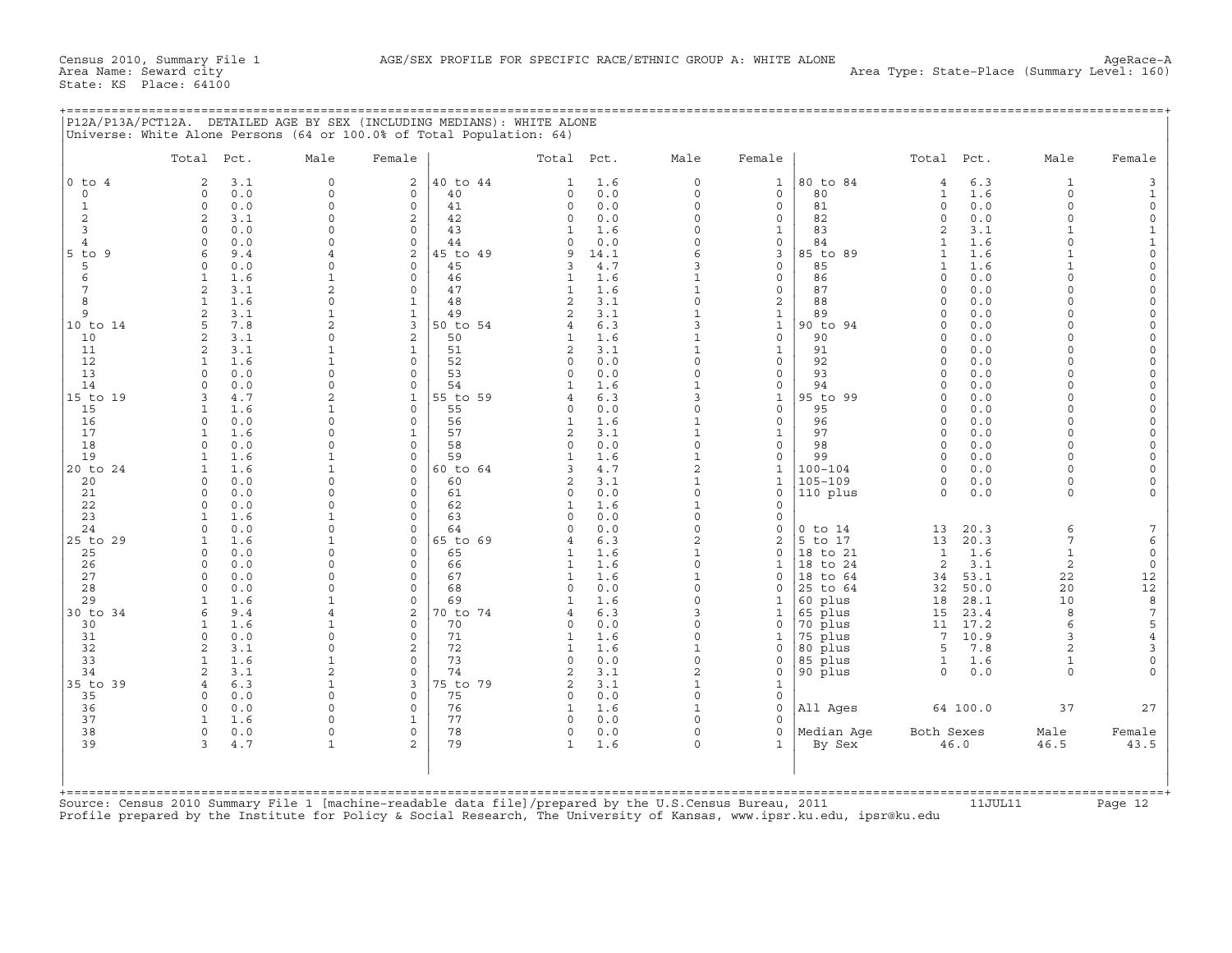|                     | Total Pct.           | Male                 | Female              |                | Total Pct.           |              | Male                 | Female                  |                      | Total Pct.           |                      | Male                 | Female                             |
|---------------------|----------------------|----------------------|---------------------|----------------|----------------------|--------------|----------------------|-------------------------|----------------------|----------------------|----------------------|----------------------|------------------------------------|
| $0$ to $4$          | $\Omega$             | $\circ$              | $\circ$             | 40 to 44       | $\circ$              | $\cdot$      | $\mathsf{O}$         | $\circ$                 | 80 to 84             | $\circ$              | $\ddot{\phantom{a}}$ | $\circ$              | $\mathsf O$                        |
| $\Omega$            | $\Omega$             | $\Omega$             | $\circ$             | 40             | $\Omega$             | $\bullet$    | $\mathbf 0$          | $\Omega$                | 80                   | $\Omega$             |                      | $\Omega$             | $\mathsf O$                        |
| 1                   | $\circ$              | $\circ$              | $\circ$             | 41             | $\Omega$             |              | $\Omega$             | $\circ$                 | 81                   | $\Omega$             |                      | $\Omega$             | $\mathsf{O}\xspace$                |
| 2                   | $\Omega$<br>$\Omega$ | $\Omega$<br>$\Omega$ | $\circ$             | 42             | $\Omega$<br>$\cap$   |              | $\Omega$<br>$\Omega$ | $\mathbf 0$             | 82<br>83             | $\Omega$<br>$\Omega$ |                      | $\Omega$<br>$\Omega$ | $\mathsf O$                        |
| $\overline{3}$<br>4 | $\Omega$             | $\Omega$             | $\circ$<br>$\circ$  | 43<br>44       | $\cap$               |              | $\Omega$             | $\circ$<br>$\circ$      | 84                   | $\Omega$             |                      | $\Omega$             | $\mathsf O$<br>$\mathsf O$         |
| 5 to 9              | $\Omega$             | $\Omega$             | $\circ$             | 45 to 49       | $\cap$               |              | $\Omega$             | $\circ$                 | 85 to 89             | $\Omega$             |                      | $\cap$               | $\mathsf O$                        |
| 5                   | $\Omega$             | $\Omega$             | 0                   | 45             | $\Omega$             |              | $\Omega$             | $\mathbf 0$             | 85                   | $\Omega$             |                      | $\cap$               | $\mathsf{O}\xspace$                |
| 6                   | $\Omega$             | $\Omega$             | $\circ$             | 46             | $\cap$               |              | $\Omega$             | $\mathbf 0$             | 86                   | $\Omega$             |                      |                      | 0                                  |
| $7\phantom{.0}$     | $\Omega$             | $\Omega$             | $\circ$             | 47             | $\circ$              | $\bullet$    | $\Omega$             | $\circ$                 | 87                   | $\circ$              |                      | $\Omega$             | $\mathsf O$                        |
| 8                   | $\Omega$             | $\Omega$             | $\circ$             | 48             | $\cap$               |              | $\Omega$             | $\mathbf 0$             | 88                   | $\Omega$             |                      | $\cap$               | $\mathsf{O}\xspace$                |
| 9                   | $\Omega$             | $\Omega$             | $\circ$             | 49             | $\cap$               |              | $\Omega$             | $\circ$                 | 89                   | $\Omega$             |                      | $\cap$               | 0                                  |
| 10 to 14            | $\Omega$             | $\Omega$             | $\circ$             | 50 to 54       | $\cap$               |              | $\Omega$             | $\mathbf 0$             | 90 to 94             | $\Omega$             |                      | $\cap$               | $\mathsf O$                        |
| 10                  | $\Omega$             | $\Omega$             | $\circ$             | 50             | $\Omega$             |              | $\Omega$             | $\circ$                 | 90                   | $\Omega$             |                      | $\cap$               | $\mathbb O$                        |
| 11                  | $\Omega$             | $\Omega$             | $\circ$             | 51             | $\Omega$             | $\cdot$      | $\Omega$             | $\mathsf O$             | 91                   | $\Omega$             |                      | $\Omega$             | $\mathsf O$                        |
| 12                  | $\Omega$             | $\Omega$             | 0                   | 52             | $\Omega$             |              | $\Omega$             | $\mathbf 0$             | 92                   | $\Omega$             |                      | $\Omega$             | $\mathsf{O}\xspace$                |
| 13                  | $\Omega$             | $\Omega$<br>$\Omega$ | $\circ$             | 53             | $\Omega$<br>$\cap$   | $\bullet$    | $\Omega$             | $\circ$                 | 93                   | $\Omega$             |                      | $\Omega$<br>$\Omega$ | 0                                  |
| 14<br>15 to 19      | $\Omega$             | $\Omega$             | $\circ$<br>$\circ$  | 54<br>55 to 59 | $\cap$               |              | $\Omega$<br>$\Omega$ | $\circ$<br>$\circ$      | 94<br>95 to 99       | $\Omega$<br>$\Omega$ |                      | $\Omega$             | $\mathsf O$<br>$\mathsf O$         |
| 15                  | $\Omega$             | $\Omega$             | $\circ$             | 55             | $\cap$               |              | $\Omega$             | $\mathbf 0$             | 95                   | $\Omega$             |                      | $\cap$               | $\mathsf O$                        |
| 16                  | $\Omega$             | $\Omega$             | 0                   | 56             | $\Omega$             |              | $\Omega$             | $\mathsf{O}$            | 96                   | $\Omega$             |                      | $\Omega$             | $\mathsf{O}\xspace$                |
| 17                  | $\Omega$             | $\Omega$             | $\circ$             | 57             | $\cap$               |              | $\Omega$             | $\mathbf 0$             | 97                   | $\Omega$             |                      | $\cap$               | $\mathsf O$                        |
| 18                  | $\Omega$             | $\Omega$             | $\circ$             | 58             | $\Omega$             |              | $\Omega$             | $\circ$                 | 98                   | $\Omega$             |                      | $\cap$               | $\mathsf O$                        |
| 19                  |                      | $\Omega$             | $\circ$             | 59             |                      |              | $\Omega$             | $\mathbf 0$             | 99                   | $\Omega$             |                      |                      | $\mathbf 0$                        |
| 20 to 24            |                      | $\Omega$             | $\circ$             | 60 to 64       |                      |              | $\Omega$             | $\mathbf 0$             | $100 - 104$          | $\Omega$             |                      | $\cap$               | $\mathsf{O}\xspace$                |
| 20                  | $\Omega$             | $\Omega$             | 0                   | 60             | $\Omega$             |              | $\Omega$             | $\circ$                 | $105 - 109$          | $\mathbf 0$          |                      | $\Omega$             | $\mathsf O$                        |
| 21                  | $\Omega$             | $\Omega$             | $\circ$             | 61             | $\Omega$             |              | $\Omega$             | $\circ$                 | 110 plus             | $\circ$              |                      | $\Omega$             | 0                                  |
| 22                  | $\Omega$             | $\Omega$             | $\circ$             | 62             | $\Omega$             |              | $\Omega$             | $\mathbf 0$             |                      |                      |                      |                      |                                    |
| 23                  | $\Omega$             | $\Omega$             | $\circ$             | 63             | $\cap$               |              | $\Omega$             | $\circ$                 |                      |                      |                      |                      |                                    |
| 24                  | $\Omega$             | $\Omega$             | $\circ$             | 64             | $\Omega$             |              | $\Omega$             | $\mathsf{O}$            | $0$ to $14$          | 0                    |                      | $\mathbf 0$          | $\mathsf{O}\xspace$                |
| 25 to 29            | $\Omega$<br>$\Omega$ | $\Omega$<br>$\Omega$ | 0                   | 65 to 69       | $\Omega$             |              | $\Omega$<br>$\Omega$ | $\mathbf 0$             | 5 to 17              | $\Omega$<br>$\Omega$ |                      | $\cap$               | $\mathsf O$                        |
| 25<br>26            | $\Omega$             | $\cap$               | 0<br>0              | 65<br>66       | $\cap$               |              | $\Omega$             | $\mathbf 0$<br>$\Omega$ | 18 to 21<br>18 to 24 | $\Omega$             |                      | $\Omega$<br>$\cap$   | $\mathsf{O}\xspace$<br>$\mathsf O$ |
| 27                  | $\Omega$             | $\Omega$             | 0                   | 67             | $\Omega$             |              | $\Omega$             | $\mathbf 0$             | 18 to 64             | $\Omega$             |                      | $\Omega$             | $\mathsf{O}\xspace$                |
| 28                  | $\Omega$             | $\Omega$             | $\Omega$            | 68             | $\cap$               |              | $\Omega$             | $\Omega$                | 25 to 64             | $\Omega$             |                      | $\cap$               | 0                                  |
| 29                  |                      | $\Omega$             | $\circ$             | 69             | $\cap$               |              | $\Omega$             | $\mathbf 0$             | 60 plus              | $\Omega$             |                      | $\Omega$             | $\mathsf O$                        |
| 30 to 34            |                      | $\Omega$             | 0                   | 70 to 74       | $\Omega$             |              | $\mathbf 0$          | 0                       | 65 plus              | $\Omega$             |                      | $\Omega$             | $\circ$                            |
| 30                  | $\Omega$             | $\Omega$             | $\circ$             | 70             | $\cap$               |              | $\Omega$             | $\mathbf 0$             | 70 plus              | $\Omega$             |                      | $\Omega$             | $\mathsf{O}\xspace$                |
| 31                  | $\Omega$             | $\Omega$             | 0                   | 71             | $\circ$              |              | $\Omega$             | $\mathsf{O}$            | 75 plus              | $\Omega$             |                      | $\Omega$             | $\mathbb O$                        |
| 32                  | $\Omega$             | $\Omega$             | 0                   | 72             | $\Omega$             |              | $\Omega$             | $\mathsf O$             | 80 plus              | $\Omega$             |                      | $\cap$               | 0                                  |
| 33                  | $\Omega$             | $\Omega$             | $\circ$             | 73             | $\cap$               |              | $\Omega$             | $\mathbf 0$             | $85$ plus            | $\Omega$             |                      | $\Omega$             | 0                                  |
| 34                  | $\Omega$             | $\Omega$             | $\circ$             | 74             | $\cap$               |              | $\Omega$             | $\mathbf 0$             | 90 plus              | $\Omega$             |                      | $\Omega$             | $\Omega$                           |
| 35 to 39            | $\Omega$             | $\Omega$             | $\circ$             | 75 to 79       | $\Omega$             |              | $\Omega$             | $\circ$                 |                      |                      |                      |                      |                                    |
| 35                  | $\Omega$<br>$\Omega$ | $\Omega$<br>$\Omega$ | $\circ$             | 75             | $\Omega$<br>$\Omega$ |              | $\Omega$             | $\mathbf 0$             |                      |                      |                      |                      |                                    |
| 36<br>37            | $\Omega$             | $\Omega$             | $\circ$<br>$\Omega$ | 76<br>77       | $\Omega$             |              | $\Omega$<br>$\Omega$ | $\mathbf 0$<br>$\Omega$ | All Ages             | $\circ$              |                      | $\mathsf{O}\xspace$  | $\circ$                            |
| 38                  | $\mathbf 0$          | $\circ$              | $\circ$             | 78             | $\circ$              |              | $\Omega$             | $\mathbf 0$             | Median Age           | Both Sexes           |                      | Male                 | Female                             |
| 39                  | $\Omega$             | $\circ$              | $\Omega$            | 79             | $\circ$              | $\mathbf{r}$ | $\mathbf 0$          | $\Omega$                | By Sex               |                      | 0.0                  | 0.0                  | 0.0                                |
|                     |                      |                      |                     |                |                      |              |                      |                         |                      |                      |                      |                      |                                    |

+===================================================================================================================================================+

+===================================================================================================================================================+Source: Census 2010 Summary File 1 [machine−readable data file]/prepared by the U.S.Census Bureau, 2011 11JUL11 Page 13 Profile prepared by the Institute for Policy & Social Research, The University of Kansas, www.ipsr.ku.edu, ipsr@ku.edu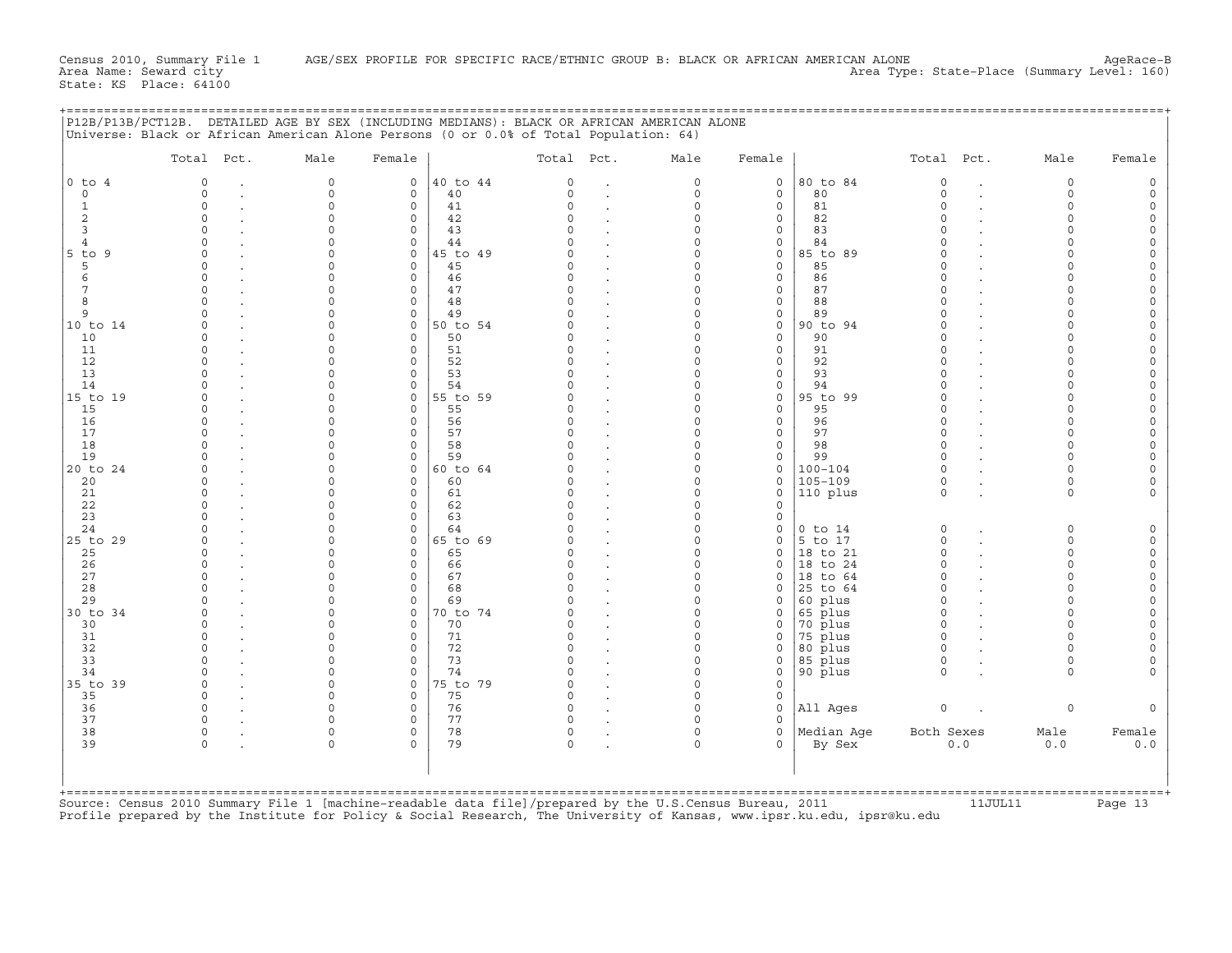Census 2010, Summary File 1 AGE/SEX PROFILE FOR SPECIFIC RACE/ETHNIC GROUP C: AMERICAN INDIAN AND ALASKA NATIVE ALONE AgeRace-C<br>Area Name: Seward city Area Type: State-Place (Summary Level: 160) State: KS Place: 64100

+===================================================================================================================================================+

| $PI2C/P13C/PCT12C$ .          | Universe: American Indian and Alaska Native Alone Persons (0 or 0.0% of Total Population: 64) |                         |                            | DETAILED AGE BY SEX (INCLUDING MEDIANS): AMERICAN INDIAN AND ALASKA NATIVE ALONE |                      |                      |                                            |                        |                    |                         |           |                         |                                    |
|-------------------------------|-----------------------------------------------------------------------------------------------|-------------------------|----------------------------|----------------------------------------------------------------------------------|----------------------|----------------------|--------------------------------------------|------------------------|--------------------|-------------------------|-----------|-------------------------|------------------------------------|
|                               | Total<br>Pct.                                                                                 | Male                    | Female                     |                                                                                  | Total                | Pct.                 | Male                                       | Female                 |                    | Total                   | Pct.      | Male                    | Female                             |
| $0$ to $4$                    | $\overline{0}$                                                                                | $\circ$                 | $\circ$                    | 40 to 44                                                                         | $\mathbf 0$          |                      | 0                                          | $\circ$                | 80 to 84           | $\circ$                 | $\bullet$ | 0                       | 0                                  |
| $\mathsf{O}\xspace$           | $\mathbf 0$<br>$\ddot{\phantom{a}}$                                                           | 0                       | $\circ$                    | 40                                                                               | 0                    | $\ddot{\phantom{a}}$ | $\mathsf{O}\xspace$                        | $\circ$                | 80                 | $\circ$                 | $\cdot$   | 0                       | $\mathsf{O}\xspace$                |
| $\mathbf 1$<br>$\overline{c}$ | $\mathbf 0$<br>$\mathbf 0$                                                                    | $\circ$<br>$\Omega$     | 0<br>0                     | 41<br>42                                                                         | 0<br>$\Omega$        |                      | $\mathsf{O}\xspace$<br>$\mathbf 0$         | $\mathsf O$<br>$\circ$ | 81<br>82           | $\mathbf 0$<br>$\Omega$ |           | $\mathbf 0$<br>0        | $\mathsf{O}\xspace$<br>$\mathsf O$ |
| 3                             | $\mathbf 0$                                                                                   | 0                       | $\circ$                    | 43                                                                               | 0                    |                      | $\mathsf{O}\xspace$                        | $\circ$                | 83                 | $\circ$                 |           | 0                       | $\mathsf O$                        |
| $\overline{4}$                | $\mathbf 0$                                                                                   | $\mathbf 0$             | $\circ$                    | 44                                                                               | $\Omega$             | $\bullet$            | $\mathsf{O}\xspace$                        | $\mathsf{O}$           | 84                 | $\Omega$                |           | $\mathbf 0$             | $\mathsf{O}\xspace$                |
| 5 to 9                        | $\Omega$                                                                                      | $\Omega$                | $\circ$                    | 45 to 49                                                                         | $\Omega$             |                      | $\circ$                                    | $\circ$                | 85 to 89           | $\Omega$                |           | $\Omega$                | 0                                  |
| 5                             | $\mathbf 0$                                                                                   | $\mathbf 0$             | $\mathbf 0$                | 45                                                                               | 0                    |                      | $\mathbf 0$                                | $\circ$                | 85                 | 0                       |           | 0                       | $\mathsf{O}\xspace$                |
| $\epsilon$<br>7               | $\mathbf 0$<br>$\Omega$                                                                       | $\mathbf 0$<br>$\Omega$ | $\circ$<br>$\mathbf 0$     | 46<br>47                                                                         | 0<br>$\Omega$        | $\bullet$            | $\mathsf{O}\xspace$<br>$\circ$             | $\mathsf O$<br>$\circ$ | 86<br>87           | $\Omega$<br>$\Omega$    |           | $\Omega$<br>$\Omega$    | $\mathsf{O}\xspace$<br>0           |
| 8                             | $\mathbf 0$                                                                                   | $\mathbf 0$             | $\mathbf 0$                | 48                                                                               | $\Omega$             |                      | 0                                          | $\circ$                | 88                 | $\Omega$                |           | 0                       | $\mathsf{O}\xspace$                |
| 9                             | $\mathbf 0$                                                                                   | $\mathbf 0$             | $\mathbf 0$                | 49                                                                               | $\Omega$             | $\bullet$            | $\mathsf{O}\xspace$                        | $\mathsf O$            | 89                 | $\Omega$                |           | $\mathbf 0$             | $\mathsf{O}\xspace$                |
| 10 to 14                      | $\Omega$                                                                                      | $\mathbf 0$             | $\mathbf 0$                | 50 to 54                                                                         | $\Omega$             | $\ddot{\phantom{a}}$ | $\mathbf 0$                                | $\circ$                | 90 to 94           | $\Omega$                |           | 0                       | 0                                  |
| 10                            | $\mathbf 0$                                                                                   | $\Omega$                | $\mathbf 0$                | 50                                                                               | $\Omega$             |                      | $\circ$                                    | $\circ$                | 90                 | $\Omega$                |           | $\Omega$                | $\mathsf O$                        |
| 11                            | $\mathbf 0$                                                                                   | 0                       | $\mathbf 0$                | 51                                                                               | 0                    | $\bullet$            | $\mathsf{O}\xspace$                        | $\mathsf O$            | 91                 | $\circ$                 |           | 0                       | $\mathsf{O}\xspace$                |
| 12<br>13                      | $\Omega$<br>$\Omega$                                                                          | $\circ$<br>$\Omega$     | $\mathbf 0$<br>$\mathbf 0$ | 52<br>53                                                                         | $\Omega$<br>$\Omega$ | $\ddot{\phantom{a}}$ | $\circ$<br>$\circ$                         | $\circ$<br>$\circ$     | 92<br>93           | $\Omega$<br>$\Omega$    |           | $\mathbf 0$<br>$\Omega$ | $\mathsf O$<br>$\mathsf O$         |
| 14                            | $\mathbf 0$                                                                                   | $\mathbf 0$             | $\circ$                    | 54                                                                               | $\Omega$             | $\bullet$            | $\mathsf{O}\xspace$                        | $\mathsf O$            | 94                 | $\circ$                 |           | 0                       | $\mathsf{O}\xspace$                |
| 15 to 19                      | 0                                                                                             | $\mathbf 0$             | 0                          | 55 to 59                                                                         | $\Omega$             |                      | $\mathsf{O}\xspace$                        | $\circ$                | 95 to 99           | $\Omega$                |           | $\circ$                 | $\mathsf{O}\xspace$                |
| 15                            | 0                                                                                             | $\Omega$                | $\circ$                    | 55                                                                               | 0                    |                      | $\circ$                                    | $\circ$                | 95                 | $\Omega$                |           | $\Omega$                | $\mathsf O$                        |
| 16                            | $\mathbf 0$                                                                                   | $\circ$                 | $\circ$                    | 56                                                                               | 0                    |                      | $\mathsf{O}\xspace$                        | $\mathsf O$            | 96                 | $\Omega$                |           | 0                       | $\mathsf O$                        |
| 17<br>18                      | $\mathbf 0$<br>$\Omega$                                                                       | $\circ$<br>$\circ$      | $\circ$<br>$\circ$         | 57<br>58                                                                         | 0<br>$\Omega$        |                      | $\mathsf{O}\xspace$<br>$\mathbf 0$         | $\circ$<br>$\circ$     | 97<br>98           | $\circ$<br>$\Omega$     |           | $\circ$<br>$\circ$      | $\mathsf{O}\xspace$<br>$\mathsf O$ |
| 19                            | $\mathbf 0$                                                                                   | $\circ$                 | $\circ$                    | 59                                                                               | $\Omega$             | $\ddot{\phantom{a}}$ | $\circ$                                    | $\circ$                | 99                 | $\Omega$                |           | 0                       | $\mathsf O$                        |
| 20 to 24                      | $\mathbf 0$                                                                                   | $\circ$                 | $\circ$                    | 60 to 64                                                                         | 0                    |                      | $\mathsf{O}\xspace$                        | $\mathsf O$            | $100 - 104$        | $\circ$                 |           | $\circ$                 | $\mathsf{O}\xspace$                |
| 20                            | $\mathbf 0$                                                                                   | $\Omega$                | $\circ$                    | 60                                                                               | $\Omega$             | $\ddot{\phantom{a}}$ | $\mathbf 0$                                | $\circ$                | $105 - 109$        | $\circ$                 |           | $\circ$                 | 0                                  |
| 21                            | $\mathbf 0$                                                                                   | $\circ$                 | $\Omega$                   | 61                                                                               | $\Omega$             |                      | $\circ$                                    | $\circ$                | 110 plus           | $\circ$                 |           | $\circ$                 | 0                                  |
| 22                            | $\mathbf 0$                                                                                   | $\circ$                 | 0                          | 62                                                                               | 0                    |                      | $\mathsf{O}\xspace$                        | $\circ$                |                    |                         |           |                         |                                    |
| 23<br>24                      | $\Omega$<br>$\Omega$                                                                          | $\mathbf 0$<br>$\Omega$ | $\mathbf 0$<br>$\circ$     | 63<br>64                                                                         | $\Omega$<br>$\Omega$ |                      | $\mathbf 0$<br>$\circ$                     | $\circ$<br>$\circ$     | $0$ to $14$        | $\circ$                 |           | $\mathbf 0$             | 0                                  |
| 25 to 29                      | 0                                                                                             | $\mathbf 0$             | 0                          | 65 to 69                                                                         | 0                    |                      | $\mathsf{O}\xspace$                        | $\mathsf O$            | 5 to 17            | $\mathsf O$             |           | $\mathsf{O}\xspace$     | $\mathsf{O}\xspace$                |
| 25                            | $\mathbf 0$                                                                                   | $\circ$                 | $\circ$                    | 65                                                                               | $\Omega$             | $\bullet$            | $\circ$                                    | 0                      | 18 to 21           | $\mathbf 0$             |           | $\mathbf 0$             | $\mathsf{O}\xspace$                |
| 26                            | $\Omega$                                                                                      | 0                       | $\circ$                    | 66                                                                               | $\Omega$             | $\ddot{\phantom{a}}$ | $\mathbf 0$                                | $\circ$                | to 24<br>18        | $\Omega$                |           | $\mathbf 0$             | $\mathsf{O}\xspace$                |
| 27                            | $\circ$                                                                                       | $\mathbf 0$             | 0                          | 67                                                                               | 0                    |                      | $\mathsf{O}\xspace$                        | 0                      | 18 to 64           | $\mathbf 0$             |           | $\Omega$                | $\mathsf{O}\xspace$                |
| 28                            | $\Omega$<br>$\Omega$                                                                          | $\Omega$                | $\circ$                    | 68                                                                               | $\Omega$<br>$\Omega$ |                      | $\circ$<br>$\circ$                         | $\circ$                | 25 to 64           | $\Omega$<br>$\Omega$    |           | $\Omega$                | $\mathsf{O}\xspace$                |
| 29<br>30 to 34                | $\mathbf 0$                                                                                   | $\circ$<br>$\circ$      | $\circ$<br>0               | 69<br>70 to 74                                                                   | 0                    | $\ddot{\phantom{a}}$ | $\mathsf{O}\xspace$                        | $\circ$<br>0           | 60 plus<br>65 plus | $\circ$                 |           | $\circ$<br>$\circ$      | $\mathsf{O}\xspace$<br>$\mathsf O$ |
| 30                            | $\mathbf 0$                                                                                   | $\Omega$                | $\circ$                    | 70                                                                               | $\Omega$             | $\bullet$            | $\circ$                                    | 0                      | 70 plus            | $\Omega$                |           | $\Omega$                | $\mathsf{O}\xspace$                |
| 31                            | $\mathbf 0$                                                                                   | $\circ$                 | $\circ$                    | 71                                                                               | 0                    |                      | 0                                          | $\circ$                | 75 plus            | $\circ$                 |           | 0                       | $\mathsf O$                        |
| 32                            | $\mathbf 0$                                                                                   | $\mathbf 0$             | $\mathbf 0$                | 72                                                                               | 0                    | $\ddot{\phantom{a}}$ | $\circ$                                    | $\circ$                | 80 plus            | $\circ$                 |           | $\mathbf 0$             | $\mathsf O$                        |
| 33                            | $\mathbf 0$                                                                                   | $\Omega$                | $\circ$                    | 73                                                                               | $\Omega$             |                      | $\circ$                                    | $\circ$                | 85 plus            | $\mathbf 0$             |           | $\mathbf 0$             | $\mathsf{O}\xspace$                |
| 34                            | $\mathbf 0$                                                                                   | $\mathbf 0$             | $\mathbf 0$                | 74                                                                               | $\Omega$<br>$\Omega$ |                      | 0                                          | $\mathsf O$            | 90 plus            | $\Omega$                |           | 0                       | 0                                  |
| 35 to 39<br>35                | $\mathbf 0$<br>$\circ$                                                                        | $\mathbf 0$<br>$\circ$  | $\mathbf 0$<br>$\circ$     | 75 to 79<br>75                                                                   | $\Omega$             | $\bullet$<br>$\cdot$ | $\mathsf{O}\xspace$<br>$\mathsf{O}\xspace$ | $\circ$<br>$\circ$     |                    |                         |           |                         |                                    |
| 36                            | $\mathbf 0$                                                                                   | $\mathbf 0$             | 0                          | 76                                                                               | 0                    |                      | $\mathsf{O}\xspace$                        | $\circ$                | All Ages           | $\mathsf{O}$            |           | 0                       | 0                                  |
| 37                            | $\mathbf 0$                                                                                   | $\mathbf 0$             | $\circ$                    | 77                                                                               | 0                    | $\cdot$              | $\mathbf 0$                                | $\Omega$               |                    |                         |           |                         |                                    |
| 38                            | $\mathbf 0$                                                                                   | $\circ$                 | $\circ$                    | 78                                                                               | 0                    | $\cdot$              | $\mathsf{O}\xspace$                        | $\circ$                | Median Age         | Both Sexes              |           | Male                    | Female                             |
| 39                            | $\mathsf{O}\xspace$                                                                           | $\circ$                 | $\Omega$                   | 79                                                                               | 0                    |                      | $\circ$                                    | $\Omega$               | By Sex             |                         | $0.0$     | 0.0                     | 0.0                                |
|                               |                                                                                               |                         |                            |                                                                                  |                      |                      |                                            |                        |                    |                         |           |                         |                                    |
|                               |                                                                                               |                         |                            |                                                                                  |                      |                      |                                            |                        |                    |                         |           |                         |                                    |
|                               |                                                                                               |                         |                            |                                                                                  |                      |                      |                                            |                        |                    |                         |           |                         |                                    |

+===================================================================================================================================================+ Source: Census 2010 Summary File 1 [machine-readable data file]/prepared by the U.S.Census Bureau, 2011 11JUL11 Page 14 Profile prepared by the Institute for Policy & Social Research, The University of Kansas, www.ipsr.ku.edu, ipsr@ku.edu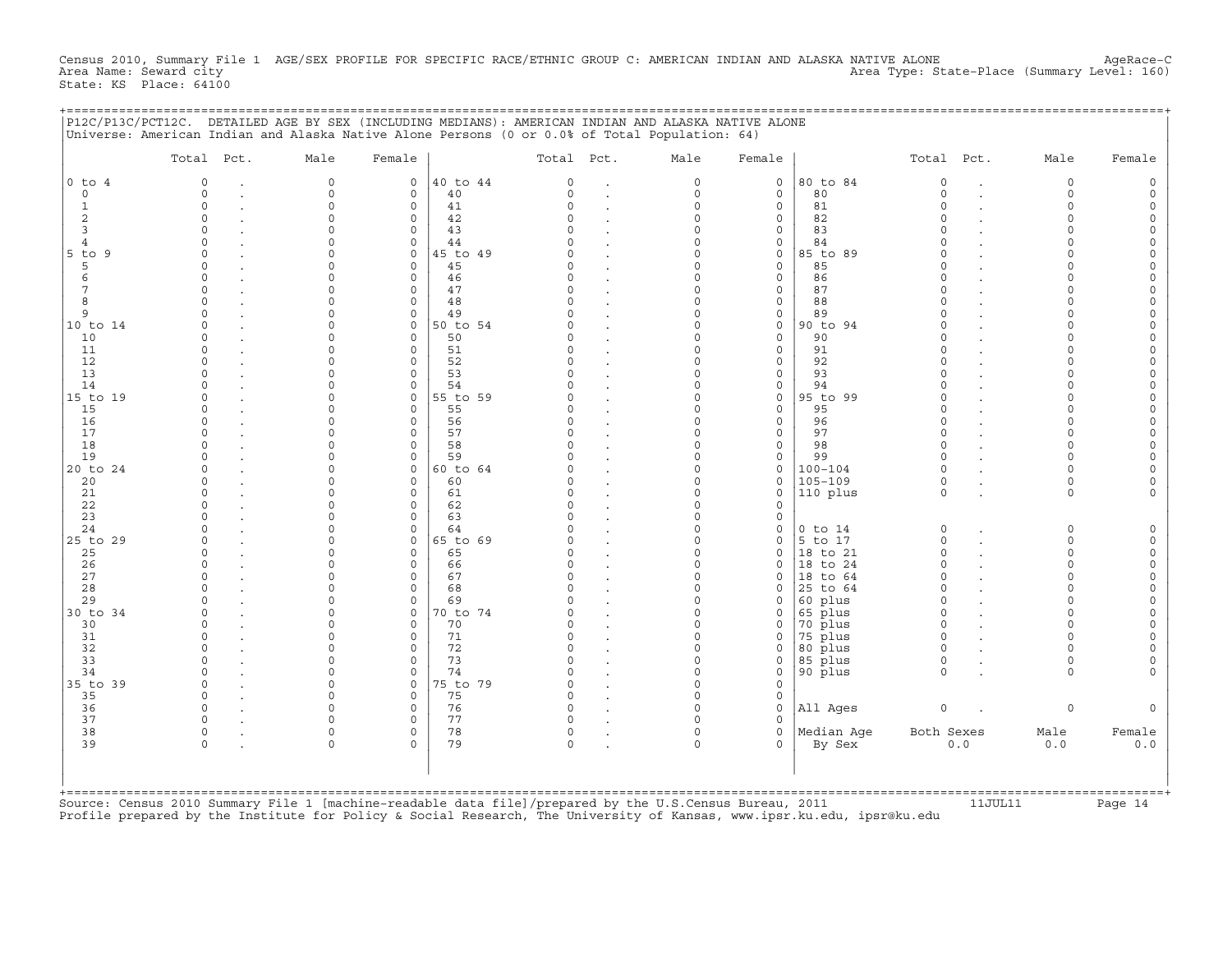|  | P12D/P13D/PCT12D. DETAILED AGE BY SEX (INCLUDING MEDIANS): ASIAN ALONE |  |  |
|--|------------------------------------------------------------------------|--|--|
|  | $\text{tr}_{\text{rel}}$                                               |  |  |

|                | Total Pct.                  | Male                 | Female              |          | Total Pct.         |                      | Male                 | Female                         |                    | Total Pct.         |                      | Male                 | Female             |
|----------------|-----------------------------|----------------------|---------------------|----------|--------------------|----------------------|----------------------|--------------------------------|--------------------|--------------------|----------------------|----------------------|--------------------|
| $0$ to $4$     | $\Omega$                    | $\circ$              | 0                   | 40 to 44 | $\circ$            | $\bullet$            | $\mathbf 0$          | $\mathbf 0$                    | 80 to 84           | $\Omega$           | $\sim$               | $\mathbf 0$          | 0                  |
| $\mathbb O$    | $\mathbf 0$<br>$\mathbf{r}$ | $\circ$              | $\circ$             | 40       | $\Omega$           | $\bullet$            | $\mathbf 0$          | $\circ$                        | 80                 | $\Omega$           | $\overline{a}$       | $\circ$              | $\circ$            |
| $\mathbf{1}$   | $\mathbf 0$                 | 0                    | $\circ$             | 41       | $\Omega$           |                      | $\mathbf 0$          | $\mathsf{O}\xspace$            | 81                 | $\Omega$           |                      | $\circ$              | $\circ$            |
| 2              | $\cap$                      | $\circ$              | $\Omega$            | 42       | $\Omega$           |                      | $\Omega$             | $\circ$                        | 82                 | $\cap$             |                      | $\Omega$             | $\circ$            |
| 3              | $\Omega$                    | $\circ$              | $\circ$             | 43       | $\cap$             |                      | $\Omega$             | $\circ$                        | 83                 | $\cap$             |                      | $\Omega$             | $\circ$            |
| $\overline{4}$ | $\Omega$                    | 0                    | $\circ$             | 44       | $\Omega$           |                      | $\Omega$             | $\mathsf{O}\xspace$            | 84                 | $\Omega$           |                      | $\Omega$             | $\circ$            |
| $5$ to $9$     | $\Omega$                    | $\circ$              | $\Omega$            | 45 to 49 | $\Omega$           | $\ddot{\phantom{a}}$ | $\Omega$             | $\circ$                        | 85 to 89           | $\Omega$           |                      | $\Omega$             | $\circ$            |
| 5              | $\Omega$                    | $\Omega$             | $\circ$             | 45       | $\Omega$           |                      | $\Omega$<br>$\Omega$ | $\circ$                        | 85                 |                    |                      | $\Omega$             | $\circ$            |
| 6<br>7         | $\Omega$                    | $\Omega$<br>$\Omega$ | $\Omega$            | 46       | $\cap$<br>$\Omega$ | $\cdot$              | $\Omega$             | $\circ$                        | 86                 | $\cap$<br>$\Omega$ |                      | $\Omega$<br>$\Omega$ | $\circ$            |
| 8              | $\Omega$<br>$\Omega$        |                      | $\circ$             | 47<br>48 | $\Omega$           | $\cdot$              | $\Omega$             | $\circ$                        | 87                 | $\Omega$           |                      |                      | $\circ$            |
| 9              | $\cap$                      | $\Omega$<br>$\Omega$ | $\circ$<br>$\Omega$ | 49       | $\cap$             |                      | $\Omega$             | $\mathsf{O}\xspace$<br>$\circ$ | 88<br>89           |                    |                      | $\Omega$<br>$\Omega$ | $\circ$            |
| 10 to 14       | $\Omega$                    | $\Omega$             | $\circ$             | 50 to 54 | $\cap$             | $\cdot$              | $\Omega$             | $\circ$                        | 90 to 94           | $\Omega$           |                      | $\Omega$             | $\circ$<br>$\circ$ |
| 10             | $\Omega$                    | $\Omega$             | 0                   | 50       | $\Omega$           |                      | $\Omega$             | $\circ$                        | 90                 | $\cap$             |                      | $\Omega$             | $\circ$            |
| 11             | $\Omega$                    | $\Omega$             | 0                   | 51       | $\cap$             | $\bullet$<br>$\cdot$ | $\Omega$             | $\mathsf{O}\xspace$            | 91                 | $\cap$             |                      | $\Omega$             | $\circ$            |
| 12             | $\Omega$                    | $\Omega$             | $\circ$             | 52       | $\Omega$           |                      | $\Omega$             | $\circ$                        | 92                 |                    |                      | $\Omega$             | $\circ$            |
| 13             | $\Omega$                    | $\Omega$             | $\circ$             | 53       | $\circ$            | $\bullet$            | $\Omega$             | $\circ$                        | 93                 | $\Omega$           |                      | $\mathbf 0$          | $\circ$            |
| 14             |                             | $\Omega$             | $\Omega$            | 54       | $\cap$             |                      | $\Omega$             | $\circ$                        | 94                 |                    |                      | $\Omega$             | $\circ$            |
| 15 to 19       | $\Omega$                    | $\circ$              | $\Omega$            | 55 to 59 | $\cap$             | $\bullet$            | $\Omega$             | $\circ$                        | 95 to 99           | $\Omega$           |                      | $\Omega$             | $\circ$            |
| 15             | $\Omega$                    | $\Omega$             | $\Omega$            | 55       | $\Omega$           | $\cdot$              | $\Omega$             | $\circ$                        | 95                 | $\Omega$           |                      | $\Omega$             | $\circ$            |
| 16             | $\Omega$                    | $\Omega$             | $\circ$             | 56       | $\Omega$           |                      | $\Omega$             | $\circ$                        | 96                 | $\Omega$           |                      | $\Omega$             | $\circ$            |
| 17             | $\Omega$                    | $\Omega$             | $\circ$             | 57       | $\Omega$           |                      | $\Omega$             | $\circ$                        | 97                 | $\Omega$           |                      | $\Omega$             | $\circ$            |
| 18             | $\Omega$                    | $\Omega$             | $\Omega$            | 58       | $\cap$             |                      | $\Omega$             | $\mathsf{O}\xspace$            | 98                 | $\Omega$           |                      | $\Omega$             | $\circ$            |
| 19             | $\Omega$                    | $\Omega$             | $\Omega$            | 59       | $\Omega$           | $\cdot$              | $\Omega$             | $\mathsf{O}\xspace$            | 99                 | $\Omega$           |                      | $\Omega$             | $\circ$            |
| 20 to 24       | $\Omega$                    | $\circ$              | 0                   | 60 to 64 | $\Omega$           | $\cdot$              | $\mathbf 0$          | $\mathsf{O}\xspace$            | $100 - 104$        | $\Omega$           |                      | $\Omega$             | $\circ$            |
| 20             | $\Omega$                    | $\Omega$             | $\Omega$            | 60       | $\Omega$           |                      | $\Omega$             | $\circ$                        | 105-109            | $\Omega$           |                      | $\Omega$             | $\circ$            |
| 21             | $\Omega$                    | $\Omega$             | $\Omega$            | 61       | $\Omega$           | $\bullet$            | $\Omega$             | $\circ$                        | $ 110\rangle$ plus | $\Omega$           |                      | $\Omega$             | $\Omega$           |
| 22             | $\Omega$                    | 0                    | 0                   | 62       | $\Omega$           | $\bullet$            | $\Omega$             | $\circ$                        |                    |                    |                      |                      |                    |
| 23             |                             | $\Omega$             | $\Omega$            | 63       | $\cap$             | $\cdot$              | $\Omega$             | $\circ$                        |                    |                    |                      |                      |                    |
| 24             | $\Omega$                    | $\Omega$             | $\circ$             | 64       | $\Omega$           | $\bullet$            | $\mathbf 0$          | $\circ$                        | $0$ to $14$        | $\circ$            | $\ddot{\phantom{0}}$ | $\mathsf{O}$         | $\circ$            |
| 25 to 29       | $\cap$                      | $\Omega$             | $\Omega$            | 65 to 69 | $\cap$             | $\cdot$              | $\Omega$             | $\circ$                        | $5$ to 17          | $\Omega$           |                      | $\Omega$             | $\Omega$           |
| 25             | $\Omega$                    | $\Omega$             | $\Omega$            | 65       | $\cap$             |                      | $\Omega$             | $\circ$                        | 18 to 21           | $\Omega$           |                      | $\Omega$             | $\circ$            |
| 26             | $\Omega$                    | $\Omega$             | $\circ$             | 66       | $\circ$            | $\bullet$            | $\Omega$             | $\circ$                        | $ 18$ to 24        | $\Omega$           |                      | $\mathbf 0$          | $\circ$            |
| 27             | $\Omega$                    | $\Omega$             | $\Omega$            | 67       | $\Omega$           | $\cdot$              | $\Omega$             | $\mathbf 0$                    | 18 to 64           | $\Omega$           |                      | $\Omega$             | $\circ$            |
| 28             | $\Omega$                    | $\Omega$             | $\circ$             | 68       | $\Omega$           | $\bullet$            | $\Omega$             | $\circ$                        | 25 to 64           | $\Omega$           |                      | $\Omega$             | $\circ$            |
| 29             | $\Omega$                    | $\Omega$             | $\circ$             | 69       | $\Omega$           |                      | $\Omega$             | 0                              | 60 plus            | $\Omega$           |                      | $\Omega$             | $\circ$            |
| 30 to 34       | $\Omega$                    | $\Omega$             | 0                   | 70 to 74 | $\cap$             |                      | $\Omega$             | $\circ$                        | 65 plus            | $\Omega$           |                      | $\Omega$             | $\circ$            |
| 30             | $\Omega$                    | $\circ$              | 0                   | 70       | $\Omega$           |                      | $\Omega$             | $\circ$                        | 70 plus            | $\Omega$           |                      | $\Omega$             | $\circ$            |
| 31             | $\Omega$                    | $\Omega$             | $\circ$             | 71       | $\Omega$           | $\bullet$            | $\Omega$             | $\circ$                        | 75 plus            | $\Omega$           |                      | $\Omega$             | $\Omega$           |
| 32             | $\Omega$                    | $\circ$              | $\circ$             | 72       | $\Omega$           | $\bullet$            | $\mathbf 0$          | $\mathsf{O}\xspace$            | 80 plus            | $\Omega$           |                      | $\Omega$             | $\Omega$           |
| 33             | $\Omega$                    | $\Omega$             | 0                   | 73       | $\Omega$           |                      | $\Omega$             | $\mathsf{O}\xspace$            | 85 plus            | $\mathbf 0$        |                      | $\Omega$             | $\circ$            |
| 34             | $\cap$                      | $\Omega$             | $\Omega$            | 74       | $\cap$             |                      | $\Omega$             | $\circ$                        | 90 plus            | $\Omega$           |                      | $\Omega$             |                    |
| 35 to 39       | $\Omega$                    | $\Omega$             | $\circ$             | 75 to 79 | $\Omega$           |                      | $\Omega$             | $\circ$                        |                    |                    |                      |                      |                    |
| 35             | $\Omega$                    | 0                    | 0                   | 75       | $\circ$            | $\cdot$              | $\Omega$             | $\circ$                        |                    |                    |                      |                      |                    |
| 36             | $\Omega$                    | $\Omega$             | $\Omega$            | 76       | $\cap$             | $\cdot$              | $\Omega$             | $\circ$                        | All Ages           | $\circ$            | $\sim$               | $\Omega$             | $\Omega$           |
| 37             | $\Omega$                    | $\Omega$             | $\Omega$            | 77       | $\Omega$           |                      | $\Omega$             | $\mathbf 0$                    |                    |                    |                      |                      |                    |
| 38             | $\mathsf{O}$                | 0                    | 0                   | 78       | $\circ$            | $\cdot$              | $\Omega$             | $\circ$                        | Median Age         | Both Sexes         |                      | Male                 | Female             |
| 39             | $\Omega$                    | $\Omega$             | $\Omega$            | 79       | $\Omega$           |                      | $\Omega$             | $\Omega$                       | By Sex             |                    | 0.0                  | 0.0                  | 0.0                |
|                |                             |                      |                     |          |                    |                      |                      |                                |                    |                    |                      |                      |                    |

Source: Census 2010 Summary File 1 [machine−readable data file]/prepared by the U.S.Census Bureau, 2011 11JUL11 Page 15 Profile prepared by the Institute for Policy & Social Research, The University of Kansas, www.ipsr.ku.edu, ipsr@ku.edu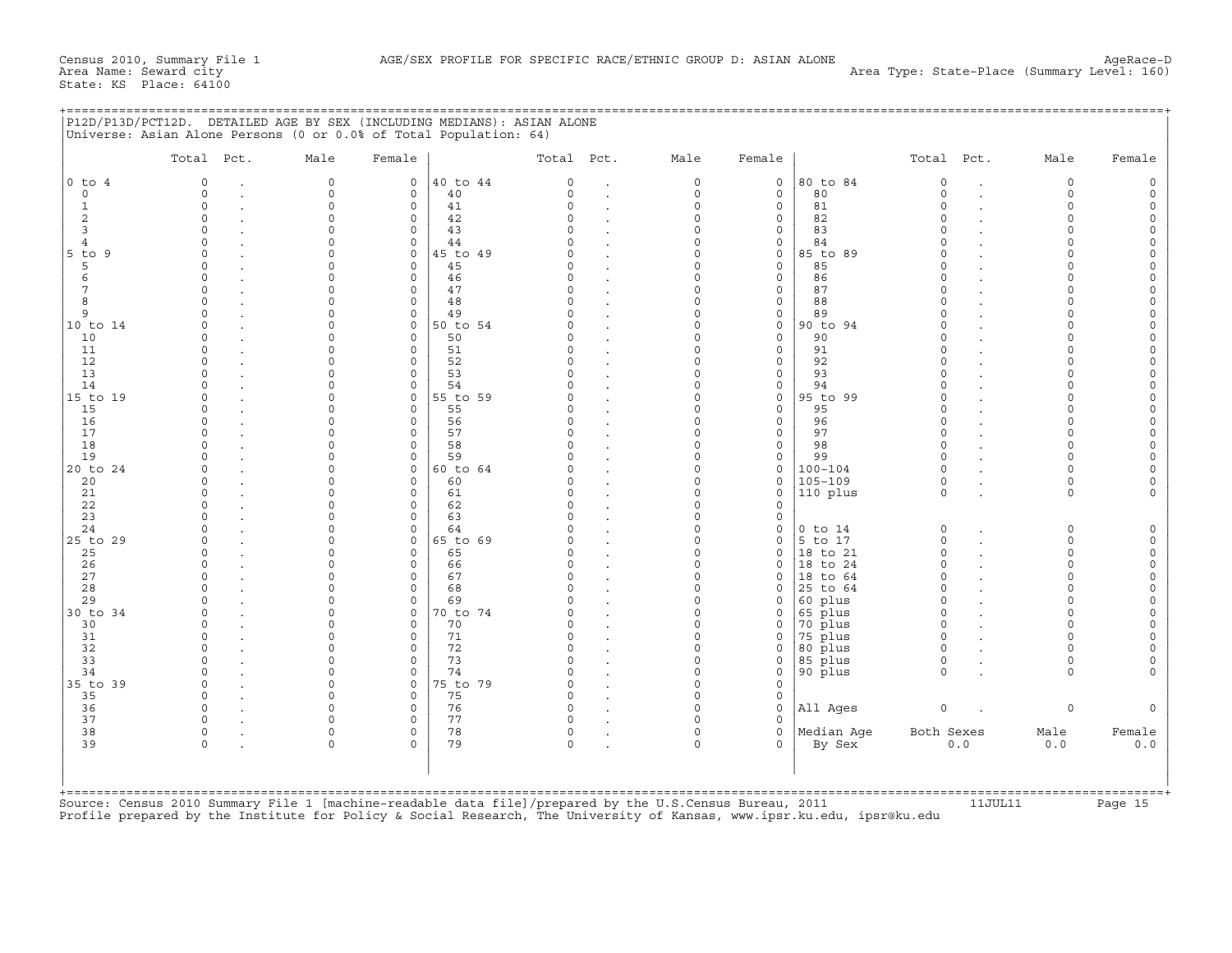Census 2010, Summary File 1 AGE/SEX PROFILE FOR SPECIFIC RACE/ETHNIC GROUP E: NAT HAWAIIAN/OTH. PACIFIC ISLANDER ALONE AgeRace-E<br>Area Name: Seward city Area Type: State-Place (Summary Level: 160) State: KS Place: 64100

+===================================================================================================================================================+

|                                                                                                                          | P12E/P13E/PCT12E. DETAILED AGE BY SEX (INCLUDING MEDIANS): NAT HAWAIIAN/OTH. PACIFIC ISLANDER ALONE<br>Universe: Nat Hawaiian/Oth. Pacific Islander Alone Persons (0 or 0.0% of Total Population: 64) |                                                                                                                                     |                                                                                                                    |                                                                            |                                                                                                             |                                                                                                                             |                                                                                                                                                                                     |                                                                                                                                           |                                                                                           |                                                                                                                   |                                 |                                                                                                                                    |                                                                                                                                                                      |
|--------------------------------------------------------------------------------------------------------------------------|-------------------------------------------------------------------------------------------------------------------------------------------------------------------------------------------------------|-------------------------------------------------------------------------------------------------------------------------------------|--------------------------------------------------------------------------------------------------------------------|----------------------------------------------------------------------------|-------------------------------------------------------------------------------------------------------------|-----------------------------------------------------------------------------------------------------------------------------|-------------------------------------------------------------------------------------------------------------------------------------------------------------------------------------|-------------------------------------------------------------------------------------------------------------------------------------------|-------------------------------------------------------------------------------------------|-------------------------------------------------------------------------------------------------------------------|---------------------------------|------------------------------------------------------------------------------------------------------------------------------------|----------------------------------------------------------------------------------------------------------------------------------------------------------------------|
|                                                                                                                          | Total Pct.                                                                                                                                                                                            | Male                                                                                                                                | Female                                                                                                             |                                                                            | Total Pct.                                                                                                  |                                                                                                                             | Male                                                                                                                                                                                | Female                                                                                                                                    |                                                                                           | Total Pct.                                                                                                        |                                 | Male                                                                                                                               | Female                                                                                                                                                               |
| $0$ to $4$<br>$\circ$<br>$\mathbf 1$<br>$\sqrt{2}$<br>$\overline{\mathbf{3}}$<br>$\overline{4}$<br>$5$ to<br>9<br>5<br>6 | $\overline{0}$<br>$\mathbf 0$<br>$\bullet$<br>$\mathsf{O}\xspace$<br>$\mathsf{O}$<br>$\mathbf 0$<br>$\Omega$<br>$\Omega$<br>$\Omega$<br>$\mathbf 0$                                                   | $\mathbf 0$<br>0<br>$\circ$<br>$\Omega$<br>$\circ$<br>$\Omega$<br>$\Omega$<br>$\Omega$<br>$\circ$                                   | $\mathbf 0$<br>$\circ$<br>0<br>$\circ$<br>$\circ$<br>$\circ$<br>$\circ$<br>$\circ$<br>0                            | 40 to 44<br>40<br>41<br>42<br>43<br>44<br>45 to 49<br>45<br>46             | $\mathbf 0$<br>0<br>0<br>$\Omega$<br>$\Omega$<br>$\Omega$<br>$\Omega$<br>$\Omega$<br>0                      | $\ddot{\phantom{a}}$<br>$\bullet$<br>$\ddot{\phantom{0}}$<br>$\ddot{\phantom{a}}$<br>$\overline{a}$                         | $\circ$<br>$\mathsf{O}\xspace$<br>$\mathsf{O}\xspace$<br>$\circ$<br>0<br>$\mathsf{O}\xspace$<br>$\circ$<br>$\mathbf 0$<br>$\mathsf{O}\xspace$                                       | $\circ$<br>$\circ$<br>$\mathsf O$<br>$\circ$<br>$\circ$<br>$\mathsf{O}$<br>$\circ$<br>$\circ$<br>$\circ$                                  | 80 to 84<br>80<br>81<br>82<br>83<br>84<br>85 to 89<br>85<br>86                            | $\circ$<br>$\mathbf 0$<br>$\mathsf O$<br>$\Omega$<br>$\Omega$<br>$\Omega$<br>$\Omega$<br>$\Omega$<br>$\circ$      | $\cdot$<br>$\cdot$              | 0<br>0<br>$\mathsf{O}\xspace$<br>$\circ$<br>$\circ$<br>$\circ$<br>$\Omega$<br>$\circ$<br>$\mathbf 0$                               | 0<br>$\mathsf O$<br>$\mathsf{O}\xspace$<br>$\mathsf{O}\xspace$<br>$\mathsf{O}\xspace$<br>$\mathsf O$<br>$\mathsf O$<br>$\mathsf O$<br>$\mathsf{O}\xspace$            |
| 7<br>8<br>9<br>10 to 14<br>10<br>11<br>12<br>13                                                                          | $\mathsf{O}$<br>$\circ$<br>$\mathbf 0$<br>$\Omega$<br>$\Omega$<br>$\Omega$<br>$\mathbf 0$<br>$\mathbf 0$                                                                                              | $\mathbf 0$<br>$\circ$<br>$\mathbf 0$<br>$\Omega$<br>$\mathbf 0$<br>$\Omega$<br>$\circ$<br>$\mathbf 0$                              | $\mathbf 0$<br>$\circ$<br>0<br>$\mathbf 0$<br>$\mathbf 0$<br>$\mathbf 0$<br>$\mathbf 0$<br>$\mathbf 0$             | 47<br>48<br>49<br>50 to 54<br>50<br>51<br>52<br>53                         | $\Omega$<br>$\Omega$<br>$\Omega$<br>$\Omega$<br>$\Omega$<br>0<br>$\Omega$<br>0                              | $\bullet$<br>$\ddot{\phantom{a}}$<br>$\ddot{\phantom{a}}$<br>$\ddot{\phantom{a}}$<br>$\ddot{\phantom{a}}$                   | $\mathsf{O}\xspace$<br>$\mathsf{O}\xspace$<br>$\mathsf{O}\xspace$<br>$\circ$<br>$\circ$<br>$\circ$<br>$\mathsf{O}\xspace$<br>$\mathsf{O}\xspace$                                    | $\circ$<br>$\circ$<br>$\mathsf{O}$<br>$\circ$<br>$\mathbf 0$<br>$\circ$<br>$\circ$<br>$\circ$                                             | 87<br>88<br>89<br>90 to 94<br>90<br>91<br>92<br>93                                        | $\Omega$<br>$\Omega$<br>$\Omega$<br>$\Omega$<br>$\Omega$<br>$\Omega$<br>$\Omega$<br>$\Omega$                      |                                 | $\mathbf 0$<br>$\mathbf 0$<br>$\mathbf 0$<br>$\Omega$<br>$\mathbf 0$<br>$\Omega$<br>$\mathbf 0$<br>$\mathbf 0$                     | $\mathsf{O}\xspace$<br>$\mathsf{O}\xspace$<br>$\mathsf{O}\xspace$<br>$\mathsf O$<br>$\mathsf{O}\xspace$<br>$\mathsf O$<br>$\mathsf{O}\xspace$<br>$\mathsf{O}\xspace$ |
| 14<br>15 to 19<br>15<br>16<br>17<br>18<br>19<br>20 to 24<br>20<br>21<br>22                                               | $\mathbf 0$<br>$\Omega$<br>$\Omega$<br>$\ddot{\phantom{a}}$<br>$\mathbf 0$<br>$\Omega$<br>$\mathbf 0$<br>$\mathbf 0$<br>$\mathbf 0$<br>$\Omega$<br>$\mathbf 0$<br>$\Omega$                            | $\circ$<br>$\Omega$<br>$\mathbf 0$<br>$\mathbf 0$<br>$\Omega$<br>0<br>$\circ$<br>$\Omega$<br>$\mathbf 0$<br>$\mathbf 0$<br>$\Omega$ | 0<br>$\mathbf 0$<br>$\mathbf 0$<br>$\mathbf 0$<br>$\Omega$<br>$\mathsf O$<br>0<br>0<br>$\circ$<br>0<br>$\mathbf 0$ | 54<br>55 to 59<br>55<br>56<br>57<br>58<br>59<br>60 to 64<br>60<br>61<br>62 | $\Omega$<br>$\Omega$<br>$\Omega$<br>0<br>$\Omega$<br>0<br>$\Omega$<br>$\Omega$<br>$\Omega$<br>0<br>$\Omega$ | $\ddot{\phantom{a}}$<br>$\ddot{\phantom{a}}$<br>$\ddot{\phantom{a}}$<br>$\ddot{\phantom{a}}$                                | $\mathsf{O}\xspace$<br>$\mathbf 0$<br>$\circ$<br>$\mathsf{O}\xspace$<br>$\circ$<br>$\mathsf{O}\xspace$<br>$\mathsf{O}\xspace$<br>$\mathbf 0$<br>0<br>$\mathsf{O}\xspace$<br>$\circ$ | $\mathsf O$<br>$\circ$<br>$\mathbf 0$<br>$\circ$<br>$\mathbf 0$<br>$\circ$<br>$\mathsf O$<br>$\circ$<br>$\circ$<br>$\mathsf O$<br>$\circ$ | 94<br>95 to 99<br>95<br>96<br>97<br>98<br>99<br>$100 - 104$<br>$105 - 109$<br>110 plus    | $\Omega$<br>$\Omega$<br>$\Omega$<br>$\Omega$<br>$\Omega$<br>$\circ$<br>$\Omega$<br>$\Omega$<br>$\circ$<br>$\circ$ | $\ddot{\phantom{a}}$<br>$\cdot$ | $\mathbf 0$<br>$\Omega$<br>$\mathbf 0$<br>$\mathbf 0$<br>$\Omega$<br>0<br>$\mathbf 0$<br>$\mathbf 0$<br>$\mathbf 0$<br>$\mathbf 0$ | $\mathsf{O}\xspace$<br>$\mathsf O$<br>$\mathsf O$<br>$\mathsf O$<br>$\mathsf O$<br>$\mathsf{O}\xspace$<br>$\mathsf{O}\xspace$<br>$\mathsf O$<br>0<br>$\mathsf O$     |
| 23<br>24<br>25 to 29<br>25<br>26<br>27<br>28<br>29                                                                       | $\mathbf 0$<br>$\mathbf 0$<br>$\mathbf 0$<br>$\mathbf 0$<br>$\mathbf 0$<br>$\Omega$<br>$\Omega$<br>$\mathbf 0$                                                                                        | $\mathbf 0$<br>$\circ$<br>$\Omega$<br>$\mathbf 0$<br>$\mathbf 0$<br>$\Omega$<br>$\mathbf 0$<br>$\mathbf 0$                          | $\mathbf 0$<br>0<br>$\mathbf 0$<br>$\mathbf 0$<br>$\mathbf 0$<br>$\mathbf 0$<br>$\circ$<br>$\mathbf 0$             | 63<br>64<br>65 to 69<br>65<br>66<br>67<br>68<br>69                         | 0<br>0<br>$\Omega$<br>$\Omega$<br>0<br>$\Omega$<br>$\Omega$<br>0                                            | $\ddot{\phantom{a}}$<br>$\ddot{\phantom{a}}$<br>$\bullet$<br>$\ddot{\phantom{0}}$<br>$\ddot{\phantom{a}}$<br>$\overline{a}$ | $\circ$<br>$\mathsf{O}\xspace$<br>$\circ$<br>$\mathsf{O}\xspace$<br>$\mathsf{O}\xspace$<br>$\circ$<br>$\circ$<br>$\mathbf 0$                                                        | $\circ$<br>$\mathsf O$<br>$\circ$<br>$\circ$<br>$\circ$<br>$\Omega$<br>$\circ$<br>$\circ$                                                 | $0$ to $14$<br>$5$ to 17<br>18 to 21<br>to 24<br>18<br>to 64<br>18<br>25 to 64<br>60 plus | $\mathbb O$<br>$\circ$<br>$\circ$<br>$\Omega$<br>$\Omega$<br>$\Omega$<br>$\mathbf 0$                              |                                 | 0<br>$\mathbf 0$<br>$\mathbf 0$<br>$\mathbf 0$<br>$\mathbf 0$<br>$\mathbf 0$<br>$\mathbf 0$                                        | $\mathsf{O}\xspace$<br>$\mathsf{O}\xspace$<br>$\mathsf{O}\xspace$<br>$\mathsf{O}\xspace$<br>$\mathsf{O}\xspace$<br>$\mathsf O$<br>$\mathsf{O}\xspace$                |
| 30 to 34<br>30<br>31<br>32<br>33<br>34<br>35 to 39<br>35                                                                 | $\mathbf 0$<br>$\mathbf 0$<br>$\mathbf 0$<br>$\Omega$<br>$\Omega$<br>$\Omega$<br>$\mathbf 0$<br>$\mathbf 0$                                                                                           | $\mathbf 0$<br>$\mathbf 0$<br>$\mathbf 0$<br>$\Omega$<br>$\mathbf 0$<br>$\Omega$<br>$\circ$<br>$\mathbf 0$                          | 0<br>$\circ$<br>0<br>$\mathbf 0$<br>$\circ$<br>$\mathbf 0$<br>0<br>$\mathbf 0$                                     | 70 to 74<br>70<br>71<br>72<br>73<br>74<br>75 to 79<br>75                   | $\Omega$<br>0<br>0<br>$\Omega$<br>$\Omega$<br>$\circ$<br>0<br>0                                             | $\bullet$<br>$\bullet$<br>$\ddot{\phantom{a}}$<br>$\bullet$<br>$\ddot{\phantom{a}}$<br>$\bullet$<br>$\ddot{\phantom{a}}$    | $\mathsf{O}\xspace$<br>$\mathsf{O}\xspace$<br>$\mathsf{O}\xspace$<br>$\circ$<br>$\circ$<br>$\mathsf{O}\xspace$<br>$\mathsf{O}\xspace$<br>$\mathsf{O}\xspace$                        | $\circ$<br>$\circ$<br>$\mathsf{O}$<br>$\circ$<br>$\circ$<br>$\mathsf O$<br>$\circ$<br>$\mathsf O$                                         | 65 plus<br>70 plus<br>75 plus<br>80 plus<br>85 plus<br>90 plus                            | $\mathbf 0$<br>$\mathbf 0$<br>$\circ$<br>$\Omega$<br>$\circ$<br>$\circ$                                           |                                 | $\mathbf 0$<br>$\mathbf 0$<br>$\mathbf 0$<br>$\Omega$<br>$\mathbf 0$<br>$\Omega$                                                   | $\mathsf{O}\xspace$<br>$\mathsf{O}\xspace$<br>$\mathsf O$<br>$\mathsf O$<br>$\mathsf{O}\xspace$<br>$\circ$                                                           |
| 36<br>37<br>38<br>39                                                                                                     | $\mathbf 0$<br>$\circ$<br>$\mathsf{O}$<br>$\bullet$<br>$\mathbf 0$                                                                                                                                    | $\circ$<br>$\Omega$<br>$\mathbf 0$<br>$\circ$                                                                                       | $\mathsf O$<br>$\circ$<br>$\circ$<br>$\Omega$                                                                      | 76<br>77<br>78<br>79                                                       | 0<br>0<br>0<br>$\circ$                                                                                      | $\ddot{\phantom{a}}$<br>$\ddot{\phantom{a}}$                                                                                | $\mathsf{O}\xspace$<br>$\mathbf 0$<br>$\mathsf{O}\xspace$<br>$\circ$                                                                                                                | $\mathbb O$<br>$\circ$<br>$\mathbf 0$<br>$\Omega$                                                                                         | All Ages<br>Median Age<br>By Sex                                                          | $\circ$<br>Both Sexes                                                                                             | $0.0$                           | $\mathsf{O}\xspace$<br>Male<br>0.0                                                                                                 | $\mathsf{O}\xspace$<br>Female<br>$0.0$                                                                                                                               |

+===================================================================================================================================================+ Source: Census 2010 Summary File 1 [machine-readable data file]/prepared by the U.S.Census Bureau, 2011 11JUL11 Page 16 Profile prepared by the Institute for Policy & Social Research, The University of Kansas, www.ipsr.ku.edu, ipsr@ku.edu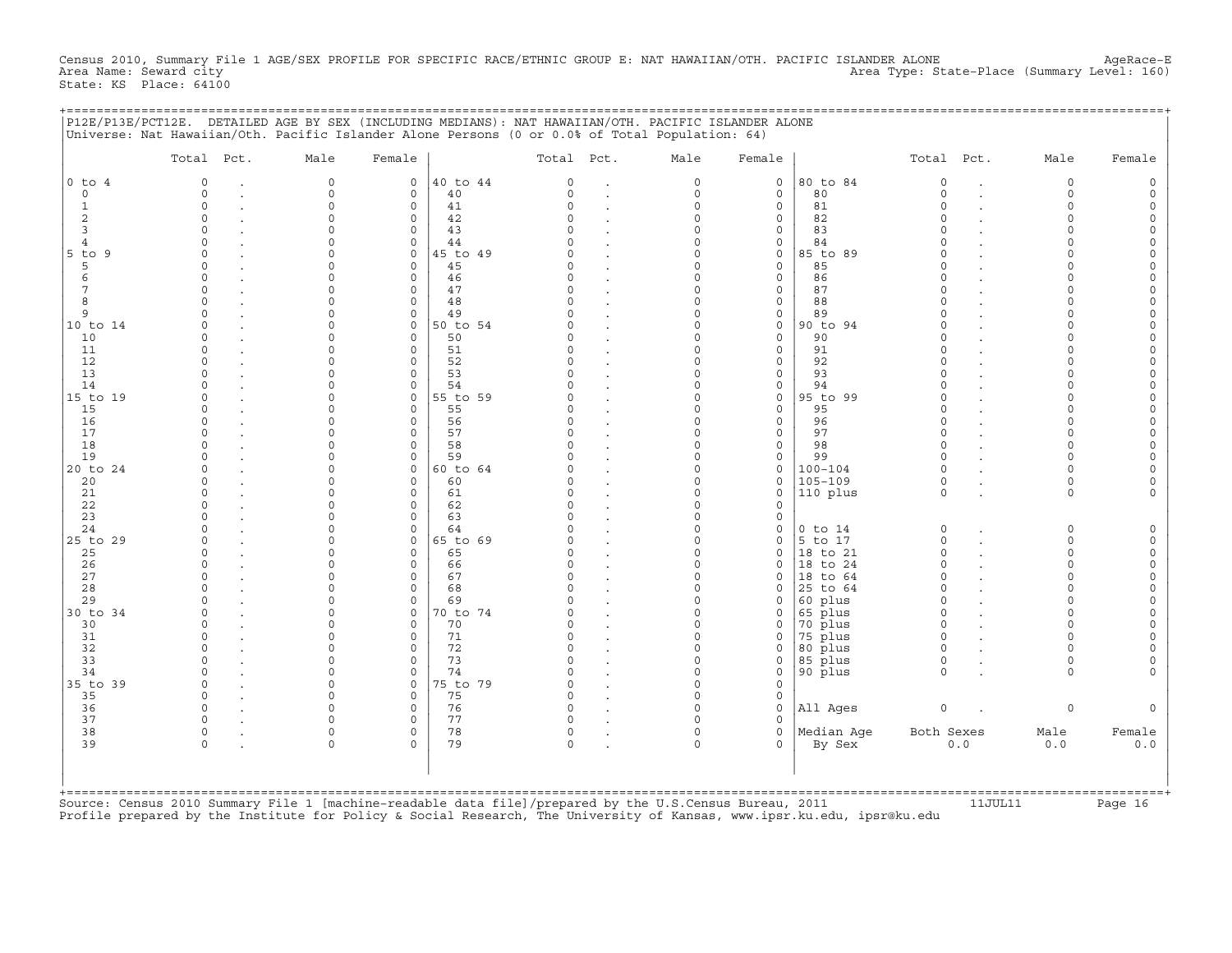| P12F/P13F/PCT12F. DETAILED AGE BY SEX (INCLUDING MEDIANS): SOME OTHER RACE ALONE |  |
|----------------------------------------------------------------------------------|--|
| Universe: Some Other Race Alone Persons (0 or 0.0% of Total Population: 64)      |  |
|                                                                                  |  |

|                                  | Total Pct.               | Male                 | Female               |          | Total Pct.           |                | Male                    | Female                 |                    | Total Pct.              |                      | Male                    | Female              |
|----------------------------------|--------------------------|----------------------|----------------------|----------|----------------------|----------------|-------------------------|------------------------|--------------------|-------------------------|----------------------|-------------------------|---------------------|
| $0$ to $4$                       | 0                        | 0                    | 0                    | 40 to 44 | $\mathbf 0$          |                | $\mathsf{O}$            | $\circ$                | 80 to 84           | $\mathsf{O}$            | $\cdot$              | $\circ$                 | $\circ$             |
| $\circ$                          | $\Omega$                 | $\circ$              | $\Omega$             | 40       | $\Omega$             | $\sim$         | $\mathbf 0$             | $\circ$                | 80                 | $\Omega$                | $\overline{a}$       | $\circ$                 | $\circ$             |
| $\mathbf{1}$                     | $\Omega$                 | $\circ$              | $\Omega$             | 41       | $\Omega$             |                | $\mathsf{O}\xspace$     | $\circ$                | 81                 | $\Omega$                |                      | $\circ$                 | $\circ$             |
| 2                                | $\Omega$                 | $\circ$              | $\Omega$             | 42       | $\Omega$<br>$\Omega$ |                | $\mathbf 0$             | $\circ$                | 82                 | $\Omega$                |                      | $\mathbf 0$             | $\circ$             |
| $\overline{3}$<br>$\overline{4}$ | $\cap$<br>$\Omega$       | $\Omega$<br>$\Omega$ | $\Omega$<br>$\Omega$ | 43<br>44 | $\Omega$             |                | $\Omega$<br>$\Omega$    | $\circ$<br>$\circ$     | 83<br>84           |                         |                      | $\Omega$<br>$\Omega$    | $\circ$<br>$\circ$  |
| $5$ to $9$                       | $\Omega$                 | $\circ$              | $\circ$              | 45 to 49 | $\Omega$             |                | $\Omega$                | $\circ$                | 85 to 89           |                         |                      | $\Omega$                | $\circ$             |
| 5                                | $\cap$                   | $\Omega$             | $\Omega$             | 45       | $\cap$               |                | $\Omega$                | $\circ$                | 85                 |                         |                      | $\Omega$                | $\circ$             |
| 6                                | $\Omega$                 | $\cap$               | $\Omega$             | 46       | $\cap$               |                | $\Omega$                | $\circ$                | 86                 |                         |                      | $\Omega$                | $\circ$             |
| $7\phantom{.0}$                  | 0                        | $\circ$              | $\circ$              | 47       | $\circ$              |                | $\mathbf 0$             | $\circ$                | 87                 | $\Omega$                |                      | $\Omega$                | $\circ$             |
| 8                                | $\cap$                   | $\Omega$             | $\Omega$             | 48       | $\Omega$             |                | $\Omega$                | $\circ$                | 88                 |                         |                      | $\Omega$                | $\circ$             |
| 9                                | $\Omega$                 | $\Omega$             | $\circ$              | 49       | $\Omega$             |                | $\Omega$                | $\circ$                | 89                 |                         |                      | $\Omega$                | $\circ$             |
| 10 to 14                         | $\Omega$                 | $\Omega$             | $\circ$              | 50 to 54 | $\Omega$             |                | $\Omega$                | $\circ$                | 90 to 94           |                         |                      | $\mathbf 0$             | $\circ$             |
| 10                               | U                        | $\cap$               | $\Omega$             | 50       | $\cap$               |                | $\Omega$                | $\circ$                | 90                 | $\cap$                  |                      | $\Omega$                | $\circ$             |
| 11                               | $\Omega$                 | $\Omega$             | $\circ$              | 51       | $\Omega$             |                | $\mathbf 0$             | $\circ$                | 91                 | $\cap$                  |                      | $\Omega$                | $\circ$             |
| 12<br>13                         | $\Omega$<br>$\Omega$     | $\Omega$<br>$\Omega$ | $\circ$<br>$\Omega$  | 52<br>53 | $\Omega$<br>$\Omega$ |                | $\Omega$<br>$\Omega$    | $\circ$<br>$\circ$     | 92<br>93           |                         |                      | $\Omega$<br>$\Omega$    | $\circ$             |
| 14                               |                          | $\Omega$             | $\Omega$             | 54       | $\Omega$             |                | $\mathbf 0$             | $\circ$                | 94                 |                         |                      | $\Omega$                | $\circ$<br>$\circ$  |
| 15 to 19                         | $\Omega$                 | $\Omega$             | $\Omega$             | 55 to 59 |                      |                | $\Omega$                | $\mathbf 0$            | 95 to 99           |                         |                      | $\Omega$                | $\circ$             |
| 15                               | $\Omega$                 | $\Omega$             | $\circ$              | 55       | $\Omega$             |                | $\Omega$                | $\mathbf 0$            | 95                 |                         |                      | $\Omega$                | $\Omega$            |
| 16                               | $\Omega$                 | $\Omega$             | $\circ$              | 56       | $\Omega$             | $\sim$         | $\Omega$                | $\circ$                | 96                 | $\cap$                  |                      | $\Omega$                | $\circ$             |
| 17                               | $\Omega$                 | $\Omega$             | $\circ$              | 57       | $\Omega$             |                | $\Omega$                | $\circ$                | 97                 |                         |                      | $\circ$                 | $\circ$             |
| 18                               | $\Omega$                 | $\Omega$             | $\Omega$             | 58       | $\Omega$             |                | $\Omega$                | $\circ$                | 98                 | $\Omega$                |                      | $\Omega$                | $\circ$             |
| 19                               | $\cap$                   | $\Omega$             | $\Omega$             | 59       | $\cap$               |                | $\Omega$                | $\circ$                | 99                 | $\Omega$                |                      | $\Omega$                | $\circ$             |
| 20 to 24                         | $\Omega$                 | $\Omega$             | $\circ$              | 60 to 64 | $\Omega$             |                | $\Omega$                | $\circ$                | $100 - 104$        |                         |                      | $\Omega$                | $\circ$             |
| 20                               | $\cap$                   | $\Omega$             | $\Omega$             | 60       | $\cap$               |                | $\Omega$                | $\mathbf 0$            | $105 - 109$        | $\Omega$                |                      | $\Omega$                | $\circ$             |
| 21                               | $\Omega$                 | $\Omega$             | $\Omega$             | 61       | $\mathbf 0$          |                | $\Omega$                | $\mathbf 0$            | 110 plus           | $\Omega$                |                      | $\Omega$                | $\Omega$            |
| 22                               | $\Omega$<br><sup>n</sup> | $\Omega$<br>$\cap$   | $\Omega$<br>$\Omega$ | 62       | $\Omega$<br>$\cap$   |                | $\mathbf 0$<br>$\Omega$ | $\circ$                |                    |                         |                      |                         |                     |
| 23<br>24                         | $\Omega$                 | $\Omega$             | $\circ$              | 63<br>64 | $\Omega$             |                | $\Omega$                | $\mathbf 0$<br>$\circ$ | $0$ to $14$        | $\Omega$                |                      | $\mathsf{O}$            |                     |
| 25 to 29                         | $\Omega$                 | $\Omega$             | $\circ$              | 65 to 69 | $\Omega$             |                | $\circ$                 | $\circ$                | 5 to 17            | $\Omega$                |                      | $\mathsf{O}$            | $\circ$<br>$\circ$  |
| 25                               | $\cap$                   | $\cap$               | $\Omega$             | 65       | $\cap$               |                | $\Omega$                | $\Omega$               | 18 to 21           | $\Omega$                |                      | $\Omega$                | $\circ$             |
| 26                               | $\Omega$                 | $\Omega$             | $\Omega$             | 66       | $\Omega$             |                | $\Omega$                | $\circ$                | 18 to 24           | $\Omega$                |                      | $\Omega$                | $\circ$             |
| 27                               | $\Omega$                 | $\Omega$             | $\Omega$             | 67       | $\Omega$             |                | $\Omega$                | $\mathbf 0$            | 18 to 64           | $\Omega$                |                      | $\Omega$                | $\circ$             |
| 28                               | U                        | $\Omega$             | $\Omega$             | 68       | $\Omega$             |                | $\circ$                 | $\mathbf 0$            | 25 to 64           | $\cap$                  |                      | $\Omega$                | $\circ$             |
| 29                               | $\Omega$                 | $\Omega$             | $\Omega$             | 69       | $\Omega$             | $\overline{a}$ | $\mathbf 0$             | $\circ$                | 60 plus            | $\Omega$                |                      | $\Omega$                | $\circ$             |
| 30 to 34                         | $\Omega$                 | $\circ$              | $\circ$              | 70 to 74 | $\Omega$             |                | $\Omega$                | $\circ$                | 65 plus            | $\Omega$                |                      | $\mathbf 0$             | $\circ$             |
| 30                               | U                        | $\Omega$             | $\Omega$             | 70       | $\Omega$             |                | $\Omega$                | $\circ$                | 70 plus            | $\Omega$                |                      | $\Omega$                | $\circ$             |
| 31                               | $\Omega$                 | $\cap$               | $\Omega$             | 71       | $\Omega$             |                | $\Omega$                | $\mathbf 0$            | $75$ plus          | $\Omega$                |                      | $\Omega$                | $\circ$             |
| 32                               | 0                        | $\circ$              | $\circ$              | 72       | $\circ$              |                | $\mathsf{O}\xspace$     | $\circ$                | 80 plus            | $\Omega$                |                      | $\Omega$                | $\circ$             |
| 33<br>34                         | <sup>n</sup><br>$\cap$   | $\Omega$<br>$\Omega$ | $\Omega$<br>$\Omega$ | 73<br>74 | $\Omega$<br>$\Omega$ | $\sim$         | $\circ$<br>$\Omega$     | $\mathbf 0$<br>$\circ$ | 85 plus<br>90 plus | $\mathbf 0$<br>$\Omega$ |                      | $\mathbf 0$<br>$\Omega$ | $\circ$<br>$\Omega$ |
| 35 to 39                         | $\Omega$                 | $\Omega$             | $\circ$              | 75 to 79 | $\Omega$             |                | $\mathbf 0$             | $\circ$                |                    |                         |                      |                         |                     |
| 35                               | $\cap$                   | $\Omega$             | $\Omega$             | 75       | $\Omega$             |                | $\Omega$                | $\mathbf 0$            |                    |                         |                      |                         |                     |
| 36                               | $\Omega$                 | $\Omega$             | $\circ$              | 76       | $\Omega$             |                | $\Omega$                | $\circ$                | All Ages           | $\mathsf O$             | $\ddot{\phantom{a}}$ | $\circ$                 | $\Omega$            |
| 37                               | $\Omega$                 | $\Omega$             | $\Omega$             | 77       | $\Omega$             |                | $\circ$                 | $\Omega$               |                    |                         |                      |                         |                     |
| 38                               | $\Omega$                 | $\circ$              | $\Omega$             | 78       | $\circ$              |                | $\circ$                 | $\Omega$               | Median Age         | Both Sexes              |                      | Male                    | Female              |
| 39                               | $\Omega$                 | $\circ$              | $\Omega$             | 79       | $\circ$              |                | $\circ$                 | $\Omega$               | By Sex             |                         | 0.0                  | 0.0                     | 0.0                 |
|                                  |                          |                      |                      |          |                      |                |                         |                        |                    |                         |                      |                         |                     |

Source: Census 2010 Summary File 1 [machine−readable data file]/prepared by the U.S.Census Bureau, 2011 11JUL11 Page 17 Profile prepared by the Institute for Policy & Social Research, The University of Kansas, www.ipsr.ku.edu, ipsr@ku.edu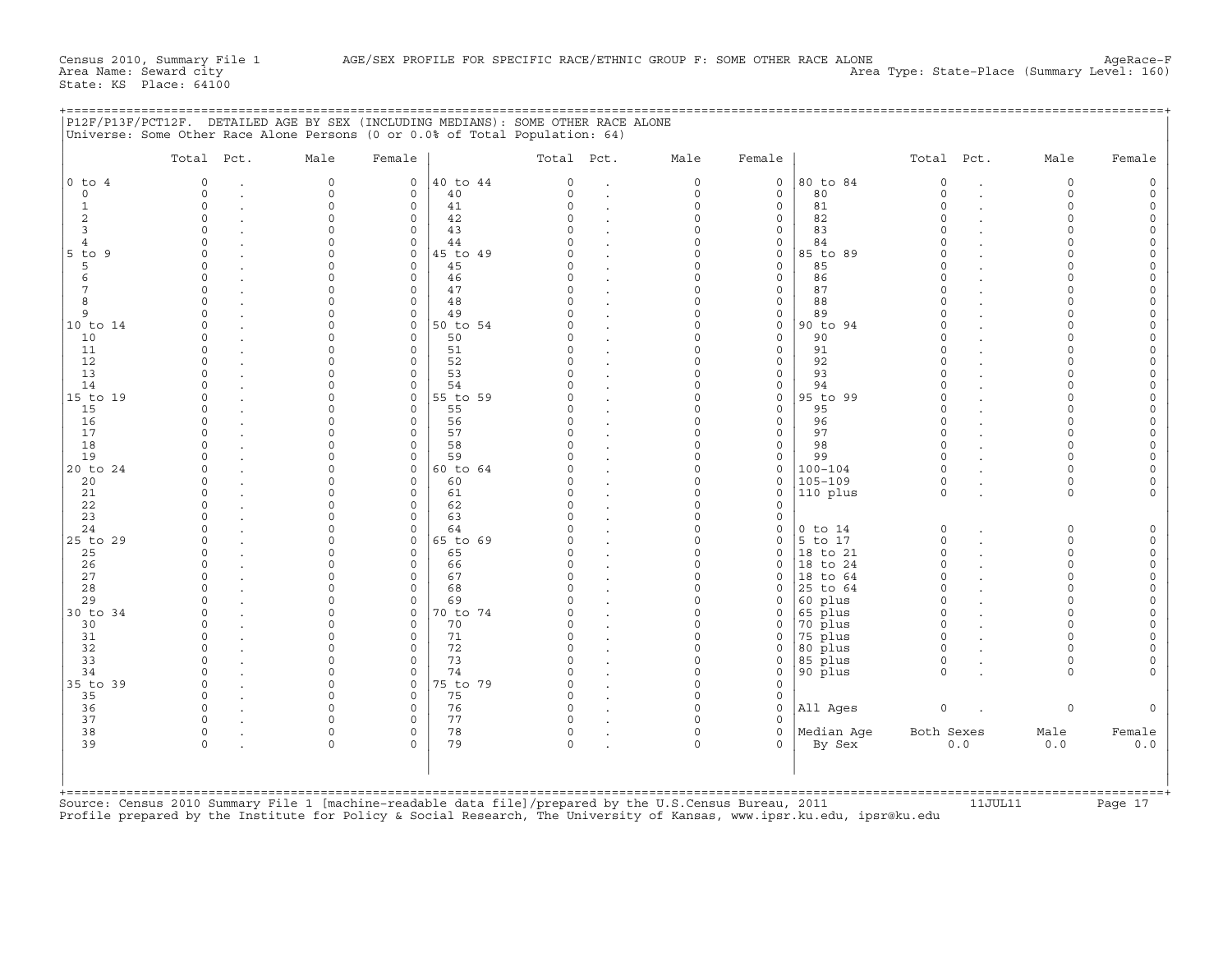| P12G/P13G/PCT12G. DETAILED AGE BY SEX (INCLUDING MEDIANS): TWO OR MORE RACES |            |                |            |      |        |
|------------------------------------------------------------------------------|------------|----------------|------------|------|--------|
| Universe: Two or More Races Persons (0 or 0.0% of Total Population: 64)      |            |                |            |      |        |
| Total Pct.<br>Female<br>Male                                                 | Total Pct. | Male<br>Female | Total Pct. | Male | Female |

|                     | Total Pct.           | Male                 | Female                  |                | Total Pct.           |        | Male                    | Female                 |                      | Total Pct.           |                      | Male                    | Female              |
|---------------------|----------------------|----------------------|-------------------------|----------------|----------------------|--------|-------------------------|------------------------|----------------------|----------------------|----------------------|-------------------------|---------------------|
| $0$ to $4$          | $\Omega$             | 0                    | 0                       | 40 to 44       | $\mathbf 0$          |        | $\mathsf{O}$            | $\circ$                | 80 to 84             | $\mathsf{O}$         | $\cdot$              | $\circ$                 | 0                   |
| $\circ$             | $\Omega$             | $\Omega$             | $\Omega$                | 40             | $\Omega$             | $\sim$ | $\mathbf 0$             | $\mathbf 0$            | 80                   | $\Omega$             | $\sim$               | $\mathbf 0$             | $\circ$             |
| $1\,$               | $\Omega$             | $\Omega$             | $\Omega$                | 41             | $\Omega$             |        | $\mathbf 0$             | $\circ$                | 81                   | $\Omega$             |                      | $\circ$                 | $\circ$             |
| 2<br>$\overline{3}$ | $\Omega$<br>U        | $\Omega$<br>$\Omega$ | $\mathbf 0$<br>$\Omega$ | 42             | $\Omega$<br>$\cap$   |        | $\mathbf 0$<br>$\Omega$ | $\circ$                | 82                   | $\Omega$             |                      | $\Omega$<br>$\Omega$    | $\circ$<br>$\Omega$ |
| $\overline{4}$      | $\Omega$             | $\Omega$             | $\Omega$                | 43<br>44       | $\cap$               |        | $\Omega$                | $\mathbf 0$<br>$\circ$ | 83<br>84             |                      |                      | $\Omega$                | $\Omega$            |
| $5$ to $9$          | $\Omega$             | $\Omega$             | $\circ$                 | 45 to 49       | $\Omega$             |        | $\Omega$                | $\circ$                | 85 to 89             |                      |                      | $\Omega$                | $\circ$             |
| 5                   |                      | $\Omega$             | $\mathbf 0$             | 45             | $\Omega$             |        | $\Omega$                | $\circ$                | 85                   |                      |                      | $\Omega$                | $\circ$             |
| 6                   | $\cap$               | $\cap$               | $\Omega$                | 46             | $\cap$               |        | $\Omega$                | $\circ$                | 86                   |                      |                      | $\Omega$                | $\Omega$            |
| $7\phantom{.0}$     | $\Omega$             | $\Omega$             | $\mathbf 0$             | 47             | $\Omega$             |        | $\Omega$                | $\circ$                | 87                   | $\cap$               |                      | $\Omega$                | $\Omega$            |
| 8                   | $\Omega$             | $\Omega$             | $\mathbf 0$             | 48             | $\Omega$             |        | $\mathbf 0$             | $\circ$                | 88                   |                      |                      | $\Omega$                | $\circ$             |
| 9                   | $\cap$               | $\Omega$             | $\Omega$                | 49             | $\Omega$             |        | $\Omega$                | $\circ$                | 89                   |                      |                      | $\Omega$                | $\circ$             |
| 10 to 14            | $\Omega$             | $\Omega$             | $\Omega$                | 50 to 54       | $\cap$               |        | $\Omega$                | $\circ$                | 90 to 94             |                      |                      | $\Omega$                | $\circ$             |
| 10                  | $\Omega$             | $\Omega$             | $\mathbf 0$             | 50             | $\Omega$             |        | $\Omega$                | $\circ$                | 90                   | $\Omega$             |                      | $\Omega$                | $\circ$             |
| 11<br>12            | O<br>$\Omega$        | $\Omega$<br>$\Omega$ | $\Omega$<br>$\Omega$    | 51<br>52       | $\Omega$<br>$\Omega$ |        | $\Omega$<br>$\Omega$    | $\circ$<br>$\circ$     | 91<br>92             | ∩                    |                      | $\Omega$<br>$\Omega$    | $\circ$<br>$\Omega$ |
| 13                  | 0                    | $\Omega$             | $\mathbf 0$             | 53             | $\Omega$             |        | $\mathbf 0$             | $\circ$                | 93                   |                      |                      | $\Omega$                | $\circ$             |
| 14                  |                      | $\Omega$             | $\Omega$                | 54             | $\cap$               |        | $\Omega$                | $\circ$                | 94                   |                      |                      | $\Omega$                | $\circ$             |
| 15 to 19            | $\cap$               | $\Omega$             | $\Omega$                | 55 to 59       |                      |        | $\Omega$                | $\circ$                | 95 to 99             |                      |                      | $\Omega$                | $\Omega$            |
| 15                  | 0                    | $\Omega$             | $\mathbf 0$             | 55             | $\Omega$             |        | $\Omega$                | $\circ$                | 95                   |                      |                      | $\Omega$                | $\circ$             |
| 16                  | U                    | $\cap$               | $\Omega$                | 56             | $\cap$               |        | $\Omega$                | $\mathbf 0$            | 96                   | ∩                    |                      | $\Omega$                | $\circ$             |
| 17                  | $\Omega$             | $\Omega$             | $\Omega$                | 57             | $\Omega$             |        | $\Omega$                | $\circ$                | 97                   |                      |                      | $\Omega$                | $\circ$             |
| 18                  | $\Omega$             | $\Omega$             | $\circ$                 | 58             | $\Omega$             |        | $\mathbf 0$             | $\circ$                | 98                   | $\Omega$             |                      | $\Omega$                | $\circ$             |
| 19                  | $\Omega$             | $\Omega$             | $\circ$                 | 59             | $\Omega$             |        | $\mathbf 0$             | $\circ$                | 99                   | $\Omega$             |                      | $\Omega$                | $\circ$             |
| 20 to 24            | $\Omega$             | $\Omega$             | $\circ$                 | 60 to 64       |                      |        | $\Omega$                | $\circ$                | $100 - 104$          |                      |                      | $\Omega$                | $\circ$             |
| 20                  | $\Omega$<br>$\Omega$ | $\Omega$<br>$\Omega$ | $\circ$<br>$\mathbf 0$  | 60             | $\Omega$<br>$\Omega$ |        | $\Omega$<br>$\Omega$    | $\mathbf 0$            | $105 - 109$          | $\Omega$<br>$\Omega$ |                      | $\Omega$<br>$\mathbf 0$ | $\circ$<br>$\Omega$ |
| 21<br>22            |                      | $\Omega$             | $\Omega$                | 61<br>62       | $\Omega$             |        | $\Omega$                | $\circ$<br>$\circ$     | 110 plus             |                      |                      |                         |                     |
| 23                  | $\cap$               | $\Omega$             | $\Omega$                | 63             | $\Omega$             |        | $\Omega$                | $\circ$                |                      |                      |                      |                         |                     |
| 24                  | $\Omega$             | $\Omega$             | $\circ$                 | 64             | $\Omega$             |        | $\mathbf 0$             | $\circ$                | $0$ to $14$          | $\mathbf 0$          |                      | $\circ$                 | $\circ$             |
| 25 to 29            | U                    | $\Omega$             | $\mathbf 0$             | 65 to 69       | $\cap$               |        | $\Omega$                | $\circ$                | 5 to 17              | $\Omega$             |                      | $\mathbf 0$             | $\circ$             |
| 25                  | $\Omega$             | $\Omega$             | $\circ$                 | 65             | $\Omega$             |        | $\Omega$                | $\circ$                | 18 to 21             | $\Omega$             |                      | $\circ$                 | $\circ$             |
| 26                  | $\Omega$             | $\Omega$             | $\circ$                 | 66             | $\Omega$             |        | $\Omega$                | $\circ$                | 18 to 24             | $\Omega$             |                      | $\mathbf 0$             | $\circ$             |
| 27                  | U                    | $\cap$               | $\Omega$                | 67             | $\cap$               |        | $\Omega$                | $\circ$                | 18 to 64             | $\cap$               |                      | $\Omega$                | $\circ$             |
| 28                  | U                    | $\Omega$             | $\Omega$                | 68             | $\Omega$             |        | $\Omega$                | $\circ$                | 25 to 64             | $\cap$               |                      | $\Omega$                | $\circ$             |
| 29                  | $\Omega$             | $\Omega$             | $\circ$                 | 69             | $\cap$               |        | $\Omega$                | $\circ$                | 60 plus              | $\Omega$             |                      | $\Omega$                | $\circ$             |
| 30 to 34<br>30      | $\Omega$<br>$\Omega$ | $\Omega$<br>$\Omega$ | $\circ$<br>$\circ$      | 70 to 74<br>70 | $\Omega$<br>$\Omega$ |        | $\Omega$<br>$\Omega$    | $\circ$<br>$\circ$     | $65$ plus<br>70 plus | $\Omega$<br>$\Omega$ |                      | $\Omega$<br>$\Omega$    | $\circ$<br>$\circ$  |
| 31                  | $\Omega$             | $\Omega$             | $\circ$                 | 71             | $\Omega$             |        | $\Omega$                | $\circ$                | 75 plus              | $\Omega$             |                      | $\Omega$                | $\Omega$            |
| 32                  | $\Omega$             | $\Omega$             | $\circ$                 | 72             | $\Omega$             |        | $\mathbf 0$             | $\circ$                | 80 plus              | $\Omega$             |                      | $\Omega$                | $\circ$             |
| 33                  | $\cap$               | $\Omega$             | $\Omega$                | 73             | $\Omega$             |        | $\Omega$                | $\circ$                | 85 plus              | $\mathbf 0$          |                      | $\Omega$                | $\circ$             |
| 34                  | $\Omega$             | $\circ$              | $\circ$                 | 74             | $\Omega$             |        | $\mathbf 0$             | $\circ$                | 90 plus              | $\Omega$             |                      | $\Omega$                | $\Omega$            |
| 35 to 39            | 0                    | $\circ$              | $\circ$                 | 75 to 79       | $\Omega$             |        | $\mathbf 0$             | $\circ$                |                      |                      |                      |                         |                     |
| 35                  | $\Omega$             | $\Omega$             | $\Omega$                | 75             | $\Omega$             |        | $\Omega$                | $\mathbf 0$            |                      |                      |                      |                         |                     |
| 36                  | $\Omega$             | $\Omega$             | $\circ$                 | 76             | $\Omega$             |        | $\Omega$                | $\circ$                | All Ages             | $\mathsf{O}$         | $\ddot{\phantom{a}}$ | $\mathbf 0$             |                     |
| 37                  | $\Omega$             | $\cap$               | $\Omega$                | 77             | $\cap$               |        | $\Omega$                | $\Omega$               |                      |                      |                      |                         |                     |
| 38                  | $\Omega$             | $\Omega$             | $\Omega$                | 78             | $\circ$              |        | $\Omega$                | $\mathbf 0$            | Median Age           | Both Sexes           |                      | Male                    | Female              |
| 39                  | $\Omega$             | $\circ$              | $\Omega$                | 79             | $\circ$              |        | $\circ$                 | $\Omega$               | By Sex               |                      | 0.0                  | 0.0                     | 0.0                 |
|                     |                      |                      |                         |                |                      |        |                         |                        |                      |                      |                      |                         |                     |

Source: Census 2010 Summary File 1 [machine−readable data file]/prepared by the U.S.Census Bureau, 2011 11JUL11 Page 18 Profile prepared by the Institute for Policy & Social Research, The University of Kansas, www.ipsr.ku.edu, ipsr@ku.edu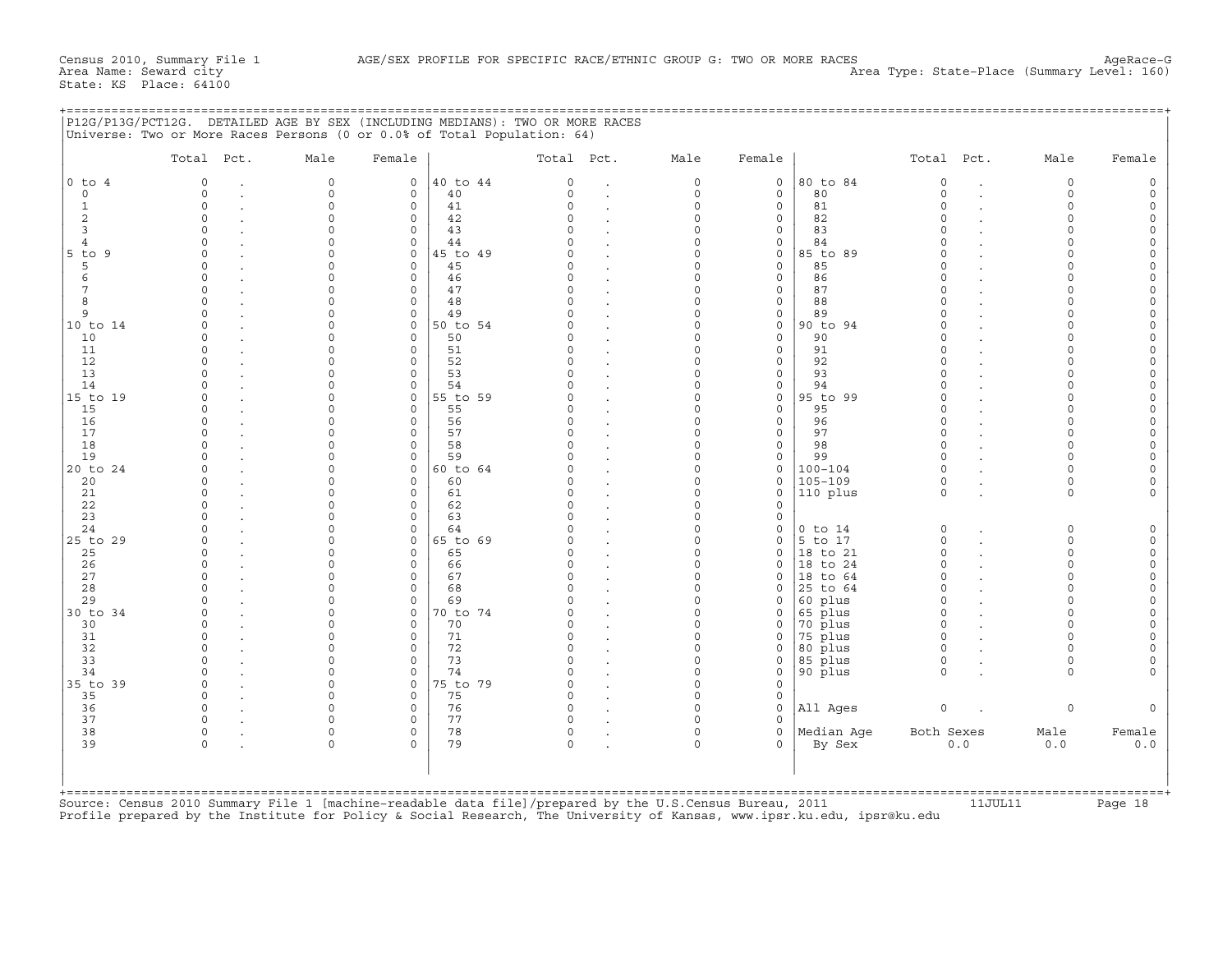|                                                                                                                                                                                        | P12H/P13H/PCT12H. DETAILED AGE BY SEX (INCLUDING MEDIANS): HISPANIC OR LATINO OF ANY RACE<br>Universe: Hispanic or Latino of Any Race Persons (0 or 0.0% of Total Population: 64)              |                                                                                                                                                                                                                                                                              |                                                                                                                                                                                                                                                                                                                                                                                             |                                                                                                                                                                                                                                                                         |                                                                                                                                                                                                                  |                                                                                                                                         |                                                                                                                                                                                                     |                                                                                                                                                                                                                                                                               |                                                                                                                                                                                        |                                                                                                                                                                                                                                              |
|----------------------------------------------------------------------------------------------------------------------------------------------------------------------------------------|------------------------------------------------------------------------------------------------------------------------------------------------------------------------------------------------|------------------------------------------------------------------------------------------------------------------------------------------------------------------------------------------------------------------------------------------------------------------------------|---------------------------------------------------------------------------------------------------------------------------------------------------------------------------------------------------------------------------------------------------------------------------------------------------------------------------------------------------------------------------------------------|-------------------------------------------------------------------------------------------------------------------------------------------------------------------------------------------------------------------------------------------------------------------------|------------------------------------------------------------------------------------------------------------------------------------------------------------------------------------------------------------------|-----------------------------------------------------------------------------------------------------------------------------------------|-----------------------------------------------------------------------------------------------------------------------------------------------------------------------------------------------------|-------------------------------------------------------------------------------------------------------------------------------------------------------------------------------------------------------------------------------------------------------------------------------|----------------------------------------------------------------------------------------------------------------------------------------------------------------------------------------|----------------------------------------------------------------------------------------------------------------------------------------------------------------------------------------------------------------------------------------------|
|                                                                                                                                                                                        | Total Pct.                                                                                                                                                                                     | Male                                                                                                                                                                                                                                                                         | Female                                                                                                                                                                                                                                                                                                                                                                                      | Total Pct.                                                                                                                                                                                                                                                              | Male                                                                                                                                                                                                             | Female                                                                                                                                  |                                                                                                                                                                                                     | Total Pct.                                                                                                                                                                                                                                                                    | Male                                                                                                                                                                                   | Female                                                                                                                                                                                                                                       |
| $0$ to $4$<br>$\circ$<br><sup>1</sup><br>2<br>3<br>$\overline{4}$<br>$5$ to $9$<br>5<br>6<br>7<br>8<br>9<br>10 to 14<br>10<br>11<br>12<br>13<br>14<br>15 to 19<br>15<br>16<br>17<br>18 | $\Omega$<br>$\Omega$<br>$\Omega$<br>$\Omega$<br>$\Omega$<br>$\Omega$<br>$\Omega$<br>$\Omega$<br>$\cap$<br>$\cap$<br>$\Omega$<br>$\cap$<br>$\cap$<br>$\Omega$<br>$\Omega$<br>$\Omega$<br>$\cap$ | 0<br>$\mathbf 0$<br>$\Omega$<br>$\Omega$<br>$\Omega$<br>$\Omega$<br>$\Omega$<br>$\Omega$<br>$\Omega$<br>$\Omega$<br>$\Omega$<br>$\Omega$<br>$\Omega$<br>$\Omega$<br>$\Omega$<br>$\Omega$<br>$\Omega$<br>$\Omega$<br>$\Omega$<br>$\Omega$<br>$\Omega$<br>$\Omega$<br>$\Omega$ | 40 to 44<br>0<br>40<br>$\mathbf 0$<br>$\circ$<br>41<br>42<br>0<br>$\mathbf 0$<br>43<br>$\mathbf 0$<br>44<br>45 to 49<br>0<br>$\Omega$<br>45<br>46<br>$\mathbf 0$<br>47<br>0<br>48<br>0<br>$\mathbf 0$<br>49<br>50 to 54<br>0<br>$\mathbf 0$<br>50<br>$\circ$<br>51<br>52<br>0<br>53<br>0<br>54<br>$\mathbf 0$<br>55 to 59<br>$\mathbf 0$<br>0<br>55<br>56<br>0<br>$\Omega$<br>57<br>58<br>0 | 0<br>$\Omega$<br>$\Omega$<br>$\Omega$<br>$\cap$<br>$\Omega$<br>$\Omega$<br>$\Omega$<br>$\Omega$<br>$\Omega$<br>$\Omega$<br>$\Omega$<br>$\Omega$<br>$\Omega$<br>$\Omega$<br>$\Omega$<br>$\Omega$<br>$\Omega$<br>$\Omega$<br>$\Omega$<br>$\Omega$<br>$\Omega$<br>$\Omega$ | 0<br>$\circ$<br>0<br>0<br>$\Omega$<br>$\Omega$<br>0<br>$\Omega$<br>0<br>0<br>$\Omega$<br>0<br>$\Omega$<br>$\Omega$<br>0<br>$\Omega$<br>$\Omega$<br>0<br>$\Omega$<br>$\Omega$<br>$\Omega$<br>$\Omega$<br>$\Omega$ | 0<br>0<br>$\circ$<br>0<br>0<br>0<br>0<br>$\circ$<br>0<br>0<br>$\circ$<br>0<br>0<br>$\circ$<br>0<br>0<br>0<br>0<br>0<br>0<br>0<br>0<br>0 | 80 to 84<br>80<br>81<br>82<br>83<br>84<br>85 to 89<br>85<br>86<br>87<br>88<br>89<br>90 to 94<br>90<br>91<br>92<br>93<br>94<br>95 to 99<br>95<br>96<br>97<br>98                                      | $\mathbf 0$<br>$\circ$<br>$\Omega$<br>$\Omega$<br>$\cap$<br>$\Omega$<br>$\Omega$<br>$\Omega$<br>$\Omega$<br>$\Omega$<br>$\Omega$<br>$\circ$<br>$\Omega$<br>$\Omega$<br>$\circ$<br>$\Omega$<br>$\Omega$<br>$\circ$<br>$\Omega$<br>$\Omega$<br>$\Omega$<br>$\Omega$<br>$\Omega$ | $\mathbf 0$<br>$\Omega$<br>$\Omega$<br>$\Omega$<br>O<br>$\Omega$<br>O<br>$\Omega$<br>$\Omega$<br>$\Omega$<br>$\Omega$<br>∩<br>O<br>$\Omega$<br>$\Omega$<br>$\Omega$                    | $\circ$<br>$\circ$<br>$\circ$<br>$\Omega$<br>$\Omega$<br>$\circ$<br>$\circ$<br>$\Omega$<br>$\circ$<br>0<br>$\circ$<br>$\circ$<br>$\Omega$<br>$\circ$<br>$\circ$<br>$\circ$<br>$\circ$<br>$\circ$<br>$\circ$<br>$\circ$<br>$\circ$<br>$\circ$ |
| 19<br>20 to 24<br>20<br>21<br>22<br>23<br>24<br>25 to 29<br>25<br>26<br>27<br>28<br>29<br>30 to 34<br>30<br>31<br>32<br>33<br>34                                                       | $\Omega$<br>$\Omega$<br>$\cap$<br>$\cap$<br>$\Omega$<br>$\Omega$<br>O<br>$\Omega$<br>$\Omega$<br>$\Omega$<br>$\Omega$<br>$\Omega$<br>$\cap$<br>$\cap$                                          | $\Omega$<br>$\Omega$<br>$\Omega$<br>$\Omega$<br>$\Omega$<br>$\Omega$<br>$\Omega$<br>$\Omega$<br>$\Omega$<br>$\Omega$<br>$\Omega$<br>$\Omega$<br>$\Omega$<br>$\Omega$<br>$\Omega$<br>$\Omega$<br>$\Omega$<br>$\Omega$<br>$\mathbf 0$                                          | 59<br>$\Omega$<br>$\circ$<br>60 to 64<br>0<br>60<br>0<br>61<br>0<br>62<br>63<br>0<br>$\Omega$<br>64<br>65 to 69<br>0<br>65<br>0<br>66<br>0<br>$\Omega$<br>67<br>68<br>0<br>$\Omega$<br>69<br>70 to 74<br>0<br>0<br>70<br>71<br>0<br>$\Omega$<br>72<br>$\circ$<br>73<br>74<br>0                                                                                                              | $\Omega$<br>$\Omega$<br>$\Omega$<br>$\Omega$<br>$\Omega$<br>$\Omega$<br>O<br>$\Omega$<br>$\Omega$<br>$\Omega$<br>$\Omega$<br>$\Omega$<br>O<br>$\Omega$<br>$\Omega$<br>$\Omega$<br>$\Omega$<br>$\Omega$<br>$\Omega$                                                      | $\Omega$<br>$\Omega$<br>$\Omega$<br>$\Omega$<br>0<br>0<br>$\Omega$<br>$\Omega$<br>0<br>$\Omega$<br>$\Omega$<br>0<br>$\Omega$<br>$\Omega$<br>0<br>$\Omega$<br>$\Omega$<br>$\Omega$<br>0                           | 0<br>0<br>0<br>0<br>$\circ$<br>$\circ$<br>0<br>0<br>$\circ$<br>$\circ$<br>0<br>0<br>$\circ$<br>0<br>0<br>$\circ$<br>0<br>0<br>0         | 99<br>$100 - 104$<br>$105 - 109$<br>110 plus<br>$0$ to $14$<br>5 to 17<br>18 to 21<br>18 to 24<br>18 to 64<br>25 to 64<br>60 plus<br>65 plus<br>70 plus<br>75 plus<br>80 plus<br>85 plus<br>90 plus | $\Omega$<br>$\Omega$<br>$\mathbf 0$<br>$\Omega$<br>0<br>$\Omega$<br>$\circ$<br>$\Omega$<br>$\Omega$<br>$\Omega$<br>$\Omega$<br>$\Omega$<br>$\circ$<br>$\Omega$<br>$\mathbf 0$<br>$\mathsf{O}\xspace$<br>$\Omega$                                                              | $\Omega$<br>$\Omega$<br>$\circ$<br>$\Omega$<br>$\Omega$<br>$\Omega$<br>$\Omega$<br>$\Omega$<br>$\cap$<br>$\Omega$<br>$\cap$<br>$\Omega$<br>$\Omega$<br>$\Omega$<br>$\circ$<br>$\Omega$ | $\circ$<br>0<br>$\Omega$<br>$\Omega$<br>$\circ$<br>$\circ$<br>$\circ$<br>$\circ$<br>$\Omega$<br>$\circ$<br>$\circ$<br>$\Omega$<br>$\circ$<br>$\circ$<br>$\Omega$<br>$\circ$<br>$\Omega$                                                      |
| 35 to 39<br>35<br>36<br>37<br>38<br>39<br>+============                                                                                                                                | $\Omega$<br>$\Omega$<br>$\Omega$<br>$\Omega$<br>$\mathbf 0$<br>$\Omega$                                                                                                                        | $\Omega$<br>$\Omega$<br>$\Omega$<br>$\Omega$<br>0<br>$\mathbf 0$                                                                                                                                                                                                             | 75 to 79<br>$\mathbf 0$<br>$\mathbf 0$<br>75<br>76<br>0<br>$\mathbf 0$<br>77<br>78<br>$\circ$<br>79<br>$\Omega$                                                                                                                                                                                                                                                                             | $\Omega$<br>$\Omega$<br>$\Omega$<br>$\circ$<br>0<br>0                                                                                                                                                                                                                   | $\Omega$<br>$\mathbf 0$<br>0<br>$\Omega$<br>$\Omega$<br>$\Omega$                                                                                                                                                 | $\circ$<br>0<br>0<br>$\Omega$<br>$\circ$<br>$\Omega$                                                                                    | All Ages<br>Median Age<br>By Sex                                                                                                                                                                    | $\mathsf O$<br>Both Sexes<br>0.0                                                                                                                                                                                                                                              | $\Omega$<br>Male<br>$0.0$                                                                                                                                                              | $\Omega$<br>Female<br>0.0                                                                                                                                                                                                                    |

+===================================================================================================================================================+

Source: Census 2010 Summary File 1 [machine-readable data file]/prepared by the U.S.Census Bureau, 2011 11JUL11 Page 19 Profile prepared by the Institute for Policy & Social Research, The University of Kansas, www.ipsr.ku.edu, ipsr@ku.edu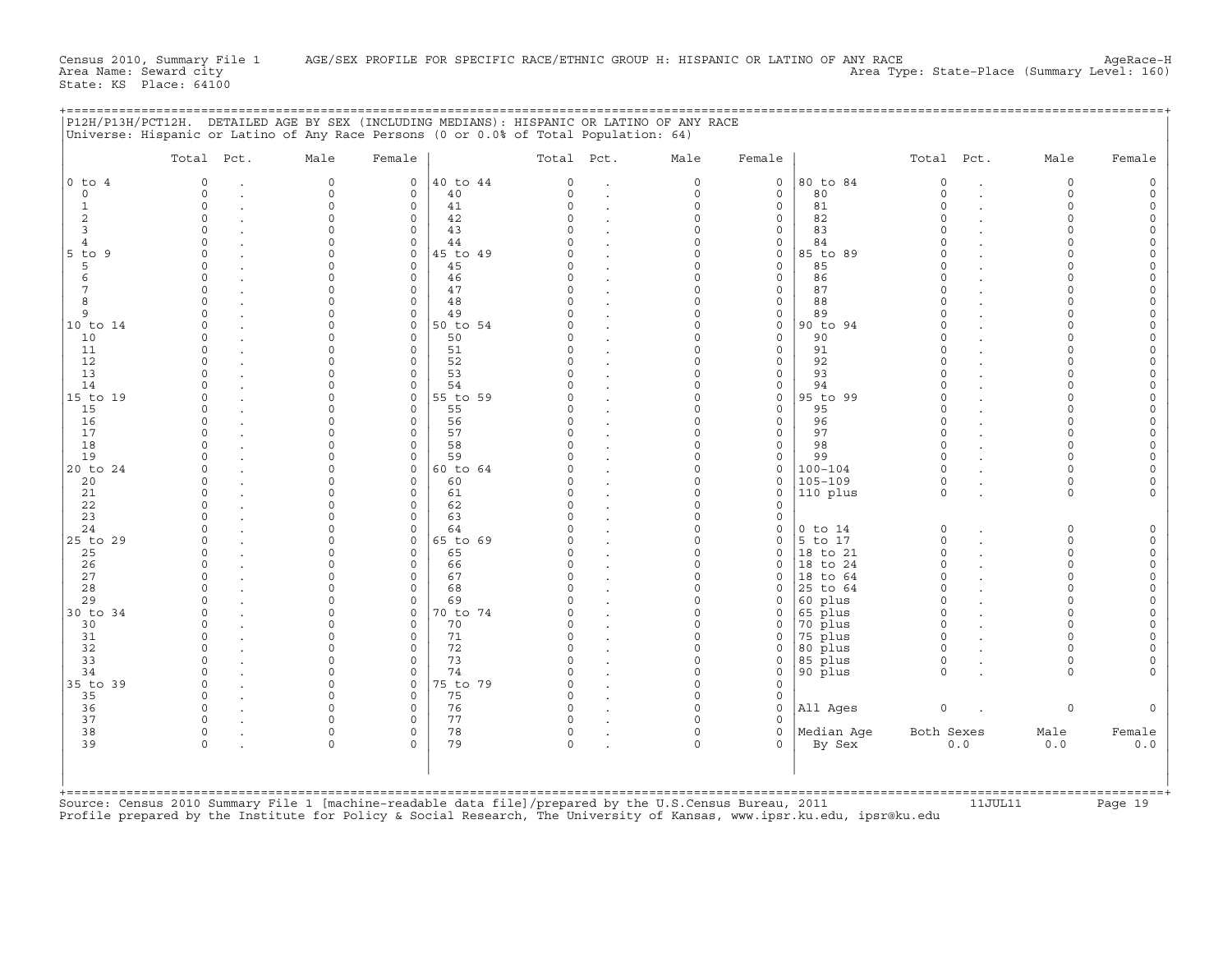Census 2010, Summary File 1 AGE/SEX PROFILE FOR SPECIFIC RACE/ETHNIC GROUP I: WHITE ALONE, NOT HISPANIC OR LATINO AgeRace−I<br>Area Name: Seward city Area Type: State-Place (Summary Level: 160) State: KS Place: 64100

## +===================================================================================================================================================+

|                     | Total Pct.                                                                                              | Male                       | Female                     |                | Total Pct.                     |            | Male                     | Female                       |                    | Total Pct.          |              | Male                     | Female                      |
|---------------------|---------------------------------------------------------------------------------------------------------|----------------------------|----------------------------|----------------|--------------------------------|------------|--------------------------|------------------------------|--------------------|---------------------|--------------|--------------------------|-----------------------------|
| $0$ to $4$          | 3.1<br>2                                                                                                | $\Omega$                   | $\overline{a}$             | 40 to 44       | $\mathbf{1}$                   | 1.6        | $\Omega$                 | $\mathbf{1}$                 | 80 to 84           | $\overline{4}$      | 6.3          | $\mathbf{1}$             | 3                           |
| $\circ$             | 0.0<br>$\Omega$                                                                                         | $\Omega$                   | $\Omega$                   | 40             | $\Omega$                       | 0.0        | $\Omega$                 | $\circ$                      | 80                 | $\mathbf{1}$        | 1.6          | $\circ$                  | $\mathbf{1}$                |
| $1\,$               | 0.0<br>$\Omega$                                                                                         | $\Omega$                   | $\Omega$                   | 41             | $\Omega$                       | 0.0        | $\Omega$                 | $\circ$                      | 81                 | $\Omega$            | 0.0          | $\circ$                  | $\mathbf 0$                 |
| 2                   | 2<br>3.1                                                                                                | $\Omega$                   | $\mathfrak{D}$             | 42             | 0                              | 0.0        | $\Omega$                 | 0                            | 82                 | $\Omega$            | 0.0          | $\mathbf 0$              | $\mathbb O$                 |
| 3<br>$\overline{4}$ | 0.0<br>$\cap$<br>0.0<br>$\Omega$                                                                        | $\Omega$<br>$\Omega$       | $\Omega$<br>$\Omega$       | 43<br>44       | $\mathbf{1}$<br>0              | 1.6<br>0.0 | $\Omega$<br>$\Omega$     | $\mathbf{1}$<br>$\circ$      | 83<br>84           | $\overline{2}$<br>1 | 3.1<br>1.6   | $\mathbf{1}$<br>$\Omega$ | $\mathbf 1$<br>$\mathbf{1}$ |
| $5$ to $9$          | 6<br>9.4                                                                                                | 4                          | $\overline{2}$             | 45 to 49       | 9                              | 14.1       | 6                        | $\overline{3}$               | 85 to 89           | $\mathbf{1}$        | 1.6          | $\mathbf{1}$             | $\mathbf 0$                 |
| 5                   | $\Omega$<br>0.0                                                                                         | $\Omega$                   | $\Omega$                   | 45             | 3                              | 4.7        | 3                        | $\circ$                      | 85                 | 1                   | 1.6          | $\mathbf{1}$             | $\circ$                     |
| 6                   | 1.6<br>1                                                                                                | $\mathbf{1}$               | $\Omega$                   | 46             | $\mathbf{1}$                   | 1.6        | $\mathbf{1}$             | $\mathbf 0$                  | 86                 | $\cap$              | 0.0          | $\Omega$                 | $\circ$                     |
| $\overline{7}$      | 3.1<br>2                                                                                                | $\overline{2}$             | $\Omega$                   | 47             | $\mathbf{1}$                   | 1.6        | $\mathbf{1}$             | $\circ$                      | 87                 |                     | 0.0          | $\Omega$                 | $\circ$                     |
| 8                   | 1.6<br>1                                                                                                | $\Omega$                   | 1                          | 48             | 2                              | 3.1        | $\Omega$                 | $\overline{c}$               | 88                 |                     | 0.0          | $\Omega$                 | $\circ$                     |
| 9                   | 3.1<br>2                                                                                                | $\mathbf{1}$               | $\mathbf{1}$               | 49             | 2                              | 3.1        | $\mathbf{1}$             | $\mathbf{1}$                 | 89                 | $\Omega$            | 0.0          | $\Omega$                 | $\circ$                     |
| 10 to 14<br>10      | 7.8<br>5<br>$\overline{a}$<br>3.1                                                                       | $\overline{2}$<br>$\Omega$ | 3<br>$\overline{2}$        | 50 to 54<br>50 | $\overline{4}$<br>$\mathbf{1}$ | 6.3<br>1.6 | 3<br>$\mathbf{1}$        | $\mathbf 1$<br>$\circ$       | 90 to 94<br>90     | $\cap$              | 0.0<br>0.0   | $\Omega$<br>$\Omega$     | $\circ$<br>$\circ$          |
| 11                  | 3.1<br>$\overline{2}$                                                                                   | $\mathbf{1}$               | $\mathbf{1}$               | 51             | 2                              | 3.1        | $\mathbf{1}$             | $\mathbf{1}$                 | 91                 | $\cap$              | 0.0          | $\Omega$                 | $\circ$                     |
| 12                  | 1.6<br>$\mathbf{1}$                                                                                     | $\mathbf{1}$               | $\Omega$                   | 52             | $\Omega$                       | 0.0        | $\Omega$                 | $\mathbf 0$                  | 92                 | $\Omega$            | 0.0          | $\Omega$                 | $\circ$                     |
| 13                  | 0.0<br>$\cap$                                                                                           | $\Omega$                   | $\cap$                     | 53             | $\Omega$                       | 0.0        | $\Omega$                 | $\circ$                      | 93                 |                     | 0.0          | $\Omega$                 | $\mathbf 0$                 |
| 14                  | $\Omega$<br>0.0                                                                                         | $\Omega$                   | $\Omega$                   | 54             | $\mathbf{1}$                   | 1.6        | $\mathbf{1}$             | $\Omega$                     | 94                 | $\cap$              | 0.0          | $\Omega$                 | $\mathbf 0$                 |
| 15 to 19            | 4.7<br>3                                                                                                | $\overline{2}$             | $\mathbf{1}$               | 55 to 59       | 4                              | 6.3        | 3                        | $\mathbf{1}$                 | 95 to 99           | $\cap$              | 0.0          | $\Omega$                 | $\circ$                     |
| 15                  | 1.6<br>-1                                                                                               | $\mathbf{1}$<br>$\Omega$   | $\Omega$<br>$\Omega$       | 55             | 0                              | 0.0        | $\Omega$<br>$\mathbf{1}$ | $\mathbf 0$<br>$\circ$       | 95                 | $\cap$<br>$\cap$    | 0.0<br>0.0   | $\Omega$<br>$\Omega$     | $\circ$                     |
| 16<br>17            | 0.0<br>$\Omega$<br>1.6                                                                                  | $\Omega$                   | $\mathbf{1}$               | 56<br>57       | $\mathbf{1}$<br>2              | 1.6<br>3.1 | $\mathbf{1}$             | $\mathbf{1}$                 | 96<br>97           | $\Omega$            | 0.0          | $\Omega$                 | $\circ$<br>$\circ$          |
| 18                  | $\Omega$<br>0.0                                                                                         | $\Omega$                   | $\Omega$                   | 58             | $\circ$                        | 0.0        | $\mathbf 0$              | $\mathbf 0$                  | 98                 | $\Omega$            | 0.0          | $\Omega$                 | $\circ$                     |
| 19                  | 1.6                                                                                                     | 1                          | $\cap$                     | 59             |                                | 1.6        | $\mathbf{1}$             | $\mathbf 0$                  | 99                 | $\Omega$            | 0.0          | $\Omega$                 | $\mathbf 0$                 |
| 20 to 24            | 1.6<br>$\mathbf 1$                                                                                      | $\mathbf{1}$               | $\circ$                    | 60 to 64       | 3                              | 4.7        | $\overline{a}$           | $\mathbf{1}$                 | $100 - 104$        | $\Omega$            | 0.0          | $\Omega$                 | $\circ$                     |
| 20                  | 0.0<br>$\Omega$                                                                                         | $\Omega$                   | $\Omega$                   | 60             | 2                              | 3.1        | $\mathbf{1}$             | $\mathbf{1}$                 | $105 - 109$        | $\Omega$            | 0.0          | $\Omega$                 | $\circ$                     |
| 21                  | $\Omega$<br>0.0                                                                                         | $\Omega$                   | $\Omega$                   | 61             | $\circ$                        | 0.0        | $\Omega$                 | $\mathbf 0$                  | 110 plus           | $\Omega$            | 0.0          | $\mathbf 0$              | $\Omega$                    |
| 22                  | 0.0<br>$\Omega$<br>$\mathbf{1}$                                                                         | $\Omega$<br>1              | $\Omega$<br>$\Omega$       | 62<br>63       | $\mathbf{1}$<br>$\Omega$       | 1.6<br>0.0 | $\mathbf{1}$<br>$\Omega$ | 0<br>$\mathbf 0$             |                    |                     |              |                          |                             |
| 23<br>24            | 1.6<br>0.0<br>$\Omega$                                                                                  | $\Omega$                   | $\Omega$                   | 64             | $\Omega$                       | 0.0        | $\Omega$                 | $\circ$                      | $0$ to $14$        | 13                  | 20.3         | 6                        | 7                           |
| 25 to 29            | 1.6<br>$\mathbf{1}$                                                                                     | $\mathbf{1}$               | $\Omega$                   | 65 to 69       | $\overline{4}$                 | 6.3        | $\overline{a}$           | $\overline{a}$               | 5 to 17            | 13                  | 20.3         | 7                        | 6                           |
| 25                  | 0.0<br>$\Omega$                                                                                         | $\Omega$                   | $\Omega$                   | 65             | $\mathbf{1}$                   | 1.6        | $\mathbf{1}$             | $\Omega$                     | 18 to 21           | $\mathbf{1}$        | 1.6          | $\mathbf{1}$             | $\circ$                     |
| 26                  | 0.0<br>$\Omega$                                                                                         | $\Omega$                   | $\Omega$                   | 66             | 1                              | 1.6        | $\mathbf 0$              | $\mathbf{1}$                 | 18 to 24           | 2                   | 3.1          | 2                        | $\circ$                     |
| 27                  | $\Omega$<br>0.0                                                                                         | $\Omega$                   | $\Omega$                   | 67             | $\mathbf{1}$                   | 1.6        | $\mathbf{1}$             | $\mathbf 0$                  | 18 to 64           | 34                  | 53.1         | 22                       | 12                          |
| 28                  | 0.0<br>$\Omega$                                                                                         | $\Omega$                   | $\Omega$                   | 68             | $\circ$                        | 0.0        | $\Omega$                 | 0                            | 25 to 64           | 32                  | 50.0         | 20                       | $12\,$                      |
| 29<br>30 to 34      | 1.6<br>9.4<br>6                                                                                         | 4                          | $\Omega$<br>$\overline{2}$ | 69<br>70 to 74 | $\mathbf{1}$<br>4              | 1.6<br>6.3 | $\Omega$<br>$\mathbf{z}$ | $\mathbf{1}$<br>$\mathbf{1}$ | 60 plus<br>65 plus | 18<br>15            | 28.1<br>23.4 | 10<br>8                  | $\,8\,$<br>$\sqrt{ }$       |
| 30                  | 1.6<br>1                                                                                                | $\mathbf{1}$               | $\Omega$                   | 70             | $\Omega$                       | 0.0        | $\Omega$                 | 0                            | 70 plus            | 11                  | 17.2         | 6                        | 5                           |
| 31                  | 0.0<br>$\Omega$                                                                                         | $\Omega$                   | $\Omega$                   | 71             | $\mathbf{1}$                   | 1.6        | $\Omega$                 | $\mathbf{1}$                 | 75 plus            | 7                   | 10.9         | $\mathbf{3}$             | $\overline{4}$              |
| 32                  | 2<br>3.1                                                                                                | $\Omega$                   | $\overline{2}$             | 72             | $\mathbf{1}$                   | 1.6        | $\mathbf{1}$             | $\circ$                      | 80 plus            | 5                   | 7.8          | $\overline{a}$           | $\mathbf{3}$                |
| 33                  | 1.6<br>1                                                                                                | $\mathbf{1}$               | $\Omega$                   | 73             | $\circ$                        | 0.0        | $\Omega$                 | 0                            | 85 plus            | $\mathbf{1}$        | 1.6          | 1                        | $\circ$                     |
| 34                  | 2<br>3.1                                                                                                | $\overline{2}$             | $\Omega$                   | 74             | 2                              | 3.1        | $\overline{a}$           | $\mathbf 0$                  | 90 plus            | $\Omega$            | 0.0          | $\Omega$                 |                             |
| 35 to 39<br>35      | 6.3<br>$\overline{4}$<br>$\Omega$<br>0.0                                                                | $\mathbf{1}$<br>$\Omega$   | 3<br>$\Omega$              | 75 to 79<br>75 | $\overline{c}$<br>$\circ$      | 3.1<br>0.0 | $\mathbf{1}$<br>$\Omega$ | $\mathbf{1}$<br>$\mathbf 0$  |                    |                     |              |                          |                             |
| 36                  | $\Omega$<br>0.0                                                                                         | $\Omega$                   | $\Omega$                   | 76             | $\mathbf{1}$                   | 1.6        | $\mathbf{1}$             | $\mathbf 0$                  | All Ages           |                     | 64 100.0     | 37                       | 27                          |
| 37                  | 1.6                                                                                                     | $\Omega$                   | 1                          | 77             | $\Omega$                       | 0.0        | $\cap$                   | $\Omega$                     |                    |                     |              |                          |                             |
| 38                  | 0.0<br>$\mathbf 0$                                                                                      | $\Omega$                   | $\circ$                    | 78             | $\circ$                        | 0.0        | $\Omega$                 | $\circ$                      | Median Age         | Both Sexes          |              | Male                     | Female                      |
| 39                  | 3<br>4.7                                                                                                | $\mathbf{1}$               | $\overline{2}$             | 79             | $\mathbf{1}$                   | 1.6        | $\Omega$                 | $\mathbf{1}$                 | By Sex             |                     | 46.0         | 46.5                     | 43.5                        |
|                     |                                                                                                         |                            |                            |                |                                |            |                          |                              |                    |                     |              |                          |                             |
|                     | Source: Census 2010 Summary File 1 [machine-readable data file]/prepared by the U.S.Census Bureau, 2011 |                            |                            |                |                                |            |                          |                              |                    |                     |              |                          | ==========+<br>Page 20      |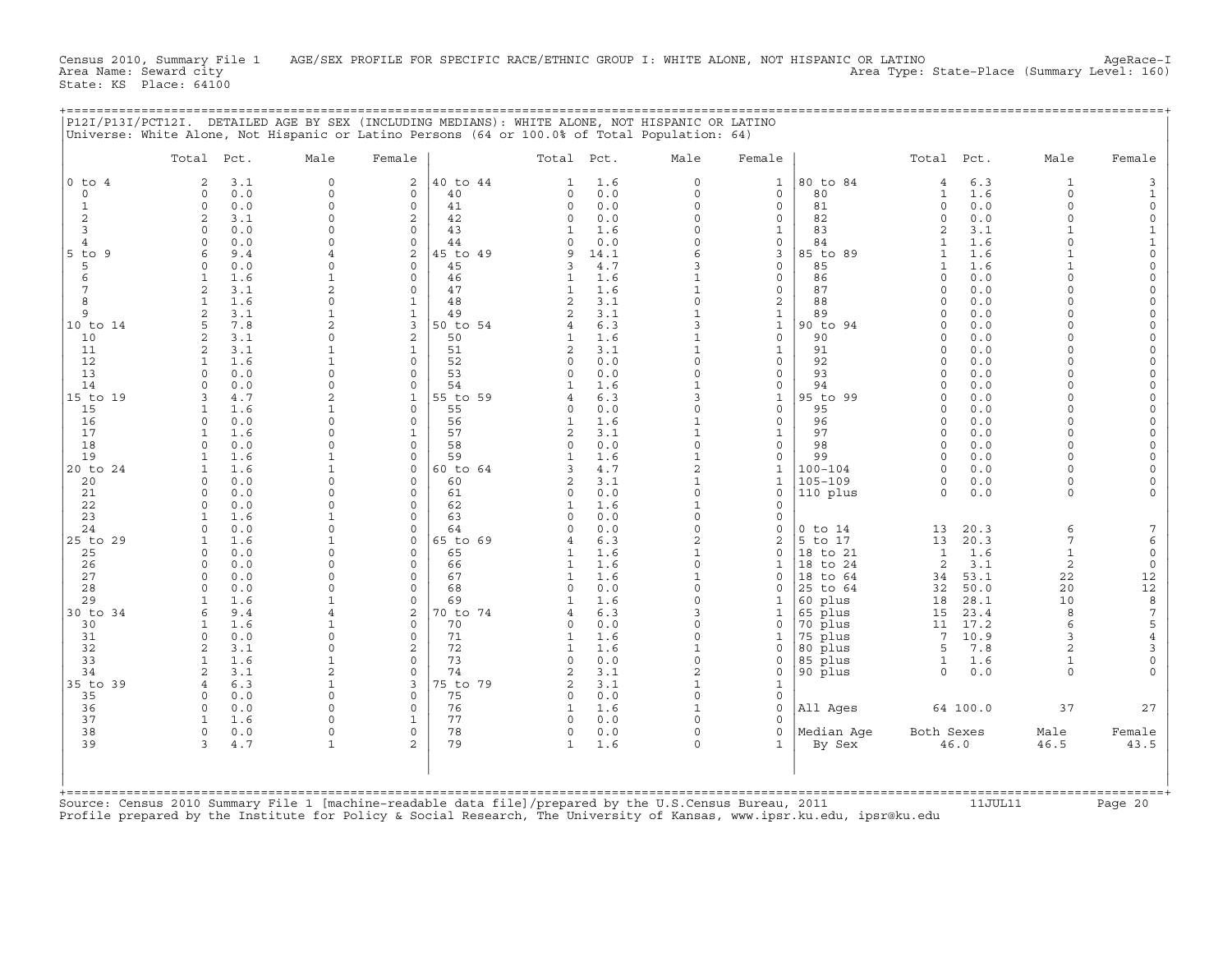Census 2010, Summary File 1 AGE/SEX PROFILE FOR SPECIFIC RACE/ETHNIC GROUP J: BLACK/AFRICAN AM ALONE, NOT HISP/LATINO AgeRace-J<br>Area Name: Seward city Area Type: State-Place (Summary Level: 160) State: KS Place: 64100

+===================================================================================================================================================+

|                                     | P12J/P13J/PCT12J. DETAILED AGE BY SEX (INCLUDING MEDIANS): BLACK/AFRICAN AM ALONE, NOT HISP/LATINO<br>Universe: Black/African Am Alone, Not Hisp/Latino Persons (0 or 0.0% of Total Population: 64) |                                  |                                   |                      |                                  |                                                           |                                           |                                           |                                 |                                  |                                   |                                 |                                                   |
|-------------------------------------|-----------------------------------------------------------------------------------------------------------------------------------------------------------------------------------------------------|----------------------------------|-----------------------------------|----------------------|----------------------------------|-----------------------------------------------------------|-------------------------------------------|-------------------------------------------|---------------------------------|----------------------------------|-----------------------------------|---------------------------------|---------------------------------------------------|
|                                     | Total Pct.                                                                                                                                                                                          | Male                             | Female                            |                      | Total Pct.                       |                                                           | Male                                      | Female                                    |                                 | Total                            | Pct.                              | Male                            | Female                                            |
| $0$ to $4$<br>$\circ$               | $\circ$<br>$\bullet$<br>$\circ$                                                                                                                                                                     | 0<br>0                           | $\circ$<br>$\circ$                | 40 to 44<br>40       | $\mathbf 0$<br>$\circ$           | $\ddot{\phantom{a}}$                                      | 0<br>$\mathsf{O}\xspace$                  | 0<br>$\mathsf O$                          | 80 to 84<br>80                  | $\circ$<br>$\circ$               | $\bullet$<br>$\ddot{\phantom{a}}$ | 0<br>$\mathsf{O}\xspace$        | 0<br>$\mathsf O$                                  |
| $\mathbf{1}$<br>$\overline{c}$<br>3 | $\mathbf 0$<br>$\mathbf 0$<br>$\circ$                                                                                                                                                               | $\circ$<br>0<br>$\Omega$         | $\mathbf 0$<br>$\circ$<br>$\circ$ | 41<br>42<br>43       | $\Omega$<br>$\Omega$<br>$\Omega$ | $\cdot$                                                   | $\mathbf 0$<br>0<br>0                     | $\circ$<br>0<br>0                         | 81<br>82<br>83                  | $\Omega$<br>$\Omega$<br>$\Omega$ |                                   | $\Omega$<br>0<br>$\mathbf 0$    | 0<br>$\mathsf O$<br>0                             |
| 4<br>$5$ to<br>9                    | $\mathbf 0$<br>$\Omega$                                                                                                                                                                             | $\circ$<br>$\circ$               | $\circ$<br>$\circ$                | 44<br>45 to 49       | O<br>$\Omega$                    | $\ddot{\phantom{0}}$                                      | $\mathbf 0$<br>$\mathbf 0$                | 0<br>0                                    | 84<br>85 to 89                  | $\Omega$<br>$\Omega$             |                                   | $\mathbf 0$<br>$\Omega$         | 0<br>0                                            |
| 5<br>6<br>$7\phantom{.0}$           | $\Omega$<br>$\Omega$<br>$\circ$                                                                                                                                                                     | 0<br>$\Omega$<br>$\Omega$        | $\mathbf 0$<br>$\circ$<br>$\circ$ | 45<br>46<br>47       | O<br>$\Omega$<br>$\Omega$        | $\ddot{\phantom{a}}$                                      | $\circ$<br>$\Omega$<br>0                  | 0<br>$\circ$<br>$\mathsf O$               | 85<br>86<br>87                  | $\Omega$<br>$\Omega$<br>$\Omega$ |                                   | 0<br>$\Omega$<br>0              | 0<br>0<br>$\mathsf O$                             |
| 8<br>9                              | $\circ$<br>$\Omega$                                                                                                                                                                                 | $\Omega$<br>$\Omega$             | $\circ$<br>$\mathbf 0$            | 48<br>49             | $\Omega$<br>O                    | $\cdot$<br>$\ddot{\phantom{a}}$                           | $\mathsf{O}\xspace$<br>$\circ$            | $\mathsf O$<br>0                          | 88<br>89                        | $\Omega$<br>$\Omega$             |                                   | $\Omega$<br>$\Omega$            | $\mathsf O$<br>0                                  |
| 10 to 14<br>10<br>11                | $\Omega$<br>$\mathbf 0$<br>$\circ$                                                                                                                                                                  | $\Omega$<br>0<br>$\circ$         | $\circ$<br>$\circ$<br>$\circ$     | 50 to 54<br>50<br>51 | $\Omega$<br>$\Omega$<br>$\Omega$ | $\blacksquare$<br>$\cdot$                                 | $\circ$<br>0<br>0                         | $\mathsf O$<br>$\mathsf O$<br>$\mathsf O$ | 90 to 94<br>90<br>91            | $\Omega$<br>$\Omega$<br>$\circ$  |                                   | $\Omega$<br>0<br>$\circ$        | $\mathsf O$<br>$\mathsf O$<br>$\mathsf O$         |
| 12<br>13                            | $\Omega$<br>$\Omega$                                                                                                                                                                                | $\Omega$<br>0                    | $\circ$<br>$\mathbf 0$            | 52<br>53             | $\Omega$<br>$\Omega$             | $\ddot{\phantom{a}}$                                      | $\Omega$<br>$\circ$                       | 0<br>0                                    | 92<br>93                        | $\Omega$<br>$\Omega$             |                                   | $\Omega$<br>0                   | $\mathsf{O}\xspace$<br>0                          |
| 14<br>15 to 19<br>15                | $\Omega$<br>$\mathbf 0$<br>$\mathbf 0$                                                                                                                                                              | $\Omega$<br>$\Omega$<br>$\circ$  | $\circ$<br>$\circ$<br>$\circ$     | 54<br>55 to 59<br>55 | O<br>$\Omega$<br>$\Omega$        | $\overline{a}$<br>$\ddot{\phantom{a}}$                    | $\circ$<br>0<br>0                         | $\mathbf 0$<br>$\mathsf O$<br>$\mathsf O$ | 94<br>95 to 99<br>95            | $\Omega$<br>$\Omega$<br>$\Omega$ |                                   | $\Omega$<br>$\Omega$<br>$\circ$ | 0<br>$\mathbb O$<br>$\mathsf O$                   |
| 16<br>17<br>18                      | $\mathbf 0$<br>$\Omega$<br>$\Omega$                                                                                                                                                                 | 0<br>$\Omega$<br>0               | 0<br>$\circ$<br>0                 | 56<br>57<br>58       | $\Omega$<br>$\Omega$<br>$\Omega$ |                                                           | $\circ$<br>$\Omega$<br>0                  | 0<br>$\mathsf O$<br>0                     | 96<br>97<br>98                  | $\circ$<br>$\Omega$<br>$\circ$   |                                   | 0<br>$\Omega$<br>0              | 0<br>$\circ$<br>$\mathsf O$                       |
| 19<br>20 to 24                      | $\mathbf 0$<br>$\Omega$                                                                                                                                                                             | $\Omega$<br>$\Omega$             | $\circ$<br>$\circ$                | 59<br>60 to 64       | 0<br>O                           | $\ddot{\phantom{a}}$<br>$\blacksquare$                    | 0<br>$\Omega$                             | 0<br>0                                    | 99<br>$100 - 104$               | $\circ$<br>$\Omega$              |                                   | $\circ$<br>$\Omega$             | $\mathsf O$<br>0                                  |
| 20<br>21<br>22                      | $\Omega$<br>$\mathbf 0$<br>$\Omega$                                                                                                                                                                 | 0<br>$\Omega$<br>$\Omega$        | $\circ$<br>$\circ$<br>$\circ$     | 60<br>61<br>62       | $\Omega$<br>$\Omega$<br>$\Omega$ | $\ddot{\phantom{0}}$<br>$\cdot$                           | 0<br>$\circ$<br>0                         | 0<br>0<br>$\mathsf O$                     | 105-109<br>110 plus             | $\circ$<br>$\circ$               | $\ddot{\phantom{a}}$              | 0<br>$\circ$                    | 0<br>0                                            |
| 23<br>24                            | $\mathbf 0$<br>$\Omega$                                                                                                                                                                             | $\Omega$<br>$\Omega$             | $\circ$<br>$\mathbf 0$            | 63<br>64             | $\Omega$<br>O                    | $\ddot{\phantom{a}}$                                      | $\circ$<br>$\circ$                        | $\mathsf O$<br>0                          | $0$ to $14$                     | $\circ$                          | $\bullet$                         | 0                               | 0                                                 |
| 25 to 29<br>25<br>26                | $\Omega$<br>$\Omega$<br>$\mathbf 0$                                                                                                                                                                 | $\Omega$<br>$\Omega$<br>$\circ$  | $\circ$<br>$\circ$<br>$\circ$     | 65 to 69<br>65<br>66 | $\Omega$<br>$\Omega$<br>$\Omega$ | $\ddot{\phantom{a}}$<br>$\blacksquare$                    | $\circ$<br>$\circ$<br>0                   | $\mathbf 0$<br>$\mathbf 0$<br>0           | 5 to 17<br>18 to 21<br>18 to 24 | $\circ$<br>$\Omega$<br>$\Omega$  | $\sim$                            | $\circ$<br>0<br>0               | $\mathsf O$<br>$\mathsf O$<br>$\mathsf{O}\xspace$ |
| 27<br>28<br>29                      | $\Omega$<br>$\mathbf 0$<br>$\Omega$                                                                                                                                                                 | $\Omega$<br>$\Omega$<br>$\Omega$ | $\circ$<br>$\mathbf 0$<br>$\circ$ | 67<br>68<br>69       | $\Omega$<br>$\Omega$<br>O        | $\blacksquare$<br>$\ddot{\phantom{0}}$                    | $\mathbf 0$<br>$\mathbf 0$<br>$\mathbf 0$ | $\circ$<br>0<br>$\mathbf 0$               | 18<br>to 64<br>25 to 64         | $\Omega$<br>$\circ$<br>$\Omega$  |                                   | $\mathbf 0$<br>0<br>$\Omega$    | $\mathsf O$<br>0<br>$\mathsf O$                   |
| 30 to 34<br>30                      | $\mathbf 0$<br>$\mathbf 0$                                                                                                                                                                          | $\Omega$<br>$\Omega$             | $\circ$<br>$\circ$                | 0 to 74<br>70        | $\Omega$<br>$\Omega$             | $\cdot$<br>$\bullet$<br>$\blacksquare$                    | 0<br>$\mathbf 0$                          | 0<br>0                                    | 60 plus<br>65 plus<br>70 plus   | $\mathbf 0$<br>$\circ$           |                                   | $\Omega$<br>$\Omega$            | 0<br>$\mathsf O$                                  |
| 31<br>32<br>33                      | $\Omega$<br>$\Omega$<br>$\Omega$                                                                                                                                                                    | 0<br>$\Omega$<br>$\Omega$        | 0<br>$\circ$<br>$\circ$           | 71<br>72<br>73       | 0<br>$\cap$<br>$\Omega$          | $\blacksquare$<br>$\cdot$<br>$\bullet$                    | 0<br>$\mathbf 0$<br>$\mathbf 0$           | 0<br>0<br>$\mathsf O$                     | 75 plus<br>80 plus<br>85 plus   | $\Omega$<br>$\Omega$<br>$\circ$  |                                   | 0<br>$\Omega$<br>$\mathbf 0$    | $\mathsf O$<br>0<br>0                             |
| 34<br>35 to 39                      | $\Omega$<br>$\mathbf 0$                                                                                                                                                                             | $\circ$<br>$\circ$               | $\mathbf 0$<br>$\circ$            | 74<br>5 to 79        | $\Omega$<br>$\Omega$             | $\blacksquare$<br>$\blacksquare$                          | $\mathsf{O}\xspace$<br>$\mathbf 0$        | $\mathsf O$<br>$\mathsf O$                | 90 plus                         | $\circ$                          |                                   | $\mathbf 0$                     | 0                                                 |
| 35<br>36<br>37                      | $\mathbf 0$<br>$\Omega$<br>$\circ$                                                                                                                                                                  | 0<br>$\circ$<br>$\circ$          | $\mathbf 0$<br>0<br>$\circ$       | 75<br>76<br>77       | $\circ$<br>$\Omega$<br>0         | $\ddot{\phantom{a}}$<br>$\ddot{\phantom{a}}$<br>$\bullet$ | $\mathbf 0$<br>$\mathbf 0$<br>0           | 0<br>$\mathsf O$<br>$\circ$               | All Ages                        | $\circ$                          |                                   | 0                               | $\circ$                                           |
| 38<br>39                            | $\mathsf{O}$<br>$\mathsf O$                                                                                                                                                                         | 0<br>$\circ$                     | $\circ$<br>0                      | 78<br>79             | $\circ$<br>$\mathsf{O}\xspace$   | $\bullet$<br>$\ddot{\phantom{a}}$                         | $\mathsf{O}\xspace$<br>$\mathbf 0$        | $\mathsf O$<br>0                          | Median Age<br>By Sex            | Both Sexes                       |                                   | Male<br>$\bullet$               | Female                                            |
|                                     |                                                                                                                                                                                                     |                                  |                                   |                      |                                  |                                                           |                                           |                                           |                                 |                                  |                                   |                                 |                                                   |

+===================================================================================================================================================+ Source: Census 2010 Summary File 1 [machine-readable data file]/prepared by the U.S.Census Bureau, 2011 11JUL11 11JUL11 Page 21 Profile prepared by the Institute for Policy & Social Research, The University of Kansas, www.ipsr.ku.edu, ipsr@ku.edu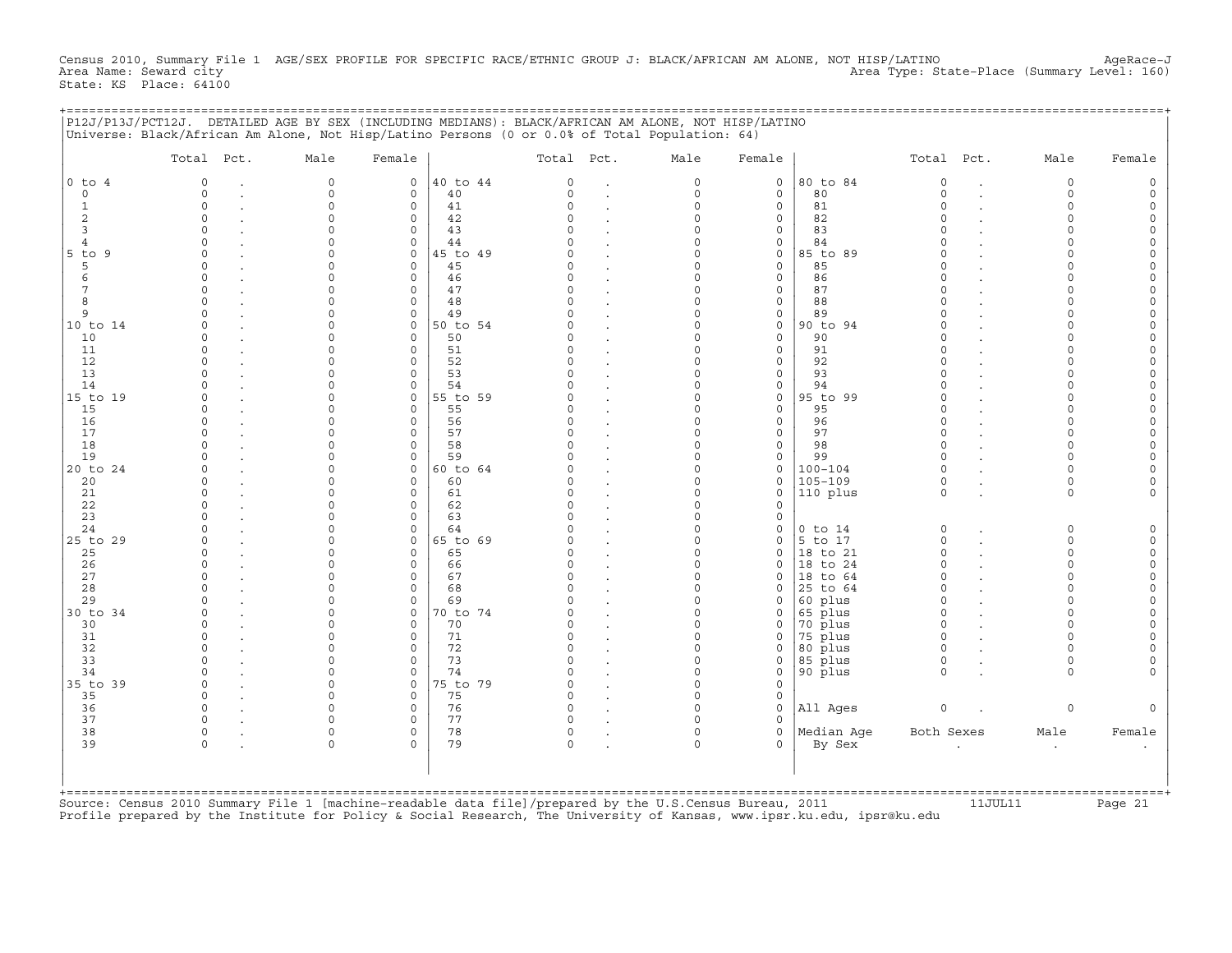Census 2010, Summary File 1 AGE/SEX PROFILE FOR SPECIFIC RACE/ETHNIC GROUP K: AM IND/ALASKA NAT ALONE, NOT HISP/LATINO AgeRace-K<br>Area Name: Seward city Area Type: State-Place (Summary Level: 160) State: KS Place: 64100

+===================================================================================================================================================+

|                                                                                | P12K/P13K/PCT12K. DETAILED AGE BY SEX (INCLUDING MEDIANS): AM IND/ALASKA NAT ALONE, NOT HISP/LATINO<br>Universe: Am Ind/Alaska Nat Alone, Not Hisp/Latino Persons (0 or 0.0% of Total Population: 64) |                                                                     |                                                                               |                                                    |                                                                            |                                                                                                         |                                                                                                      |                                                                    |                                                                          |                                                                                |                      |                                                                   |                                                                                                      |
|--------------------------------------------------------------------------------|-------------------------------------------------------------------------------------------------------------------------------------------------------------------------------------------------------|---------------------------------------------------------------------|-------------------------------------------------------------------------------|----------------------------------------------------|----------------------------------------------------------------------------|---------------------------------------------------------------------------------------------------------|------------------------------------------------------------------------------------------------------|--------------------------------------------------------------------|--------------------------------------------------------------------------|--------------------------------------------------------------------------------|----------------------|-------------------------------------------------------------------|------------------------------------------------------------------------------------------------------|
|                                                                                | Total Pct.                                                                                                                                                                                            | Male                                                                | Female                                                                        |                                                    | Total Pct.                                                                 |                                                                                                         | Male                                                                                                 | Female                                                             |                                                                          | Total                                                                          | Pct.                 | Male                                                              | Female                                                                                               |
| $0$ to $4$<br>$\circ$<br>$\mathbf 1$<br>$\overline{c}$<br>3<br>4<br>$5$ to $9$ | $\circ$<br>$\bullet$<br>$\circ$<br>$\ddot{\phantom{0}}$<br>$\circ$<br>$\circ$<br>$\mathbf 0$<br>$\Omega$<br>$\Omega$                                                                                  | $\circ$<br>0<br>0<br>$\circ$<br>0<br>0<br>$\Omega$                  | $\circ$<br>$\circ$<br>$\circ$<br>$\circ$<br>$\circ$<br>$\mathbf 0$<br>$\circ$ | 40 to 44<br>40<br>41<br>42<br>43<br>44<br>45 to 49 | $\Omega$<br>$\circ$<br>$\Omega$<br>$\Omega$<br>$\Omega$<br>O<br>$\Omega$   | $\ddot{\phantom{a}}$<br>$\cdot$<br>$\cdot$<br>$\ddot{\phantom{a}}$<br>$\cdot$                           | $\mathbf 0$<br>$\mathsf{O}\xspace$<br>$\mathsf{O}\xspace$<br>0<br>$\mathbf 0$<br>0<br>$\mathbf 0$    | 0<br>$\mathsf O$<br>0<br>0<br>0<br>0<br>$\circ$                    | 80 to 84<br>80<br>81<br>82<br>83<br>84<br>85 to 89                       | $\circ$<br>$\circ$<br>$\Omega$<br>$\Omega$<br>$\Omega$<br>$\Omega$<br>$\Omega$ | $\bullet$<br>$\cdot$ | 0<br>0<br>$\mathbf 0$<br>$\mathbf 0$<br>0<br>$\Omega$<br>$\Omega$ | 0<br>$\mathsf{O}\xspace$<br>$\mathsf{O}\xspace$<br>0<br>0<br>$\mathsf O$<br>$\mathsf{O}\xspace$      |
| 5<br>6<br>7<br>8<br>9<br>10 to 14                                              | $\circ$<br>$\circ$<br>$\Omega$<br>$\mathbf 0$<br>$\Omega$<br>$\Omega$                                                                                                                                 | $\Omega$<br>$\circ$<br>$\Omega$<br>$\Omega$<br>0<br>$\Omega$        | $\circ$<br>$\circ$<br>$\circ$<br>$\circ$<br>0<br>$\circ$                      | 45<br>46<br>47<br>48<br>49<br>50 to 54             | $\Omega$<br>$\Omega$<br>$\Omega$<br>$\Omega$<br>O<br>O                     | $\cdot$<br>$\cdot$<br>$\bullet$<br>$\cdot$                                                              | 0<br>$\mathsf{O}\xspace$<br>$\Omega$<br>$\mathbf 0$<br>0<br>$\mathbf 0$                              | $\mathsf O$<br>0<br>0<br>$\mathsf O$<br>0<br>$\mathsf O$           | 85<br>86<br>87<br>88<br>89<br>90 to 94                                   | $\Omega$<br>$\Omega$<br>$\Omega$<br>$\circ$<br>$\Omega$<br>$\Omega$            |                      | 0<br>$\Omega$<br>$\Omega$<br>$\Omega$<br>0<br>0                   | 0<br>$\mathsf{O}\xspace$<br>0<br>0<br>$\mathsf O$<br>$\mathsf O$                                     |
| 10<br>11<br>12<br>13<br>14<br>15 to 19                                         | $\mathbf 0$<br>$\circ$<br>$\Omega$<br>$\mathbf 0$<br>$\Omega$<br>$\Omega$                                                                                                                             | $\Omega$<br>$\circ$<br>$\circ$<br>0<br>0<br>$\Omega$                | $\circ$<br>0<br>$\circ$<br>$\mathbf 0$<br>0<br>$\circ$                        | 50<br>51<br>52<br>53<br>54<br>55 to 59             | $\Omega$<br>$\Omega$<br>O<br>$\Omega$<br>U<br>O                            | $\cdot$<br>$\cdot$<br>$\ddot{\phantom{a}}$<br>$\cdot$                                                   | $\mathsf{O}\xspace$<br>$\mathsf{O}\xspace$<br>$\mathbf 0$<br>0<br>$\mathbf 0$<br>$\mathbf 0$         | $\circ$<br>$\mathsf O$<br>0<br>0<br>0<br>$\mathsf O$               | 90<br>91<br>92<br>93<br>94<br>95 to 99                                   | $\Omega$<br>$\Omega$<br>$\Omega$<br>$\circ$<br>$\Omega$<br>$\Omega$            |                      | $\Omega$<br>$\mathbf 0$<br>$\Omega$<br>0<br>$\Omega$<br>$\Omega$  | $\mathsf O$<br>$\mathsf O$<br>0<br>0<br>$\mathsf O$<br>$\mathsf O$                                   |
| 15<br>16<br>17<br>18<br>19<br>20 to 24                                         | $\circ$<br>$\circ$<br>$\Omega$<br>$\mathbf 0$<br>$\Omega$<br>$\Omega$                                                                                                                                 | $\Omega$<br>$\circ$<br>$\circ$<br>$\Omega$<br>0<br>$\Omega$         | $\circ$<br>0<br>$\circ$<br>$\mathbf 0$<br>$\circ$<br>$\circ$                  | 55<br>56<br>57<br>58<br>59<br>60 to 64             | $\Omega$<br>$\Omega$<br>$\Omega$<br>$\Omega$<br>U<br>O                     | $\cdot$<br>$\cdot$<br>$\ddot{\phantom{a}}$                                                              | 0<br>$\mathsf{O}\xspace$<br>$\mathbf 0$<br>$\mathbf 0$<br>0<br>$\Omega$                              | $\mathsf O$<br>$\mathsf O$<br>$\mathsf O$<br>0<br>0<br>$\mathbf 0$ | 95<br>96<br>97<br>98<br>99<br>$100 - 104$                                | $\circ$<br>$\circ$<br>$\Omega$<br>$\circ$<br>$\Omega$<br>$\Omega$              |                      | $\Omega$<br>$\Omega$<br>$\mathbf 0$<br>0<br>0<br>$\Omega$         | $\mathsf O$<br>$\mathsf{O}\xspace$<br>$\mathsf{O}\xspace$<br>0<br>$\mathsf O$<br>$\mathsf O$         |
| 20<br>21<br>22<br>23<br>24                                                     | $\circ$<br>$\circ$<br>$\Omega$<br>$\mathbf 0$<br>$\Omega$                                                                                                                                             | $\Omega$<br>$\circ$<br>$\Omega$<br>$\Omega$<br>0                    | $\circ$<br>0<br>$\circ$<br>$\mathbf 0$<br>$\mathsf O$                         | 60<br>61<br>62<br>63<br>64                         | $\Omega$<br>$\Omega$<br>$\Omega$<br>$\Omega$<br>O                          | $\cdot$<br>$\ddot{\phantom{a}}$<br>$\cdot$<br>$\bullet$<br>$\ddot{\phantom{a}}$<br>$\ddot{\phantom{a}}$ | $\mathsf{O}\xspace$<br>$\mathsf{O}\xspace$<br>$\Omega$<br>$\mathbf 0$<br>0                           | $\mathsf O$<br>$\mathsf O$<br>$\mathsf O$<br>0<br>0                | $105 - 109$<br>110 plus<br>$0$ to $14$                                   | $\circ$<br>$\circ$<br>$\circ$                                                  | $\bullet$            | 0<br>$\mathbf 0$<br>0                                             | 0<br>$\mathsf O$<br>0                                                                                |
| 25 to 29<br>25<br>26<br>27<br>28<br>29                                         | $\Omega$<br>$\circ$<br>$\circ$<br>$\Omega$<br>$\mathbf 0$<br>$\Omega$                                                                                                                                 | $\Omega$<br>$\Omega$<br>$\circ$<br>$\circ$<br>0<br>0                | $\circ$<br>$\circ$<br>0<br>$\mathbf 0$<br>$\circ$<br>0                        | 65 to 69<br>65<br>66<br>67<br>68<br>69             | U<br>$\Omega$<br>$\Omega$<br>$\Omega$<br>$\Omega$<br>O                     | $\cdot$<br>$\cdot$<br>$\ddot{\phantom{0}}$<br>$\cdot$<br>$\ddot{\phantom{a}}$<br>$\ddot{\phantom{a}}$   | $\mathbf 0$<br>$\mathsf{O}\xspace$<br>$\mathsf{O}\xspace$<br>$\mathbf 0$<br>0<br>$\mathsf{O}\xspace$ | $\circ$<br>$\mathsf O$<br>0<br>$\circ$<br>0<br>0                   | 5 to 17<br>18 to 21<br>to 24<br>18<br>to 64<br>18<br>25 to 64<br>60 plus | $\Omega$<br>$\circ$<br>$\circ$<br>$\Omega$<br>$\circ$<br>$\Omega$              |                      | $\mathbf 0$<br>0<br>$\mathbf 0$<br>$\mathbf 0$<br>0<br>$\Omega$   | $\mathsf{O}\xspace$<br>$\mathsf O$<br>$\mathsf{O}\xspace$<br>$\mathsf{O}\xspace$<br>0<br>$\mathsf O$ |
| 30 to 34<br>30<br>31<br>32<br>33<br>34                                         | $\Omega$<br>$\mathbf 0$<br>$\mathbf 0$<br>$\Omega$<br>$\circ$<br>$\Omega$                                                                                                                             | $\Omega$<br>$\Omega$<br>$\Omega$<br>$\Omega$<br>$\Omega$<br>$\circ$ | $\circ$<br>$\circ$<br>$\mathbf 0$<br>$\circ$<br>$\circ$<br>$\mathbf 0$        | 0 to 74<br>70<br>71<br>72<br>73<br>74              | O<br>$\Omega$<br>0<br>$\cap$<br>$\Omega$<br>$\Omega$                       | $\cdot$<br>$\bullet$<br>$\cdot$<br>$\blacksquare$<br>$\blacksquare$<br>$\blacksquare$                   | $\mathbf 0$<br>0<br>0<br>$\mathbf 0$<br>0<br>$\mathsf{O}\xspace$                                     | 0<br>0<br>0<br>$\circ$<br>0<br>$\mathsf O$                         | 65 plus<br>70 plus<br>75 plus<br>80 plus<br>85 plus<br>90 plus           | $\Omega$<br>$\circ$<br>$\mathbf 0$<br>$\Omega$<br>$\circ$<br>$\circ$           |                      | $\Omega$<br>$\mathbf 0$<br>$\Omega$<br>$\Omega$<br>0<br>$\circ$   | $\mathsf O$<br>$\mathsf O$<br>$\mathbb O$<br>$\mathsf O$<br>0<br>0                                   |
| 35 to 39<br>35<br>36<br>37<br>38<br>39                                         | $\Omega$<br>$\circ$<br>$\circ$<br>$\circ$<br>$\circ$<br>$\bullet$<br>$\mathsf O$                                                                                                                      | $\Omega$<br>0<br>$\circ$<br>$\circ$<br>0<br>$\circ$                 | $\circ$<br>$\circ$<br>0<br>$\circ$<br>$\circ$<br>$\Omega$                     | 75 to 79<br>75<br>76<br>77<br>78<br>79             | O<br>$\mathbf 0$<br>$\Omega$<br>$\Omega$<br>$\circ$<br>$\mathsf{O}\xspace$ | $\cdot$<br>$\ddot{\phantom{a}}$<br>$\blacksquare$<br>$\ddot{\phantom{a}}$<br>$\ddot{\phantom{a}}$       | $\circ$<br>0<br>0<br>$\circ$<br>0<br>$\circ$                                                         | $\circ$<br>$\mathsf O$<br>$\mathsf O$<br>0<br>0<br>0               | All Ages<br>Median Age<br>By Sex                                         | $\mathsf{O}$<br>Both Sexes                                                     |                      | $\mathsf{O}\xspace$<br>Male                                       | $\mathsf{O}\xspace$<br>Female                                                                        |
|                                                                                |                                                                                                                                                                                                       |                                                                     |                                                                               |                                                    |                                                                            | $\blacksquare$                                                                                          |                                                                                                      |                                                                    |                                                                          |                                                                                |                      | $\cdot$                                                           |                                                                                                      |

+===================================================================================================================================================+ Source: Census 2010 Summary File 1 [machine-readable data file]/prepared by the U.S.Census Bureau, 2011 11JUL11 Page 22 Profile prepared by the Institute for Policy & Social Research, The University of Kansas, www.ipsr.ku.edu, ipsr@ku.edu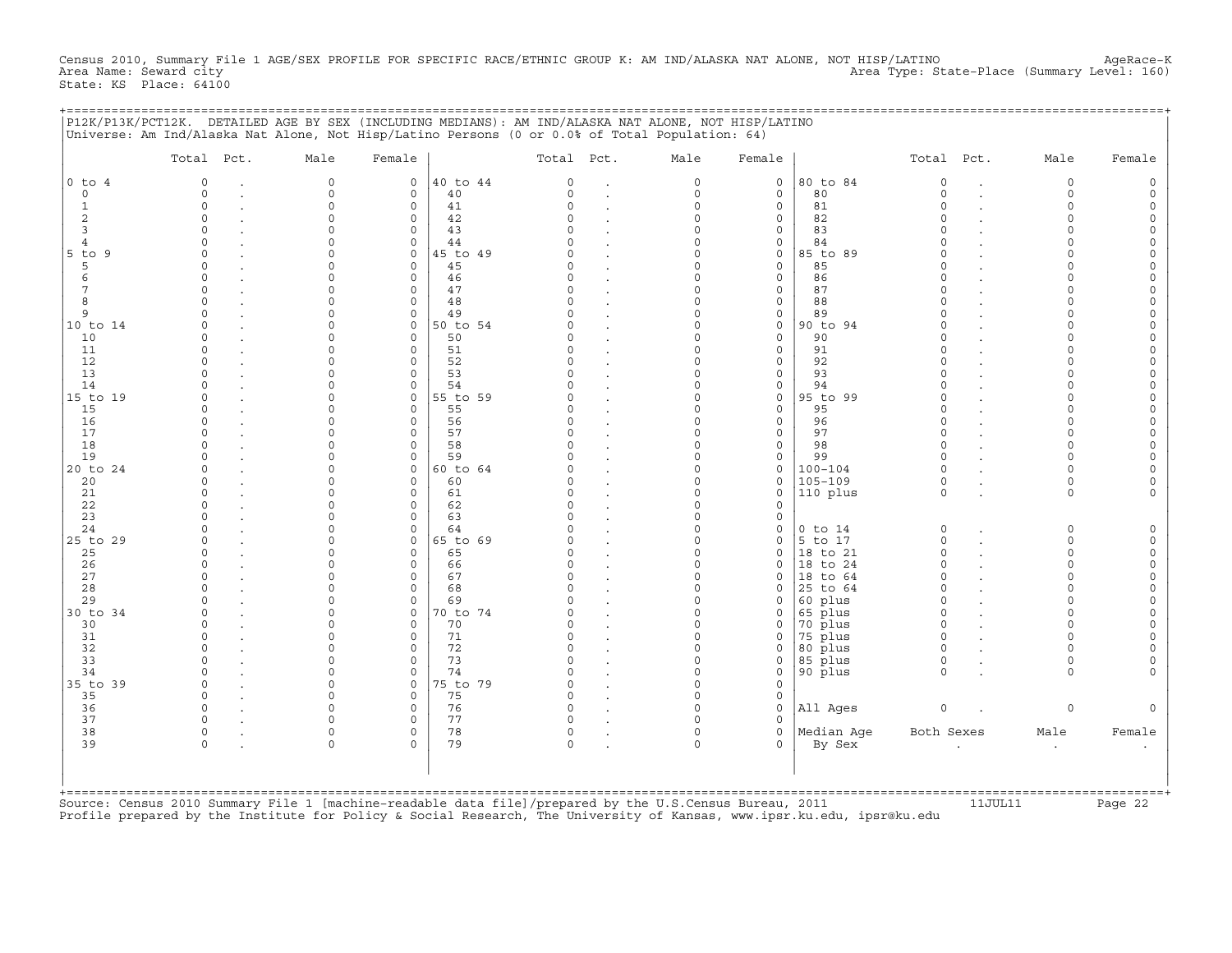Census 2010, Summary File 1 AGE/SEX PROFILE FOR SPECIFIC RACE/ETHNIC GROUP L: ASIAN ALONE, NOT HISPANIC OR LATINO AgeRace−L<br>Area Name: Seward city Area Type: State-Place (Summary Level: 160) State: KS Place: 64100

| State: KS Place: 64100 |  |  |
|------------------------|--|--|
|                        |  |  |
|                        |  |  |
|                        |  |  |

|                 | Total Pct.           | Male                 | Female                 |                | Total Pct.           |        | Male                    | Female                 |                    | Total Pct.           |                      | Male                 | Female               |
|-----------------|----------------------|----------------------|------------------------|----------------|----------------------|--------|-------------------------|------------------------|--------------------|----------------------|----------------------|----------------------|----------------------|
| $0$ to $4$      | $\Omega$             | $\circ$              | $\circ$                | 40 to 44       | $\Omega$             |        | $\mathbf 0$             | $\circ$                | 80 to 84           | $\mathsf{O}$         | $\ddot{\phantom{a}}$ | $\circ$              | $\Omega$             |
| $\circ$         | $\Omega$             | $\circ$              | $\circ$                | 40             | $\Omega$             | $\sim$ | $\mathbf 0$             | $\mathbf 0$            | 80                 | $\Omega$             | $\cdot$              | $\circ$              | $\Omega$             |
| $\mathbf{1}$    | 0                    | $\circ$              | $\circ$                | 41             | $\Omega$             |        | $\mathbf 0$             | $\mathbf 0$            | 81                 | $\Omega$             |                      | $\circ$              | $\Omega$<br>$\Omega$ |
| 2               | $\Omega$             | $\Omega$             | $\Omega$               | 42             | $\Omega$             |        | $\Omega$                | $\mathbf 0$            | 82                 | $\cap$               |                      | $\Omega$             | $\circ$              |
| 3               | $\Omega$             | $\Omega$             | $\mathbf 0$            | 43             | $\Omega$             |        | $\Omega$                | $\circ$                | 83                 |                      |                      | $\Omega$             |                      |
| $\overline{4}$  | U                    | $\Omega$<br>$\Omega$ | $\Omega$               | 44             | $\cap$<br>$\Omega$   |        | $\Omega$<br>$\Omega$    | $\circ$                | 84                 |                      |                      | $\Omega$<br>$\Omega$ |                      |
| $5$ to $9$<br>5 | $\Omega$<br>$\Omega$ | $\Omega$             | $\circ$<br>$\mathbf 0$ | 45 to 49<br>45 | $\Omega$             |        | $\Omega$                | $\circ$<br>$\circ$     | 85 to 89<br>85     |                      |                      | $\Omega$             |                      |
| 6               | $\Omega$             | $\cap$               | $\Omega$               | 46             | $\cap$               |        | $\Omega$                | $\mathbf 0$            | 86                 |                      |                      | $\Omega$             |                      |
| 7               | 0                    | $\Omega$             | $\mathbf 0$            | 47             | $\Omega$             |        | $\Omega$                | $\circ$                | 87                 |                      |                      | $\Omega$             |                      |
| 8               | U                    | $\Omega$             | $\Omega$               | 48             | $\Omega$             |        | $\Omega$                | $\mathbf 0$            | 88                 |                      |                      | $\Omega$             |                      |
| 9               | $\cap$               | $\Omega$             | $\Omega$               | 49             | $\cap$               |        | $\Omega$                | $\circ$                | 89                 |                      |                      | $\Omega$             |                      |
| 10 to 14        | $\Omega$             | $\Omega$             | $\mathbf 0$            | 50 to 54       | $\Omega$             |        | $\mathbf 0$             | $\circ$                | 90 to 94           |                      |                      | $\Omega$             |                      |
| 10              | U                    | $\Omega$             | $\Omega$               | 50             | $\cap$               |        | $\Omega$                | $\circ$                | 90                 |                      |                      | $\Omega$             |                      |
| 11              | $\Omega$             | $\Omega$             | $\mathbf 0$            | 51             | $\Omega$             |        | $\Omega$                | $\circ$                | 91                 |                      |                      | $\Omega$             |                      |
| 12              | 0                    | $\Omega$             | $\mathbf 0$            | 52             | $\Omega$             |        | $\Omega$                | $\mathsf O$            | 92                 |                      |                      | $\Omega$             |                      |
| 13              | $\cap$               | $\Omega$             | $\Omega$               | 53             | $\cap$               |        | $\Omega$                | $\circ$                | 93                 |                      |                      | $\Omega$             |                      |
| 14              | $\Omega$             | $\Omega$             | $\Omega$               | 54             |                      |        | $\Omega$                | $\circ$                | 94                 |                      |                      | $\Omega$             |                      |
| 15 to 19        | U                    | $\cap$               | $\Omega$               | 55 to 59       |                      |        | $\Omega$                | $\mathbf 0$            | 95 to 99           |                      |                      | $\Omega$             |                      |
| 15              | $\Omega$             | $\Omega$             | $\circ$                | 55             | $\Omega$             |        | $\Omega$                | $\circ$                | 95                 |                      |                      | $\Omega$             |                      |
| 16              | 0<br>$\cap$          | $\Omega$<br>$\cap$   | $\circ$                | 56             | $\Omega$<br>$\cap$   |        | $\mathbf 0$<br>$\Omega$ | $\circ$                | 96                 | $\Omega$             |                      | $\Omega$             |                      |
| 17<br>18        | $\Omega$             | $\Omega$             | $\Omega$<br>$\circ$    | 57<br>58       | $\Omega$             |        | $\mathbf 0$             | $\mathbf 0$<br>$\circ$ | 97<br>98           | $\Omega$             |                      | $\Omega$<br>$\Omega$ |                      |
| 19              | $\Omega$             | $\Omega$             | $\Omega$               | 59             | $\Omega$             |        | $\Omega$                | $\circ$                | 99                 | $\Omega$             |                      | $\Omega$             |                      |
| 20 to 24        | $\cap$               | $\Omega$             | $\circ$                | 60 to 64       |                      |        | $\Omega$                | $\mathbf 0$            | $100 - 104$        |                      |                      | $\Omega$             |                      |
| 20              | $\Omega$             | $\Omega$             | $\circ$                | 60             | $\Omega$             |        | $\mathbf 0$             | 0                      | $105 - 109$        | $\Omega$             |                      | $\circ$              |                      |
| 21              | U                    | $\cap$               | $\Omega$               | 61             | $\Omega$             |        | $\Omega$                | $\circ$                | 110 plus           | $\Omega$             |                      | $\Omega$             |                      |
| 22              | $\Omega$             | $\Omega$             | $\mathbf 0$            | 62             | $\Omega$             |        | $\Omega$                | $\mathbf 0$            |                    |                      |                      |                      |                      |
| 23              | $\Omega$             | $\Omega$             | $\mathbf 0$            | 63             | $\Omega$             |        | $\mathbf 0$             | $\circ$                |                    |                      |                      |                      |                      |
| 24              | $\cap$               | $\Omega$             | $\Omega$               | 64             | $\Omega$             |        | $\Omega$                | $\circ$                | $0$ to $14$        | $\Omega$             |                      | $\circ$              |                      |
| 25 to 29        | $\Omega$             | $\Omega$             | $\circ$                | 65 to 69       | $\Omega$             |        | $\Omega$                | 0                      | 5 to 17            | $\Omega$             |                      | $\circ$              |                      |
| 25              | $\cap$               | $\cap$               | $\Omega$               | 65             | $\cap$               |        | $\Omega$                | $\Omega$               | 18 to 21           | $\cap$               |                      | $\Omega$             |                      |
| 26              | $\Omega$             | $\Omega$             | $\circ$                | 66             | $\Omega$             |        | $\Omega$                | $\mathbf 0$            | 18 to 24           | $\Omega$             |                      | $\mathbf 0$          |                      |
| 27              | $\Omega$             | $\Omega$             | $\Omega$               | 67             | $\Omega$             |        | $\Omega$                | $\mathbf 0$            | to 64<br>18        |                      |                      | $\circ$              |                      |
| 28              | U                    | $\cap$               | $\Omega$               | 68             | $\cap$               |        | $\Omega$                | $\Omega$               | 25 to 64           |                      |                      | $\Omega$             |                      |
| 29              | $\Omega$             | $\Omega$             | $\circ$                | 69             | $\Omega$             |        | $\Omega$                | $\mathbf 0$            | 60 plus            | $\Omega$             |                      | $\Omega$             |                      |
| 30 to 34        | $\Omega$             | $\Omega$             | $\mathbf 0$            | 70 to 74       | $\Omega$             |        | $\Omega$                | $\circ$                | 65 plus            | $\Omega$<br>$\Omega$ |                      | $\Omega$             |                      |
| 30              | $\Omega$             | $\Omega$<br>$\Omega$ | $\circ$                | 70             | $\Omega$<br>$\Omega$ |        | $\Omega$<br>$\Omega$    | $\circ$                | 70 plus            | $\Omega$             |                      | $\Omega$<br>$\Omega$ |                      |
| 31<br>32        | $\Omega$<br>$\Omega$ | $\Omega$             | $\circ$<br>$\Omega$    | 71<br>72       | $\Omega$             |        | $\Omega$                | $\circ$<br>$\circ$     | 75 plus<br>80 plus | $\cap$               |                      | $\Omega$             |                      |
| 33              | $\Omega$             | $\Omega$             | $\circ$                | 73             | $\Omega$             |        | $\Omega$                | $\circ$                | 85 plus            | $\Omega$             |                      | $\mathbf 0$          |                      |
| 34              | $\Omega$             | $\Omega$             | $\Omega$               | 74             | $\cap$               |        | $\Omega$                | $\circ$                | 90 plus            | $\cap$               |                      | $\Omega$             |                      |
| 35 to 39        | $\Omega$             | $\Omega$             | $\circ$                | 75 to 79       | $\Omega$             |        | $\Omega$                | $\circ$                |                    |                      |                      |                      |                      |
| 35              | $\Omega$             | $\Omega$             | $\mathbf 0$            | 75             | $\Omega$             |        | $\mathbf 0$             | $\circ$                |                    |                      |                      |                      |                      |
| 36              | $\Omega$             | $\cap$               | $\Omega$               | 76             | $\Omega$             |        | $\Omega$                | $\circ$                | All Ages           | $\circ$              |                      | $\Omega$             |                      |
| 37              | $\Omega$             | $\Omega$             | $\Omega$               | 77             | $\Omega$             |        | $\Omega$                | $\circ$                |                    |                      |                      |                      |                      |
| 38              | 0                    | 0                    | $\mathbf 0$            | 78             | $\mathsf{O}$         |        | 0                       | $\mathbf 0$            | Median Age         | Both Sexes           |                      | Male                 | Female               |
| 39              | $\Omega$             | $\Omega$             | $\Omega$               | 79             | $\Omega$             |        | $\Omega$                | $\Omega$               | By Sex             |                      |                      | $\bullet$            |                      |
|                 |                      |                      |                        |                |                      |        |                         |                        |                    |                      |                      |                      |                      |

Source: Census 2010 Summary File 1 [machine−readable data file]/prepared by the U.S.Census Bureau, 2011 11JUL11 Page 23 Profile prepared by the Institute for Policy & Social Research, The University of Kansas, www.ipsr.ku.edu, ipsr@ku.edu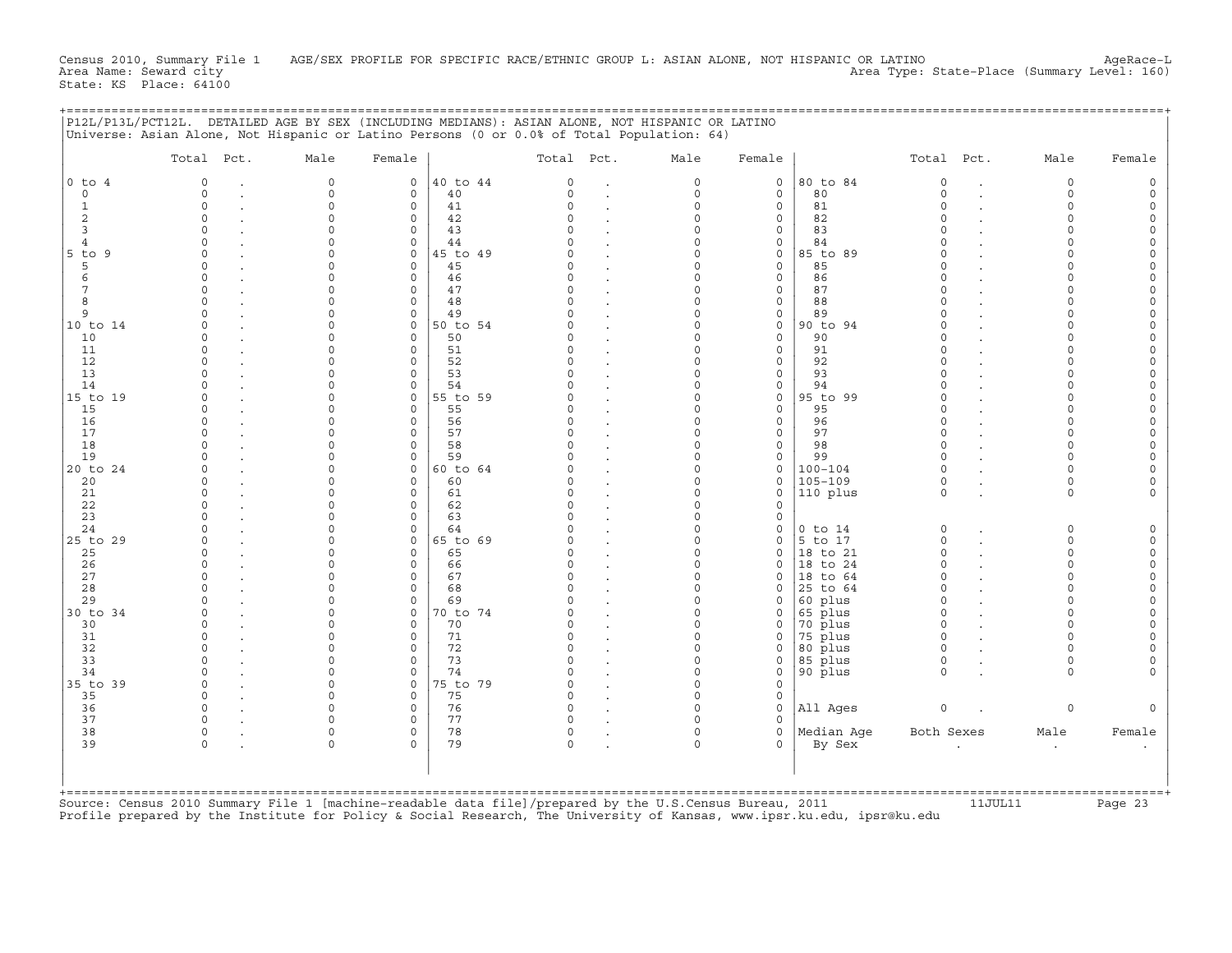Census 2010, Summary File 1 AGE/SEX PROFILE FOR SPECIFIC RACE/ETHNIC GROUP M: NAT HAWAIIAN/OPI ALONE, NOT HISP/LATINO AgeRace-M<br>Area Name: Seward city alice in ageRace-M Area Type: State-Place (Summary Level: 160) State: KS Place: 64100

|                                                                                                                                                                                                                                             | P12M/P13M/PCT12M. DETAILED AGE BY SEX (INCLUDING MEDIANS): NAT HAWAIIAN/OPI ALONE, NOT HISP/LATINO<br>Universe: Nat Hawaiian/OPI Alone, Not Hisp/Latino Persons (0 or 0.0% of Total Population: 64)                                                                                                                                                                                                                  |                                                                                                                                                                                                                                                                                                                             |                                                                                                                                                                                                                                                                                                                         |                                                                                                                                                                                              |                                                                                                                                                                                                                                                                                                              |                                                                                                                                                                                                                                                                                                                                                                                                                       |                                                                                                                                                                                                                                                                                       |                                                                                                                                                                                                                                                                                                       |                                                                                                                                                                                                            |                                                                                                                                                                                                                                                                                                              |                                                                                                                                                                           |                                                                                                                                                                                                                                                                                                                                   |                                                                                                                                                 |
|---------------------------------------------------------------------------------------------------------------------------------------------------------------------------------------------------------------------------------------------|----------------------------------------------------------------------------------------------------------------------------------------------------------------------------------------------------------------------------------------------------------------------------------------------------------------------------------------------------------------------------------------------------------------------|-----------------------------------------------------------------------------------------------------------------------------------------------------------------------------------------------------------------------------------------------------------------------------------------------------------------------------|-------------------------------------------------------------------------------------------------------------------------------------------------------------------------------------------------------------------------------------------------------------------------------------------------------------------------|----------------------------------------------------------------------------------------------------------------------------------------------------------------------------------------------|--------------------------------------------------------------------------------------------------------------------------------------------------------------------------------------------------------------------------------------------------------------------------------------------------------------|-----------------------------------------------------------------------------------------------------------------------------------------------------------------------------------------------------------------------------------------------------------------------------------------------------------------------------------------------------------------------------------------------------------------------|---------------------------------------------------------------------------------------------------------------------------------------------------------------------------------------------------------------------------------------------------------------------------------------|-------------------------------------------------------------------------------------------------------------------------------------------------------------------------------------------------------------------------------------------------------------------------------------------------------|------------------------------------------------------------------------------------------------------------------------------------------------------------------------------------------------------------|--------------------------------------------------------------------------------------------------------------------------------------------------------------------------------------------------------------------------------------------------------------------------------------------------------------|---------------------------------------------------------------------------------------------------------------------------------------------------------------------------|-----------------------------------------------------------------------------------------------------------------------------------------------------------------------------------------------------------------------------------------------------------------------------------------------------------------------------------|-------------------------------------------------------------------------------------------------------------------------------------------------|
|                                                                                                                                                                                                                                             | Total Pct.                                                                                                                                                                                                                                                                                                                                                                                                           | Male                                                                                                                                                                                                                                                                                                                        | Female                                                                                                                                                                                                                                                                                                                  |                                                                                                                                                                                              | Total Pct.                                                                                                                                                                                                                                                                                                   |                                                                                                                                                                                                                                                                                                                                                                                                                       | Male                                                                                                                                                                                                                                                                                  | Female                                                                                                                                                                                                                                                                                                |                                                                                                                                                                                                            | Total Pct.                                                                                                                                                                                                                                                                                                   |                                                                                                                                                                           | Male                                                                                                                                                                                                                                                                                                                              | Female                                                                                                                                          |
| $0$ to $4$<br>$\circ$<br>$\mathbf{1}$<br>$\overline{2}$<br>3<br>$\overline{4}$<br>5 to 9<br>5<br>6<br>$7\phantom{.0}$<br>8<br>9<br>10 to 14<br>10<br>11<br>12<br>13<br>14<br>15 to 19<br>15<br>16<br>17<br>18<br>19<br>20 to 24<br>20<br>21 | $\Omega$<br>$\Omega$<br>$\mathbf{r}$<br>$\Omega$<br>$\mathbf{r}$<br>$\Omega$<br>$\Omega$<br>$\cap$<br>$\Omega$<br>$\cap$<br>$\mathbf{r}$<br>$\Omega$<br>$\Omega$<br>$\cap$<br>$\Omega$<br>$\Omega$<br>$\mathbf{r}$<br>$\cap$<br>$\Omega$<br>$\Omega$<br>$\cap$<br>$\Omega$<br>$\cap$<br>$\Omega$<br>$\Omega$<br>$\Omega$<br>$\Omega$<br>$\mathbf{r}$<br>$\Omega$<br>$\Omega$<br>$\Omega$<br>$\mathbf{r}$<br>$\Omega$ | $\circ$<br>$\circ$<br>$\circ$<br>$\circ$<br>$\Omega$<br>$\Omega$<br>$\circ$<br>$\Omega$<br>$\Omega$<br>$\Omega$<br>$\Omega$<br>$\Omega$<br>$\Omega$<br>$\Omega$<br>$\Omega$<br>$\Omega$<br>$\Omega$<br>$\Omega$<br>$\Omega$<br>$\Omega$<br>$\Omega$<br>$\Omega$<br>$\Omega$<br>$\Omega$<br>$\Omega$<br>$\Omega$<br>$\Omega$ | $\circ$<br>$\circ$<br>$\mathbf 0$<br>$\circ$<br>$\circ$<br>$\Omega$<br>$\circ$<br>$\Omega$<br>$\circ$<br>$\circ$<br>$\Omega$<br>$\circ$<br>$\mathbf 0$<br>$\Omega$<br>$\circ$<br>$\circ$<br>$\circ$<br>$\circ$<br>$\Omega$<br>$\circ$<br>$\Omega$<br>$\circ$<br>$\circ$<br>$\circ$<br>$\circ$<br>$\circ$<br>$\mathbf 0$ | 40 to 44<br>40<br>41<br>42<br>43<br>44<br>45 to 49<br>45<br>46<br>47<br>48<br>49<br>50 to 54<br>50<br>51<br>52<br>53<br>54<br>55 to 59<br>55<br>56<br>57<br>58<br>59<br>60 to 64<br>60<br>61 | $\Omega$<br>$\mathbf 0$<br>$\Omega$<br>$\Omega$<br>$\Omega$<br>$\Omega$<br>$\Omega$<br>$\Omega$<br>$\Omega$<br>$\Omega$<br>U<br>$\Omega$<br>$\Omega$<br>$\Omega$<br>$\Omega$<br>$\Omega$<br>$\Omega$<br>$\Omega$<br>$\Omega$<br>O<br>$\Omega$<br>$\Omega$<br>$\Omega$<br>$\cap$<br>$\Omega$<br>$\Omega$<br>0 | $\ddot{\phantom{a}}$<br>$\ddot{\phantom{a}}$<br>$\cdot$<br>$\ddot{\phantom{a}}$<br>$\cdot$<br>$\cdot$<br>$\ddot{\phantom{0}}$<br>$\blacksquare$<br>$\ddot{\phantom{a}}$<br>$\cdot$<br>$\cdot$<br>$\cdot$<br>$\cdot$<br>$\ddot{\phantom{a}}$<br>$\ddot{\phantom{a}}$<br>$\cdot$<br>$\cdot$<br>$\cdot$<br>$\cdot$<br>$\ddot{\phantom{a}}$<br>$\cdot$<br>$\sim$<br>$\ddot{\phantom{a}}$<br>$\cdot$<br>$\cdot$<br>$\cdot$ | $\circ$<br>0<br>$\mathbf{0}$<br>$\circ$<br>0<br>$\Omega$<br>$\Omega$<br>$\Omega$<br>$\mathbf 0$<br>0<br>$\Omega$<br>$\mathsf{O}\xspace$<br>$\circ$<br>$\Omega$<br>0<br>0<br>$\Omega$<br>$\Omega$<br>$\circ$<br>$\Omega$<br>$\Omega$<br>$\Omega$<br>0<br>$\Omega$<br>0<br>$\circ$<br>0 | $\mathsf{O}\xspace$<br>$\circ$<br>$\circ$<br>$\circ$<br>0<br>$\circ$<br>$\circ$<br>$\circ$<br>$\circ$<br>0<br>0<br>$\mathsf{O}\xspace$<br>$\circ$<br>$\circ$<br>0<br>$\circ$<br>$\circ$<br>$\circ$<br>$\circ$<br>$\mathsf{O}\xspace$<br>0<br>$\circ$<br>$\circ$<br>$\circ$<br>0<br>$\circ$<br>$\circ$ | 80 to 84<br>80<br>81<br>82<br>83<br>84<br>85 to 89<br>85<br>86<br>87<br>88<br>89<br>90 to 94<br>90<br>91<br>92<br>93<br>94<br>95 to 99<br>95<br>96<br>97<br>98<br>99<br>100-104<br>$105 - 109$<br>110 plus | $\circ$<br>0<br>$\Omega$<br>$\Omega$<br>$\Omega$<br>$\Omega$<br>$\Omega$<br>$\Omega$<br>$\Omega$<br>$\circ$<br>$\Omega$<br>$\circ$<br>0<br>$\Omega$<br>$\Omega$<br>$\circ$<br>$\Omega$<br>$\Omega$<br>$\Omega$<br>$\Omega$<br>$\Omega$<br>$\Omega$<br>$\Omega$<br>$\Omega$<br>$\Omega$<br>$\circ$<br>$\circ$ | $\cdot$<br>$\cdot$<br>$\mathbf{r}$<br>$\cdot$<br>$\overline{a}$<br>$\cdot$<br>$\sim$<br>$\cdot$<br>$\cdot$<br>$\sim$<br>$\sim$<br>$\mathbf{r}$<br>$\mathbf{r}$<br>$\cdot$ | $\circ$<br>0<br>$\Omega$<br>$\Omega$<br>$\circ$<br>$\Omega$<br>$\Omega$<br>$\Omega$<br>$\Omega$<br>$\mathbf 0$<br>$\Omega$<br>$\mathbf 0$<br>$\mathbf 0$<br>$\Omega$<br>$\Omega$<br>$\mathbf 0$<br>$\Omega$<br>$\Omega$<br>$\Omega$<br>$\Omega$<br>$\Omega$<br>$\Omega$<br>$\Omega$<br>$\Omega$<br>$\Omega$<br>$\circ$<br>$\circ$ | 0<br>0<br>0<br>$\circ$<br>0<br>0<br>0<br>0<br>0<br>0<br>0<br>0<br>0<br>0<br>0<br>0<br>0<br>0<br>0<br>0<br>0<br>0<br>$\circ$<br>0<br>0<br>0<br>0 |
| 22<br>23<br>24<br>25 to 29<br>25<br>26<br>27<br>28<br>29<br>30 to 34<br>30<br>31<br>32<br>33<br>34<br>35 to 39<br>35<br>36<br>37<br>38<br>39                                                                                                | $\Omega$<br>$\Omega$<br>$\cap$<br>$\cap$<br>$\Omega$<br>$\Omega$<br>$\Omega$<br>$\Omega$<br>$\cap$<br>$\mathbf{r}$<br>$\Omega$<br>$\Omega$<br>$\Omega$<br>$\Omega$<br>$\cap$<br>$\mathbf{r}$<br>$\Omega$<br>$\Omega$<br>$\Omega$<br>$\Omega$<br>$\Omega$<br>$\Omega$<br>$\mathbf 0$                                                                                                                                  | $\Omega$<br>$\Omega$<br>$\Omega$<br>$\Omega$<br>$\Omega$<br>$\Omega$<br>$\Omega$<br>$\Omega$<br>$\Omega$<br>$\Omega$<br>$\Omega$<br>$\Omega$<br>$\Omega$<br>$\Omega$<br>$\circ$<br>$\Omega$<br>$\Omega$<br>$\Omega$<br>$\circ$<br>$\Omega$<br>$\circ$                                                                       | $\circ$<br>$\Omega$<br>$\mathbf 0$<br>$\circ$<br>$\circ$<br>$\circ$<br>$\Omega$<br>$\mathbf 0$<br>$\Omega$<br>$\circ$<br>$\circ$<br>$\Omega$<br>$\circ$<br>$\Omega$<br>$\circ$<br>$\circ$<br>$\Omega$<br>$\mathbf 0$<br>$\circ$<br>$\Omega$<br>$\Omega$                                                                 | 62<br>63<br>64<br>65 to 69<br>65<br>66<br>67<br>68<br>69<br>70 to 74<br>70<br>71<br>72<br>73<br>74<br>75 to 79<br>75<br>76<br>77<br>78<br>79                                                 | $\Omega$<br>$\Omega$<br>$\cap$<br>$\cap$<br>$\Omega$<br>$\Omega$<br>$\Omega$<br>O<br>$\Omega$<br>$\Omega$<br>$\Omega$<br>$\Omega$<br>$\Omega$<br>$\Omega$<br>$\Omega$<br>0<br>$\Omega$<br>$\circ$<br>$\mathbf{0}$<br>$\circ$<br>$\circ$                                                                      | $\ddot{\phantom{a}}$<br>$\ddot{\phantom{a}}$<br>$\overline{a}$<br>$\cdot$<br>$\ddot{\phantom{a}}$<br>$\ddot{\phantom{a}}$<br>$\ddot{\phantom{a}}$<br>$\ddot{\phantom{a}}$<br>$\cdot$<br>$\ddot{\phantom{a}}$<br>$\cdot$<br>$\ddot{\phantom{a}}$<br>$\ddot{\phantom{a}}$<br>$\cdot$<br>$\ddot{\phantom{a}}$<br>$\ddot{\phantom{a}}$<br>$\cdot$<br>$\cdot$<br>$\ddot{\phantom{a}}$<br>$\bullet$                         | $\Omega$<br>$\Omega$<br>$\Omega$<br>$\Omega$<br>$\circ$<br>$\circ$<br>$\Omega$<br>0<br>$\overline{0}$<br>$\circ$<br>$\Omega$<br>$\Omega$<br>0<br>$\Omega$<br>$\circ$<br>0<br>$\Omega$<br>$\mathsf{O}\xspace$<br>0<br>$\Omega$<br>$\mathsf{O}\xspace$                                  | $\circ$<br>$\mathsf{O}\xspace$<br>$\circ$<br>$\circ$<br>$\circ$<br>0<br>$\Omega$<br>0<br>$\circ$<br>$\circ$<br>0<br>0<br>0<br>0<br>$\circ$<br>$\circ$<br>$\circ$<br>$\circ$<br>$\circ$<br>$\Omega$<br>$\Omega$                                                                                        | $0$ to $14$<br>5 to 17<br>18 to 21<br>18 to 24<br>18 to 64<br>25 to 64<br>60 plus<br>65 plus<br>70 plus<br>75 plus<br>80 plus<br>85 plus<br>90 plus<br>All Ages<br>Median Age<br>By Sex                    | $\circ$<br>$\Omega$<br>$\circ$<br>$\Omega$<br>$\Omega$<br>0<br>$\Omega$<br>$\Omega$<br>$\Omega$<br>$\Omega$<br>$\circ$<br>$\Omega$<br>$\Omega$<br>$\circ$<br>Both Sexes                                                                                                                                      | $\ddot{\phantom{a}}$<br>$\cdot$<br>$\cdot$<br>$\cdot$<br>$\sim$<br>$\sim$<br>$\cdot$<br>$\sim$                                                                            | $\circ$<br>$\Omega$<br>$\circ$<br>$\Omega$<br>$\Omega$<br>$\circ$<br>$\Omega$<br>$\Omega$<br>$\Omega$<br>$\Omega$<br>$\Omega$<br>$\Omega$<br>$\circ$<br>$\mathbf 0$<br>Male<br>$\bullet$                                                                                                                                          | 0<br>$\circ$<br>0<br>0<br>0<br>0<br>$\circ$<br>0<br>$\circ$<br>0<br>0<br>0<br>$\circ$<br>0<br>Female                                            |

+===================================================================================================================================================+ Source: Census 2010 Summary File 1 [machine-readable data file]/prepared by the U.S.Census Bureau, 2011 11JUL11 Page 24 Profile prepared by the Institute for Policy & Social Research, The University of Kansas, www.ipsr.ku.edu, ipsr@ku.edu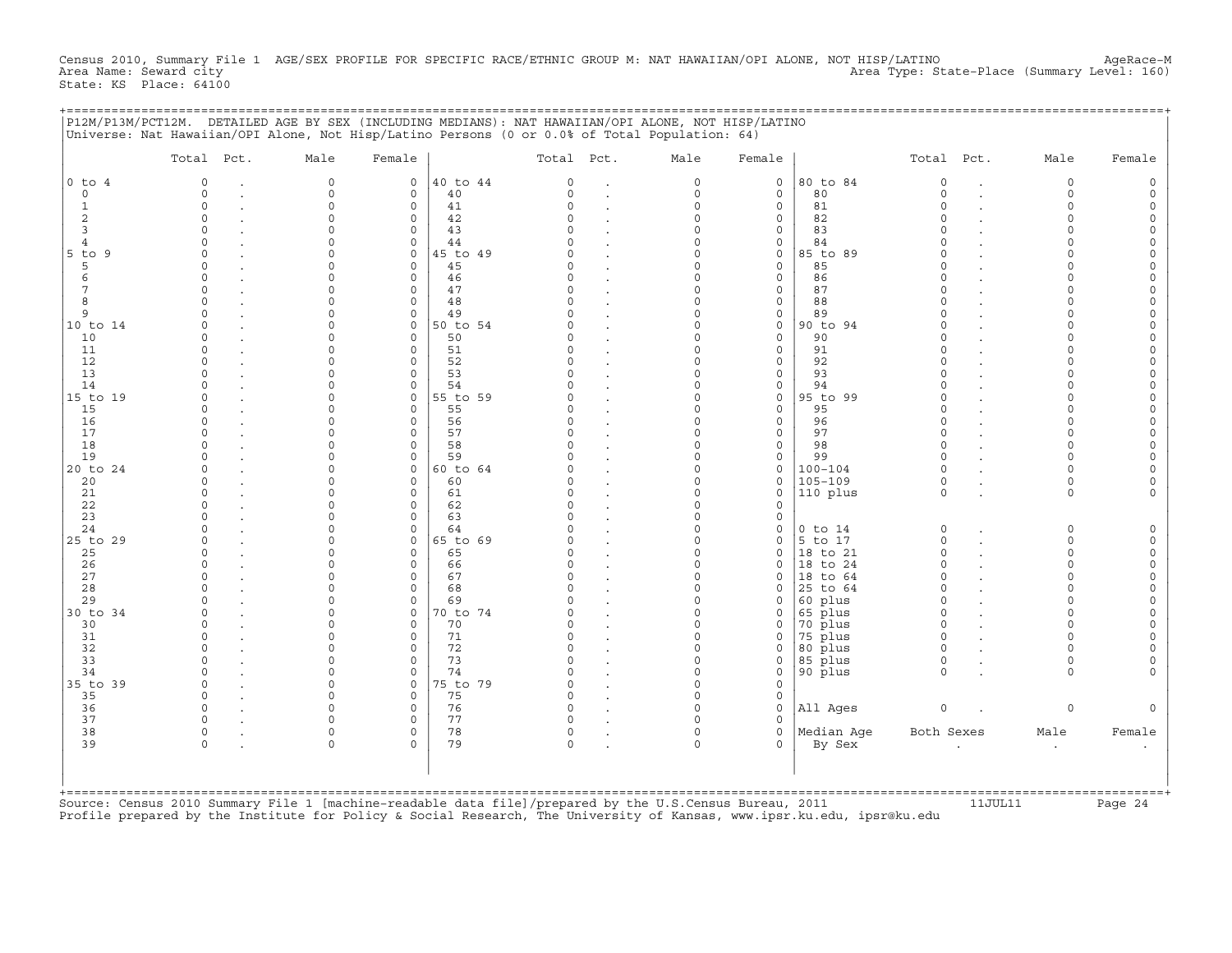Census 2010, Summary File 1 AGE/SEX PROFILE FOR SPECIFIC RACE/ETHNIC GROUP N: SOME OTHER RACE ALONE, NOT HISP/LATINO AgeRace-N<br>Area Name: Seward city Area Type: State-Place (Summary Level: 160) State: KS Place: 64100

+===================================================================================================================================================+

|                  | P12N/P13N/PCT12N. DETAILED AGE BY SEX (INCLUDING MEDIANS): SOME OTHER RACE ALONE, NOT HISP/LATINO |                     |                        |                |                      |                                   |                            |                        |                      |                      |                      |                         |                            |
|------------------|---------------------------------------------------------------------------------------------------|---------------------|------------------------|----------------|----------------------|-----------------------------------|----------------------------|------------------------|----------------------|----------------------|----------------------|-------------------------|----------------------------|
|                  | Universe: Some Other Race Alone, Not Hisp/Latino Persons (0 or 0.0% of Total Population: 64)      |                     |                        |                |                      |                                   |                            |                        |                      |                      |                      |                         |                            |
|                  | Total<br>Pct.                                                                                     | Male                | Female                 |                | Total Pct.           |                                   | Male                       | Female                 |                      | Total                | Pct.                 | Male                    | Female                     |
| $0$ to $4$       | $\circ$<br>$\bullet$                                                                              | 0                   | $\circ$                | 40 to 44       | $\mathbf 0$          |                                   | 0                          | 0                      | 80 to 84             | $\circ$              | $\bullet$            | 0                       | 0                          |
| $\circ$          | $\circ$                                                                                           | 0                   | $\circ$                | 40             | $\circ$              | $\ddot{\phantom{a}}$              | $\mathsf{O}\xspace$        | $\mathsf O$            | 80                   | $\circ$              | $\ddot{\phantom{a}}$ | 0                       | $\mathsf O$                |
| $\mathbf{1}$     | $\mathbf 0$                                                                                       | $\circ$             | $\mathbf 0$            | 41             | $\Omega$             |                                   | $\mathbf 0$                | $\circ$                | 81                   | $\Omega$             |                      | $\Omega$                | 0                          |
| $\overline{c}$   | $\mathbf 0$                                                                                       | 0                   | $\mathbf 0$            | 42             | $\Omega$             |                                   | 0                          | 0                      | 82                   | $\Omega$             |                      | 0                       | $\mathsf O$                |
| 3                | $\circ$                                                                                           | $\Omega$            | $\circ$                | 43             | $\Omega$             | $\cdot$                           | 0                          | 0                      | 83                   | $\Omega$             |                      | $\mathbf 0$             | 0                          |
| 4<br>$5$ to<br>9 | $\mathbf 0$<br>$\Omega$                                                                           | $\circ$<br>$\circ$  | $\mathbf 0$<br>$\circ$ | 44<br>45 to 49 | $\Omega$<br>$\Omega$ | $\ddot{\phantom{0}}$              | $\mathbf 0$<br>$\mathbf 0$ | 0<br>0                 | 84<br>85 to 89       | $\Omega$<br>$\Omega$ |                      | $\mathbf 0$<br>$\Omega$ | 0<br>0                     |
| 5                | $\Omega$                                                                                          | 0                   | $\mathbf 0$            | 45             | $\Omega$             | $\ddot{\phantom{a}}$              | $\mathbf 0$                | 0                      | 85                   | $\Omega$             |                      | 0                       | 0                          |
| 6                | $\Omega$                                                                                          | $\Omega$            | $\mathbf 0$            | 46             | $\Omega$             |                                   | $\Omega$                   | $\circ$                | 86                   | $\Omega$             |                      | $\Omega$                | 0                          |
| $7\phantom{.0}$  | $\mathbf 0$                                                                                       | $\Omega$            | $\circ$                | 47             | $\Omega$             |                                   | 0                          | $\mathsf O$            | 87                   | $\Omega$             |                      | 0                       | $\mathsf O$                |
| 8                | $\circ$                                                                                           | $\Omega$            | $\circ$                | 48             | $\Omega$             | $\cdot$                           | $\mathsf{O}\xspace$        | $\mathsf O$            | 88                   | $\Omega$             |                      | $\Omega$                | $\mathsf O$                |
| 9                | $\mathbf 0$                                                                                       | $\Omega$            | $\mathbf 0$            | 49             | O                    | $\ddot{\phantom{a}}$              | $\mathbf 0$                | 0                      | 89                   | $\Omega$             |                      | $\Omega$                | 0                          |
| 10 to 14         | $\Omega$                                                                                          | $\Omega$            | $\circ$                | 50 to 54       | $\Omega$             |                                   | $\mathbf 0$                | $\mathsf O$            | 90 to 94             | $\Omega$             |                      | $\Omega$                | $\mathsf O$                |
| 10               | $\mathbf 0$                                                                                       | 0                   | $\circ$                | 50             | $\Omega$             | $\blacksquare$                    | 0                          | $\mathsf O$            | 90                   | $\Omega$             |                      | 0                       | 0                          |
| 11               | $\circ$                                                                                           | $\circ$             | $\circ$                | 51             | $\Omega$             | $\cdot$                           | 0                          | $\mathsf O$            | 91                   | $\circ$              |                      | $\mathbf 0$             | $\mathsf O$                |
| 12               | $\mathbf 0$                                                                                       | $\Omega$            | $\circ$                | 52             | $\Omega$             |                                   | $\Omega$                   | 0                      | 92                   | $\Omega$             |                      | $\Omega$                | $\mathsf{O}\xspace$        |
| 13               | $\Omega$                                                                                          | 0                   | $\mathbf 0$            | 53             | $\Omega$             | $\ddot{\phantom{a}}$              | $\mathbf 0$                | 0                      | 93                   | $\Omega$             |                      | 0                       | 0                          |
| 14               | $\Omega$                                                                                          | $\Omega$            | $\circ$                | 54             | O                    | $\overline{a}$                    | $\mathbf 0$                | $\circ$                | 94                   | $\Omega$             |                      | $\Omega$                | 0                          |
| 15 to 19         | $\mathbf 0$                                                                                       | $\Omega$            | $\circ$                | 55 to 59       | $\Omega$<br>$\Omega$ |                                   | 0                          | $\mathsf O$            | 95 to 99             | $\Omega$             |                      | $\Omega$                | $\mathsf{O}\xspace$        |
| 15<br>16         | $\mathbf 0$<br>$\mathbf 0$                                                                        | $\circ$<br>0        | $\circ$<br>0           | 55<br>56       | $\Omega$             | $\ddot{\phantom{a}}$              | 0<br>$\mathbf 0$           | $\mathsf O$<br>0       | 95<br>96             | $\circ$<br>$\circ$   |                      | $\mathbf 0$<br>0        | $\mathsf O$<br>0           |
| 17               | $\Omega$                                                                                          | $\Omega$            | $\circ$                | 57             | $\Omega$             |                                   | $\Omega$                   | $\mathsf O$            | 97                   | $\Omega$             |                      | $\Omega$                | $\circ$                    |
| 18               | $\Omega$                                                                                          | 0                   | 0                      | 58             | $\Omega$             |                                   | 0                          | 0                      | 98                   | $\circ$              |                      | 0                       | $\mathsf O$                |
| 19               | $\mathbf 0$                                                                                       | $\Omega$            | $\circ$                | 59             | 0                    | $\ddot{\phantom{a}}$              | 0                          | 0                      | 99                   | $\circ$              |                      | $\mathbf 0$             | $\mathsf O$                |
| 20 to 24         | $\Omega$                                                                                          | $\Omega$            | $\circ$                | 60 to 64       | $\Omega$             | $\blacksquare$                    | $\Omega$                   | 0                      | $100 - 104$          | $\Omega$             |                      | $\Omega$                | 0                          |
| 20               | $\Omega$                                                                                          | 0                   | $\circ$                | 60             | $\Omega$             | $\ddot{\phantom{0}}$              | 0                          | 0                      | $105 - 109$          | $\circ$              |                      | 0                       | 0                          |
| 21               | $\mathbf 0$                                                                                       | $\Omega$            | $\circ$                | 61             | $\Omega$             | $\cdot$                           | $\mathbf 0$                | 0                      | 110 plus             | $\circ$              | $\ddot{\phantom{a}}$ | $\mathbf 0$             | 0                          |
| 22               | $\Omega$                                                                                          | $\Omega$            | $\circ$                | 62             | $\Omega$             |                                   | 0                          | $\mathsf O$            |                      |                      |                      |                         |                            |
| 23               | $\mathbf 0$                                                                                       | 0                   | $\circ$                | 63             | $\Omega$             |                                   | $\mathbf 0$                | $\mathsf O$            |                      |                      |                      |                         |                            |
| 24               | $\Omega$                                                                                          | 0                   | $\mathbf 0$            | 64             | O                    | $\ddot{\phantom{a}}$              | $\mathbf 0$                | 0                      | $0$ to $14$          | $\circ$              | $\bullet$            | 0                       | 0                          |
| 25 to 29         | $\Omega$                                                                                          | $\Omega$            | $\circ$                | 65 to 69       | $\Omega$             | $\cdot$                           | $\mathbf 0$                | $\circ$                | 5 to 17              | $\circ$              | $\sim$               | $\mathbf 0$             | $\mathsf O$                |
| 25<br>26         | $\Omega$<br>$\mathbf 0$                                                                           | $\Omega$<br>$\circ$ | $\circ$<br>$\circ$     | 65<br>66       | $\Omega$<br>$\Omega$ | $\ddot{\phantom{a}}$              | $\mathbf 0$<br>0           | $\circ$<br>0           | 18 to 21<br>18 to 24 | $\Omega$<br>$\Omega$ |                      | 0<br>0                  | $\mathsf O$<br>$\mathsf O$ |
| 27               | $\circ$                                                                                           | $\Omega$            | $\mathbf 0$            | 67             | $\Omega$             | $\blacksquare$                    | $\mathbf 0$                | $\circ$                | 18<br>to 64          | $\Omega$             |                      | $\Omega$                | $\mathsf O$                |
| 28               | $\mathbf 0$                                                                                       | $\Omega$            | $\mathbf 0$            | 68             | $\Omega$             | $\blacksquare$                    | $\mathbf 0$                | 0                      | 25 to 64             | $\circ$              |                      | 0                       | 0                          |
| 29               | $\Omega$                                                                                          | $\Omega$            | $\circ$                | 69             | O                    | $\cdot$                           | $\mathbf 0$                | $\mathbf 0$            | 60 plus              | $\Omega$             |                      | $\Omega$                | $\mathsf O$                |
| 30 to 34         | $\mathbf 0$                                                                                       | $\Omega$            | $\circ$                | 0 to 74        | $\Omega$             | $\bullet$                         | 0                          | 0                      | 65 plus              | $\circ$              |                      | $\Omega$                | 0                          |
| 30               | $\mathbf 0$                                                                                       | $\Omega$            | $\circ$                | 70             | $\Omega$             | $\blacksquare$                    | $\mathbf 0$                | 0                      | 70 plus              | $\circ$              |                      | $\Omega$                | $\mathsf O$                |
| 31               | $\Omega$                                                                                          | 0                   | 0                      | 71             | 0                    | $\bullet$                         | 0                          | 0                      | 75 plus              | $\Omega$             |                      | 0                       | $\mathsf O$                |
| 32               | $\Omega$                                                                                          | $\Omega$            | $\circ$                | 72             | $\cap$               | $\cdot$                           | $\mathbf 0$                | 0                      | 80 plus              | $\Omega$             |                      | $\Omega$                | 0                          |
| 33               | $\Omega$                                                                                          | $\Omega$            | $\circ$                | 73             | $\Omega$             | $\ddot{\phantom{a}}$              | $\mathbf 0$                | $\mathsf O$            | 85 plus              | $\circ$              |                      | $\mathbf 0$             | 0                          |
| 34               | $\Omega$                                                                                          | $\circ$             | $\mathbf 0$            | 74             | $\Omega$             | $\blacksquare$                    | $\mathsf{O}\xspace$        | $\mathsf O$            | 90 plus              | $\circ$              |                      | $\mathbf 0$             | $\mathsf O$                |
| 35 to 39         | $\mathbf 0$                                                                                       | $\circ$             | $\circ$                | 5 to 79        | 0                    | $\blacksquare$                    | $\mathbf 0$                | $\mathsf O$            |                      |                      |                      |                         |                            |
| 35               | $\mathbf 0$<br>$\Omega$                                                                           | 0                   | $\mathbf 0$            | 75             | $\circ$<br>$\Omega$  | $\ddot{\phantom{a}}$              | $\mathbf 0$                | 0                      |                      |                      |                      |                         |                            |
| 36<br>37         | $\circ$                                                                                           | $\circ$<br>$\circ$  | 0<br>$\circ$           | 76<br>77       | 0                    | $\ddot{\phantom{a}}$              | $\mathbf 0$<br>0           | $\mathsf O$<br>$\circ$ | All Ages             | $\circ$              |                      | 0                       | $\circ$                    |
| 38               | $\mathsf{O}$                                                                                      | 0                   | $\circ$                | 78             | $\circ$              | $\bullet$                         | $\mathsf{O}\xspace$        | $\mathsf O$            | Median Age           | Both Sexes           |                      | Male                    | Female                     |
| 39               | $\mathsf O$                                                                                       | $\circ$             | 0                      | 79             | $\mathsf{O}\xspace$  | $\bullet$<br>$\ddot{\phantom{a}}$ | $\mathbf 0$                | 0                      | By Sex               |                      |                      | $\bullet$               |                            |
|                  |                                                                                                   |                     |                        |                |                      |                                   |                            |                        |                      |                      |                      |                         |                            |
|                  |                                                                                                   |                     |                        |                |                      |                                   |                            |                        |                      |                      |                      |                         |                            |
|                  |                                                                                                   |                     |                        |                |                      |                                   |                            |                        |                      |                      |                      |                         |                            |

+===================================================================================================================================================+ Source: Census 2010 Summary File 1 [machine-readable data file]/prepared by the U.S.Census Bureau, 2011 11JUL11 Page 25 Profile prepared by the Institute for Policy & Social Research, The University of Kansas, www.ipsr.ku.edu, ipsr@ku.edu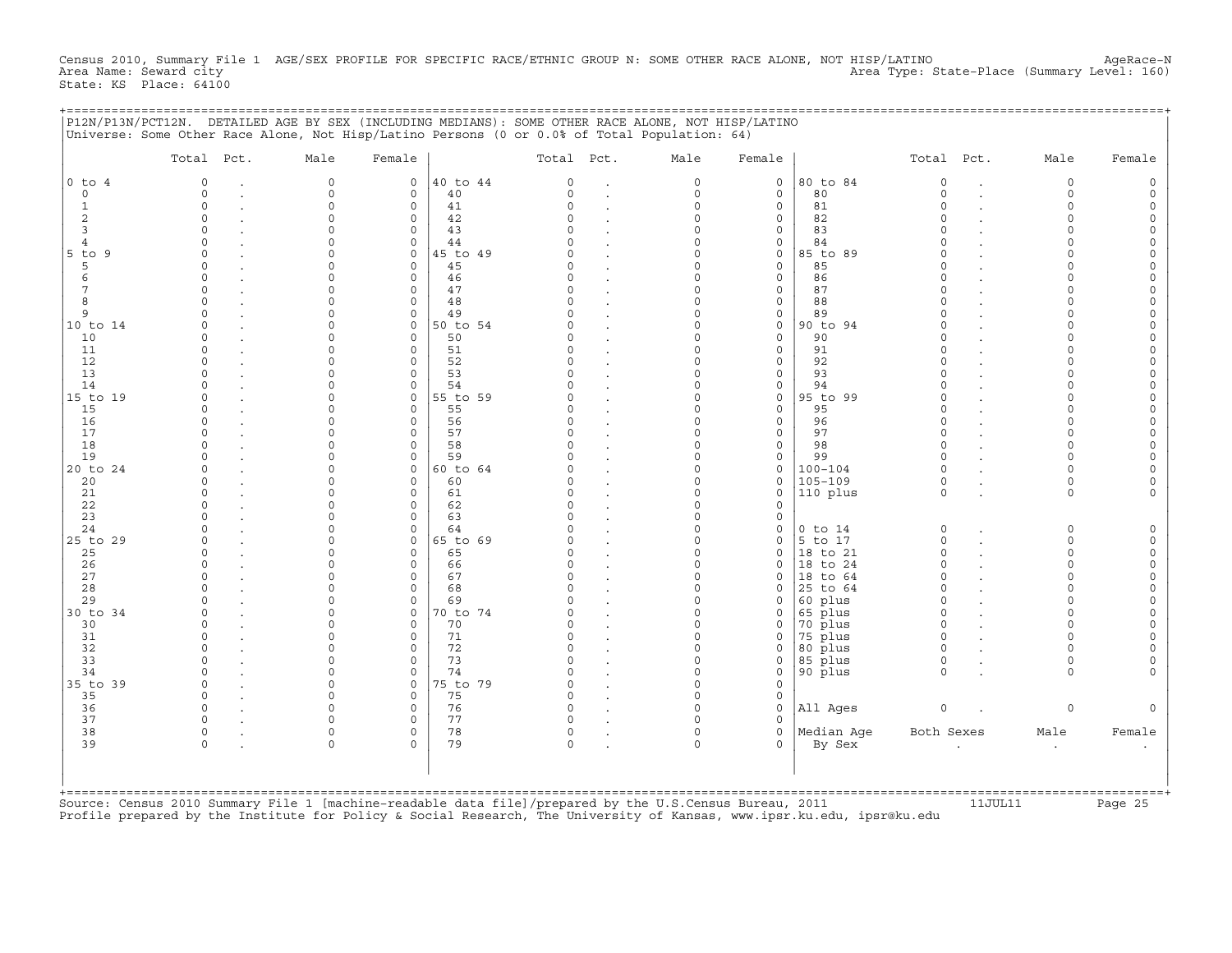Census 2010, Summary File 1 AGE/SEX PROFILE FOR SPECIFIC RACE/ETHNIC GROUP O: TWO OR MORE RACES, NOT HISPANIC/LATINO AgeRace−O<br>Area Name: Seward city Area Type: State-Place (Summary Level: 160) State: KS Place: 64100

+===================================================================================================================================================+

|                                                                                                                                                                                   | P120/P130/PCT120. DETAILED AGE BY SEX (INCLUDING MEDIANS): TWO OR MORE RACES, NOT HISPANIC/LATINO<br>Universe: Two or More Races, Not Hispanic/Latino Persons (0 or 0.0% of Total Population: 64)                                                                                                                               |                                                                                                                                                                                            |                                                                                                                                                                                                                         |                                                                                                                                        |                                                                                                                                                                                                                          |                                                                                                                                                                                                                                            |                                                                                                                                                                                                                                                        |                                                                                                                                                                                                                                             |                                                                                                                                        |                                                                                                                                                                                                                                   |                                                               |                                                                                                                                                                                                                   |                                                                                                                                                                                                                                                                                                                                             |
|-----------------------------------------------------------------------------------------------------------------------------------------------------------------------------------|---------------------------------------------------------------------------------------------------------------------------------------------------------------------------------------------------------------------------------------------------------------------------------------------------------------------------------|--------------------------------------------------------------------------------------------------------------------------------------------------------------------------------------------|-------------------------------------------------------------------------------------------------------------------------------------------------------------------------------------------------------------------------|----------------------------------------------------------------------------------------------------------------------------------------|--------------------------------------------------------------------------------------------------------------------------------------------------------------------------------------------------------------------------|--------------------------------------------------------------------------------------------------------------------------------------------------------------------------------------------------------------------------------------------|--------------------------------------------------------------------------------------------------------------------------------------------------------------------------------------------------------------------------------------------------------|---------------------------------------------------------------------------------------------------------------------------------------------------------------------------------------------------------------------------------------------|----------------------------------------------------------------------------------------------------------------------------------------|-----------------------------------------------------------------------------------------------------------------------------------------------------------------------------------------------------------------------------------|---------------------------------------------------------------|-------------------------------------------------------------------------------------------------------------------------------------------------------------------------------------------------------------------|---------------------------------------------------------------------------------------------------------------------------------------------------------------------------------------------------------------------------------------------------------------------------------------------------------------------------------------------|
|                                                                                                                                                                                   | Total Pct.                                                                                                                                                                                                                                                                                                                      | Male                                                                                                                                                                                       | Female                                                                                                                                                                                                                  |                                                                                                                                        | Total Pct.                                                                                                                                                                                                               |                                                                                                                                                                                                                                            | Male                                                                                                                                                                                                                                                   | Female                                                                                                                                                                                                                                      |                                                                                                                                        | Total Pct.                                                                                                                                                                                                                        |                                                               | Male                                                                                                                                                                                                              | Female                                                                                                                                                                                                                                                                                                                                      |
| $0$ to $4$<br>$\circ$<br>$\mathbf{1}$<br>$\sqrt{2}$<br>3<br>$\overline{4}$<br>$5$ to<br>9<br>5<br>$\epsilon$<br>7<br>8<br>9<br>10 to 14<br>10<br>11<br>12<br>13<br>14<br>15 to 19 | $\circ$<br>$\mathbf 0$<br>$\ddot{\phantom{a}}$<br>$\mathsf{O}$<br>$\Omega$<br>$\mathbf 0$<br>$\mathbf 0$<br>$\Omega$<br>$\circ$<br>$\ddot{\phantom{a}}$<br>$\mathbf 0$<br>$\Omega$<br>$\mathbf 0$<br>$\circ$<br>$\circ$<br>$\mathbf 0$<br>$\mathbf 0$<br>$\ddot{\phantom{a}}$<br>$\Omega$<br>$\mathbf 0$<br>$\Omega$<br>$\circ$ | 0<br>0<br>$\circ$<br>$\Omega$<br>$\circ$<br>$\circ$<br>$\Omega$<br>$\circ$<br>$\circ$<br>$\Omega$<br>$\circ$<br>$\circ$<br>$\Omega$<br>0<br>$\circ$<br>$\Omega$<br>0<br>$\circ$<br>$\circ$ | $\circ$<br>$\circ$<br>0<br>$\mathbf 0$<br>$\mathbf 0$<br>$\circ$<br>$\mathbf 0$<br>$\circ$<br>$\circ$<br>$\circ$<br>$\circ$<br>$\circ$<br>$\mathbf 0$<br>$\circ$<br>$\circ$<br>$\circ$<br>$\circ$<br>$\circ$<br>$\circ$ | 40 to 44<br>40<br>41<br>42<br>43<br>44<br>45 to 49<br>45<br>46<br>47<br>48<br>49<br>50 to 54<br>50<br>51<br>52<br>53<br>54<br>55 to 59 | $\mathbf 0$<br>$\Omega$<br>$\Omega$<br>$\Omega$<br>$\Omega$<br>$\Omega$<br>$\cap$<br>$\Omega$<br>0<br>$\Omega$<br>$\Omega$<br>$\Omega$<br>$\Omega$<br>$\Omega$<br>$\Omega$<br>$\cap$<br>$\Omega$<br>$\Omega$<br>$\Omega$ | $\cdot$<br>$\ddot{\phantom{a}}$<br>$\sim$<br>$\cdot$<br>$\blacksquare$<br>$\cdot$<br>$\ddot{\phantom{a}}$<br>$\ddot{\phantom{a}}$<br>$\sim$<br>$\cdot$<br>$\blacksquare$<br>$\ddot{\phantom{a}}$<br>$\blacksquare$<br>$\ddot{\phantom{a}}$ | 0<br>$\mathsf{O}\xspace$<br>0<br>$\mathbf 0$<br>$\mathbf 0$<br>$\mathbf 0$<br>$\mathbf 0$<br>$\mathsf{O}\xspace$<br>0<br>$\mathbf 0$<br>$\mathbf 0$<br>$\mathsf{O}\xspace$<br>$\mathbf 0$<br>0<br>0<br>$\Omega$<br>0<br>$\mathsf{O}\xspace$<br>$\circ$ | $\mathsf O$<br>$\mathsf O$<br>0<br>$\circ$<br>$\circ$<br>$\mathsf O$<br>$\mathsf O$<br>$\mathsf O$<br>0<br>$\mathsf O$<br>$\circ$<br>$\mathsf O$<br>$\circ$<br>$\mathsf O$<br>0<br>$\mathsf O$<br>$\mathsf O$<br>$\mathsf O$<br>$\mathsf O$ | 80 to 84<br>80<br>81<br>82<br>83<br>84<br>85 to 89<br>85<br>86<br>87<br>88<br>89<br>90 to 94<br>90<br>91<br>92<br>93<br>94<br>95 to 99 | $\mathbb O$<br>$\mathbf 0$<br>$\circ$<br>$\Omega$<br>$\Omega$<br>$\Omega$<br>$\Omega$<br>$\Omega$<br>$\circ$<br>$\Omega$<br>$\circ$<br>$\circ$<br>$\Omega$<br>$\Omega$<br>$\Omega$<br>$\Omega$<br>$\Omega$<br>$\Omega$<br>$\circ$ | $\blacksquare$<br>$\cdot$<br>$\overline{a}$<br>$\overline{a}$ | 0<br>0<br>$\mathbf 0$<br>$\Omega$<br>$\mathbf 0$<br>$\mathbf 0$<br>$\Omega$<br>$\mathbf 0$<br>$\Omega$<br>$\Omega$<br>$\Omega$<br>$\mathbf 0$<br>$\Omega$<br>0<br>$\circ$<br>$\Omega$<br>0<br>$\circ$<br>$\Omega$ | 0<br>$\mathsf{O}\xspace$<br>$\mathsf{O}\xspace$<br>$\mathsf O$<br>$\mathsf O$<br>$\mathsf O$<br>$\mathsf{O}\xspace$<br>$\mathsf{O}\xspace$<br>$\mathsf O$<br>$\mathsf O$<br>$\mathsf O$<br>$\mathsf{O}\xspace$<br>$\mathsf O$<br>$\mathsf{O}\xspace$<br>$\mathsf{O}\xspace$<br>$\mathsf O$<br>$\circ$<br>$\mathsf{O}\xspace$<br>$\mathsf O$ |
| 15<br>16<br>17<br>18<br>19<br>20 to 24<br>20<br>21<br>22<br>23                                                                                                                    | $\Omega$<br>$\mathbf 0$<br>$\Omega$<br>$\mathbf 0$<br>$\circ$<br>$\mathbf 0$<br>$\Omega$<br>$\mathbf 0$<br>$\sim$<br>$\circ$<br>$\Omega$                                                                                                                                                                                        | $\circ$<br>$\circ$<br>$\Omega$<br>0<br>$\circ$<br>$\Omega$<br>0<br>$\circ$<br>$\circ$<br>$\circ$                                                                                           | $\circ$<br>$\circ$<br>$\circ$<br>$\circ$<br>$\circ$<br>$\circ$<br>$\circ$<br>$\circ$<br>$\circ$<br>$\circ$                                                                                                              | 55<br>56<br>57<br>58<br>59<br>60 to 64<br>60<br>61<br>62<br>63                                                                         | $\Omega$<br>$\Omega$<br>$\Omega$<br>$\Omega$<br>$\Omega$<br>O<br>$\Omega$<br>$\Omega$<br>$\Omega$<br>O                                                                                                                   | $\cdot$<br>$\bullet$<br>$\blacksquare$<br>$\ddot{\phantom{a}}$<br>$\ddot{\phantom{a}}$<br>$\bullet$<br>$\blacksquare$<br>$\ddot{\phantom{a}}$                                                                                              | $\circ$<br>0<br>$\Omega$<br>$\mathsf{O}\xspace$<br>$\mathsf{O}\xspace$<br>$\circ$<br>$\circ$<br>$\circ$<br>$\mathsf{O}\xspace$<br>$\mathsf{O}\xspace$                                                                                                  | $\mathsf O$<br>0<br>$\circ$<br>$\mathsf O$<br>$\mathsf O$<br>0<br>0<br>$\mathsf O$<br>$\circ$<br>$\mathsf O$                                                                                                                                | 95<br>96<br>97<br>98<br>99<br>$100 - 104$<br>$105 - 109$<br>110 plus                                                                   | $\Omega$<br>$\circ$<br>$\Omega$<br>$\mathbf 0$<br>$\circ$<br>$\Omega$<br>$\mathbf 0$<br>$\circ$                                                                                                                                   | $\ddot{\phantom{a}}$<br>$\cdot$<br>$\ddot{\phantom{a}}$       | $\circ$<br>$\circ$<br>$\Omega$<br>0<br>$\circ$<br>$\Omega$<br>0<br>$\circ$                                                                                                                                        | $\mathsf O$<br>$\mathsf{O}\xspace$<br>$\mathsf O$<br>$\mathsf{O}\xspace$<br>$\mathsf{O}\xspace$<br>0<br>$\mathsf O$<br>0                                                                                                                                                                                                                    |
| 24<br>25 to 29<br>25<br>26<br>27<br>28<br>29                                                                                                                                      | $\Omega$<br>$\mathbf 0$<br>$\Omega$<br>$\mathbf 0$<br>$\sim$<br>$\circ$<br>$\Omega$<br>$\mathbf 0$                                                                                                                                                                                                                              | $\circ$<br>$\Omega$<br>$\circ$<br>$\circ$<br>$\circ$<br>$\circ$<br>$\circ$                                                                                                                 | $\mathbf 0$<br>$\circ$<br>$\circ$<br>$\circ$<br>$\circ$<br>$\circ$<br>$\circ$                                                                                                                                           | 64<br>65 to 69<br>65<br>66<br>67<br>68<br>69                                                                                           | $\Omega$<br>$\Omega$<br>$\Omega$<br>$\Omega$<br>$\Omega$<br>$\Omega$<br>$\Omega$                                                                                                                                         | $\ddot{\phantom{a}}$<br>$\ddot{\phantom{a}}$<br>$\sim$<br>$\cdot$<br>$\ddot{\phantom{a}}$<br>$\cdot$                                                                                                                                       | $\mathsf{O}\xspace$<br>$\circ$<br>$\circ$<br>$\circ$<br>$\circ$<br>$\mathsf{O}\xspace$<br>$\mathsf{O}\xspace$                                                                                                                                          | $\mathsf O$<br>$\circ$<br>$\mathbf 0$<br>$\mathbf 0$<br>$\circ$<br>0<br>$\mathbf 0$                                                                                                                                                         | $0$ to $14$<br>5 to 17<br>18 to 21<br>18 to 24<br>18 to 64<br>25 to 64<br>60 plus                                                      | $\circ$<br>$\Omega$<br>$\Omega$<br>$\circ$<br>$\Omega$<br>$\mathbf 0$<br>$\circ$                                                                                                                                                  | $\cdot$<br>$\ddot{\phantom{a}}$<br>$\sim$<br>$\overline{a}$   | $\mathsf{O}\xspace$<br>$\circ$<br>$\circ$<br>$\circ$<br>$\circ$<br>$\circ$<br>$\circ$                                                                                                                             | $\mathsf{O}\xspace$<br>$\mathsf O$<br>$\mathsf{O}\xspace$<br>$\mathsf{O}\xspace$<br>$\mathsf{O}\xspace$<br>$\mathsf{O}\xspace$<br>0                                                                                                                                                                                                         |
| 30 to 34<br>30<br>31<br>32<br>33<br>34<br>35 to 39                                                                                                                                | $\Omega$<br>$\Omega$<br>$\circ$<br>$\circ$<br>$\ddot{\phantom{a}}$<br>$\Omega$<br>$\mathbf 0$<br>$\Omega$                                                                                                                                                                                                                       | $\Omega$<br>$\Omega$<br>0<br>$\circ$<br>$\circ$<br>$\circ$<br>$\Omega$                                                                                                                     | $\circ$<br>$\circ$<br>$\circ$<br>$\circ$<br>0<br>$\circ$<br>$\circ$                                                                                                                                                     | 70 to 74<br>70<br>71<br>72<br>73<br>74<br>75 to 79                                                                                     | $\Omega$<br>$\Omega$<br>$\Omega$<br>$\Omega$<br>0<br>$\Omega$<br>$\Omega$                                                                                                                                                | $\ddot{\phantom{a}}$<br>$\bullet$<br>$\ddot{\phantom{a}}$<br>$\ddot{\phantom{a}}$<br>$\cdot$<br>$\blacksquare$                                                                                                                             | $\circ$<br>$\circ$<br>$\mathsf{O}\xspace$<br>$\circ$<br>0<br>0<br>$\circ$                                                                                                                                                                              | $\mathbf 0$<br>0<br>$\mathsf O$<br>$\mathsf O$<br>0<br>$\mathsf O$<br>$\circ$                                                                                                                                                               | $65$ plus<br>70 plus<br>75 plus<br>80 plus<br>85 plus<br>90 plus                                                                       | $\circ$<br>$\Omega$<br>$\mathbf 0$<br>$\circ$<br>$\mathbf 0$<br>$\circ$                                                                                                                                                           | $\ddot{\phantom{a}}$                                          | $\Omega$<br>$\Omega$<br>$\circ$<br>$\circ$<br>$\circ$<br>$\circ$                                                                                                                                                  | 0<br>$\mathsf{O}\xspace$<br>$\mathsf{O}\xspace$<br>$\mathsf O$<br>$\mathsf O$<br>0                                                                                                                                                                                                                                                          |
| 35<br>36<br>37<br>38<br>39                                                                                                                                                        | $\circ$<br>$\mathsf O$<br>$\circ$<br>$\mathbb O$<br>$\mathsf O$                                                                                                                                                                                                                                                                 | $\circ$<br>$\circ$<br>$\circ$<br>0<br>0                                                                                                                                                    | $\circ$<br>$\circ$<br>$\circ$<br>$\circ$<br>$\circ$                                                                                                                                                                     | 75<br>76<br>77<br>78<br>79                                                                                                             | $\circ$<br>$\circ$<br>$\circ$<br>$\circ$<br>$\circ$                                                                                                                                                                      | $\cdot$<br>$\ddot{\phantom{a}}$<br>$\ddot{\phantom{a}}$<br>$\ddot{\phantom{0}}$<br>$\blacksquare$                                                                                                                                          | $\circ$<br>$\mathsf{O}\xspace$<br>$\mathbf 0$<br>0<br>$\mathbf 0$                                                                                                                                                                                      | $\mathsf O$<br>$\mathsf O$<br>0<br>0<br>$\Omega$                                                                                                                                                                                            | All Ages<br>Median Age<br>By Sex                                                                                                       | $\circ$<br>Both Sexes                                                                                                                                                                                                             |                                                               | $\mathsf{O}\xspace$<br>Male<br>$\bullet$                                                                                                                                                                          | $\mathsf O$<br>Female                                                                                                                                                                                                                                                                                                                       |
|                                                                                                                                                                                   |                                                                                                                                                                                                                                                                                                                                 |                                                                                                                                                                                            |                                                                                                                                                                                                                         |                                                                                                                                        |                                                                                                                                                                                                                          |                                                                                                                                                                                                                                            |                                                                                                                                                                                                                                                        |                                                                                                                                                                                                                                             |                                                                                                                                        |                                                                                                                                                                                                                                   |                                                               |                                                                                                                                                                                                                   |                                                                                                                                                                                                                                                                                                                                             |

+===================================================================================================================================================+ Source: Census 2010 Summary File 1 [machine-readable data file]/prepared by the U.S.Census Bureau, 2011 11JUL11 Page 26 Profile prepared by the Institute for Policy & Social Research, The University of Kansas, www.ipsr.ku.edu, ipsr@ku.edu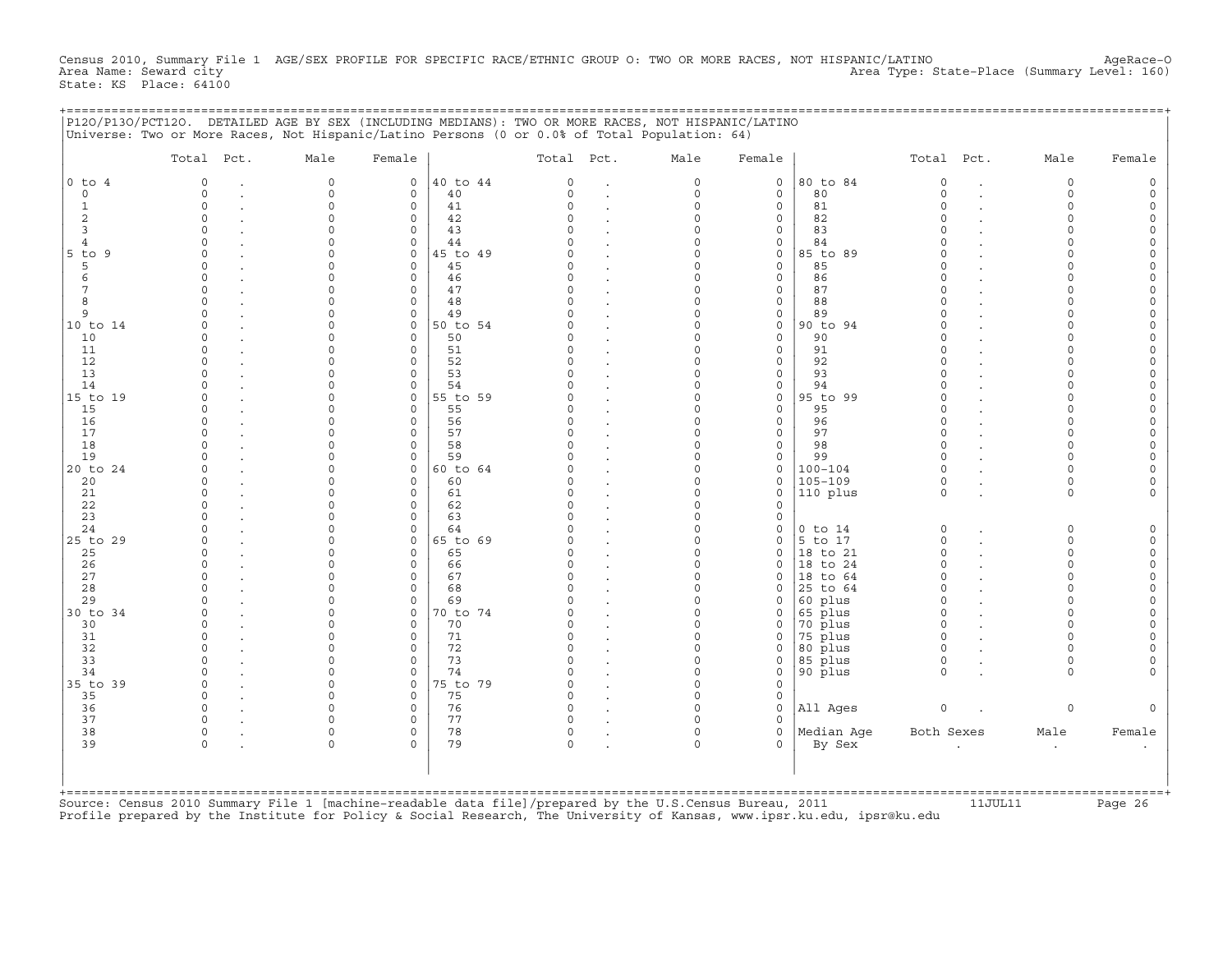| P8/P9. RACE BY HISPANIC/LATINO ETHNICITY                                                                                                                                                                                                                                                                                                  |             |                                                                      |                                        |                                                                           |                     |                |             |
|-------------------------------------------------------------------------------------------------------------------------------------------------------------------------------------------------------------------------------------------------------------------------------------------------------------------------------------------|-------------|----------------------------------------------------------------------|----------------------------------------|---------------------------------------------------------------------------|---------------------|----------------|-------------|
| Universe: Total Population                                                                                                                                                                                                                                                                                                                | Total       |                                                                      | Hispanic or Latino Not Hispanic/Latino |                                                                           |                     |                |             |
|                                                                                                                                                                                                                                                                                                                                           | Number Pct. |                                                                      |                                        | Number Pct.                                                               |                     | Number Pct.    |             |
| Total:                                                                                                                                                                                                                                                                                                                                    |             | 64 100.0                                                             |                                        |                                                                           |                     |                | 64 100.0    |
| Population of one race:                                                                                                                                                                                                                                                                                                                   |             | $64 100.0$<br>$64 100.0$<br>$0 0.0$<br>$0 0.0$<br>$0 0.0$<br>$0 0.0$ |                                        |                                                                           |                     |                | 64 100.0    |
| White alone                                                                                                                                                                                                                                                                                                                               |             |                                                                      |                                        |                                                                           |                     |                | 64 100.0    |
| Black or African American alone                                                                                                                                                                                                                                                                                                           |             |                                                                      |                                        |                                                                           |                     | $\overline{0}$ | 0.0         |
| American Indian and Alaska Native alone                                                                                                                                                                                                                                                                                                   |             |                                                                      |                                        |                                                                           |                     | $\Omega$       | 0.0         |
|                                                                                                                                                                                                                                                                                                                                           |             |                                                                      |                                        |                                                                           |                     | $\overline{0}$ |             |
| Asian alone                                                                                                                                                                                                                                                                                                                               |             |                                                                      |                                        |                                                                           |                     |                | 0.0         |
| Native Hawaiian and Other Pacific Islander alone                                                                                                                                                                                                                                                                                          |             |                                                                      |                                        |                                                                           |                     | $\Omega$       | 0.0         |
| Some Other Race alone                                                                                                                                                                                                                                                                                                                     |             | $0 \t 0.0$                                                           |                                        |                                                                           |                     | $\Omega$       | 0.0         |
| Population of two or more races:                                                                                                                                                                                                                                                                                                          |             | $0 \t 0.0$                                                           |                                        | $\circ$<br><b>Contract Contract</b>                                       |                     | 0              | 0.0         |
| Population of two races:                                                                                                                                                                                                                                                                                                                  |             | $0 \t 0.0$                                                           |                                        | $\Omega$<br><b>Contract Contract</b>                                      |                     | $\Omega$       | 0.0         |
| White; Black or African American                                                                                                                                                                                                                                                                                                          |             | $0 \t 0.0$                                                           |                                        | $\begin{matrix} 0 & & \\ 0 & & \end{matrix}$                              |                     | $\Omega$       | 0.0         |
| White; American Indian and Alaska Native                                                                                                                                                                                                                                                                                                  | $\circ$     | 0.0                                                                  |                                        |                                                                           |                     | $\overline{0}$ | 0.0         |
| White; Asian                                                                                                                                                                                                                                                                                                                              |             | $0 \t 0.0$                                                           |                                        | $\Omega$<br><b>Contract Contract</b>                                      |                     | $\Omega$       | 0.0         |
| White; Native Hawaiian and Other Pacific Islander                                                                                                                                                                                                                                                                                         |             | $0 \t 0.0$                                                           |                                        | $\mathsf{O}\xspace$                                                       |                     | $\overline{0}$ | $0.0$       |
| White; Some other race                                                                                                                                                                                                                                                                                                                    |             | $0 \t 0.0$                                                           |                                        | $\Omega$                                                                  |                     | $\circ$        | $0.0$       |
| Black or African American; American Indian and Alaska Native                                                                                                                                                                                                                                                                              |             | $0 \t 0.0$                                                           |                                        | $\Omega$                                                                  |                     | $\Omega$       | 0.0         |
| Black or African American; Asian                                                                                                                                                                                                                                                                                                          |             | $0 \t 0.0$                                                           |                                        | $\circ$                                                                   |                     | $\circ$        | $0.0$       |
| Black or African American; Native Hawaiian and Other Pacific Islander                                                                                                                                                                                                                                                                     |             | $0 \t 0.0$                                                           |                                        | $\Omega$                                                                  |                     | $\Omega$       | 0.0         |
| Black or African American; Some Other Race                                                                                                                                                                                                                                                                                                |             | $0 \t 0.0$                                                           |                                        | $\circ$                                                                   |                     | $\overline{0}$ | 0.0         |
|                                                                                                                                                                                                                                                                                                                                           |             | $0 \t 0.0$                                                           |                                        | $\Omega$                                                                  |                     | $\Omega$       |             |
| American Indian and Alaska Native; Asian                                                                                                                                                                                                                                                                                                  |             |                                                                      |                                        | $\frac{1}{2}$<br>$\Omega$                                                 |                     |                | $0.0$       |
| American Indian and Alaska Native; Native Hawaiian and Other Pacific Islander                                                                                                                                                                                                                                                             |             | $0 \t 0.0$                                                           |                                        |                                                                           |                     | $\Omega$       | 0.0         |
| American Indian and Alaska Native; Some Other Race                                                                                                                                                                                                                                                                                        |             | $0 \t 0.0$                                                           |                                        | $\mathbf{0}$                                                              |                     | $\overline{0}$ | 0.0         |
| Asian; Native Hawaiian and Other Pacific Islander                                                                                                                                                                                                                                                                                         |             | $0 \t 0.0$                                                           |                                        | $\Omega$<br>$\mathcal{L}^{\text{max}}$ , where $\mathcal{L}^{\text{max}}$ |                     | $\circ$        | 0.0         |
| Asian; Some Other Race                                                                                                                                                                                                                                                                                                                    |             | $0 \t 0.0$                                                           |                                        | $\Omega$                                                                  |                     | $\Omega$       | 0.0         |
| Native Hawaiian and Other Pacific Islander; Some Other Race                                                                                                                                                                                                                                                                               |             | $0 \t 0.0$                                                           |                                        | $\circ$                                                                   |                     | $\overline{0}$ | 0.0         |
| Population of three or more races:                                                                                                                                                                                                                                                                                                        |             | $0 \t 0.0$                                                           |                                        | $\begin{matrix}0&\cdot\cr 0&\cdot\cr 0&\cdot\cr\end{matrix}$              |                     | $\Omega$       | 0.0         |
| Population of three races*                                                                                                                                                                                                                                                                                                                |             | $0 \t 0.0$                                                           |                                        |                                                                           |                     | $\overline{0}$ | $0.0$       |
| Population of four races*                                                                                                                                                                                                                                                                                                                 |             | $0 \t 0.0$                                                           |                                        |                                                                           |                     | $\circ$        | 0.0         |
| Population of five races*                                                                                                                                                                                                                                                                                                                 |             | $0 \t 0.0$                                                           |                                        | $\Omega$                                                                  |                     | $\Omega$       | 0.0         |
| Population of all six races                                                                                                                                                                                                                                                                                                               | $\Omega$    | 0.0                                                                  |                                        | $\Omega$                                                                  |                     | $\Omega$       | 0.0         |
|                                                                                                                                                                                                                                                                                                                                           |             |                                                                      |                                        |                                                                           |                     |                |             |
| *Tables P8 and p9 also include counts for all 41 specific combinations of three, four, and five races. They are not shown here to save space.<br>For more information, contact the Census Bureau or the State Data Center which produced this report. See also Race Profile 3.<br>P6/P7. TOTAL RACES TALLIED BY HISPANIC/LATINO ETHNICITY |             |                                                                      |                                        |                                                                           |                     |                |             |
| Universe: Total Races Tallied (64 or 100.0% of the total population)                                                                                                                                                                                                                                                                      |             |                                                                      |                                        |                                                                           |                     |                |             |
| (Greater than the total population because of multiple race reporting)                                                                                                                                                                                                                                                                    |             |                                                                      |                                        |                                                                           | Hispanic            | Not Hispanic   |             |
|                                                                                                                                                                                                                                                                                                                                           |             |                                                                      | Total                                  |                                                                           | or Latino           |                | or Latino   |
| Total Races Tallied:                                                                                                                                                                                                                                                                                                                      |             |                                                                      | 64                                     |                                                                           | $\Omega$            |                | 64          |
| White alone or in combination with one or more other races                                                                                                                                                                                                                                                                                |             |                                                                      | 64                                     |                                                                           | $\mathbf 0$         |                | 64          |
| Black or African American alone or in combination with one or more other races                                                                                                                                                                                                                                                            |             |                                                                      | $\Omega$                               |                                                                           | $\mathbf 0$         |                | $\circ$     |
| American Indian and Alaska Native alone or in combination with one or more other races                                                                                                                                                                                                                                                    |             |                                                                      | $\Omega$                               |                                                                           | $\mathbf 0$         |                | $\mathsf O$ |
| Asian alone or in combination with one or more other races                                                                                                                                                                                                                                                                                |             |                                                                      | $\mathbf 0$                            |                                                                           | $\mathsf{O}\xspace$ |                | $\mathsf O$ |
|                                                                                                                                                                                                                                                                                                                                           |             |                                                                      | $\mathbf{0}$                           |                                                                           | $\circ$             |                | $\mathbb O$ |
| Native Hawaiian and Other Pacific Islander alone or in combination with one or more other races                                                                                                                                                                                                                                           |             |                                                                      |                                        |                                                                           |                     |                |             |
| Some Other Race alone or in combination with one or more other races                                                                                                                                                                                                                                                                      |             |                                                                      | $\Omega$                               |                                                                           | $\Omega$            |                | $\circ$     |
| As a Percent of Total Race Tallies:                                                                                                                                                                                                                                                                                                       |             |                                                                      | 100.0                                  |                                                                           |                     |                | 100.0       |
| White alone or in combination with one or more other races                                                                                                                                                                                                                                                                                |             |                                                                      | 100.0                                  |                                                                           |                     |                | 100.0       |
| Black or African American alone or in combination with one or more other races                                                                                                                                                                                                                                                            |             |                                                                      | 0.0                                    |                                                                           |                     |                | 0.0         |
| American Indian and Alaska Native alone or in combination with one or more other races                                                                                                                                                                                                                                                    |             |                                                                      | 0.0                                    |                                                                           |                     |                | 0.0         |
| Asian alone or in combination with one or more other races                                                                                                                                                                                                                                                                                |             |                                                                      | 0.0                                    |                                                                           |                     |                | 0.0         |
|                                                                                                                                                                                                                                                                                                                                           |             |                                                                      |                                        |                                                                           |                     |                |             |
| Native Hawaiian and Other Pacific Islander alone or in combination with one or more other races                                                                                                                                                                                                                                           |             |                                                                      | 0.0                                    |                                                                           |                     |                | 0.0         |
| Some Other Race alone or in combination with one or more other races                                                                                                                                                                                                                                                                      |             |                                                                      | 0.0                                    |                                                                           |                     |                | 0.0         |

| P6/P7. TOTAL RACES TALLIED BY HISPANIC/LATINO ETHNICITY                                                 |       |           |              |
|---------------------------------------------------------------------------------------------------------|-------|-----------|--------------|
| Universe: Total Races Tallied (64 or 100.0% of the total population)                                    |       |           |              |
| (Greater than the total population because of multiple race reporting)                                  |       | Hispanic  | Not Hispanic |
|                                                                                                         | Total | or Latino | or Latino    |
| Total Races Tallied:                                                                                    | 64    |           | 64           |
| White alone or in combination with one or more other races                                              | 64    |           | 64           |
| Black or African American alone or in combination with one or more other races                          |       |           |              |
| American Indian and Alaska Native alone or in combination with one or more other races                  |       |           |              |
| Asian alone or in combination with one or more other races                                              |       |           |              |
| Native Hawaiian and Other Pacific Islander alone or in combination with one or more other races         |       |           |              |
| Some Other Race alone or in combination with one or more other races                                    |       |           |              |
| As a Percent of Total Race Tallies:                                                                     | 100.0 |           | 100.0        |
| White alone or in combination with one or more other races                                              | 100.0 |           | 100.0        |
| Black or African American alone or in combination with one or more other races                          | 0.0   |           | 0.0          |
| American Indian and Alaska Native alone or in combination with one or more other races                  | 0.0   |           | 0.0          |
| Asian alone or in combination with one or more other races                                              | 0.0   |           | 0.0          |
| Native Hawaiian and Other Pacific Islander alone or in combination with one or more other races         | 0.0   |           | 0.0          |
| Some Other Race alone or in combination with one or more other races                                    | 0.0   |           | 0.0          |
| Source: Census 2010 Summary File 1 [machine-readable data file]/prepared by the U.S.Census Bureau, 2011 |       | 11JUL11   | Page 27      |

Profile prepared by the Institute for Policy & Social Research, The University of Kansas, www.ipsr.ku.edu, ipsr@ku.edu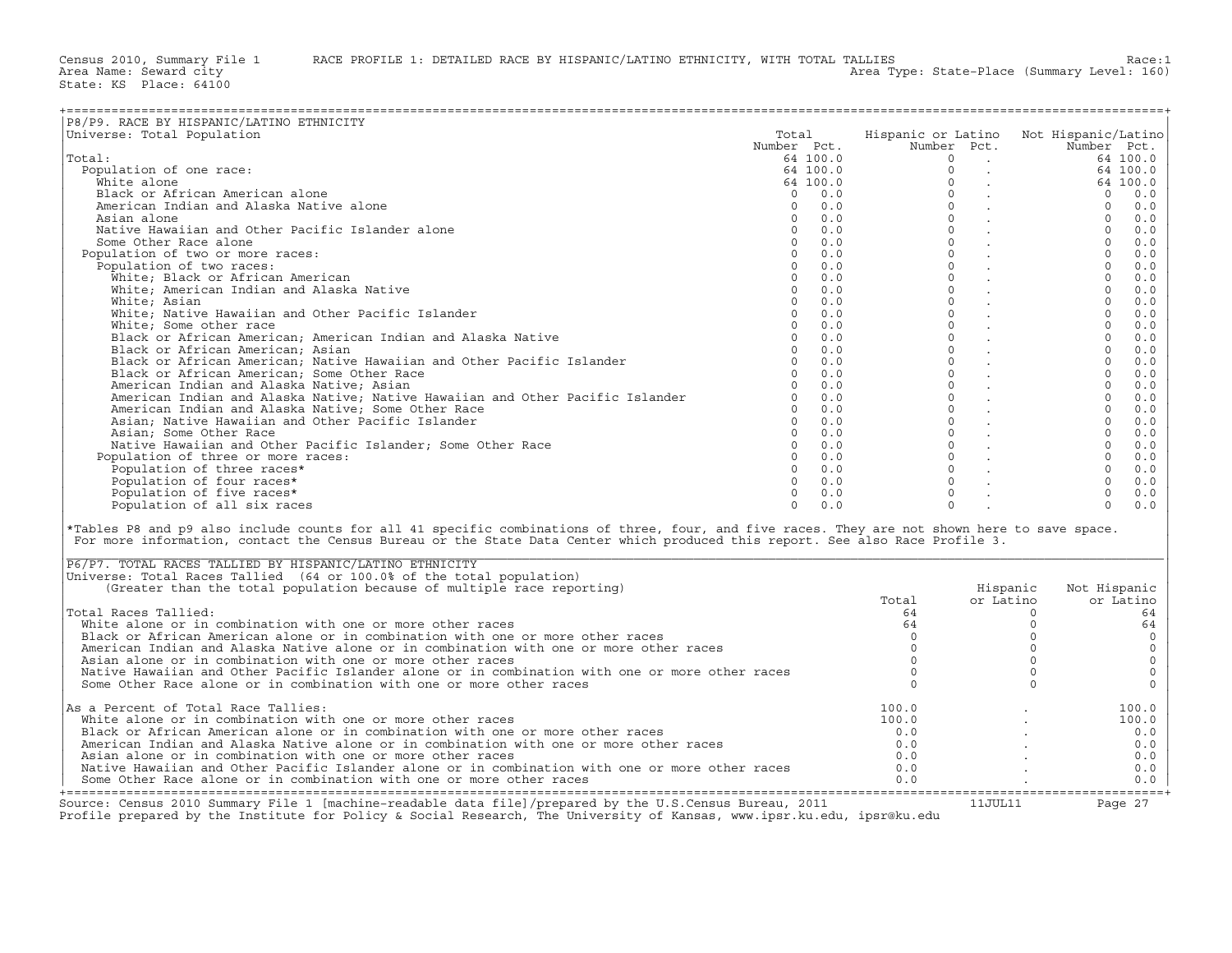Census 2010, Summary File 1 RACE PROFILE 2: DETAILED RACE BY HISP./LATINO ETHNICITY (18+); TALLIES FOR HOUSEHOLDERS Race:2<br>Area Name: Seward city Area Type: State-Place (Summary Level: 160) State: KS Place: 64100

| -------------------------------------                                                                                                                                                                                                                                                                                               |                 |          |              |                                                                      |                                        |             |
|-------------------------------------------------------------------------------------------------------------------------------------------------------------------------------------------------------------------------------------------------------------------------------------------------------------------------------------|-----------------|----------|--------------|----------------------------------------------------------------------|----------------------------------------|-------------|
| P10/P11. RACE BY HISPANIC/LATINO ETHNICITY FOR THE POPULATION 18 AND OVER                                                                                                                                                                                                                                                           |                 |          |              |                                                                      |                                        |             |
| Universe: Population 18 and over                                                                                                                                                                                                                                                                                                    | Total 18 & over |          |              |                                                                      | Hispanic or Latino Not Hispanic/Latino |             |
|                                                                                                                                                                                                                                                                                                                                     | Number Pct.     |          |              | Number Pct.                                                          | Number Pct.                            |             |
| Total 18 and over:                                                                                                                                                                                                                                                                                                                  |                 | 49 100.0 | $\mathbf 0$  | $\sim$ $-$                                                           |                                        | 49 100.0    |
| Population of one race:                                                                                                                                                                                                                                                                                                             |                 | 49 100.0 | $\Omega$     | $\mathcal{L}^{\text{max}}$                                           |                                        | 49 100.0    |
| White alone                                                                                                                                                                                                                                                                                                                         |                 | 49 100.0 | $\Omega$     |                                                                      |                                        | 49 100.0    |
|                                                                                                                                                                                                                                                                                                                                     |                 |          | $\mathbf 0$  |                                                                      |                                        |             |
| Black or African American alone                                                                                                                                                                                                                                                                                                     | $\Omega$        | 0.0      |              |                                                                      | $\Omega$                               | 0.0         |
| American Indian and Alaska Native alone                                                                                                                                                                                                                                                                                             | $\mathbf 0$     | 0.0      |              | $\circ$                                                              | $\circ$                                | 0.0         |
| Asian alone                                                                                                                                                                                                                                                                                                                         | $\Omega$        | 0.0      |              | $\Omega$                                                             | $\circ$                                | 0.0         |
| Native Hawaiian and Other Pacific Islander alone                                                                                                                                                                                                                                                                                    | $\Omega$        | 0.0      |              | $\Omega$<br><b>Contract Contract</b>                                 | $\Omega$                               | 0.0         |
| Some Other Race alone                                                                                                                                                                                                                                                                                                               | $\Omega$        | 0.0      |              | $\Omega$<br><b>Contractor</b>                                        | $\Omega$                               | 0.0         |
| Population of two or more races:                                                                                                                                                                                                                                                                                                    | $\Omega$        | 0.0      |              | $\Omega$<br><b>Contract Contract</b>                                 | $\Omega$                               | 0.0         |
| Population of two races:                                                                                                                                                                                                                                                                                                            | $\Omega$        | 0.0      |              | $\mathbf{0}$<br><b>Contract Contract</b>                             | $\circ$                                | 0.0         |
| White; Black or African American                                                                                                                                                                                                                                                                                                    | $\Omega$        | 0.0      | $\Omega$     | <b>Contract Contract</b>                                             | $\Omega$                               | 0.0         |
| White; American Indian and Alaska Native                                                                                                                                                                                                                                                                                            | $\mathbf{0}$    | 0.0      | $\circ$      | <b>Contract Contract</b>                                             | $\circ$                                | 0.0         |
| White; Asian                                                                                                                                                                                                                                                                                                                        | $\Omega$        | 0.0      | $\mathbf{0}$ | <b>Contract Contract</b>                                             | $\Omega$                               | 0.0         |
| White; Native Hawaiian and Other Pacific Islander                                                                                                                                                                                                                                                                                   | $\circ$         | 0.0      | $\mathbf{0}$ | $\mathcal{L}(\mathcal{A})$ .                                         | $\circ$                                | 0.0         |
| White; Some Other Race                                                                                                                                                                                                                                                                                                              | $\Omega$        | 0.0      |              | $\circ$<br><b>Contract Contract</b>                                  | $\circ$                                | 0.0         |
| Black or African American; American Indian and Alaska Native                                                                                                                                                                                                                                                                        | $\Omega$        | 0.0      | $\Omega$     |                                                                      | $\Omega$                               | 0.0         |
| Black or African American; Asian                                                                                                                                                                                                                                                                                                    | $\Omega$        | 0.0      | $\circ$      | $\sim 100$ km s $^{-1}$                                              | $\mathbf{0}$                           | 0.0         |
| Black or African American; Native Hawaiian and Other Pacific Islander                                                                                                                                                                                                                                                               | $\Omega$        | 0.0      | $\mathbf{0}$ | <b>Contract Contract</b>                                             | $\Omega$                               | $0.0$       |
| Black or African American; Some Other Race                                                                                                                                                                                                                                                                                          | $\Omega$        | 0.0      |              | $\Omega$                                                             | $\Omega$                               | 0.0         |
|                                                                                                                                                                                                                                                                                                                                     | $\Omega$        |          | $\circ$      | <b>Contractor</b>                                                    | $\mathbf{0}$                           |             |
| American Indian and Alaska Native; Asian                                                                                                                                                                                                                                                                                            |                 | 0.0      |              | $\sim 10^{-11}$                                                      |                                        | 0.0         |
| American Indian and Alaska Native; Native Hawaiian and Other Pacific Islander                                                                                                                                                                                                                                                       | $\circ$         | 0.0      |              | $\mathbf{0}$                                                         | $\circ$                                | 0.0         |
| American Indian and Alaska Native; Some Other Race                                                                                                                                                                                                                                                                                  | $\Omega$        | 0.0      | $\Omega$     | <b>Contract Contract</b>                                             | $\Omega$                               | 0.0         |
| Asian; Native Hawaiian and Other Pacific Islander                                                                                                                                                                                                                                                                                   | $\Omega$        | 0.0      | $\mathbf{0}$ | <b>Contract Contract</b>                                             | $\Omega$                               | 0.0         |
| Asian; Some Other Race                                                                                                                                                                                                                                                                                                              | $\Omega$        | 0.0      |              | $\circ$<br>$\mathcal{L}(\mathcal{A})$ and $\mathcal{L}(\mathcal{A})$ | $\mathbf{0}$                           | 0.0         |
| Native Hawaiian and Other Pacific Islander; Some Other Race                                                                                                                                                                                                                                                                         | $\Omega$        | 0.0      | $\Omega$     | <b>Contract Contract</b>                                             | $\Omega$                               | 0.0         |
| Population of three or more races:                                                                                                                                                                                                                                                                                                  | $\Omega$        | 0.0      |              | $\circ$                                                              | $\mathbf{0}$                           | $0.0$       |
| Population of three races*                                                                                                                                                                                                                                                                                                          | $\Omega$        | 0.0      |              | $\Omega$                                                             | $\Omega$                               | 0.0         |
| Population of four races*                                                                                                                                                                                                                                                                                                           | $\Omega$        | 0.0      | $\Omega$     |                                                                      | $\circ$                                | 0.0         |
| Population of five races*                                                                                                                                                                                                                                                                                                           | $\Omega$        | 0.0      | $\Omega$     |                                                                      | $\Omega$                               | 0.0         |
| Population of all six races                                                                                                                                                                                                                                                                                                         | $\Omega$        | 0.0      | $\Omega$     |                                                                      | $\Omega$                               | 0.0         |
|                                                                                                                                                                                                                                                                                                                                     |                 |          |              |                                                                      |                                        |             |
| *Tables P10 and P11 also include counts for all 41 specific combinations of three, four, and five races. They are not shown here to save<br>space. For more information, contact the Census Bureau or the State Data Center which produced this report.<br>H8/H9. TOTAL RACES TALLIED FOR HOUSEHOLDERS BY HISPANIC/LATINO ETHNICITY |                 |          |              |                                                                      |                                        |             |
| Universe: Total Races Tallied For Householders In Occupied Housing Units (31 or 100.0% of total households)                                                                                                                                                                                                                         |                 |          |              |                                                                      |                                        |             |
| (Note: Greater than the total number of households because of multiple race reporting)                                                                                                                                                                                                                                              |                 |          |              | Hispanic                                                             | Not Hispanic                           |             |
|                                                                                                                                                                                                                                                                                                                                     |                 |          | Total        | or Latino                                                            |                                        | or Latino   |
| Total Races Tallied for Householders:                                                                                                                                                                                                                                                                                               |                 |          | 31           |                                                                      | $\circ$                                | 31          |
| White alone or in combination with one or more other races                                                                                                                                                                                                                                                                          |                 |          | 31           |                                                                      | $\Omega$                               | 31          |
| Black or African American alone or in combination with one or more other races                                                                                                                                                                                                                                                      |                 |          | $\Omega$     |                                                                      | $\Omega$                               | $\mathbb O$ |
| American Indian and Alaska Native alone or in combination with one or more other races                                                                                                                                                                                                                                              |                 |          | $\mathbf 0$  |                                                                      | $\mathbf 0$                            | $\circ$     |
| Asian alone or in combination with one or more other races                                                                                                                                                                                                                                                                          |                 |          | $\Omega$     |                                                                      | $\mathbf 0$                            | $\mathsf O$ |
| Native Hawaiian and Other Pacific Islander alone or in combination with one or more other races                                                                                                                                                                                                                                     |                 |          | $\mathbf 0$  |                                                                      | $\mathbf 0$                            | $\circ$     |
| Some Other Race alone or in combination with one or more other races                                                                                                                                                                                                                                                                |                 |          | $\Omega$     |                                                                      | $\Omega$                               | $\circ$     |
|                                                                                                                                                                                                                                                                                                                                     |                 |          |              |                                                                      |                                        |             |
| As a Percent of Total Race Tallies for Householders:                                                                                                                                                                                                                                                                                |                 |          | 100.0        |                                                                      |                                        | 100.0       |
| White alone or in combination with one or more other races                                                                                                                                                                                                                                                                          |                 |          | 100.0        |                                                                      |                                        | 100.0       |
| Black or African American alone or in combination with one or more other races                                                                                                                                                                                                                                                      |                 |          | 0.0          |                                                                      |                                        | 0.0         |
| American Indian and Alaska Native alone or in combination with one or more other races                                                                                                                                                                                                                                              |                 |          | 0.0          |                                                                      |                                        | 0.0         |
| Asian alone or in combination with one or more other races                                                                                                                                                                                                                                                                          |                 |          | 0.0          |                                                                      |                                        | 0.0         |
| Native Hawaiian and Other Pacific Islander alone or in combination with one or more other races                                                                                                                                                                                                                                     |                 |          | 0.0          |                                                                      |                                        | 0.0         |
| Some Other Race alone or in combination with one or more other races                                                                                                                                                                                                                                                                |                 |          | 0.0          |                                                                      |                                        | 0.0         |
|                                                                                                                                                                                                                                                                                                                                     |                 |          |              |                                                                      |                                        |             |

| H8/H9. TOTAL RACES TALLIED FOR HOUSEHOLDERS BY HISPANIC/LATINO ETHNICITY                                    |       |           |              |
|-------------------------------------------------------------------------------------------------------------|-------|-----------|--------------|
| Universe: Total Races Tallied For Householders In Occupied Housing Units (31 or 100.0% of total households) |       |           |              |
| (Note: Greater than the total number of households because of multiple race reporting)                      |       | Hispanic  | Not Hispanic |
|                                                                                                             | Total | or Latino | or Latino    |
| Total Races Tallied for Householders:                                                                       |       |           |              |
| White alone or in combination with one or more other races                                                  |       |           |              |
| Black or African American alone or in combination with one or more other races                              |       |           |              |
| American Indian and Alaska Native alone or in combination with one or more other races                      |       |           |              |
| Asian alone or in combination with one or more other races                                                  |       |           |              |
| Native Hawaiian and Other Pacific Islander alone or in combination with one or more other races             |       |           |              |
| Some Other Race alone or in combination with one or more other races                                        |       |           |              |
| $\vert$ As a Percent of Total Race Tallies for Householders:                                                | 100.0 |           | 100.0        |
| White alone or in combination with one or more other races                                                  | 100.0 |           | 100.0        |
| Black or African American alone or in combination with one or more other races                              | 0.0   |           | 0.0          |
| American Indian and Alaska Native alone or in combination with one or more other races                      | 0.0   |           | 0.0          |
| Asian alone or in combination with one or more other races                                                  | 0.0   |           | 0.0          |
| Native Hawaiian and Other Pacific Islander alone or in combination with one or more other races             | 0.0   |           | 0.0          |
| Some Other Race alone or in combination with one or more other races                                        | 0.0   |           | 0.0          |
| Source: Census 2010 Summary File 1 [machine-readable data file]/prepared by the U.S.Census Bureau, 2011     |       | 11JUL11   | Page 28      |

Profile prepared by the Institute for Policy & Social Research, The University of Kansas, www.ipsr.ku.edu, ipsr@ku.edu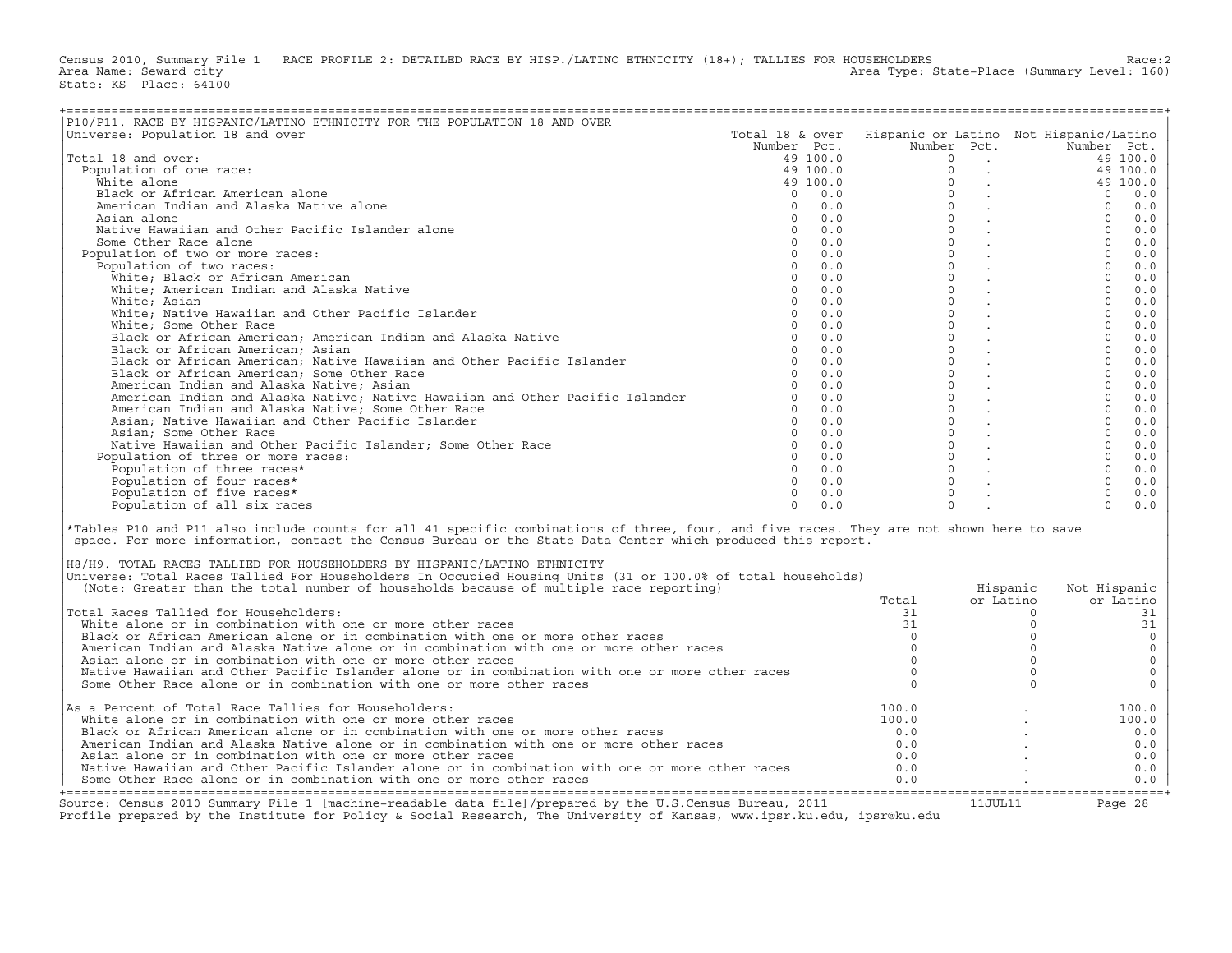Census 2010, Summary File 1 RACE PROFILE 3: MATRIX PRESENTATION OF MULTIPLE RACE COMBINATIONS Race:3<br>Area Name: Seward city Race:3 Area Type: State-Place (Summary Level: 160)

| P6/P8. RACE COMBINATIONS AND                                                                                                                      | White   |                    | Black or         |                      | American Indian |                    | Asian   |                          | Native Hawaiian &  |                | Some other race |                    |
|---------------------------------------------------------------------------------------------------------------------------------------------------|---------|--------------------|------------------|----------------------|-----------------|--------------------|---------|--------------------------|--------------------|----------------|-----------------|--------------------|
| SHARE OF TOTAL TALLIES                                                                                                                            |         |                    | African American |                      | & Alaska Native |                    |         |                          | Other Pacific      |                |                 |                    |
| Two Universes:                                                                                                                                    |         | (WHITE)            |                  | (BLACC)              |                 | (AIAN)             |         | (ASIAN)                  | Islander (NHPI)    |                |                 | (OTHER)            |
|                                                                                                                                                   |         |                    |                  |                      |                 |                    |         |                          |                    |                |                 |                    |
| Total Population (64)                                                                                                                             |         |                    |                  |                      |                 |                    |         |                          |                    |                |                 |                    |
| and Total Races Tallied*                                                                                                                          | Persons | Pct of             | Persons          | Pct of               | Persons         | Pct of             | Persons | Pct of                   | Persons            | Pct of         | Persons         | Pct of             |
| (64 or 100.0% of                                                                                                                                  | or      | WHITE              | or               | <b>BLACK</b>         | or              | AIAN               | or      | ASIAN                    | or                 | NHPI           | or              | <b>OTHER</b>       |
|                                                                                                                                                   | Tallies | Tallies            | Tallies          | Tallies              | Tallies         | Tallies            | Tallies | Tallies                  | Tallies            | Tallies        | Tallies         | Tallies            |
| the Total Population)                                                                                                                             |         |                    |                  |                      |                 |                    |         |                          |                    |                |                 |                    |
| ===================================                                                                                                               |         | ------------------ |                  | ------------------   |                 | ================== |         | ===================      | ================== |                |                 | ================== |
| One Race Alone                                                                                                                                    |         | 64 100.0           |                  | $\mathbf 0$          |                 | $\circ$            |         | $\circ$                  |                    | $\circ$        |                 | $\Omega$           |
|                                                                                                                                                   |         |                    |                  |                      |                 |                    |         |                          |                    |                |                 |                    |
|                                                                                                                                                   |         |                    |                  |                      |                 |                    |         |                          |                    |                |                 |                    |
| Two-Race combinations (15 in                                                                                                                      |         |                    |                  |                      |                 |                    |         |                          |                    |                |                 |                    |
| all, each presented twice)--                                                                                                                      |         |                    |                  |                      |                 |                    |         |                          |                    |                |                 |                    |
| Total Tallies*                                                                                                                                    |         | 0.0<br>$\circ$     |                  | $\mathsf{O}$         |                 | $\circ$            |         | $\circ$                  |                    | 0              |                 | $\Omega$           |
|                                                                                                                                                   |         |                    |                  |                      |                 |                    |         |                          |                    |                |                 |                    |
|                                                                                                                                                   |         |                    |                  |                      |                 |                    |         |                          |                    |                |                 |                    |
| $WHTTE$ and                                                                                                                                       |         |                    |                  | $\overline{0}$       |                 | $\overline{0}$     |         | $\overline{0}$           |                    | $\overline{0}$ |                 | $\Omega$           |
| BLACK and                                                                                                                                         |         | 0.0<br>$\Omega$    |                  |                      |                 | $\Omega$           |         | $\Omega$                 |                    | $\Omega$       |                 | $\Omega$           |
| AIAN and                                                                                                                                          |         | $\Omega$<br>0.0    |                  | $\Omega$             |                 |                    |         | $\Omega$                 |                    | $\Omega$       |                 | $\Omega$           |
|                                                                                                                                                   |         |                    |                  |                      |                 | $\Omega$           |         |                          |                    | $\Omega$       |                 | $\Omega$           |
| ASIAN and                                                                                                                                         |         | $\Omega$<br>0.0    |                  | $\circ$              |                 |                    |         |                          |                    |                |                 |                    |
| NHPI and                                                                                                                                          |         | $\Omega$<br>0.0    |                  | $\Omega$             |                 | $\circ$            |         | $\circ$                  |                    |                |                 | $\Omega$           |
| OTHER and                                                                                                                                         |         | $\Omega$<br>0.0    |                  | $\circ$              |                 | 0                  |         | $\mathbf 0$              |                    | $\circ$        |                 |                    |
|                                                                                                                                                   |         |                    |                  |                      |                 |                    |         |                          |                    |                |                 |                    |
|                                                                                                                                                   |         |                    |                  |                      |                 |                    |         |                          |                    |                |                 |                    |
| Three-Race combinations (20,                                                                                                                      |         |                    |                  |                      |                 |                    |         |                          |                    |                |                 |                    |
| each presented three times)--                                                                                                                     |         |                    |                  |                      |                 |                    |         |                          |                    |                |                 |                    |
| Total Tallies*                                                                                                                                    |         | 0.0<br>$\circ$     |                  | $\mathbf 0$          |                 | $\mathbf{0}$       |         | $\circ$                  |                    | 0              |                 | $\mathbf 0$        |
|                                                                                                                                                   |         |                    |                  |                      |                 |                    |         |                          |                    |                |                 |                    |
|                                                                                                                                                   |         |                    |                  |                      |                 |                    |         |                          |                    |                |                 |                    |
| WHITE; BLACK; and                                                                                                                                 |         |                    |                  |                      |                 | $\overline{0}$     |         | $\overline{0}$           |                    | $\overline{0}$ |                 | $\overline{0}$     |
| WHITE; AIAN; and                                                                                                                                  |         |                    |                  | $\Omega$             |                 |                    |         | $\Omega$                 |                    | $\Omega$       |                 | $\Omega$           |
| WHITE; ASIAN; and                                                                                                                                 |         |                    |                  | $\circ$              |                 | $\circ$            |         |                          |                    | $\Omega$       |                 | $\Omega$           |
|                                                                                                                                                   |         |                    |                  | $\ddot{\phantom{a}}$ |                 |                    |         |                          |                    |                |                 |                    |
| WHITE; NHPI; and                                                                                                                                  |         |                    |                  | $\Omega$             |                 | $\Omega$           |         | $\Omega$                 |                    |                |                 | $\Omega$           |
| WHITE; OTHER; and                                                                                                                                 |         |                    |                  | $\Omega$             |                 | $\Omega$           |         | $\circ$                  |                    | $\Omega$       |                 |                    |
|                                                                                                                                                   |         |                    |                  |                      |                 |                    |         |                          |                    |                |                 |                    |
|                                                                                                                                                   |         | $\mathbf 0$        |                  |                      |                 |                    |         | $\Omega$                 |                    | 0              |                 | $\mathbf 0$        |
| BLACK; AIAN; and                                                                                                                                  |         | 0.0                |                  |                      |                 |                    |         |                          |                    |                |                 |                    |
| BLACK; ASIAN; and                                                                                                                                 |         | $\Omega$<br>0.0    |                  |                      |                 | $\Omega$           |         |                          |                    | $\Omega$       |                 | $\Omega$           |
| BLACK; NHPI; and                                                                                                                                  |         | $\Omega$<br>0.0    |                  |                      |                 | $\Omega$           |         | $\circ$                  |                    |                |                 | $\Omega$           |
| BLACK; OTHER; and                                                                                                                                 |         | $\Omega$<br>0.0    |                  |                      |                 | $\Omega$           |         | $\Omega$                 |                    | $\Omega$       |                 |                    |
|                                                                                                                                                   |         |                    |                  |                      |                 |                    |         |                          |                    |                |                 |                    |
|                                                                                                                                                   |         |                    |                  |                      |                 |                    |         |                          |                    |                |                 |                    |
| AIAN; ASIAN; and                                                                                                                                  |         | 0.0<br>0           |                  | $\circ$              |                 |                    |         |                          |                    | $\Omega$       |                 | $\mathsf{O}$       |
| AIAN; NHPI; and                                                                                                                                   |         | 0.0<br>$\Omega$    |                  | $\Omega$             |                 |                    |         | $\Omega$                 |                    |                |                 | $\Omega$           |
|                                                                                                                                                   |         | $\Omega$<br>0.0    |                  | $\Omega$             |                 |                    |         | $\Omega$                 |                    | $\Omega$       |                 |                    |
| AIAN; OTHER; and                                                                                                                                  |         |                    |                  |                      |                 |                    |         |                          |                    |                |                 |                    |
|                                                                                                                                                   |         |                    |                  |                      |                 |                    |         |                          |                    |                |                 |                    |
| ASIAN; NHPI; and                                                                                                                                  |         | 0.0<br>$\Omega$    |                  | $\Omega$             |                 | $\Omega$           |         |                          |                    |                |                 | $\Omega$           |
| ASIAN; OTHER; and                                                                                                                                 |         | $\Omega$<br>0.0    |                  | $\Omega$             |                 | $\Omega$           |         |                          |                    | $\circ$        |                 |                    |
|                                                                                                                                                   |         |                    |                  |                      |                 |                    |         |                          |                    |                |                 |                    |
|                                                                                                                                                   |         |                    |                  |                      |                 |                    |         |                          |                    |                |                 |                    |
| NHPI; OTHER; and                                                                                                                                  |         | 0.0<br>$\circ$     |                  | $\mathsf{O}$         |                 | $\circ$            |         | $\mathsf O$<br>$\bullet$ |                    |                |                 |                    |
|                                                                                                                                                   |         |                    |                  |                      |                 |                    |         |                          |                    |                |                 |                    |
| Four Races (15)--Total Tallies*:                                                                                                                  |         | 0.0<br>$\Omega$    |                  | $\overline{0}$       |                 | $\Omega$           |         | $\mathbf 0$              |                    | 0              |                 | $\Omega$           |
|                                                                                                                                                   |         |                    |                  | $\mathbf{r}$ .       |                 |                    |         | $\sim$                   |                    |                |                 |                    |
| Five Races (6)--Total Tallies*:                                                                                                                   |         | $\circ$<br>0.0     |                  | 0                    |                 | 0                  |         | 0<br>$\cdot$             |                    | $\circ$        |                 | $\mathbf 0$        |
| Six Races (1)--Total Tallies*:                                                                                                                    |         | $\Omega$<br>0.0    |                  | $\Omega$             |                 | $\Omega$           |         | $\Omega$                 |                    | $\Omega$       |                 | $\Omega$           |
|                                                                                                                                                   |         |                    |                  |                      |                 |                    |         |                          |                    |                |                 |                    |
| Total Tallies* for each race                                                                                                                      |         |                    |                  |                      |                 |                    |         |                          |                    |                |                 |                    |
|                                                                                                                                                   |         |                    |                  |                      |                 |                    |         |                          |                    |                |                 |                    |
| alone or in any combination:                                                                                                                      |         | 64 100.0           |                  | $\mathsf{O}$         |                 | 0                  |         | $\mathsf O$              |                    | 0              |                 | $\mathbf 0$        |
|                                                                                                                                                   |         |                    |                  |                      |                 |                    |         |                          |                    |                |                 |                    |
|                                                                                                                                                   |         |                    |                  |                      |                 |                    |         |                          |                    |                |                 |                    |
|                                                                                                                                                   |         |                    |                  |                      |                 |                    |         |                          |                    |                |                 |                    |
| *Notes: Summing across Total Tallies rows would give results greater than the corresponding population counts because of multiple counting (e.g., |         |                    |                  |                      |                 |                    |         |                          |                    |                |                 |                    |
| each person of three races would be counted three times). Detail is not shown for the four-race and five-race combinations. Each Percent shown    |         |                    |                  |                      |                 |                    |         |                          |                    |                |                 |                    |
| represents that combination's share of total tallies for the race indicated in the column header. See Race Profile 1 for Grand Total Tallies.     |         |                    |                  |                      |                 |                    |         |                          |                    |                |                 |                    |

+===================================================================================================================================================+

Source: Census 2010 Summary File 1 [machine-readable data file]/prepared by the U.S.Census Bureau, 2011 11JUL11 Page 29 Profile prepared by the Institute for Policy & Social Research, The University of Kansas, www.ipsr.ku.edu, ipsr@ku.edu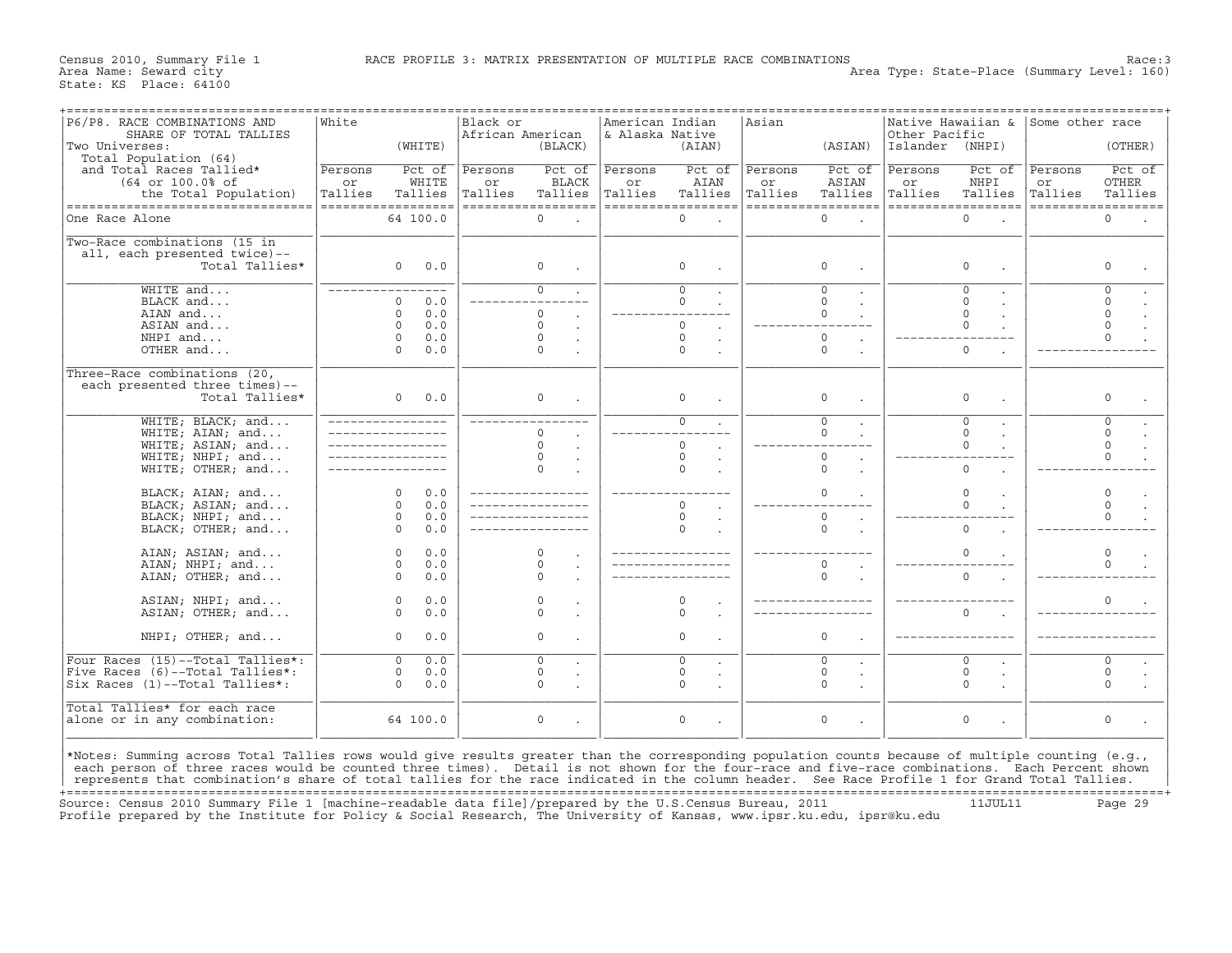Census 2010, Summary File 1 RACE PROFILE 4: DETAILED NATIVE AMERICAN, ASIAN, PACIFIC ISLANDER, & HISP/LATINO SUBGROUPS Race:4 Area Type: State-Place (Summary Level: 160) State: KS Place: 64100

| PCT1. AMERICAN INDIAN AND ALASKA NATIVE BY TRIBE                                                                                                                                                                                               |                                                                                                                                                                                             |                                                                                                                                                                                                                                                                                 |                                        |                                                                                                                                                                                                                                                                                                                                                                                                                                  |                                                                                                                                                                                         |
|------------------------------------------------------------------------------------------------------------------------------------------------------------------------------------------------------------------------------------------------|---------------------------------------------------------------------------------------------------------------------------------------------------------------------------------------------|---------------------------------------------------------------------------------------------------------------------------------------------------------------------------------------------------------------------------------------------------------------------------------|----------------------------------------|----------------------------------------------------------------------------------------------------------------------------------------------------------------------------------------------------------------------------------------------------------------------------------------------------------------------------------------------------------------------------------------------------------------------------------|-----------------------------------------------------------------------------------------------------------------------------------------------------------------------------------------|
| Universe: Persons who are American Indian and Alaska Native Alone                                                                                                                                                                              |                                                                                                                                                                                             |                                                                                                                                                                                                                                                                                 |                                        |                                                                                                                                                                                                                                                                                                                                                                                                                                  |                                                                                                                                                                                         |
| Total:<br>With one tribe specified:<br>American Indian tribe:<br>Apache<br>Arapaho<br>Blackfeet<br>Canadian/French Amer. Indian<br>Central American Indian<br>Cherokee<br>Cheyenne<br>Chickasaw<br>Chippewa<br>Choctaw<br>Colville<br>Comanche | $\Omega$<br>0 Cree<br>0 Creek<br>0 Crow<br>0 Delaware<br>0 Hopi<br>0 Houma<br>0 Iroquois<br>0 Kiowa<br>0 Lumbee<br>0 Menominee<br>0 Mexican Amer. Indian<br>0 Navajo<br>0 Osage<br>0 Ottawa | 0 Paiute<br>0 Pima<br>0 Potawatomi<br>0 Pueblo<br>0 Puget Sound Salish<br>Seminole<br>$\overline{0}$<br>Shoshone<br>$\Omega$<br>0 Sioux<br>South American Indian<br>$\overline{0}$<br>Spanish American Indian<br>$\Omega$<br>0 Tohono O'Odham<br>$0$ Ute<br>0 Yakama<br>0 Yaqui |                                        | $\circ$<br>Yuman<br>$\Omega$<br>Other Amer. Indian tribes<br>$\Omega$<br>Amer. Indian not specified<br>$\Omega$<br>Alaska Native tribe:<br>$\Omega$<br>Alaskan Athabascan<br>$\Omega$<br>Aleut<br>$\Omega$<br>Inupiat<br>$\Omega$<br>Tlingit-Haida<br>Tsimshian<br>$\Omega$<br>$\Omega$<br>Yup'ik<br>$\Omega$<br>Alaska Native not specified<br>No tribe specified<br>$\Omega$<br>$\circ$<br>More than one specified<br>$\Omega$ | $\circ$<br>$\circ$<br>$\circ$<br>$\mathsf{O}\xspace$<br>$\begin{matrix} 0 \\ 0 \end{matrix}$<br>$\mathsf{O}$<br>$\mathbb O$<br>$\mathbb O$<br>$\circ$<br>$\circ$<br>$\circ$<br>$\Omega$ |
| (An additional 0 persons are Native American in combination with other races.)                                                                                                                                                                 |                                                                                                                                                                                             |                                                                                                                                                                                                                                                                                 |                                        |                                                                                                                                                                                                                                                                                                                                                                                                                                  |                                                                                                                                                                                         |
| PCT5/PCT7. ASIAN POPULATION--DETAILED GROUPS<br>Two Universes: (1) Persons who are Asian Alone, and                                                                                                                                            | (2) Total Asian Tallies reported by all persons*                                                                                                                                            | PCT8. NATIVE HAWAIIAN AND OTHER PACIFIC<br>ISLANDER POPULATION--DETAILED GROUPS<br>Univ.: Persons who are Native Hawaiian and<br>other Pacific Islander Alone                                                                                                                   |                                        | PCT11. HISPANIC/LATINO BY SPECIFIC<br>ORIGIN<br>Univ.: Hispanic/Latino population **                                                                                                                                                                                                                                                                                                                                             |                                                                                                                                                                                         |
| Totals (Each Universe):                                                                                                                                                                                                                        | Persons (1) Pct. Tallies* (2)<br>0, 100, 0<br>$\Omega$                                                                                                                                      |                                                                                                                                                                                                                                                                                 | Persons Pct.                           | Total Hispanic/Latino<br>Mexican                                                                                                                                                                                                                                                                                                                                                                                                 | 0<br>$\Omega$                                                                                                                                                                           |
| Only one group specified:                                                                                                                                                                                                                      | $\Omega$<br>$\sim 10^{11}$ km $^{-1}$<br>$---$                                                                                                                                              |                                                                                                                                                                                                                                                                                 |                                        | Puerto Rican                                                                                                                                                                                                                                                                                                                                                                                                                     | $\Omega$                                                                                                                                                                                |
| Asian Indian<br>Bangladeshi                                                                                                                                                                                                                    | $\Omega$<br>$\Omega$<br><b>Contract</b><br>$0 \qquad \qquad .$<br>$\mathsf{O}$                                                                                                              | Total:<br>Only one group specified:                                                                                                                                                                                                                                             | 0, 100.0<br>$\circ$<br>$\sim 10^{-11}$ | Cuban<br>Dominican Republic                                                                                                                                                                                                                                                                                                                                                                                                      | $\circ$<br>$\Omega$                                                                                                                                                                     |
| Bhutanese                                                                                                                                                                                                                                      | $\Omega$<br>$\Omega$                                                                                                                                                                        | Polynesian:                                                                                                                                                                                                                                                                     | $\Omega$<br>$\ddot{\phantom{a}}$       | Central American                                                                                                                                                                                                                                                                                                                                                                                                                 |                                                                                                                                                                                         |
| Burmese                                                                                                                                                                                                                                        | $\Omega$<br>$\Omega$<br><b>Contract Contract</b>                                                                                                                                            | Native Hawaiian                                                                                                                                                                                                                                                                 | $\circ$<br>$\sim 10$                   | excluding Mexican:                                                                                                                                                                                                                                                                                                                                                                                                               | $\circ$<br>$\bullet$                                                                                                                                                                    |
| Cambodian                                                                                                                                                                                                                                      | $0 \qquad \qquad .$<br>$\circ$                                                                                                                                                              | Samoan                                                                                                                                                                                                                                                                          | $\circ$<br>$\sim$                      | Costa Rican                                                                                                                                                                                                                                                                                                                                                                                                                      | $\circ$<br>$\Box$                                                                                                                                                                       |
| Chinese, except Taiwanese                                                                                                                                                                                                                      | $\Omega$<br>$\Omega$                                                                                                                                                                        | Tonqan                                                                                                                                                                                                                                                                          | $\Omega$<br>$\sim$                     | Guatemalan                                                                                                                                                                                                                                                                                                                                                                                                                       | $\Omega$<br>$\frac{1}{2}$                                                                                                                                                               |
| Filipino                                                                                                                                                                                                                                       | $\Omega$<br>$\Omega$<br><b>Contract Contract</b>                                                                                                                                            | Other Polynesian                                                                                                                                                                                                                                                                | $\Omega$<br>$\sim$                     | Honduran                                                                                                                                                                                                                                                                                                                                                                                                                         | $\circ$                                                                                                                                                                                 |
| Hmong                                                                                                                                                                                                                                          | $\Omega$<br>$\Omega$<br>$\Omega$<br>$\circ$                                                                                                                                                 | Micronesian:<br>Guamanian or Chamorro                                                                                                                                                                                                                                           | $\Omega$<br>$\sim$<br>$\circ$          | Nicaraquan<br>Panamanian                                                                                                                                                                                                                                                                                                                                                                                                         | $\mathsf{O}\xspace$<br>$\mathcal{L}^{\pm}$<br>$\overline{0}$                                                                                                                            |
| Indonesian<br>Japanese                                                                                                                                                                                                                         | $\Omega$<br>$\Omega$<br>$\sim$                                                                                                                                                              | Marshallese                                                                                                                                                                                                                                                                     | $\sim$<br>$\Omega$<br>$\sim$           | Salvadoran                                                                                                                                                                                                                                                                                                                                                                                                                       | $\mathbb{Z}^2$<br>$\Omega$                                                                                                                                                              |
| Korean                                                                                                                                                                                                                                         | $\Omega$<br>$\circ$<br>$\sim$                                                                                                                                                               | Other Micronesian                                                                                                                                                                                                                                                               | $\circ$<br>$\sim$                      | Other Cent. American                                                                                                                                                                                                                                                                                                                                                                                                             | $\mathbb{Z}^2$<br>$\overline{0}$<br>$\Box$                                                                                                                                              |
| Laotian                                                                                                                                                                                                                                        | $\Omega$<br>$\circ$                                                                                                                                                                         | Melanesian:                                                                                                                                                                                                                                                                     | $\Omega$<br>$\sim$                     | South American:                                                                                                                                                                                                                                                                                                                                                                                                                  | $\mathsf{O}\xspace$                                                                                                                                                                     |
| Malaysian                                                                                                                                                                                                                                      | $\Omega$<br>$\Omega$                                                                                                                                                                        | Fijian                                                                                                                                                                                                                                                                          | $\Omega$<br>$\sim$                     | Argentinean                                                                                                                                                                                                                                                                                                                                                                                                                      | $\circ$                                                                                                                                                                                 |
| Nepalese                                                                                                                                                                                                                                       | $\Omega$<br>$\Omega$                                                                                                                                                                        | Other Melanesian 0<br>No subgroup specified 0<br>More than one specified 0                                                                                                                                                                                                      |                                        | Bolivian                                                                                                                                                                                                                                                                                                                                                                                                                         | $\circ$                                                                                                                                                                                 |
| Pakistani                                                                                                                                                                                                                                      | $\Omega$<br>$\Omega$                                                                                                                                                                        |                                                                                                                                                                                                                                                                                 | $\sim$                                 | Chilean                                                                                                                                                                                                                                                                                                                                                                                                                          | $\mathsf{O}\xspace$<br>$\epsilon$                                                                                                                                                       |
| Sri Lankan                                                                                                                                                                                                                                     | $\Omega$<br>$\circ$                                                                                                                                                                         |                                                                                                                                                                                                                                                                                 |                                        | Colombian                                                                                                                                                                                                                                                                                                                                                                                                                        | $\overline{0}$<br>$\mathcal{L}^{\mathcal{L}}$                                                                                                                                           |
| Taiwanese                                                                                                                                                                                                                                      | $\Omega$<br>$\Omega$                                                                                                                                                                        |                                                                                                                                                                                                                                                                                 |                                        | Ecuadorian                                                                                                                                                                                                                                                                                                                                                                                                                       | $\circ$<br>$\epsilon$                                                                                                                                                                   |
| Thai                                                                                                                                                                                                                                           | $\Omega$<br>$\circ$                                                                                                                                                                         |                                                                                                                                                                                                                                                                                 |                                        | Paraguayan                                                                                                                                                                                                                                                                                                                                                                                                                       | $\mathsf{O}\xspace$<br>$\Box$                                                                                                                                                           |
| Vietnamese                                                                                                                                                                                                                                     | $\circ$<br>$\Omega$                                                                                                                                                                         | **Hispanic/Latino persons can be of any race                                                                                                                                                                                                                                    |                                        | Peruvian                                                                                                                                                                                                                                                                                                                                                                                                                         | $\mathsf{O}\xspace$                                                                                                                                                                     |
| Other specified subgroup                                                                                                                                                                                                                       | $\Omega$<br>$\Omega$                                                                                                                                                                        |                                                                                                                                                                                                                                                                                 |                                        | Uruguayan                                                                                                                                                                                                                                                                                                                                                                                                                        | $\circ$<br>$\mathcal{L}_{\mathcal{A}}$                                                                                                                                                  |
| No subgroup specified                                                                                                                                                                                                                          | $\Omega$<br>$\Omega$<br>$\Omega$                                                                                                                                                            |                                                                                                                                                                                                                                                                                 |                                        | Venezuelan                                                                                                                                                                                                                                                                                                                                                                                                                       | $\mathsf{O}\xspace$<br>$\mathbb{Z}^2$                                                                                                                                                   |
| More than one specified                                                                                                                                                                                                                        | $---$                                                                                                                                                                                       | General note: For the groups shown on this                                                                                                                                                                                                                                      |                                        | Other South American                                                                                                                                                                                                                                                                                                                                                                                                             | $\begin{matrix} 0 \\ 0 \\ 0 \end{matrix}$<br>$\sim$                                                                                                                                     |
| *Included are the 0 tallies of Asian alone persons                                                                                                                                                                                             |                                                                                                                                                                                             | page, their proportions of this area's<br>total population of 64 are:                                                                                                                                                                                                           |                                        | Other Hispanic/Latino:                                                                                                                                                                                                                                                                                                                                                                                                           | $\frac{1}{2}$                                                                                                                                                                           |
| who specified more than one Asian category, as well as                                                                                                                                                                                         |                                                                                                                                                                                             | Native American alone (0.0%),                                                                                                                                                                                                                                                   |                                        | Spaniard<br>Spanish                                                                                                                                                                                                                                                                                                                                                                                                              | $\circ$                                                                                                                                                                                 |
| the 0 persons who are Asian in combination with                                                                                                                                                                                                |                                                                                                                                                                                             | Asian alone (0.0%), Pacific Islander                                                                                                                                                                                                                                            |                                        | Spanish American                                                                                                                                                                                                                                                                                                                                                                                                                 | $\Box$<br>$\mathbb O$                                                                                                                                                                   |
| one or more other races.                                                                                                                                                                                                                       |                                                                                                                                                                                             | alone $(0.0%),$ and Hispanic/Latino $(0.0%).$                                                                                                                                                                                                                                   |                                        | All other Hisp/Latino                                                                                                                                                                                                                                                                                                                                                                                                            | $\circ$                                                                                                                                                                                 |
| --------------------                                                                                                                                                                                                                           | ----------------------------------                                                                                                                                                          |                                                                                                                                                                                                                                                                                 |                                        |                                                                                                                                                                                                                                                                                                                                                                                                                                  |                                                                                                                                                                                         |

+===================================================================================================================================================+ Source: Census 2010 Summary File 1 [machine-readable data file]/prepared by the U.S.Census Bureau, 2011 11JUL11 Page 30 Profile prepared by the Institute for Policy & Social Research, The University of Kansas, www.ipsr.ku.edu, ipsr@ku.edu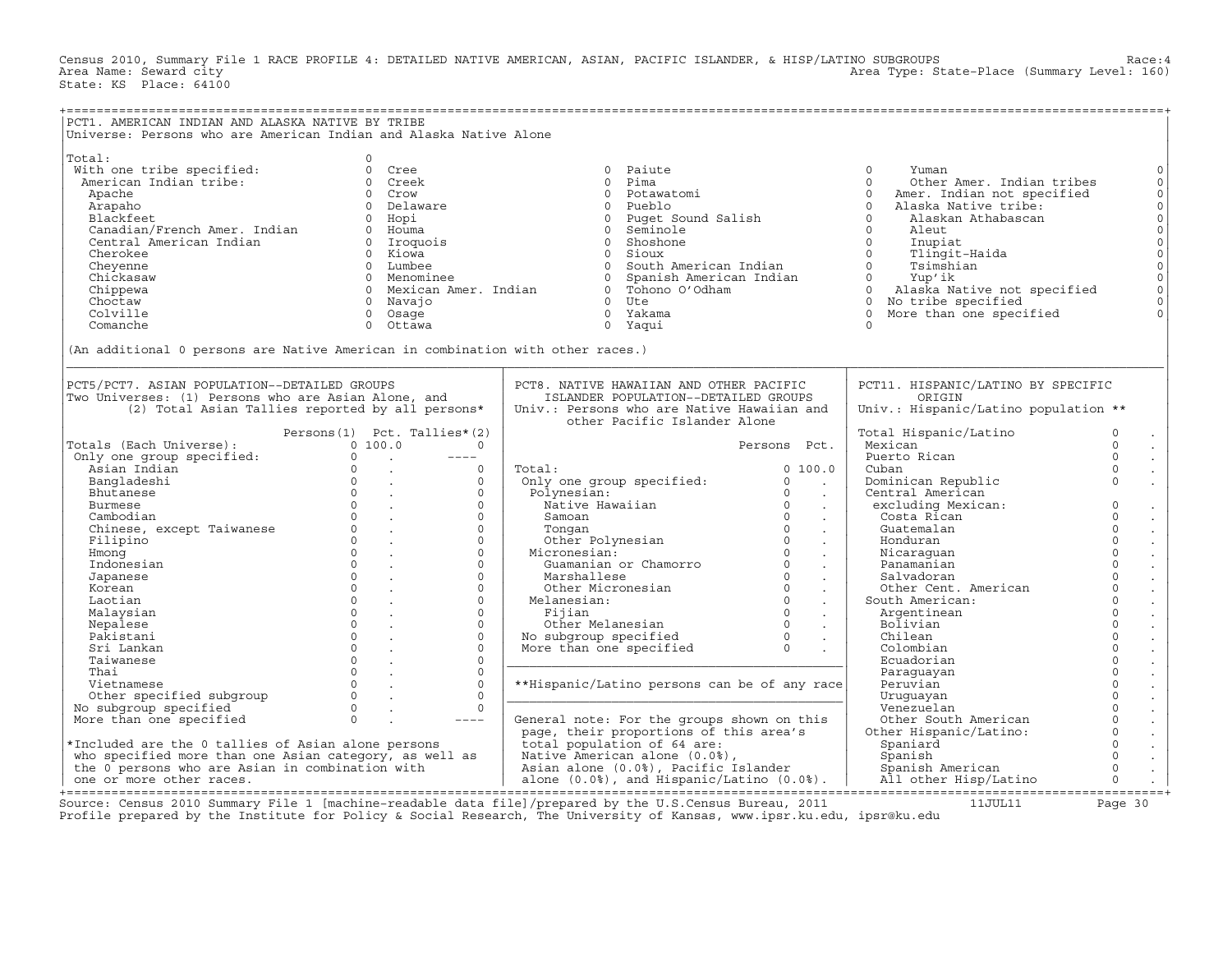| P29/P29A. POPULATION SUMMARY BY RESIDENCE TYPE FOR DESIGNATED UNIVERSE                |                                                                                                                                                                                                                                                                                                                                      |                |                                 |                          |                         |       | P38A/39A. FAMILY TYPE BY PRESENCE AND AGE OF OWN OR RELATED CHILDREN                                                                                                                                                                                           |               |              |                  |          |
|---------------------------------------------------------------------------------------|--------------------------------------------------------------------------------------------------------------------------------------------------------------------------------------------------------------------------------------------------------------------------------------------------------------------------------------|----------------|---------------------------------|--------------------------|-------------------------|-------|----------------------------------------------------------------------------------------------------------------------------------------------------------------------------------------------------------------------------------------------------------------|---------------|--------------|------------------|----------|
| Universe: PERSONS Who Are White Alone                                                 |                                                                                                                                                                                                                                                                                                                                      |                |                                 |                          |                         |       | Universe: Families With A Householder Who Is                                                                                                                                                                                                                   |               |              |                  |          |
|                                                                                       |                                                                                                                                                                                                                                                                                                                                      |                |                                 |                          |                         |       | White Alone $(**)$ $(***)$                                                                                                                                                                                                                                     |               |              |                  |          |
|                                                                                       |                                                                                                                                                                                                                                                                                                                                      |                |                                 |                          |                         |       |                                                                                                                                                                                                                                                                |               |              |                  |          |
|                                                                                       |                                                                                                                                                                                                                                                                                                                                      | Population     | As % of Population of all Races |                          |                         |       |                                                                                                                                                                                                                                                                |               |              |                  |          |
| Total Persons:                                                                        |                                                                                                                                                                                                                                                                                                                                      | 64             | 100.0% of                       |                          | 64                      |       | By Presence of:                                                                                                                                                                                                                                                | Own Children  |              | Related Children |          |
| In Households(*)                                                                      |                                                                                                                                                                                                                                                                                                                                      | 64             | 100.0% of                       |                          | 64                      |       |                                                                                                                                                                                                                                                                | Families Pct. |              | Families         | Pct.     |
| In Group Quarters                                                                     |                                                                                                                                                                                                                                                                                                                                      | $\overline{0}$ | . %                             |                          | $\Omega$                |       |                                                                                                                                                                                                                                                                |               |              |                  |          |
|                                                                                       |                                                                                                                                                                                                                                                                                                                                      |                |                                 |                          |                         |       | All families:                                                                                                                                                                                                                                                  | 16 100.0      |              |                  | 16 100.0 |
| P16-18A/P36-37A. HOUSEHOLDS/POPULATION IN HOUSEHOLDS BY HOUSEHOLD TYPE                |                                                                                                                                                                                                                                                                                                                                      |                |                                 |                          |                         |       | 11 tam11es:<br>Husband-wife families:<br>With children under 18:<br>Under 6 yrs only<br>Under 6 and 6 to 17 yrs<br>6 to 17 yrs<br>6 to 17 yrs 1<br>No children under 18<br>25.0<br>No children under 18<br>25.0<br>26.3<br>26.3<br>26.3<br>26.3<br>27.0<br>27. |               |              | 12               | 75.0     |
|                                                                                       |                                                                                                                                                                                                                                                                                                                                      |                |                                 |                          |                         |       |                                                                                                                                                                                                                                                                |               |              |                  |          |
| Universe: HOUSEHOLDERS Who Are White Alone                                            |                                                                                                                                                                                                                                                                                                                                      |                |                                 |                          |                         |       |                                                                                                                                                                                                                                                                |               |              | $\overline{4}$   | 25.0     |
|                                                                                       |                                                                                                                                                                                                                                                                                                                                      |                |                                 |                          | Average                 |       |                                                                                                                                                                                                                                                                |               |              | $\Omega$         | 0.0      |
|                                                                                       |                                                                                                                                                                                                                                                                                                                                      | Households     |                                 | Population (**)          | Size                    |       |                                                                                                                                                                                                                                                                |               |              | $\mathbf{1}$     | 6.3      |
| Total Households(**)                                                                  |                                                                                                                                                                                                                                                                                                                                      |                | 31                              | 64                       | 2.06                    |       |                                                                                                                                                                                                                                                                |               |              | 3                | 18.8     |
|                                                                                       |                                                                                                                                                                                                                                                                                                                                      |                |                                 | 15                       | 0.48                    |       |                                                                                                                                                                                                                                                                |               |              | 8                | 50.0     |
| Under 18 years -----<br>18 years and over -----<br>Family Households (***) 16<br>---- |                                                                                                                                                                                                                                                                                                                                      |                |                                 | 49                       | 1.58                    |       |                                                                                                                                                                                                                                                                |               |              | $\overline{4}$   | 25.0     |
|                                                                                       |                                                                                                                                                                                                                                                                                                                                      |                |                                 | 48                       | 3.00                    |       | Male householder:                                                                                                                                                                                                                                              |               |              | 2                | 12.5     |
|                                                                                       |                                                                                                                                                                                                                                                                                                                                      |                |                                 |                          |                         |       |                                                                                                                                                                                                                                                                |               |              |                  |          |
|                                                                                       | Under 18 years -----<br>18 years and over -----<br>Nonfamily Households 15                                                                                                                                                                                                                                                           |                |                                 | 15                       | 0.94                    |       | With children under 18:                                                                                                                                                                                                                                        |               |              | $\Omega$         | 0.0      |
|                                                                                       |                                                                                                                                                                                                                                                                                                                                      |                |                                 | $\frac{33}{16}$          | 2.06                    |       |                                                                                                                                                                                                                                                                |               |              | $\Omega$         | 0.0      |
|                                                                                       |                                                                                                                                                                                                                                                                                                                                      |                |                                 |                          | 1.07                    |       |                                                                                                                                                                                                                                                                |               |              | $\Omega$         | 0.0      |
|                                                                                       |                                                                                                                                                                                                                                                                                                                                      |                |                                 |                          |                         |       |                                                                                                                                                                                                                                                                |               |              | $\Omega$         | 0.0      |
| P12A/P13A. POPULATION BY AGE AND SEX                                                  |                                                                                                                                                                                                                                                                                                                                      |                |                                 |                          |                         |       | No children under 18                                                                                                                                                                                                                                           |               |              | 2                | 12.5     |
| Universe: Persons Who Are White Alone (*)                                             |                                                                                                                                                                                                                                                                                                                                      |                |                                 |                          |                         |       | Female householder:                                                                                                                                                                                                                                            |               |              | 2                | 12.5     |
|                                                                                       |                                                                                                                                                                                                                                                                                                                                      |                |                                 |                          |                         |       | male house noise<br>With children under 18:                                                                                                                                                                                                                    |               |              | $\mathbf{1}$     | 6.3      |
|                                                                                       |                                                                                                                                                                                                                                                                                                                                      |                |                                 |                          |                         |       |                                                                                                                                                                                                                                                                |               |              |                  |          |
|                                                                                       | ---Both Sexes---                                                                                                                                                                                                                                                                                                                     |                | ------Male------                |                          | $---$ Female $---$      |       |                                                                                                                                                                                                                                                                |               |              | $\Omega$         | 0.0      |
|                                                                                       | Number                                                                                                                                                                                                                                                                                                                               | Pct.           | Number                          | Pct.                     | Number                  | Pct.  |                                                                                                                                                                                                                                                                |               |              | $\Omega$         | 0.0      |
|                                                                                       |                                                                                                                                                                                                                                                                                                                                      |                |                                 |                          |                         |       |                                                                                                                                                                                                                                                                |               |              | $\mathbf{1}$     | 6.3      |
| All Ages:                                                                             |                                                                                                                                                                                                                                                                                                                                      |                | 37                              | 100.0                    | 27                      | 100.0 | No children under 18                                                                                                                                                                                                                                           |               |              | $\mathbf{1}$     | 6.3      |
| Under 5                                                                               |                                                                                                                                                                                                                                                                                                                                      |                | $\Omega$                        | 0.0                      | 2                       | 7.4   |                                                                                                                                                                                                                                                                |               |              |                  |          |
| $5$ to $9$                                                                            | $64$ 1.<br>$2$ 3.<br>$6$ 9.4<br>$5$ 7.8<br>$2$ 3.<br>$1$ 0<br>$0$                                                                                                                                                                                                                                                                    |                | $\overline{4}$                  | 10.8                     | 2                       | 7.4   |                                                                                                                                                                                                                                                                |               |              |                  |          |
| 10 to 14                                                                              |                                                                                                                                                                                                                                                                                                                                      |                |                                 | 2, 5.4                   | $\overline{3}$          | 11.1  | P31A. RELATIONSHIP BY HOUSEHOLD TYPE FOR THE POPULATION UNDER 18 YEARS                                                                                                                                                                                         |               |              |                  |          |
|                                                                                       |                                                                                                                                                                                                                                                                                                                                      |                |                                 |                          |                         |       |                                                                                                                                                                                                                                                                |               |              |                  |          |
| 15 to 17                                                                              |                                                                                                                                                                                                                                                                                                                                      |                | 1                               | 2.7                      | $\mathbf{1}$            | 3.7   | Universe: Persons under 18 who are                                                                                                                                                                                                                             |               |              |                  |          |
| 18 and 19                                                                             |                                                                                                                                                                                                                                                                                                                                      |                | $1 \quad \blacksquare$          | 2.7                      | $\Omega$                | 0.0   | White Alone $(*)$ $(***)$                                                                                                                                                                                                                                      |               |              |                  |          |
| 20                                                                                    |                                                                                                                                                                                                                                                                                                                                      |                |                                 | $0 \qquad \qquad$<br>0.0 | $\circ$                 | 0.0   |                                                                                                                                                                                                                                                                |               | Number       | Pct.             |          |
| 21                                                                                    |                                                                                                                                                                                                                                                                                                                                      |                |                                 | $0 \t 0.0$               | $\Omega$                | 0.0   |                                                                                                                                                                                                                                                                |               |              |                  |          |
| 22 to 24                                                                              |                                                                                                                                                                                                                                                                                                                                      |                | 1                               | 2.7                      | $\Omega$                | 0.0   | Total under 18:                                                                                                                                                                                                                                                |               | 15           | 100.0            |          |
| 25 to 29                                                                              |                                                                                                                                                                                                                                                                                                                                      |                | <sup>1</sup>                    | 2.7                      | $\Omega$                | 0.0   | In households:                                                                                                                                                                                                                                                 |               | 15           | 100.0            |          |
|                                                                                       |                                                                                                                                                                                                                                                                                                                                      |                |                                 | 4 10.8                   | 2                       | 7.4   |                                                                                                                                                                                                                                                                |               | $\Omega$     | 0.0              |          |
| 30 to 34                                                                              |                                                                                                                                                                                                                                                                                                                                      |                |                                 |                          |                         |       | Householder or spouse                                                                                                                                                                                                                                          |               |              |                  |          |
| 35 to 39                                                                              |                                                                                                                                                                                                                                                                                                                                      |                |                                 | $1 \quad 2.7$            | $\overline{\mathbf{3}}$ | 11.1  | Related child:                                                                                                                                                                                                                                                 |               | 15           | 100.0            |          |
| 40 to 44                                                                              |                                                                                                                                                                                                                                                                                                                                      |                | $\Omega$                        | 0.0                      | $\mathbf{1}$            | 3.7   | Own child:                                                                                                                                                                                                                                                     |               | 15           | 100.0            |          |
| 45 to 49                                                                              |                                                                                                                                                                                                                                                                                                                                      |                | 6                               | 16.2                     | $\overline{3}$          | 11.1  | In husband-wife families                                                                                                                                                                                                                                       |               | 14           | 93.3             |          |
| 50 to 54                                                                              |                                                                                                                                                                                                                                                                                                                                      |                |                                 | $3 \t 8.1$               | $\mathbf{1}$            | 3.7   | In other families (no spouse present): $\frac{1}{1}$                                                                                                                                                                                                           |               |              | 6.7              |          |
| 55 to 59                                                                              | $\begin{array}{cccc} 0 & 0.0 & 0 \\ 1 & 1.6 & \\ 1 & 1.6 & \\ 6 & 9.4 & \\ 4 & 6.3 & \\ 1 & 1.6 & \\ 9 & 14.1 & \\ 9 & 14.1 & \\ 4 & 6.3 & \\ 4 & 6.3 & \\ 2 & 3.1 & \\ 1 & 1.6 & \\ 2 & 3.1 & \\ 2 & 3.1 & \\ 2 & 3.1 & \\ 3 & 1 & \\ 4 & 2 & 3.1 \\ 3 & 1 & 4 & \\ 4 & 2 & 3.1 & \\ 4 & 2 & 3.1 & \\ 5 & 2 & 3.1 & \\ 5 & 2 & 3.1$ |                | $\overline{3}$                  | 8.1                      | $\mathbf{1}$            | 3.7   | Male householder                                                                                                                                                                                                                                               |               | $\Omega$     | 0.0              |          |
| 60 and 61                                                                             |                                                                                                                                                                                                                                                                                                                                      |                | 1                               | 2.7                      | $\mathbf{1}$            | 3.7   | Female householder                                                                                                                                                                                                                                             |               | $\mathbf{1}$ | 6.7              |          |
|                                                                                       |                                                                                                                                                                                                                                                                                                                                      |                | 1                               | 2.7                      | $\Omega$                | 0.0   |                                                                                                                                                                                                                                                                |               | $\circ$      | 0.0              |          |
| 62 to 64                                                                              |                                                                                                                                                                                                                                                                                                                                      |                |                                 |                          |                         |       | Other relatives:                                                                                                                                                                                                                                               |               |              |                  |          |
| 65 and 66                                                                             |                                                                                                                                                                                                                                                                                                                                      |                | 1                               | 2.7                      | $\mathbf{1}$            | 3.7   | Grandchild                                                                                                                                                                                                                                                     |               | $\circ$      | 0.0              |          |
| 67 to 69                                                                              |                                                                                                                                                                                                                                                                                                                                      | $2 \t3.1$      | $\mathbf{1}$                    | 2.7                      | <sup>1</sup>            | 3.7   | Other relatives                                                                                                                                                                                                                                                |               | $\circ$      | 0.0              |          |
| 70 to 74                                                                              |                                                                                                                                                                                                                                                                                                                                      | 4 6.3          | $3^{\circ}$                     | 8.1                      | $\mathbf{1}$            | 3.7   | Nonrelatives                                                                                                                                                                                                                                                   |               | $\mathbf{0}$ | 0.0              |          |
| 75 to 79                                                                              |                                                                                                                                                                                                                                                                                                                                      | 2 3.1          | 1                               | 2.7                      | $\mathbf{1}$            | 3.7   | In group quarters:                                                                                                                                                                                                                                             |               | $\Omega$     | 0.0              |          |
| 80 to 84                                                                              |                                                                                                                                                                                                                                                                                                                                      | 4 6.3          | $\mathbf{1}$                    | 2.7                      | $\mathbf{3}$            | 11.1  | Institutionalized population                                                                                                                                                                                                                                   |               | $\mathbf{0}$ | 0.0              |          |
| 85 plus                                                                               | $\overline{1}$                                                                                                                                                                                                                                                                                                                       | 1.6            | 1                               | 2.7                      | $\Omega$                | 0.0   | Noninstitutionalized population                                                                                                                                                                                                                                |               | $\Omega$     | 0.0              |          |
|                                                                                       |                                                                                                                                                                                                                                                                                                                                      |                |                                 |                          |                         |       |                                                                                                                                                                                                                                                                |               |              |                  |          |
|                                                                                       |                                                                                                                                                                                                                                                                                                                                      |                |                                 |                          |                         |       |                                                                                                                                                                                                                                                                |               |              |                  |          |
| $0$ to 17                                                                             | 15                                                                                                                                                                                                                                                                                                                                   | 23.4           | 7                               | 18.9                     | 8                       | 29.6  | Note: (*) Tables with PERSONS as the universe enumerate persons according                                                                                                                                                                                      |               |              |                  |          |
| 18 to 64                                                                              | 34                                                                                                                                                                                                                                                                                                                                   | 53.1           | 22                              | 59.5                     | 12                      | 44.4  | to their own race or ethnic category. (**) Tables with HOUSEHOLDS or                                                                                                                                                                                           |               |              |                  |          |
| 65 plus                                                                               | 15                                                                                                                                                                                                                                                                                                                                   | 23.4           | 8                               | 21.6                     | $7\overline{ }$         | 25.9  | HOUSEHOLDERS as the universe enumerate persons in households according                                                                                                                                                                                         |               |              |                  |          |
|                                                                                       |                                                                                                                                                                                                                                                                                                                                      |                |                                 |                          |                         |       | to the race or ethnic category of the householder. (***) Responses of                                                                                                                                                                                          |               |              |                  |          |
| Median Aqe                                                                            | 46.0                                                                                                                                                                                                                                                                                                                                 |                | 46.5                            |                          | 43.5                    |       | 'same-sex spouse' were edited during processing to 'unmarried partner.'                                                                                                                                                                                        |               |              |                  |          |
|                                                                                       |                                                                                                                                                                                                                                                                                                                                      |                |                                 |                          |                         |       |                                                                                                                                                                                                                                                                |               |              |                  |          |

+===================================================================================================================================================+ Source: Census 2010 Summary File 1 [machine−readable data file]/prepared by the U.S.Census Bureau, 2011 11JUL11 Page 31 Profile prepared by the Institute for Policy & Social Research, The University of Kansas, www.ipsr.ku.edu, ipsr@ku.edu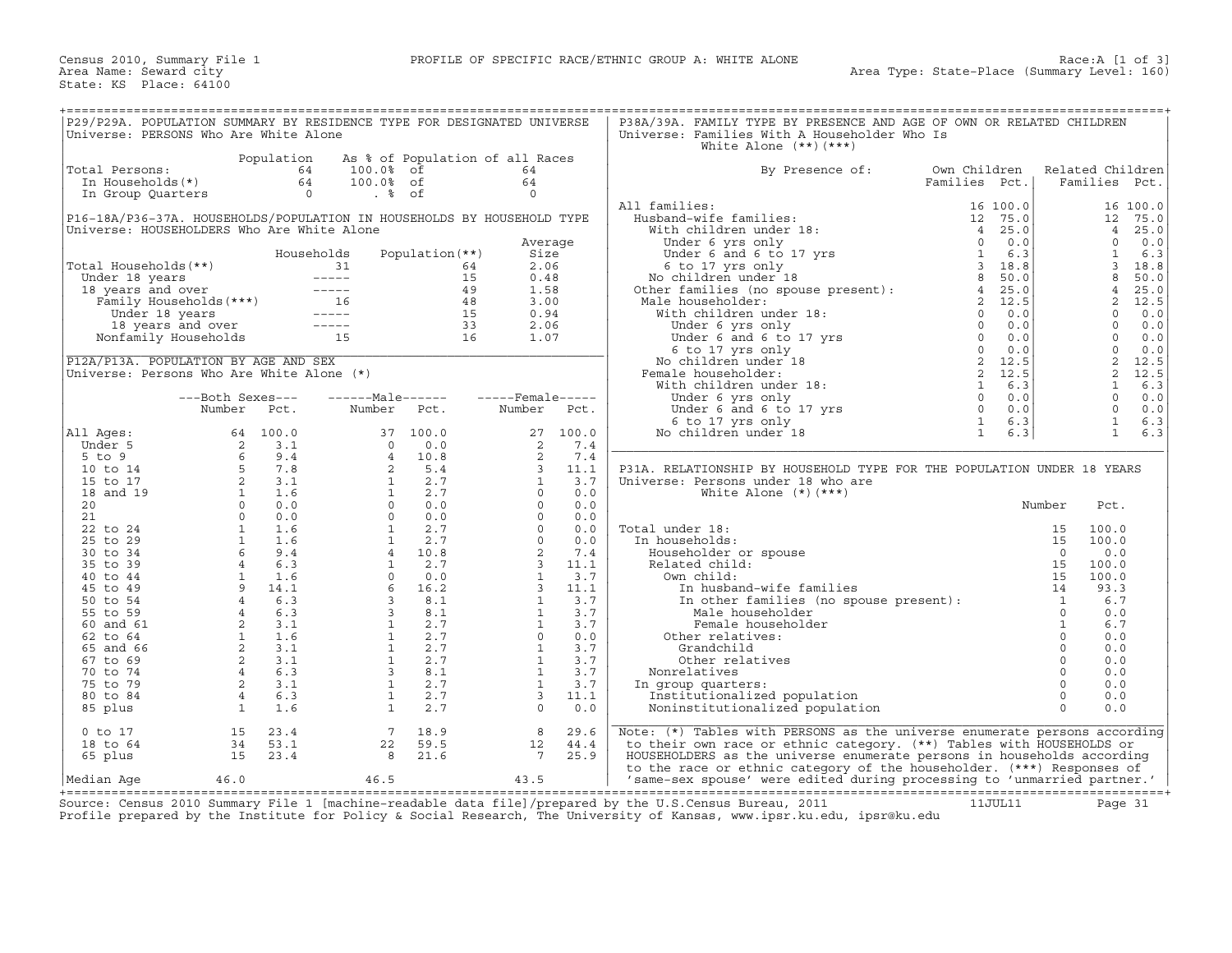| Universe: Persons Who Are White Alone (*) (***)                               |                    |       |                |                             |       | Universe: Households With A Householder Who Is<br>White Alone $(**)$ |                        |                 |          |
|-------------------------------------------------------------------------------|--------------------|-------|----------------|-----------------------------|-------|----------------------------------------------------------------------|------------------------|-----------------|----------|
|                                                                               | All Ages<br>Number | Pct.  |                | 65 years and over<br>Number | Pct.  |                                                                      |                        | Number          | Pct.     |
|                                                                               |                    |       |                |                             |       | Total:                                                               |                        |                 | 31 100.0 |
| Total:                                                                        | 64                 | 100.0 |                | 15                          | 100.0 | Household has 3 or more generations                                  |                        | $\mathbf{1}$    | 3.2      |
| In households:                                                                | 64                 | 100.0 |                | 15                          | 100.0 | Household does not have 3+ generations                               |                        | 30              | 96.8     |
| In family households:                                                         | 48                 | 75.0  |                | 9                           | 60.0  |                                                                      |                        |                 |          |
| Householder:                                                                  | 16                 | 25.0  |                | 5                           | 33.3  |                                                                      |                        |                 |          |
| Male                                                                          | 14                 | 21.9  |                | $\overline{4}$              | 26.7  |                                                                      |                        |                 |          |
| Female                                                                        | $\overline{2}$     | 3.1   |                | $\mathbf{1}$                | 6.7   |                                                                      |                        |                 |          |
| Spouse                                                                        | 12                 | 18.8  |                | $\mathbf{3}$                | 20.0  | PCT19A. NONRELATIVES BY HOUSEHOLD TYPE (*) (***)                     |                        |                 |          |
| Parent                                                                        | $\mathbf{1}$       | 1.6   |                | $\mathbf{1}$                | 6.7   | Universe: Nonrelatives who are                                       |                        |                 |          |
| Parent-in-law                                                                 | $\Omega$           | 0.0   |                | $\Omega$                    | 0.0   | White Alone (Total: 1)                                               |                        |                 |          |
| Child:                                                                        | 18                 | 28.1  |                |                             |       |                                                                      |                        |                 |          |
| Biological                                                                    | 14                 | 21.9  |                |                             |       |                                                                      | In Family              | In Nonfamily    |          |
| Adopted                                                                       | $\mathbf{1}$       | 1.6   |                |                             |       |                                                                      | Households             | Households      |          |
| Step                                                                          | $\mathcal{E}$      | 4.7   |                |                             |       |                                                                      | Number Pct.            | Number Pct.     |          |
| Grandchild                                                                    | $\Omega$           | 0.0   |                |                             |       |                                                                      |                        |                 |          |
| Brother or sister                                                             | $\mathbf{1}$       | 1.6   |                |                             |       | Nonrelatives:                                                        | $\Omega$<br>100.0      |                 | 1 100.0  |
| Son-in-law/daughter-in-law                                                    | $\circ$            | 0.0   |                |                             |       | Roomer or boarder                                                    | $\circ$                | $\Omega$        | 0.0      |
| Other relatives (#)                                                           | $\Omega$           | 0.0   |                | $\Omega$                    | 0.0   | Housemate or roommate                                                | $\Omega$<br>$\sim$     | $\Omega$        | 0.0      |
| Nonrelatives                                                                  | $\Omega$           | 0.0   |                | $\Omega$                    | 0.0   | Unmarried partner                                                    | $\Omega$               |                 | 1 100.0  |
|                                                                               |                    | 25.0  |                | 6                           | 40.0  | Other nonrelatives                                                   | $\Omega$               | $\cap$          | 0.0      |
| In nonfamily households:                                                      | 16                 |       |                |                             |       |                                                                      |                        |                 |          |
| Male householder:                                                             | 11                 | 17.2  |                | $\overline{4}$              | 26.7  |                                                                      |                        |                 |          |
| Living alone                                                                  | 11                 | 17.2  |                | $\overline{4}$              | 26.7  |                                                                      |                        |                 |          |
| Not living alone                                                              | $\Omega$           | 0.0   |                | $\Omega$                    | 0.0   |                                                                      |                        |                 |          |
| Female householder:                                                           | $\overline{4}$     | 6.3   |                | 2                           | 13.3  | H17A. HOUSING UNITS BY HOUSEHOLDER'S AGE AND TENURE                  |                        |                 |          |
| Living alone                                                                  | $\overline{3}$     | 4.7   |                | 2                           | 13.3  | Universe: Occupied Housing Units With A Householder Who Is           |                        |                 |          |
| Not living alone                                                              | $\mathbf{1}$       | 1.6   |                | $\Omega$                    | 0.0   | White Alone $(**)$                                                   |                        |                 |          |
| Nonrelatives                                                                  | $\mathbf{1}$       | 1.6   |                | $\Omega$                    | 0.0   |                                                                      |                        |                 |          |
| In group quarters:                                                            | $\Omega$           | 0.0   |                | $\Omega$                    | 0.0   | Age of                                                               | Owner Occupied         | Renter Occupied |          |
| Institutionalized                                                             | $\circ$            | 0.0   |                | $\circ$                     | 0.0   | Householder                                                          | Number<br>Pct.         | Number          | Pct.     |
| Noninstitutionalized                                                          | $\Omega$           | 0.0   |                | $\Omega$                    | 0.0   |                                                                      |                        |                 |          |
|                                                                               |                    |       |                |                             |       | All Ages:                                                            | 28 100.0               |                 | 3, 100.0 |
| (#) For 65 yrs & over, includes children, siblings, etc. not shown separately |                    |       |                |                             |       | 15 to 24                                                             | $\Omega$<br>0.0        | $\mathbf{1}$    | 33.3     |
|                                                                               |                    |       |                |                             |       | 25 to 34                                                             | 2<br>7.1               | $\mathbf{1}$    | 33.3     |
|                                                                               |                    |       |                |                             |       | 35 to 44                                                             | 2<br>7.1               | $\Omega$        | 0.0      |
|                                                                               |                    |       |                |                             |       | 45 to 54                                                             | 10<br>35.7             | $\Omega$        | 0.0      |
| P18A. HOUSEHOLD TYPE                                                          |                    |       |                |                             |       | 55 to 59                                                             | 3 10.7                 | $\Omega$        | 0.0      |
| Universe: Households with a Householder Who is                                |                    |       |                |                             |       | 60 to 64                                                             | $\Omega$<br>0.0        | $\mathbf{1}$    | 33.3     |
|                                                                               |                    |       |                |                             |       | 65 to 74                                                             | 21.4<br>- 6            | $\Omega$        | 0.0      |
|                                                                               |                    |       | Number         | Pct.                        |       | 75 to 84                                                             | $\overline{4}$<br>14.3 | $\Omega$        | 0.0      |
| White Alone $(**)$                                                            |                    |       |                |                             |       |                                                                      | $\mathbf{1}$           | $\Omega$        | 0.0      |
|                                                                               |                    |       |                |                             |       | 85 and over                                                          | 3.6                    |                 |          |
|                                                                               |                    |       | 16             | 31 100.0                    |       |                                                                      |                        |                 |          |
|                                                                               |                    |       |                | 51.6                        |       |                                                                      |                        |                 |          |
| Family households (***):                                                      |                    |       |                |                             |       | Note: (*) Tables with PERSONS as the universe enumerate persons      |                        |                 |          |
| Husband-wife families                                                         |                    |       | 12             | 38.7                        |       |                                                                      |                        |                 |          |
| Other families:                                                               |                    |       | $\overline{4}$ | 12.9                        |       | according to their own race or ethnic category. (**) Tables with     |                        |                 |          |
| Male householder, no wife present                                             |                    |       | $\overline{2}$ | 6.5                         |       | HOUSEHOLDS or HOUSEHOLDERS as the universe enumerate persons in      |                        |                 |          |
| Female householder, no husband present                                        |                    |       | $\overline{2}$ | 6.5                         |       | households according to the race or ethnic category of the           |                        |                 |          |
| Nonfamily households:                                                         |                    |       | 15             | 48.4                        |       | householder. (***) Responses of 'same-sex spouse' were edited        |                        |                 |          |
| Householder living alone                                                      |                    |       | 14             | 45.2                        |       | during processing to 'unmarried partner.'                            |                        |                 |          |
| Total:                                                                        |                    |       | $\mathbf{1}$   | 3.2                         |       |                                                                      |                        |                 |          |
| Householder not living alone                                                  |                    |       |                |                             |       |                                                                      |                        |                 |          |
|                                                                               |                    |       |                |                             |       |                                                                      |                        |                 |          |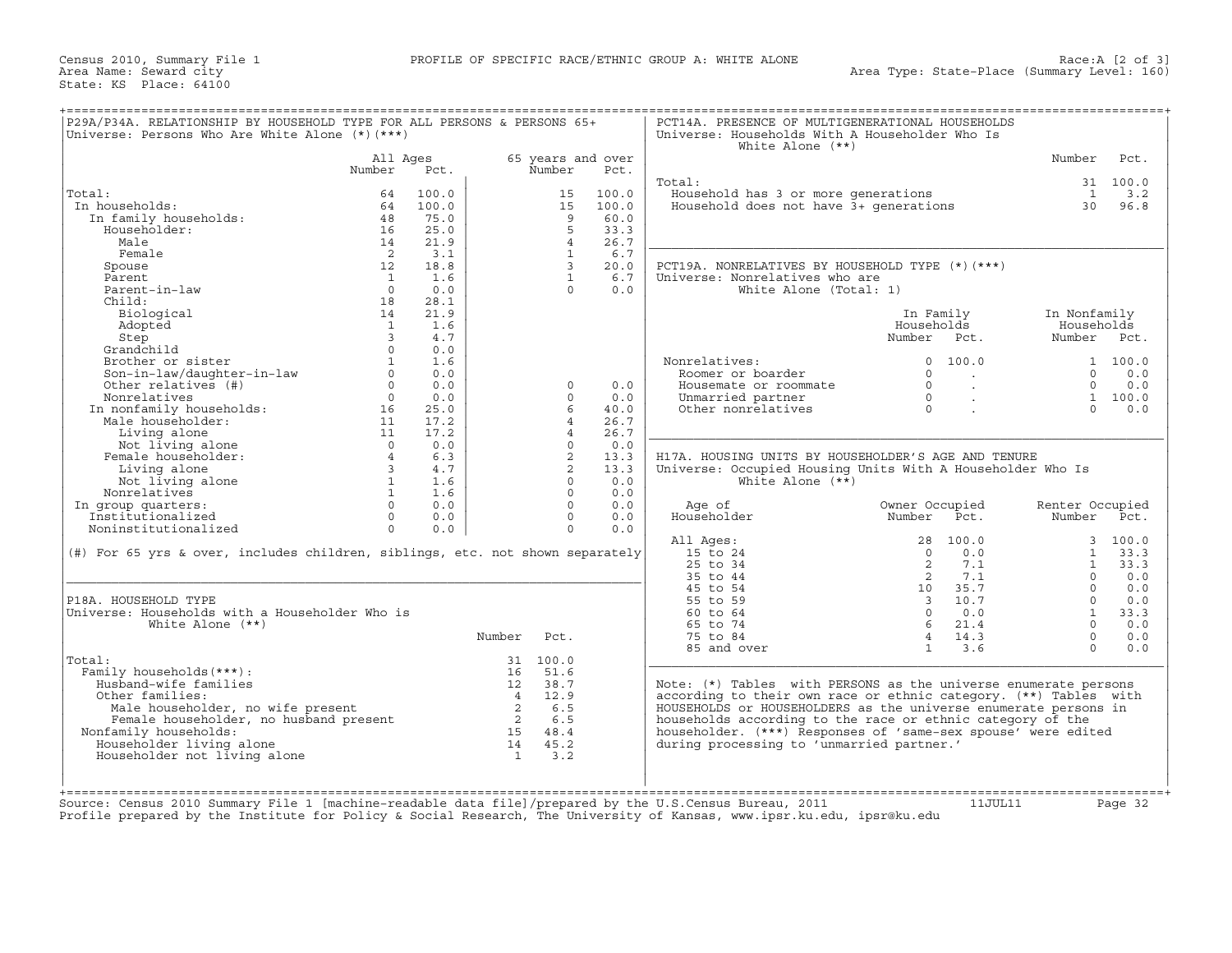+===================================================================================================================================================+

|                             | All<br>Households | Pct.  | Family<br>Households    | Pct.  | Nonfamily<br>Households | Pct.  | Owner<br>Occupied | Pct.  | Renter<br>Occupied | Pct.     |
|-----------------------------|-------------------|-------|-------------------------|-------|-------------------------|-------|-------------------|-------|--------------------|----------|
| All household sizes:        |                   | 100.0 | 16                      | 100.0 | 15.                     | 100.0 | 28                | 100.0 |                    | 3, 100.0 |
| 1-person households         | 14                | 45.2  | (Family always >1 pers) |       | 14                      | 93.3  | 13                | 46.4  |                    | 33.3     |
| 2-person households         | 12                | 38.7  |                         | 68.8  |                         | 6.7   | 12                | 42.9  |                    | 0.0      |
| 3-person households         |                   | 3.2   |                         | 6.3   |                         | 0.0   |                   | 3.6   |                    | 0.0      |
| 4-person households         |                   | 0.0   |                         | 0.0   |                         | 0.0   |                   | 0.0   |                    | 0.0      |
| 5-person households         |                   | 3.2   |                         | 6.3   |                         | 0.0   |                   | 3.6   |                    | 0.0      |
| 6-person households         |                   | 9.7   |                         | 18.8  |                         | 0.0   |                   | 3.6   |                    | 66.7     |
| 7-or-more person households |                   | 0.0   |                         | 0.0   |                         | 0.0   |                   | 0.0   |                    | 0.0      |

|                                | Total<br>Population | Pct.     | Families | Pct.                      | Nonfamilies | Pct.     | In Owner<br>Occupied | Pct.                      | In Renter<br>Occupied | Pct.                      |
|--------------------------------|---------------------|----------|----------|---------------------------|-------------|----------|----------------------|---------------------------|-----------------------|---------------------------|
| Total population in households |                     | 64 100.0 | 48       | 75.0                      | 16          | 25.0     | 51                   | 79.7                      | 13                    | 20.3                      |
| Under 18 years                 | 15 -                | 100.0    | 15       | 100.0                     |             |          |                      |                           |                       |                           |
| 18 years and over              | 49                  | 100.0    | 33       | 67.3                      |             |          |                      |                           |                       |                           |
| Average Household Size         | 2.06                | $------$ | 3.00     | $\qquad \qquad - - - - -$ | .07         | $------$ | .82                  | $\qquad \qquad - - - - -$ |                       | $\qquad \qquad - - - - -$ |
| Under 18 years                 | 0.48                | $------$ | 0.94     |                           |             |          |                      |                           |                       |                           |
| 18 years and over              | 58                  | $------$ | 2.06     | $\qquad \qquad - - - - -$ |             |          |                      |                           |                       |                           |

| All<br>Family<br>Nonfamily<br>Owner<br>Renter<br>Households<br>Households<br>Households<br>Occupied<br>Occupied<br>Pct.<br>Pct.<br>Pct.<br>Pct.<br>Pct.<br>All household sizes:<br>100.0<br>$\begin{tabular}{l c c c c c c c c c c c} \textbf{11} \text{ household sizes:} & \textbf{31} & \textbf{100.0} & \textbf{16} & \textbf{100.0} & \textbf{15} & \textbf{100.0} \\ \textbf{1-person households} & \textbf{2-person households} & \textbf{12} & \textbf{38.7} & \textbf{11} & \textbf{68.8} & \textbf{1} & \textbf{6.7} \\ \textbf{3-person households} & \textbf{12} & \textbf{38.7} & \textbf{11} & \textbf{68.8} &$<br>28<br>100.0<br>3<br>33.3<br>$\mathbf{1}$<br>$\begin{array}{ccc} 1.1 & & & & \\ 12 & & & & \\ 1 & & 3 & .6 \\ 0 & & 0 & .0 \\ 1 & & 3 & .6 \\ & & 3 & . \end{array}$<br>$\begin{bmatrix} 1 & 0 & 0 \\ 0 & 0 & 0 \\ 0 & 0 & 0 \\ 0 & 0 & 0 \\ 0 & 0 & 0 \\ 2 & 66 & 7 \\ 0 & 0 & 0 \\ 0 & 0 & 0 \\ 0 & 0 & 0 \\ 0 & 0 & 0 \\ 0 & 0 & 0 \\ 0 & 0 & 0 \\ 0 & 0 & 0 \\ 0 & 0 & 0 \\ 0 & 0 & 0 \\ 0 & 0 & 0 \\ 0 & 0 & 0 \\ 0 & 0 & 0 \\ 0 & 0 & 0 \\ 0 & 0 & 0 \\ 0 & 0 & 0 \\ 0 & 0 & 0 \\ 0 & 0 & 0 \\ 0 & 0 &$<br>0.0<br>P16A/P17A/P36A/P37A/H11A/H12A. POPULATION IN HOUSEHOLDS AND AVERAGE HOUSEHOLD SIZE BY TYPE AND BY TENURE<br>Universe: Population in Households (Occupied Housing Units) With A Householder Who Is White Alone (**)<br>Total<br>In Owner<br>In Renter<br>In<br>In<br>Population Pct.<br>Families Pct.<br>Nonfamilies<br>Pct.<br>Occupied<br>Occupied<br>Pct.<br>Pct.<br>$\begin{tabular}{ l l l l l } \hline \texttt{Total population in households} & \texttt{64} & \texttt{100.0} & \texttt{48} & \texttt{75.0} \\ \texttt{Under 18 years} & \texttt{54} & \texttt{100.0} & \texttt{15} & \texttt{100.0} \\ \texttt{18 years and over} & \texttt{49} & \texttt{100.0} & \texttt{33} & \texttt{67.3} \\ \texttt{Nerage Household Size} & \texttt{2.06} & \texttt{---} & \texttt{3.00} & \texttt{---} \\ \texttt{Under 18 years$<br>48 75.0<br>16 25.0<br>51 79.7<br>13<br>20.3<br>_______________<br>______________<br>----- -----<br>$1.07$ -----<br>$1.82$ -----<br>$4.33$ $---$<br>Note: Family household numbers include nonrelatives living with families.<br>PCT20/PCT22A. GROUP QUARTERS POPULATION BY SEX BY AGE BY GROUP QUARTERS TYPE<br>Universe: Population in group quarters for persons who are White Alone (*)<br>$---$ All Ages $---$<br>-------------------- 18 Years and Over ------------------<br>Pct. of<br>Pct. of<br>Total<br>All<br>Ages Male<br>Female<br>Total<br>Number<br>$18 +$<br>Pct.<br>100.0<br>$\circ$<br>All types of group quarters:<br>$\circ$<br>$\circ$<br>$\circ$<br>Institutionalized population:<br>$\Omega$<br>$\mathbf{0}$<br>$\Omega$<br>$\mathsf{O}\xspace$<br>Correctional facilities for adults<br>$\circ$<br>$\begin{bmatrix} 0 \\ 0 \\ 0 \end{bmatrix}$<br>$\begin{bmatrix} 0 & & & & \\ 0 & & & & \\ 0 & & & & \\ 0 & & & & \\ 0 & & & & \\ 0 & & & & \\ 0 & & & & \\ 0 & & & & \\ 0 & & & & \\ 0 & & & & \\ 0 & & & & \\ 0 & & & & \\ 0 & & & & \\ 0 & & & & \\ 0 & & & & \\ 0 & & & & \\ 0 & & & & \\ 0 & & & & \\ 0 & & & & \\ 0 & & & & \\ 0 & & & & \\ 0 & & & & \\ 0 & & & & \\ 0 & & & & & \\ 0 & & & & & \\ 0 & & & & & \\ 0 & & & & & \\ 0 & & & & & \\ 0 & & & & & & \\ 0 & &$<br>$\mathsf{O}$<br>Juvenile facilities<br>$\overline{0}$<br><b>Contractor</b><br>$\sim$<br>$\begin{array}{ccc} 0 & & \cdot \\ 0 & & \cdot \\ 0 & & \cdot \end{array}$<br>$\mathbf{0}$<br>Nursing facilities/skilled-nursing facilities<br>$\begin{matrix}0\\0\end{matrix}$<br>$\mathsf{O}$<br>Other institutional facilities<br>$\begin{matrix} 0\\ 0\\ \end{matrix} \qquad \qquad \begin{matrix} \cdot\\ \cdot \end{matrix}$<br>$\mathsf{O}\xspace$<br>Noninstitutionalized population:<br>$\Omega$<br>$\circ$<br>$\overline{0}$<br>$\Omega$<br>College/university student housing<br>$\Omega$<br>$\overline{0}$<br>$\circ$<br>$\Omega$<br>Military quarters<br>Other noninstitutional facilities<br>$\Omega$<br>$\Omega$<br>$\Omega$<br>Note: (*) Tables with PERSONS as the universe enumerate persons according to their own race or ethnic category. (**) Tables with HOUSEHOLDS<br>or HOUSEHOLDERS as the universe enumerate persons in households according to the race or ethnic category of the householder.<br>(***) Same-sex couple households are included in the family households category if there is at least one additional person |  |  |  |  |  |         |
|---------------------------------------------------------------------------------------------------------------------------------------------------------------------------------------------------------------------------------------------------------------------------------------------------------------------------------------------------------------------------------------------------------------------------------------------------------------------------------------------------------------------------------------------------------------------------------------------------------------------------------------------------------------------------------------------------------------------------------------------------------------------------------------------------------------------------------------------------------------------------------------------------------------------------------------------------------------------------------------------------------------------------------------------------------------------------------------------------------------------------------------------------------------------------------------------------------------------------------------------------------------------------------------------------------------------------------------------------------------------------------------------------------------------------------------------------------------------------------------------------------------------------------------------------------------------------------------------------------------------------------------------------------------------------------------------------------------------------------------------------------------------------------------------------------------------------------------------------------------------------------------------------------------------------------------------------------------------------------------------------------------------------------------------------------------------------------------------------------------------------------------------------------------------------------------------------------------------------------------------------------------------------------------------------------------------------------------------------------------------------------------------------------------------------------------------------------------------------------------------------------------------------------------------------------------------------------------------------------------------------------------------------------------------------------------------------------------------------------------------------------------------------------------------------------------------------------------------------------------------------------------------------------------------------------------------------------------------------------------------------------------------------------------------------------------------------------------------------------------------------------------------------------------------------------------------------------------------------------------------------------------------------------------------------------------------------------------------------------------------------------------------------------------------------------------------------------------------------------------------------------------------------------------------------------------------------------------------------------------------------------------------------------------------------------------------------------------------------------------------------------------------------------------------------------------------------------------------------------------------------------------------------------------------------------------------------------------------------------------------------------------------------------------------------------------------------------------------------------------------------------------------------------------------------------------------------------------------------------------------------------------------------------------------------------------------------------------------------------------------------------------------------------------------------------------------------------|--|--|--|--|--|---------|
|                                                                                                                                                                                                                                                                                                                                                                                                                                                                                                                                                                                                                                                                                                                                                                                                                                                                                                                                                                                                                                                                                                                                                                                                                                                                                                                                                                                                                                                                                                                                                                                                                                                                                                                                                                                                                                                                                                                                                                                                                                                                                                                                                                                                                                                                                                                                                                                                                                                                                                                                                                                                                                                                                                                                                                                                                                                                                                                                                                                                                                                                                                                                                                                                                                                                                                                                                                                                                                                                                                                                                                                                                                                                                                                                                                                                                                                                                                                                                                                                                                                                                                                                                                                                                                                                                                                                                                                                                                                         |  |  |  |  |  |         |
|                                                                                                                                                                                                                                                                                                                                                                                                                                                                                                                                                                                                                                                                                                                                                                                                                                                                                                                                                                                                                                                                                                                                                                                                                                                                                                                                                                                                                                                                                                                                                                                                                                                                                                                                                                                                                                                                                                                                                                                                                                                                                                                                                                                                                                                                                                                                                                                                                                                                                                                                                                                                                                                                                                                                                                                                                                                                                                                                                                                                                                                                                                                                                                                                                                                                                                                                                                                                                                                                                                                                                                                                                                                                                                                                                                                                                                                                                                                                                                                                                                                                                                                                                                                                                                                                                                                                                                                                                                                         |  |  |  |  |  |         |
|                                                                                                                                                                                                                                                                                                                                                                                                                                                                                                                                                                                                                                                                                                                                                                                                                                                                                                                                                                                                                                                                                                                                                                                                                                                                                                                                                                                                                                                                                                                                                                                                                                                                                                                                                                                                                                                                                                                                                                                                                                                                                                                                                                                                                                                                                                                                                                                                                                                                                                                                                                                                                                                                                                                                                                                                                                                                                                                                                                                                                                                                                                                                                                                                                                                                                                                                                                                                                                                                                                                                                                                                                                                                                                                                                                                                                                                                                                                                                                                                                                                                                                                                                                                                                                                                                                                                                                                                                                                         |  |  |  |  |  |         |
|                                                                                                                                                                                                                                                                                                                                                                                                                                                                                                                                                                                                                                                                                                                                                                                                                                                                                                                                                                                                                                                                                                                                                                                                                                                                                                                                                                                                                                                                                                                                                                                                                                                                                                                                                                                                                                                                                                                                                                                                                                                                                                                                                                                                                                                                                                                                                                                                                                                                                                                                                                                                                                                                                                                                                                                                                                                                                                                                                                                                                                                                                                                                                                                                                                                                                                                                                                                                                                                                                                                                                                                                                                                                                                                                                                                                                                                                                                                                                                                                                                                                                                                                                                                                                                                                                                                                                                                                                                                         |  |  |  |  |  |         |
|                                                                                                                                                                                                                                                                                                                                                                                                                                                                                                                                                                                                                                                                                                                                                                                                                                                                                                                                                                                                                                                                                                                                                                                                                                                                                                                                                                                                                                                                                                                                                                                                                                                                                                                                                                                                                                                                                                                                                                                                                                                                                                                                                                                                                                                                                                                                                                                                                                                                                                                                                                                                                                                                                                                                                                                                                                                                                                                                                                                                                                                                                                                                                                                                                                                                                                                                                                                                                                                                                                                                                                                                                                                                                                                                                                                                                                                                                                                                                                                                                                                                                                                                                                                                                                                                                                                                                                                                                                                         |  |  |  |  |  |         |
|                                                                                                                                                                                                                                                                                                                                                                                                                                                                                                                                                                                                                                                                                                                                                                                                                                                                                                                                                                                                                                                                                                                                                                                                                                                                                                                                                                                                                                                                                                                                                                                                                                                                                                                                                                                                                                                                                                                                                                                                                                                                                                                                                                                                                                                                                                                                                                                                                                                                                                                                                                                                                                                                                                                                                                                                                                                                                                                                                                                                                                                                                                                                                                                                                                                                                                                                                                                                                                                                                                                                                                                                                                                                                                                                                                                                                                                                                                                                                                                                                                                                                                                                                                                                                                                                                                                                                                                                                                                         |  |  |  |  |  |         |
|                                                                                                                                                                                                                                                                                                                                                                                                                                                                                                                                                                                                                                                                                                                                                                                                                                                                                                                                                                                                                                                                                                                                                                                                                                                                                                                                                                                                                                                                                                                                                                                                                                                                                                                                                                                                                                                                                                                                                                                                                                                                                                                                                                                                                                                                                                                                                                                                                                                                                                                                                                                                                                                                                                                                                                                                                                                                                                                                                                                                                                                                                                                                                                                                                                                                                                                                                                                                                                                                                                                                                                                                                                                                                                                                                                                                                                                                                                                                                                                                                                                                                                                                                                                                                                                                                                                                                                                                                                                         |  |  |  |  |  |         |
|                                                                                                                                                                                                                                                                                                                                                                                                                                                                                                                                                                                                                                                                                                                                                                                                                                                                                                                                                                                                                                                                                                                                                                                                                                                                                                                                                                                                                                                                                                                                                                                                                                                                                                                                                                                                                                                                                                                                                                                                                                                                                                                                                                                                                                                                                                                                                                                                                                                                                                                                                                                                                                                                                                                                                                                                                                                                                                                                                                                                                                                                                                                                                                                                                                                                                                                                                                                                                                                                                                                                                                                                                                                                                                                                                                                                                                                                                                                                                                                                                                                                                                                                                                                                                                                                                                                                                                                                                                                         |  |  |  |  |  |         |
|                                                                                                                                                                                                                                                                                                                                                                                                                                                                                                                                                                                                                                                                                                                                                                                                                                                                                                                                                                                                                                                                                                                                                                                                                                                                                                                                                                                                                                                                                                                                                                                                                                                                                                                                                                                                                                                                                                                                                                                                                                                                                                                                                                                                                                                                                                                                                                                                                                                                                                                                                                                                                                                                                                                                                                                                                                                                                                                                                                                                                                                                                                                                                                                                                                                                                                                                                                                                                                                                                                                                                                                                                                                                                                                                                                                                                                                                                                                                                                                                                                                                                                                                                                                                                                                                                                                                                                                                                                                         |  |  |  |  |  |         |
|                                                                                                                                                                                                                                                                                                                                                                                                                                                                                                                                                                                                                                                                                                                                                                                                                                                                                                                                                                                                                                                                                                                                                                                                                                                                                                                                                                                                                                                                                                                                                                                                                                                                                                                                                                                                                                                                                                                                                                                                                                                                                                                                                                                                                                                                                                                                                                                                                                                                                                                                                                                                                                                                                                                                                                                                                                                                                                                                                                                                                                                                                                                                                                                                                                                                                                                                                                                                                                                                                                                                                                                                                                                                                                                                                                                                                                                                                                                                                                                                                                                                                                                                                                                                                                                                                                                                                                                                                                                         |  |  |  |  |  |         |
|                                                                                                                                                                                                                                                                                                                                                                                                                                                                                                                                                                                                                                                                                                                                                                                                                                                                                                                                                                                                                                                                                                                                                                                                                                                                                                                                                                                                                                                                                                                                                                                                                                                                                                                                                                                                                                                                                                                                                                                                                                                                                                                                                                                                                                                                                                                                                                                                                                                                                                                                                                                                                                                                                                                                                                                                                                                                                                                                                                                                                                                                                                                                                                                                                                                                                                                                                                                                                                                                                                                                                                                                                                                                                                                                                                                                                                                                                                                                                                                                                                                                                                                                                                                                                                                                                                                                                                                                                                                         |  |  |  |  |  |         |
|                                                                                                                                                                                                                                                                                                                                                                                                                                                                                                                                                                                                                                                                                                                                                                                                                                                                                                                                                                                                                                                                                                                                                                                                                                                                                                                                                                                                                                                                                                                                                                                                                                                                                                                                                                                                                                                                                                                                                                                                                                                                                                                                                                                                                                                                                                                                                                                                                                                                                                                                                                                                                                                                                                                                                                                                                                                                                                                                                                                                                                                                                                                                                                                                                                                                                                                                                                                                                                                                                                                                                                                                                                                                                                                                                                                                                                                                                                                                                                                                                                                                                                                                                                                                                                                                                                                                                                                                                                                         |  |  |  |  |  |         |
|                                                                                                                                                                                                                                                                                                                                                                                                                                                                                                                                                                                                                                                                                                                                                                                                                                                                                                                                                                                                                                                                                                                                                                                                                                                                                                                                                                                                                                                                                                                                                                                                                                                                                                                                                                                                                                                                                                                                                                                                                                                                                                                                                                                                                                                                                                                                                                                                                                                                                                                                                                                                                                                                                                                                                                                                                                                                                                                                                                                                                                                                                                                                                                                                                                                                                                                                                                                                                                                                                                                                                                                                                                                                                                                                                                                                                                                                                                                                                                                                                                                                                                                                                                                                                                                                                                                                                                                                                                                         |  |  |  |  |  |         |
|                                                                                                                                                                                                                                                                                                                                                                                                                                                                                                                                                                                                                                                                                                                                                                                                                                                                                                                                                                                                                                                                                                                                                                                                                                                                                                                                                                                                                                                                                                                                                                                                                                                                                                                                                                                                                                                                                                                                                                                                                                                                                                                                                                                                                                                                                                                                                                                                                                                                                                                                                                                                                                                                                                                                                                                                                                                                                                                                                                                                                                                                                                                                                                                                                                                                                                                                                                                                                                                                                                                                                                                                                                                                                                                                                                                                                                                                                                                                                                                                                                                                                                                                                                                                                                                                                                                                                                                                                                                         |  |  |  |  |  |         |
|                                                                                                                                                                                                                                                                                                                                                                                                                                                                                                                                                                                                                                                                                                                                                                                                                                                                                                                                                                                                                                                                                                                                                                                                                                                                                                                                                                                                                                                                                                                                                                                                                                                                                                                                                                                                                                                                                                                                                                                                                                                                                                                                                                                                                                                                                                                                                                                                                                                                                                                                                                                                                                                                                                                                                                                                                                                                                                                                                                                                                                                                                                                                                                                                                                                                                                                                                                                                                                                                                                                                                                                                                                                                                                                                                                                                                                                                                                                                                                                                                                                                                                                                                                                                                                                                                                                                                                                                                                                         |  |  |  |  |  |         |
|                                                                                                                                                                                                                                                                                                                                                                                                                                                                                                                                                                                                                                                                                                                                                                                                                                                                                                                                                                                                                                                                                                                                                                                                                                                                                                                                                                                                                                                                                                                                                                                                                                                                                                                                                                                                                                                                                                                                                                                                                                                                                                                                                                                                                                                                                                                                                                                                                                                                                                                                                                                                                                                                                                                                                                                                                                                                                                                                                                                                                                                                                                                                                                                                                                                                                                                                                                                                                                                                                                                                                                                                                                                                                                                                                                                                                                                                                                                                                                                                                                                                                                                                                                                                                                                                                                                                                                                                                                                         |  |  |  |  |  |         |
|                                                                                                                                                                                                                                                                                                                                                                                                                                                                                                                                                                                                                                                                                                                                                                                                                                                                                                                                                                                                                                                                                                                                                                                                                                                                                                                                                                                                                                                                                                                                                                                                                                                                                                                                                                                                                                                                                                                                                                                                                                                                                                                                                                                                                                                                                                                                                                                                                                                                                                                                                                                                                                                                                                                                                                                                                                                                                                                                                                                                                                                                                                                                                                                                                                                                                                                                                                                                                                                                                                                                                                                                                                                                                                                                                                                                                                                                                                                                                                                                                                                                                                                                                                                                                                                                                                                                                                                                                                                         |  |  |  |  |  |         |
|                                                                                                                                                                                                                                                                                                                                                                                                                                                                                                                                                                                                                                                                                                                                                                                                                                                                                                                                                                                                                                                                                                                                                                                                                                                                                                                                                                                                                                                                                                                                                                                                                                                                                                                                                                                                                                                                                                                                                                                                                                                                                                                                                                                                                                                                                                                                                                                                                                                                                                                                                                                                                                                                                                                                                                                                                                                                                                                                                                                                                                                                                                                                                                                                                                                                                                                                                                                                                                                                                                                                                                                                                                                                                                                                                                                                                                                                                                                                                                                                                                                                                                                                                                                                                                                                                                                                                                                                                                                         |  |  |  |  |  |         |
|                                                                                                                                                                                                                                                                                                                                                                                                                                                                                                                                                                                                                                                                                                                                                                                                                                                                                                                                                                                                                                                                                                                                                                                                                                                                                                                                                                                                                                                                                                                                                                                                                                                                                                                                                                                                                                                                                                                                                                                                                                                                                                                                                                                                                                                                                                                                                                                                                                                                                                                                                                                                                                                                                                                                                                                                                                                                                                                                                                                                                                                                                                                                                                                                                                                                                                                                                                                                                                                                                                                                                                                                                                                                                                                                                                                                                                                                                                                                                                                                                                                                                                                                                                                                                                                                                                                                                                                                                                                         |  |  |  |  |  |         |
|                                                                                                                                                                                                                                                                                                                                                                                                                                                                                                                                                                                                                                                                                                                                                                                                                                                                                                                                                                                                                                                                                                                                                                                                                                                                                                                                                                                                                                                                                                                                                                                                                                                                                                                                                                                                                                                                                                                                                                                                                                                                                                                                                                                                                                                                                                                                                                                                                                                                                                                                                                                                                                                                                                                                                                                                                                                                                                                                                                                                                                                                                                                                                                                                                                                                                                                                                                                                                                                                                                                                                                                                                                                                                                                                                                                                                                                                                                                                                                                                                                                                                                                                                                                                                                                                                                                                                                                                                                                         |  |  |  |  |  |         |
|                                                                                                                                                                                                                                                                                                                                                                                                                                                                                                                                                                                                                                                                                                                                                                                                                                                                                                                                                                                                                                                                                                                                                                                                                                                                                                                                                                                                                                                                                                                                                                                                                                                                                                                                                                                                                                                                                                                                                                                                                                                                                                                                                                                                                                                                                                                                                                                                                                                                                                                                                                                                                                                                                                                                                                                                                                                                                                                                                                                                                                                                                                                                                                                                                                                                                                                                                                                                                                                                                                                                                                                                                                                                                                                                                                                                                                                                                                                                                                                                                                                                                                                                                                                                                                                                                                                                                                                                                                                         |  |  |  |  |  |         |
|                                                                                                                                                                                                                                                                                                                                                                                                                                                                                                                                                                                                                                                                                                                                                                                                                                                                                                                                                                                                                                                                                                                                                                                                                                                                                                                                                                                                                                                                                                                                                                                                                                                                                                                                                                                                                                                                                                                                                                                                                                                                                                                                                                                                                                                                                                                                                                                                                                                                                                                                                                                                                                                                                                                                                                                                                                                                                                                                                                                                                                                                                                                                                                                                                                                                                                                                                                                                                                                                                                                                                                                                                                                                                                                                                                                                                                                                                                                                                                                                                                                                                                                                                                                                                                                                                                                                                                                                                                                         |  |  |  |  |  | Pct. of |
|                                                                                                                                                                                                                                                                                                                                                                                                                                                                                                                                                                                                                                                                                                                                                                                                                                                                                                                                                                                                                                                                                                                                                                                                                                                                                                                                                                                                                                                                                                                                                                                                                                                                                                                                                                                                                                                                                                                                                                                                                                                                                                                                                                                                                                                                                                                                                                                                                                                                                                                                                                                                                                                                                                                                                                                                                                                                                                                                                                                                                                                                                                                                                                                                                                                                                                                                                                                                                                                                                                                                                                                                                                                                                                                                                                                                                                                                                                                                                                                                                                                                                                                                                                                                                                                                                                                                                                                                                                                         |  |  |  |  |  | Total   |
|                                                                                                                                                                                                                                                                                                                                                                                                                                                                                                                                                                                                                                                                                                                                                                                                                                                                                                                                                                                                                                                                                                                                                                                                                                                                                                                                                                                                                                                                                                                                                                                                                                                                                                                                                                                                                                                                                                                                                                                                                                                                                                                                                                                                                                                                                                                                                                                                                                                                                                                                                                                                                                                                                                                                                                                                                                                                                                                                                                                                                                                                                                                                                                                                                                                                                                                                                                                                                                                                                                                                                                                                                                                                                                                                                                                                                                                                                                                                                                                                                                                                                                                                                                                                                                                                                                                                                                                                                                                         |  |  |  |  |  | $18+$   |
|                                                                                                                                                                                                                                                                                                                                                                                                                                                                                                                                                                                                                                                                                                                                                                                                                                                                                                                                                                                                                                                                                                                                                                                                                                                                                                                                                                                                                                                                                                                                                                                                                                                                                                                                                                                                                                                                                                                                                                                                                                                                                                                                                                                                                                                                                                                                                                                                                                                                                                                                                                                                                                                                                                                                                                                                                                                                                                                                                                                                                                                                                                                                                                                                                                                                                                                                                                                                                                                                                                                                                                                                                                                                                                                                                                                                                                                                                                                                                                                                                                                                                                                                                                                                                                                                                                                                                                                                                                                         |  |  |  |  |  |         |
|                                                                                                                                                                                                                                                                                                                                                                                                                                                                                                                                                                                                                                                                                                                                                                                                                                                                                                                                                                                                                                                                                                                                                                                                                                                                                                                                                                                                                                                                                                                                                                                                                                                                                                                                                                                                                                                                                                                                                                                                                                                                                                                                                                                                                                                                                                                                                                                                                                                                                                                                                                                                                                                                                                                                                                                                                                                                                                                                                                                                                                                                                                                                                                                                                                                                                                                                                                                                                                                                                                                                                                                                                                                                                                                                                                                                                                                                                                                                                                                                                                                                                                                                                                                                                                                                                                                                                                                                                                                         |  |  |  |  |  |         |
|                                                                                                                                                                                                                                                                                                                                                                                                                                                                                                                                                                                                                                                                                                                                                                                                                                                                                                                                                                                                                                                                                                                                                                                                                                                                                                                                                                                                                                                                                                                                                                                                                                                                                                                                                                                                                                                                                                                                                                                                                                                                                                                                                                                                                                                                                                                                                                                                                                                                                                                                                                                                                                                                                                                                                                                                                                                                                                                                                                                                                                                                                                                                                                                                                                                                                                                                                                                                                                                                                                                                                                                                                                                                                                                                                                                                                                                                                                                                                                                                                                                                                                                                                                                                                                                                                                                                                                                                                                                         |  |  |  |  |  |         |
|                                                                                                                                                                                                                                                                                                                                                                                                                                                                                                                                                                                                                                                                                                                                                                                                                                                                                                                                                                                                                                                                                                                                                                                                                                                                                                                                                                                                                                                                                                                                                                                                                                                                                                                                                                                                                                                                                                                                                                                                                                                                                                                                                                                                                                                                                                                                                                                                                                                                                                                                                                                                                                                                                                                                                                                                                                                                                                                                                                                                                                                                                                                                                                                                                                                                                                                                                                                                                                                                                                                                                                                                                                                                                                                                                                                                                                                                                                                                                                                                                                                                                                                                                                                                                                                                                                                                                                                                                                                         |  |  |  |  |  |         |
|                                                                                                                                                                                                                                                                                                                                                                                                                                                                                                                                                                                                                                                                                                                                                                                                                                                                                                                                                                                                                                                                                                                                                                                                                                                                                                                                                                                                                                                                                                                                                                                                                                                                                                                                                                                                                                                                                                                                                                                                                                                                                                                                                                                                                                                                                                                                                                                                                                                                                                                                                                                                                                                                                                                                                                                                                                                                                                                                                                                                                                                                                                                                                                                                                                                                                                                                                                                                                                                                                                                                                                                                                                                                                                                                                                                                                                                                                                                                                                                                                                                                                                                                                                                                                                                                                                                                                                                                                                                         |  |  |  |  |  |         |
|                                                                                                                                                                                                                                                                                                                                                                                                                                                                                                                                                                                                                                                                                                                                                                                                                                                                                                                                                                                                                                                                                                                                                                                                                                                                                                                                                                                                                                                                                                                                                                                                                                                                                                                                                                                                                                                                                                                                                                                                                                                                                                                                                                                                                                                                                                                                                                                                                                                                                                                                                                                                                                                                                                                                                                                                                                                                                                                                                                                                                                                                                                                                                                                                                                                                                                                                                                                                                                                                                                                                                                                                                                                                                                                                                                                                                                                                                                                                                                                                                                                                                                                                                                                                                                                                                                                                                                                                                                                         |  |  |  |  |  |         |
|                                                                                                                                                                                                                                                                                                                                                                                                                                                                                                                                                                                                                                                                                                                                                                                                                                                                                                                                                                                                                                                                                                                                                                                                                                                                                                                                                                                                                                                                                                                                                                                                                                                                                                                                                                                                                                                                                                                                                                                                                                                                                                                                                                                                                                                                                                                                                                                                                                                                                                                                                                                                                                                                                                                                                                                                                                                                                                                                                                                                                                                                                                                                                                                                                                                                                                                                                                                                                                                                                                                                                                                                                                                                                                                                                                                                                                                                                                                                                                                                                                                                                                                                                                                                                                                                                                                                                                                                                                                         |  |  |  |  |  |         |
|                                                                                                                                                                                                                                                                                                                                                                                                                                                                                                                                                                                                                                                                                                                                                                                                                                                                                                                                                                                                                                                                                                                                                                                                                                                                                                                                                                                                                                                                                                                                                                                                                                                                                                                                                                                                                                                                                                                                                                                                                                                                                                                                                                                                                                                                                                                                                                                                                                                                                                                                                                                                                                                                                                                                                                                                                                                                                                                                                                                                                                                                                                                                                                                                                                                                                                                                                                                                                                                                                                                                                                                                                                                                                                                                                                                                                                                                                                                                                                                                                                                                                                                                                                                                                                                                                                                                                                                                                                                         |  |  |  |  |  |         |
|                                                                                                                                                                                                                                                                                                                                                                                                                                                                                                                                                                                                                                                                                                                                                                                                                                                                                                                                                                                                                                                                                                                                                                                                                                                                                                                                                                                                                                                                                                                                                                                                                                                                                                                                                                                                                                                                                                                                                                                                                                                                                                                                                                                                                                                                                                                                                                                                                                                                                                                                                                                                                                                                                                                                                                                                                                                                                                                                                                                                                                                                                                                                                                                                                                                                                                                                                                                                                                                                                                                                                                                                                                                                                                                                                                                                                                                                                                                                                                                                                                                                                                                                                                                                                                                                                                                                                                                                                                                         |  |  |  |  |  |         |
|                                                                                                                                                                                                                                                                                                                                                                                                                                                                                                                                                                                                                                                                                                                                                                                                                                                                                                                                                                                                                                                                                                                                                                                                                                                                                                                                                                                                                                                                                                                                                                                                                                                                                                                                                                                                                                                                                                                                                                                                                                                                                                                                                                                                                                                                                                                                                                                                                                                                                                                                                                                                                                                                                                                                                                                                                                                                                                                                                                                                                                                                                                                                                                                                                                                                                                                                                                                                                                                                                                                                                                                                                                                                                                                                                                                                                                                                                                                                                                                                                                                                                                                                                                                                                                                                                                                                                                                                                                                         |  |  |  |  |  |         |
|                                                                                                                                                                                                                                                                                                                                                                                                                                                                                                                                                                                                                                                                                                                                                                                                                                                                                                                                                                                                                                                                                                                                                                                                                                                                                                                                                                                                                                                                                                                                                                                                                                                                                                                                                                                                                                                                                                                                                                                                                                                                                                                                                                                                                                                                                                                                                                                                                                                                                                                                                                                                                                                                                                                                                                                                                                                                                                                                                                                                                                                                                                                                                                                                                                                                                                                                                                                                                                                                                                                                                                                                                                                                                                                                                                                                                                                                                                                                                                                                                                                                                                                                                                                                                                                                                                                                                                                                                                                         |  |  |  |  |  |         |
|                                                                                                                                                                                                                                                                                                                                                                                                                                                                                                                                                                                                                                                                                                                                                                                                                                                                                                                                                                                                                                                                                                                                                                                                                                                                                                                                                                                                                                                                                                                                                                                                                                                                                                                                                                                                                                                                                                                                                                                                                                                                                                                                                                                                                                                                                                                                                                                                                                                                                                                                                                                                                                                                                                                                                                                                                                                                                                                                                                                                                                                                                                                                                                                                                                                                                                                                                                                                                                                                                                                                                                                                                                                                                                                                                                                                                                                                                                                                                                                                                                                                                                                                                                                                                                                                                                                                                                                                                                                         |  |  |  |  |  |         |
|                                                                                                                                                                                                                                                                                                                                                                                                                                                                                                                                                                                                                                                                                                                                                                                                                                                                                                                                                                                                                                                                                                                                                                                                                                                                                                                                                                                                                                                                                                                                                                                                                                                                                                                                                                                                                                                                                                                                                                                                                                                                                                                                                                                                                                                                                                                                                                                                                                                                                                                                                                                                                                                                                                                                                                                                                                                                                                                                                                                                                                                                                                                                                                                                                                                                                                                                                                                                                                                                                                                                                                                                                                                                                                                                                                                                                                                                                                                                                                                                                                                                                                                                                                                                                                                                                                                                                                                                                                                         |  |  |  |  |  |         |
| related to householder by birth or adoption. Same-sex couple households with no relatives of the householder present are tabulated<br>in nonfamily households. Responses of 'same-sex spouse' were edited during processing to 'unmarried partner.'                                                                                                                                                                                                                                                                                                                                                                                                                                                                                                                                                                                                                                                                                                                                                                                                                                                                                                                                                                                                                                                                                                                                                                                                                                                                                                                                                                                                                                                                                                                                                                                                                                                                                                                                                                                                                                                                                                                                                                                                                                                                                                                                                                                                                                                                                                                                                                                                                                                                                                                                                                                                                                                                                                                                                                                                                                                                                                                                                                                                                                                                                                                                                                                                                                                                                                                                                                                                                                                                                                                                                                                                                                                                                                                                                                                                                                                                                                                                                                                                                                                                                                                                                                                                     |  |  |  |  |  |         |

+===================================================================================================================================================+ Source: Census 2010 Summary File 1 [machine-readable data file]/prepared by the U.S.Census Bureau, 2011 11JUL11 Page 33 Profile prepared by the Institute for Policy & Social Research, The University of Kansas, www.ipsr.ku.edu, ipsr@ku.edu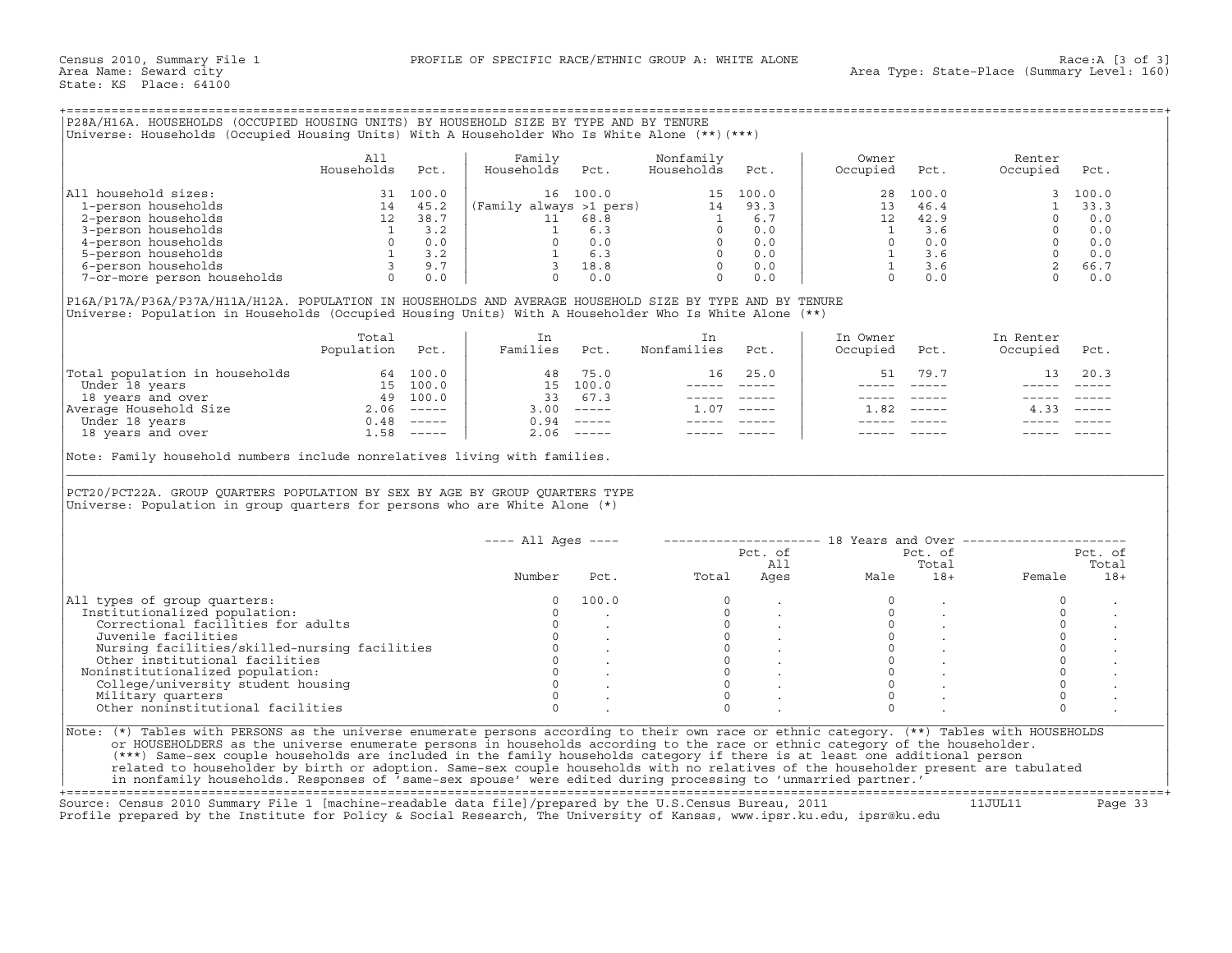|                                      |          |                                                   | Universe: PERSONS Who Are Black or African American Alone                                                                                                                                                                                          |                                                            | P29/P29B. POPULATION SUMMARY BY RESIDENCE TYPE FOR DESIGNATED UNIVERSE |                      | P38B/39B. FAMILY TYPE BY PRESENCE AND AGE OF OWN OR RELATED CHILDREN<br>Universe: Families With A Householder Who Is<br>Black or African American Alone (**)(***)                                                                                |                                  |          |                                           |
|--------------------------------------|----------|---------------------------------------------------|----------------------------------------------------------------------------------------------------------------------------------------------------------------------------------------------------------------------------------------------------|------------------------------------------------------------|------------------------------------------------------------------------|----------------------|--------------------------------------------------------------------------------------------------------------------------------------------------------------------------------------------------------------------------------------------------|----------------------------------|----------|-------------------------------------------|
|                                      |          |                                                   |                                                                                                                                                                                                                                                    |                                                            | Population As % of Population of all Races                             |                      |                                                                                                                                                                                                                                                  |                                  |          |                                           |
| Total Persons:                       |          |                                                   | otal Persons:<br>In Households(*) $\begin{array}{ccc} 0 & 0.08 & 01 \ 0.08 & 06 \ 0.08 & 06 \end{array}$<br>In Group Quarters $\begin{array}{ccc} 0 & 0.08 \ 0.08 & 06 \ 0.08 & 0.08 \end{array}$                                                  |                                                            |                                                                        |                      | By Presence of:                                                                                                                                                                                                                                  | Own Children                     |          | Related Children                          |
|                                      |          |                                                   |                                                                                                                                                                                                                                                    |                                                            |                                                                        |                      |                                                                                                                                                                                                                                                  |                                  |          |                                           |
|                                      |          |                                                   | $\begin{matrix} 0\cdot 0\ast & \circ\cdot \\ 0\cdot 0\ast & \circ f \\ \circ & \circ f \end{matrix} \qquad \begin{matrix} 0\star \\ & \circ\star \\ & 0 \end{matrix}$                                                                              |                                                            |                                                                        |                      |                                                                                                                                                                                                                                                  | Families Pct.                    |          | Families Pct.                             |
|                                      |          |                                                   |                                                                                                                                                                                                                                                    |                                                            |                                                                        |                      |                                                                                                                                                                                                                                                  |                                  |          |                                           |
|                                      |          |                                                   |                                                                                                                                                                                                                                                    |                                                            |                                                                        |                      | All families:                                                                                                                                                                                                                                    | $\sim$                           |          | $\circ$                                   |
|                                      |          |                                                   |                                                                                                                                                                                                                                                    |                                                            | P16-18B/P36-37B. HOUSEHOLDS/POPULATION IN HOUSEHOLDS BY HOUSEHOLD TYPE |                      |                                                                                                                                                                                                                                                  | $\sim$                           |          | $\circ$<br>$\cdot$                        |
|                                      |          |                                                   | Universe: HOUSEHOLDERS Who Are Black or African American Alone                                                                                                                                                                                     |                                                            |                                                                        |                      |                                                                                                                                                                                                                                                  | $\mathcal{L}^{\mathcal{L}}$      |          | $\circ$                                   |
|                                      |          |                                                   |                                                                                                                                                                                                                                                    |                                                            | Average                                                                |                      |                                                                                                                                                                                                                                                  | $\mathbb{Z}^{\mathbb{Z}}$        |          | $\mathsf{O}\xspace$                       |
|                                      |          |                                                   | Households                                                                                                                                                                                                                                         | Population $(**)$                                          | Size                                                                   |                      |                                                                                                                                                                                                                                                  | $\sim$                           |          | $\circ$                                   |
| Total Households (**)                |          |                                                   |                                                                                                                                                                                                                                                    |                                                            | 0.00                                                                   |                      |                                                                                                                                                                                                                                                  | $\mathcal{L}^{\mathcal{L}}$      |          | $\check{\circ}$                           |
|                                      |          |                                                   | otal Households (**)<br>Under 18 years<br>18 years and over<br>Family Households (***)<br>Under 18 years and over<br>Family Households (***)<br>18 years and over<br>18 years and over<br>18 years and over<br>Nonfamily Households<br>19 years an |                                                            | 0.00                                                                   |                      | All families:<br>With children under 18:<br>With children under 18:<br>Under 6 yrs only<br>Under 6 and 6 to 17 yrs<br>6 to 17 yrs only<br>No children under 18<br>Other families (no spouse present):<br>Other families (no spouse present):<br> | $\sim$                           |          |                                           |
|                                      |          |                                                   |                                                                                                                                                                                                                                                    |                                                            | 0.00                                                                   |                      |                                                                                                                                                                                                                                                  | $\sim$                           |          | $_{\rm 0}^{\rm 0}$                        |
|                                      |          |                                                   |                                                                                                                                                                                                                                                    |                                                            | 0.00                                                                   |                      |                                                                                                                                                                                                                                                  |                                  |          |                                           |
|                                      |          |                                                   |                                                                                                                                                                                                                                                    |                                                            |                                                                        |                      |                                                                                                                                                                                                                                                  | $\mathcal{L}^{\mathcal{L}}$      |          | $\begin{matrix} 0 \\ 0 \\ 0 \end{matrix}$ |
|                                      |          |                                                   |                                                                                                                                                                                                                                                    |                                                            | 0.00                                                                   |                      |                                                                                                                                                                                                                                                  | $\sim$                           |          |                                           |
|                                      |          |                                                   |                                                                                                                                                                                                                                                    |                                                            | 0.00                                                                   |                      |                                                                                                                                                                                                                                                  | $\sim$                           |          |                                           |
|                                      |          |                                                   |                                                                                                                                                                                                                                                    |                                                            | <b>Contract</b>                                                        |                      |                                                                                                                                                                                                                                                  | $\sim$                           |          | $\overline{0}$<br>0                       |
|                                      |          |                                                   |                                                                                                                                                                                                                                                    |                                                            |                                                                        |                      |                                                                                                                                                                                                                                                  | $\sim$                           |          |                                           |
| P12B/P13B. POPULATION BY AGE AND SEX |          |                                                   |                                                                                                                                                                                                                                                    |                                                            |                                                                        |                      |                                                                                                                                                                                                                                                  | $\sim$                           |          | $\mathsf{O}\xspace$                       |
|                                      |          |                                                   | Universe: Persons Who Are Black or African American Alone (*)                                                                                                                                                                                      |                                                            |                                                                        |                      |                                                                                                                                                                                                                                                  | $\sim$                           |          | $\overline{0}$                            |
|                                      |          |                                                   |                                                                                                                                                                                                                                                    |                                                            |                                                                        |                      |                                                                                                                                                                                                                                                  | $\mathcal{L}^{\pm}$              |          | $\overline{0}$                            |
|                                      |          |                                                   |                                                                                                                                                                                                                                                    |                                                            | ---Both Sexes---    ------Male------    -----Female-----               |                      | Under 6 yrs only                                                                                                                                                                                                                                 | $\sim$                           |          | $\mathsf{O}\xspace$                       |
|                                      |          |                                                   |                                                                                                                                                                                                                                                    |                                                            | Number Pct. Number Pct. Number Pct.                                    |                      | Under 6 yrs only<br>Under 6 and 6 to 17 yrs<br>6 to 17 yrs only                                                                                                                                                                                  | $\Omega$<br>$\ddot{\phantom{0}}$ |          | $\circ$                                   |
|                                      |          |                                                   |                                                                                                                                                                                                                                                    |                                                            |                                                                        |                      | 6 to 17 yrs only                                                                                                                                                                                                                                 | $\Omega$<br>$\mathcal{L}^{\pm}$  |          | $\mathsf{O}\xspace$                       |
| All Ages:                            |          |                                                   |                                                                                                                                                                                                                                                    |                                                            | $\circ$                                                                |                      | No children under 18                                                                                                                                                                                                                             | $\Omega$                         |          | $\Omega$                                  |
| Under 5                              |          |                                                   |                                                                                                                                                                                                                                                    |                                                            | $\Omega$                                                               | $\sim$               |                                                                                                                                                                                                                                                  |                                  |          |                                           |
|                                      |          |                                                   |                                                                                                                                                                                                                                                    |                                                            |                                                                        | $\sim$               |                                                                                                                                                                                                                                                  |                                  |          |                                           |
| $5$ to $9$                           |          |                                                   |                                                                                                                                                                                                                                                    |                                                            | $\Omega$                                                               | $\mathbf{r}$         |                                                                                                                                                                                                                                                  |                                  |          |                                           |
| 10 to 14                             |          |                                                   |                                                                                                                                                                                                                                                    |                                                            | $\circ$                                                                | $\sim$               | P31B. RELATIONSHIP BY HOUSEHOLD TYPE FOR THE POPULATION UNDER 18 YEARS                                                                                                                                                                           |                                  |          |                                           |
| 15 to 17                             |          |                                                   |                                                                                                                                                                                                                                                    |                                                            | $\Omega$                                                               | $\sim$               | Universe: Persons under 18 who are                                                                                                                                                                                                               |                                  |          |                                           |
| 18 and 19                            |          |                                                   |                                                                                                                                                                                                                                                    |                                                            | $\Omega$                                                               | $\sim$               | Black or African American Alone (*)(***)                                                                                                                                                                                                         |                                  |          |                                           |
| 20 <sub>o</sub>                      |          |                                                   |                                                                                                                                                                                                                                                    | $0 \qquad \qquad .$                                        | $\Omega$                                                               | $\ddot{\phantom{a}}$ |                                                                                                                                                                                                                                                  |                                  | Number   | Pct.                                      |
| 21                                   |          | $0 \qquad \qquad .$                               | $\Omega$                                                                                                                                                                                                                                           |                                                            | $\Omega$                                                               | $\sim$               |                                                                                                                                                                                                                                                  |                                  |          |                                           |
| 22 to 24                             |          | $\overline{0}$ .                                  |                                                                                                                                                                                                                                                    | $\begin{matrix} 0 & \cdots & \cdots & \cdots \end{matrix}$ | $\Omega$                                                               | $\ddot{\phantom{a}}$ | Total under 18:                                                                                                                                                                                                                                  |                                  | $\Omega$ |                                           |
| 25 to 29                             |          | $\overline{0}$ .                                  |                                                                                                                                                                                                                                                    | $\begin{matrix} 0 & \cdots & \cdots & \cdots \end{matrix}$ | $\Omega$                                                               | $\ddot{\phantom{a}}$ | In households:                                                                                                                                                                                                                                   |                                  | $\Omega$ |                                           |
| 30 to 34                             |          | $\overline{0}$ .                                  | $\Omega$                                                                                                                                                                                                                                           | $\sim 10^{11}$ km $^{-1}$                                  | $\Omega$                                                               |                      | Householder or spouse                                                                                                                                                                                                                            |                                  |          |                                           |
| 35 to 39                             |          | $\overline{0}$ .                                  |                                                                                                                                                                                                                                                    | $\begin{matrix} 0 & \cdots & \cdots & \cdots \end{matrix}$ | $\Omega$                                                               |                      | Related child:                                                                                                                                                                                                                                   |                                  |          |                                           |
| 40 to 44                             |          | $\overline{0}$ .                                  | $\overline{0}$                                                                                                                                                                                                                                     |                                                            | $\circ$                                                                |                      | Own child:                                                                                                                                                                                                                                       |                                  |          |                                           |
| 45 to 49                             |          | $\begin{matrix}0\\0\end{matrix}$ .                | $\overline{0}$                                                                                                                                                                                                                                     | <b>Contractor</b>                                          | $\overline{0}$                                                         | $\ddot{\phantom{a}}$ | In husband-wife families                                                                                                                                                                                                                         |                                  |          |                                           |
|                                      |          |                                                   | $\circ$                                                                                                                                                                                                                                            |                                                            | $\Omega$                                                               |                      |                                                                                                                                                                                                                                                  |                                  |          |                                           |
| 50 to 54                             |          | $\begin{matrix} 0 & & \cdot \end{matrix}$         |                                                                                                                                                                                                                                                    | $\sim 100$ km $^{-1}$                                      |                                                                        |                      | In other families (no spouse present) :                                                                                                                                                                                                          |                                  |          |                                           |
| 55 to 59                             |          | $\overline{0}$ .                                  | $\overline{0}$                                                                                                                                                                                                                                     | $\sim$ $\sim$ $\sim$                                       | $\Omega$                                                               |                      | Male householder                                                                                                                                                                                                                                 |                                  |          |                                           |
| 60 and 61                            |          | $\begin{matrix} 0 & & \\ & & \end{matrix}$        |                                                                                                                                                                                                                                                    | $\begin{matrix} 0 & \cdots & \cdots & \cdots \end{matrix}$ | $\mathbf{0}$                                                           |                      | Female householder                                                                                                                                                                                                                               |                                  |          |                                           |
| 62 to 64                             | $\Omega$ | $\sim 100$ km s $^{-1}$                           | $\Omega$                                                                                                                                                                                                                                           |                                                            | $\Omega$                                                               |                      | Other relatives:                                                                                                                                                                                                                                 |                                  |          |                                           |
| 65 and 66                            |          | $\overline{0}$ .                                  |                                                                                                                                                                                                                                                    | $\overline{0}$ .                                           | $\Omega$                                                               |                      | Grandchild                                                                                                                                                                                                                                       |                                  |          |                                           |
| $67$ to $69$                         |          | $\begin{matrix} 0 & \cdots & \cdots \end{matrix}$ |                                                                                                                                                                                                                                                    | $0 \qquad \qquad .$                                        | $\Omega$                                                               | $\ddot{\phantom{a}}$ | Other relatives                                                                                                                                                                                                                                  |                                  |          |                                           |
| 70 to 74                             |          | $\begin{matrix} 0 & & \cdot \end{matrix}$         | $\Omega$                                                                                                                                                                                                                                           | $\sim 100$ km s $^{-1}$                                    | $\Omega$                                                               |                      | Nonrelatives                                                                                                                                                                                                                                     |                                  |          |                                           |
| 75 to 79                             |          | $\overline{0}$ .                                  |                                                                                                                                                                                                                                                    | $\overline{0}$ .                                           | $\Omega$                                                               |                      | In group quarters:                                                                                                                                                                                                                               |                                  |          |                                           |
| 80 to 84                             |          | $\overline{0}$ .                                  | $\circ$                                                                                                                                                                                                                                            | $\sim$                                                     | $\Omega$                                                               | $\ddot{\phantom{a}}$ | Institutionalized population                                                                                                                                                                                                                     |                                  | $\Omega$ |                                           |
| 85 plus                              |          | $\begin{matrix} 0 & & \cdot \end{matrix}$         | $\Omega$                                                                                                                                                                                                                                           |                                                            | $\Omega$                                                               |                      | Noninstitutionalized population                                                                                                                                                                                                                  |                                  | $\Omega$ |                                           |
|                                      |          |                                                   |                                                                                                                                                                                                                                                    |                                                            |                                                                        |                      |                                                                                                                                                                                                                                                  |                                  |          |                                           |
| $0$ to $17$                          | $\circ$  | $\sim 10$                                         | $\circ$                                                                                                                                                                                                                                            |                                                            | $\Omega$                                                               |                      | Note: (*) Tables with PERSONS as the universe enumerate persons according                                                                                                                                                                        |                                  |          |                                           |
|                                      | $\circ$  |                                                   | $\circ$                                                                                                                                                                                                                                            |                                                            |                                                                        |                      |                                                                                                                                                                                                                                                  |                                  |          |                                           |
| 18 to 64                             |          | $\sim$ $\sim$                                     |                                                                                                                                                                                                                                                    | $\mathbb{Z}^2$                                             | $\circ$                                                                |                      | to their own race or ethnic category. (**) Tables with HOUSEHOLDS or                                                                                                                                                                             |                                  |          |                                           |
| 65 plus                              | $\Omega$ |                                                   | $\Omega$                                                                                                                                                                                                                                           |                                                            | $\Omega$                                                               |                      | HOUSEHOLDERS as the universe enumerate persons in households according                                                                                                                                                                           |                                  |          |                                           |
|                                      |          |                                                   |                                                                                                                                                                                                                                                    |                                                            |                                                                        |                      | to the race or ethnic category of the householder. (***) Responses of                                                                                                                                                                            |                                  |          |                                           |
| Median Age                           | 0.0      |                                                   | 0.0                                                                                                                                                                                                                                                |                                                            | 0.0                                                                    |                      | 'same-sex spouse' were edited during processing to 'unmarried partner.'                                                                                                                                                                          |                                  |          |                                           |

+===================================================================================================================================================+ Source: Census 2010 Summary File 1 [machine-readable data file]/prepared by the U.S.Census Bureau, 2011 11JUL11 Page 34 Profile prepared by the Institute for Policy & Social Research, The University of Kansas, www.ipsr.ku.edu, ipsr@ku.edu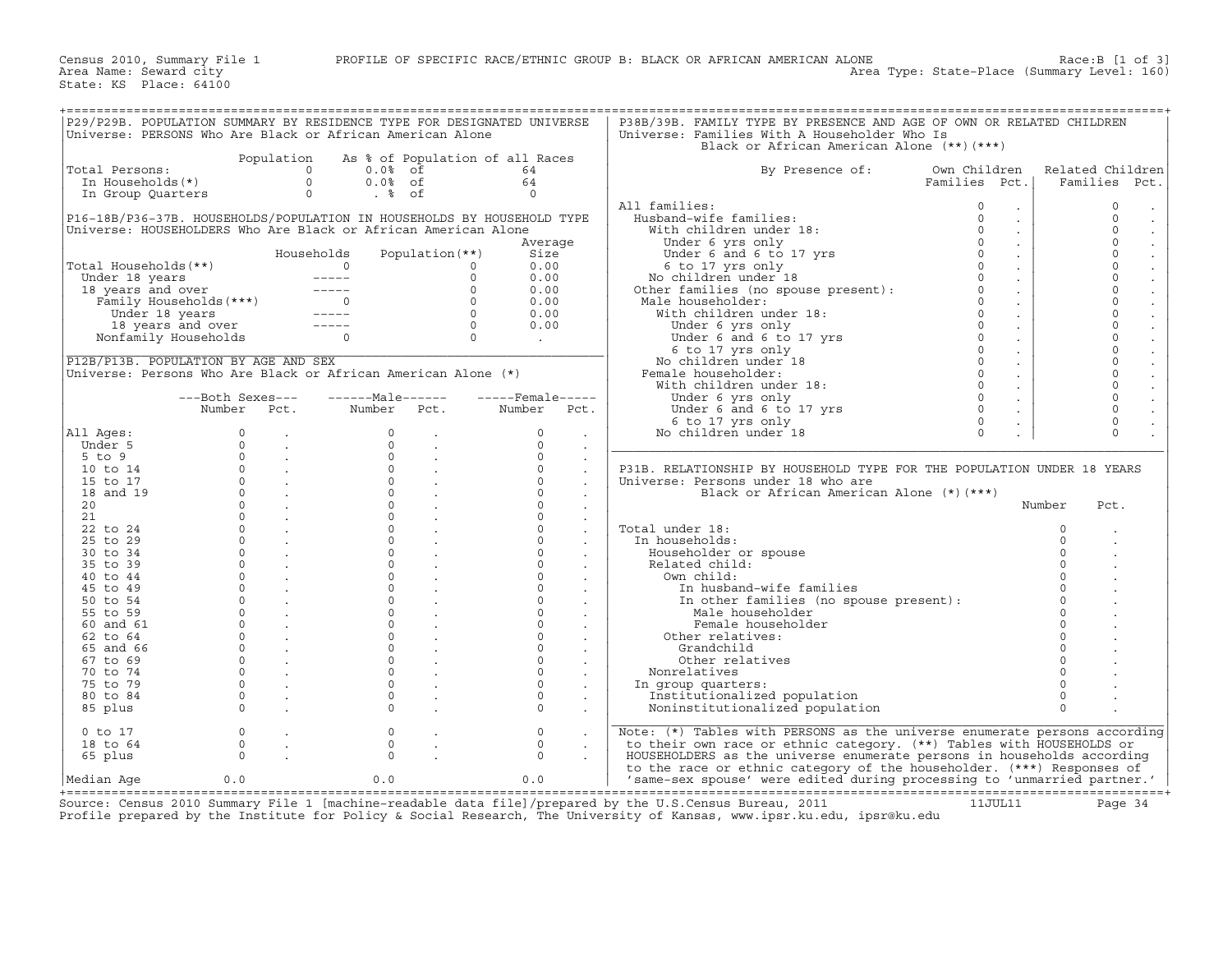| Universe: Persons Who Are Black or African American Alone $(*)$ (***)         |                      |                      |                      |        | Universe: Households With A Householder Who Is                                                                                        | Black or African American Alone (**)       |                 |                      |
|-------------------------------------------------------------------------------|----------------------|----------------------|----------------------|--------|---------------------------------------------------------------------------------------------------------------------------------------|--------------------------------------------|-----------------|----------------------|
|                                                                               | All Ages             |                      | 65 years and over    |        |                                                                                                                                       |                                            | Number          | Pct.                 |
|                                                                               | Number               | Pct.                 | Number               | Pct.   | Total:                                                                                                                                |                                            |                 |                      |
| Total:                                                                        | $\Omega$             |                      | $\Omega$             |        | Household has 3 or more generations                                                                                                   |                                            | $\Omega$        | 0 100.0              |
| In households:                                                                | $\Omega$             |                      | $\Omega$             |        | Household does not have 3+ generations                                                                                                |                                            | $\Omega$        |                      |
| In family households:                                                         | $\Omega$             | $\cdot$              | $\Omega$             |        |                                                                                                                                       |                                            |                 |                      |
| Householder:                                                                  | $\Omega$             | $\cdot$              | $\Omega$             |        |                                                                                                                                       |                                            |                 |                      |
| Male                                                                          | $\Omega$             | $\sim$               | $\Omega$             | $\sim$ |                                                                                                                                       |                                            |                 |                      |
| Female                                                                        | $\Omega$             | $\ddot{\phantom{a}}$ | $\Omega$             |        |                                                                                                                                       |                                            |                 |                      |
| Spouse                                                                        | $\Omega$             |                      | $\Omega$             |        | PCT19B. NONRELATIVES BY HOUSEHOLD TYPE (*) (***)                                                                                      |                                            |                 |                      |
| Parent                                                                        | $\Omega$             |                      | $\Omega$             |        | Universe: Nonrelatives who are                                                                                                        |                                            |                 |                      |
| Parent-in-law                                                                 | $\Omega$             |                      | $\Omega$             |        |                                                                                                                                       | Black or African American Alone (Total: 0) |                 |                      |
| Child:                                                                        | $\Omega$             |                      |                      |        |                                                                                                                                       |                                            |                 |                      |
| Biological                                                                    | $\Omega$             |                      |                      |        |                                                                                                                                       | In Family                                  | In Nonfamily    |                      |
| Adopted                                                                       | $\Omega$             |                      |                      |        |                                                                                                                                       | Households                                 | Households      |                      |
| Step                                                                          | $\Omega$             |                      |                      |        |                                                                                                                                       | Number Pct.                                | Number Pct.     |                      |
| Grandchild                                                                    | $\cap$               |                      |                      |        |                                                                                                                                       |                                            |                 |                      |
| Brother or sister                                                             | $\Omega$             |                      |                      |        | Nonrelatives:                                                                                                                         | 0 100.0                                    |                 | 0 100.0              |
| Son-in-law/daughter-in-law                                                    | $\Omega$             | $\overline{a}$       |                      |        | Roomer or boarder                                                                                                                     | $\Omega$<br>$\sim$ $\sim$                  | $\Omega$        |                      |
| Other relatives (#)                                                           | $\Omega$<br>$\Omega$ | $\sim$               | $\Omega$             |        | Housemate or roommate                                                                                                                 | $\overline{0}$<br>$\sim$                   | $\Omega$        | $\ddot{\phantom{a}}$ |
| Nonrelatives                                                                  |                      |                      | $\Omega$             |        | Unmarried partner                                                                                                                     | $\overline{0}$<br>$\sim$                   | $\Omega$        |                      |
| In nonfamily households:                                                      | $\circ$<br>$\circ$   |                      | $\Omega$<br>$\Omega$ |        | Other nonrelatives                                                                                                                    | $\Omega$                                   | $\Omega$        |                      |
| Male householder:                                                             | $\Omega$             |                      | $\Omega$             |        |                                                                                                                                       |                                            |                 |                      |
| Living alone<br>Not living alone                                              | $\Omega$             |                      | $\Omega$             |        |                                                                                                                                       |                                            |                 |                      |
| Female householder:                                                           | $\Omega$             |                      | $\Omega$             |        | H17B. HOUSING UNITS BY HOUSEHOLDER'S AGE AND TENURE                                                                                   |                                            |                 |                      |
| Living alone                                                                  | $\Omega$             |                      | $\Omega$             |        | Universe: Occupied Housing Units With A Householder Who Is                                                                            |                                            |                 |                      |
| Not living alone                                                              | $\Omega$             | $\mathbf{r}$         | $\cap$               |        |                                                                                                                                       | Black or African American Alone (**)       |                 |                      |
| Nonrelatives                                                                  | $\Omega$             |                      | $\cap$               |        |                                                                                                                                       |                                            |                 |                      |
| In group quarters:                                                            | $\circ$              | $\ddot{\phantom{a}}$ | $\Omega$             |        | Age of                                                                                                                                | Owner Occupied                             | Renter Occupied |                      |
| Institutionalized                                                             | $\mathbf 0$          |                      | $\Omega$             |        | Householder                                                                                                                           | Number Pct.                                | Number Pct.     |                      |
| Noninstitutionalized                                                          | $\Omega$             |                      | $\Omega$             |        |                                                                                                                                       |                                            |                 |                      |
|                                                                               |                      |                      |                      |        | All Ages:                                                                                                                             | $\Omega$<br>100.0                          | $\Omega$        | 100.0                |
| (#) For 65 yrs & over, includes children, siblings, etc. not shown separately |                      |                      |                      |        | 15 to 24                                                                                                                              | $\Omega$                                   | $\Omega$        |                      |
|                                                                               |                      |                      |                      |        | $25$ to $34$                                                                                                                          | $\Omega$                                   | $\Omega$        |                      |
|                                                                               |                      |                      |                      |        | 35 to 44                                                                                                                              | $\Omega$                                   | $\Omega$        |                      |
|                                                                               |                      |                      |                      |        | 45 to 54                                                                                                                              | $\Omega$                                   | $\Omega$        |                      |
| P18B. HOUSEHOLD TYPE                                                          |                      |                      |                      |        | 55 to 59                                                                                                                              | $\Omega$                                   | $\Omega$        |                      |
| Universe: Households with a Householder Who is                                |                      |                      |                      |        | 60 to 64                                                                                                                              | $\Omega$                                   | $\Omega$        |                      |
| Black or African American Alone (**)                                          |                      |                      |                      |        | 65 to 74                                                                                                                              | $\Omega$                                   | $\Omega$        |                      |
|                                                                               |                      | Number               | Pct.                 |        | 75 to 84                                                                                                                              | $\Omega$                                   | $\circ$         |                      |
|                                                                               |                      |                      |                      |        | 85 and over                                                                                                                           | $\Omega$                                   | $\Omega$        |                      |
| Total:                                                                        |                      | $\Omega$             | 100.0                |        |                                                                                                                                       |                                            |                 |                      |
| Family households (***) :                                                     |                      | $\Omega$<br>$\Omega$ | $\sim$               |        |                                                                                                                                       |                                            |                 |                      |
| Husband-wife families<br>Other families:                                      |                      | $\Omega$             |                      |        | Note: $(*)$ Tables with PERSONS as the universe enumerate persons<br>according to their own race or ethnic category. (**) Tables with |                                            |                 |                      |
|                                                                               |                      | $\Omega$             |                      |        |                                                                                                                                       |                                            |                 |                      |
| Male householder, no wife present<br>Female householder, no husband present   |                      | $\Omega$             |                      |        | HOUSEHOLDS or HOUSEHOLDERS as the universe enumerate persons in<br>households according to the race or ethnic category of the         |                                            |                 |                      |
|                                                                               |                      | $\Omega$             |                      |        | householder. (***) Responses of 'same-sex spouse' were edited                                                                         |                                            |                 |                      |
|                                                                               |                      | $\Omega$             |                      |        | during processing to 'unmarried partner.'                                                                                             |                                            |                 |                      |
| Nonfamily households:                                                         |                      |                      |                      |        |                                                                                                                                       |                                            |                 |                      |
| Householder living alone<br>Householder not living alone                      |                      | $\Omega$             |                      |        |                                                                                                                                       |                                            |                 |                      |

Source: Census 2010 Summary File 1 [machine−readable data file]/prepared by the U.S.Census Bureau, 2011 11JUL11 Page 35 Profile prepared by the Institute for Policy & Social Research, The University of Kansas, www.ipsr.ku.edu, ipsr@ku.edu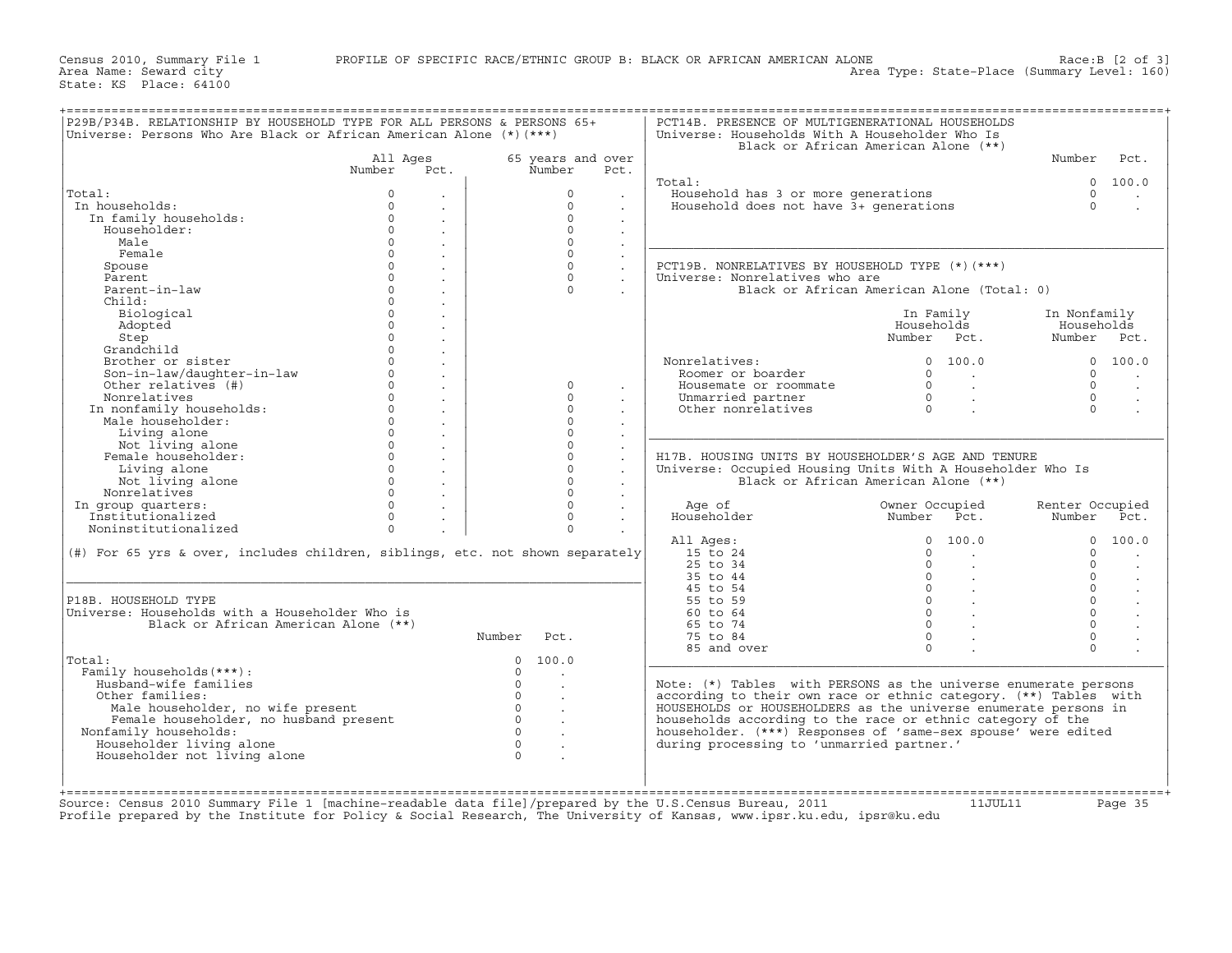|                                                                                                                                                                                                                                        | All                      |                      | Family                               |                                                          | Nonfamily                        |                                                                                                                                                                                 | Owner                 |                      | Renter                                                    |                |
|----------------------------------------------------------------------------------------------------------------------------------------------------------------------------------------------------------------------------------------|--------------------------|----------------------|--------------------------------------|----------------------------------------------------------|----------------------------------|---------------------------------------------------------------------------------------------------------------------------------------------------------------------------------|-----------------------|----------------------|-----------------------------------------------------------|----------------|
|                                                                                                                                                                                                                                        | Households               | Pct.                 | Households                           | Pct.                                                     | Households                       | Pct.                                                                                                                                                                            | Occupied              | Pct.                 | Occupied                                                  | Pct.           |
| All household sizes:                                                                                                                                                                                                                   | $\circ$                  |                      |                                      |                                                          |                                  |                                                                                                                                                                                 |                       |                      | $\mathbf 0$                                               |                |
| 1-person households                                                                                                                                                                                                                    | $\mathbf 0$              |                      | (Family always >1 pers)              |                                                          | $\circ$                          |                                                                                                                                                                                 |                       |                      |                                                           |                |
| 2-person households                                                                                                                                                                                                                    | $\circ$                  |                      | $\circ$                              | and the company of                                       |                                  | $\overline{0}$                                                                                                                                                                  | $\mathbf 0$           |                      | $\mathbf 0$                                               |                |
| 3-person households                                                                                                                                                                                                                    | $\circ$                  |                      | $\circ$                              |                                                          |                                  |                                                                                                                                                                                 | $\circ$               |                      |                                                           |                |
| 4-person households                                                                                                                                                                                                                    |                          | $0\qquad \quad \, .$ | $\circ$                              |                                                          |                                  | $\begin{bmatrix} 0 & & \cdot & & \cdot & \cdot & \ 0 & & \cdot & & \cdot & \cdot & \ 0 & & & \cdot & & \cdot & \cdot & \cdot \ 0 & & & & \cdot & & \cdot & \cdot \end{bmatrix}$ | $\circ$               |                      |                                                           |                |
| 5-person households                                                                                                                                                                                                                    |                          | $\overline{0}$ .     | $\mathsf{O}$                         |                                                          |                                  |                                                                                                                                                                                 | $\Omega$              |                      |                                                           |                |
| 6-person households                                                                                                                                                                                                                    | $\circ$                  |                      | $\circ$                              |                                                          | $\circ$                          |                                                                                                                                                                                 | $\circ$               |                      |                                                           |                |
| 7-or-more person households                                                                                                                                                                                                            | $\Omega$                 |                      |                                      |                                                          |                                  |                                                                                                                                                                                 |                       |                      |                                                           |                |
| P16B/P17B/P36B/P37B/H11B/H12B. POPULATION IN HOUSEHOLDS AND AVERAGE HOUSEHOLD SIZE BY TYPE AND BY TENURE<br>Universe: Population in Households (Occupied Housing Units) With A Householder Who Is Black or African American Alone (**) |                          |                      |                                      |                                                          |                                  |                                                                                                                                                                                 |                       |                      |                                                           |                |
|                                                                                                                                                                                                                                        | Total<br>Population Pct. |                      | In<br>Families Pct.                  |                                                          | In<br>Nonfamilies                | Pct.                                                                                                                                                                            | In Owner<br>Occupied  | Pct.                 | In Renter<br>Occupied                                     | Pct.           |
| Total population in households                                                                                                                                                                                                         |                          | 0 100.0              | $\Omega$                             |                                                          | 0                                | <b>Contract Contract</b>                                                                                                                                                        | $\circ$               | $\sim$ 100 $\mu$     | $\mathbf 0$                                               |                |
|                                                                                                                                                                                                                                        |                          |                      |                                      |                                                          |                                  |                                                                                                                                                                                 |                       |                      |                                                           |                |
|                                                                                                                                                                                                                                        |                          |                      |                                      | $\begin{matrix} 0 & & \cdot \\ 0 & & \cdot \end{matrix}$ |                                  |                                                                                                                                                                                 |                       |                      |                                                           |                |
| Under 18 years<br>18 years<br>18 years<br>18 years<br>19 years<br>20 100.0<br>Number 18 years<br>20 100.0<br>Under 18 years<br>20 100.0<br>Under 18 years<br>20 100.0<br>20 100.0<br>20 100.0<br>20 100.0<br>20 100.0<br>20 100.0      |                          |                      | $0.00$ -----                         |                                                          | <b>Contractor</b>                |                                                                                                                                                                                 |                       | $0.00$ -----         | 0.00                                                      |                |
|                                                                                                                                                                                                                                        |                          |                      | 0.00                                 |                                                          |                                  |                                                                                                                                                                                 |                       |                      |                                                           |                |
| 18 years and over 0.00 -----                                                                                                                                                                                                           |                          |                      | $0.00$ -----                         |                                                          |                                  |                                                                                                                                                                                 |                       |                      |                                                           |                |
| Note: Family household numbers include nonrelatives living with families.<br>PCT20/PCT22B. GROUP QUARTERS POPULATION BY SEX BY AGE BY GROUP QUARTERS TYPE                                                                              |                          |                      |                                      |                                                          |                                  |                                                                                                                                                                                 |                       |                      |                                                           |                |
| Universe: Population in group quarters for persons who are Black or African American Alone (*)                                                                                                                                         |                          |                      |                                      |                                                          |                                  |                                                                                                                                                                                 |                       |                      |                                                           |                |
|                                                                                                                                                                                                                                        |                          |                      | $--- All Aqes ---$                   |                                                          |                                  |                                                                                                                                                                                 |                       |                      | -------------------- 18 Years and Over ------------------ |                |
|                                                                                                                                                                                                                                        |                          |                      |                                      |                                                          |                                  | Pct. of                                                                                                                                                                         |                       | Pct. of              |                                                           | Pct. of        |
|                                                                                                                                                                                                                                        |                          |                      | Number                               | Pct.                                                     | Total                            | A11                                                                                                                                                                             | Male                  | Total                | 18+ Female                                                | Total<br>$18+$ |
|                                                                                                                                                                                                                                        |                          |                      | $\circ$                              | 100.0                                                    | $\Omega$                         |                                                                                                                                                                                 | Ages Male<br>$\Omega$ |                      | $\Omega$                                                  |                |
|                                                                                                                                                                                                                                        |                          |                      | $\circ$                              |                                                          | $\circ$                          |                                                                                                                                                                                 | $\circ$               | $\ddot{\phantom{a}}$ | $\mathbf 0$                                               |                |
| Correctional facilities for adults                                                                                                                                                                                                     |                          |                      | $\circ$                              |                                                          | $\overline{0}$                   |                                                                                                                                                                                 | $\circ$               |                      |                                                           |                |
| Juvenile facilities                                                                                                                                                                                                                    |                          |                      | $\circ$                              |                                                          |                                  |                                                                                                                                                                                 | $\circ$               |                      |                                                           |                |
| All types of group quarters:<br>Institutionalized population:<br>Nursing facilities/skilled-nursing facilities                                                                                                                         |                          |                      | $\mathbb O$                          |                                                          | $\begin{matrix}0\\0\end{matrix}$ |                                                                                                                                                                                 | $\circ$               |                      | $\Omega$                                                  |                |
| Other institutional facilities                                                                                                                                                                                                         |                          |                      |                                      |                                                          | $\overline{0}$                   |                                                                                                                                                                                 | $\Omega$              |                      |                                                           |                |
|                                                                                                                                                                                                                                        |                          |                      | $\begin{matrix} 0 \\ 0 \end{matrix}$ |                                                          | $\circ$                          |                                                                                                                                                                                 | $\circ$               |                      | $\Omega$                                                  |                |
| Noninstitutionalized population:<br>College/university student housing                                                                                                                                                                 |                          |                      | $\circ$                              |                                                          | $\Omega$                         |                                                                                                                                                                                 | $\Omega$              |                      | $\Omega$                                                  |                |
| Military quarters                                                                                                                                                                                                                      |                          |                      | $\Omega$                             |                                                          | $\Omega$                         |                                                                                                                                                                                 | $\Omega$              |                      | $\mathbf 0$                                               |                |
| Other noninstitutional facilities<br>Note: (*) Tables with PERSONS as the universe enumerate persons according to their own race or ethnic category. (**) Tables with HOUSEHOLDS                                                       |                          |                      | $\Omega$                             |                                                          |                                  |                                                                                                                                                                                 | $\Omega$              |                      |                                                           |                |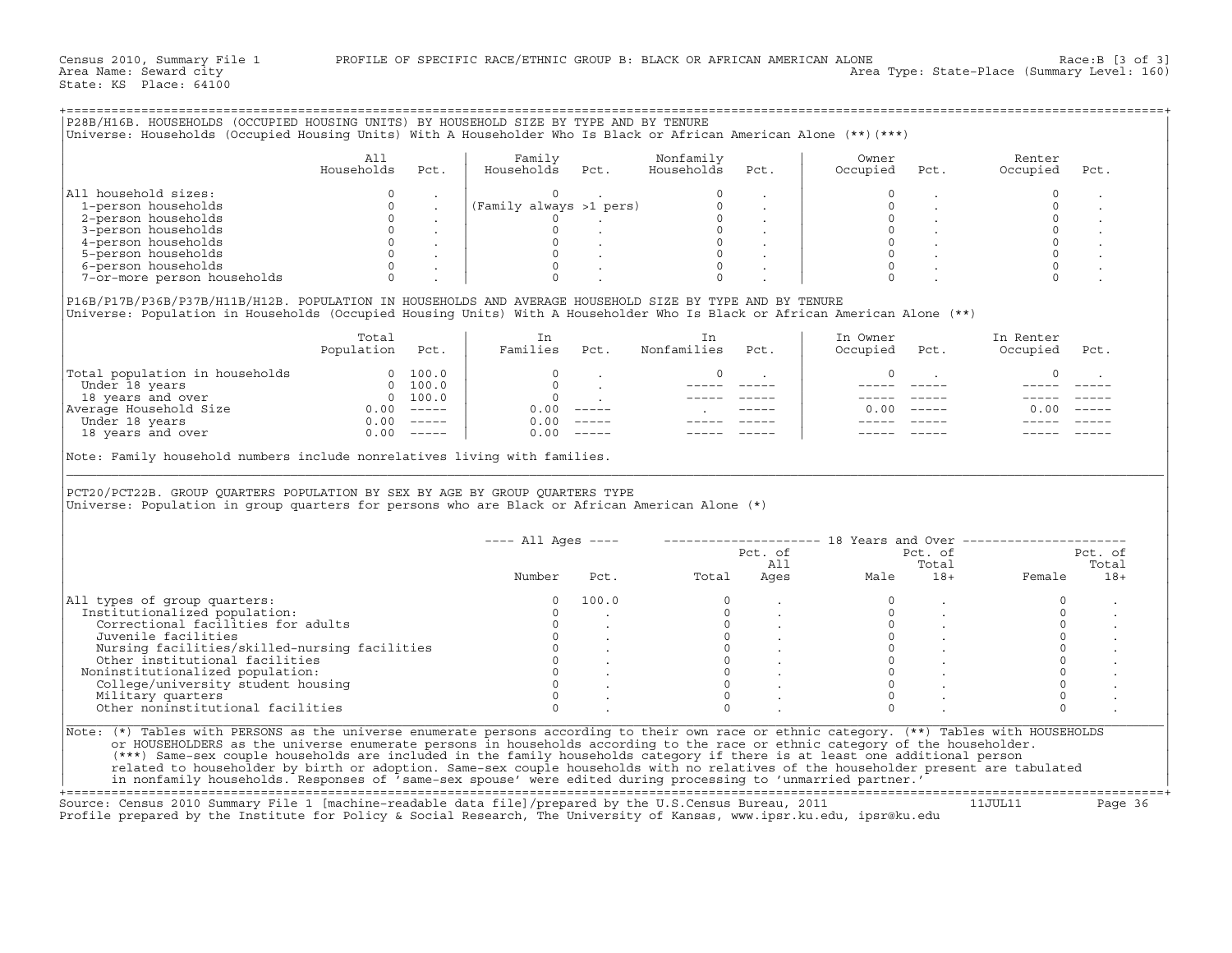Census 2010, Summary File 1 PROFILE OF SPECIFIC RACE/ETHNIC GROUP C: AMERICAN INDIAN AND ALASKA NATIVE ALONE Race:C [1 of 3]<br>Area Name: Seward city Level: 160)

State: KS Place: 64100

Area Type: State-Place (Summary Level: 160)

| P29/P29C. POPULATION SUMMARY BY RESIDENCE TYPE FOR DESIGNATED UNIVERSE                                                                                                                                                                     |                                                                                                                                                                                       |                                                          |                                                                                                         |                                                                                                                                                                                                                                                                                                                                                                  |                                                                        |                      | P38C/39C. FAMILY TYPE BY PRESENCE AND AGE OF OWN OR RELATED CHILDREN                                                                                                                                                                                                                                                                                                                                                                                                         |               |                |                                  |
|--------------------------------------------------------------------------------------------------------------------------------------------------------------------------------------------------------------------------------------------|---------------------------------------------------------------------------------------------------------------------------------------------------------------------------------------|----------------------------------------------------------|---------------------------------------------------------------------------------------------------------|------------------------------------------------------------------------------------------------------------------------------------------------------------------------------------------------------------------------------------------------------------------------------------------------------------------------------------------------------------------|------------------------------------------------------------------------|----------------------|------------------------------------------------------------------------------------------------------------------------------------------------------------------------------------------------------------------------------------------------------------------------------------------------------------------------------------------------------------------------------------------------------------------------------------------------------------------------------|---------------|----------------|----------------------------------|
| Universe: PERSONS Who Are American Indian and Alaska Native Alone                                                                                                                                                                          |                                                                                                                                                                                       |                                                          |                                                                                                         |                                                                                                                                                                                                                                                                                                                                                                  |                                                                        |                      | Universe: Families With A Householder Who Is                                                                                                                                                                                                                                                                                                                                                                                                                                 |               |                |                                  |
|                                                                                                                                                                                                                                            |                                                                                                                                                                                       |                                                          |                                                                                                         |                                                                                                                                                                                                                                                                                                                                                                  |                                                                        |                      | American Indian and Alaska Native Alone (**) (***)                                                                                                                                                                                                                                                                                                                                                                                                                           |               |                |                                  |
|                                                                                                                                                                                                                                            |                                                                                                                                                                                       |                                                          |                                                                                                         |                                                                                                                                                                                                                                                                                                                                                                  |                                                                        |                      |                                                                                                                                                                                                                                                                                                                                                                                                                                                                              |               |                |                                  |
|                                                                                                                                                                                                                                            |                                                                                                                                                                                       |                                                          |                                                                                                         |                                                                                                                                                                                                                                                                                                                                                                  | Population As % of Population of all Races                             |                      |                                                                                                                                                                                                                                                                                                                                                                                                                                                                              |               |                |                                  |
| Total Persons:                                                                                                                                                                                                                             |                                                                                                                                                                                       |                                                          | otal Persons:<br>In Households(*) 0 0.0% of<br>In Group Quarters 0 .0% of                               |                                                                                                                                                                                                                                                                                                                                                                  | 64                                                                     |                      | By Presence of:                                                                                                                                                                                                                                                                                                                                                                                                                                                              | Own Children  |                | Related Children                 |
|                                                                                                                                                                                                                                            |                                                                                                                                                                                       |                                                          |                                                                                                         |                                                                                                                                                                                                                                                                                                                                                                  | 64                                                                     |                      |                                                                                                                                                                                                                                                                                                                                                                                                                                                                              | Families Pct. |                | Families Pct.                    |
|                                                                                                                                                                                                                                            |                                                                                                                                                                                       |                                                          |                                                                                                         |                                                                                                                                                                                                                                                                                                                                                                  | $\overline{0}$                                                         |                      |                                                                                                                                                                                                                                                                                                                                                                                                                                                                              |               |                |                                  |
|                                                                                                                                                                                                                                            |                                                                                                                                                                                       |                                                          |                                                                                                         |                                                                                                                                                                                                                                                                                                                                                                  |                                                                        |                      | All families:                                                                                                                                                                                                                                                                                                                                                                                                                                                                | $\circ$       |                | $\mathbf 0$                      |
|                                                                                                                                                                                                                                            |                                                                                                                                                                                       |                                                          |                                                                                                         |                                                                                                                                                                                                                                                                                                                                                                  | P16-18C/P36-37C. HOUSEHOLDS/POPULATION IN HOUSEHOLDS BY HOUSEHOLD TYPE |                      |                                                                                                                                                                                                                                                                                                                                                                                                                                                                              |               |                | $\Omega$<br>$\sim$               |
| Universe: HOUSEHOLDERS Who Are American Indian and Alaska Native Alone                                                                                                                                                                     |                                                                                                                                                                                       |                                                          |                                                                                                         |                                                                                                                                                                                                                                                                                                                                                                  |                                                                        |                      |                                                                                                                                                                                                                                                                                                                                                                                                                                                                              |               |                | $\Omega$<br>$\ddot{\phantom{a}}$ |
|                                                                                                                                                                                                                                            |                                                                                                                                                                                       |                                                          |                                                                                                         |                                                                                                                                                                                                                                                                                                                                                                  | Average                                                                |                      |                                                                                                                                                                                                                                                                                                                                                                                                                                                                              |               |                | $\Omega$                         |
|                                                                                                                                                                                                                                            |                                                                                                                                                                                       |                                                          |                                                                                                         |                                                                                                                                                                                                                                                                                                                                                                  |                                                                        |                      |                                                                                                                                                                                                                                                                                                                                                                                                                                                                              |               |                | $\mathcal{L}$<br>$\Omega$        |
|                                                                                                                                                                                                                                            |                                                                                                                                                                                       |                                                          | Households                                                                                              | Population (**)                                                                                                                                                                                                                                                                                                                                                  | Size                                                                   |                      |                                                                                                                                                                                                                                                                                                                                                                                                                                                                              |               |                |                                  |
|                                                                                                                                                                                                                                            |                                                                                                                                                                                       |                                                          |                                                                                                         |                                                                                                                                                                                                                                                                                                                                                                  | 0.00                                                                   |                      |                                                                                                                                                                                                                                                                                                                                                                                                                                                                              |               |                | $\Omega$                         |
|                                                                                                                                                                                                                                            |                                                                                                                                                                                       |                                                          |                                                                                                         |                                                                                                                                                                                                                                                                                                                                                                  | 0.00                                                                   |                      |                                                                                                                                                                                                                                                                                                                                                                                                                                                                              |               |                | $\mathbf 0$<br>$\mathbb{Z}^2$    |
|                                                                                                                                                                                                                                            |                                                                                                                                                                                       |                                                          |                                                                                                         |                                                                                                                                                                                                                                                                                                                                                                  | 0.00                                                                   |                      |                                                                                                                                                                                                                                                                                                                                                                                                                                                                              |               |                | $\Omega$                         |
|                                                                                                                                                                                                                                            |                                                                                                                                                                                       |                                                          |                                                                                                         |                                                                                                                                                                                                                                                                                                                                                                  | 0.00                                                                   |                      |                                                                                                                                                                                                                                                                                                                                                                                                                                                                              |               |                | $\Omega$                         |
|                                                                                                                                                                                                                                            |                                                                                                                                                                                       |                                                          |                                                                                                         |                                                                                                                                                                                                                                                                                                                                                                  | 0.00                                                                   |                      |                                                                                                                                                                                                                                                                                                                                                                                                                                                                              |               |                | $\Omega$<br>$\ddot{\phantom{a}}$ |
|                                                                                                                                                                                                                                            |                                                                                                                                                                                       |                                                          |                                                                                                         |                                                                                                                                                                                                                                                                                                                                                                  | 0.00                                                                   |                      |                                                                                                                                                                                                                                                                                                                                                                                                                                                                              |               |                | $\circ$                          |
| Total Households (**)<br>Total Households (**)<br>Under 18 years<br>18 years and over<br>Family Households (***)<br>18 years and over<br>The Taylor of the Contract of Contract of Contract of Contract of Contract of Contract of Contrac |                                                                                                                                                                                       |                                                          |                                                                                                         |                                                                                                                                                                                                                                                                                                                                                                  | <b>Contract Contract</b>                                               |                      | $\begin{tabular}{llllll} \texttt{A1I} families: & & & & & & & & \texttt{0} & \texttt{.} & \texttt{[mubland-wilt] } & \texttt{[mubland-wilt] } & \texttt{[mubland-wilt] } & \texttt{[mubland-wilt] } & \texttt{[mubland-wilt] } & \texttt{[mubland-wilt] } & \texttt{[mubland-wilt] } & \texttt{[mubland-wilt] } & \texttt{[mubland-wilt] } & \texttt{[mubland-wilt] } & \texttt{[mubland-wilt] } & \texttt{[mubland-wilt] } & \texttt{[mubland-wilt] } & \texttt{[mubland-w$ |               |                | $\Omega$                         |
|                                                                                                                                                                                                                                            |                                                                                                                                                                                       |                                                          |                                                                                                         |                                                                                                                                                                                                                                                                                                                                                                  |                                                                        |                      |                                                                                                                                                                                                                                                                                                                                                                                                                                                                              |               |                | $\Omega$                         |
|                                                                                                                                                                                                                                            |                                                                                                                                                                                       |                                                          |                                                                                                         |                                                                                                                                                                                                                                                                                                                                                                  |                                                                        |                      |                                                                                                                                                                                                                                                                                                                                                                                                                                                                              |               |                | $\blacksquare$<br>$\Omega$       |
| P12C/P13C. POPULATION BY AGE AND SEX                                                                                                                                                                                                       |                                                                                                                                                                                       |                                                          |                                                                                                         |                                                                                                                                                                                                                                                                                                                                                                  |                                                                        |                      |                                                                                                                                                                                                                                                                                                                                                                                                                                                                              |               |                |                                  |
| Universe: Persons Who Are American Indian and Alaska Native Alone (*)                                                                                                                                                                      |                                                                                                                                                                                       |                                                          |                                                                                                         |                                                                                                                                                                                                                                                                                                                                                                  |                                                                        |                      |                                                                                                                                                                                                                                                                                                                                                                                                                                                                              |               |                | $\Omega$                         |
|                                                                                                                                                                                                                                            |                                                                                                                                                                                       |                                                          |                                                                                                         |                                                                                                                                                                                                                                                                                                                                                                  |                                                                        |                      |                                                                                                                                                                                                                                                                                                                                                                                                                                                                              |               |                | $\Omega$<br>$\mathbb{Z}^2$       |
|                                                                                                                                                                                                                                            | ---Both Sexes---                                                                                                                                                                      |                                                          | ------Male------                                                                                        |                                                                                                                                                                                                                                                                                                                                                                  | $---$ Female-----                                                      |                      |                                                                                                                                                                                                                                                                                                                                                                                                                                                                              |               |                | $\circ$                          |
|                                                                                                                                                                                                                                            | Number Pct.                                                                                                                                                                           |                                                          | Number Pct.                                                                                             |                                                                                                                                                                                                                                                                                                                                                                  | Number Pct.                                                            |                      |                                                                                                                                                                                                                                                                                                                                                                                                                                                                              |               |                | $\Omega$                         |
|                                                                                                                                                                                                                                            |                                                                                                                                                                                       |                                                          |                                                                                                         |                                                                                                                                                                                                                                                                                                                                                                  |                                                                        |                      |                                                                                                                                                                                                                                                                                                                                                                                                                                                                              |               |                | $\circ$                          |
| All Ages:                                                                                                                                                                                                                                  |                                                                                                                                                                                       |                                                          |                                                                                                         | $\begin{matrix} 0 & & \cdot \\ & & \cdot \\ 0 & & \cdot \end{matrix}$                                                                                                                                                                                                                                                                                            | $\Omega$                                                               | $\sim$               |                                                                                                                                                                                                                                                                                                                                                                                                                                                                              |               |                | $\Omega$                         |
| Under 5                                                                                                                                                                                                                                    |                                                                                                                                                                                       |                                                          |                                                                                                         |                                                                                                                                                                                                                                                                                                                                                                  | $\Omega$                                                               |                      |                                                                                                                                                                                                                                                                                                                                                                                                                                                                              |               |                |                                  |
|                                                                                                                                                                                                                                            | $\begin{array}{ccccc} & 0 & & \cdot & & \\ & 0 & & \cdot & & \\ & 0 & & \cdot & & \\ & 0 & & \cdot & & \\ & & 0 & & \cdot & & \\ & & & \cdot & & \\ & & & & \cdot & & \\ \end{array}$ |                                                          | $\begin{array}{cc} 0 & & \cdot \\ 0 & & \cdot \\ 0 & & \cdot \\ 0 & & \cdot \\ 0 & & \cdot \end{array}$ |                                                                                                                                                                                                                                                                                                                                                                  | $\Omega$                                                               | $\sim$               |                                                                                                                                                                                                                                                                                                                                                                                                                                                                              |               |                |                                  |
| $5$ to $9$                                                                                                                                                                                                                                 |                                                                                                                                                                                       |                                                          |                                                                                                         |                                                                                                                                                                                                                                                                                                                                                                  | $\begin{array}{ccc} 0 & . & . \\ 0 & . & . \\ 0 & . & . \end{array}$   | $\ddot{\phantom{a}}$ |                                                                                                                                                                                                                                                                                                                                                                                                                                                                              |               |                |                                  |
| 10 to 14                                                                                                                                                                                                                                   |                                                                                                                                                                                       |                                                          |                                                                                                         |                                                                                                                                                                                                                                                                                                                                                                  | $\overline{0}$                                                         | $\ddot{\phantom{a}}$ | P31C. RELATIONSHIP BY HOUSEHOLD TYPE FOR THE POPULATION UNDER 18 YEARS                                                                                                                                                                                                                                                                                                                                                                                                       |               |                |                                  |
| 15 to 17                                                                                                                                                                                                                                   |                                                                                                                                                                                       |                                                          |                                                                                                         |                                                                                                                                                                                                                                                                                                                                                                  | $\Omega$                                                               |                      | Universe: Persons under 18 who are                                                                                                                                                                                                                                                                                                                                                                                                                                           |               |                |                                  |
| 18 and 19                                                                                                                                                                                                                                  |                                                                                                                                                                                       | $\begin{matrix} 0 & & \cdot \\ 0 & & \cdot \end{matrix}$ |                                                                                                         | $\begin{matrix} 0 & 0 \\ 0 & 0 \\ 0 & 0 \end{matrix}$                                                                                                                                                                                                                                                                                                            | $\Omega$                                                               |                      | American Indian and Alaska Native Alone (*) (***)                                                                                                                                                                                                                                                                                                                                                                                                                            |               |                |                                  |
| 20                                                                                                                                                                                                                                         |                                                                                                                                                                                       |                                                          |                                                                                                         |                                                                                                                                                                                                                                                                                                                                                                  | $\Omega$                                                               | $\ddot{\phantom{a}}$ |                                                                                                                                                                                                                                                                                                                                                                                                                                                                              |               | Number         | Pct.                             |
| 21                                                                                                                                                                                                                                         |                                                                                                                                                                                       | $\overline{0}$ .                                         | $\check{\circ}$                                                                                         | <b>Contract Contract</b>                                                                                                                                                                                                                                                                                                                                         | $\circ$                                                                | $\sim$               |                                                                                                                                                                                                                                                                                                                                                                                                                                                                              |               |                |                                  |
| 22 to 24                                                                                                                                                                                                                                   |                                                                                                                                                                                       |                                                          | $\Omega$                                                                                                |                                                                                                                                                                                                                                                                                                                                                                  | $\Omega$                                                               |                      | Total under 18:                                                                                                                                                                                                                                                                                                                                                                                                                                                              |               | $\Omega$       |                                  |
| 25 to 29                                                                                                                                                                                                                                   |                                                                                                                                                                                       | $\begin{matrix}0&\cdot\end{matrix}$                      | $\circ$                                                                                                 | $\label{eq:2} \frac{1}{\sqrt{2}}\sum_{i=1}^n\frac{1}{\sqrt{2}}\sum_{i=1}^n\frac{1}{\sqrt{2}}\sum_{i=1}^n\frac{1}{\sqrt{2}}\sum_{i=1}^n\frac{1}{\sqrt{2}}\sum_{i=1}^n\frac{1}{\sqrt{2}}\sum_{i=1}^n\frac{1}{\sqrt{2}}\sum_{i=1}^n\frac{1}{\sqrt{2}}\sum_{i=1}^n\frac{1}{\sqrt{2}}\sum_{i=1}^n\frac{1}{\sqrt{2}}\sum_{i=1}^n\frac{1}{\sqrt{2}}\sum_{i=1}^n\frac{1$ | $\Omega$                                                               |                      | In households:                                                                                                                                                                                                                                                                                                                                                                                                                                                               |               | $\circ$        |                                  |
| 30 to 34                                                                                                                                                                                                                                   |                                                                                                                                                                                       | $\overline{0}$ .                                         | $\circ$                                                                                                 |                                                                                                                                                                                                                                                                                                                                                                  | $\circ$                                                                |                      |                                                                                                                                                                                                                                                                                                                                                                                                                                                                              |               | $\Omega$       |                                  |
|                                                                                                                                                                                                                                            | $\Omega$                                                                                                                                                                              |                                                          | $\Omega$                                                                                                |                                                                                                                                                                                                                                                                                                                                                                  | $\circ$                                                                |                      | Householder or spouse                                                                                                                                                                                                                                                                                                                                                                                                                                                        |               | $\Omega$       |                                  |
| 35 to 39                                                                                                                                                                                                                                   |                                                                                                                                                                                       |                                                          |                                                                                                         |                                                                                                                                                                                                                                                                                                                                                                  |                                                                        | $\sim$               | Related child:                                                                                                                                                                                                                                                                                                                                                                                                                                                               |               |                |                                  |
| 40 to 44                                                                                                                                                                                                                                   |                                                                                                                                                                                       | $\overline{0}$ .                                         | $\Omega$                                                                                                |                                                                                                                                                                                                                                                                                                                                                                  | $\circ$                                                                | $\sim$               | Own child:                                                                                                                                                                                                                                                                                                                                                                                                                                                                   |               | $\Omega$       |                                  |
| 45 to 49                                                                                                                                                                                                                                   |                                                                                                                                                                                       | $\begin{array}{ccc} & 0 & \end{array}$                   | $\overline{0}$                                                                                          |                                                                                                                                                                                                                                                                                                                                                                  | $\circ$                                                                | $\sim$               | In husband-wife families                                                                                                                                                                                                                                                                                                                                                                                                                                                     |               | $\overline{0}$ |                                  |
| 50 to 54                                                                                                                                                                                                                                   | $\Omega$                                                                                                                                                                              |                                                          | $\Omega$                                                                                                |                                                                                                                                                                                                                                                                                                                                                                  | $\circ$                                                                |                      | In other families (no spouse present):                                                                                                                                                                                                                                                                                                                                                                                                                                       |               | $\overline{0}$ |                                  |
| 55 to 59                                                                                                                                                                                                                                   | $\overline{0}$                                                                                                                                                                        | <b>Contract Contract Street</b>                          | $\circ$                                                                                                 |                                                                                                                                                                                                                                                                                                                                                                  | $\circ$                                                                |                      | Male householder                                                                                                                                                                                                                                                                                                                                                                                                                                                             |               |                |                                  |
| 60 and 61                                                                                                                                                                                                                                  |                                                                                                                                                                                       | $\begin{matrix} 0 & \cdots & \cdots \end{matrix}$        | $\Omega$                                                                                                | $\sim$                                                                                                                                                                                                                                                                                                                                                           | $\circ$                                                                | $\sim$               | Female householder                                                                                                                                                                                                                                                                                                                                                                                                                                                           |               | $\overline{0}$ |                                  |
| 62 to 64                                                                                                                                                                                                                                   | $\Omega$                                                                                                                                                                              |                                                          | $\Omega$                                                                                                |                                                                                                                                                                                                                                                                                                                                                                  | $\Omega$                                                               |                      | Other relatives:                                                                                                                                                                                                                                                                                                                                                                                                                                                             |               | $\circ$        |                                  |
| 65 and 66                                                                                                                                                                                                                                  |                                                                                                                                                                                       | $0 \qquad \qquad .$                                      | $\Omega$                                                                                                |                                                                                                                                                                                                                                                                                                                                                                  | $\Omega$                                                               |                      | Grandchild                                                                                                                                                                                                                                                                                                                                                                                                                                                                   |               | $\Omega$       |                                  |
|                                                                                                                                                                                                                                            |                                                                                                                                                                                       |                                                          | $\circ$                                                                                                 |                                                                                                                                                                                                                                                                                                                                                                  | $\circ$                                                                |                      |                                                                                                                                                                                                                                                                                                                                                                                                                                                                              |               | $\circ$        |                                  |
| 67 to 69                                                                                                                                                                                                                                   |                                                                                                                                                                                       | $0 \qquad \qquad .$                                      |                                                                                                         |                                                                                                                                                                                                                                                                                                                                                                  |                                                                        | $\sim$               | Other relatives                                                                                                                                                                                                                                                                                                                                                                                                                                                              |               |                |                                  |
| 70 to 74                                                                                                                                                                                                                                   |                                                                                                                                                                                       | $\overline{0}$ .                                         | $\circ$                                                                                                 | <b>Contract</b>                                                                                                                                                                                                                                                                                                                                                  | $\circ$                                                                | $\sim$               | Nonrelatives                                                                                                                                                                                                                                                                                                                                                                                                                                                                 |               |                |                                  |
| 75 to 79                                                                                                                                                                                                                                   | $\circ$                                                                                                                                                                               | <b>Contract</b>                                          | $\circ$                                                                                                 |                                                                                                                                                                                                                                                                                                                                                                  | $\Omega$                                                               |                      | In group quarters:                                                                                                                                                                                                                                                                                                                                                                                                                                                           |               |                |                                  |
| 80 to 84                                                                                                                                                                                                                                   |                                                                                                                                                                                       | $\begin{matrix} 0 & \cdots & \cdots \end{matrix}$        | $\Omega$                                                                                                |                                                                                                                                                                                                                                                                                                                                                                  | $\Omega$                                                               |                      | Institutionalized population                                                                                                                                                                                                                                                                                                                                                                                                                                                 |               | $\Omega$       |                                  |
| 85 plus                                                                                                                                                                                                                                    | $\Omega$                                                                                                                                                                              | <b>Contract State</b>                                    | $\Omega$                                                                                                |                                                                                                                                                                                                                                                                                                                                                                  | $\Omega$                                                               |                      | Noninstitutionalized population                                                                                                                                                                                                                                                                                                                                                                                                                                              |               | $\Omega$       |                                  |
|                                                                                                                                                                                                                                            |                                                                                                                                                                                       |                                                          |                                                                                                         |                                                                                                                                                                                                                                                                                                                                                                  |                                                                        |                      |                                                                                                                                                                                                                                                                                                                                                                                                                                                                              |               |                |                                  |
| $0$ to $17$                                                                                                                                                                                                                                | $\circ$                                                                                                                                                                               | $\mathcal{L}_{\mathbf{a}}$                               | $\circ$                                                                                                 |                                                                                                                                                                                                                                                                                                                                                                  | $\circ$                                                                |                      | Note: (*) Tables with PERSONS as the universe enumerate persons according                                                                                                                                                                                                                                                                                                                                                                                                    |               |                |                                  |
| 18 to 64                                                                                                                                                                                                                                   | $\circ$                                                                                                                                                                               | $\sim$                                                   | $\mathbf 0$                                                                                             | $\sim$                                                                                                                                                                                                                                                                                                                                                           | $\mathsf{O}\xspace$                                                    |                      | to their own race or ethnic category. (**) Tables with HOUSEHOLDS or                                                                                                                                                                                                                                                                                                                                                                                                         |               |                |                                  |
|                                                                                                                                                                                                                                            | $\Omega$                                                                                                                                                                              |                                                          | $\Omega$                                                                                                |                                                                                                                                                                                                                                                                                                                                                                  | $\Omega$                                                               |                      |                                                                                                                                                                                                                                                                                                                                                                                                                                                                              |               |                |                                  |
| 65 plus                                                                                                                                                                                                                                    |                                                                                                                                                                                       |                                                          |                                                                                                         |                                                                                                                                                                                                                                                                                                                                                                  |                                                                        |                      | HOUSEHOLDERS as the universe enumerate persons in households according                                                                                                                                                                                                                                                                                                                                                                                                       |               |                |                                  |
|                                                                                                                                                                                                                                            |                                                                                                                                                                                       |                                                          |                                                                                                         |                                                                                                                                                                                                                                                                                                                                                                  |                                                                        |                      | to the race or ethnic category of the householder. (***) Responses of                                                                                                                                                                                                                                                                                                                                                                                                        |               |                |                                  |
| Median Age                                                                                                                                                                                                                                 | 0.0                                                                                                                                                                                   |                                                          | 0.0                                                                                                     |                                                                                                                                                                                                                                                                                                                                                                  | 0.0                                                                    |                      | 'same-sex spouse' were edited during processing to 'unmarried partner.'                                                                                                                                                                                                                                                                                                                                                                                                      |               |                |                                  |

+===================================================================================================================================================+ Source: Census 2010 Summary File 1 [machine−readable data file]/prepared by the U.S.Census Bureau, 2011 11JUL11 Page 37 Profile prepared by the Institute for Policy & Social Research, The University of Kansas, www.ipsr.ku.edu, ipsr@ku.edu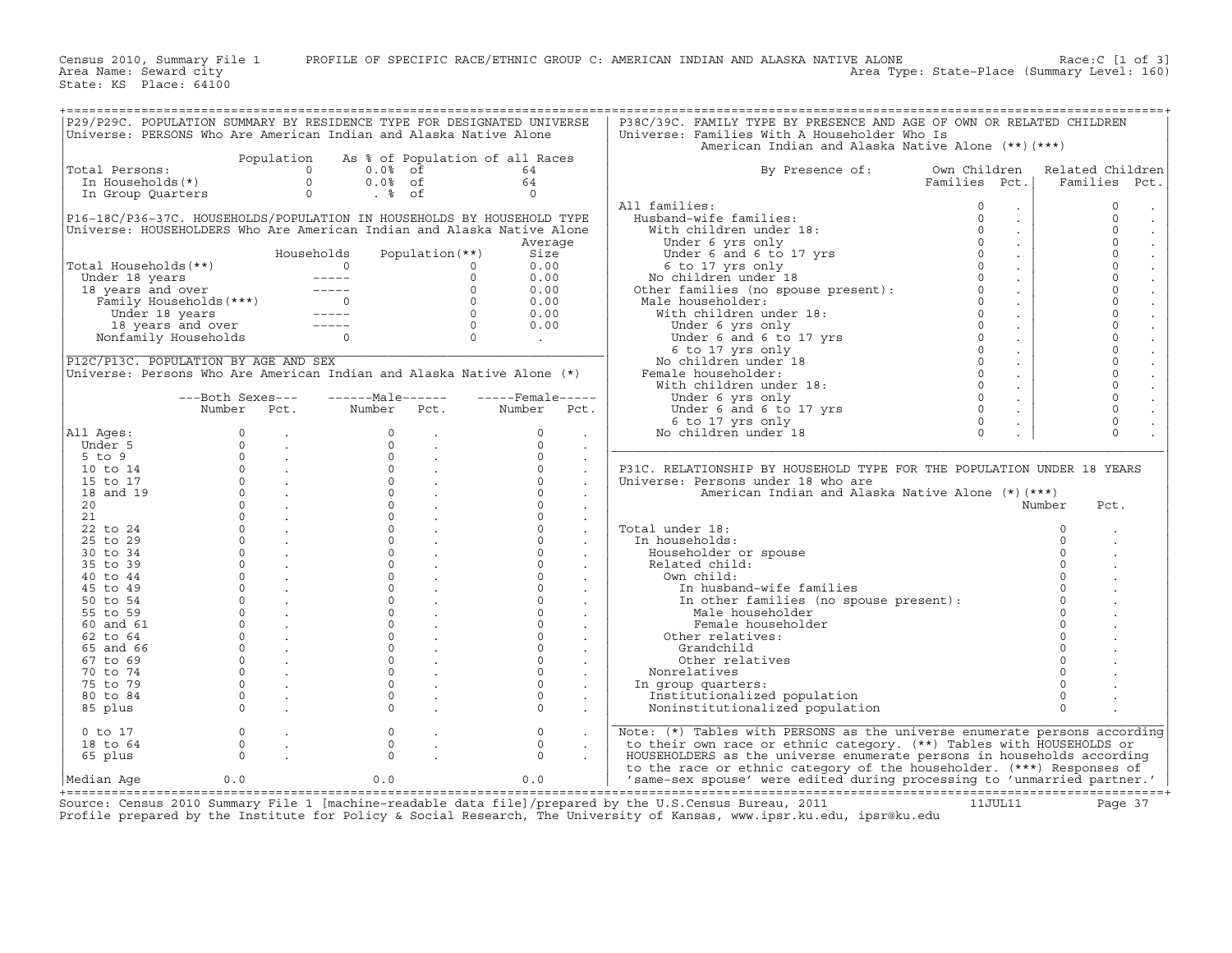Census 2010, Summary File 1 PROFILE OF SPECIFIC RACE/ETHNIC GROUP C: AMERICAN INDIAN AND ALASKA NATIVE ALONE Race:C [2 of 3]<br>Area Name: Seward city Level: 160) Area Type: State-Place (Summary Level: 160)

State: KS Place: 64100

|                                                                                                                                                                                               |                                  |                                 |                      |                                                                   | American Indian and Alaska Native Alone (**)                  | Number          | Pct.                                                                                              |
|-----------------------------------------------------------------------------------------------------------------------------------------------------------------------------------------------|----------------------------------|---------------------------------|----------------------|-------------------------------------------------------------------|---------------------------------------------------------------|-----------------|---------------------------------------------------------------------------------------------------|
|                                                                                                                                                                                               | All Ages<br>Number<br>Pct.       | 65 years and over<br>Number     | Pct.                 |                                                                   |                                                               |                 |                                                                                                   |
|                                                                                                                                                                                               |                                  |                                 |                      | Total:                                                            |                                                               |                 | 0 100.0                                                                                           |
| Total:                                                                                                                                                                                        | $\Omega$                         | $\Omega$                        |                      | Household has 3 or more generations                               |                                                               | $\Omega$        | $\bullet$                                                                                         |
| In households:                                                                                                                                                                                | $\Omega$                         | $\Omega$                        |                      | Household does not have 3+ generations                            |                                                               | $\Omega$        |                                                                                                   |
| In family households:                                                                                                                                                                         | $\circ$                          | $\Omega$                        |                      |                                                                   |                                                               |                 |                                                                                                   |
| Householder:                                                                                                                                                                                  | $\Omega$                         | $\Omega$                        |                      |                                                                   |                                                               |                 |                                                                                                   |
| Male                                                                                                                                                                                          | $\Omega$<br>$\bullet$            | $\Omega$                        | $\sim$               |                                                                   |                                                               |                 |                                                                                                   |
| Female                                                                                                                                                                                        | $\Omega$                         | $\Omega$                        |                      |                                                                   |                                                               |                 |                                                                                                   |
| Spouse                                                                                                                                                                                        | $\Omega$<br>$\ddot{\phantom{a}}$ | $\Omega$                        | $\ddot{\phantom{a}}$ | PCT19C. NONRELATIVES BY HOUSEHOLD TYPE (*) (***)                  |                                                               |                 |                                                                                                   |
| Parent.                                                                                                                                                                                       | $\Omega$<br>$\ddot{\phantom{a}}$ | $\Omega$                        |                      | Universe: Nonrelatives who are                                    |                                                               |                 |                                                                                                   |
| Parent-in-law                                                                                                                                                                                 | $\Omega$<br>$\ddot{\phantom{a}}$ | $\Omega$                        |                      |                                                                   | American Indian and Alaska Native Alone (Total: 0)            |                 |                                                                                                   |
| Child:                                                                                                                                                                                        | $\circ$                          |                                 |                      |                                                                   |                                                               |                 |                                                                                                   |
| Biological                                                                                                                                                                                    | $\Omega$<br>$\ddot{\phantom{a}}$ |                                 |                      |                                                                   | In Family                                                     | In Nonfamily    |                                                                                                   |
| Adopted                                                                                                                                                                                       | $\circ$                          |                                 |                      |                                                                   | Households                                                    | Households      |                                                                                                   |
| Step                                                                                                                                                                                          | $\Omega$<br>$\ddot{\phantom{a}}$ |                                 |                      |                                                                   | Number Pct.                                                   | Number Pct.     |                                                                                                   |
| Grandchild                                                                                                                                                                                    | $\Omega$                         |                                 |                      |                                                                   |                                                               |                 |                                                                                                   |
| Brother or sister                                                                                                                                                                             | $\Omega$<br>$\ddot{\phantom{a}}$ |                                 |                      | Nonrelatives:                                                     | $\Omega$<br>100.0                                             |                 | 0, 100, 0                                                                                         |
| Son-in-law/daughter-in-law                                                                                                                                                                    | $\circ$<br>$\ddot{\phantom{a}}$  |                                 |                      | Roomer or boarder                                                 | $\Omega$<br><b>Contract</b>                                   | $\circ$         |                                                                                                   |
| Other relatives (#)                                                                                                                                                                           | $\Omega$                         | $\Omega$                        |                      | Housemate or roommate                                             | $\Omega$<br>$\sim 100$                                        | $\Omega$        | $\ddot{\phantom{a}}$                                                                              |
| Nonrelatives                                                                                                                                                                                  | $\ddot{\phantom{a}}$<br>$\Omega$ | $\Omega$                        | $\bullet$            | Unmarried partner                                                 | $\Omega$                                                      | $\Omega$        | $\ddot{\phantom{a}}$                                                                              |
| In nonfamily households:                                                                                                                                                                      | $\ddot{\phantom{a}}$<br>$\Omega$ | $\Omega$                        |                      | Other nonrelatives                                                | $\sim 100$<br>$\Omega$                                        | $\Omega$        | $\ddot{\phantom{a}}$                                                                              |
| Male householder:                                                                                                                                                                             | $\mathbb{Z}^2$<br>$\circ$        | $\circ$                         |                      |                                                                   |                                                               |                 |                                                                                                   |
|                                                                                                                                                                                               | $\sim$                           |                                 | $\sim$               |                                                                   |                                                               |                 |                                                                                                   |
| Living alone                                                                                                                                                                                  | $\Omega$<br>$\ddot{\phantom{a}}$ | $\Omega$                        | $\ddot{\phantom{a}}$ |                                                                   |                                                               |                 |                                                                                                   |
| Not living alone                                                                                                                                                                              | $\circ$<br>$\sim$                | $\Omega$                        | $\Box$               |                                                                   |                                                               |                 |                                                                                                   |
|                                                                                                                                                                                               |                                  |                                 |                      |                                                                   |                                                               |                 |                                                                                                   |
| Female householder:                                                                                                                                                                           | $\Omega$<br>$\mathbb{Z}^2$       | $\Omega$                        | $\mathbb{Z}^2$       | H17C. HOUSING UNITS BY HOUSEHOLDER'S AGE AND TENURE               |                                                               |                 |                                                                                                   |
| Living alone                                                                                                                                                                                  | $\circ$<br>$\sim$                | $\circ$                         |                      | Universe: Occupied Housing Units With A Householder Who Is        |                                                               |                 |                                                                                                   |
| Not living alone                                                                                                                                                                              | $\circ$<br>$\mathbb{Z}^2$        | $\circ$                         | $\sim$               |                                                                   | American Indian and Alaska Native Alone (**)                  |                 |                                                                                                   |
| Nonrelatives                                                                                                                                                                                  | $\Omega$<br>$\sim$               | $\Omega$                        | $\sim$               |                                                                   |                                                               |                 |                                                                                                   |
| In group quarters:                                                                                                                                                                            | $\Omega$<br>$\mathbb{Z}^2$       | $\circ$                         | $\mathbf{r}$         | Age of                                                            | Owner Occupied                                                | Renter Occupied |                                                                                                   |
| Institutionalized                                                                                                                                                                             | $\Omega$<br>$\ddot{\phantom{a}}$ | $\Omega$                        |                      | Householder                                                       | Number<br>Pct.                                                | Number          |                                                                                                   |
| Noninstitutionalized                                                                                                                                                                          | $\Omega$                         | $\Omega$                        |                      |                                                                   |                                                               |                 |                                                                                                   |
|                                                                                                                                                                                               |                                  |                                 |                      | All Ages:                                                         | 100.0<br>$\Omega$                                             | $\Omega$        |                                                                                                   |
|                                                                                                                                                                                               |                                  |                                 |                      | 15 to 24                                                          | $\Omega$<br><b>Contract</b>                                   | $\Omega$        |                                                                                                   |
|                                                                                                                                                                                               |                                  |                                 |                      | $25$ to $34$                                                      | $\Omega$<br>$\sim$                                            | $\Omega$        |                                                                                                   |
|                                                                                                                                                                                               |                                  |                                 |                      | 35 to 44                                                          | $\circ$<br>$\sim 10$                                          | $\Omega$        |                                                                                                   |
|                                                                                                                                                                                               |                                  |                                 |                      | 45 to 54                                                          | $\Omega$<br>$\sim$ $\sim$                                     | $\Omega$        |                                                                                                   |
|                                                                                                                                                                                               |                                  |                                 |                      | 55 to 59                                                          |                                                               | $\circ$         |                                                                                                   |
|                                                                                                                                                                                               |                                  |                                 |                      | 60 to 64                                                          | $\begin{matrix} 0 & \cdots & \cdots \end{matrix}$<br>$\Omega$ | $\Omega$        |                                                                                                   |
| American Indian and Alaska Native Alone (**)                                                                                                                                                  |                                  |                                 |                      | 65 to 74                                                          | $\Omega$                                                      | $\Omega$        |                                                                                                   |
|                                                                                                                                                                                               |                                  | Number                          |                      | 75 to 84                                                          | $\Omega$                                                      | $\Omega$        |                                                                                                   |
|                                                                                                                                                                                               |                                  | Pct.                            |                      |                                                                   | $\Omega$                                                      | $\Omega$        |                                                                                                   |
|                                                                                                                                                                                               |                                  | $\Omega$                        |                      | 85 and over                                                       |                                                               |                 |                                                                                                   |
|                                                                                                                                                                                               |                                  | 100.0<br>$\Omega$               |                      |                                                                   |                                                               |                 |                                                                                                   |
| Family households (***):                                                                                                                                                                      |                                  | $\ddot{\phantom{a}}$            |                      |                                                                   |                                                               |                 |                                                                                                   |
| Husband-wife families                                                                                                                                                                         |                                  | $\circ$<br>$\ddot{\phantom{a}}$ |                      | Note: $(*)$ Tables with PERSONS as the universe enumerate persons |                                                               |                 |                                                                                                   |
| Other families:                                                                                                                                                                               |                                  | $\circ$                         |                      | according to their own race or ethnic category. (**) Tables with  |                                                               |                 |                                                                                                   |
| Male householder, no wife present                                                                                                                                                             |                                  | $\circ$<br>$\ddot{\phantom{a}}$ |                      | HOUSEHOLDS or HOUSEHOLDERS as the universe enumerate persons in   |                                                               |                 |                                                                                                   |
| Female householder, no husband present                                                                                                                                                        |                                  | $\Omega$                        |                      | households according to the race or ethnic category of the        |                                                               |                 |                                                                                                   |
| Nonfamily households:                                                                                                                                                                         |                                  | $\Omega$                        |                      | householder. (***) Responses of 'same-sex spouse' were edited     |                                                               |                 |                                                                                                   |
| (#) For 65 yrs & over, includes children, siblings, etc. not shown separately<br>P18C. HOUSEHOLD TYPE<br>Universe: Households with a Householder Who is<br>Total:<br>Householder living alone |                                  | $\Omega$                        |                      | during processing to 'unmarried partner.'                         |                                                               |                 | Pct.<br>100.0<br>$\ddot{\phantom{a}}$<br>$\mathbf{r}$<br>$\sim$<br>$\ddot{\phantom{a}}$<br>$\sim$ |
| Householder not living alone                                                                                                                                                                  |                                  | $\Omega$                        |                      |                                                                   |                                                               |                 |                                                                                                   |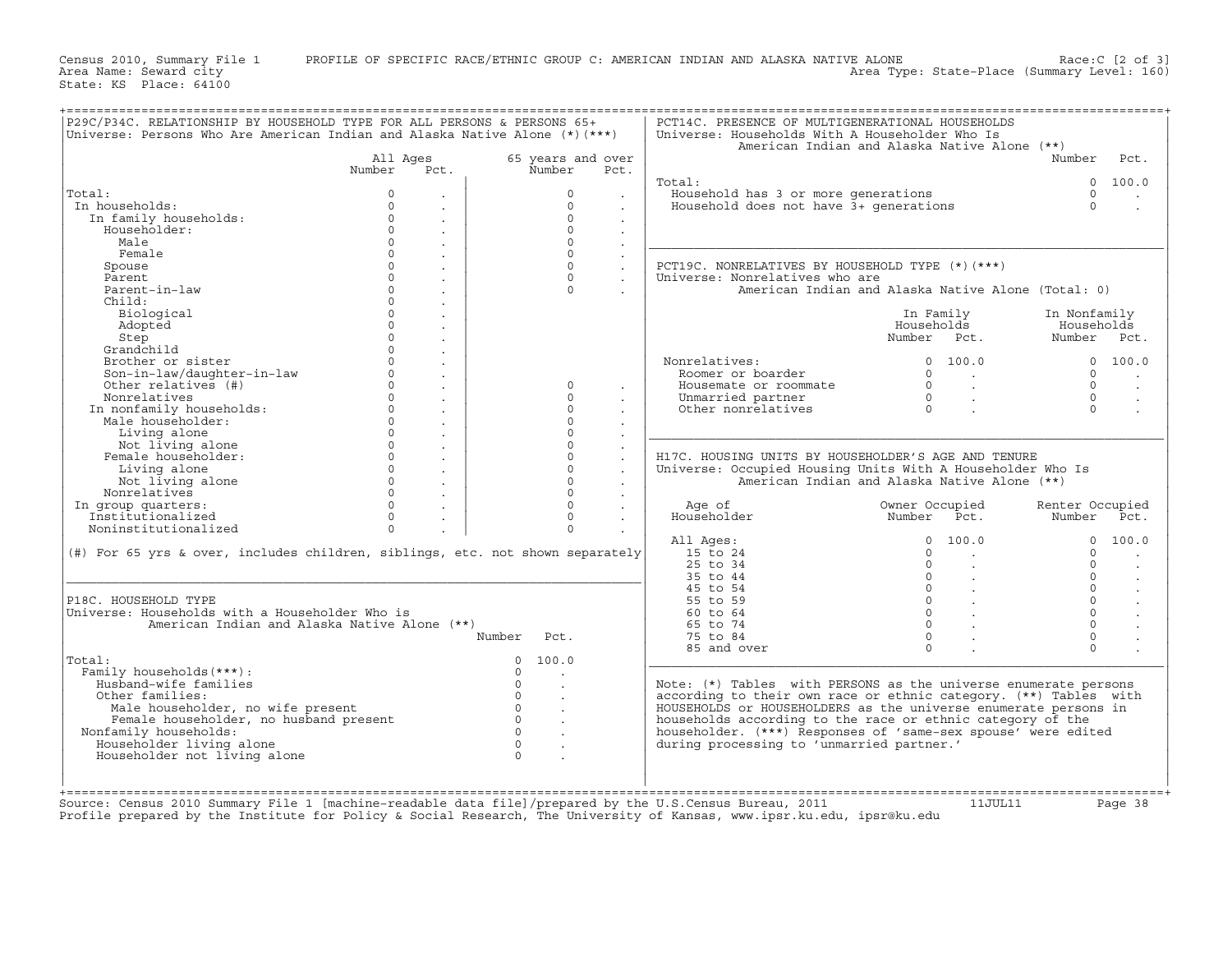| Universe: Households (Occupied Housing Units) With A Householder Who Is American Indian and Alaska Native Alone (**)(***)<br>All household sizes:<br>1-person households<br>2-person households<br>3-person households<br>4-person households<br>5-person households | All<br>Households<br>$\mathbf 0$<br>$\mathbf 0$ | Pct. | Family                  |                                                                   |                                                                                                                                                                                                                                                                                                                                                                                                                                 |                         |                                                          |                      |                     |                |
|----------------------------------------------------------------------------------------------------------------------------------------------------------------------------------------------------------------------------------------------------------------------|-------------------------------------------------|------|-------------------------|-------------------------------------------------------------------|---------------------------------------------------------------------------------------------------------------------------------------------------------------------------------------------------------------------------------------------------------------------------------------------------------------------------------------------------------------------------------------------------------------------------------|-------------------------|----------------------------------------------------------|----------------------|---------------------|----------------|
|                                                                                                                                                                                                                                                                      |                                                 |      |                         |                                                                   |                                                                                                                                                                                                                                                                                                                                                                                                                                 |                         |                                                          |                      |                     |                |
|                                                                                                                                                                                                                                                                      |                                                 |      | Households              | Pct.                                                              | Nonfamily<br>Households                                                                                                                                                                                                                                                                                                                                                                                                         | Pct.                    | Owner<br>Occupied                                        | Pct.                 | Renter<br>Occupied  | Pct.           |
|                                                                                                                                                                                                                                                                      |                                                 |      | $\Omega$                |                                                                   |                                                                                                                                                                                                                                                                                                                                                                                                                                 |                         | $\Omega$                                                 |                      | $\circ$             |                |
|                                                                                                                                                                                                                                                                      |                                                 |      | (Family always >1 pers) |                                                                   | $\circ$                                                                                                                                                                                                                                                                                                                                                                                                                         |                         | $\Omega$                                                 |                      | $\circ$             |                |
|                                                                                                                                                                                                                                                                      | $\circ$                                         |      | $\Omega$                | and the state of the state                                        | $\begin{matrix} 0 & & & & \\ 0 & & & & \\ 0 & & & & \\ 0 & & & & \\ 0 & & & & \\ 0 & & & & \\ 0 & & & & \\ 0 & & & & \\ 0 & & & & \\ 0 & & & & \\ 0 & & & & \\ 0 & & & & \\ 0 & & & & \\ 0 & & & & \\ 0 & & & & \\ 0 & & & & \\ 0 & & & & \\ 0 & & & & \\ 0 & & & & \\ 0 & & & & \\ 0 & & & & \\ 0 & & & & \\ 0 & & & & \\ 0 & & & & & \\ 0 & & & & & \\ 0 & & & & & \\ 0 & & & & & \\ 0 & & & & & \\ 0 & & & & & \\ 0 & & & &$ |                         | $\Omega$                                                 |                      | $\circ$             |                |
|                                                                                                                                                                                                                                                                      | $\mathbf{0}$                                    |      | $\circ$                 |                                                                   |                                                                                                                                                                                                                                                                                                                                                                                                                                 |                         | $\circ$                                                  |                      | $\mathbb O$         |                |
|                                                                                                                                                                                                                                                                      | $\overline{0}$                                  |      | $\circ$                 |                                                                   |                                                                                                                                                                                                                                                                                                                                                                                                                                 |                         | $\circ$                                                  |                      | $\mathsf{O}$        |                |
|                                                                                                                                                                                                                                                                      | $\Omega$                                        |      | $\circ$                 |                                                                   |                                                                                                                                                                                                                                                                                                                                                                                                                                 |                         | $\Omega$                                                 |                      |                     |                |
| 6-person households                                                                                                                                                                                                                                                  | $\Omega$                                        |      | $\circ$                 |                                                                   | $\circ$                                                                                                                                                                                                                                                                                                                                                                                                                         |                         | $\Omega$                                                 |                      | $\mathbf 0$         |                |
| 7-or-more person households                                                                                                                                                                                                                                          | $\Omega$                                        |      |                         |                                                                   |                                                                                                                                                                                                                                                                                                                                                                                                                                 |                         |                                                          |                      |                     |                |
|                                                                                                                                                                                                                                                                      |                                                 |      |                         |                                                                   |                                                                                                                                                                                                                                                                                                                                                                                                                                 |                         |                                                          |                      |                     |                |
| P16C/P17C/P36C/P37C/H11C/H12C. POPULATION IN HOUSEHOLDS AND AVERAGE HOUSEHOLD SIZE BY TYPE AND BY TENURE<br>Universe: Population in Households (Occupied Housing Units) With A Householder Who Is American Indian and Alaska Native Alone (**)                       |                                                 |      |                         |                                                                   |                                                                                                                                                                                                                                                                                                                                                                                                                                 |                         |                                                          |                      |                     |                |
|                                                                                                                                                                                                                                                                      | Total                                           |      | In                      |                                                                   | In                                                                                                                                                                                                                                                                                                                                                                                                                              |                         | In Owner                                                 |                      | In Renter           |                |
|                                                                                                                                                                                                                                                                      | Population Pct.                                 |      | Families Pct.           |                                                                   | Nonfamilies                                                                                                                                                                                                                                                                                                                                                                                                                     | Pct.                    | Occupied                                                 | Pct.                 | Occupied            | Pct.           |
| Total population in households<br>Under 18 years 0 100.0<br>18 years and over 0 100.0<br>Average Household Size 0.00 -----<br>Under 18 years 0.00 -----                                                                                                              |                                                 |      | $\circ$                 |                                                                   | 0                                                                                                                                                                                                                                                                                                                                                                                                                               | $\sim 100$ km s $^{-1}$ | 0                                                        | $\sim 10^{-11}$      | 0                   |                |
|                                                                                                                                                                                                                                                                      |                                                 |      |                         |                                                                   | $------$                                                                                                                                                                                                                                                                                                                                                                                                                        |                         |                                                          |                      |                     |                |
|                                                                                                                                                                                                                                                                      |                                                 |      |                         | $\begin{matrix} 0 & & \cdot \\ & & 0 \\ 0 & & \cdot \end{matrix}$ |                                                                                                                                                                                                                                                                                                                                                                                                                                 |                         |                                                          |                      |                     |                |
|                                                                                                                                                                                                                                                                      |                                                 |      | $0.00$ -----            |                                                                   |                                                                                                                                                                                                                                                                                                                                                                                                                                 |                         |                                                          | $0.00 - - - - -$     | $0.00 - - - - -$    |                |
|                                                                                                                                                                                                                                                                      |                                                 |      | $0.00$ -----            |                                                                   |                                                                                                                                                                                                                                                                                                                                                                                                                                 |                         |                                                          |                      |                     |                |
| 18 years and over                                                                                                                                                                                                                                                    | $0.00$ -----                                    |      | $0.00$ -----            |                                                                   |                                                                                                                                                                                                                                                                                                                                                                                                                                 |                         |                                                          |                      |                     |                |
|                                                                                                                                                                                                                                                                      |                                                 |      |                         |                                                                   |                                                                                                                                                                                                                                                                                                                                                                                                                                 |                         |                                                          |                      |                     |                |
| Note: Family household numbers include nonrelatives living with families.<br>PCT20/PCT22C. GROUP QUARTERS POPULATION BY SEX BY AGE BY GROUP QUARTERS TYPE<br>Universe: Population in group quarters for persons who are American Indian and Alaska Native Alone (*)  |                                                 |      |                         |                                                                   |                                                                                                                                                                                                                                                                                                                                                                                                                                 |                         |                                                          |                      |                     |                |
|                                                                                                                                                                                                                                                                      |                                                 |      | $---$ All Ages $---$    |                                                                   |                                                                                                                                                                                                                                                                                                                                                                                                                                 |                         | -------------------- 18 Years and Over ----------------- |                      |                     |                |
|                                                                                                                                                                                                                                                                      |                                                 |      |                         |                                                                   |                                                                                                                                                                                                                                                                                                                                                                                                                                 | Pct. of                 |                                                          | Pct. of              |                     | Pct. of        |
|                                                                                                                                                                                                                                                                      |                                                 |      | Number                  |                                                                   | Pct. Total                                                                                                                                                                                                                                                                                                                                                                                                                      |                         | All<br>Ages<br>Male                                      | Total                | 10cai<br>18+ Female | Total<br>$18+$ |
|                                                                                                                                                                                                                                                                      |                                                 |      | $\Omega$                | 100.0                                                             | $\Omega$                                                                                                                                                                                                                                                                                                                                                                                                                        |                         | $\Omega$                                                 |                      | $\circ$             |                |
|                                                                                                                                                                                                                                                                      |                                                 |      | $\Omega$                |                                                                   | $\Omega$                                                                                                                                                                                                                                                                                                                                                                                                                        |                         | $\Omega$                                                 | $\ddot{\phantom{a}}$ | $\circ$             |                |
| Correctional facilities for adults                                                                                                                                                                                                                                   |                                                 |      | $\circ$                 |                                                                   |                                                                                                                                                                                                                                                                                                                                                                                                                                 |                         | $\circ$                                                  |                      |                     |                |
| Juvenile facilities                                                                                                                                                                                                                                                  |                                                 |      | $\Omega$                |                                                                   |                                                                                                                                                                                                                                                                                                                                                                                                                                 |                         | $\Omega$                                                 |                      |                     |                |
| Nursing facilities/skilled-nursing facilities                                                                                                                                                                                                                        |                                                 |      | $\circ$                 |                                                                   |                                                                                                                                                                                                                                                                                                                                                                                                                                 |                         | $\circ$                                                  |                      | $\mathbb O$         |                |
|                                                                                                                                                                                                                                                                      |                                                 |      |                         |                                                                   | $\begin{bmatrix} 0 \\ 0 \\ 0 \\ 0 \end{bmatrix}$                                                                                                                                                                                                                                                                                                                                                                                |                         | $\Omega$                                                 |                      |                     |                |
| Other institutional facilities                                                                                                                                                                                                                                       |                                                 |      | $\circ$                 |                                                                   | $\overline{0}$<br>$\circ$                                                                                                                                                                                                                                                                                                                                                                                                       |                         | $\Omega$                                                 |                      | $\mathbb O$         |                |
|                                                                                                                                                                                                                                                                      |                                                 |      | $\mathbb O$             |                                                                   |                                                                                                                                                                                                                                                                                                                                                                                                                                 |                         | $\Omega$                                                 |                      | $\circ$             |                |
| College/university student housing                                                                                                                                                                                                                                   |                                                 |      | $\circ$<br>$\Omega$     |                                                                   | $\circ$<br>$\Omega$                                                                                                                                                                                                                                                                                                                                                                                                             |                         | $\Omega$                                                 |                      | $\mathsf{O}$        |                |
| All types of group quarters:<br>Institutionalized population:<br>Noninstitutionalized population:<br>Military quarters<br>Other noninstitutional facilities                                                                                                          |                                                 |      | $\Omega$                |                                                                   | $\Omega$                                                                                                                                                                                                                                                                                                                                                                                                                        |                         | $\Omega$                                                 |                      | $\mathbf 0$         |                |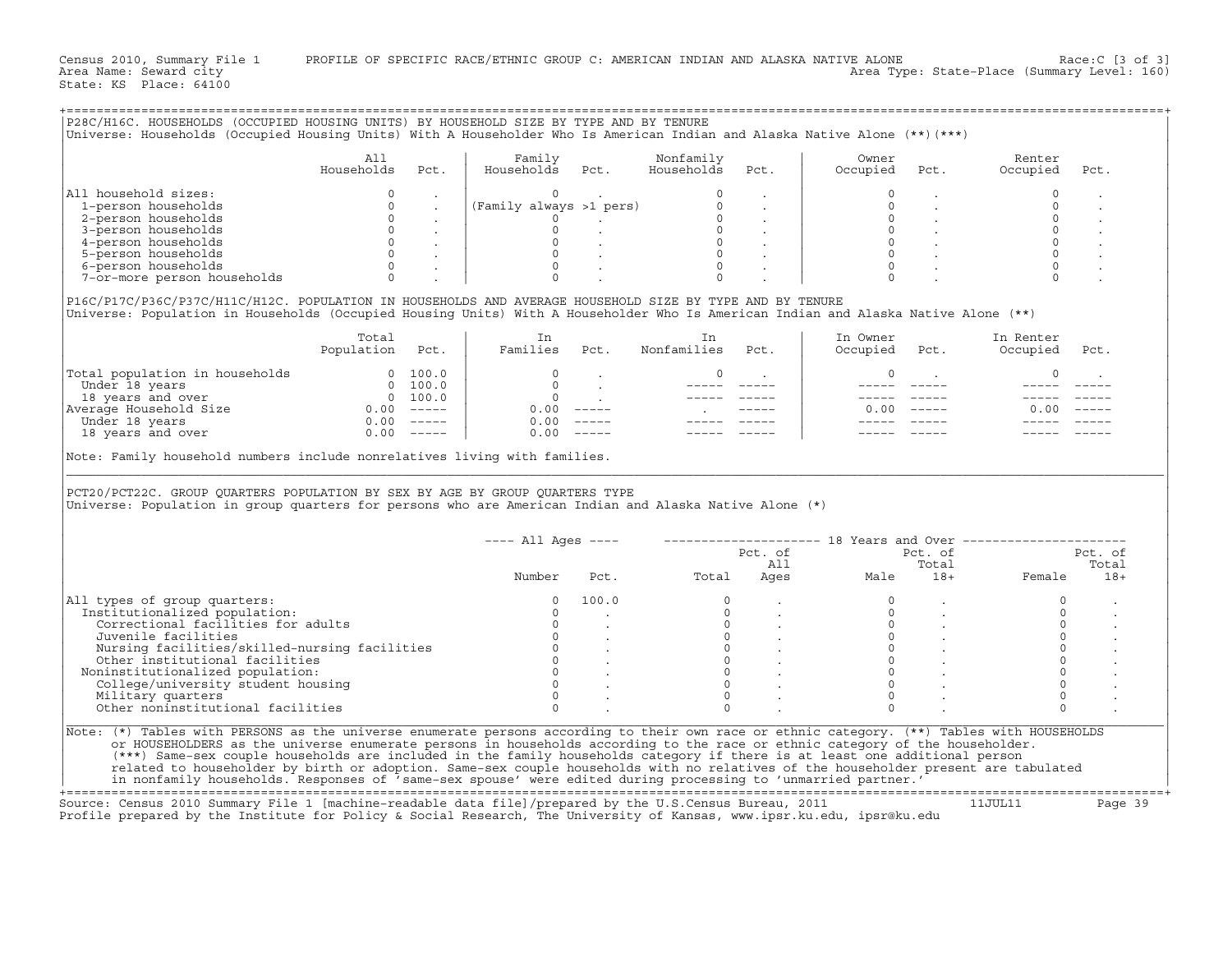| P29/P29D. POPULATION SUMMARY BY RESIDENCE TYPE FOR DESIGNATED UNIVERSE                                                                                                                                                                                                                                                                                                                                                                                                                                        |                  |                                                                         |                                 |                                                          |                                                           |                      | P38D/39D. FAMILY TYPE BY PRESENCE AND AGE OF OWN OR RELATED CHILDREN                                                                  |                                       |          |                                     |
|---------------------------------------------------------------------------------------------------------------------------------------------------------------------------------------------------------------------------------------------------------------------------------------------------------------------------------------------------------------------------------------------------------------------------------------------------------------------------------------------------------------|------------------|-------------------------------------------------------------------------|---------------------------------|----------------------------------------------------------|-----------------------------------------------------------|----------------------|---------------------------------------------------------------------------------------------------------------------------------------|---------------------------------------|----------|-------------------------------------|
| Universe: PERSONS Who Are Asian Alone                                                                                                                                                                                                                                                                                                                                                                                                                                                                         |                  |                                                                         |                                 |                                                          |                                                           |                      | Universe: Families With A Householder Who Is                                                                                          |                                       |          |                                     |
|                                                                                                                                                                                                                                                                                                                                                                                                                                                                                                               |                  |                                                                         |                                 |                                                          |                                                           |                      | Asian Alone $(**)$ $(***)$                                                                                                            |                                       |          |                                     |
|                                                                                                                                                                                                                                                                                                                                                                                                                                                                                                               |                  | Population                                                              | As % of Population of all Races |                                                          |                                                           |                      |                                                                                                                                       |                                       |          |                                     |
| Total Persons:                                                                                                                                                                                                                                                                                                                                                                                                                                                                                                |                  |                                                                         | $0.0$ % of                      |                                                          | 64                                                        |                      | By Presence of:                                                                                                                       | Own Children                          |          | Related Children                    |
|                                                                                                                                                                                                                                                                                                                                                                                                                                                                                                               |                  |                                                                         | $0.0%$ of                       |                                                          | 64                                                        |                      |                                                                                                                                       | Families Pct.                         |          | Families Pct.                       |
|                                                                                                                                                                                                                                                                                                                                                                                                                                                                                                               |                  |                                                                         | . %                             |                                                          | $\Omega$                                                  |                      |                                                                                                                                       |                                       |          |                                     |
|                                                                                                                                                                                                                                                                                                                                                                                                                                                                                                               |                  |                                                                         |                                 |                                                          |                                                           |                      | All families:                                                                                                                         | $\circ$<br>$\ddot{\phantom{0}}$       |          | $\mathbf 0$<br>$\cdot$              |
| P16-18D/P36-37D. HOUSEHOLDS/POPULATION IN HOUSEHOLDS BY HOUSEHOLD TYPE                                                                                                                                                                                                                                                                                                                                                                                                                                        |                  |                                                                         |                                 |                                                          |                                                           |                      | Husband-wife families:                                                                                                                | $\Omega$<br>$\mathcal{L}^{\pm}$       |          | $\Omega$<br>$\sim$                  |
| Universe: HOUSEHOLDERS Who Are Asian Alone                                                                                                                                                                                                                                                                                                                                                                                                                                                                    |                  |                                                                         |                                 |                                                          |                                                           |                      | With children under 18:                                                                                                               | $\Omega$<br>$\mathbb{Z}^{\mathbb{Z}}$ |          | $\circ$<br>$\blacksquare$           |
|                                                                                                                                                                                                                                                                                                                                                                                                                                                                                                               |                  |                                                                         |                                 |                                                          | Average                                                   |                      |                                                                                                                                       | $\Omega$<br>$\mathcal{L}^{\pm}$       |          | $\Omega$<br>$\Box$                  |
|                                                                                                                                                                                                                                                                                                                                                                                                                                                                                                               |                  |                                                                         | Households                      | Population $(**)$                                        | Size                                                      |                      |                                                                                                                                       | $\Omega$<br>$\sim$                    |          | $\circ$<br>$\frac{1}{2}$            |
|                                                                                                                                                                                                                                                                                                                                                                                                                                                                                                               |                  |                                                                         |                                 |                                                          | 0.00                                                      |                      | With children under is:<br>Under 6 and 6 to 17 yrs<br>6 to 17 yrs only<br>No children under 18<br>Other families (no spouse present): | $\Omega$<br>$\sim$                    |          | $\Omega$                            |
|                                                                                                                                                                                                                                                                                                                                                                                                                                                                                                               |                  |                                                                         |                                 |                                                          | 0.00                                                      |                      |                                                                                                                                       | $\Omega$<br>$\sim$                    |          | $\circ$<br>$\frac{1}{2}$            |
|                                                                                                                                                                                                                                                                                                                                                                                                                                                                                                               |                  |                                                                         |                                 |                                                          | 0.00                                                      |                      |                                                                                                                                       | $\Omega$<br>$\sim$                    |          | $\Omega$                            |
|                                                                                                                                                                                                                                                                                                                                                                                                                                                                                                               |                  |                                                                         |                                 |                                                          | 0.00                                                      |                      | Male householder:                                                                                                                     | $\Omega$<br>$\mathcal{L}^{\pm}$       |          | $\mathbf 0$<br>$\ddot{\phantom{a}}$ |
|                                                                                                                                                                                                                                                                                                                                                                                                                                                                                                               |                  |                                                                         |                                 |                                                          | 0.00                                                      |                      | With children under 18:                                                                                                               | $\Omega$<br>$\sim$                    |          | $\Omega$<br>$\frac{1}{2}$           |
|                                                                                                                                                                                                                                                                                                                                                                                                                                                                                                               |                  |                                                                         |                                 |                                                          | 0.00                                                      |                      |                                                                                                                                       | $\Omega$<br>$\sim$                    |          | $\mathbf 0$                         |
| $\begin{tabular}{ l l } \hline \texttt{Total Households} }(\ast\star) & \texttt{houseintus} & \texttt{reputation}(\cdot\cdot) \\ \hline \texttt{Under 18 years} & \texttt{0} & \texttt{0} \\ \texttt{18 years} & \texttt{0} & \texttt{0} \\ \texttt{Family Households} (\ast\star\star) & \texttt{0} & \texttt{0} \\ \texttt{Under 18 years} & \texttt{0} & \texttt{0} \\ \texttt{18 years} & \texttt{190} & \texttt{100} \\ \texttt{Nonfamily Households} & \texttt{0} & \texttt{0} \\ \hline \end{tabular}$ |                  |                                                                         |                                 |                                                          | $\mathcal{L}^{\text{max}}$ and $\mathcal{L}^{\text{max}}$ |                      | Under 6 yrs only<br>Under 6 and 6 to 17 yrs<br>6 to 17 yrs only                                                                       | $\Omega$<br>$\sim$                    |          | $\Omega$<br>$\ddot{\phantom{a}}$    |
|                                                                                                                                                                                                                                                                                                                                                                                                                                                                                                               |                  |                                                                         |                                 |                                                          |                                                           |                      | 6 to 17 yrs only                                                                                                                      | $\Omega$<br>$\sim$                    |          | $\circ$<br>$\frac{1}{2}$            |
| P12D/P13D. POPULATION BY AGE AND SEX                                                                                                                                                                                                                                                                                                                                                                                                                                                                          |                  |                                                                         |                                 |                                                          |                                                           |                      | No children under 18                                                                                                                  | $\Omega$                              |          | $\Omega$                            |
| Universe: Persons Who Are Asian Alone (*)                                                                                                                                                                                                                                                                                                                                                                                                                                                                     |                  |                                                                         |                                 |                                                          |                                                           |                      | Female householder:                                                                                                                   | $\Omega$<br>$\sim$                    |          | $\circ$                             |
|                                                                                                                                                                                                                                                                                                                                                                                                                                                                                                               |                  |                                                                         |                                 |                                                          |                                                           |                      | With children under 18:                                                                                                               | $\Omega$<br>$\sim$                    |          | $\Omega$                            |
|                                                                                                                                                                                                                                                                                                                                                                                                                                                                                                               | ---Both Sexes--- |                                                                         |                                 |                                                          |                                                           |                      | Under 6 yrs only                                                                                                                      | $\Omega$                              |          | $\circ$                             |
|                                                                                                                                                                                                                                                                                                                                                                                                                                                                                                               | Number Pct.      |                                                                         | Number Pct.                     |                                                          | Number Pct.                                               |                      | Under 6 yrs only<br>Under 6 and 6 to 17 yrs                                                                                           | $\Omega$                              |          | $\Omega$                            |
|                                                                                                                                                                                                                                                                                                                                                                                                                                                                                                               |                  |                                                                         |                                 |                                                          |                                                           |                      | 6 to 17 yrs only                                                                                                                      | $\circ$<br>$\ddot{\phantom{a}}$       |          | $\circ$                             |
| All Ages:                                                                                                                                                                                                                                                                                                                                                                                                                                                                                                     | $\Omega$         | $\sim 10^{-11}$                                                         | $\Omega$                        | $\sim$ $-$                                               | $\Omega$                                                  | $\bullet$            | No children under 18                                                                                                                  | $\Omega$<br>$\ddot{\phantom{a}}$      |          | $\Omega$                            |
| Under 5                                                                                                                                                                                                                                                                                                                                                                                                                                                                                                       | $\Omega$         | <b>Contract Contract</b>                                                | $\circ$                         | $\sim 10^{-11}$                                          | $\Omega$                                                  | $\sim$               |                                                                                                                                       |                                       |          |                                     |
| $5$ to $9$                                                                                                                                                                                                                                                                                                                                                                                                                                                                                                    | $\Omega$         | <b>Contract Contract Contract</b>                                       | $\circ$                         |                                                          | $\Omega$                                                  | $\bullet$            |                                                                                                                                       |                                       |          |                                     |
| 10 to 14                                                                                                                                                                                                                                                                                                                                                                                                                                                                                                      |                  | $\begin{matrix} 0 & & \cdot \\ 0 & & \cdot \\ 0 & & \cdot \end{matrix}$ |                                 | $\begin{matrix} 0 & & \cdot \\ 0 & & \cdot \end{matrix}$ | $\mathbf{0}$                                              | $\sim$               | P31D. RELATIONSHIP BY HOUSEHOLD TYPE FOR THE POPULATION UNDER 18 YEARS                                                                |                                       |          |                                     |
| 15 to 17                                                                                                                                                                                                                                                                                                                                                                                                                                                                                                      |                  |                                                                         |                                 |                                                          | $\Omega$                                                  |                      | Universe: Persons under 18 who are                                                                                                    |                                       |          |                                     |
| 18 and 19                                                                                                                                                                                                                                                                                                                                                                                                                                                                                                     |                  | $\overline{0}$ .                                                        | $\overline{0}$                  |                                                          | $\Omega$                                                  |                      | Asian Alone (*) (***)                                                                                                                 |                                       |          |                                     |
| 20 <sub>o</sub>                                                                                                                                                                                                                                                                                                                                                                                                                                                                                               |                  | $0 \qquad \qquad .$                                                     | $\Omega$                        |                                                          | $\Omega$                                                  | $\ddot{\phantom{0}}$ |                                                                                                                                       |                                       | Number   | Pct.                                |
| 21                                                                                                                                                                                                                                                                                                                                                                                                                                                                                                            |                  | $\overline{0}$ .                                                        | $\overline{0}$                  |                                                          | $\Omega$                                                  | $\sim$               |                                                                                                                                       |                                       |          |                                     |
| 22 to 24                                                                                                                                                                                                                                                                                                                                                                                                                                                                                                      | $\Omega$         | <b>Contractor</b>                                                       | $\Omega$                        |                                                          | $\Omega$                                                  |                      | Total under 18:                                                                                                                       |                                       | $\Omega$ |                                     |
| 25 to 29                                                                                                                                                                                                                                                                                                                                                                                                                                                                                                      |                  | $\overline{0}$ $\overline{1}$                                           | $\circ$                         |                                                          | $\Omega$                                                  |                      | In households:                                                                                                                        |                                       | $\Omega$ |                                     |
| 30 to 34                                                                                                                                                                                                                                                                                                                                                                                                                                                                                                      |                  | $\overline{0}$ .                                                        | $\circ$                         | $\sim$                                                   | $\Omega$                                                  |                      | Householder or spouse                                                                                                                 |                                       | $\Omega$ |                                     |
| 35 to 39                                                                                                                                                                                                                                                                                                                                                                                                                                                                                                      | $\Omega$         |                                                                         | $\Omega$                        |                                                          | $\Omega$                                                  | $\bullet$            | Related child:                                                                                                                        |                                       | $\Omega$ |                                     |
| 40 to 44                                                                                                                                                                                                                                                                                                                                                                                                                                                                                                      | $\Omega$         | <b>Contractor</b>                                                       | $\circ$                         |                                                          | $\Omega$                                                  |                      | Own child:                                                                                                                            |                                       | $\Omega$ |                                     |
| 45 to 49                                                                                                                                                                                                                                                                                                                                                                                                                                                                                                      |                  | $\overline{0}$ .                                                        | $\circ$                         | $\sim$                                                   | $\circ$                                                   |                      | In husband-wife families                                                                                                              |                                       | $\Omega$ |                                     |
| 50 to 54                                                                                                                                                                                                                                                                                                                                                                                                                                                                                                      | $\Omega$         |                                                                         | $\Omega$                        |                                                          | $\Omega$                                                  |                      | In other families (no spouse present):                                                                                                |                                       | $\Omega$ |                                     |
| 55 to 59                                                                                                                                                                                                                                                                                                                                                                                                                                                                                                      | $\circ$          | <b>Contract Contract</b>                                                | $\circ$                         |                                                          | $\circ$                                                   |                      | Male householder                                                                                                                      |                                       |          |                                     |
| 60 and 61                                                                                                                                                                                                                                                                                                                                                                                                                                                                                                     | $\Omega$         | <b>Contractor</b>                                                       | $\Omega$                        | $\mathcal{L}^{\text{max}}$                               | $\circ$                                                   | $\mathcal{L}^{\pm}$  | Female householder                                                                                                                    |                                       | $\Omega$ |                                     |
| 62 to 64                                                                                                                                                                                                                                                                                                                                                                                                                                                                                                      | $\Omega$         |                                                                         | $\Omega$                        |                                                          | $\Omega$                                                  |                      | Other relatives:                                                                                                                      |                                       | $\Omega$ |                                     |
| 65 and 66                                                                                                                                                                                                                                                                                                                                                                                                                                                                                                     | $\Omega$         | $\sim$ $\sim$ $\sim$                                                    | $\Omega$                        |                                                          | $\Omega$                                                  |                      | Grandchild                                                                                                                            |                                       |          |                                     |
| 67 to 69                                                                                                                                                                                                                                                                                                                                                                                                                                                                                                      | $\overline{0}$   | <b>Contractor</b>                                                       | $\circ$                         |                                                          | $\circ$                                                   | $\sim$               | Other relatives                                                                                                                       |                                       | $\Omega$ |                                     |
| 70 to 74                                                                                                                                                                                                                                                                                                                                                                                                                                                                                                      | $\Omega$         | <b>Contract</b>                                                         | $\circ$                         |                                                          | $\Omega$                                                  | $\ddot{\phantom{a}}$ | Nonrelatives                                                                                                                          |                                       |          |                                     |
| 75 to 79                                                                                                                                                                                                                                                                                                                                                                                                                                                                                                      | $\Omega$         | <b>Contract</b>                                                         | $\Omega$                        |                                                          | $\Omega$                                                  |                      | In group quarters:                                                                                                                    |                                       | $\Omega$ |                                     |
| 80 to 84                                                                                                                                                                                                                                                                                                                                                                                                                                                                                                      | $\Omega$         | $\sim 100$ km s $^{-1}$                                                 | $\circ$                         |                                                          | $\Omega$                                                  | $\bullet$            | Institutionalized population                                                                                                          |                                       | $\Omega$ |                                     |
| 85 plus                                                                                                                                                                                                                                                                                                                                                                                                                                                                                                       | $\Omega$         |                                                                         | $\Omega$                        |                                                          | $\circ$                                                   |                      | Noninstitutionalized population                                                                                                       |                                       | $\Omega$ |                                     |
|                                                                                                                                                                                                                                                                                                                                                                                                                                                                                                               |                  |                                                                         |                                 |                                                          |                                                           |                      |                                                                                                                                       |                                       |          |                                     |
| $0$ to $17$                                                                                                                                                                                                                                                                                                                                                                                                                                                                                                   | $\circ$          |                                                                         | $\circ$                         |                                                          | $\mathbf{0}$                                              |                      | Note: (*) Tables with PERSONS as the universe enumerate persons according                                                             |                                       |          |                                     |
| 18 to 64                                                                                                                                                                                                                                                                                                                                                                                                                                                                                                      | $\circ$          | $\sim$                                                                  | $\mathsf{O}$                    | $\ddot{\phantom{a}}$                                     | $\mathbf{0}$                                              |                      | to their own race or ethnic category. (**) Tables with HOUSEHOLDS or                                                                  |                                       |          |                                     |
| 65 plus                                                                                                                                                                                                                                                                                                                                                                                                                                                                                                       | $\Omega$         |                                                                         | $\Omega$                        |                                                          | $\Omega$                                                  |                      | HOUSEHOLDERS as the universe enumerate persons in households according                                                                |                                       |          |                                     |
|                                                                                                                                                                                                                                                                                                                                                                                                                                                                                                               |                  |                                                                         |                                 |                                                          |                                                           |                      | to the race or ethnic category of the householder. (***) Responses of                                                                 |                                       |          |                                     |
| Median Age                                                                                                                                                                                                                                                                                                                                                                                                                                                                                                    | 0.0              |                                                                         | 0.0                             |                                                          | 0.0                                                       |                      | 'same-sex spouse' were edited during processing to 'unmarried partner.'                                                               |                                       |          |                                     |

+===================================================================================================================================================+ Source: Census 2010 Summary File 1 [machine−readable data file]/prepared by the U.S.Census Bureau, 2011 11JUL11 Page 40 Profile prepared by the Institute for Policy & Social Research, The University of Kansas, www.ipsr.ku.edu, ipsr@ku.edu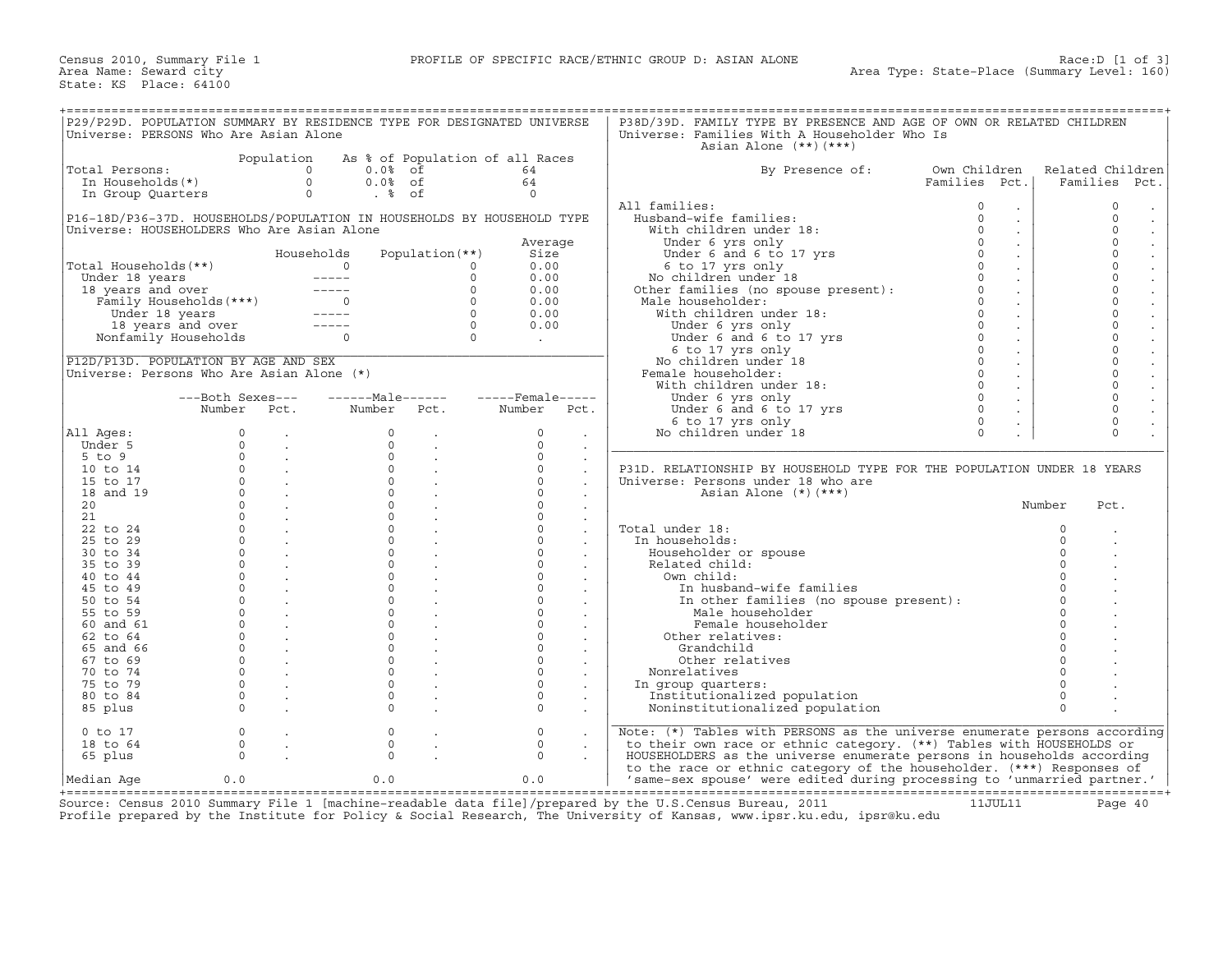|                                                                                  | All Ages                             |          | 65 years and over |                           | Asian Alone (**)                                                 |                                                            | Number          | Pct.                 |
|----------------------------------------------------------------------------------|--------------------------------------|----------|-------------------|---------------------------|------------------------------------------------------------------|------------------------------------------------------------|-----------------|----------------------|
|                                                                                  | Number<br>Pct.                       |          | Number            | Pct.                      |                                                                  |                                                            |                 |                      |
|                                                                                  |                                      |          |                   |                           | Total:                                                           |                                                            | $\Omega$        | 100.0                |
| Total:                                                                           | $\mathbf 0$<br>$\ddot{\phantom{a}}$  |          | $\circ$           | $\blacksquare$            | Household has 3 or more generations                              |                                                            | $\circ$         | $\bullet$            |
| In households:                                                                   | $\Omega$                             |          | $\Omega$          |                           | Household does not have 3+ generations                           |                                                            | $\Omega$        |                      |
| In family households:                                                            | $\mathbf{0}$<br>$\ddot{\phantom{a}}$ |          | $\mathbf{0}$      | $\mathbf{r}$              |                                                                  |                                                            |                 |                      |
| Householder:                                                                     | $\Omega$<br>$\cdot$                  |          | $\Omega$          |                           |                                                                  |                                                            |                 |                      |
| Male                                                                             | $\circ$<br>$\epsilon$                |          | $\mathbf{0}$      | $\epsilon$                |                                                                  |                                                            |                 |                      |
| Female                                                                           | $\Omega$<br>$\ddot{\phantom{a}}$     |          | $\Omega$          | $\ddot{\phantom{a}}$      |                                                                  |                                                            |                 |                      |
| Spouse                                                                           | $\circ$                              |          | $\circ$           | $\ddot{\phantom{a}}$      | PCT19D. NONRELATIVES BY HOUSEHOLD TYPE (*) (***)                 |                                                            |                 |                      |
| Parent                                                                           | $\epsilon$<br>$\circ$                |          | $\mathbf{0}$      |                           | Universe: Nonrelatives who are                                   |                                                            |                 |                      |
| Parent-in-law                                                                    | $\ddot{\phantom{a}}$<br>$\circ$      |          | $\Omega$          |                           | Asian Alone (Total: 0)                                           |                                                            |                 |                      |
|                                                                                  | $\sim$<br>$\Omega$                   |          |                   |                           |                                                                  |                                                            |                 |                      |
| Child:                                                                           | $\cdot$                              |          |                   |                           |                                                                  |                                                            |                 |                      |
| Biological                                                                       | $\circ$<br>$\ddot{\phantom{a}}$      |          |                   |                           |                                                                  | In Family                                                  | In Nonfamily    |                      |
| Adopted                                                                          | $\mathbf{0}$<br>$\sim$               |          |                   |                           |                                                                  | Households                                                 | Households      |                      |
| Step                                                                             | $\circ$<br>$\sim$                    |          |                   |                           |                                                                  | Number Pct.                                                | Number Pct.     |                      |
| Grandchild                                                                       | $\Omega$<br>$\sim$                   |          |                   |                           |                                                                  |                                                            |                 |                      |
| Brother or sister                                                                | $\circ$<br>$\sim$                    |          |                   |                           | Nonrelatives:                                                    | 0 100.0                                                    |                 | 0 100.0              |
| Son-in-law/daughter-in-law                                                       | $\circ$<br>$\sim$                    |          |                   |                           | Roomer or boarder                                                | $\Omega$<br>$\sim$ 100 $\sim$                              | $\Omega$        | $\sim$               |
| Other relatives (#)                                                              | $\circ$<br>$\epsilon$                |          | $\circ$           | $\blacksquare$            | Housemate or roommate                                            | $\Omega$<br>$\sim 100$                                     | $\Omega$        | $\ddot{\phantom{a}}$ |
| Nonrelatives                                                                     | $\Omega$<br>$\sim$                   |          | $\Omega$          |                           | Unmarried partner                                                | $\Omega$<br><b>Contract</b>                                | $\Omega$        | $\sim$               |
| In nonfamily households:                                                         | $\circ$<br>$\sim$                    |          | $\Omega$          |                           | Other nonrelatives                                               | $\Omega$                                                   | $\Omega$        |                      |
| Male householder:                                                                | $\Omega$<br>$\sim$                   |          | $\Omega$          | $\mathbf{r}$              |                                                                  |                                                            |                 |                      |
| Living alone                                                                     | $\Omega$<br>$\ddot{\phantom{a}}$     |          | $\Omega$          | $\sim$                    |                                                                  |                                                            |                 |                      |
| Not living alone                                                                 | $\Omega$<br>$\sim$                   |          | $\Omega$          | $\mathbf{r}$              |                                                                  |                                                            |                 |                      |
| Female householder:                                                              | $\circ$                              |          | $\mathbf{0}$      | $\mathbb{Z}^{\mathbb{Z}}$ | H17D. HOUSING UNITS BY HOUSEHOLDER'S AGE AND TENURE              |                                                            |                 |                      |
| Living alone                                                                     | $\sim$<br>$\circ$<br>$\sim$          |          | $\Omega$          |                           | Universe: Occupied Housing Units With A Householder Who Is       |                                                            |                 |                      |
|                                                                                  | $\circ$                              |          | $\Omega$          | $\sim$                    |                                                                  |                                                            |                 |                      |
| Not living alone                                                                 | $\sim$<br>$\Omega$                   |          | $\Omega$          | $\sim$                    | Asian Alone (**)                                                 |                                                            |                 |                      |
| Nonrelatives                                                                     | $\sim$                               |          |                   | $\sim$                    |                                                                  |                                                            |                 |                      |
| In group quarters:                                                               | $\Omega$<br>$\ddot{\phantom{a}}$     |          | $\Omega$          | $\mathbf{r}$              | Age of                                                           | Owner Occupied                                             | Renter Occupied |                      |
| Institutionalized                                                                | $\circ$<br>$\sim$                    |          | $\mathbf{0}$      | $\mathbf{r}$              | Householder                                                      | Number<br>Pct.                                             | Number          | Pct.                 |
| Noninstitutionalized                                                             | $\Omega$                             |          | $\Omega$          |                           |                                                                  |                                                            |                 |                      |
|                                                                                  |                                      |          |                   |                           | All Ages:                                                        | 0 100.0                                                    | $\circ$         | 100.0                |
| $(\#)$ For 65 yrs & over, includes children, siblings, etc. not shown separately |                                      |          |                   |                           | 15 to 24                                                         | $\Omega$<br><b>Contract Contract</b>                       | $\Omega$        | $\sim$               |
|                                                                                  |                                      |          |                   |                           | 25 to 34                                                         | $\Omega$<br>$\sim$                                         | $\Omega$        | $\mathbf{r}$         |
|                                                                                  |                                      |          |                   |                           | 35 to 44                                                         | $\Omega$<br>$\sim 100$                                     | $\Omega$        | $\sim$               |
|                                                                                  |                                      |          |                   |                           | 45 to 54                                                         | $\Omega$<br><b>Contract</b>                                | $\Omega$        | $\bullet$            |
| P18D. HOUSEHOLD TYPE                                                             |                                      |          |                   |                           | 55 to 59                                                         | $\begin{matrix} 0 & \cdots & \cdots & \cdots \end{matrix}$ | $\Omega$        | $\sim$               |
| Universe: Households with a Householder Who is                                   |                                      |          |                   |                           | 60 to 64                                                         | $\Omega$ .                                                 | $\Omega$        | $\ddot{\phantom{a}}$ |
|                                                                                  |                                      |          |                   |                           | 65 to 74                                                         | $\Omega$                                                   | $\Omega$        |                      |
|                                                                                  |                                      | Number   | Pct.              |                           | 75 to 84                                                         | $\Omega$<br>$\ddot{\phantom{a}}$                           | $\mathbf 0$     |                      |
| Asian Alone (**)                                                                 |                                      |          |                   |                           | 85 and over                                                      | $\Omega$                                                   | $\Omega$        |                      |
|                                                                                  |                                      |          |                   |                           |                                                                  |                                                            |                 |                      |
|                                                                                  |                                      |          |                   |                           |                                                                  |                                                            |                 |                      |
|                                                                                  |                                      | $\circ$  | 100.0             |                           |                                                                  |                                                            |                 |                      |
| Family households (***):                                                         |                                      | $\Omega$ |                   |                           |                                                                  |                                                            |                 |                      |
| Husband-wife families                                                            |                                      | $\Omega$ | $\overline{a}$    |                           | Note: (*) Tables with PERSONS as the universe enumerate persons  |                                                            |                 |                      |
| Other families:                                                                  |                                      | $\circ$  |                   |                           | according to their own race or ethnic category. (**) Tables with |                                                            |                 |                      |
| Male householder, no wife present                                                |                                      | $\circ$  | $\mathbf{r}$      |                           | HOUSEHOLDS or HOUSEHOLDERS as the universe enumerate persons in  |                                                            |                 |                      |
| Female householder, no husband present                                           |                                      | $\circ$  |                   |                           | households according to the race or ethnic category of the       |                                                            |                 |                      |
| Nonfamily households:                                                            |                                      | $\Omega$ |                   |                           | householder. (***) Responses of 'same-sex spouse' were edited    |                                                            |                 |                      |
| Householder living alone                                                         |                                      | $\Omega$ |                   |                           | during processing to 'unmarried partner.'                        |                                                            |                 |                      |
| Total:<br>Householder not living alone                                           |                                      | $\Omega$ |                   |                           |                                                                  |                                                            |                 |                      |
|                                                                                  |                                      |          |                   |                           |                                                                  |                                                            |                 |                      |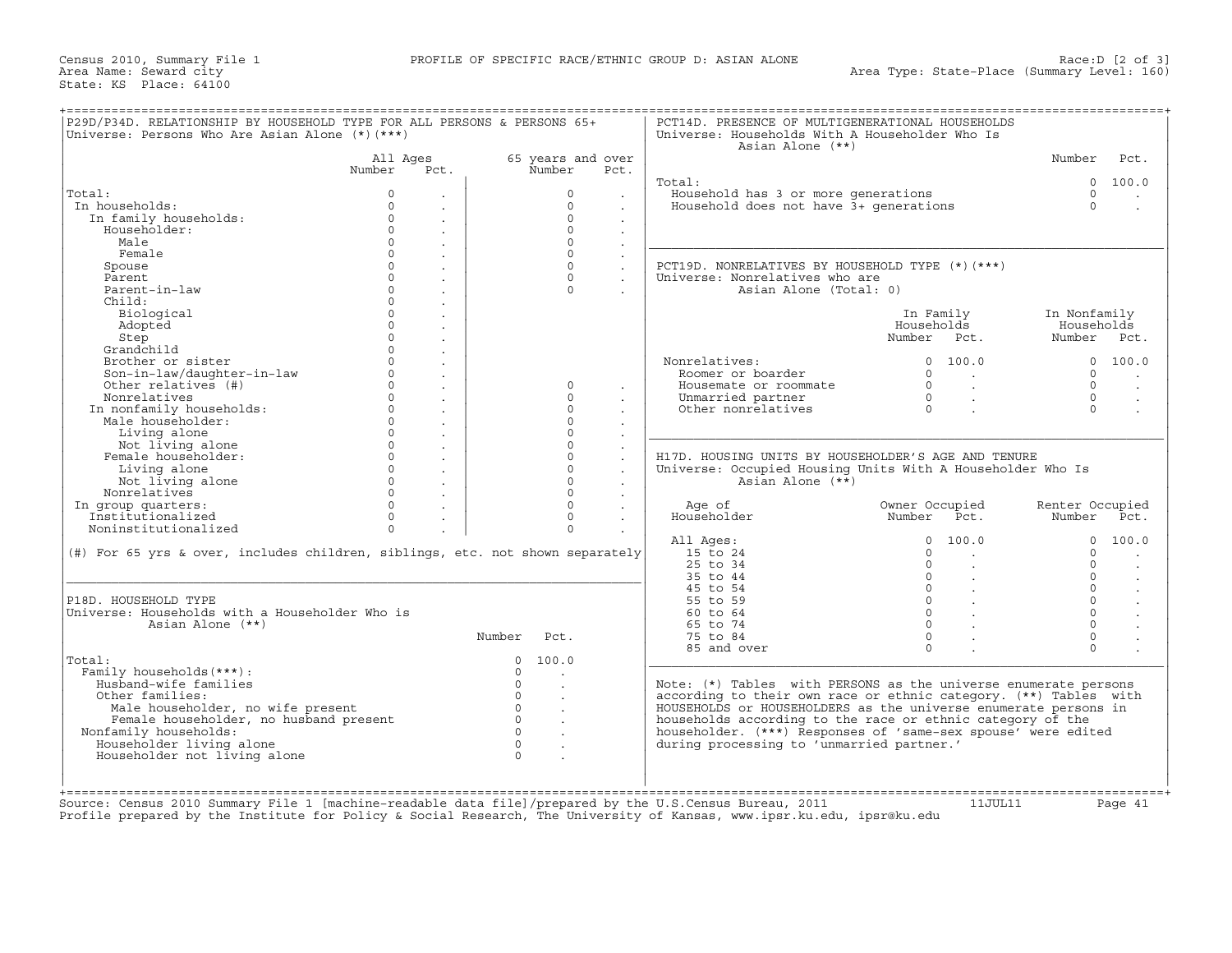| All household sizes:<br>$\Omega$<br>$\circ$<br>$\mathbf 0$<br>$\Omega$<br>1-person households<br>$\Omega$<br>$\circ$<br>$\sim$ 100 $\mu$<br>$\sim$<br>$\Omega$<br>$\circ$<br>$\circ$<br>2-person households<br>$0 \qquad \qquad .$<br>$\begin{matrix} 0 & & \cdot \\ & & \cdot \\ 0 & & \cdot \end{matrix}$<br>$\Omega$<br>3-person households<br>$\circ$<br>$\begin{matrix} 0 & \cdots & \cdots \end{matrix}$<br>4-person households<br>$\begin{array}{ccc} & & 0 & \end{array}$<br>$\begin{matrix} 0 & & \cdot \end{matrix}$<br>$\Omega$<br>5-person households<br>$\overline{0}$<br>6-person households<br>$0 \qquad \qquad .$<br>$\circ$<br>$\Omega$<br>$\Omega$<br>7-or-more person households<br>In Owner<br>In Renter<br>Total<br>In<br>In<br>Population Pct.<br>Families Pct.<br>Nonfamilies<br>Pct.<br>Occupied Pct.<br>Occupied<br>$\circ$<br>$\circ$<br>$\mathbf 0$<br>$\Omega$<br>$\Omega$<br>$\overline{0}$<br>______ ____<br>$0.00$ -----<br>0.00<br>0.00<br>$0.00$ -----<br>$0.00$ -----<br>18 years and over<br>0.00<br>---- All Ages ----       -------------------- 18 Years and Over -----------------<br>Pct. of<br>Pct. of<br>All<br>Total<br>Total<br>Ages<br>Male<br>$18+$<br>Female<br>Number<br>Pct.<br>$\circ$<br>$\Omega$<br>100.0<br>$\circ$<br>$\circ$<br>Institutionalized population:<br>$\Omega$<br>$\circ$<br>$\Omega$<br>Correctional facilities for adults<br>$\Omega$<br>$\overline{0}$<br>$\overline{0}$<br>$\mathbb O$ |                     | All<br>Households | Pct. | Family<br>Households Pct. | Nonfamily<br>Households                                         | Pct.                                                     | Owner<br>Occupied | Pct.                                         | Renter<br>Occupied  | Pct.                 |
|--------------------------------------------------------------------------------------------------------------------------------------------------------------------------------------------------------------------------------------------------------------------------------------------------------------------------------------------------------------------------------------------------------------------------------------------------------------------------------------------------------------------------------------------------------------------------------------------------------------------------------------------------------------------------------------------------------------------------------------------------------------------------------------------------------------------------------------------------------------------------------------------------------------------------------------------------------------------------------------------------------------------------------------------------------------------------------------------------------------------------------------------------------------------------------------------------------------------------------------------------------------------------------------------------------------------------------------------------------------------------------------------------------------------------------------------------------------|---------------------|-------------------|------|---------------------------|-----------------------------------------------------------------|----------------------------------------------------------|-------------------|----------------------------------------------|---------------------|----------------------|
|                                                                                                                                                                                                                                                                                                                                                                                                                                                                                                                                                                                                                                                                                                                                                                                                                                                                                                                                                                                                                                                                                                                                                                                                                                                                                                                                                                                                                                                              |                     |                   |      |                           |                                                                 |                                                          |                   |                                              |                     |                      |
| P16D/P17D/P36D/P37D/H11D/H12D. POPULATION IN HOUSEHOLDS AND AVERAGE HOUSEHOLD SIZE BY TYPE AND BY TENURE<br>Universe: Population in Households (Occupied Housing Units) With A Householder Who Is Asian Alone (**)<br>$\begin{tabular}{ l l } \hline \texttt{Total population in households} & 0 & 100.0 \\ \hline \texttt{Under 18 years} & 0 & 100.0 \\ \texttt{18 years and over} & 0 & 100.0 \\ \texttt{Average Household Size} & 0.00 & --- \\ \hline \texttt{Under 18 years} & 0.00 & --- \\ \hline \end{tabular}$<br>Note: Family household numbers include nonrelatives living with families.<br>PCT20/PCT22D. GROUP QUARTERS POPULATION BY SEX BY AGE BY GROUP QUARTERS TYPE<br>Universe: Population in group quarters for persons who are Asian Alone $(*)$<br>All types of group quarters:                                                                                                                                                                                                                                                                                                                                                                                                                                                                                                                                                                                                                                                        |                     |                   |      |                           |                                                                 |                                                          |                   |                                              |                     | $\ddot{\phantom{a}}$ |
|                                                                                                                                                                                                                                                                                                                                                                                                                                                                                                                                                                                                                                                                                                                                                                                                                                                                                                                                                                                                                                                                                                                                                                                                                                                                                                                                                                                                                                                              |                     |                   |      |                           |                                                                 |                                                          |                   |                                              |                     |                      |
|                                                                                                                                                                                                                                                                                                                                                                                                                                                                                                                                                                                                                                                                                                                                                                                                                                                                                                                                                                                                                                                                                                                                                                                                                                                                                                                                                                                                                                                              |                     |                   |      |                           |                                                                 |                                                          |                   |                                              |                     |                      |
|                                                                                                                                                                                                                                                                                                                                                                                                                                                                                                                                                                                                                                                                                                                                                                                                                                                                                                                                                                                                                                                                                                                                                                                                                                                                                                                                                                                                                                                              |                     |                   |      |                           |                                                                 |                                                          |                   |                                              |                     |                      |
|                                                                                                                                                                                                                                                                                                                                                                                                                                                                                                                                                                                                                                                                                                                                                                                                                                                                                                                                                                                                                                                                                                                                                                                                                                                                                                                                                                                                                                                              |                     |                   |      |                           |                                                                 |                                                          |                   |                                              |                     |                      |
|                                                                                                                                                                                                                                                                                                                                                                                                                                                                                                                                                                                                                                                                                                                                                                                                                                                                                                                                                                                                                                                                                                                                                                                                                                                                                                                                                                                                                                                              |                     |                   |      |                           |                                                                 |                                                          |                   |                                              |                     |                      |
|                                                                                                                                                                                                                                                                                                                                                                                                                                                                                                                                                                                                                                                                                                                                                                                                                                                                                                                                                                                                                                                                                                                                                                                                                                                                                                                                                                                                                                                              |                     |                   |      |                           |                                                                 |                                                          |                   |                                              |                     |                      |
|                                                                                                                                                                                                                                                                                                                                                                                                                                                                                                                                                                                                                                                                                                                                                                                                                                                                                                                                                                                                                                                                                                                                                                                                                                                                                                                                                                                                                                                              |                     |                   |      |                           |                                                                 |                                                          |                   |                                              |                     |                      |
|                                                                                                                                                                                                                                                                                                                                                                                                                                                                                                                                                                                                                                                                                                                                                                                                                                                                                                                                                                                                                                                                                                                                                                                                                                                                                                                                                                                                                                                              |                     |                   |      |                           |                                                                 |                                                          |                   |                                              |                     | Pct.                 |
|                                                                                                                                                                                                                                                                                                                                                                                                                                                                                                                                                                                                                                                                                                                                                                                                                                                                                                                                                                                                                                                                                                                                                                                                                                                                                                                                                                                                                                                              |                     |                   |      |                           |                                                                 |                                                          |                   |                                              |                     |                      |
|                                                                                                                                                                                                                                                                                                                                                                                                                                                                                                                                                                                                                                                                                                                                                                                                                                                                                                                                                                                                                                                                                                                                                                                                                                                                                                                                                                                                                                                              |                     |                   |      |                           |                                                                 |                                                          |                   |                                              |                     |                      |
|                                                                                                                                                                                                                                                                                                                                                                                                                                                                                                                                                                                                                                                                                                                                                                                                                                                                                                                                                                                                                                                                                                                                                                                                                                                                                                                                                                                                                                                              |                     |                   |      |                           |                                                                 |                                                          |                   |                                              |                     |                      |
|                                                                                                                                                                                                                                                                                                                                                                                                                                                                                                                                                                                                                                                                                                                                                                                                                                                                                                                                                                                                                                                                                                                                                                                                                                                                                                                                                                                                                                                              |                     |                   |      |                           |                                                                 |                                                          |                   |                                              |                     |                      |
|                                                                                                                                                                                                                                                                                                                                                                                                                                                                                                                                                                                                                                                                                                                                                                                                                                                                                                                                                                                                                                                                                                                                                                                                                                                                                                                                                                                                                                                              |                     |                   |      |                           |                                                                 |                                                          |                   |                                              |                     |                      |
|                                                                                                                                                                                                                                                                                                                                                                                                                                                                                                                                                                                                                                                                                                                                                                                                                                                                                                                                                                                                                                                                                                                                                                                                                                                                                                                                                                                                                                                              |                     |                   |      |                           |                                                                 |                                                          |                   |                                              |                     |                      |
|                                                                                                                                                                                                                                                                                                                                                                                                                                                                                                                                                                                                                                                                                                                                                                                                                                                                                                                                                                                                                                                                                                                                                                                                                                                                                                                                                                                                                                                              |                     |                   |      |                           |                                                                 |                                                          |                   |                                              |                     |                      |
|                                                                                                                                                                                                                                                                                                                                                                                                                                                                                                                                                                                                                                                                                                                                                                                                                                                                                                                                                                                                                                                                                                                                                                                                                                                                                                                                                                                                                                                              |                     |                   |      |                           |                                                                 |                                                          |                   |                                              |                     |                      |
|                                                                                                                                                                                                                                                                                                                                                                                                                                                                                                                                                                                                                                                                                                                                                                                                                                                                                                                                                                                                                                                                                                                                                                                                                                                                                                                                                                                                                                                              |                     |                   |      |                           |                                                                 |                                                          |                   |                                              |                     |                      |
|                                                                                                                                                                                                                                                                                                                                                                                                                                                                                                                                                                                                                                                                                                                                                                                                                                                                                                                                                                                                                                                                                                                                                                                                                                                                                                                                                                                                                                                              |                     |                   |      |                           |                                                                 |                                                          |                   |                                              |                     | Pct. of              |
|                                                                                                                                                                                                                                                                                                                                                                                                                                                                                                                                                                                                                                                                                                                                                                                                                                                                                                                                                                                                                                                                                                                                                                                                                                                                                                                                                                                                                                                              |                     |                   |      |                           |                                                                 |                                                          |                   |                                              |                     | Total                |
|                                                                                                                                                                                                                                                                                                                                                                                                                                                                                                                                                                                                                                                                                                                                                                                                                                                                                                                                                                                                                                                                                                                                                                                                                                                                                                                                                                                                                                                              |                     |                   |      |                           |                                                                 |                                                          |                   |                                              |                     | $18+$                |
|                                                                                                                                                                                                                                                                                                                                                                                                                                                                                                                                                                                                                                                                                                                                                                                                                                                                                                                                                                                                                                                                                                                                                                                                                                                                                                                                                                                                                                                              |                     |                   |      |                           |                                                                 |                                                          |                   |                                              |                     |                      |
|                                                                                                                                                                                                                                                                                                                                                                                                                                                                                                                                                                                                                                                                                                                                                                                                                                                                                                                                                                                                                                                                                                                                                                                                                                                                                                                                                                                                                                                              |                     |                   |      |                           |                                                                 |                                                          |                   |                                              |                     |                      |
|                                                                                                                                                                                                                                                                                                                                                                                                                                                                                                                                                                                                                                                                                                                                                                                                                                                                                                                                                                                                                                                                                                                                                                                                                                                                                                                                                                                                                                                              |                     |                   |      |                           |                                                                 |                                                          |                   |                                              |                     |                      |
| Nursing facilities/skilled-nursing facilities<br>$\overline{0}$                                                                                                                                                                                                                                                                                                                                                                                                                                                                                                                                                                                                                                                                                                                                                                                                                                                                                                                                                                                                                                                                                                                                                                                                                                                                                                                                                                                              | Juvenile facilities |                   |      | $\Omega$                  |                                                                 |                                                          | $\Omega$          |                                              | $\Omega$            |                      |
| $\overline{0}$ .<br>Other institutional facilities                                                                                                                                                                                                                                                                                                                                                                                                                                                                                                                                                                                                                                                                                                                                                                                                                                                                                                                                                                                                                                                                                                                                                                                                                                                                                                                                                                                                           |                     |                   |      |                           |                                                                 |                                                          |                   |                                              | $\mathsf{O}\xspace$ |                      |
| $\begin{matrix}0&0\\0&0\end{matrix}$<br>$\begin{matrix} 0 & \cdot & \cdot \end{matrix}$<br>Noninstitutionalized population:                                                                                                                                                                                                                                                                                                                                                                                                                                                                                                                                                                                                                                                                                                                                                                                                                                                                                                                                                                                                                                                                                                                                                                                                                                                                                                                                  |                     |                   |      |                           |                                                                 | $\begin{matrix} 0 & & \cdot \\ 0 & & \cdot \end{matrix}$ |                   |                                              | $\mathsf 0$         |                      |
| $\Omega$<br>College/university student housing                                                                                                                                                                                                                                                                                                                                                                                                                                                                                                                                                                                                                                                                                                                                                                                                                                                                                                                                                                                                                                                                                                                                                                                                                                                                                                                                                                                                               |                     |                   |      |                           |                                                                 |                                                          |                   | $\begin{matrix} 0 & & \\ 0 & & \end{matrix}$ | $\mathbf 0$         |                      |
| $\Omega$<br>Military quarters<br>$\Omega$                                                                                                                                                                                                                                                                                                                                                                                                                                                                                                                                                                                                                                                                                                                                                                                                                                                                                                                                                                                                                                                                                                                                                                                                                                                                                                                                                                                                                    |                     |                   |      | $\Omega$                  | $\begin{bmatrix} 0 \\ 0 \\ 0 \\ 0 \\ 0 \\ 0 \\ 0 \end{bmatrix}$ |                                                          | $\Omega$          |                                              | $\mathsf 0$         |                      |
| Other noninstitutional facilities<br>$\Omega$<br>$\cap$<br>$\Omega$<br>$\Omega$                                                                                                                                                                                                                                                                                                                                                                                                                                                                                                                                                                                                                                                                                                                                                                                                                                                                                                                                                                                                                                                                                                                                                                                                                                                                                                                                                                              |                     |                   |      | $\Omega$                  |                                                                 |                                                          |                   |                                              | $\mathbf 0$         |                      |
|                                                                                                                                                                                                                                                                                                                                                                                                                                                                                                                                                                                                                                                                                                                                                                                                                                                                                                                                                                                                                                                                                                                                                                                                                                                                                                                                                                                                                                                              |                     |                   |      |                           |                                                                 |                                                          |                   |                                              |                     |                      |
|                                                                                                                                                                                                                                                                                                                                                                                                                                                                                                                                                                                                                                                                                                                                                                                                                                                                                                                                                                                                                                                                                                                                                                                                                                                                                                                                                                                                                                                              |                     |                   |      |                           |                                                                 |                                                          |                   |                                              |                     |                      |
|                                                                                                                                                                                                                                                                                                                                                                                                                                                                                                                                                                                                                                                                                                                                                                                                                                                                                                                                                                                                                                                                                                                                                                                                                                                                                                                                                                                                                                                              |                     |                   |      |                           |                                                                 |                                                          |                   |                                              |                     |                      |
|                                                                                                                                                                                                                                                                                                                                                                                                                                                                                                                                                                                                                                                                                                                                                                                                                                                                                                                                                                                                                                                                                                                                                                                                                                                                                                                                                                                                                                                              |                     |                   |      |                           |                                                                 |                                                          |                   |                                              |                     |                      |
|                                                                                                                                                                                                                                                                                                                                                                                                                                                                                                                                                                                                                                                                                                                                                                                                                                                                                                                                                                                                                                                                                                                                                                                                                                                                                                                                                                                                                                                              |                     |                   |      |                           |                                                                 |                                                          |                   |                                              |                     |                      |
|                                                                                                                                                                                                                                                                                                                                                                                                                                                                                                                                                                                                                                                                                                                                                                                                                                                                                                                                                                                                                                                                                                                                                                                                                                                                                                                                                                                                                                                              |                     |                   |      |                           |                                                                 |                                                          |                   |                                              |                     |                      |
|                                                                                                                                                                                                                                                                                                                                                                                                                                                                                                                                                                                                                                                                                                                                                                                                                                                                                                                                                                                                                                                                                                                                                                                                                                                                                                                                                                                                                                                              |                     |                   |      |                           |                                                                 |                                                          |                   |                                              |                     |                      |
|                                                                                                                                                                                                                                                                                                                                                                                                                                                                                                                                                                                                                                                                                                                                                                                                                                                                                                                                                                                                                                                                                                                                                                                                                                                                                                                                                                                                                                                              |                     |                   |      |                           |                                                                 |                                                          |                   |                                              |                     |                      |
|                                                                                                                                                                                                                                                                                                                                                                                                                                                                                                                                                                                                                                                                                                                                                                                                                                                                                                                                                                                                                                                                                                                                                                                                                                                                                                                                                                                                                                                              |                     |                   |      |                           |                                                                 |                                                          |                   |                                              |                     |                      |
|                                                                                                                                                                                                                                                                                                                                                                                                                                                                                                                                                                                                                                                                                                                                                                                                                                                                                                                                                                                                                                                                                                                                                                                                                                                                                                                                                                                                                                                              |                     |                   |      |                           |                                                                 |                                                          |                   |                                              |                     |                      |
|                                                                                                                                                                                                                                                                                                                                                                                                                                                                                                                                                                                                                                                                                                                                                                                                                                                                                                                                                                                                                                                                                                                                                                                                                                                                                                                                                                                                                                                              |                     |                   |      |                           |                                                                 |                                                          |                   |                                              |                     |                      |
|                                                                                                                                                                                                                                                                                                                                                                                                                                                                                                                                                                                                                                                                                                                                                                                                                                                                                                                                                                                                                                                                                                                                                                                                                                                                                                                                                                                                                                                              |                     |                   |      |                           |                                                                 |                                                          |                   |                                              |                     |                      |
|                                                                                                                                                                                                                                                                                                                                                                                                                                                                                                                                                                                                                                                                                                                                                                                                                                                                                                                                                                                                                                                                                                                                                                                                                                                                                                                                                                                                                                                              |                     |                   |      |                           |                                                                 |                                                          |                   |                                              |                     |                      |
|                                                                                                                                                                                                                                                                                                                                                                                                                                                                                                                                                                                                                                                                                                                                                                                                                                                                                                                                                                                                                                                                                                                                                                                                                                                                                                                                                                                                                                                              |                     |                   |      |                           |                                                                 |                                                          |                   |                                              |                     |                      |
|                                                                                                                                                                                                                                                                                                                                                                                                                                                                                                                                                                                                                                                                                                                                                                                                                                                                                                                                                                                                                                                                                                                                                                                                                                                                                                                                                                                                                                                              |                     |                   |      |                           |                                                                 |                                                          |                   |                                              |                     |                      |
|                                                                                                                                                                                                                                                                                                                                                                                                                                                                                                                                                                                                                                                                                                                                                                                                                                                                                                                                                                                                                                                                                                                                                                                                                                                                                                                                                                                                                                                              |                     |                   |      |                           |                                                                 |                                                          |                   |                                              |                     |                      |
|                                                                                                                                                                                                                                                                                                                                                                                                                                                                                                                                                                                                                                                                                                                                                                                                                                                                                                                                                                                                                                                                                                                                                                                                                                                                                                                                                                                                                                                              |                     |                   |      |                           |                                                                 |                                                          |                   |                                              |                     |                      |
|                                                                                                                                                                                                                                                                                                                                                                                                                                                                                                                                                                                                                                                                                                                                                                                                                                                                                                                                                                                                                                                                                                                                                                                                                                                                                                                                                                                                                                                              |                     |                   |      |                           |                                                                 |                                                          |                   |                                              |                     |                      |
|                                                                                                                                                                                                                                                                                                                                                                                                                                                                                                                                                                                                                                                                                                                                                                                                                                                                                                                                                                                                                                                                                                                                                                                                                                                                                                                                                                                                                                                              |                     |                   |      |                           |                                                                 |                                                          |                   |                                              |                     |                      |
|                                                                                                                                                                                                                                                                                                                                                                                                                                                                                                                                                                                                                                                                                                                                                                                                                                                                                                                                                                                                                                                                                                                                                                                                                                                                                                                                                                                                                                                              |                     |                   |      |                           |                                                                 |                                                          |                   |                                              |                     |                      |
|                                                                                                                                                                                                                                                                                                                                                                                                                                                                                                                                                                                                                                                                                                                                                                                                                                                                                                                                                                                                                                                                                                                                                                                                                                                                                                                                                                                                                                                              |                     |                   |      |                           |                                                                 |                                                          |                   |                                              |                     |                      |

| 100.0 |  |  |  |
|-------|--|--|--|
|       |  |  |  |
|       |  |  |  |
|       |  |  |  |
|       |  |  |  |
|       |  |  |  |
|       |  |  |  |
|       |  |  |  |
|       |  |  |  |
|       |  |  |  |
|       |  |  |  |

+===================================================================================================================================================+ Source: Census 2010 Summary File 1 [machine-readable data file]/prepared by the U.S.Census Bureau, 2011 11JUL11 Page 42 Profile prepared by the Institute for Policy & Social Research, The University of Kansas, www.ipsr.ku.edu, ipsr@ku.edu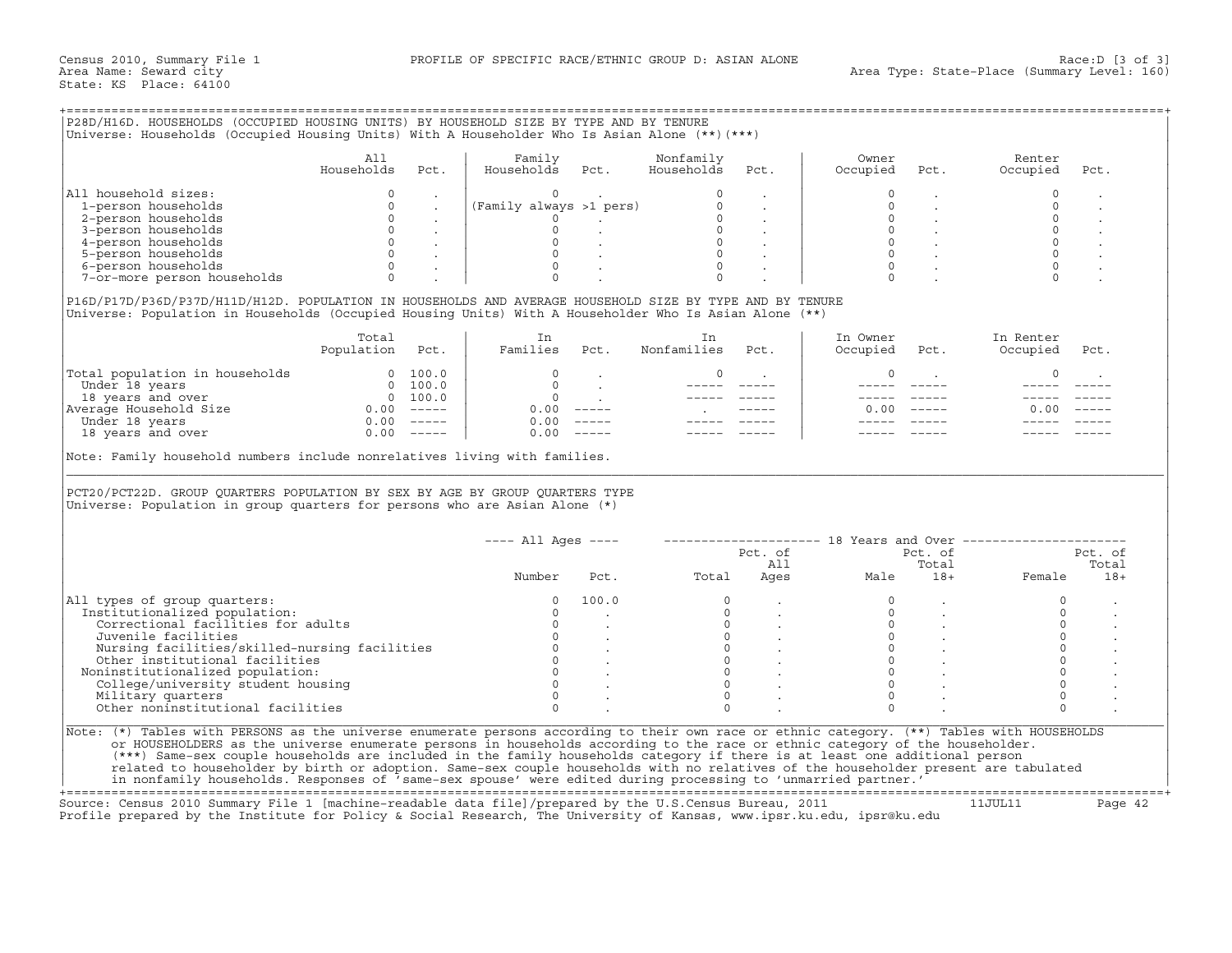Census 2010, Summary File 1 PROFILE OF SPECIFIC RACE/ETHNIC GROUP E: NAT HAWAIIAN/OTH PACIFIC ISLANDER ALONE Race:E [1 of 3]<br>Area Name: Seward city Level: 160)

State: KS Place: 64100

|                                                                                                                                                                                                                                                    |                |                                                            | P29/P29E. POPULATION SUMMARY BY RESIDENCE TYPE FOR DESIGNATED UNIVERSE                                                                                                                                               |                                                                                              |                    |                             | P38E/39E. FAMILY TYPE BY PRESENCE AND AGE OF OWN OR RELATED CHILDREN                                                                                                                                                                               |                            |                |                                        |
|----------------------------------------------------------------------------------------------------------------------------------------------------------------------------------------------------------------------------------------------------|----------------|------------------------------------------------------------|----------------------------------------------------------------------------------------------------------------------------------------------------------------------------------------------------------------------|----------------------------------------------------------------------------------------------|--------------------|-----------------------------|----------------------------------------------------------------------------------------------------------------------------------------------------------------------------------------------------------------------------------------------------|----------------------------|----------------|----------------------------------------|
|                                                                                                                                                                                                                                                    |                |                                                            |                                                                                                                                                                                                                      |                                                                                              |                    |                             |                                                                                                                                                                                                                                                    |                            |                |                                        |
|                                                                                                                                                                                                                                                    |                |                                                            | Universe: PERSONS Who Are Nat Hawaiian/Oth Pacific Islander Alone                                                                                                                                                    |                                                                                              |                    |                             | Universe: Families With A Householder Who Is                                                                                                                                                                                                       |                            |                |                                        |
|                                                                                                                                                                                                                                                    |                |                                                            |                                                                                                                                                                                                                      |                                                                                              |                    |                             | Nat Hawaiian/Oth Pacific Islander Alone (**) (***)                                                                                                                                                                                                 |                            |                |                                        |
|                                                                                                                                                                                                                                                    |                |                                                            | Population As % of Population of all Races<br>otal Persons:<br>In Households(*) $\begin{array}{cccccc} 0 & 0.08 & \text{of} \\ 0 & 0.08 & \text{of} \\ \text{In Group Quatters} & 0 & .8 & \text{of} \\ \end{array}$ |                                                                                              |                    |                             |                                                                                                                                                                                                                                                    |                            |                |                                        |
| Total Persons:                                                                                                                                                                                                                                     |                |                                                            |                                                                                                                                                                                                                      |                                                                                              | 64                 |                             | By Presence of:                                                                                                                                                                                                                                    | Own Children               |                | Related Children                       |
|                                                                                                                                                                                                                                                    |                |                                                            |                                                                                                                                                                                                                      |                                                                                              | 64                 |                             |                                                                                                                                                                                                                                                    | Families Pct.              |                | Families Pct.                          |
|                                                                                                                                                                                                                                                    |                |                                                            |                                                                                                                                                                                                                      |                                                                                              | $\Omega$           |                             |                                                                                                                                                                                                                                                    |                            |                |                                        |
|                                                                                                                                                                                                                                                    |                |                                                            |                                                                                                                                                                                                                      |                                                                                              |                    |                             |                                                                                                                                                                                                                                                    |                            |                |                                        |
|                                                                                                                                                                                                                                                    |                |                                                            |                                                                                                                                                                                                                      |                                                                                              |                    |                             | All families:                                                                                                                                                                                                                                      | $\Omega$<br>$\sim$         |                | $\Omega$<br>$\cdot$                    |
|                                                                                                                                                                                                                                                    |                |                                                            | P16-18E/P36-37E. HOUSEHOLDS/POPULATION IN HOUSEHOLDS BY HOUSEHOLD TYPE                                                                                                                                               |                                                                                              |                    |                             |                                                                                                                                                                                                                                                    | $\sim$                     |                | $\circ$<br>$\cdot$                     |
|                                                                                                                                                                                                                                                    |                |                                                            | Universe: HOUSEHOLDERS Who Are Nat Hawaiian/Oth Pacific Islander Alone                                                                                                                                               |                                                                                              |                    |                             |                                                                                                                                                                                                                                                    | $\sim$                     |                | $\Omega$<br>$\epsilon$                 |
|                                                                                                                                                                                                                                                    |                |                                                            |                                                                                                                                                                                                                      |                                                                                              | Average            |                             |                                                                                                                                                                                                                                                    | $\sim$                     |                | $\circ$<br>$\mathbb{Z}^2$              |
|                                                                                                                                                                                                                                                    |                |                                                            | Households                                                                                                                                                                                                           | Population (**)                                                                              | Size               |                             |                                                                                                                                                                                                                                                    |                            |                | $\circ$                                |
|                                                                                                                                                                                                                                                    |                |                                                            |                                                                                                                                                                                                                      |                                                                                              | 0.00               |                             |                                                                                                                                                                                                                                                    | $\sim$                     |                | $\bullet$<br>$\circ$                   |
|                                                                                                                                                                                                                                                    |                |                                                            |                                                                                                                                                                                                                      |                                                                                              |                    |                             |                                                                                                                                                                                                                                                    | $\sim$                     |                | $\mathcal{L}^{\mathcal{L}}$            |
|                                                                                                                                                                                                                                                    |                |                                                            |                                                                                                                                                                                                                      |                                                                                              | 0.00               |                             |                                                                                                                                                                                                                                                    | $\sim 10^{-11}$            |                | $\circ$<br>$\ddot{\phantom{a}}$        |
|                                                                                                                                                                                                                                                    |                |                                                            |                                                                                                                                                                                                                      |                                                                                              | 0.00               |                             |                                                                                                                                                                                                                                                    | $\sim 10^{-10}$            |                | $\circ$<br>$\Box$                      |
|                                                                                                                                                                                                                                                    |                |                                                            |                                                                                                                                                                                                                      |                                                                                              | 0.00               |                             |                                                                                                                                                                                                                                                    | $\sim$                     |                | $\circ$<br>$\ddot{\phantom{a}}$        |
| Total Households (**)<br>Under 18 years<br>18 years and over<br>Family Households (***)<br>18 years and over<br>Family Households (***)<br>18 years and over<br>18 years and over<br>18 years and over<br>Nonfamily Households<br>18 years and ove |                |                                                            |                                                                                                                                                                                                                      |                                                                                              | 0.00               |                             |                                                                                                                                                                                                                                                    | $\sim 10^{-11}$            |                | $\circ$<br>$\mathcal{L}^{\mathcal{L}}$ |
|                                                                                                                                                                                                                                                    |                |                                                            |                                                                                                                                                                                                                      |                                                                                              | 0.00               |                             |                                                                                                                                                                                                                                                    | $\sim 10^{-11}$            |                | $\circ$<br>$\mathcal{L}^{\mathcal{L}}$ |
|                                                                                                                                                                                                                                                    |                |                                                            |                                                                                                                                                                                                                      |                                                                                              |                    |                             |                                                                                                                                                                                                                                                    |                            |                | $\circ$                                |
|                                                                                                                                                                                                                                                    |                |                                                            |                                                                                                                                                                                                                      |                                                                                              | <b>Contract</b>    |                             |                                                                                                                                                                                                                                                    | $\sim$                     |                | $\mathcal{L}^{\mathcal{L}}$            |
|                                                                                                                                                                                                                                                    |                |                                                            |                                                                                                                                                                                                                      |                                                                                              |                    |                             |                                                                                                                                                                                                                                                    | $\sim$                     |                | $\circ$<br>$\ddot{\phantom{a}}$        |
| P12E/P13E. POPULATION BY AGE AND SEX                                                                                                                                                                                                               |                |                                                            |                                                                                                                                                                                                                      |                                                                                              |                    |                             |                                                                                                                                                                                                                                                    | $\sim$                     |                | $\Omega$<br>$\ddot{\phantom{a}}$       |
|                                                                                                                                                                                                                                                    |                |                                                            | Universe: Persons Who Are Nat Hawaiian/Oth Pacific Islander Alone (*)                                                                                                                                                |                                                                                              |                    |                             | All families:<br>With children under 18:<br>With children under 18:<br>Under 6 and 6 to 17 yrs<br>Under 6 and 6 to 17 yrs<br>6 to 17 yrs<br>6 to 17 yrs<br>0 6 to 17 yrs<br>No children under 18<br>Other families (no spouse present):<br>Male ho | $\sim$                     |                | $\circ$<br>$\Box$                      |
|                                                                                                                                                                                                                                                    |                |                                                            |                                                                                                                                                                                                                      |                                                                                              |                    |                             |                                                                                                                                                                                                                                                    | $\sim 10^{-11}$            |                | $\circ$<br>$\mathcal{L}^{\mathcal{L}}$ |
|                                                                                                                                                                                                                                                    |                |                                                            | ---Both Sexes--- -------Male------                                                                                                                                                                                   |                                                                                              | $---$ Female $---$ |                             |                                                                                                                                                                                                                                                    | $\sim 10^{-11}$            |                | $\circ$                                |
|                                                                                                                                                                                                                                                    |                |                                                            | Number Pct. Number Pct. Number Pct.                                                                                                                                                                                  |                                                                                              |                    |                             | Under 6 and 6 to 17 yrs<br>6 to 17 yrs only<br>6 to 17 yrs only<br>6 children under 18                                                                                                                                                             | $\circ$                    |                | $\circ$                                |
|                                                                                                                                                                                                                                                    |                |                                                            |                                                                                                                                                                                                                      |                                                                                              |                    |                             |                                                                                                                                                                                                                                                    | $\sim 10^{-1}$<br>$\Omega$ |                | $\Omega$                               |
|                                                                                                                                                                                                                                                    |                |                                                            |                                                                                                                                                                                                                      |                                                                                              |                    |                             |                                                                                                                                                                                                                                                    | $\sim$                     |                | $\mathbb{Z}^2$                         |
| All Ages:                                                                                                                                                                                                                                          |                |                                                            |                                                                                                                                                                                                                      |                                                                                              | $\circ$            | $\sim$                      | No children under 18                                                                                                                                                                                                                               | $\Omega$<br>$\mathbb{Z}^2$ |                | $\Omega$                               |
| Under 5                                                                                                                                                                                                                                            |                |                                                            |                                                                                                                                                                                                                      |                                                                                              | $\Omega$           | $\sim$                      |                                                                                                                                                                                                                                                    |                            |                |                                        |
| $5$ to $9$                                                                                                                                                                                                                                         |                |                                                            |                                                                                                                                                                                                                      | $\begin{matrix} 0 & & & \\ 0 & & & \\ 0 & & & \\ 0 & & & \\ 0 & & & \\ 0 & & & \end{matrix}$ | $\circ$            | $\sim$                      |                                                                                                                                                                                                                                                    |                            |                |                                        |
| 10 to 14                                                                                                                                                                                                                                           |                |                                                            |                                                                                                                                                                                                                      |                                                                                              | $\circ$            | $\sim$                      | P31E. RELATIONSHIP BY HOUSEHOLD TYPE FOR THE POPULATION UNDER 18 YEARS                                                                                                                                                                             |                            |                |                                        |
| 15 to 17                                                                                                                                                                                                                                           |                |                                                            |                                                                                                                                                                                                                      | $\overline{0}$ .                                                                             | $\Omega$           | $\ddot{\phantom{a}}$        | Universe: Persons under 18 who are                                                                                                                                                                                                                 |                            |                |                                        |
| 18 and 19                                                                                                                                                                                                                                          |                | $0 \qquad \qquad .$                                        |                                                                                                                                                                                                                      | $\overline{0}$ .                                                                             | $\circ$            |                             | Nat Hawaiian/Oth Pacific Islander Alone $(*)$ $(***)$                                                                                                                                                                                              |                            |                |                                        |
|                                                                                                                                                                                                                                                    |                | $\begin{matrix} 0 & & \cdot \\ 0 & & \cdot \end{matrix}$   | $\Omega$                                                                                                                                                                                                             |                                                                                              |                    | $\sim$                      |                                                                                                                                                                                                                                                    |                            |                |                                        |
| 20                                                                                                                                                                                                                                                 |                |                                                            |                                                                                                                                                                                                                      | $\sim 100$ km s $^{-1}$                                                                      | $\circ$            | $\ddot{\phantom{a}}$        |                                                                                                                                                                                                                                                    |                            | Number         | Pct.                                   |
| 21                                                                                                                                                                                                                                                 |                | $0 \qquad \qquad .$                                        | $\circ$                                                                                                                                                                                                              | $\sim 10^{11}$ km $^{-1}$                                                                    | $\circ$            | $\sim$                      |                                                                                                                                                                                                                                                    |                            |                |                                        |
| 22 to 24                                                                                                                                                                                                                                           |                | $\begin{matrix} 0 & \cdots & \cdots & \cdots \end{matrix}$ | $\mathbf{0}$                                                                                                                                                                                                         | $\sim$                                                                                       | $\circ$            | $\sim$                      | Total under 18:                                                                                                                                                                                                                                    |                            | $\Omega$       |                                        |
| 25 to 29                                                                                                                                                                                                                                           |                | $0 \qquad \qquad$<br>$\sim$                                | $\circ$                                                                                                                                                                                                              | $\mathcal{L}^{\mathcal{L}}$                                                                  | $\circ$            | $\ddot{\phantom{a}}$        | In households:                                                                                                                                                                                                                                     |                            | $\circ$        |                                        |
| 30 to 34                                                                                                                                                                                                                                           | $\Omega$       | $\sim$ 100 $\sim$ 100 $\sim$                               | $\Omega$                                                                                                                                                                                                             | $\sim$ $\sim$                                                                                | $\Omega$           | $\sim$                      | Householder or spouse                                                                                                                                                                                                                              |                            | $\Omega$       |                                        |
| 35 to 39                                                                                                                                                                                                                                           | $\Omega$       | $\sim 10^{11}$ km $^{-1}$                                  | $\circ$                                                                                                                                                                                                              | $\sim 10^{11}$                                                                               | $\circ$            |                             | Related child:                                                                                                                                                                                                                                     |                            | $\Omega$       |                                        |
|                                                                                                                                                                                                                                                    |                |                                                            | $\Omega$                                                                                                                                                                                                             |                                                                                              |                    | $\sim$                      |                                                                                                                                                                                                                                                    |                            | $\Omega$       |                                        |
| 40 to 44                                                                                                                                                                                                                                           |                | $\begin{array}{ccc} & 0 & \end{array}$                     |                                                                                                                                                                                                                      | $\sim 10^{11}$ km $^{-1}$                                                                    | $\circ$            | $\sim$                      | Own child:                                                                                                                                                                                                                                         |                            |                |                                        |
| 45 to 49                                                                                                                                                                                                                                           |                | $\overline{0}$ .                                           | $\circ$                                                                                                                                                                                                              | $\sim 100$ km s $^{-1}$                                                                      | $\overline{0}$     | $\sim$                      | In husband-wife families                                                                                                                                                                                                                           |                            | $\overline{0}$ |                                        |
| 50 to 54                                                                                                                                                                                                                                           | $\Omega$       | $\mathcal{L}^{\text{max}}$ .                               | $\Omega$                                                                                                                                                                                                             |                                                                                              | $\circ$            | $\sim$                      | In other families (no spouse present):                                                                                                                                                                                                             |                            | $\overline{0}$ |                                        |
| 55 to 59                                                                                                                                                                                                                                           |                | $0 \qquad \qquad .$                                        | $\circ$                                                                                                                                                                                                              | $\sim 10^{11}$ km s $^{-1}$                                                                  | $\overline{0}$     | $\sim$                      | Male householder                                                                                                                                                                                                                                   |                            | $\overline{0}$ |                                        |
| 60 and 61                                                                                                                                                                                                                                          |                | $0 \qquad \qquad .$                                        | $\overline{0}$                                                                                                                                                                                                       | $\sim$                                                                                       | $\overline{0}$     | $\sim$                      | Female householder                                                                                                                                                                                                                                 |                            | $\circ$        |                                        |
| 62 to 64                                                                                                                                                                                                                                           | $\Omega$       | $\mathcal{L}^{\mathcal{L}}$                                | $\Omega$                                                                                                                                                                                                             |                                                                                              | $\Omega$           |                             | Other relatives:                                                                                                                                                                                                                                   |                            | $\Omega$       |                                        |
|                                                                                                                                                                                                                                                    |                |                                                            | $\circ$                                                                                                                                                                                                              |                                                                                              | $\circ$            |                             |                                                                                                                                                                                                                                                    |                            |                |                                        |
| 65 and 66                                                                                                                                                                                                                                          |                | $0 \qquad \qquad .$                                        |                                                                                                                                                                                                                      | <b>Contract</b>                                                                              |                    |                             | Grandchild                                                                                                                                                                                                                                         |                            |                |                                        |
| 67 to 69                                                                                                                                                                                                                                           |                | $\overline{0}$ .                                           | $\circ$                                                                                                                                                                                                              | $\sim 100$ km s $^{-1}$                                                                      | $\overline{0}$     | $\mathcal{L}^{\pm}$         | Other relatives                                                                                                                                                                                                                                    |                            | $\circ$        |                                        |
| 70 to 74                                                                                                                                                                                                                                           |                | $\overline{0}$ .                                           | $\circ$                                                                                                                                                                                                              | $\sim 10^{11}$ km $^{-1}$                                                                    | $\circ$            | $\sim$                      | Nonrelatives                                                                                                                                                                                                                                       |                            |                |                                        |
| 75 to 79                                                                                                                                                                                                                                           | $\Omega$       | $\sim 100$ km s $^{-1}$                                    | $\circ$                                                                                                                                                                                                              | $\sim 10^{11}$ km                                                                            | $\circ$            |                             | In group quarters:                                                                                                                                                                                                                                 |                            |                |                                        |
| 80 to 84                                                                                                                                                                                                                                           | $\circ$        | $\mathcal{L}^{\text{max}}$                                 | $\mathsf{O}$                                                                                                                                                                                                         | $\sim$                                                                                       | $\circ$            | $\mathcal{L}_{\mathcal{A}}$ | Institutionalized population                                                                                                                                                                                                                       |                            | $\Omega$       |                                        |
|                                                                                                                                                                                                                                                    | $\Omega$       | $\sim$                                                     | $\Omega$                                                                                                                                                                                                             |                                                                                              | $\Omega$           |                             | Noninstitutionalized population                                                                                                                                                                                                                    |                            | $\cap$         |                                        |
| 85 plus                                                                                                                                                                                                                                            |                |                                                            |                                                                                                                                                                                                                      |                                                                                              |                    | $\sim$                      |                                                                                                                                                                                                                                                    |                            |                |                                        |
|                                                                                                                                                                                                                                                    |                |                                                            |                                                                                                                                                                                                                      |                                                                                              |                    |                             |                                                                                                                                                                                                                                                    |                            |                |                                        |
| $0$ to $17$                                                                                                                                                                                                                                        | $\Omega$       | $\mathbb{R}^2$                                             | $\circ$                                                                                                                                                                                                              | $\mathbb{R}^2$                                                                               | $\circ$            | $\ddot{\phantom{a}}$        | Note: (*) Tables with PERSONS as the universe enumerate persons according                                                                                                                                                                          |                            |                |                                        |
| 18 to 64                                                                                                                                                                                                                                           | $\overline{0}$ | $\sim$                                                     | $\mathsf{O}$                                                                                                                                                                                                         | $\mathbb{Z}^2$                                                                               | $\mathbf 0$        | $\sim$                      | to their own race or ethnic category. (**) Tables with HOUSEHOLDS or                                                                                                                                                                               |                            |                |                                        |
| 65 plus                                                                                                                                                                                                                                            | $\Omega$       |                                                            | $\Omega$                                                                                                                                                                                                             |                                                                                              | $\circ$            |                             | HOUSEHOLDERS as the universe enumerate persons in households according                                                                                                                                                                             |                            |                |                                        |
|                                                                                                                                                                                                                                                    |                |                                                            |                                                                                                                                                                                                                      |                                                                                              |                    |                             | to the race or ethnic category of the householder. (***) Responses of                                                                                                                                                                              |                            |                |                                        |
| Median Aqe                                                                                                                                                                                                                                         | 0.0            |                                                            | 0.0                                                                                                                                                                                                                  |                                                                                              | 0.0                |                             | 'same-sex spouse' were edited during processing to 'unmarried partner.'                                                                                                                                                                            |                            |                |                                        |
|                                                                                                                                                                                                                                                    |                |                                                            |                                                                                                                                                                                                                      |                                                                                              |                    |                             |                                                                                                                                                                                                                                                    |                            |                |                                        |

+===================================================================================================================================================+ Source: Census 2010 Summary File 1 [machine−readable data file]/prepared by the U.S.Census Bureau, 2011 11JUL11 Page 43 Profile prepared by the Institute for Policy & Social Research, The University of Kansas, www.ipsr.ku.edu, ipsr@ku.edu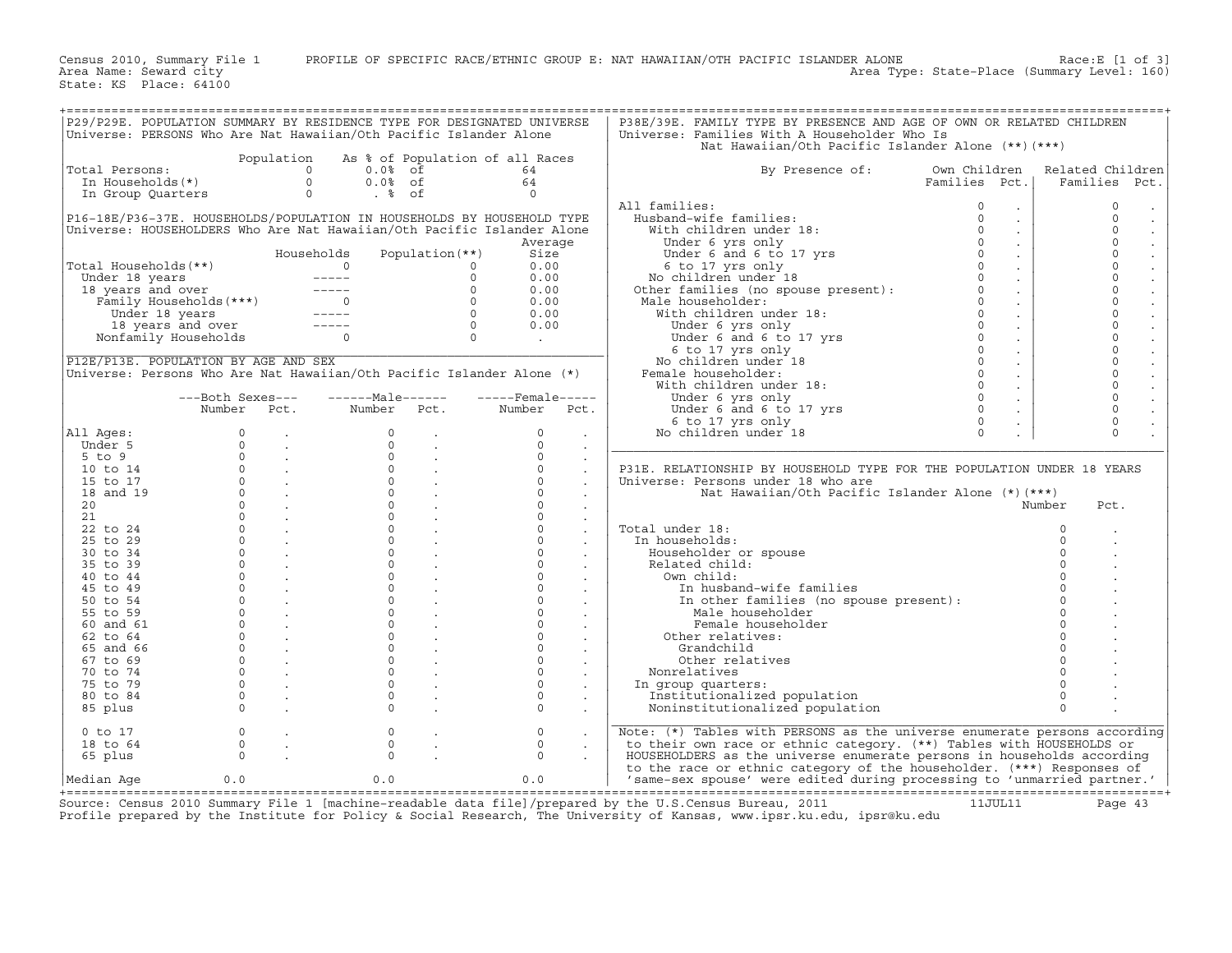Census 2010, Summary File 1 PROFILE OF SPECIFIC RACE/ETHNIC GROUP E: NAT HAWAIIAN/OTH PACIFIC ISLANDER ALONE Race:E [2 of 3]<br>Area Name: Seward city Level: 160) Area Type: State-Place (Summary Level: 160)

State: KS Place: 64100

| 65 years and over<br>All Ages<br>Number<br>Number<br>Number<br>Pct.<br>Pct.<br>Total:<br>0 100.0<br>Household has 3 or more generations<br>Total:<br>$\Omega$<br>$\circ$<br>$\circ$<br>$\ddot{\phantom{0}}$<br>$\cdot$<br>$\bullet$<br>Household does not have $3+$ generations<br>$\Omega$<br>In households:<br>$\Omega$<br>$\Omega$<br>$\sim$<br>$\sim$<br>$\circ$<br>$\Omega$<br>In family households:<br>$\circ$<br>$\Omega$<br>Householder:<br>$\sim$<br>$\sim$<br>$\circ$<br>$\Omega$<br>Male<br>$\sim$<br>$\Omega$<br>$\Omega$<br>Female<br>$\ddot{\phantom{a}}$<br>$\mathbf{0}$<br>$\circ$<br>PCT19E. NONRELATIVES BY HOUSEHOLD TYPE (*) (***)<br>Spouse<br>$\ddot{\phantom{a}}$<br>$\sim$<br>$\circ$<br>$\circ$<br>Parent<br>Universe: Nonrelatives who are<br>$\sim$<br>$\sim$<br>$\overline{0}$<br>Parent-in-law<br>$\Omega$<br>Nat Hawaiian/Oth Pacific Islander Alone (Total: 0)<br>$\sim$<br>$\circ$<br>Child:<br>$\sim$<br>$\overline{0}$<br>Biological<br>In Family<br>In Nonfamily<br>$\overline{0}$<br>Adopted<br>Households<br>Households<br>$\ddot{\phantom{a}}$<br>nousenorus<br>Number Pct. Number Pct.<br>$\Omega$<br>Step<br>$\ddot{\phantom{a}}$<br>$\Omega$<br>Grandchild<br>$\sim$<br>$\circ$<br>Brother or sister<br>Nonrelatives:<br>$\begin{matrix} 0&100\ 0&\end{matrix}$<br>0 100.0<br>$\sim$<br>Son-in-law/daughter-in-law<br>$\circ$<br>Roomer or boarder<br>$\Omega$<br>$\sim$<br>$\sim$<br>$\begin{matrix} 0 & & & \ 0 & & \ 0 & & \ 0 & & \end{matrix}$<br>$\Omega$<br>Other relatives (#)<br>Housemate or roommate<br>$\Omega$<br>$\Omega$<br>$\overline{0}$<br>Nonrelatives<br>$\circ$<br>$\Omega$<br>Unmarried partner<br>$0 \qquad \qquad$<br>$\circ$<br>In nonfamily households:<br>Other nonrelatives<br>$\Omega$<br>$\ddot{\phantom{a}}$<br>$\overline{0}$<br>$\circ$<br>Male householder:<br>$\ddot{\phantom{a}}$<br>$\circ$<br>$\circ$<br>Living alone<br>$\sim$<br>$\sim$<br>$\circ$<br>$\circ$<br>Not living alone<br>$\sim$<br>$\overline{0}$<br>Female householder:<br>$\circ$<br>H17E. HOUSING UNITS BY HOUSEHOLDER'S AGE AND TENURE<br>$\ddot{\phantom{a}}$<br>$\sim$<br>$\overline{0}$<br>$\circ$<br>Living alone<br>Universe: Occupied Housing Units With A Householder Who Is<br>$\sim$<br>$\sim$<br>$\Omega$<br>$\Omega$<br>Not living alone<br>Nat Hawaiian/Oth Pacific Islander Alone (**)<br>$\sim$<br>$\sim$<br>$\Omega$<br>$\Omega$<br>Nonrelatives<br>$\sim$<br>$\sim$<br>$\Omega$<br>$\Omega$<br>In group quarters:<br>Age of<br>Owner Occupied      Renter Occupied<br>Number    Pct.          Number    Pct.<br>$\sim$<br>Institutionalized<br>$\Omega$<br>$\Omega$<br>Householder<br>$\Omega$<br>$\Omega$<br>Noninstitutionalized<br>0 100.0<br>0 100.0<br>All Ages:<br>(#) For 65 yrs & over, includes children, siblings, etc. not shown separately<br>15 to 24<br>$\circ$<br>$\circ$<br><b>Contract Contract</b><br>25 to 34<br>$\Omega$<br>$\Omega$<br>$\sim$ $\sim$<br>35 to 44<br>$0 \qquad \qquad .$<br>$\circ$<br>$\begin{matrix} 0 & & \cdot & \cdot \end{matrix}$<br>$\circ$<br>45 to 54<br>$0 \qquad \qquad .$<br>$\circ$<br>55 to 59<br>$\overline{0}$ .<br>$\Omega$<br>Universe: Households with a Householder Who is<br>60 to 64<br>$0 \qquad \qquad .$<br>$\circ$<br>Nat Hawaiian/Oth Pacific Islander Alone (**)<br>65 to 74<br>$\Omega$<br>$\circ$<br>75 to 84<br>Number Pct.<br>$\sim$<br>$\Omega$<br>$\Omega$<br>85 and over<br>0 100.0<br>Family households (***) :<br>$\Omega$<br>$\sim$<br>Husband-wife families<br>$\circ$<br>Note: $(*)$ Tables with PERSONS as the universe enumerate persons<br>$\ddot{\phantom{a}}$<br>$\overline{0}$<br>according to their own race or ethnic category. (**) Tables with<br>Other families:<br>$\overline{0}$<br>Male householder, no wife present<br>HOUSEHOLDS or HOUSEHOLDERS as the universe enumerate persons in<br>$\sim$<br>$\overline{0}$<br>Female householder, no husband present<br>households according to the race or ethnic category of the<br>$\ddot{\phantom{a}}$<br>$\overline{0}$<br>Nonfamily households:<br>householder. (***) Responses of 'same-sex spouse' were edited<br>Householder living alone<br>$\overline{0}$<br>during processing to 'unmarried partner.'<br>$\Omega$<br>Householder not living alone |                                |  | P29E/P34E. RELATIONSHIP BY HOUSEHOLD TYPE FOR ALL PERSONS & PERSONS 65+<br>Universe: Persons Who Are Nat Hawaiian/Oth Pacific Islander Alone (*)(***) | PCT14E. PRESENCE OF MULTIGENERATIONAL HOUSEHOLDS<br>Universe: Households With A Householder Who Is | Nat Hawaiian/Oth Pacific Islander Alone (**) |                      |
|--------------------------------------------------------------------------------------------------------------------------------------------------------------------------------------------------------------------------------------------------------------------------------------------------------------------------------------------------------------------------------------------------------------------------------------------------------------------------------------------------------------------------------------------------------------------------------------------------------------------------------------------------------------------------------------------------------------------------------------------------------------------------------------------------------------------------------------------------------------------------------------------------------------------------------------------------------------------------------------------------------------------------------------------------------------------------------------------------------------------------------------------------------------------------------------------------------------------------------------------------------------------------------------------------------------------------------------------------------------------------------------------------------------------------------------------------------------------------------------------------------------------------------------------------------------------------------------------------------------------------------------------------------------------------------------------------------------------------------------------------------------------------------------------------------------------------------------------------------------------------------------------------------------------------------------------------------------------------------------------------------------------------------------------------------------------------------------------------------------------------------------------------------------------------------------------------------------------------------------------------------------------------------------------------------------------------------------------------------------------------------------------------------------------------------------------------------------------------------------------------------------------------------------------------------------------------------------------------------------------------------------------------------------------------------------------------------------------------------------------------------------------------------------------------------------------------------------------------------------------------------------------------------------------------------------------------------------------------------------------------------------------------------------------------------------------------------------------------------------------------------------------------------------------------------------------------------------------------------------------------------------------------------------------------------------------------------------------------------------------------------------------------------------------------------------------------------------------------------------------------------------------------------------------------------------------------------------------------------------------------------------------------------------------------------------------------------------------------------------------------------------------------------------------------------------------------------------------------------------------------------------------------------------------------------------------------------------------------------------------------------------------------------------------------------------------------------------------------------------------------------------------------------------------------------------------------------------------------------------------------------------------|--------------------------------|--|-------------------------------------------------------------------------------------------------------------------------------------------------------|----------------------------------------------------------------------------------------------------|----------------------------------------------|----------------------|
|                                                                                                                                                                                                                                                                                                                                                                                                                                                                                                                                                                                                                                                                                                                                                                                                                                                                                                                                                                                                                                                                                                                                                                                                                                                                                                                                                                                                                                                                                                                                                                                                                                                                                                                                                                                                                                                                                                                                                                                                                                                                                                                                                                                                                                                                                                                                                                                                                                                                                                                                                                                                                                                                                                                                                                                                                                                                                                                                                                                                                                                                                                                                                                                                                                                                                                                                                                                                                                                                                                                                                                                                                                                                                                                                                                                                                                                                                                                                                                                                                                                                                                                                                                                                                                                                    |                                |  |                                                                                                                                                       |                                                                                                    |                                              | Pct.                 |
|                                                                                                                                                                                                                                                                                                                                                                                                                                                                                                                                                                                                                                                                                                                                                                                                                                                                                                                                                                                                                                                                                                                                                                                                                                                                                                                                                                                                                                                                                                                                                                                                                                                                                                                                                                                                                                                                                                                                                                                                                                                                                                                                                                                                                                                                                                                                                                                                                                                                                                                                                                                                                                                                                                                                                                                                                                                                                                                                                                                                                                                                                                                                                                                                                                                                                                                                                                                                                                                                                                                                                                                                                                                                                                                                                                                                                                                                                                                                                                                                                                                                                                                                                                                                                                                                    |                                |  |                                                                                                                                                       |                                                                                                    |                                              |                      |
|                                                                                                                                                                                                                                                                                                                                                                                                                                                                                                                                                                                                                                                                                                                                                                                                                                                                                                                                                                                                                                                                                                                                                                                                                                                                                                                                                                                                                                                                                                                                                                                                                                                                                                                                                                                                                                                                                                                                                                                                                                                                                                                                                                                                                                                                                                                                                                                                                                                                                                                                                                                                                                                                                                                                                                                                                                                                                                                                                                                                                                                                                                                                                                                                                                                                                                                                                                                                                                                                                                                                                                                                                                                                                                                                                                                                                                                                                                                                                                                                                                                                                                                                                                                                                                                                    |                                |  |                                                                                                                                                       |                                                                                                    |                                              |                      |
|                                                                                                                                                                                                                                                                                                                                                                                                                                                                                                                                                                                                                                                                                                                                                                                                                                                                                                                                                                                                                                                                                                                                                                                                                                                                                                                                                                                                                                                                                                                                                                                                                                                                                                                                                                                                                                                                                                                                                                                                                                                                                                                                                                                                                                                                                                                                                                                                                                                                                                                                                                                                                                                                                                                                                                                                                                                                                                                                                                                                                                                                                                                                                                                                                                                                                                                                                                                                                                                                                                                                                                                                                                                                                                                                                                                                                                                                                                                                                                                                                                                                                                                                                                                                                                                                    |                                |  |                                                                                                                                                       |                                                                                                    |                                              |                      |
|                                                                                                                                                                                                                                                                                                                                                                                                                                                                                                                                                                                                                                                                                                                                                                                                                                                                                                                                                                                                                                                                                                                                                                                                                                                                                                                                                                                                                                                                                                                                                                                                                                                                                                                                                                                                                                                                                                                                                                                                                                                                                                                                                                                                                                                                                                                                                                                                                                                                                                                                                                                                                                                                                                                                                                                                                                                                                                                                                                                                                                                                                                                                                                                                                                                                                                                                                                                                                                                                                                                                                                                                                                                                                                                                                                                                                                                                                                                                                                                                                                                                                                                                                                                                                                                                    |                                |  |                                                                                                                                                       |                                                                                                    |                                              |                      |
|                                                                                                                                                                                                                                                                                                                                                                                                                                                                                                                                                                                                                                                                                                                                                                                                                                                                                                                                                                                                                                                                                                                                                                                                                                                                                                                                                                                                                                                                                                                                                                                                                                                                                                                                                                                                                                                                                                                                                                                                                                                                                                                                                                                                                                                                                                                                                                                                                                                                                                                                                                                                                                                                                                                                                                                                                                                                                                                                                                                                                                                                                                                                                                                                                                                                                                                                                                                                                                                                                                                                                                                                                                                                                                                                                                                                                                                                                                                                                                                                                                                                                                                                                                                                                                                                    |                                |  |                                                                                                                                                       |                                                                                                    |                                              |                      |
|                                                                                                                                                                                                                                                                                                                                                                                                                                                                                                                                                                                                                                                                                                                                                                                                                                                                                                                                                                                                                                                                                                                                                                                                                                                                                                                                                                                                                                                                                                                                                                                                                                                                                                                                                                                                                                                                                                                                                                                                                                                                                                                                                                                                                                                                                                                                                                                                                                                                                                                                                                                                                                                                                                                                                                                                                                                                                                                                                                                                                                                                                                                                                                                                                                                                                                                                                                                                                                                                                                                                                                                                                                                                                                                                                                                                                                                                                                                                                                                                                                                                                                                                                                                                                                                                    |                                |  |                                                                                                                                                       |                                                                                                    |                                              |                      |
|                                                                                                                                                                                                                                                                                                                                                                                                                                                                                                                                                                                                                                                                                                                                                                                                                                                                                                                                                                                                                                                                                                                                                                                                                                                                                                                                                                                                                                                                                                                                                                                                                                                                                                                                                                                                                                                                                                                                                                                                                                                                                                                                                                                                                                                                                                                                                                                                                                                                                                                                                                                                                                                                                                                                                                                                                                                                                                                                                                                                                                                                                                                                                                                                                                                                                                                                                                                                                                                                                                                                                                                                                                                                                                                                                                                                                                                                                                                                                                                                                                                                                                                                                                                                                                                                    |                                |  |                                                                                                                                                       |                                                                                                    |                                              |                      |
|                                                                                                                                                                                                                                                                                                                                                                                                                                                                                                                                                                                                                                                                                                                                                                                                                                                                                                                                                                                                                                                                                                                                                                                                                                                                                                                                                                                                                                                                                                                                                                                                                                                                                                                                                                                                                                                                                                                                                                                                                                                                                                                                                                                                                                                                                                                                                                                                                                                                                                                                                                                                                                                                                                                                                                                                                                                                                                                                                                                                                                                                                                                                                                                                                                                                                                                                                                                                                                                                                                                                                                                                                                                                                                                                                                                                                                                                                                                                                                                                                                                                                                                                                                                                                                                                    |                                |  |                                                                                                                                                       |                                                                                                    |                                              |                      |
|                                                                                                                                                                                                                                                                                                                                                                                                                                                                                                                                                                                                                                                                                                                                                                                                                                                                                                                                                                                                                                                                                                                                                                                                                                                                                                                                                                                                                                                                                                                                                                                                                                                                                                                                                                                                                                                                                                                                                                                                                                                                                                                                                                                                                                                                                                                                                                                                                                                                                                                                                                                                                                                                                                                                                                                                                                                                                                                                                                                                                                                                                                                                                                                                                                                                                                                                                                                                                                                                                                                                                                                                                                                                                                                                                                                                                                                                                                                                                                                                                                                                                                                                                                                                                                                                    |                                |  |                                                                                                                                                       |                                                                                                    |                                              |                      |
|                                                                                                                                                                                                                                                                                                                                                                                                                                                                                                                                                                                                                                                                                                                                                                                                                                                                                                                                                                                                                                                                                                                                                                                                                                                                                                                                                                                                                                                                                                                                                                                                                                                                                                                                                                                                                                                                                                                                                                                                                                                                                                                                                                                                                                                                                                                                                                                                                                                                                                                                                                                                                                                                                                                                                                                                                                                                                                                                                                                                                                                                                                                                                                                                                                                                                                                                                                                                                                                                                                                                                                                                                                                                                                                                                                                                                                                                                                                                                                                                                                                                                                                                                                                                                                                                    |                                |  |                                                                                                                                                       |                                                                                                    |                                              |                      |
|                                                                                                                                                                                                                                                                                                                                                                                                                                                                                                                                                                                                                                                                                                                                                                                                                                                                                                                                                                                                                                                                                                                                                                                                                                                                                                                                                                                                                                                                                                                                                                                                                                                                                                                                                                                                                                                                                                                                                                                                                                                                                                                                                                                                                                                                                                                                                                                                                                                                                                                                                                                                                                                                                                                                                                                                                                                                                                                                                                                                                                                                                                                                                                                                                                                                                                                                                                                                                                                                                                                                                                                                                                                                                                                                                                                                                                                                                                                                                                                                                                                                                                                                                                                                                                                                    |                                |  |                                                                                                                                                       |                                                                                                    |                                              |                      |
|                                                                                                                                                                                                                                                                                                                                                                                                                                                                                                                                                                                                                                                                                                                                                                                                                                                                                                                                                                                                                                                                                                                                                                                                                                                                                                                                                                                                                                                                                                                                                                                                                                                                                                                                                                                                                                                                                                                                                                                                                                                                                                                                                                                                                                                                                                                                                                                                                                                                                                                                                                                                                                                                                                                                                                                                                                                                                                                                                                                                                                                                                                                                                                                                                                                                                                                                                                                                                                                                                                                                                                                                                                                                                                                                                                                                                                                                                                                                                                                                                                                                                                                                                                                                                                                                    |                                |  |                                                                                                                                                       |                                                                                                    |                                              |                      |
|                                                                                                                                                                                                                                                                                                                                                                                                                                                                                                                                                                                                                                                                                                                                                                                                                                                                                                                                                                                                                                                                                                                                                                                                                                                                                                                                                                                                                                                                                                                                                                                                                                                                                                                                                                                                                                                                                                                                                                                                                                                                                                                                                                                                                                                                                                                                                                                                                                                                                                                                                                                                                                                                                                                                                                                                                                                                                                                                                                                                                                                                                                                                                                                                                                                                                                                                                                                                                                                                                                                                                                                                                                                                                                                                                                                                                                                                                                                                                                                                                                                                                                                                                                                                                                                                    |                                |  |                                                                                                                                                       |                                                                                                    |                                              |                      |
|                                                                                                                                                                                                                                                                                                                                                                                                                                                                                                                                                                                                                                                                                                                                                                                                                                                                                                                                                                                                                                                                                                                                                                                                                                                                                                                                                                                                                                                                                                                                                                                                                                                                                                                                                                                                                                                                                                                                                                                                                                                                                                                                                                                                                                                                                                                                                                                                                                                                                                                                                                                                                                                                                                                                                                                                                                                                                                                                                                                                                                                                                                                                                                                                                                                                                                                                                                                                                                                                                                                                                                                                                                                                                                                                                                                                                                                                                                                                                                                                                                                                                                                                                                                                                                                                    |                                |  |                                                                                                                                                       |                                                                                                    |                                              |                      |
|                                                                                                                                                                                                                                                                                                                                                                                                                                                                                                                                                                                                                                                                                                                                                                                                                                                                                                                                                                                                                                                                                                                                                                                                                                                                                                                                                                                                                                                                                                                                                                                                                                                                                                                                                                                                                                                                                                                                                                                                                                                                                                                                                                                                                                                                                                                                                                                                                                                                                                                                                                                                                                                                                                                                                                                                                                                                                                                                                                                                                                                                                                                                                                                                                                                                                                                                                                                                                                                                                                                                                                                                                                                                                                                                                                                                                                                                                                                                                                                                                                                                                                                                                                                                                                                                    |                                |  |                                                                                                                                                       |                                                                                                    |                                              |                      |
|                                                                                                                                                                                                                                                                                                                                                                                                                                                                                                                                                                                                                                                                                                                                                                                                                                                                                                                                                                                                                                                                                                                                                                                                                                                                                                                                                                                                                                                                                                                                                                                                                                                                                                                                                                                                                                                                                                                                                                                                                                                                                                                                                                                                                                                                                                                                                                                                                                                                                                                                                                                                                                                                                                                                                                                                                                                                                                                                                                                                                                                                                                                                                                                                                                                                                                                                                                                                                                                                                                                                                                                                                                                                                                                                                                                                                                                                                                                                                                                                                                                                                                                                                                                                                                                                    |                                |  |                                                                                                                                                       |                                                                                                    |                                              |                      |
|                                                                                                                                                                                                                                                                                                                                                                                                                                                                                                                                                                                                                                                                                                                                                                                                                                                                                                                                                                                                                                                                                                                                                                                                                                                                                                                                                                                                                                                                                                                                                                                                                                                                                                                                                                                                                                                                                                                                                                                                                                                                                                                                                                                                                                                                                                                                                                                                                                                                                                                                                                                                                                                                                                                                                                                                                                                                                                                                                                                                                                                                                                                                                                                                                                                                                                                                                                                                                                                                                                                                                                                                                                                                                                                                                                                                                                                                                                                                                                                                                                                                                                                                                                                                                                                                    |                                |  |                                                                                                                                                       |                                                                                                    |                                              |                      |
|                                                                                                                                                                                                                                                                                                                                                                                                                                                                                                                                                                                                                                                                                                                                                                                                                                                                                                                                                                                                                                                                                                                                                                                                                                                                                                                                                                                                                                                                                                                                                                                                                                                                                                                                                                                                                                                                                                                                                                                                                                                                                                                                                                                                                                                                                                                                                                                                                                                                                                                                                                                                                                                                                                                                                                                                                                                                                                                                                                                                                                                                                                                                                                                                                                                                                                                                                                                                                                                                                                                                                                                                                                                                                                                                                                                                                                                                                                                                                                                                                                                                                                                                                                                                                                                                    |                                |  |                                                                                                                                                       |                                                                                                    |                                              |                      |
|                                                                                                                                                                                                                                                                                                                                                                                                                                                                                                                                                                                                                                                                                                                                                                                                                                                                                                                                                                                                                                                                                                                                                                                                                                                                                                                                                                                                                                                                                                                                                                                                                                                                                                                                                                                                                                                                                                                                                                                                                                                                                                                                                                                                                                                                                                                                                                                                                                                                                                                                                                                                                                                                                                                                                                                                                                                                                                                                                                                                                                                                                                                                                                                                                                                                                                                                                                                                                                                                                                                                                                                                                                                                                                                                                                                                                                                                                                                                                                                                                                                                                                                                                                                                                                                                    |                                |  |                                                                                                                                                       |                                                                                                    |                                              |                      |
|                                                                                                                                                                                                                                                                                                                                                                                                                                                                                                                                                                                                                                                                                                                                                                                                                                                                                                                                                                                                                                                                                                                                                                                                                                                                                                                                                                                                                                                                                                                                                                                                                                                                                                                                                                                                                                                                                                                                                                                                                                                                                                                                                                                                                                                                                                                                                                                                                                                                                                                                                                                                                                                                                                                                                                                                                                                                                                                                                                                                                                                                                                                                                                                                                                                                                                                                                                                                                                                                                                                                                                                                                                                                                                                                                                                                                                                                                                                                                                                                                                                                                                                                                                                                                                                                    |                                |  |                                                                                                                                                       |                                                                                                    |                                              |                      |
|                                                                                                                                                                                                                                                                                                                                                                                                                                                                                                                                                                                                                                                                                                                                                                                                                                                                                                                                                                                                                                                                                                                                                                                                                                                                                                                                                                                                                                                                                                                                                                                                                                                                                                                                                                                                                                                                                                                                                                                                                                                                                                                                                                                                                                                                                                                                                                                                                                                                                                                                                                                                                                                                                                                                                                                                                                                                                                                                                                                                                                                                                                                                                                                                                                                                                                                                                                                                                                                                                                                                                                                                                                                                                                                                                                                                                                                                                                                                                                                                                                                                                                                                                                                                                                                                    |                                |  |                                                                                                                                                       |                                                                                                    |                                              |                      |
|                                                                                                                                                                                                                                                                                                                                                                                                                                                                                                                                                                                                                                                                                                                                                                                                                                                                                                                                                                                                                                                                                                                                                                                                                                                                                                                                                                                                                                                                                                                                                                                                                                                                                                                                                                                                                                                                                                                                                                                                                                                                                                                                                                                                                                                                                                                                                                                                                                                                                                                                                                                                                                                                                                                                                                                                                                                                                                                                                                                                                                                                                                                                                                                                                                                                                                                                                                                                                                                                                                                                                                                                                                                                                                                                                                                                                                                                                                                                                                                                                                                                                                                                                                                                                                                                    |                                |  |                                                                                                                                                       |                                                                                                    |                                              |                      |
|                                                                                                                                                                                                                                                                                                                                                                                                                                                                                                                                                                                                                                                                                                                                                                                                                                                                                                                                                                                                                                                                                                                                                                                                                                                                                                                                                                                                                                                                                                                                                                                                                                                                                                                                                                                                                                                                                                                                                                                                                                                                                                                                                                                                                                                                                                                                                                                                                                                                                                                                                                                                                                                                                                                                                                                                                                                                                                                                                                                                                                                                                                                                                                                                                                                                                                                                                                                                                                                                                                                                                                                                                                                                                                                                                                                                                                                                                                                                                                                                                                                                                                                                                                                                                                                                    |                                |  |                                                                                                                                                       |                                                                                                    |                                              |                      |
|                                                                                                                                                                                                                                                                                                                                                                                                                                                                                                                                                                                                                                                                                                                                                                                                                                                                                                                                                                                                                                                                                                                                                                                                                                                                                                                                                                                                                                                                                                                                                                                                                                                                                                                                                                                                                                                                                                                                                                                                                                                                                                                                                                                                                                                                                                                                                                                                                                                                                                                                                                                                                                                                                                                                                                                                                                                                                                                                                                                                                                                                                                                                                                                                                                                                                                                                                                                                                                                                                                                                                                                                                                                                                                                                                                                                                                                                                                                                                                                                                                                                                                                                                                                                                                                                    |                                |  |                                                                                                                                                       |                                                                                                    |                                              |                      |
|                                                                                                                                                                                                                                                                                                                                                                                                                                                                                                                                                                                                                                                                                                                                                                                                                                                                                                                                                                                                                                                                                                                                                                                                                                                                                                                                                                                                                                                                                                                                                                                                                                                                                                                                                                                                                                                                                                                                                                                                                                                                                                                                                                                                                                                                                                                                                                                                                                                                                                                                                                                                                                                                                                                                                                                                                                                                                                                                                                                                                                                                                                                                                                                                                                                                                                                                                                                                                                                                                                                                                                                                                                                                                                                                                                                                                                                                                                                                                                                                                                                                                                                                                                                                                                                                    |                                |  |                                                                                                                                                       |                                                                                                    |                                              |                      |
|                                                                                                                                                                                                                                                                                                                                                                                                                                                                                                                                                                                                                                                                                                                                                                                                                                                                                                                                                                                                                                                                                                                                                                                                                                                                                                                                                                                                                                                                                                                                                                                                                                                                                                                                                                                                                                                                                                                                                                                                                                                                                                                                                                                                                                                                                                                                                                                                                                                                                                                                                                                                                                                                                                                                                                                                                                                                                                                                                                                                                                                                                                                                                                                                                                                                                                                                                                                                                                                                                                                                                                                                                                                                                                                                                                                                                                                                                                                                                                                                                                                                                                                                                                                                                                                                    |                                |  |                                                                                                                                                       |                                                                                                    |                                              |                      |
|                                                                                                                                                                                                                                                                                                                                                                                                                                                                                                                                                                                                                                                                                                                                                                                                                                                                                                                                                                                                                                                                                                                                                                                                                                                                                                                                                                                                                                                                                                                                                                                                                                                                                                                                                                                                                                                                                                                                                                                                                                                                                                                                                                                                                                                                                                                                                                                                                                                                                                                                                                                                                                                                                                                                                                                                                                                                                                                                                                                                                                                                                                                                                                                                                                                                                                                                                                                                                                                                                                                                                                                                                                                                                                                                                                                                                                                                                                                                                                                                                                                                                                                                                                                                                                                                    |                                |  |                                                                                                                                                       |                                                                                                    |                                              |                      |
|                                                                                                                                                                                                                                                                                                                                                                                                                                                                                                                                                                                                                                                                                                                                                                                                                                                                                                                                                                                                                                                                                                                                                                                                                                                                                                                                                                                                                                                                                                                                                                                                                                                                                                                                                                                                                                                                                                                                                                                                                                                                                                                                                                                                                                                                                                                                                                                                                                                                                                                                                                                                                                                                                                                                                                                                                                                                                                                                                                                                                                                                                                                                                                                                                                                                                                                                                                                                                                                                                                                                                                                                                                                                                                                                                                                                                                                                                                                                                                                                                                                                                                                                                                                                                                                                    |                                |  |                                                                                                                                                       |                                                                                                    |                                              |                      |
|                                                                                                                                                                                                                                                                                                                                                                                                                                                                                                                                                                                                                                                                                                                                                                                                                                                                                                                                                                                                                                                                                                                                                                                                                                                                                                                                                                                                                                                                                                                                                                                                                                                                                                                                                                                                                                                                                                                                                                                                                                                                                                                                                                                                                                                                                                                                                                                                                                                                                                                                                                                                                                                                                                                                                                                                                                                                                                                                                                                                                                                                                                                                                                                                                                                                                                                                                                                                                                                                                                                                                                                                                                                                                                                                                                                                                                                                                                                                                                                                                                                                                                                                                                                                                                                                    |                                |  |                                                                                                                                                       |                                                                                                    |                                              |                      |
|                                                                                                                                                                                                                                                                                                                                                                                                                                                                                                                                                                                                                                                                                                                                                                                                                                                                                                                                                                                                                                                                                                                                                                                                                                                                                                                                                                                                                                                                                                                                                                                                                                                                                                                                                                                                                                                                                                                                                                                                                                                                                                                                                                                                                                                                                                                                                                                                                                                                                                                                                                                                                                                                                                                                                                                                                                                                                                                                                                                                                                                                                                                                                                                                                                                                                                                                                                                                                                                                                                                                                                                                                                                                                                                                                                                                                                                                                                                                                                                                                                                                                                                                                                                                                                                                    |                                |  |                                                                                                                                                       |                                                                                                    |                                              |                      |
|                                                                                                                                                                                                                                                                                                                                                                                                                                                                                                                                                                                                                                                                                                                                                                                                                                                                                                                                                                                                                                                                                                                                                                                                                                                                                                                                                                                                                                                                                                                                                                                                                                                                                                                                                                                                                                                                                                                                                                                                                                                                                                                                                                                                                                                                                                                                                                                                                                                                                                                                                                                                                                                                                                                                                                                                                                                                                                                                                                                                                                                                                                                                                                                                                                                                                                                                                                                                                                                                                                                                                                                                                                                                                                                                                                                                                                                                                                                                                                                                                                                                                                                                                                                                                                                                    |                                |  |                                                                                                                                                       |                                                                                                    |                                              |                      |
|                                                                                                                                                                                                                                                                                                                                                                                                                                                                                                                                                                                                                                                                                                                                                                                                                                                                                                                                                                                                                                                                                                                                                                                                                                                                                                                                                                                                                                                                                                                                                                                                                                                                                                                                                                                                                                                                                                                                                                                                                                                                                                                                                                                                                                                                                                                                                                                                                                                                                                                                                                                                                                                                                                                                                                                                                                                                                                                                                                                                                                                                                                                                                                                                                                                                                                                                                                                                                                                                                                                                                                                                                                                                                                                                                                                                                                                                                                                                                                                                                                                                                                                                                                                                                                                                    |                                |  |                                                                                                                                                       |                                                                                                    |                                              |                      |
|                                                                                                                                                                                                                                                                                                                                                                                                                                                                                                                                                                                                                                                                                                                                                                                                                                                                                                                                                                                                                                                                                                                                                                                                                                                                                                                                                                                                                                                                                                                                                                                                                                                                                                                                                                                                                                                                                                                                                                                                                                                                                                                                                                                                                                                                                                                                                                                                                                                                                                                                                                                                                                                                                                                                                                                                                                                                                                                                                                                                                                                                                                                                                                                                                                                                                                                                                                                                                                                                                                                                                                                                                                                                                                                                                                                                                                                                                                                                                                                                                                                                                                                                                                                                                                                                    |                                |  |                                                                                                                                                       |                                                                                                    |                                              |                      |
|                                                                                                                                                                                                                                                                                                                                                                                                                                                                                                                                                                                                                                                                                                                                                                                                                                                                                                                                                                                                                                                                                                                                                                                                                                                                                                                                                                                                                                                                                                                                                                                                                                                                                                                                                                                                                                                                                                                                                                                                                                                                                                                                                                                                                                                                                                                                                                                                                                                                                                                                                                                                                                                                                                                                                                                                                                                                                                                                                                                                                                                                                                                                                                                                                                                                                                                                                                                                                                                                                                                                                                                                                                                                                                                                                                                                                                                                                                                                                                                                                                                                                                                                                                                                                                                                    |                                |  |                                                                                                                                                       |                                                                                                    |                                              |                      |
|                                                                                                                                                                                                                                                                                                                                                                                                                                                                                                                                                                                                                                                                                                                                                                                                                                                                                                                                                                                                                                                                                                                                                                                                                                                                                                                                                                                                                                                                                                                                                                                                                                                                                                                                                                                                                                                                                                                                                                                                                                                                                                                                                                                                                                                                                                                                                                                                                                                                                                                                                                                                                                                                                                                                                                                                                                                                                                                                                                                                                                                                                                                                                                                                                                                                                                                                                                                                                                                                                                                                                                                                                                                                                                                                                                                                                                                                                                                                                                                                                                                                                                                                                                                                                                                                    |                                |  |                                                                                                                                                       |                                                                                                    |                                              |                      |
|                                                                                                                                                                                                                                                                                                                                                                                                                                                                                                                                                                                                                                                                                                                                                                                                                                                                                                                                                                                                                                                                                                                                                                                                                                                                                                                                                                                                                                                                                                                                                                                                                                                                                                                                                                                                                                                                                                                                                                                                                                                                                                                                                                                                                                                                                                                                                                                                                                                                                                                                                                                                                                                                                                                                                                                                                                                                                                                                                                                                                                                                                                                                                                                                                                                                                                                                                                                                                                                                                                                                                                                                                                                                                                                                                                                                                                                                                                                                                                                                                                                                                                                                                                                                                                                                    |                                |  |                                                                                                                                                       |                                                                                                    |                                              |                      |
|                                                                                                                                                                                                                                                                                                                                                                                                                                                                                                                                                                                                                                                                                                                                                                                                                                                                                                                                                                                                                                                                                                                                                                                                                                                                                                                                                                                                                                                                                                                                                                                                                                                                                                                                                                                                                                                                                                                                                                                                                                                                                                                                                                                                                                                                                                                                                                                                                                                                                                                                                                                                                                                                                                                                                                                                                                                                                                                                                                                                                                                                                                                                                                                                                                                                                                                                                                                                                                                                                                                                                                                                                                                                                                                                                                                                                                                                                                                                                                                                                                                                                                                                                                                                                                                                    |                                |  |                                                                                                                                                       |                                                                                                    |                                              | $\sim$               |
|                                                                                                                                                                                                                                                                                                                                                                                                                                                                                                                                                                                                                                                                                                                                                                                                                                                                                                                                                                                                                                                                                                                                                                                                                                                                                                                                                                                                                                                                                                                                                                                                                                                                                                                                                                                                                                                                                                                                                                                                                                                                                                                                                                                                                                                                                                                                                                                                                                                                                                                                                                                                                                                                                                                                                                                                                                                                                                                                                                                                                                                                                                                                                                                                                                                                                                                                                                                                                                                                                                                                                                                                                                                                                                                                                                                                                                                                                                                                                                                                                                                                                                                                                                                                                                                                    |                                |  |                                                                                                                                                       |                                                                                                    |                                              |                      |
|                                                                                                                                                                                                                                                                                                                                                                                                                                                                                                                                                                                                                                                                                                                                                                                                                                                                                                                                                                                                                                                                                                                                                                                                                                                                                                                                                                                                                                                                                                                                                                                                                                                                                                                                                                                                                                                                                                                                                                                                                                                                                                                                                                                                                                                                                                                                                                                                                                                                                                                                                                                                                                                                                                                                                                                                                                                                                                                                                                                                                                                                                                                                                                                                                                                                                                                                                                                                                                                                                                                                                                                                                                                                                                                                                                                                                                                                                                                                                                                                                                                                                                                                                                                                                                                                    |                                |  |                                                                                                                                                       |                                                                                                    |                                              |                      |
|                                                                                                                                                                                                                                                                                                                                                                                                                                                                                                                                                                                                                                                                                                                                                                                                                                                                                                                                                                                                                                                                                                                                                                                                                                                                                                                                                                                                                                                                                                                                                                                                                                                                                                                                                                                                                                                                                                                                                                                                                                                                                                                                                                                                                                                                                                                                                                                                                                                                                                                                                                                                                                                                                                                                                                                                                                                                                                                                                                                                                                                                                                                                                                                                                                                                                                                                                                                                                                                                                                                                                                                                                                                                                                                                                                                                                                                                                                                                                                                                                                                                                                                                                                                                                                                                    |                                |  |                                                                                                                                                       |                                                                                                    |                                              |                      |
|                                                                                                                                                                                                                                                                                                                                                                                                                                                                                                                                                                                                                                                                                                                                                                                                                                                                                                                                                                                                                                                                                                                                                                                                                                                                                                                                                                                                                                                                                                                                                                                                                                                                                                                                                                                                                                                                                                                                                                                                                                                                                                                                                                                                                                                                                                                                                                                                                                                                                                                                                                                                                                                                                                                                                                                                                                                                                                                                                                                                                                                                                                                                                                                                                                                                                                                                                                                                                                                                                                                                                                                                                                                                                                                                                                                                                                                                                                                                                                                                                                                                                                                                                                                                                                                                    |                                |  |                                                                                                                                                       |                                                                                                    |                                              | $\ddot{\phantom{a}}$ |
|                                                                                                                                                                                                                                                                                                                                                                                                                                                                                                                                                                                                                                                                                                                                                                                                                                                                                                                                                                                                                                                                                                                                                                                                                                                                                                                                                                                                                                                                                                                                                                                                                                                                                                                                                                                                                                                                                                                                                                                                                                                                                                                                                                                                                                                                                                                                                                                                                                                                                                                                                                                                                                                                                                                                                                                                                                                                                                                                                                                                                                                                                                                                                                                                                                                                                                                                                                                                                                                                                                                                                                                                                                                                                                                                                                                                                                                                                                                                                                                                                                                                                                                                                                                                                                                                    |                                |  |                                                                                                                                                       |                                                                                                    |                                              | $\bullet$            |
|                                                                                                                                                                                                                                                                                                                                                                                                                                                                                                                                                                                                                                                                                                                                                                                                                                                                                                                                                                                                                                                                                                                                                                                                                                                                                                                                                                                                                                                                                                                                                                                                                                                                                                                                                                                                                                                                                                                                                                                                                                                                                                                                                                                                                                                                                                                                                                                                                                                                                                                                                                                                                                                                                                                                                                                                                                                                                                                                                                                                                                                                                                                                                                                                                                                                                                                                                                                                                                                                                                                                                                                                                                                                                                                                                                                                                                                                                                                                                                                                                                                                                                                                                                                                                                                                    |                                |  |                                                                                                                                                       |                                                                                                    |                                              | $\sim$               |
|                                                                                                                                                                                                                                                                                                                                                                                                                                                                                                                                                                                                                                                                                                                                                                                                                                                                                                                                                                                                                                                                                                                                                                                                                                                                                                                                                                                                                                                                                                                                                                                                                                                                                                                                                                                                                                                                                                                                                                                                                                                                                                                                                                                                                                                                                                                                                                                                                                                                                                                                                                                                                                                                                                                                                                                                                                                                                                                                                                                                                                                                                                                                                                                                                                                                                                                                                                                                                                                                                                                                                                                                                                                                                                                                                                                                                                                                                                                                                                                                                                                                                                                                                                                                                                                                    |                                |  |                                                                                                                                                       |                                                                                                    |                                              | $\sim$               |
|                                                                                                                                                                                                                                                                                                                                                                                                                                                                                                                                                                                                                                                                                                                                                                                                                                                                                                                                                                                                                                                                                                                                                                                                                                                                                                                                                                                                                                                                                                                                                                                                                                                                                                                                                                                                                                                                                                                                                                                                                                                                                                                                                                                                                                                                                                                                                                                                                                                                                                                                                                                                                                                                                                                                                                                                                                                                                                                                                                                                                                                                                                                                                                                                                                                                                                                                                                                                                                                                                                                                                                                                                                                                                                                                                                                                                                                                                                                                                                                                                                                                                                                                                                                                                                                                    |                                |  |                                                                                                                                                       |                                                                                                    |                                              |                      |
|                                                                                                                                                                                                                                                                                                                                                                                                                                                                                                                                                                                                                                                                                                                                                                                                                                                                                                                                                                                                                                                                                                                                                                                                                                                                                                                                                                                                                                                                                                                                                                                                                                                                                                                                                                                                                                                                                                                                                                                                                                                                                                                                                                                                                                                                                                                                                                                                                                                                                                                                                                                                                                                                                                                                                                                                                                                                                                                                                                                                                                                                                                                                                                                                                                                                                                                                                                                                                                                                                                                                                                                                                                                                                                                                                                                                                                                                                                                                                                                                                                                                                                                                                                                                                                                                    |                                |  |                                                                                                                                                       |                                                                                                    |                                              |                      |
|                                                                                                                                                                                                                                                                                                                                                                                                                                                                                                                                                                                                                                                                                                                                                                                                                                                                                                                                                                                                                                                                                                                                                                                                                                                                                                                                                                                                                                                                                                                                                                                                                                                                                                                                                                                                                                                                                                                                                                                                                                                                                                                                                                                                                                                                                                                                                                                                                                                                                                                                                                                                                                                                                                                                                                                                                                                                                                                                                                                                                                                                                                                                                                                                                                                                                                                                                                                                                                                                                                                                                                                                                                                                                                                                                                                                                                                                                                                                                                                                                                                                                                                                                                                                                                                                    |                                |  |                                                                                                                                                       |                                                                                                    |                                              |                      |
|                                                                                                                                                                                                                                                                                                                                                                                                                                                                                                                                                                                                                                                                                                                                                                                                                                                                                                                                                                                                                                                                                                                                                                                                                                                                                                                                                                                                                                                                                                                                                                                                                                                                                                                                                                                                                                                                                                                                                                                                                                                                                                                                                                                                                                                                                                                                                                                                                                                                                                                                                                                                                                                                                                                                                                                                                                                                                                                                                                                                                                                                                                                                                                                                                                                                                                                                                                                                                                                                                                                                                                                                                                                                                                                                                                                                                                                                                                                                                                                                                                                                                                                                                                                                                                                                    |                                |  |                                                                                                                                                       |                                                                                                    |                                              |                      |
|                                                                                                                                                                                                                                                                                                                                                                                                                                                                                                                                                                                                                                                                                                                                                                                                                                                                                                                                                                                                                                                                                                                                                                                                                                                                                                                                                                                                                                                                                                                                                                                                                                                                                                                                                                                                                                                                                                                                                                                                                                                                                                                                                                                                                                                                                                                                                                                                                                                                                                                                                                                                                                                                                                                                                                                                                                                                                                                                                                                                                                                                                                                                                                                                                                                                                                                                                                                                                                                                                                                                                                                                                                                                                                                                                                                                                                                                                                                                                                                                                                                                                                                                                                                                                                                                    |                                |  |                                                                                                                                                       |                                                                                                    |                                              |                      |
|                                                                                                                                                                                                                                                                                                                                                                                                                                                                                                                                                                                                                                                                                                                                                                                                                                                                                                                                                                                                                                                                                                                                                                                                                                                                                                                                                                                                                                                                                                                                                                                                                                                                                                                                                                                                                                                                                                                                                                                                                                                                                                                                                                                                                                                                                                                                                                                                                                                                                                                                                                                                                                                                                                                                                                                                                                                                                                                                                                                                                                                                                                                                                                                                                                                                                                                                                                                                                                                                                                                                                                                                                                                                                                                                                                                                                                                                                                                                                                                                                                                                                                                                                                                                                                                                    |                                |  |                                                                                                                                                       |                                                                                                    |                                              |                      |
|                                                                                                                                                                                                                                                                                                                                                                                                                                                                                                                                                                                                                                                                                                                                                                                                                                                                                                                                                                                                                                                                                                                                                                                                                                                                                                                                                                                                                                                                                                                                                                                                                                                                                                                                                                                                                                                                                                                                                                                                                                                                                                                                                                                                                                                                                                                                                                                                                                                                                                                                                                                                                                                                                                                                                                                                                                                                                                                                                                                                                                                                                                                                                                                                                                                                                                                                                                                                                                                                                                                                                                                                                                                                                                                                                                                                                                                                                                                                                                                                                                                                                                                                                                                                                                                                    |                                |  |                                                                                                                                                       |                                                                                                    |                                              |                      |
|                                                                                                                                                                                                                                                                                                                                                                                                                                                                                                                                                                                                                                                                                                                                                                                                                                                                                                                                                                                                                                                                                                                                                                                                                                                                                                                                                                                                                                                                                                                                                                                                                                                                                                                                                                                                                                                                                                                                                                                                                                                                                                                                                                                                                                                                                                                                                                                                                                                                                                                                                                                                                                                                                                                                                                                                                                                                                                                                                                                                                                                                                                                                                                                                                                                                                                                                                                                                                                                                                                                                                                                                                                                                                                                                                                                                                                                                                                                                                                                                                                                                                                                                                                                                                                                                    |                                |  |                                                                                                                                                       |                                                                                                    |                                              |                      |
|                                                                                                                                                                                                                                                                                                                                                                                                                                                                                                                                                                                                                                                                                                                                                                                                                                                                                                                                                                                                                                                                                                                                                                                                                                                                                                                                                                                                                                                                                                                                                                                                                                                                                                                                                                                                                                                                                                                                                                                                                                                                                                                                                                                                                                                                                                                                                                                                                                                                                                                                                                                                                                                                                                                                                                                                                                                                                                                                                                                                                                                                                                                                                                                                                                                                                                                                                                                                                                                                                                                                                                                                                                                                                                                                                                                                                                                                                                                                                                                                                                                                                                                                                                                                                                                                    |                                |  |                                                                                                                                                       |                                                                                                    |                                              |                      |
|                                                                                                                                                                                                                                                                                                                                                                                                                                                                                                                                                                                                                                                                                                                                                                                                                                                                                                                                                                                                                                                                                                                                                                                                                                                                                                                                                                                                                                                                                                                                                                                                                                                                                                                                                                                                                                                                                                                                                                                                                                                                                                                                                                                                                                                                                                                                                                                                                                                                                                                                                                                                                                                                                                                                                                                                                                                                                                                                                                                                                                                                                                                                                                                                                                                                                                                                                                                                                                                                                                                                                                                                                                                                                                                                                                                                                                                                                                                                                                                                                                                                                                                                                                                                                                                                    |                                |  |                                                                                                                                                       |                                                                                                    |                                              |                      |
|                                                                                                                                                                                                                                                                                                                                                                                                                                                                                                                                                                                                                                                                                                                                                                                                                                                                                                                                                                                                                                                                                                                                                                                                                                                                                                                                                                                                                                                                                                                                                                                                                                                                                                                                                                                                                                                                                                                                                                                                                                                                                                                                                                                                                                                                                                                                                                                                                                                                                                                                                                                                                                                                                                                                                                                                                                                                                                                                                                                                                                                                                                                                                                                                                                                                                                                                                                                                                                                                                                                                                                                                                                                                                                                                                                                                                                                                                                                                                                                                                                                                                                                                                                                                                                                                    |                                |  |                                                                                                                                                       |                                                                                                    |                                              |                      |
|                                                                                                                                                                                                                                                                                                                                                                                                                                                                                                                                                                                                                                                                                                                                                                                                                                                                                                                                                                                                                                                                                                                                                                                                                                                                                                                                                                                                                                                                                                                                                                                                                                                                                                                                                                                                                                                                                                                                                                                                                                                                                                                                                                                                                                                                                                                                                                                                                                                                                                                                                                                                                                                                                                                                                                                                                                                                                                                                                                                                                                                                                                                                                                                                                                                                                                                                                                                                                                                                                                                                                                                                                                                                                                                                                                                                                                                                                                                                                                                                                                                                                                                                                                                                                                                                    | P18E. HOUSEHOLD TYPE<br>Total: |  |                                                                                                                                                       |                                                                                                    |                                              |                      |
|                                                                                                                                                                                                                                                                                                                                                                                                                                                                                                                                                                                                                                                                                                                                                                                                                                                                                                                                                                                                                                                                                                                                                                                                                                                                                                                                                                                                                                                                                                                                                                                                                                                                                                                                                                                                                                                                                                                                                                                                                                                                                                                                                                                                                                                                                                                                                                                                                                                                                                                                                                                                                                                                                                                                                                                                                                                                                                                                                                                                                                                                                                                                                                                                                                                                                                                                                                                                                                                                                                                                                                                                                                                                                                                                                                                                                                                                                                                                                                                                                                                                                                                                                                                                                                                                    |                                |  |                                                                                                                                                       |                                                                                                    |                                              |                      |
|                                                                                                                                                                                                                                                                                                                                                                                                                                                                                                                                                                                                                                                                                                                                                                                                                                                                                                                                                                                                                                                                                                                                                                                                                                                                                                                                                                                                                                                                                                                                                                                                                                                                                                                                                                                                                                                                                                                                                                                                                                                                                                                                                                                                                                                                                                                                                                                                                                                                                                                                                                                                                                                                                                                                                                                                                                                                                                                                                                                                                                                                                                                                                                                                                                                                                                                                                                                                                                                                                                                                                                                                                                                                                                                                                                                                                                                                                                                                                                                                                                                                                                                                                                                                                                                                    |                                |  |                                                                                                                                                       |                                                                                                    |                                              |                      |
|                                                                                                                                                                                                                                                                                                                                                                                                                                                                                                                                                                                                                                                                                                                                                                                                                                                                                                                                                                                                                                                                                                                                                                                                                                                                                                                                                                                                                                                                                                                                                                                                                                                                                                                                                                                                                                                                                                                                                                                                                                                                                                                                                                                                                                                                                                                                                                                                                                                                                                                                                                                                                                                                                                                                                                                                                                                                                                                                                                                                                                                                                                                                                                                                                                                                                                                                                                                                                                                                                                                                                                                                                                                                                                                                                                                                                                                                                                                                                                                                                                                                                                                                                                                                                                                                    |                                |  |                                                                                                                                                       |                                                                                                    |                                              |                      |

Profile prepared by the Institute for Policy & Social Research, The University of Kansas, www.ipsr.ku.edu, ipsr@ku.edu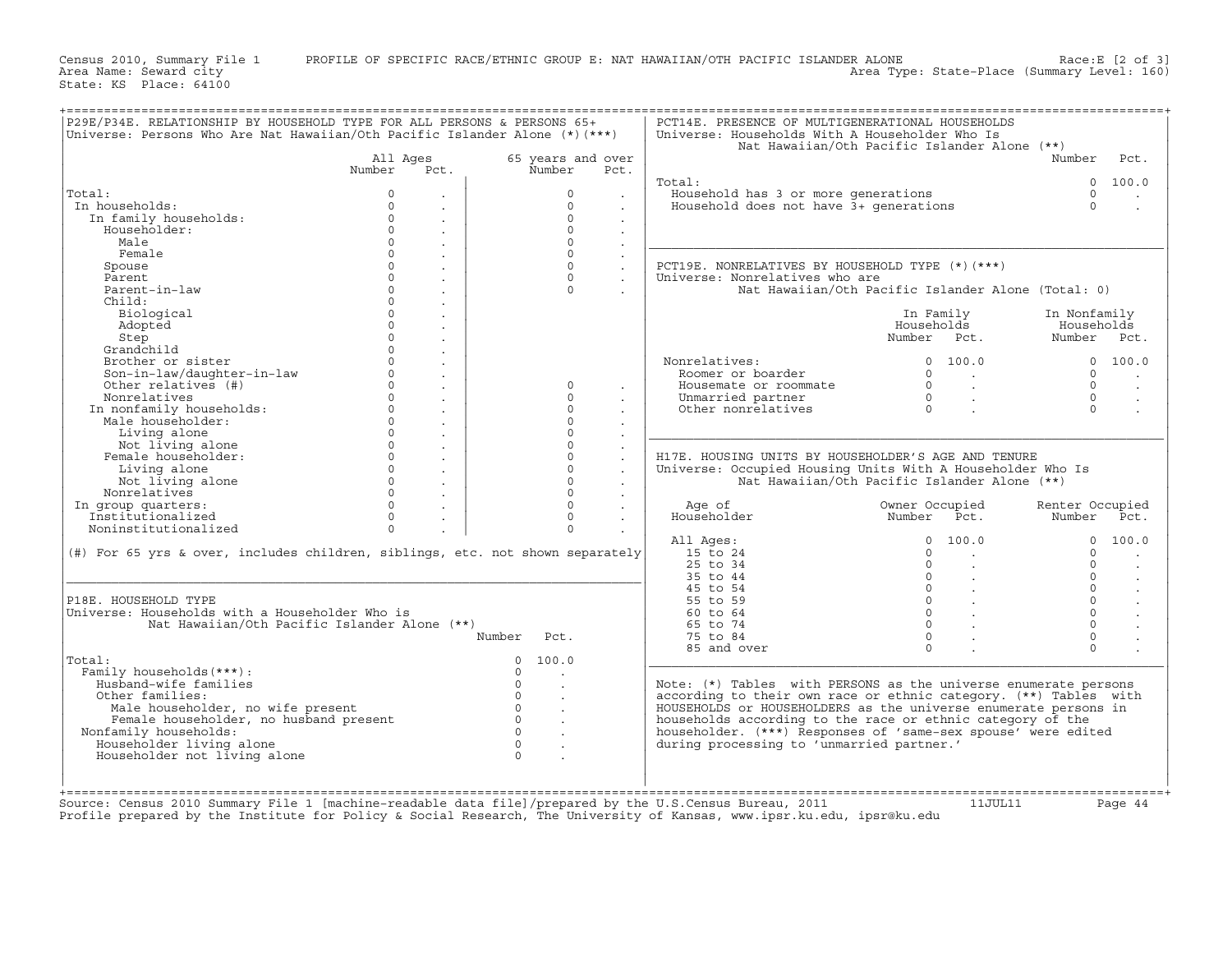| P28E/H16E. HOUSEHOLDS (OCCUPIED HOUSING UNITS) BY HOUSEHOLD SIZE BY TYPE AND BY TENURE                                                                                                                                                                                                                                                                                                                                                         |                 |                                           |                                                                                                                     |                                                       |                                        |                          |               |                                                                            |                                                                                        |                      |
|------------------------------------------------------------------------------------------------------------------------------------------------------------------------------------------------------------------------------------------------------------------------------------------------------------------------------------------------------------------------------------------------------------------------------------------------|-----------------|-------------------------------------------|---------------------------------------------------------------------------------------------------------------------|-------------------------------------------------------|----------------------------------------|--------------------------|---------------|----------------------------------------------------------------------------|----------------------------------------------------------------------------------------|----------------------|
|                                                                                                                                                                                                                                                                                                                                                                                                                                                |                 |                                           |                                                                                                                     |                                                       |                                        |                          |               |                                                                            |                                                                                        |                      |
| Universe: Households (Occupied Housing Units) With A Householder Who Is Nat Hawaiian/Oth Pacific Islander Alone (**) (***)                                                                                                                                                                                                                                                                                                                     |                 |                                           |                                                                                                                     |                                                       |                                        |                          |               |                                                                            |                                                                                        |                      |
|                                                                                                                                                                                                                                                                                                                                                                                                                                                |                 |                                           |                                                                                                                     |                                                       |                                        |                          |               |                                                                            |                                                                                        |                      |
|                                                                                                                                                                                                                                                                                                                                                                                                                                                | All             |                                           | Family                                                                                                              |                                                       | Nonfamily                              |                          | Owner         |                                                                            | Renter                                                                                 |                      |
|                                                                                                                                                                                                                                                                                                                                                                                                                                                |                 |                                           |                                                                                                                     |                                                       |                                        |                          |               |                                                                            |                                                                                        |                      |
|                                                                                                                                                                                                                                                                                                                                                                                                                                                | Households      | Pct.                                      | Households Pct.                                                                                                     |                                                       | Households                             | Pct.                     | Occupied      | Pct.                                                                       | Occupied                                                                               | Pct.                 |
|                                                                                                                                                                                                                                                                                                                                                                                                                                                |                 |                                           |                                                                                                                     |                                                       |                                        |                          |               |                                                                            |                                                                                        |                      |
| All household sizes:                                                                                                                                                                                                                                                                                                                                                                                                                           | $\circ$         | $\sim 100$ km $^{-1}$                     | $\begin{pmatrix}\n0 & 0 & 0 & 0 \\ 0 & 0 & 0 & 0 \\ 0 & 0 & 0 & 0 \\ 0 & 0 & 0 & 0 \\ 0 & 0 & 0 & 0\n\end{pmatrix}$ |                                                       |                                        |                          |               |                                                                            | $\circ$                                                                                | $\sim$               |
| 1-person households                                                                                                                                                                                                                                                                                                                                                                                                                            | $\mathbf 0$     | $\mathcal{L}$                             |                                                                                                                     |                                                       |                                        |                          |               |                                                                            | $\mathbf 0$                                                                            | $\ddot{\phantom{a}}$ |
| 2-person households                                                                                                                                                                                                                                                                                                                                                                                                                            | $\circ$         | $\sim 100$ km s $^{-1}$                   |                                                                                                                     |                                                       |                                        |                          | $\circ$       |                                                                            | $\circ$                                                                                |                      |
|                                                                                                                                                                                                                                                                                                                                                                                                                                                |                 |                                           |                                                                                                                     |                                                       |                                        |                          | $\circ$       |                                                                            | $\circ$                                                                                |                      |
| 3-person households                                                                                                                                                                                                                                                                                                                                                                                                                            |                 | $0 \qquad \qquad .$                       |                                                                                                                     |                                                       |                                        |                          |               |                                                                            |                                                                                        |                      |
| 4-person households                                                                                                                                                                                                                                                                                                                                                                                                                            |                 | $\begin{matrix} 0 & & \cdot \end{matrix}$ |                                                                                                                     |                                                       |                                        |                          | $\Omega$      |                                                                            | $\circ$                                                                                |                      |
| 5-person households                                                                                                                                                                                                                                                                                                                                                                                                                            |                 | $0 \qquad \qquad .$                       |                                                                                                                     |                                                       |                                        |                          | $\circ$       |                                                                            |                                                                                        |                      |
| 6-person households                                                                                                                                                                                                                                                                                                                                                                                                                            |                 | $0\qquad \quad \, .$                      | $\circ$                                                                                                             |                                                       | $\circ$                                |                          | $\mathbf 0$   |                                                                            | $\circ$                                                                                |                      |
| 7-or-more person households                                                                                                                                                                                                                                                                                                                                                                                                                    | $\Omega$        |                                           | $\Omega$                                                                                                            |                                                       |                                        |                          |               |                                                                            |                                                                                        |                      |
|                                                                                                                                                                                                                                                                                                                                                                                                                                                |                 |                                           |                                                                                                                     |                                                       |                                        |                          |               |                                                                            |                                                                                        |                      |
| P16E/P17E/P36E/P37E/H11E/H12E. POPULATION IN HOUSEHOLDS AND AVERAGE HOUSEHOLD SIZE BY TYPE AND BY TENURE                                                                                                                                                                                                                                                                                                                                       |                 |                                           |                                                                                                                     |                                                       |                                        |                          |               |                                                                            |                                                                                        |                      |
|                                                                                                                                                                                                                                                                                                                                                                                                                                                |                 |                                           |                                                                                                                     |                                                       |                                        |                          |               |                                                                            |                                                                                        |                      |
| Universe: Population in Households (Occupied Housing Units) With A Householder Who Is Nat Hawaiian/Oth Pacific Islander Alone (**)                                                                                                                                                                                                                                                                                                             |                 |                                           |                                                                                                                     |                                                       |                                        |                          |               |                                                                            |                                                                                        |                      |
|                                                                                                                                                                                                                                                                                                                                                                                                                                                |                 |                                           |                                                                                                                     |                                                       |                                        |                          |               |                                                                            |                                                                                        |                      |
|                                                                                                                                                                                                                                                                                                                                                                                                                                                | Total           |                                           | In                                                                                                                  |                                                       | In                                     |                          | In Owner      |                                                                            | In Renter                                                                              |                      |
|                                                                                                                                                                                                                                                                                                                                                                                                                                                | Population Pct. |                                           | Families Pct.                                                                                                       |                                                       | Nonfamilies Pct.                       |                          | Occupied Pct. |                                                                            | Occupied                                                                               | Pct.                 |
|                                                                                                                                                                                                                                                                                                                                                                                                                                                |                 |                                           |                                                                                                                     |                                                       |                                        |                          |               |                                                                            |                                                                                        |                      |
| $\begin{tabular}{ l l } \hline \texttt{Total population in households} & 0 100.0 \\ \hline Under 18 years & 0 100.0 \\ 18 years and over & 0 100.0 \\ \hline \texttt{Average Household Size} & 0.00 ----- \\ \hline \texttt{Under 18 years} & 0.00 ----- \\ \hline \texttt{18 years} & 0.00 ----- \\ \hline \end{tabular}$                                                                                                                     |                 |                                           | $\circ$                                                                                                             |                                                       | $\circ$                                |                          | $\circ$       |                                                                            | 0                                                                                      |                      |
|                                                                                                                                                                                                                                                                                                                                                                                                                                                |                 |                                           |                                                                                                                     |                                                       |                                        | <b>Contract Contract</b> |               |                                                                            |                                                                                        |                      |
|                                                                                                                                                                                                                                                                                                                                                                                                                                                |                 |                                           |                                                                                                                     | $\begin{matrix} 0 & & \cdot \\ & & 0 \\ \end{matrix}$ |                                        |                          |               | $\frac{1}{2}$                                                              |                                                                                        |                      |
|                                                                                                                                                                                                                                                                                                                                                                                                                                                |                 |                                           |                                                                                                                     |                                                       |                                        |                          |               |                                                                            |                                                                                        |                      |
|                                                                                                                                                                                                                                                                                                                                                                                                                                                |                 |                                           |                                                                                                                     | $0.00$ -----                                          | <b>Contract Contract</b>               |                          |               | $0.00$ -----                                                               | 0.00                                                                                   |                      |
|                                                                                                                                                                                                                                                                                                                                                                                                                                                |                 |                                           |                                                                                                                     | $0.00$ -----                                          |                                        |                          |               |                                                                            |                                                                                        |                      |
|                                                                                                                                                                                                                                                                                                                                                                                                                                                |                 |                                           | $0.00$ -----                                                                                                        |                                                       |                                        |                          |               |                                                                            |                                                                                        |                      |
|                                                                                                                                                                                                                                                                                                                                                                                                                                                |                 |                                           |                                                                                                                     |                                                       |                                        |                          |               |                                                                            |                                                                                        |                      |
| PCT20/PCT22E. GROUP QUARTERS POPULATION BY SEX BY AGE BY GROUP QUARTERS TYPE                                                                                                                                                                                                                                                                                                                                                                   |                 |                                           |                                                                                                                     |                                                       |                                        |                          |               |                                                                            |                                                                                        |                      |
| Universe: Population in group quarters for persons who are Nat Hawaiian/Oth Pacific Islander Alone (*)                                                                                                                                                                                                                                                                                                                                         |                 |                                           |                                                                                                                     |                                                       |                                        |                          |               |                                                                            |                                                                                        |                      |
|                                                                                                                                                                                                                                                                                                                                                                                                                                                |                 |                                           |                                                                                                                     |                                                       |                                        |                          |               |                                                                            |                                                                                        |                      |
|                                                                                                                                                                                                                                                                                                                                                                                                                                                |                 |                                           |                                                                                                                     |                                                       |                                        |                          |               |                                                                            | ---- All Ages ----    ---------------------    18 Years and Over --------------------- |                      |
|                                                                                                                                                                                                                                                                                                                                                                                                                                                |                 |                                           |                                                                                                                     |                                                       |                                        |                          |               |                                                                            |                                                                                        | Pct. of              |
|                                                                                                                                                                                                                                                                                                                                                                                                                                                |                 |                                           |                                                                                                                     |                                                       |                                        |                          |               |                                                                            |                                                                                        | Total                |
|                                                                                                                                                                                                                                                                                                                                                                                                                                                |                 |                                           | Number                                                                                                              |                                                       |                                        |                          |               |                                                                            | Pct. of Pct. of Pct. of Pct. of I<br>Pct. Total Ages Male 18+ Female                   | $18+$                |
|                                                                                                                                                                                                                                                                                                                                                                                                                                                |                 |                                           |                                                                                                                     |                                                       |                                        |                          |               |                                                                            |                                                                                        |                      |
| All types of group quarters:                                                                                                                                                                                                                                                                                                                                                                                                                   |                 |                                           | $\Omega$                                                                                                            | 100.0                                                 | $\Omega$                               |                          |               |                                                                            | $\circ$                                                                                |                      |
| Institutionalized population:                                                                                                                                                                                                                                                                                                                                                                                                                  |                 |                                           | $\circ$                                                                                                             |                                                       |                                        |                          | $\circ$       |                                                                            | $\circ$                                                                                |                      |
| Correctional facilities for adults                                                                                                                                                                                                                                                                                                                                                                                                             |                 |                                           |                                                                                                                     |                                                       |                                        |                          | $\circ$       |                                                                            | $\mathsf{O}$                                                                           |                      |
| Juvenile facilities                                                                                                                                                                                                                                                                                                                                                                                                                            |                 |                                           |                                                                                                                     |                                                       |                                        |                          |               |                                                                            |                                                                                        |                      |
|                                                                                                                                                                                                                                                                                                                                                                                                                                                |                 |                                           |                                                                                                                     |                                                       |                                        |                          |               |                                                                            | $\mathsf{O}\xspace$                                                                    |                      |
| Nursing facilities/skilled-nursing facilities                                                                                                                                                                                                                                                                                                                                                                                                  |                 |                                           |                                                                                                                     |                                                       |                                        |                          |               | $\begin{array}{ccc} 0 & & \cdot \\ 0 & & \cdot \\ 0 & & \cdot \end{array}$ | $\mathbf 0$                                                                            |                      |
| Other institutional facilities                                                                                                                                                                                                                                                                                                                                                                                                                 |                 |                                           |                                                                                                                     |                                                       |                                        |                          |               |                                                                            | $\mathsf{O}\xspace$                                                                    |                      |
| Noninstitutionalized population:                                                                                                                                                                                                                                                                                                                                                                                                               |                 |                                           |                                                                                                                     |                                                       | $0$<br>$0$<br>$0$<br>$0$<br>$0$<br>$0$ |                          |               | $\begin{matrix} 0 \\ 0 \end{matrix}$ .                                     | $\mathsf{O}\xspace$                                                                    |                      |
| College/university student housing                                                                                                                                                                                                                                                                                                                                                                                                             |                 |                                           | $\begin{bmatrix} 0 \\ 0 \\ 0 \\ 0 \\ 0 \\ 0 \end{bmatrix}$<br>$\circ$                                               |                                                       | $\overline{0}$                         |                          | $\Omega$      |                                                                            | $\mathsf{O}\xspace$                                                                    |                      |
| Military quarters                                                                                                                                                                                                                                                                                                                                                                                                                              |                 |                                           | $\Omega$                                                                                                            |                                                       | $\overline{0}$                         |                          | $\Omega$      |                                                                            | $\Omega$                                                                               |                      |
|                                                                                                                                                                                                                                                                                                                                                                                                                                                |                 |                                           | $\Omega$                                                                                                            |                                                       |                                        |                          |               |                                                                            |                                                                                        |                      |
| Other noninstitutional facilities<br>Note: (*) Tables with PERSONS as the universe enumerate persons according to their own race or ethnic category. (**) Tables with HOUSEHOLDS<br>or HOUSEHOLDERS as the universe enumerate persons in households according to the race or ethnic category of the householder.<br>(***) Same-sex couple households are included in the family households category if there is at least one additional person |                 |                                           |                                                                                                                     |                                                       |                                        |                          |               |                                                                            |                                                                                        |                      |
| related to householder by birth or adoption. Same-sex couple households with no relatives of the householder present are tabulated                                                                                                                                                                                                                                                                                                             |                 |                                           |                                                                                                                     |                                                       |                                        |                          |               |                                                                            |                                                                                        |                      |
| in nonfamily households. Responses of 'same-sex spouse' were edited during processing to 'unmarried partner.'                                                                                                                                                                                                                                                                                                                                  |                 |                                           |                                                                                                                     |                                                       |                                        |                          |               |                                                                            |                                                                                        |                      |
| Source: Census 2010 Summary File 1 [machine-readable data file]/prepared by the U.S.Census Bureau, 2011                                                                                                                                                                                                                                                                                                                                        |                 |                                           |                                                                                                                     |                                                       |                                        |                          |               | 11JUL11                                                                    |                                                                                        | Page 45              |

Profile prepared by the Institute for Policy & Social Research, The University of Kansas, www.ipsr.ku.edu, ipsr@ku.edu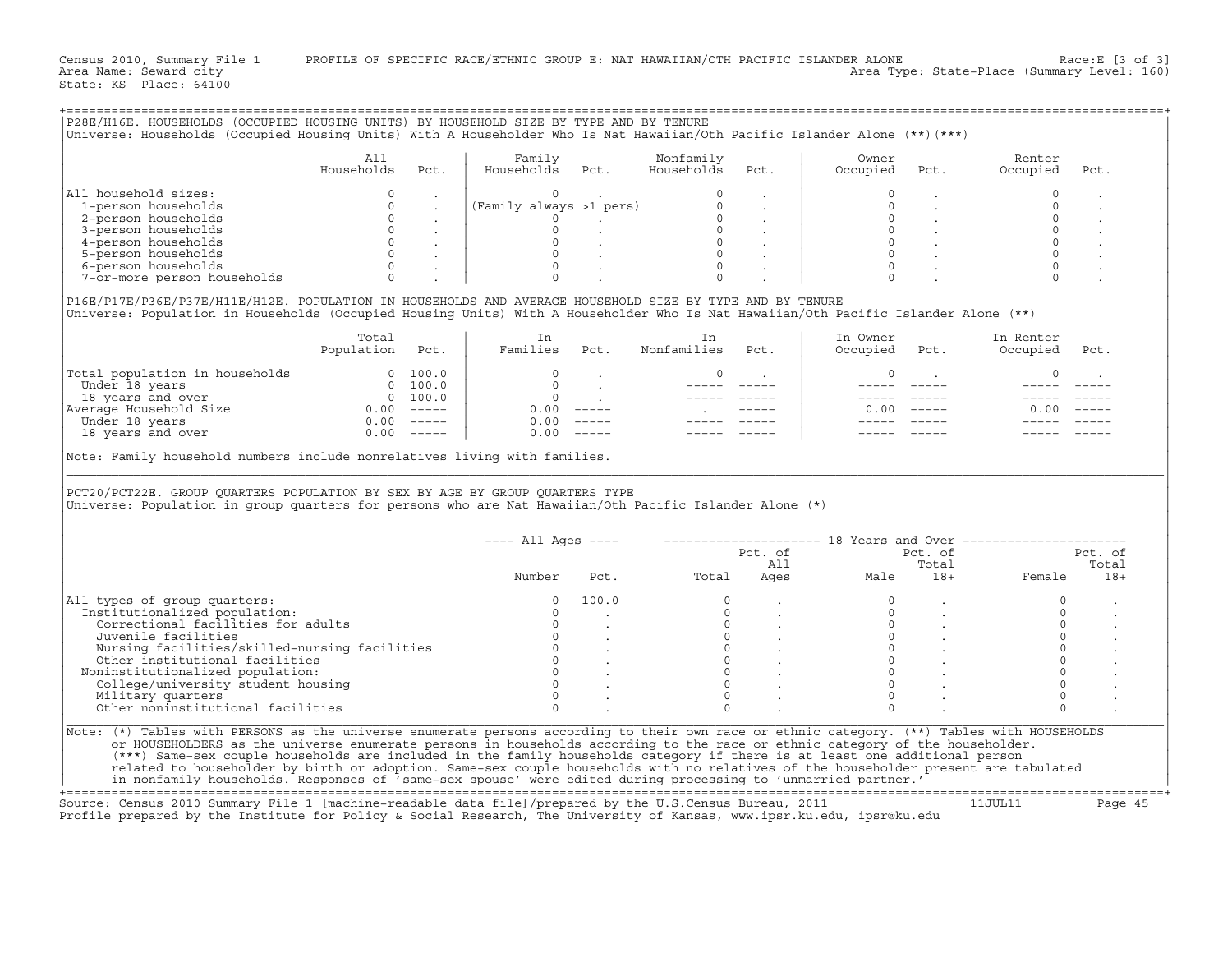| P29/P29F. POPULATION SUMMARY BY RESIDENCE TYPE FOR DESIGNATED UNIVERSE |                         |                         |                                 |                 |                             |                      | P38F/39F. FAMILY TYPE BY PRESENCE AND AGE OF OWN OR RELATED CHILDREN            |               |                             |                                 |
|------------------------------------------------------------------------|-------------------------|-------------------------|---------------------------------|-----------------|-----------------------------|----------------------|---------------------------------------------------------------------------------|---------------|-----------------------------|---------------------------------|
| Universe: PERSONS Who Are Some Other Race Alone                        |                         |                         |                                 |                 |                             |                      | Universe: Families With A Householder Who Is                                    |               |                             |                                 |
|                                                                        |                         |                         |                                 |                 |                             |                      |                                                                                 |               |                             |                                 |
|                                                                        |                         |                         |                                 |                 |                             |                      | Some Other Race Alone (**) (***)                                                |               |                             |                                 |
|                                                                        |                         | Population              | As % of Population of all Races |                 |                             |                      |                                                                                 |               |                             |                                 |
| Total Persons:                                                         |                         |                         | $\Omega$<br>$0.0\%$ of          |                 | 64                          |                      | By Presence of:                                                                 | Own Children  |                             | Related Children                |
| In Households(*)                                                       |                         | $\Omega$                | $0.0%$ of                       |                 | 64                          |                      |                                                                                 | Families Pct. |                             | Families Pct.                   |
| In Group Quarters                                                      |                         |                         | $.$ % of<br>$\circ$             |                 | $\cap$                      |                      |                                                                                 |               |                             |                                 |
|                                                                        |                         |                         |                                 |                 |                             |                      | All families:                                                                   | 0             | $\ddot{\phantom{0}}$        | $\mathbf 0$                     |
| P16-18F/P36-37F. HOUSEHOLDS/POPULATION IN HOUSEHOLDS BY HOUSEHOLD TYPE |                         |                         |                                 |                 |                             |                      | Husband-wife families:                                                          | $\Omega$      | $\mathcal{L}^{\mathcal{L}}$ | $\bullet$<br>$\Omega$           |
|                                                                        |                         |                         |                                 |                 |                             |                      |                                                                                 | $\Omega$      |                             | $\bullet$<br>$\Omega$           |
| Universe: HOUSEHOLDERS Who Are Some Other Race Alone                   |                         |                         |                                 |                 |                             |                      | With children under 18:                                                         |               | $\mathbb{Z}^2$              | $\cdot$                         |
|                                                                        |                         |                         |                                 |                 | Average                     |                      | Under 6 yrs only                                                                | $\Omega$      | $\mathbb{Z}^2$              | $\Omega$<br>$\bullet$           |
|                                                                        |                         |                         | Households                      | Population (**) | Size                        |                      | Under 6 and 6 to 17 yrs                                                         | $\Omega$      | $\sim$                      | $\Omega$                        |
| Total Households(**)                                                   |                         |                         | $\Omega$                        | $\Omega$        | 0.00                        |                      | 6 to 17 yrs only                                                                | $\Omega$      | $\ddot{\phantom{0}}$        | $\frac{1}{2}$<br>$\Omega$       |
| Under 18 years                                                         |                         |                         |                                 | $\Omega$        | 0.00                        |                      |                                                                                 | $\Omega$      | $\mathcal{L}^{\pm}$         | $\Omega$                        |
| 18 years and over                                                      |                         |                         |                                 | $\circ$         | 0.00                        |                      | 6 to 17 yrs only<br>No children under 18<br>Other families (no spouse present): | $\circ$       | $\mathbb{Z}^{\mathbb{Z}}$   | $\ddot{\cdot}$<br>$\circ$       |
|                                                                        | Family Households (***) |                         |                                 | $\Omega$        | 0.00                        |                      | Male householder:                                                               | $\Omega$      |                             | $\Omega$                        |
|                                                                        |                         |                         |                                 |                 |                             |                      |                                                                                 |               | $\sim$                      | $\ddot{\phantom{a}}$            |
| Under 18 years                                                         |                         |                         |                                 | $\overline{0}$  | 0.00                        |                      | With children under 18:                                                         | $\Omega$      | $\sim$                      | $\circ$<br>$\Box$               |
|                                                                        |                         |                         |                                 | $\overline{0}$  | 0.00                        |                      | Under 6 yrs only                                                                | $\Omega$      | $\mathcal{L}^{\mathcal{L}}$ | $\ddot{\phantom{a}}$<br>$\circ$ |
|                                                                        | Nonfamily Households    |                         |                                 | $\overline{0}$  | $\sim 10^{10}$ km s $^{-1}$ |                      | Under 6 yrs only<br>Under 6 and 6 to 17 yrs                                     | $\Omega$      | $\sim$                      | $\Omega$<br>$\Box$              |
|                                                                        |                         |                         |                                 |                 |                             |                      | 6 to 17 yrs only                                                                | $\circ$       | $\sim$                      | $\circ$<br>$\ddot{\phantom{a}}$ |
| P12F/P13F. POPULATION BY AGE AND SEX                                   |                         |                         |                                 |                 |                             |                      | No children under 18                                                            | $\Omega$      | $\sim$                      | $\circ$<br>$\Box$               |
| Universe: Persons Who Are Some Other Race Alone $(*)$                  |                         |                         |                                 |                 |                             |                      | Female householder:                                                             | $\Omega$      | $\sim$                      | $\circ$                         |
|                                                                        |                         |                         |                                 |                 |                             |                      |                                                                                 | $\Omega$      |                             | $\ddot{\cdot}$<br>$\circ$       |
|                                                                        |                         |                         |                                 |                 |                             |                      | With children under 18:                                                         |               | $\sim$                      |                                 |
|                                                                        | ---Both Sexes---        |                         | $---Male----$                   |                 | $---$ Female -----          |                      | Under 6 yrs only                                                                | $\Omega$      | $\sim$                      | $\circ$<br>$\Box$               |
|                                                                        | Number Pct.             |                         | Number Pct.                     |                 | Number                      | Pct.                 | Under 6 and 6 to 17 yrs                                                         | $\Omega$      | $\mathbb{Z}^{\mathbb{Z}}$   | $\Omega$<br>$\Box$              |
|                                                                        |                         |                         |                                 |                 |                             |                      | 6 to 17 yrs only                                                                | $\Omega$      |                             | $\Omega$                        |
| All Ages:                                                              | $\circ$                 |                         | $\Omega$                        |                 | $\Omega$                    | $\mathbf{r}$         | No children under 18                                                            | $\Omega$      | $\ddot{\phantom{a}}$        | $\Omega$                        |
| Under 5                                                                | $\Omega$                | $\sim 10^{-11}$         | $\Omega$                        | $\sim$          | $\Omega$                    | $\sim$               |                                                                                 |               |                             |                                 |
| $5$ to $9$                                                             | $\Omega$                | $\sim$                  | $\Omega$                        |                 | $\Omega$                    |                      |                                                                                 |               |                             |                                 |
| 10 to 14                                                               |                         |                         | $\Omega$                        |                 | $\Omega$                    |                      |                                                                                 |               |                             |                                 |
|                                                                        |                         | $0 \qquad \qquad .$     |                                 |                 |                             |                      | P31F. RELATIONSHIP BY HOUSEHOLD TYPE FOR THE POPULATION UNDER 18 YEARS          |               |                             |                                 |
| 15 to 17                                                               |                         | $\overline{0}$ .        | $\circ$                         |                 | $\circ$                     |                      | Universe: Persons under 18 who are                                              |               |                             |                                 |
| 18 and 19                                                              | $\Omega$                | $\sim$ $\sim$ $\sim$    | $\cap$                          |                 | $\cap$                      | $\ddot{\phantom{0}}$ | Some Other Race Alone $(*)$ $(***)$                                             |               |                             |                                 |
| 20                                                                     | $\Omega$                | $\sim 100$ km s $^{-1}$ | $\Omega$                        |                 | $\Omega$                    | $\ddot{\phantom{a}}$ |                                                                                 |               | Number                      | Pct.                            |
| 21                                                                     | $\Omega$                | $\sim 100$              | $\Omega$                        | $\sim$          | $\Omega$                    | $\bullet$            |                                                                                 |               |                             |                                 |
| 22 to 24                                                               | $\Omega$                | $\sim$                  | $\Omega$                        |                 | $\Omega$                    | $\sim$               | Total under 18:                                                                 |               | $\Omega$                    |                                 |
| 25 to 29                                                               | $\Omega$                | <b>Contract</b>         | $\Omega$                        |                 | $\circ$                     |                      | In households:                                                                  |               | $\Omega$                    |                                 |
|                                                                        | $\Omega$                |                         | $\Omega$                        |                 | $\Omega$                    |                      |                                                                                 |               | $\Omega$                    |                                 |
| 30 to 34                                                               |                         | $\sim$                  |                                 | $\sim$          |                             |                      | Householder or spouse                                                           |               |                             |                                 |
| 35 to 39                                                               | $\Omega$                |                         | $\Omega$                        |                 | $\Omega$                    |                      | Related child:                                                                  |               |                             |                                 |
| 40 to 44                                                               | $\Omega$                |                         | $\Omega$                        |                 | $\circ$                     |                      | Own child:                                                                      |               |                             |                                 |
| 45 to 49                                                               | $\Omega$                | $\sim 10^{-11}$         | $\Omega$                        | $\sim$          | $\mathsf{O}$                | $\mathcal{L}^{\pm}$  | In husband-wife families                                                        |               | $\Omega$                    |                                 |
| 50 to 54                                                               | $\Omega$                |                         | $\Omega$                        |                 | $\Omega$                    |                      | In other families (no spouse present):                                          |               | $\Omega$                    |                                 |
| 55 to 59                                                               | $\Omega$                |                         | $\Omega$                        |                 | $\circ$                     |                      | Male householder                                                                |               |                             |                                 |
| 60 and 61                                                              | $\Omega$                | $\sim$                  | $\Omega$                        |                 | $\mathbf{0}$                |                      | Female householder                                                              |               | $\Omega$                    |                                 |
|                                                                        | $\Omega$                |                         | $\Omega$                        |                 | $\Omega$                    |                      |                                                                                 |               | $\Omega$                    |                                 |
| $62$ to $64$                                                           |                         |                         |                                 |                 |                             |                      | Other relatives:                                                                |               |                             |                                 |
| 65 and 66                                                              | $\Omega$                |                         | $\Omega$                        |                 | $\Omega$                    |                      | Grandchild                                                                      |               |                             |                                 |
| 67 to 69                                                               | $\Omega$                |                         | $\Omega$                        |                 | $\Omega$                    |                      | Other relatives                                                                 |               |                             |                                 |
| 70 to 74                                                               | $\circ$                 | $\sim 10^{-11}$         | $\mathbf{0}$                    |                 | $\circ$                     | $\sim$               | Nonrelatives                                                                    |               |                             |                                 |
| 75 to 79                                                               | $\Omega$                | $\sim 10^{-11}$         | $\Omega$                        |                 | $\Omega$                    |                      | In group quarters:                                                              |               | $\Omega$                    |                                 |
| 80 to 84                                                               | $\circ$                 |                         | $\circ$                         |                 | $\circ$                     | $\bullet$            | Institutionalized population                                                    |               | $\circ$                     |                                 |
| 85 plus                                                                | $\Omega$                |                         | $\Omega$                        |                 | $\Omega$                    |                      | Noninstitutionalized population                                                 |               | $\Omega$                    |                                 |
|                                                                        |                         |                         |                                 |                 |                             |                      |                                                                                 |               |                             |                                 |
|                                                                        |                         |                         |                                 |                 |                             |                      |                                                                                 |               |                             |                                 |
| $0$ to $17$                                                            | $\mathbf{0}$            |                         | $\mathbf 0$                     |                 | $\mathbf 0$                 |                      | Note: (*) Tables with PERSONS as the universe enumerate persons according       |               |                             |                                 |
| 18 to 64                                                               | $\Omega$                |                         | $\mathbf{0}$                    |                 | $\mathbf 0$                 |                      | to their own race or ethnic category. (**) Tables with HOUSEHOLDS or            |               |                             |                                 |
| 65 plus                                                                | $\Omega$                |                         | $\Omega$                        |                 | $\Omega$                    |                      | HOUSEHOLDERS as the universe enumerate persons in households according          |               |                             |                                 |
|                                                                        |                         |                         |                                 |                 |                             |                      | to the race or ethnic category of the householder. (***) Responses of           |               |                             |                                 |
| Median Aqe                                                             | 0.0                     |                         | 0.0                             |                 | 0.0                         |                      | 'same-sex spouse' were edited during processing to 'unmarried partner.'         |               |                             |                                 |
|                                                                        |                         |                         |                                 |                 |                             |                      |                                                                                 |               |                             |                                 |

+===================================================================================================================================================+ Source: Census 2010 Summary File 1 [machine−readable data file]/prepared by the U.S.Census Bureau, 2011 11JUL11 Page 46 Profile prepared by the Institute for Policy & Social Research, The University of Kansas, www.ipsr.ku.edu, ipsr@ku.edu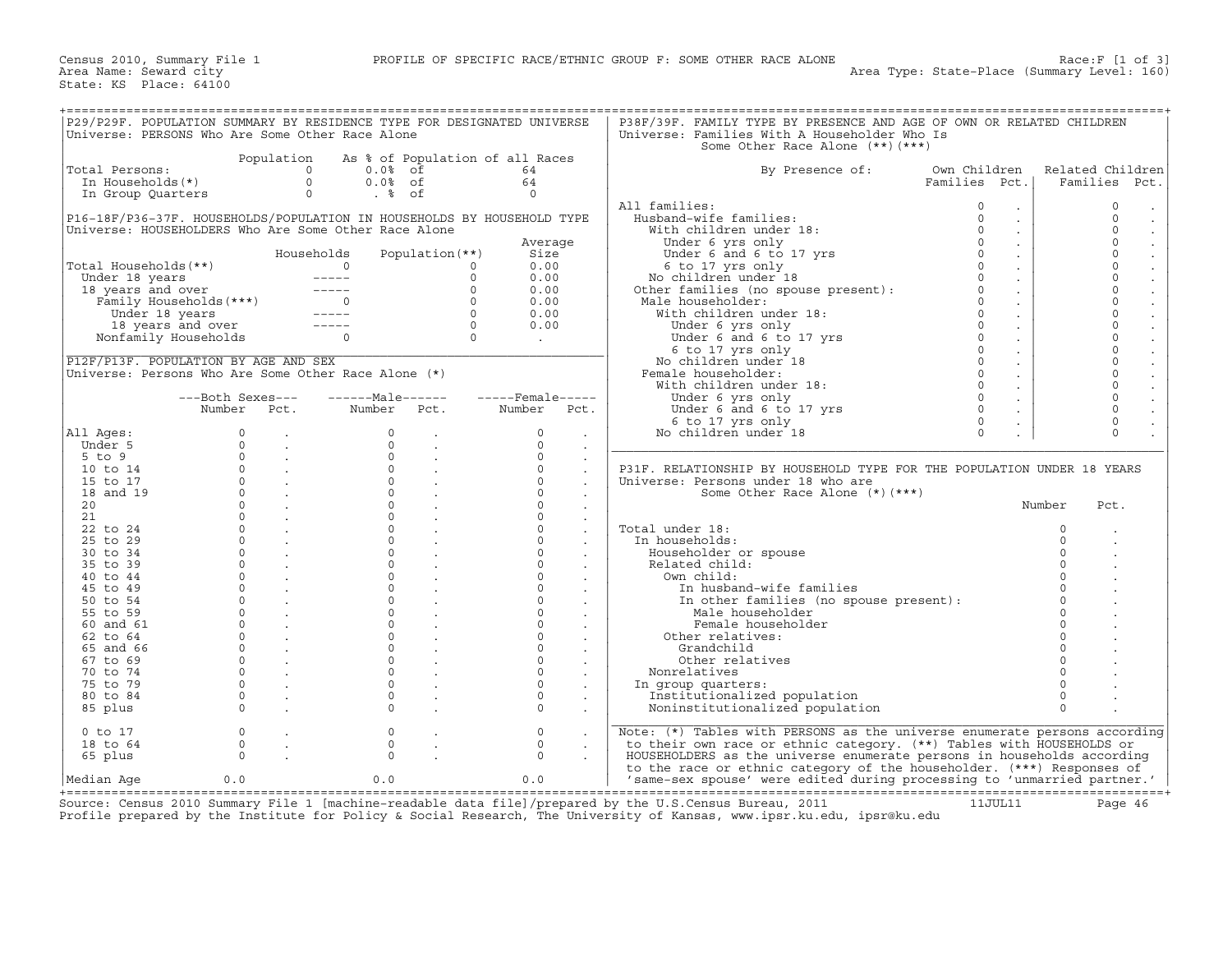|                                                                               | Universe: Persons Who Are Some Other Race Alone (*) (***) |          |                                        |                | Universe: Households With A Householder Who Is<br>Some Other Race Alone (**) |                                        |                 |                      |
|-------------------------------------------------------------------------------|-----------------------------------------------------------|----------|----------------------------------------|----------------|------------------------------------------------------------------------------|----------------------------------------|-----------------|----------------------|
|                                                                               | All Ages                                                  |          | 65 years and over                      |                |                                                                              |                                        | Number          | Pct.                 |
|                                                                               | Number<br>Pct.                                            |          | Number                                 | Pct.           |                                                                              |                                        |                 |                      |
|                                                                               |                                                           |          |                                        |                | Total:                                                                       |                                        | $\Omega$        | 100.0                |
| Total:                                                                        | $\mathbf 0$                                               |          | $\Omega$                               |                | Household has 3 or more generations                                          |                                        | $\Omega$        |                      |
| In households:                                                                | $\Omega$<br>$\circ$                                       |          | $\Omega$<br>$\Omega$                   |                | Household does not have 3+ qenerations                                       |                                        | $\Omega$        |                      |
| In family households:                                                         | $\ddot{\phantom{a}}$<br>$\Omega$                          |          | $\Omega$                               |                |                                                                              |                                        |                 |                      |
| Householder:<br>Male                                                          | $\mathbb{Z}^2$<br>$\Omega$                                |          | $\Omega$                               |                |                                                                              |                                        |                 |                      |
| Female                                                                        | $\ddot{\phantom{a}}$<br>$\Omega$                          |          | $\Omega$                               |                |                                                                              |                                        |                 |                      |
|                                                                               | $\blacksquare$<br>$\Omega$                                |          | $\Omega$                               | $\mathbb{Z}^2$ |                                                                              |                                        |                 |                      |
| Spouse<br>Parent                                                              | $\ddot{\phantom{a}}$<br>$\Omega$                          |          | $\Omega$                               |                | PCT19F. NONRELATIVES BY HOUSEHOLD TYPE (*) (***)                             |                                        |                 |                      |
| Parent-in-law                                                                 | $\blacksquare$<br>$\Omega$                                |          | $\Omega$                               |                | Universe: Nonrelatives who are<br>Some Other Race Alone (Total: 0)           |                                        |                 |                      |
| Child:                                                                        | $\cdot$<br>$\Omega$                                       |          |                                        |                |                                                                              |                                        |                 |                      |
| Biological                                                                    | $\ddot{\phantom{a}}$<br>$\circ$                           |          |                                        |                |                                                                              | In Family                              | In Nonfamily    |                      |
| Adopted                                                                       | $\cdot$<br>$\mathbf{0}$<br>$\sim$                         |          |                                        |                |                                                                              | Households                             | Households      |                      |
| Step                                                                          | $\Omega$                                                  |          |                                        |                |                                                                              | Number Pct.                            | Number Pct.     |                      |
| Grandchild                                                                    | $\cdot$<br>$\Omega$<br>$\sim$                             |          |                                        |                |                                                                              |                                        |                 |                      |
| Brother or sister                                                             | $\mathbf{0}$                                              |          |                                        |                | Nonrelatives:                                                                | 0 100.0                                | $\Omega$        | 100.0                |
| Son-in-law/daughter-in-law                                                    | $\sim$<br>$\mathbf{0}$<br>$\sim$                          |          |                                        |                | Roomer or boarder                                                            | $\circ$<br><b>Contract</b>             | $\circ$         | $\ddot{\phantom{a}}$ |
| Other relatives (#)                                                           | $\Omega$<br>$\sim$                                        |          | $\Omega$                               | $\sim$         | Housemate or roommate                                                        | $\Omega$<br>$\sim$ $\sim$              | $\Omega$        | $\sim$               |
| Nonrelatives                                                                  | $\circ$<br>$\sim$                                         |          | $\circ$                                |                | Unmarried partner                                                            | $\circ$                                | $\Omega$        | $\ddot{\phantom{a}}$ |
| In nonfamily households:                                                      | $\circ$<br>$\sim$                                         |          | $\Omega$                               | $\mathbf{r}$   | Other nonrelatives                                                           | $\Omega$                               | $\Omega$        |                      |
| Male householder:                                                             | $\circ$<br>$\ddot{\phantom{a}}$                           |          | $\Omega$                               |                |                                                                              |                                        |                 |                      |
| Living alone                                                                  | $\Omega$<br>$\sim$                                        |          | $\Omega$                               | $\mathbf{r}$   |                                                                              |                                        |                 |                      |
| Not living alone                                                              | $\circ$<br>$\sim$                                         |          | $\Omega$                               |                |                                                                              |                                        |                 |                      |
| Female householder:                                                           | $\circ$<br>$\ddot{\phantom{a}}$                           |          | $\Omega$                               | $\mathbf{r}$   | H17F. HOUSING UNITS BY HOUSEHOLDER'S AGE AND TENURE                          |                                        |                 |                      |
| Living alone                                                                  | $\circ$<br>$\sim$                                         |          | $\Omega$                               |                | Universe: Occupied Housing Units With A Householder Who Is                   |                                        |                 |                      |
| Not living alone                                                              | $\Omega$<br>$\sim$                                        |          | $\Omega$                               | $\sim$         | Some Other Race Alone (**)                                                   |                                        |                 |                      |
| Nonrelatives                                                                  | $\circ$<br>$\ddot{\phantom{a}}$                           |          | $\Omega$                               |                |                                                                              |                                        |                 |                      |
| In group quarters:                                                            | $\Omega$<br>$\sim$                                        |          | $\Omega$                               |                | Age of                                                                       | Owner Occupied                         | Renter Occupied |                      |
| Institutionalized                                                             | $\mathbf{0}$                                              |          | $\Omega$                               |                | Householder                                                                  | Number<br>Pct.                         | Number          | Pct.                 |
| Noninstitutionalized                                                          | $\Omega$                                                  |          | $\Omega$                               |                |                                                                              |                                        |                 |                      |
|                                                                               |                                                           |          |                                        |                | All Ages:                                                                    | 0 100.0                                | $\Omega$        | 100.0                |
| (#) For 65 yrs & over, includes children, siblings, etc. not shown separately |                                                           |          |                                        |                | 15 to 24                                                                     | $\Omega$<br><b>Contract</b>            | $\Omega$        |                      |
|                                                                               |                                                           |          |                                        |                | 25 to 34                                                                     | $\circ$<br>$\ddot{\phantom{a}}$        | $\Omega$        |                      |
|                                                                               |                                                           |          |                                        |                | 35 to 44                                                                     | $\Omega$<br>$\sim$                     | $\Omega$        | $\ddot{\phantom{a}}$ |
|                                                                               |                                                           |          |                                        |                | 45 to 54                                                                     | $\circ$                                | $\Omega$        |                      |
| P18F. HOUSEHOLD TYPE                                                          |                                                           |          |                                        |                | 55 to 59                                                                     | $\overline{0}$<br>$\ddot{\phantom{a}}$ | $\Omega$        | $\ddot{\phantom{a}}$ |
|                                                                               |                                                           |          |                                        |                | 60 to 64                                                                     | $\overline{0}$                         | $\mathbf 0$     |                      |
|                                                                               |                                                           |          |                                        |                | 65 to 74                                                                     | $\circ$                                | $\mathbf 0$     |                      |
| Universe: Households with a Householder Who is                                |                                                           |          |                                        |                | 75 to 84                                                                     | $\Omega$                               | $\Omega$        |                      |
| Some Other Race Alone (**)                                                    |                                                           |          |                                        |                |                                                                              |                                        | $\Omega$        |                      |
|                                                                               |                                                           | Number   | Pct.                                   |                |                                                                              | $\Omega$                               |                 |                      |
|                                                                               |                                                           | $\Omega$ | 100.0                                  |                | 85 and over                                                                  |                                        |                 |                      |
| Total:<br>Family households (***):                                            |                                                           | $\Omega$ | $\mathbf{r}$                           |                |                                                                              |                                        |                 |                      |
|                                                                               |                                                           | $\Omega$ |                                        |                |                                                                              |                                        |                 |                      |
| Husband-wife families<br>Other families:                                      |                                                           | $\Omega$ | $\ddot{\phantom{a}}$<br>$\overline{a}$ |                | Note: (*) Tables with PERSONS as the universe enumerate persons              |                                        |                 |                      |
|                                                                               |                                                           | $\Omega$ | $\mathbf{r}$                           |                | according to their own race or ethnic category. (**) Tables with             |                                        |                 |                      |
| Male householder, no wife present                                             |                                                           | $\Omega$ |                                        |                | HOUSEHOLDS or HOUSEHOLDERS as the universe enumerate persons in              |                                        |                 |                      |
| Female householder, no husband present                                        |                                                           | $\Omega$ |                                        |                | households according to the race or ethnic category of the                   |                                        |                 |                      |
| Nonfamily households:                                                         |                                                           | $\circ$  |                                        |                | householder. (***) Responses of 'same-sex spouse' were edited                |                                        |                 |                      |
| Householder living alone                                                      |                                                           | $\Omega$ |                                        |                | during processing to 'unmarried partner.'                                    |                                        |                 |                      |
| Householder not living alone                                                  |                                                           |          |                                        |                |                                                                              |                                        |                 |                      |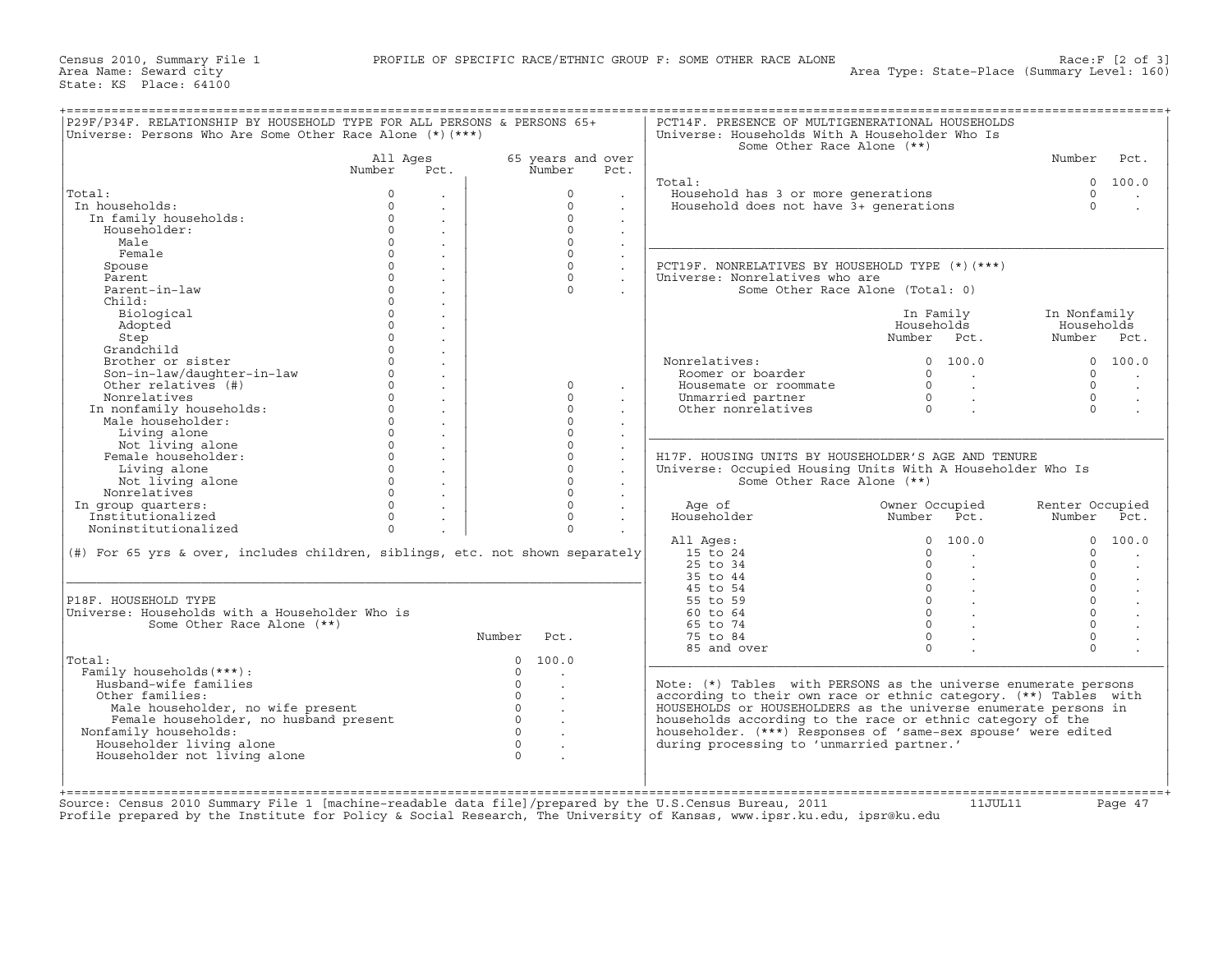|                                                                                                                                                                                                                                                                                                                                                                                                                                                                                                                                           | All<br>Households | Pct. | Family<br>Households Pct.                                                                                     |                      | Nonfamily<br>Households | Pct. | Owner<br>Occupied    | Pct.                                                                                              | Renter<br>Occupied                                        | Pct.           |
|-------------------------------------------------------------------------------------------------------------------------------------------------------------------------------------------------------------------------------------------------------------------------------------------------------------------------------------------------------------------------------------------------------------------------------------------------------------------------------------------------------------------------------------------|-------------------|------|---------------------------------------------------------------------------------------------------------------|----------------------|-------------------------|------|----------------------|---------------------------------------------------------------------------------------------------|-----------------------------------------------------------|----------------|
|                                                                                                                                                                                                                                                                                                                                                                                                                                                                                                                                           |                   |      |                                                                                                               |                      |                         |      |                      |                                                                                                   |                                                           |                |
| All household sizes:                                                                                                                                                                                                                                                                                                                                                                                                                                                                                                                      |                   |      |                                                                                                               |                      |                         |      |                      |                                                                                                   |                                                           |                |
| 1-person households                                                                                                                                                                                                                                                                                                                                                                                                                                                                                                                       |                   |      |                                                                                                               |                      |                         |      |                      |                                                                                                   | $\Omega$                                                  |                |
| 2-person households                                                                                                                                                                                                                                                                                                                                                                                                                                                                                                                       |                   |      |                                                                                                               |                      |                         |      | $\circ$              |                                                                                                   | $\mathbb O$                                               |                |
| 3-person households                                                                                                                                                                                                                                                                                                                                                                                                                                                                                                                       |                   |      |                                                                                                               |                      |                         |      |                      | $\begin{array}{ccc} 0 & & . & . & \\ 0 & & . & . & \\ 0 & & . & . & \\ 0 & & . & . & \end{array}$ | $\mathsf{O}$                                              |                |
| 4-person households                                                                                                                                                                                                                                                                                                                                                                                                                                                                                                                       |                   |      |                                                                                                               |                      |                         |      |                      |                                                                                                   | $\mathsf{O}$                                              |                |
| 5-person households                                                                                                                                                                                                                                                                                                                                                                                                                                                                                                                       |                   |      |                                                                                                               |                      |                         |      |                      |                                                                                                   | $\circ$                                                   |                |
| 6-person households                                                                                                                                                                                                                                                                                                                                                                                                                                                                                                                       |                   |      | $\begin{pmatrix}\n0 & 0 & 0 \\ 0 & -1 & 0 \\ 0 & 0 & 0 \\ 0 & 0 & 0 \\ 0 & 0 & 0 \\ 0 & 0 & 0\n\end{pmatrix}$ |                      |                         |      | $\Omega$             |                                                                                                   |                                                           |                |
| 7-or-more person households                                                                                                                                                                                                                                                                                                                                                                                                                                                                                                               | $\Omega$          |      | $\Omega$                                                                                                      |                      |                         |      |                      |                                                                                                   |                                                           |                |
| P16F/P17F/P36F/P37F/H11F/H12F. POPULATION IN HOUSEHOLDS AND AVERAGE HOUSEHOLD SIZE BY TYPE AND BY TENURE<br>Universe: Population in Households (Occupied Housing Units) With A Householder Who Is Some Other Race Alone (**)                                                                                                                                                                                                                                                                                                              |                   |      |                                                                                                               |                      |                         |      |                      |                                                                                                   |                                                           |                |
|                                                                                                                                                                                                                                                                                                                                                                                                                                                                                                                                           | Total             |      | In<br>Families Pct.                                                                                           |                      | In<br>Nonfamilies Pct.  |      | In Owner             |                                                                                                   | In Renter                                                 |                |
|                                                                                                                                                                                                                                                                                                                                                                                                                                                                                                                                           | Population Pct.   |      |                                                                                                               |                      |                         |      | Occupied             | Pct.                                                                                              | Occupied                                                  | Pct.           |
|                                                                                                                                                                                                                                                                                                                                                                                                                                                                                                                                           |                   |      | $\Omega$                                                                                                      |                      | $\Omega$                |      | $\Omega$             |                                                                                                   | $\Omega$                                                  |                |
|                                                                                                                                                                                                                                                                                                                                                                                                                                                                                                                                           |                   |      |                                                                                                               | and the state of the |                         |      |                      |                                                                                                   |                                                           |                |
|                                                                                                                                                                                                                                                                                                                                                                                                                                                                                                                                           |                   |      |                                                                                                               |                      |                         |      |                      |                                                                                                   |                                                           |                |
|                                                                                                                                                                                                                                                                                                                                                                                                                                                                                                                                           |                   |      |                                                                                                               |                      |                         |      | 0.00                 |                                                                                                   | 0.00                                                      |                |
|                                                                                                                                                                                                                                                                                                                                                                                                                                                                                                                                           |                   |      |                                                                                                               |                      |                         |      |                      |                                                                                                   |                                                           |                |
|                                                                                                                                                                                                                                                                                                                                                                                                                                                                                                                                           |                   |      |                                                                                                               |                      |                         |      |                      |                                                                                                   |                                                           |                |
|                                                                                                                                                                                                                                                                                                                                                                                                                                                                                                                                           |                   |      | 0.00                                                                                                          |                      |                         |      |                      |                                                                                                   |                                                           |                |
|                                                                                                                                                                                                                                                                                                                                                                                                                                                                                                                                           |                   |      |                                                                                                               |                      |                         |      |                      |                                                                                                   |                                                           |                |
| $\begin{tabular}{ l l } \hline \texttt{Total population in households} & 0 & 100.0 \\ \hline \texttt{Under 18 years} & 0 & 100.0 \\ 18 years and over & 0 & 100.0 \\ \texttt{Average House} & 0.00 & --- \\ \hline \texttt{Under 18 years} & 0 & 0.00 & --- \\ \hline \end{tabular}$<br>Note: Family household numbers include nonrelatives living with families.<br>PCT20/PCT22F. GROUP QUARTERS POPULATION BY SEX BY AGE BY GROUP QUARTERS TYPE<br>Universe: Population in group quarters for persons who are Some Other Race Alone (*) |                   |      | $---$ All Ages $---$                                                                                          |                      |                         |      |                      |                                                                                                   | --------------------- 18 Years and Over ----------------- |                |
|                                                                                                                                                                                                                                                                                                                                                                                                                                                                                                                                           |                   |      |                                                                                                               |                      |                         |      | Pct. of              | Pct. of                                                                                           |                                                           | Pct. of        |
|                                                                                                                                                                                                                                                                                                                                                                                                                                                                                                                                           |                   |      | Number                                                                                                        |                      |                         | All  |                      | Total                                                                                             |                                                           | Total<br>$18+$ |
|                                                                                                                                                                                                                                                                                                                                                                                                                                                                                                                                           |                   |      |                                                                                                               |                      | Pct. Total              |      |                      |                                                                                                   |                                                           |                |
|                                                                                                                                                                                                                                                                                                                                                                                                                                                                                                                                           |                   |      |                                                                                                               |                      | $\circ$                 |      | $\Omega$             |                                                                                                   | $\circ$                                                   |                |
|                                                                                                                                                                                                                                                                                                                                                                                                                                                                                                                                           |                   |      |                                                                                                               |                      |                         |      | $\circ$              |                                                                                                   | $\mathsf{O}$                                              |                |
| Correctional facilities for adults                                                                                                                                                                                                                                                                                                                                                                                                                                                                                                        |                   |      |                                                                                                               |                      |                         |      |                      |                                                                                                   | $\mathbf{0}$                                              |                |
| Institutionalized population:<br>Juvenile facilities                                                                                                                                                                                                                                                                                                                                                                                                                                                                                      |                   |      |                                                                                                               |                      |                         |      |                      |                                                                                                   | $\mathsf{O}\xspace$                                       |                |
| All types of group quarters:<br>Nursing facilities/skilled-nursing facilities                                                                                                                                                                                                                                                                                                                                                                                                                                                             |                   |      |                                                                                                               |                      |                         |      |                      |                                                                                                   | $\circ$                                                   |                |
| Other institutional facilities                                                                                                                                                                                                                                                                                                                                                                                                                                                                                                            |                   |      |                                                                                                               |                      |                         |      |                      |                                                                                                   | $\mathsf{O}\xspace$                                       |                |
| Noninstitutionalized population:                                                                                                                                                                                                                                                                                                                                                                                                                                                                                                          |                   |      |                                                                                                               |                      |                         |      |                      |                                                                                                   | $\mathsf{O}\xspace$                                       |                |
| College/university student housing                                                                                                                                                                                                                                                                                                                                                                                                                                                                                                        |                   |      |                                                                                                               |                      |                         |      |                      |                                                                                                   | $\mathsf{O}\xspace$                                       |                |
| Military quarters<br>Other noninstitutional facilities                                                                                                                                                                                                                                                                                                                                                                                                                                                                                    |                   |      |                                                                                                               |                      |                         |      | $\Omega$<br>$\Omega$ |                                                                                                   | $\Omega$                                                  |                |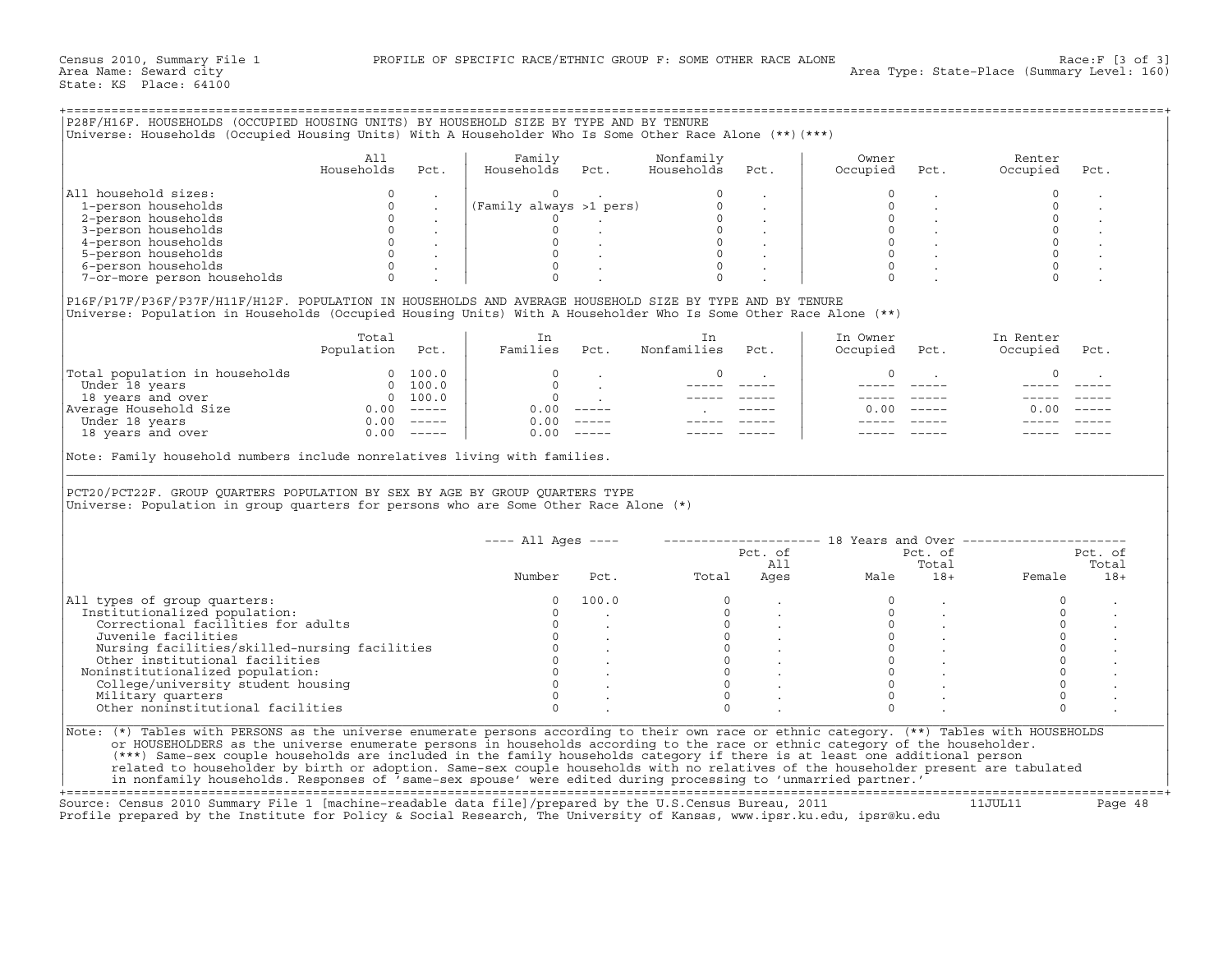| P29/P29G. POPULATION SUMMARY BY RESIDENCE TYPE FOR DESIGNATED UNIVERSE                                                                                                                                                                                                                     |                                                   |                                                                                                    |                  |                                       |                    |                      | P38G/39G. FAMILY TYPE BY PRESENCE AND AGE OF OWN OR RELATED CHILDREN                                                                                                                                                                                                     |               |                              |          |                                  |
|--------------------------------------------------------------------------------------------------------------------------------------------------------------------------------------------------------------------------------------------------------------------------------------------|---------------------------------------------------|----------------------------------------------------------------------------------------------------|------------------|---------------------------------------|--------------------|----------------------|--------------------------------------------------------------------------------------------------------------------------------------------------------------------------------------------------------------------------------------------------------------------------|---------------|------------------------------|----------|----------------------------------|
| Universe: PERSONS Who Are Two or More Races                                                                                                                                                                                                                                                |                                                   |                                                                                                    |                  |                                       |                    |                      | Universe: Families With A Householder Who Is                                                                                                                                                                                                                             |               |                              |          |                                  |
|                                                                                                                                                                                                                                                                                            |                                                   |                                                                                                    |                  |                                       |                    |                      | Two or More Races $(**)$ $(***)$                                                                                                                                                                                                                                         |               |                              |          |                                  |
|                                                                                                                                                                                                                                                                                            |                                                   | Population                                                                                         |                  | As % of Population of all Races       |                    |                      |                                                                                                                                                                                                                                                                          |               |                              |          |                                  |
| Total Persons:                                                                                                                                                                                                                                                                             |                                                   | $\overline{0}$                                                                                     | $0.0$ % of       |                                       | 64                 |                      | By Presence of:                                                                                                                                                                                                                                                          | Own Children  |                              |          | Related Children                 |
| In Households(*)                                                                                                                                                                                                                                                                           |                                                   | $\Omega$                                                                                           | $0.0%$ of        |                                       | 64                 |                      |                                                                                                                                                                                                                                                                          | Families Pct. |                              |          | Families Pct.                    |
| In Group Quarters                                                                                                                                                                                                                                                                          |                                                   | $\overline{0}$                                                                                     | . %              |                                       | $\Omega$           |                      |                                                                                                                                                                                                                                                                          |               |                              |          |                                  |
|                                                                                                                                                                                                                                                                                            |                                                   |                                                                                                    |                  |                                       |                    |                      | All families:                                                                                                                                                                                                                                                            | $\circ$       | $\bullet$                    |          | 0<br>$\bullet$                   |
| P16-18G/P36-37G. HOUSEHOLDS/POPULATION IN HOUSEHOLDS BY HOUSEHOLD TYPE                                                                                                                                                                                                                     |                                                   |                                                                                                    |                  |                                       |                    |                      | Husband-wife families:<br>Husband-wife families:<br>With children under 18:<br>Under 6 and 6 to 17 yrs<br>6 to 17 yrs only<br>6 to 17 yrs only<br>No children under 18<br>Other families (no spouse present):<br>Mort families (no spouse present):<br>Mort families (no | $\Omega$      | $\mathcal{L}^{\pm}$          |          | $\Omega$<br>$\cdot$              |
| Universe: HOUSEHOLDERS Who Are Two or More Races                                                                                                                                                                                                                                           |                                                   |                                                                                                    |                  |                                       |                    |                      |                                                                                                                                                                                                                                                                          | $\circ$       | $\sim$                       |          | $\circ$<br>$\bullet$             |
|                                                                                                                                                                                                                                                                                            |                                                   |                                                                                                    |                  |                                       | Average            |                      |                                                                                                                                                                                                                                                                          | $\Omega$      | $\sim$                       |          | $\Omega$<br>$\blacksquare$       |
|                                                                                                                                                                                                                                                                                            |                                                   |                                                                                                    | Households       | Population $(**)$                     | Size               |                      |                                                                                                                                                                                                                                                                          | $\circ$       | $\sim$                       |          | $\circ$<br>$\ddot{\phantom{a}}$  |
| Total Households(**)<br>under 18 years<br>18 years and over<br>Family Households (***)<br>Under 18 years<br>18 years<br>18 years<br>18 years<br>18 years<br>18 years<br>18 years<br>18 years<br>18 years<br>18 years<br>18 years<br>18 years<br>18 years<br>18 years<br>18 years<br>18 yea |                                                   |                                                                                                    |                  | $\Omega$                              | 0.00               |                      |                                                                                                                                                                                                                                                                          | $\Omega$      | $\sim$                       |          | $\Omega$                         |
|                                                                                                                                                                                                                                                                                            |                                                   |                                                                                                    |                  | $\Omega$                              | 0.00               |                      |                                                                                                                                                                                                                                                                          | $\Omega$      | $\sim$                       |          | $\Omega$<br>$\blacksquare$       |
|                                                                                                                                                                                                                                                                                            |                                                   |                                                                                                    |                  | $\Omega$                              | 0.00               |                      |                                                                                                                                                                                                                                                                          | $\mathbf{0}$  | $\sim$                       |          | $\mathsf{O}$                     |
|                                                                                                                                                                                                                                                                                            |                                                   |                                                                                                    |                  | $\Omega$                              | 0.00               |                      | Male householder:<br>ale householder:<br>With children under 18:<br>Under 6 yrs only<br>Under 6 and 6 to 17 yrs<br>No children under 18<br>No children under 18<br>emale householder:<br>With children under 18:<br>Under 6 yrs only                                     | $\Omega$      | $\sim$                       |          | $\Omega$<br>$\ddot{\phantom{0}}$ |
|                                                                                                                                                                                                                                                                                            |                                                   |                                                                                                    |                  | $\Omega$                              | 0.00               |                      |                                                                                                                                                                                                                                                                          | $\Omega$      | $\sim$                       |          | $\Omega$<br>$\ddot{\phantom{a}}$ |
|                                                                                                                                                                                                                                                                                            | 18 years and over -----<br>Nonfamily Households 0 |                                                                                                    |                  | $\begin{array}{c} 0 \\ 0 \end{array}$ | 0.00               |                      |                                                                                                                                                                                                                                                                          | $\circ$       | $\sim$                       |          | $\Omega$                         |
|                                                                                                                                                                                                                                                                                            |                                                   |                                                                                                    |                  |                                       | $\sim 10^{-10}$    |                      |                                                                                                                                                                                                                                                                          | $\circ$       | $\mathcal{L}_{\mathbf{a}}$ . |          | $\Omega$<br>$\bullet$            |
|                                                                                                                                                                                                                                                                                            |                                                   |                                                                                                    |                  |                                       |                    |                      |                                                                                                                                                                                                                                                                          | $\circ$       | $\sim$                       |          | $\circ$<br>$\blacksquare$        |
| P12G/P13G. POPULATION BY AGE AND SEX                                                                                                                                                                                                                                                       |                                                   |                                                                                                    |                  |                                       |                    |                      |                                                                                                                                                                                                                                                                          | $\circ$       | $\mathcal{L}^{\pm}$          |          | $\circ$                          |
| Universe: Persons Who Are Two or More Races (*)                                                                                                                                                                                                                                            |                                                   |                                                                                                    |                  |                                       |                    |                      | Female householder:                                                                                                                                                                                                                                                      | $\Omega$      | $\sim$                       |          | $\Omega$                         |
|                                                                                                                                                                                                                                                                                            |                                                   |                                                                                                    |                  |                                       |                    |                      |                                                                                                                                                                                                                                                                          | $\mathbf{0}$  | $\sim$                       |          | $\circ$<br>$\bullet$             |
|                                                                                                                                                                                                                                                                                            | ---Both Sexes---                                  |                                                                                                    | ------Male------ |                                       | $---$ Female ----- |                      |                                                                                                                                                                                                                                                                          | $\Omega$      | $\sim$                       |          | $\circ$<br>$\ddot{\phantom{a}}$  |
|                                                                                                                                                                                                                                                                                            | Number                                            | Pct.                                                                                               | Number Pct.      |                                       | Number Pct.        |                      | Under 6 yrs only<br>Under 6 and 6 to 17 yrs                                                                                                                                                                                                                              | $\Omega$      | $\sim$                       |          | $\Omega$                         |
|                                                                                                                                                                                                                                                                                            |                                                   |                                                                                                    |                  |                                       |                    |                      | 6 to 17 yrs only                                                                                                                                                                                                                                                         | $\circ$       |                              |          | $\circ$                          |
| All Ages:                                                                                                                                                                                                                                                                                  | $\Omega$                                          | $\sim$                                                                                             | $\Omega$         | $\sim$                                | $\Omega$           | $\sim$               | No children under 18                                                                                                                                                                                                                                                     | $\Omega$      | $\overline{a}$               |          | $\Omega$<br>$\sim$               |
| Under 5                                                                                                                                                                                                                                                                                    | $\circ$                                           | $\sim 10^{-11}$                                                                                    | $\circ$          | $\sim 10^{-1}$                        | $\Omega$           | $\sim$               |                                                                                                                                                                                                                                                                          |               |                              |          |                                  |
| $5 \text{ to } 9$                                                                                                                                                                                                                                                                          | $\Omega$                                          | $\sim 10^{-11}$                                                                                    | $\Omega$         |                                       | $\Omega$           |                      |                                                                                                                                                                                                                                                                          |               |                              |          |                                  |
| 10 to 14                                                                                                                                                                                                                                                                                   |                                                   | $\begin{array}{ccc} 0 & & \cdot & \cdot \\ 0 & & \cdot & \cdot \\ 0 & & \cdot & \cdot \end{array}$ | $\Omega$         |                                       | $\Omega$           | $\sim$               | P31G. RELATIONSHIP BY HOUSEHOLD TYPE FOR THE POPULATION UNDER 18 YEARS                                                                                                                                                                                                   |               |                              |          |                                  |
| 15 to 17                                                                                                                                                                                                                                                                                   |                                                   |                                                                                                    | $\Omega$         |                                       | $\Omega$           | $\ddot{\phantom{a}}$ | Universe: Persons under 18 who are                                                                                                                                                                                                                                       |               |                              |          |                                  |
| 18 and 19                                                                                                                                                                                                                                                                                  |                                                   | <b>Contract Contract</b>                                                                           | $\Omega$         |                                       | $\Omega$           | $\sim$               | Two or More Races $(*)$ $(***)$                                                                                                                                                                                                                                          |               |                              |          |                                  |
| 20                                                                                                                                                                                                                                                                                         |                                                   | $\overline{0}$ .                                                                                   | $\Omega$         |                                       | $\Omega$           |                      |                                                                                                                                                                                                                                                                          |               |                              | Number   | Pct.                             |
| 21                                                                                                                                                                                                                                                                                         |                                                   | $\overline{0}$ .                                                                                   | $\Omega$         |                                       | $\Omega$           | $\sim$               |                                                                                                                                                                                                                                                                          |               |                              |          |                                  |
| 22 to 24                                                                                                                                                                                                                                                                                   | $\Omega$                                          | $\sim$ $\sim$ $\sim$                                                                               | $\Omega$         |                                       | $\cap$             | $\sim$               | Total under 18:                                                                                                                                                                                                                                                          |               |                              | $\Omega$ |                                  |
| 25 to 29                                                                                                                                                                                                                                                                                   | $\overline{0}$                                    | <b>Contract Contract</b>                                                                           | $\mathbf{0}$     |                                       | $\Omega$           | $\sim$               | In households:                                                                                                                                                                                                                                                           |               |                              | $\circ$  |                                  |
| 30 to 34                                                                                                                                                                                                                                                                                   | $0 \qquad \qquad$                                 | <b>Contract</b>                                                                                    | $\Omega$         |                                       | $\Omega$           |                      | Householder or spouse                                                                                                                                                                                                                                                    |               |                              | $\Omega$ |                                  |
| 35 to 39                                                                                                                                                                                                                                                                                   | $\Omega$                                          |                                                                                                    | $\cap$           |                                       | $\cap$             |                      | Related child:                                                                                                                                                                                                                                                           |               |                              | $\Omega$ |                                  |
| 40 to 44                                                                                                                                                                                                                                                                                   | $\mathbf{0}$                                      | <b>Contract Contract</b>                                                                           | $\Omega$         |                                       | $\circ$            | $\sim$               | Own child:                                                                                                                                                                                                                                                               |               |                              | $\Omega$ |                                  |
| 45 to 49                                                                                                                                                                                                                                                                                   | $\Omega$                                          | <b>Carl Corporation</b>                                                                            | $\Omega$         | $\sim$                                | $\Omega$           | $\sim$               | In husband-wife families                                                                                                                                                                                                                                                 |               |                              | $\Omega$ |                                  |
| 50 to 54                                                                                                                                                                                                                                                                                   | $\Omega$                                          |                                                                                                    | $\Omega$         |                                       | $\Omega$           |                      | In other families (no spouse present):                                                                                                                                                                                                                                   |               |                              | $\Omega$ |                                  |
| 55 to 59                                                                                                                                                                                                                                                                                   | $\circ$                                           |                                                                                                    | $\Omega$         |                                       | $\Omega$           |                      | Male householder                                                                                                                                                                                                                                                         |               |                              |          |                                  |
| 60 and 61                                                                                                                                                                                                                                                                                  | $\circ$                                           | $\sim$ $-$                                                                                         | $\Omega$         | $\sim$                                | $\Omega$           | $\sim$               | Female householder                                                                                                                                                                                                                                                       |               |                              | $\Omega$ |                                  |
| 62 to 64                                                                                                                                                                                                                                                                                   | $\Omega$                                          |                                                                                                    | $\Omega$         |                                       | $\Omega$           |                      | Other relatives:                                                                                                                                                                                                                                                         |               |                              | $\Omega$ |                                  |
| 65 and 66                                                                                                                                                                                                                                                                                  | $\circ$                                           | $\sim 10^{-10}$                                                                                    | $\Omega$         |                                       | $\Omega$           |                      | Grandchild                                                                                                                                                                                                                                                               |               |                              | $\Omega$ |                                  |
| 67 to 69                                                                                                                                                                                                                                                                                   | $\circ$                                           |                                                                                                    | $\Omega$         |                                       | $\Omega$           | $\sim$               | Other relatives                                                                                                                                                                                                                                                          |               |                              | $\Omega$ |                                  |
| 70 to 74                                                                                                                                                                                                                                                                                   | $\circ$                                           | $\sim$ $-$                                                                                         | $\circ$          |                                       | $\circ$            | $\sim$               | Nonrelatives                                                                                                                                                                                                                                                             |               |                              | $\Omega$ |                                  |
| 75 to 79                                                                                                                                                                                                                                                                                   | $\Omega$                                          | $\sim$                                                                                             | $\Omega$         |                                       | $\Omega$           |                      | In group quarters:                                                                                                                                                                                                                                                       |               |                              | $\Omega$ |                                  |
| 80 to 84                                                                                                                                                                                                                                                                                   | $\circ$                                           |                                                                                                    | $\Omega$         |                                       | $\Omega$           | $\ddot{\phantom{a}}$ | Institutionalized population                                                                                                                                                                                                                                             |               |                              | $\Omega$ |                                  |
| 85 plus                                                                                                                                                                                                                                                                                    | $\Omega$                                          |                                                                                                    | $\Omega$         |                                       | $\Omega$           |                      | Noninstitutionalized population                                                                                                                                                                                                                                          |               |                              | $\Omega$ |                                  |
|                                                                                                                                                                                                                                                                                            |                                                   |                                                                                                    |                  |                                       |                    |                      |                                                                                                                                                                                                                                                                          |               |                              |          |                                  |
| $0$ to $17$                                                                                                                                                                                                                                                                                | $\circ$                                           |                                                                                                    | $\mathbf 0$      |                                       | $\mathbf 0$        |                      | Note: (*) Tables with PERSONS as the universe enumerate persons according                                                                                                                                                                                                |               |                              |          |                                  |
| 18 to 64                                                                                                                                                                                                                                                                                   | $\circ$                                           | $\ddot{\phantom{a}}$                                                                               | $\mathbf 0$      |                                       | $\mathbf 0$        |                      | to their own race or ethnic category. (**) Tables with HOUSEHOLDS or                                                                                                                                                                                                     |               |                              |          |                                  |
| 65 plus                                                                                                                                                                                                                                                                                    | $\Omega$                                          |                                                                                                    | $\Omega$         |                                       | $\Omega$           |                      | HOUSEHOLDERS as the universe enumerate persons in households according                                                                                                                                                                                                   |               |                              |          |                                  |
|                                                                                                                                                                                                                                                                                            |                                                   |                                                                                                    |                  |                                       |                    |                      | to the race or ethnic category of the householder. (***) Responses of                                                                                                                                                                                                    |               |                              |          |                                  |
| Median Aqe                                                                                                                                                                                                                                                                                 | 0.0                                               |                                                                                                    | 0.0              |                                       | 0.0                |                      | 'same-sex spouse' were edited during processing to 'unmarried partner.'                                                                                                                                                                                                  |               |                              |          |                                  |

+===================================================================================================================================================+ Source: Census 2010 Summary File 1 [machine−readable data file]/prepared by the U.S.Census Bureau, 2011 11JUL11 Page 49 Profile prepared by the Institute for Policy & Social Research, The University of Kansas, www.ipsr.ku.edu, ipsr@ku.edu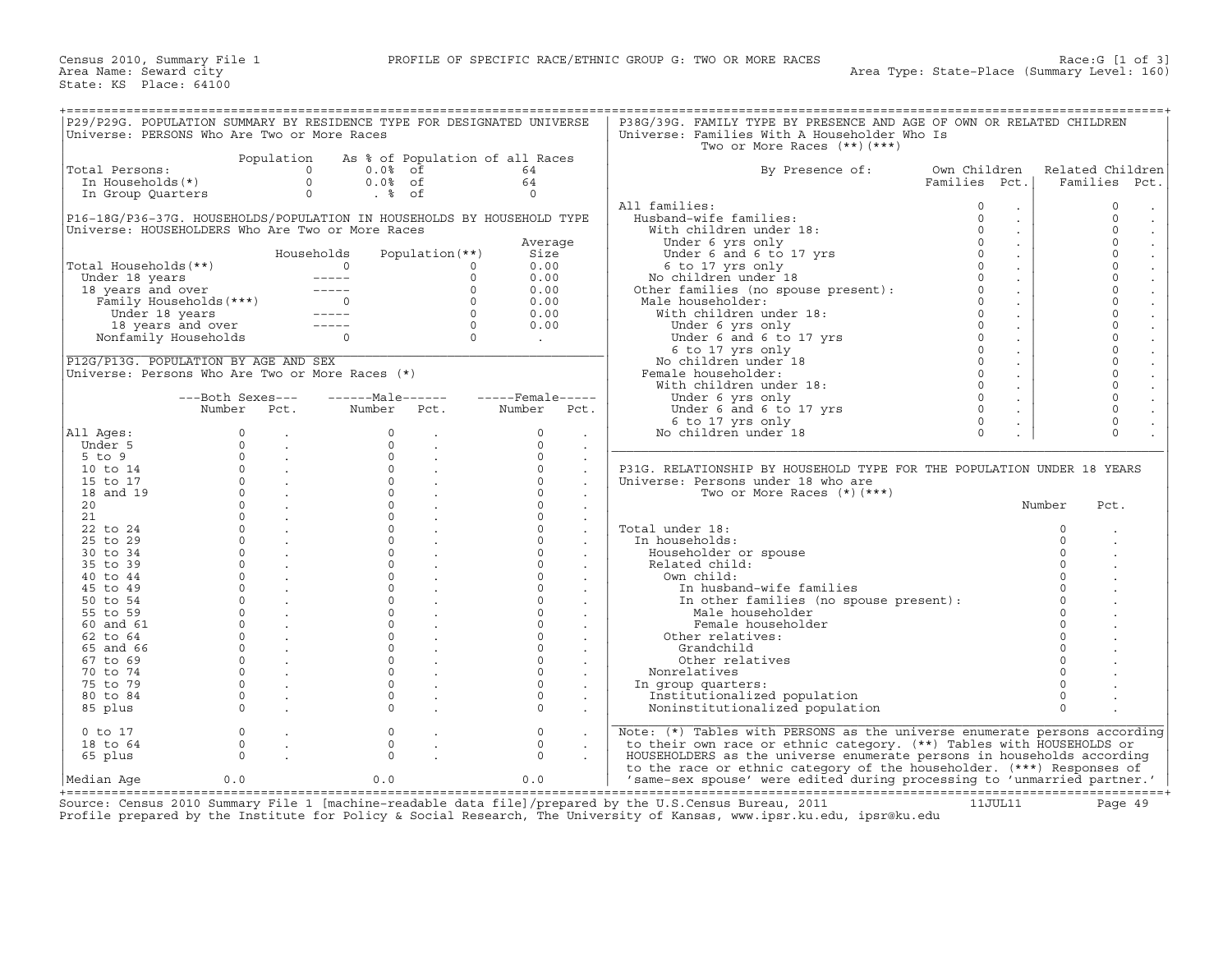| Universe: Persons Who Are Two or More Races $(*)$ $(***)$                     |                                        |                |                             |                           | Universe: Households With A Householder Who Is<br>Two or More Races (**) |                                                       |                 |                      |
|-------------------------------------------------------------------------------|----------------------------------------|----------------|-----------------------------|---------------------------|--------------------------------------------------------------------------|-------------------------------------------------------|-----------------|----------------------|
|                                                                               | All Aqes<br>Number Pct.                |                | 65 years and over<br>Number | Pct.                      |                                                                          |                                                       | Number          | Pct.                 |
|                                                                               |                                        |                |                             |                           | Total:                                                                   |                                                       |                 | 0 100.0              |
| Total:                                                                        | $\Omega$                               |                | $\Omega$                    |                           | Household has 3 or more generations                                      |                                                       | $\Omega$        | $\ddot{\phantom{a}}$ |
| In households:                                                                | $\circ$                                |                | $\circ$                     |                           | Household does not have 3+ generations                                   |                                                       | $\Omega$        | $\ddot{\phantom{a}}$ |
| In family households:                                                         | $\circ$                                |                | $\Omega$                    |                           |                                                                          |                                                       |                 |                      |
| Householder:                                                                  | $\circ$<br>$\ddot{\phantom{a}}$        |                | $\circ$                     | $\sim$                    |                                                                          |                                                       |                 |                      |
| Male                                                                          | $\Omega$<br>$\sim$                     |                | $\Omega$                    | $\sim$                    |                                                                          |                                                       |                 |                      |
| Female                                                                        | $\mathbf{0}$<br>$\sim$                 |                | $\circ$                     | $\sim$                    |                                                                          |                                                       |                 |                      |
| Spouse                                                                        | $\overline{0}$<br>$\ddot{\phantom{a}}$ |                | $\circ$                     | $\ddot{\phantom{a}}$      | PCT19G. NONRELATIVES BY HOUSEHOLD TYPE (*) (***)                         |                                                       |                 |                      |
| Parent                                                                        | $\circ$<br>$\sim$                      |                | $\circ$                     | $\sim$                    | Universe: Nonrelatives who are                                           |                                                       |                 |                      |
| Parent-in-law                                                                 | $\circ$<br>$\sim$                      |                | $\Omega$                    |                           | Two or More Races (Total: 0)                                             |                                                       |                 |                      |
| Child:                                                                        | $\Omega$                               |                |                             |                           |                                                                          |                                                       |                 |                      |
| Biological                                                                    | $\epsilon$<br>$\circ$                  |                |                             |                           |                                                                          | In Family                                             | In Nonfamily    |                      |
| Adopted                                                                       | $\sim$<br>$\mathbf{0}$                 |                |                             |                           |                                                                          | Households                                            | Households      |                      |
|                                                                               | $\sim$<br>$\circ$                      |                |                             |                           |                                                                          |                                                       |                 |                      |
| Step<br>Grandchild                                                            | $\ddot{\phantom{a}}$<br>$\Omega$       |                |                             |                           |                                                                          | Number Pct.                                           | Number Pct.     |                      |
|                                                                               | $\sim$                                 |                |                             |                           |                                                                          |                                                       |                 |                      |
| Brother or sister                                                             | $\mathsf{O}\xspace$<br>$\epsilon$      |                |                             |                           | Nonrelatives:                                                            | 0 100.0                                               |                 | 0 100.0              |
| Son-in-law/daughter-in-law                                                    | $\circ$<br>$\sim$                      |                |                             |                           | Roomer or boarder                                                        | $\Omega$<br><b>Contract Contract Contract</b>         | $\Omega$        | $\sim$               |
| Other relatives (#)                                                           | $\mathbf{0}$<br>$\sim$                 |                | $\Omega$                    |                           | Housemate or roommate                                                    | $\begin{matrix} 0 & & \cdot \\ & & 0 \\ \end{matrix}$ | $\Omega$        |                      |
| Nonrelatives                                                                  | $\overline{0}$<br>$\sim$               |                | $\Omega$                    | $\sim$                    | Unmarried partner                                                        |                                                       | $\Omega$        | $\mathbf{r}$         |
| In nonfamily households:                                                      | $\overline{0}$<br>$\sim$               |                | $\circ$                     |                           | Other nonrelatives                                                       | $\overline{0}$<br>$\sim$                              | $\Omega$        |                      |
| Male householder:                                                             | $\Omega$<br>$\ddot{\phantom{a}}$       |                | $\Omega$                    |                           |                                                                          |                                                       |                 |                      |
| Living alone                                                                  | $\circ$<br>$\ddot{\phantom{a}}$        |                | $\circ$                     | $\ddot{\phantom{a}}$      |                                                                          |                                                       |                 |                      |
| Not living alone                                                              | $\circ$<br>$\ddot{\phantom{a}}$        |                | $\circ$                     | $\sim$                    |                                                                          |                                                       |                 |                      |
| Female householder:                                                           | $\mathbf{0}$<br>$\sim$                 |                | $\circ$                     | $\mathbb{Z}^{\mathbb{Z}}$ | H17G. HOUSING UNITS BY HOUSEHOLDER'S AGE AND TENURE                      |                                                       |                 |                      |
| Living alone                                                                  | $\circ$<br>$\sim$                      |                | $\circ$                     | $\sim$                    | Universe: Occupied Housing Units With A Householder Who Is               |                                                       |                 |                      |
| Not living alone                                                              | $\circ$<br>$\sim$                      |                | $\circ$                     | $\ddot{\phantom{a}}$      | Two or More Races (**)                                                   |                                                       |                 |                      |
| Nonrelatives                                                                  | $\overline{0}$<br>$\sim$               |                | $\circ$                     | $\mathbf{r}$              |                                                                          |                                                       |                 |                      |
| In group quarters:                                                            | $\circ$<br>$\sim$                      |                | $\circ$                     | $\ddot{\phantom{a}}$      | Age of                                                                   |                                                       | Renter Occupied |                      |
| Institutionalized                                                             | $\Omega$<br>$\sim$                     |                | $\Omega$                    | $\sim$                    | Householder                                                              | Owner Occupied<br>Number Pct.                         | Number          | Pct.                 |
| Noninstitutionalized                                                          | $\Omega$                               |                | $\Omega$                    |                           |                                                                          |                                                       |                 |                      |
|                                                                               |                                        |                |                             |                           | All Ages:                                                                | 0, 100, 0                                             |                 | 0, 100, 0            |
| (#) For 65 yrs & over, includes children, siblings, etc. not shown separately |                                        |                |                             |                           | 15 to 24                                                                 | $\Omega$<br><b>Contract</b>                           | $\Omega$        | $\overline{a}$       |
|                                                                               |                                        |                |                             |                           | 25 to 34                                                                 | $\circ$<br>$\sim$                                     | $\Omega$        |                      |
|                                                                               |                                        |                |                             |                           | 35 to 44                                                                 | $\Omega$<br>$\sim 10^{11}$ km $^{-1}$                 | $\Omega$        |                      |
|                                                                               |                                        |                |                             |                           | 45 to 54                                                                 | $0 \qquad \qquad .$                                   | $\circ$         |                      |
| P18G. HOUSEHOLD TYPE                                                          |                                        |                |                             |                           | 55 to 59                                                                 | $\Omega$                                              | $\Omega$        |                      |
| Universe: Households with a Householder Who is                                |                                        |                |                             |                           | 60 to 64                                                                 | $\overline{0}$ .                                      | $\circ$         |                      |
|                                                                               |                                        |                |                             |                           |                                                                          | $0 \qquad \qquad$                                     | $\mathbf{0}$    |                      |
| Two or More Races (**)                                                        |                                        |                |                             |                           | 65 to 74                                                                 |                                                       |                 |                      |
|                                                                               |                                        | Number         | Pct.                        |                           | 75 to 84                                                                 | $\circ$                                               | $\circ$         |                      |
|                                                                               |                                        |                |                             |                           | 85 and over                                                              | $\Omega$                                              | $\cap$          |                      |
| Total:                                                                        |                                        | $\overline{0}$ | 100.0                       |                           |                                                                          |                                                       |                 |                      |
| Family households (***) :                                                     |                                        | $\Omega$       |                             |                           |                                                                          |                                                       |                 |                      |
| Husband-wife families                                                         |                                        | $\Omega$       | $\mathbf{r}$                |                           | Note: (*) Tables with PERSONS as the universe enumerate persons          |                                                       |                 |                      |
| Other families:                                                               |                                        | $\overline{a}$ |                             |                           | according to their own race or ethnic category. (**) Tables with         |                                                       |                 |                      |
| Male householder, no wife present                                             |                                        |                |                             |                           | HOUSEHOLDS or HOUSEHOLDERS as the universe enumerate persons in          |                                                       |                 |                      |
| Female householder, no husband present                                        |                                        | $\overline{O}$ | $\mathbf{r}$                |                           | households according to the race or ethnic category of the               |                                                       |                 |                      |
|                                                                               |                                        |                | $\Omega$                    |                           | householder. (***) Responses of 'same-sex spouse' were edited            |                                                       |                 |                      |
| Nonfamily households:                                                         |                                        | $\overline{0}$ |                             |                           | during processing to 'unmarried partner.'                                |                                                       |                 |                      |
| Householder living alone                                                      |                                        |                |                             |                           |                                                                          |                                                       |                 |                      |
|                                                                               |                                        | $\Omega$       |                             |                           |                                                                          |                                                       |                 |                      |
| Householder not living alone                                                  |                                        |                |                             |                           |                                                                          |                                                       |                 |                      |

Profile prepared by the Institute for Policy & Social Research, The University of Kansas, www.ipsr.ku.edu, ipsr@ku.edu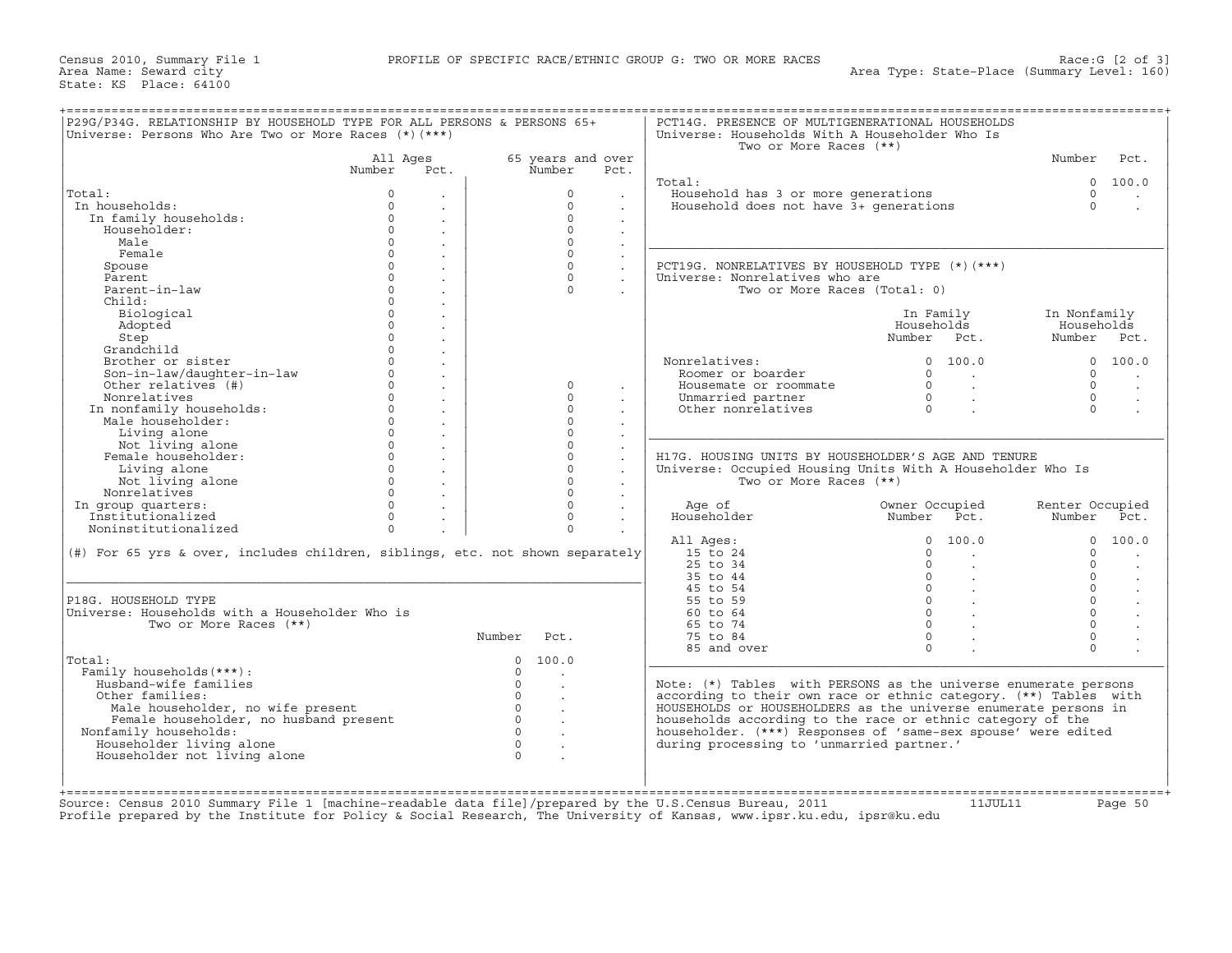| P28G/H16G. HOUSEHOLDS (OCCUPIED HOUSING UNITS) BY HOUSEHOLD SIZE BY TYPE AND BY TENURE<br>Universe: Households (Occupied Housing Units) With A Householder Who Is Two or More Races (**) (***)<br>All<br>Family<br>Nonfamily<br>Households<br>Pct.<br>Households Pct.<br>Households<br>Pct.<br>All household sizes:<br>1-person households<br>2-person households<br>3-person households<br>4-person households<br>5-person households<br>6-person households<br>$\Omega$<br>7-or-more person households<br>P16G/P17G/P36G/P37G/H11G/H12G. POPULATION IN HOUSEHOLDS AND AVERAGE HOUSEHOLD SIZE BY TYPE AND BY TENURE<br>Universe: Population in Households (Occupied Housing Units) With A Householder Who Is Two or More Races (**)<br>Total<br>In<br>In<br>Population Pct.<br>Families Pct. Nonfamilies Pct.<br>$\begin{tabular}{ l l } \hline \texttt{Total population in households} & 0 100.0 \\ \hline \texttt{Under 18 years} & 0 100.0 \\ 18 years and over \\ \hline \texttt{Average House} & 0 100.0 \\ \hline \texttt{Meter 18 years} & 0.00 ----- \\ \hline \texttt{Under 18 years} & 0.00 ----- \\ \hline \end{tabular}$<br>$\circ$<br>$\begin{matrix}0&\end{matrix}$<br>$\mathcal{L}^{\text{max}}$ and $\mathcal{L}^{\text{max}}$<br>$\begin{tabular}{ll} \bf -----& \bf -----& \end{tabular}$<br>Note: Family household numbers include nonrelatives living with families.<br>PCT20/PCT22G. GROUP QUARTERS POPULATION BY SEX BY AGE BY GROUP QUARTERS TYPE<br>Universe: Population in group quarters for persons who are Two or More Races $(*)$<br>---- All Ages ----     -------------------- 18 Years and Over --------------------<br>Pct. of Pct. of Pct. of I<br>Pct. Total Ages Male 18+ Female<br>Number<br>100.0<br>All types of group quarters:<br>Institutionalized population:<br>$\begin{bmatrix} 0 \\ 0 \\ 0 \\ 0 \\ 0 \\ 0 \\ \end{bmatrix}$<br>Correctional facilities for adults<br>Juvenile facilities<br>Nursing facilities/skilled-nursing facilities<br>Other institutional facilities<br>Noninstitutionalized population:<br>College/university student housing<br>Military quarters | Owner<br>Occupied | Pct.         | Renter<br>Occupied                            | Pct.    |
|---------------------------------------------------------------------------------------------------------------------------------------------------------------------------------------------------------------------------------------------------------------------------------------------------------------------------------------------------------------------------------------------------------------------------------------------------------------------------------------------------------------------------------------------------------------------------------------------------------------------------------------------------------------------------------------------------------------------------------------------------------------------------------------------------------------------------------------------------------------------------------------------------------------------------------------------------------------------------------------------------------------------------------------------------------------------------------------------------------------------------------------------------------------------------------------------------------------------------------------------------------------------------------------------------------------------------------------------------------------------------------------------------------------------------------------------------------------------------------------------------------------------------------------------------------------------------------------------------------------------------------------------------------------------------------------------------------------------------------------------------------------------------------------------------------------------------------------------------------------------------------------------------------------------------------------------------------------------------------------------------------------------------------------------------------------------------------------------------------------------------|-------------------|--------------|-----------------------------------------------|---------|
|                                                                                                                                                                                                                                                                                                                                                                                                                                                                                                                                                                                                                                                                                                                                                                                                                                                                                                                                                                                                                                                                                                                                                                                                                                                                                                                                                                                                                                                                                                                                                                                                                                                                                                                                                                                                                                                                                                                                                                                                                                                                                                                           |                   |              |                                               |         |
|                                                                                                                                                                                                                                                                                                                                                                                                                                                                                                                                                                                                                                                                                                                                                                                                                                                                                                                                                                                                                                                                                                                                                                                                                                                                                                                                                                                                                                                                                                                                                                                                                                                                                                                                                                                                                                                                                                                                                                                                                                                                                                                           |                   |              |                                               |         |
|                                                                                                                                                                                                                                                                                                                                                                                                                                                                                                                                                                                                                                                                                                                                                                                                                                                                                                                                                                                                                                                                                                                                                                                                                                                                                                                                                                                                                                                                                                                                                                                                                                                                                                                                                                                                                                                                                                                                                                                                                                                                                                                           |                   |              |                                               |         |
|                                                                                                                                                                                                                                                                                                                                                                                                                                                                                                                                                                                                                                                                                                                                                                                                                                                                                                                                                                                                                                                                                                                                                                                                                                                                                                                                                                                                                                                                                                                                                                                                                                                                                                                                                                                                                                                                                                                                                                                                                                                                                                                           |                   |              |                                               |         |
|                                                                                                                                                                                                                                                                                                                                                                                                                                                                                                                                                                                                                                                                                                                                                                                                                                                                                                                                                                                                                                                                                                                                                                                                                                                                                                                                                                                                                                                                                                                                                                                                                                                                                                                                                                                                                                                                                                                                                                                                                                                                                                                           |                   |              |                                               |         |
|                                                                                                                                                                                                                                                                                                                                                                                                                                                                                                                                                                                                                                                                                                                                                                                                                                                                                                                                                                                                                                                                                                                                                                                                                                                                                                                                                                                                                                                                                                                                                                                                                                                                                                                                                                                                                                                                                                                                                                                                                                                                                                                           |                   |              |                                               |         |
|                                                                                                                                                                                                                                                                                                                                                                                                                                                                                                                                                                                                                                                                                                                                                                                                                                                                                                                                                                                                                                                                                                                                                                                                                                                                                                                                                                                                                                                                                                                                                                                                                                                                                                                                                                                                                                                                                                                                                                                                                                                                                                                           |                   |              |                                               |         |
|                                                                                                                                                                                                                                                                                                                                                                                                                                                                                                                                                                                                                                                                                                                                                                                                                                                                                                                                                                                                                                                                                                                                                                                                                                                                                                                                                                                                                                                                                                                                                                                                                                                                                                                                                                                                                                                                                                                                                                                                                                                                                                                           |                   |              |                                               |         |
|                                                                                                                                                                                                                                                                                                                                                                                                                                                                                                                                                                                                                                                                                                                                                                                                                                                                                                                                                                                                                                                                                                                                                                                                                                                                                                                                                                                                                                                                                                                                                                                                                                                                                                                                                                                                                                                                                                                                                                                                                                                                                                                           |                   |              |                                               |         |
|                                                                                                                                                                                                                                                                                                                                                                                                                                                                                                                                                                                                                                                                                                                                                                                                                                                                                                                                                                                                                                                                                                                                                                                                                                                                                                                                                                                                                                                                                                                                                                                                                                                                                                                                                                                                                                                                                                                                                                                                                                                                                                                           |                   |              |                                               |         |
|                                                                                                                                                                                                                                                                                                                                                                                                                                                                                                                                                                                                                                                                                                                                                                                                                                                                                                                                                                                                                                                                                                                                                                                                                                                                                                                                                                                                                                                                                                                                                                                                                                                                                                                                                                                                                                                                                                                                                                                                                                                                                                                           |                   |              |                                               |         |
|                                                                                                                                                                                                                                                                                                                                                                                                                                                                                                                                                                                                                                                                                                                                                                                                                                                                                                                                                                                                                                                                                                                                                                                                                                                                                                                                                                                                                                                                                                                                                                                                                                                                                                                                                                                                                                                                                                                                                                                                                                                                                                                           |                   |              |                                               |         |
|                                                                                                                                                                                                                                                                                                                                                                                                                                                                                                                                                                                                                                                                                                                                                                                                                                                                                                                                                                                                                                                                                                                                                                                                                                                                                                                                                                                                                                                                                                                                                                                                                                                                                                                                                                                                                                                                                                                                                                                                                                                                                                                           |                   |              |                                               |         |
|                                                                                                                                                                                                                                                                                                                                                                                                                                                                                                                                                                                                                                                                                                                                                                                                                                                                                                                                                                                                                                                                                                                                                                                                                                                                                                                                                                                                                                                                                                                                                                                                                                                                                                                                                                                                                                                                                                                                                                                                                                                                                                                           | In Owner          |              | In Renter                                     |         |
|                                                                                                                                                                                                                                                                                                                                                                                                                                                                                                                                                                                                                                                                                                                                                                                                                                                                                                                                                                                                                                                                                                                                                                                                                                                                                                                                                                                                                                                                                                                                                                                                                                                                                                                                                                                                                                                                                                                                                                                                                                                                                                                           | Occupied          | Pct.         | Occupied                                      | Pct.    |
|                                                                                                                                                                                                                                                                                                                                                                                                                                                                                                                                                                                                                                                                                                                                                                                                                                                                                                                                                                                                                                                                                                                                                                                                                                                                                                                                                                                                                                                                                                                                                                                                                                                                                                                                                                                                                                                                                                                                                                                                                                                                                                                           | $\circ$           |              | $\mathbf 0$                                   |         |
|                                                                                                                                                                                                                                                                                                                                                                                                                                                                                                                                                                                                                                                                                                                                                                                                                                                                                                                                                                                                                                                                                                                                                                                                                                                                                                                                                                                                                                                                                                                                                                                                                                                                                                                                                                                                                                                                                                                                                                                                                                                                                                                           |                   |              |                                               |         |
|                                                                                                                                                                                                                                                                                                                                                                                                                                                                                                                                                                                                                                                                                                                                                                                                                                                                                                                                                                                                                                                                                                                                                                                                                                                                                                                                                                                                                                                                                                                                                                                                                                                                                                                                                                                                                                                                                                                                                                                                                                                                                                                           |                   |              |                                               |         |
|                                                                                                                                                                                                                                                                                                                                                                                                                                                                                                                                                                                                                                                                                                                                                                                                                                                                                                                                                                                                                                                                                                                                                                                                                                                                                                                                                                                                                                                                                                                                                                                                                                                                                                                                                                                                                                                                                                                                                                                                                                                                                                                           |                   | $0.00$ ----- | 0.00                                          |         |
|                                                                                                                                                                                                                                                                                                                                                                                                                                                                                                                                                                                                                                                                                                                                                                                                                                                                                                                                                                                                                                                                                                                                                                                                                                                                                                                                                                                                                                                                                                                                                                                                                                                                                                                                                                                                                                                                                                                                                                                                                                                                                                                           |                   |              |                                               |         |
|                                                                                                                                                                                                                                                                                                                                                                                                                                                                                                                                                                                                                                                                                                                                                                                                                                                                                                                                                                                                                                                                                                                                                                                                                                                                                                                                                                                                                                                                                                                                                                                                                                                                                                                                                                                                                                                                                                                                                                                                                                                                                                                           |                   |              |                                               |         |
|                                                                                                                                                                                                                                                                                                                                                                                                                                                                                                                                                                                                                                                                                                                                                                                                                                                                                                                                                                                                                                                                                                                                                                                                                                                                                                                                                                                                                                                                                                                                                                                                                                                                                                                                                                                                                                                                                                                                                                                                                                                                                                                           |                   |              |                                               |         |
|                                                                                                                                                                                                                                                                                                                                                                                                                                                                                                                                                                                                                                                                                                                                                                                                                                                                                                                                                                                                                                                                                                                                                                                                                                                                                                                                                                                                                                                                                                                                                                                                                                                                                                                                                                                                                                                                                                                                                                                                                                                                                                                           |                   |              |                                               |         |
|                                                                                                                                                                                                                                                                                                                                                                                                                                                                                                                                                                                                                                                                                                                                                                                                                                                                                                                                                                                                                                                                                                                                                                                                                                                                                                                                                                                                                                                                                                                                                                                                                                                                                                                                                                                                                                                                                                                                                                                                                                                                                                                           |                   |              |                                               | Pct. of |
|                                                                                                                                                                                                                                                                                                                                                                                                                                                                                                                                                                                                                                                                                                                                                                                                                                                                                                                                                                                                                                                                                                                                                                                                                                                                                                                                                                                                                                                                                                                                                                                                                                                                                                                                                                                                                                                                                                                                                                                                                                                                                                                           |                   |              |                                               | Total   |
|                                                                                                                                                                                                                                                                                                                                                                                                                                                                                                                                                                                                                                                                                                                                                                                                                                                                                                                                                                                                                                                                                                                                                                                                                                                                                                                                                                                                                                                                                                                                                                                                                                                                                                                                                                                                                                                                                                                                                                                                                                                                                                                           |                   |              |                                               | $18+$   |
|                                                                                                                                                                                                                                                                                                                                                                                                                                                                                                                                                                                                                                                                                                                                                                                                                                                                                                                                                                                                                                                                                                                                                                                                                                                                                                                                                                                                                                                                                                                                                                                                                                                                                                                                                                                                                                                                                                                                                                                                                                                                                                                           |                   |              | $\circ$                                       |         |
|                                                                                                                                                                                                                                                                                                                                                                                                                                                                                                                                                                                                                                                                                                                                                                                                                                                                                                                                                                                                                                                                                                                                                                                                                                                                                                                                                                                                                                                                                                                                                                                                                                                                                                                                                                                                                                                                                                                                                                                                                                                                                                                           |                   |              | $\circ$                                       |         |
|                                                                                                                                                                                                                                                                                                                                                                                                                                                                                                                                                                                                                                                                                                                                                                                                                                                                                                                                                                                                                                                                                                                                                                                                                                                                                                                                                                                                                                                                                                                                                                                                                                                                                                                                                                                                                                                                                                                                                                                                                                                                                                                           |                   |              | $\mathbb O$                                   |         |
|                                                                                                                                                                                                                                                                                                                                                                                                                                                                                                                                                                                                                                                                                                                                                                                                                                                                                                                                                                                                                                                                                                                                                                                                                                                                                                                                                                                                                                                                                                                                                                                                                                                                                                                                                                                                                                                                                                                                                                                                                                                                                                                           |                   |              | $\mathsf{O}$                                  |         |
|                                                                                                                                                                                                                                                                                                                                                                                                                                                                                                                                                                                                                                                                                                                                                                                                                                                                                                                                                                                                                                                                                                                                                                                                                                                                                                                                                                                                                                                                                                                                                                                                                                                                                                                                                                                                                                                                                                                                                                                                                                                                                                                           |                   |              | $\mathsf{O}\xspace$                           |         |
|                                                                                                                                                                                                                                                                                                                                                                                                                                                                                                                                                                                                                                                                                                                                                                                                                                                                                                                                                                                                                                                                                                                                                                                                                                                                                                                                                                                                                                                                                                                                                                                                                                                                                                                                                                                                                                                                                                                                                                                                                                                                                                                           |                   |              | $\begin{smallmatrix}0\\0\\0\end{smallmatrix}$ |         |
|                                                                                                                                                                                                                                                                                                                                                                                                                                                                                                                                                                                                                                                                                                                                                                                                                                                                                                                                                                                                                                                                                                                                                                                                                                                                                                                                                                                                                                                                                                                                                                                                                                                                                                                                                                                                                                                                                                                                                                                                                                                                                                                           |                   |              |                                               |         |
|                                                                                                                                                                                                                                                                                                                                                                                                                                                                                                                                                                                                                                                                                                                                                                                                                                                                                                                                                                                                                                                                                                                                                                                                                                                                                                                                                                                                                                                                                                                                                                                                                                                                                                                                                                                                                                                                                                                                                                                                                                                                                                                           |                   |              | $\circ$                                       |         |
|                                                                                                                                                                                                                                                                                                                                                                                                                                                                                                                                                                                                                                                                                                                                                                                                                                                                                                                                                                                                                                                                                                                                                                                                                                                                                                                                                                                                                                                                                                                                                                                                                                                                                                                                                                                                                                                                                                                                                                                                                                                                                                                           |                   |              | $\Omega$                                      |         |
| Other noninstitutional facilities<br>$\Omega$                                                                                                                                                                                                                                                                                                                                                                                                                                                                                                                                                                                                                                                                                                                                                                                                                                                                                                                                                                                                                                                                                                                                                                                                                                                                                                                                                                                                                                                                                                                                                                                                                                                                                                                                                                                                                                                                                                                                                                                                                                                                             |                   |              |                                               |         |
| Note: (*) Tables with PERSONS as the universe enumerate persons according to their own race or ethnic category. (**) Tables with HOUSEHOLDS<br>or HOUSEHOLDERS as the universe enumerate persons in households according to the race or ethnic category of the householder.<br>(***) Same-sex couple households are included in the family households category if there is at least one additional person<br>related to householder by birth or adoption. Same-sex couple households with no relatives of the householder present are tabulated<br>in nonfamily households. Responses of 'same-sex spouse' were edited during processing to 'unmarried partner.'                                                                                                                                                                                                                                                                                                                                                                                                                                                                                                                                                                                                                                                                                                                                                                                                                                                                                                                                                                                                                                                                                                                                                                                                                                                                                                                                                                                                                                                          | $\Omega$          |              |                                               |         |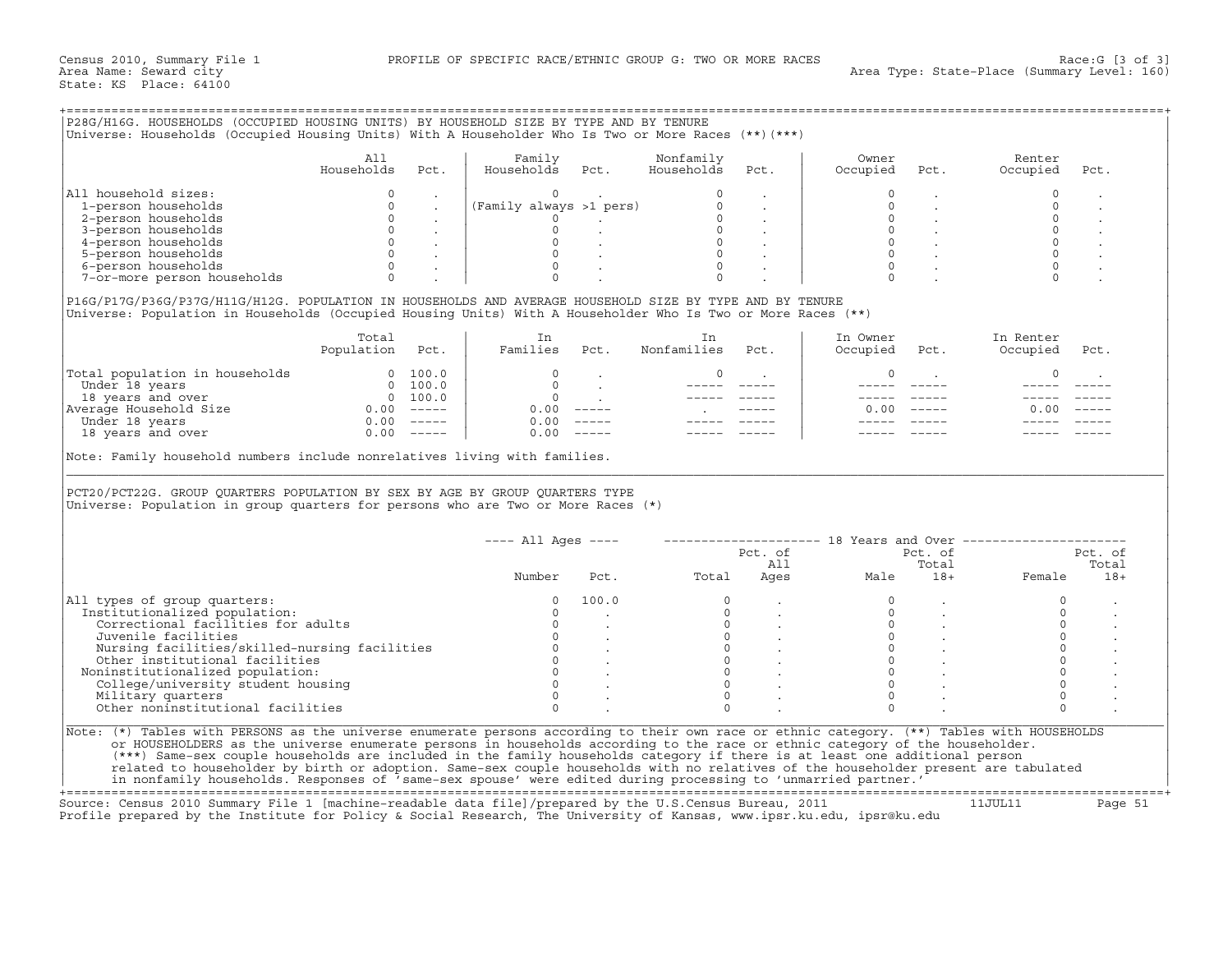| P29/P29H. POPULATION SUMMARY BY RESIDENCE TYPE FOR DESIGNATED UNIVERSE        |                                               |                            |                                                                                                                                                                                                                                                                                                                                                                                              |                 |                   |                             | P38H/39H. FAMILY TYPE BY PRESENCE AND AGE OF OWN OR RELATED CHILDREN                                       |                                         |             |                                 |
|-------------------------------------------------------------------------------|-----------------------------------------------|----------------------------|----------------------------------------------------------------------------------------------------------------------------------------------------------------------------------------------------------------------------------------------------------------------------------------------------------------------------------------------------------------------------------------------|-----------------|-------------------|-----------------------------|------------------------------------------------------------------------------------------------------------|-----------------------------------------|-------------|---------------------------------|
| Universe: PERSONS Who Are Hispanic or Latino of Any Race                      |                                               |                            |                                                                                                                                                                                                                                                                                                                                                                                              |                 |                   |                             | Universe: Families With A Householder Who Is                                                               |                                         |             |                                 |
|                                                                               |                                               |                            |                                                                                                                                                                                                                                                                                                                                                                                              |                 |                   |                             | Hispanic or Latino of Any Race (**) (***)                                                                  |                                         |             |                                 |
|                                                                               |                                               |                            |                                                                                                                                                                                                                                                                                                                                                                                              |                 |                   |                             |                                                                                                            |                                         |             |                                 |
|                                                                               |                                               | Population                 | As % of Population of all Races                                                                                                                                                                                                                                                                                                                                                              |                 |                   |                             |                                                                                                            |                                         |             |                                 |
| Total Persons:                                                                |                                               | $\Omega$                   | $0.0%$ of                                                                                                                                                                                                                                                                                                                                                                                    |                 | 64                |                             | By Presence of:                                                                                            | Own Children                            |             | Related Children                |
| In Households(*)                                                              |                                               | $\Omega$                   | $0.0%$ of                                                                                                                                                                                                                                                                                                                                                                                    |                 | 64                |                             |                                                                                                            | Families Pct.                           |             | Families Pct.                   |
| In Group Quarters                                                             |                                               | $\circ$                    | $. \, \, \text{\degree}$ of                                                                                                                                                                                                                                                                                                                                                                  |                 | $\Omega$          |                             |                                                                                                            |                                         |             |                                 |
|                                                                               |                                               |                            |                                                                                                                                                                                                                                                                                                                                                                                              |                 |                   |                             | All families:                                                                                              | $\circ$<br>$\bullet$                    |             | 0<br>$\bullet$                  |
| P16-18H/P36-37H. HOUSEHOLDS/POPULATION IN HOUSEHOLDS BY HOUSEHOLD TYPE        |                                               |                            |                                                                                                                                                                                                                                                                                                                                                                                              |                 |                   |                             | Husband-wife families:                                                                                     | $\Omega$<br>$\mathcal{L}_{\mathcal{A}}$ |             | $\Omega$                        |
| Universe: HOUSEHOLDERS Who Are Hispanic or Latino of Any Race                 |                                               |                            |                                                                                                                                                                                                                                                                                                                                                                                              |                 |                   |                             | With children under 18:                                                                                    | $\circ$<br>$\sim$                       |             | $\circ$<br>$\bullet$            |
|                                                                               |                                               |                            |                                                                                                                                                                                                                                                                                                                                                                                              |                 | Average           |                             | Under 6 yrs only                                                                                           | $\Omega$<br>$\sim$                      |             | $\circ$<br>$\Box$               |
|                                                                               |                                               |                            | Households                                                                                                                                                                                                                                                                                                                                                                                   | Population (**) | Size              |                             | Under 6 and 6 to 17 yrs                                                                                    | $\Omega$                                |             | $\circ$                         |
|                                                                               |                                               |                            | $\Omega$                                                                                                                                                                                                                                                                                                                                                                                     |                 |                   |                             |                                                                                                            | $\Omega$                                |             | $\circ$                         |
| Total Households(**)                                                          |                                               |                            |                                                                                                                                                                                                                                                                                                                                                                                              | $\Omega$        | 0.00              |                             |                                                                                                            | $\sim$                                  |             |                                 |
| Under 18 years<br>18 years and over<br>Family Households (***)<br>Trader 18 : |                                               |                            |                                                                                                                                                                                                                                                                                                                                                                                              | $\Omega$        | 0.00              |                             |                                                                                                            | $\circ$<br>$\ddot{\phantom{0}}$         |             | $\mathsf{O}\xspace$<br>$\Box$   |
|                                                                               |                                               |                            |                                                                                                                                                                                                                                                                                                                                                                                              | $\Omega$        | 0.00              |                             |                                                                                                            | $\circ$<br>$\sim$                       |             | $\circ$<br>$\ddot{\phantom{a}}$ |
|                                                                               |                                               |                            |                                                                                                                                                                                                                                                                                                                                                                                              | $\Omega$        | 0.00              |                             |                                                                                                            | $\circ$<br>$\sim$                       |             | $\circ$                         |
| Under 18 years                                                                |                                               |                            | $\begin{array}{c}\n0 \\ --\n--\n\end{array}$                                                                                                                                                                                                                                                                                                                                                 | $\Omega$        | 0.00              |                             | No children under 18<br>Other families (no spouse present):<br>Male householder:<br>With children under 11 | $\Omega$<br>$\sim$                      |             | $\circ$<br>$\ddot{\phantom{a}}$ |
|                                                                               |                                               |                            | $\frac{1}{2} \frac{1}{2} \frac{1}{2} \frac{1}{2} \frac{1}{2} \frac{1}{2} \frac{1}{2} \frac{1}{2} \frac{1}{2} \frac{1}{2} \frac{1}{2} \frac{1}{2} \frac{1}{2} \frac{1}{2} \frac{1}{2} \frac{1}{2} \frac{1}{2} \frac{1}{2} \frac{1}{2} \frac{1}{2} \frac{1}{2} \frac{1}{2} \frac{1}{2} \frac{1}{2} \frac{1}{2} \frac{1}{2} \frac{1}{2} \frac{1}{2} \frac{1}{2} \frac{1}{2} \frac{1}{2} \frac{$ | $\circ$         | 0.00              |                             | Under 6 yrs only                                                                                           | $\circ$<br>$\sim$                       |             | $\mathsf{O}\xspace$             |
|                                                                               | 18 years and over ---<br>Nonfamily Households |                            | $\Omega$                                                                                                                                                                                                                                                                                                                                                                                     | $\Omega$        | $\sim 10^{-10}$   |                             | Under 6 and 6 to 17 yrs                                                                                    | $\circ$<br>$\sim$                       |             | $\circ$<br>$\Box$               |
|                                                                               |                                               |                            |                                                                                                                                                                                                                                                                                                                                                                                              |                 |                   |                             | 6 to 17 yrs only                                                                                           | $\circ$<br>$\sim$                       |             | $\circ$<br>$\mathbb{Z}^2$       |
| P12H/P13H. POPULATION BY AGE AND SEX                                          |                                               |                            |                                                                                                                                                                                                                                                                                                                                                                                              |                 |                   |                             | No children under 18                                                                                       | $\circ$<br>$\ddot{\phantom{0}}$         |             | $\mathbf 0$                     |
| Universe: Persons Who Are Hispanic or Latino of Any Race (*)                  |                                               |                            |                                                                                                                                                                                                                                                                                                                                                                                              |                 |                   |                             | Female householder:                                                                                        | $\circ$<br>$\sim$                       |             | $\circ$<br>$\ddot{\phantom{a}}$ |
|                                                                               |                                               |                            |                                                                                                                                                                                                                                                                                                                                                                                              |                 |                   |                             |                                                                                                            | $\Omega$                                |             | $\circ$                         |
|                                                                               |                                               |                            |                                                                                                                                                                                                                                                                                                                                                                                              |                 |                   |                             | With children under 18:                                                                                    | $\sim$                                  |             | $\Box$                          |
|                                                                               | ---Both Sexes---                              |                            | ------Male------                                                                                                                                                                                                                                                                                                                                                                             |                 | $---$ Female----- |                             | Under 6 yrs only                                                                                           | $\Omega$<br>$\sim$                      |             | $\circ$<br>$\blacksquare$       |
|                                                                               | Number Pct.                                   |                            | Number Pct.                                                                                                                                                                                                                                                                                                                                                                                  |                 | Number Pct.       |                             | Under 6 and 6 to 17 yrs                                                                                    | $\Omega$                                |             | $\Omega$                        |
|                                                                               |                                               |                            |                                                                                                                                                                                                                                                                                                                                                                                              |                 |                   |                             | 6 to 17 yrs only                                                                                           | $\circ$                                 |             | $\Omega$                        |
| All Ages:                                                                     | $\circ$                                       | $\sim$                     | $\Omega$                                                                                                                                                                                                                                                                                                                                                                                     | $\sim$          | $\mathbf{0}$      | $\cdot$                     | No children under 18                                                                                       | $\Omega$<br>$\mathbb{Z}^2$              |             | $\Omega$                        |
| Under 5                                                                       | $\Omega$                                      | $\sim$                     | $\Omega$                                                                                                                                                                                                                                                                                                                                                                                     | $\sim$          | $\Omega$          | $\ddot{\phantom{a}}$        |                                                                                                            |                                         |             |                                 |
| $5$ to $9$                                                                    | $\Omega$                                      | $\sim$                     | $\Omega$                                                                                                                                                                                                                                                                                                                                                                                     |                 | $\Omega$          | $\blacksquare$              |                                                                                                            |                                         |             |                                 |
| 10 to 14                                                                      |                                               | $0 \qquad \qquad .$        | $\Omega$                                                                                                                                                                                                                                                                                                                                                                                     |                 | $\Omega$          | $\ddot{\phantom{a}}$        | P31H. RELATIONSHIP BY HOUSEHOLD TYPE FOR THE POPULATION UNDER 18 YEARS                                     |                                         |             |                                 |
| 15 to 17                                                                      | $\mathbf{0}$                                  | $\sim 100$ km s $^{-1}$    | $\Omega$                                                                                                                                                                                                                                                                                                                                                                                     |                 | $\Omega$          |                             | Universe: Persons under 18 who are                                                                         |                                         |             |                                 |
| 18 and 19                                                                     | $\Omega$                                      |                            | $\Omega$                                                                                                                                                                                                                                                                                                                                                                                     |                 | $\Omega$          |                             |                                                                                                            |                                         |             |                                 |
|                                                                               | $\Omega$                                      | <b>Contractor</b>          | $\Omega$                                                                                                                                                                                                                                                                                                                                                                                     |                 | $\Omega$          |                             | Hispanic or Latino of Any Race $(*)$ $(***)$                                                               |                                         |             |                                 |
| 20 <sub>o</sub>                                                               |                                               | $\mathcal{L}^{\text{max}}$ |                                                                                                                                                                                                                                                                                                                                                                                              |                 |                   | $\ddot{\phantom{a}}$        |                                                                                                            |                                         | Number      | Pct.                            |
| 21                                                                            | $\Omega$                                      | $\sim 100$                 | $\Omega$                                                                                                                                                                                                                                                                                                                                                                                     |                 | $\Omega$          | $\sim$                      |                                                                                                            |                                         |             |                                 |
| 22 to 24                                                                      | $\Omega$                                      | $\sim$                     | $\Omega$                                                                                                                                                                                                                                                                                                                                                                                     |                 | $\Omega$          | $\mathcal{L}_{\mathcal{A}}$ | Total under 18:                                                                                            |                                         | $\mathbf 0$ |                                 |
| 25 to 29                                                                      | $\Omega$                                      |                            | $\Omega$                                                                                                                                                                                                                                                                                                                                                                                     |                 | $\Omega$          |                             | In households:                                                                                             |                                         | $\Omega$    |                                 |
| 30 to 34                                                                      | $\Omega$                                      | $\sim$                     | $\Omega$                                                                                                                                                                                                                                                                                                                                                                                     |                 | $\Omega$          |                             | Householder or spouse                                                                                      |                                         | $\circ$     |                                 |
| 35 to 39                                                                      | $\Omega$                                      |                            | $\Omega$                                                                                                                                                                                                                                                                                                                                                                                     |                 | $\Omega$          |                             | Related child:                                                                                             |                                         |             |                                 |
| 40 to 44                                                                      | $\mathbf{0}$                                  |                            | $\Omega$                                                                                                                                                                                                                                                                                                                                                                                     |                 | $\mathbf{0}$      |                             | Own child:                                                                                                 |                                         |             |                                 |
| 45 to 49                                                                      | $\mathbf{0}$                                  | $\sim$                     | $\Omega$                                                                                                                                                                                                                                                                                                                                                                                     |                 | $\mathbf{0}$      |                             | In husband-wife families                                                                                   |                                         | $\circ$     |                                 |
| 50 to 54                                                                      | $\Omega$                                      |                            | $\Omega$                                                                                                                                                                                                                                                                                                                                                                                     |                 | $\Omega$          |                             | In other families (no spouse present):                                                                     |                                         | $\Omega$    |                                 |
|                                                                               | $\Omega$                                      |                            | $\Omega$                                                                                                                                                                                                                                                                                                                                                                                     |                 | $\circ$           |                             |                                                                                                            |                                         |             |                                 |
| 55 to 59                                                                      |                                               |                            |                                                                                                                                                                                                                                                                                                                                                                                              |                 |                   |                             | Male householder                                                                                           |                                         | $\Omega$    |                                 |
| 60 and 61                                                                     | $\Omega$                                      | $\mathcal{L}^{\text{max}}$ | $\Omega$                                                                                                                                                                                                                                                                                                                                                                                     |                 | $\Omega$          | $\mathbf{r}$                | Female householder                                                                                         |                                         |             |                                 |
| 62 to 64                                                                      | $\Omega$                                      |                            | $\Omega$                                                                                                                                                                                                                                                                                                                                                                                     |                 | $\Omega$          |                             | Other relatives:                                                                                           |                                         |             |                                 |
| 65 and 66                                                                     | $\Omega$                                      |                            | $\Omega$                                                                                                                                                                                                                                                                                                                                                                                     |                 | $\Omega$          |                             | Grandchild                                                                                                 |                                         |             |                                 |
| 67 to 69                                                                      | $\circ$                                       | $\sim$                     | $\Omega$                                                                                                                                                                                                                                                                                                                                                                                     |                 | $\Omega$          |                             | Other relatives                                                                                            |                                         |             |                                 |
| 70 to 74                                                                      | $\Omega$                                      | $\sim 10^{-1}$             | $\Omega$                                                                                                                                                                                                                                                                                                                                                                                     |                 | $\Omega$          | $\sim$                      | Nonrelatives                                                                                               |                                         |             |                                 |
| 75 to 79                                                                      | $\Omega$                                      |                            | $\mathbf{0}$                                                                                                                                                                                                                                                                                                                                                                                 |                 | $\Omega$          |                             | In group quarters:                                                                                         |                                         |             |                                 |
| 80 to 84                                                                      | $\circ$                                       |                            | $\Omega$                                                                                                                                                                                                                                                                                                                                                                                     |                 | $\Omega$          |                             | Institutionalized population                                                                               |                                         | $\Omega$    |                                 |
|                                                                               | $\Omega$                                      |                            | $\Omega$                                                                                                                                                                                                                                                                                                                                                                                     |                 | $\Omega$          |                             | Noninstitutionalized population                                                                            |                                         | $\Omega$    |                                 |
| 85 plus                                                                       |                                               |                            |                                                                                                                                                                                                                                                                                                                                                                                              |                 |                   |                             |                                                                                                            |                                         |             |                                 |
|                                                                               |                                               |                            |                                                                                                                                                                                                                                                                                                                                                                                              |                 |                   |                             |                                                                                                            |                                         |             |                                 |
| $0$ to $17$                                                                   | $\circ$                                       |                            | $\circ$                                                                                                                                                                                                                                                                                                                                                                                      |                 | $\circ$           |                             | Note: (*) Tables with PERSONS as the universe enumerate persons according                                  |                                         |             |                                 |
| 18 to 64                                                                      | $\circ$                                       | $\mathbb{Z}^2$             | $\circ$                                                                                                                                                                                                                                                                                                                                                                                      |                 | $\circ$           |                             | to their own race or ethnic category. (**) Tables with HOUSEHOLDS or                                       |                                         |             |                                 |
| 65 plus                                                                       | $\Omega$                                      |                            | $\Omega$                                                                                                                                                                                                                                                                                                                                                                                     |                 | $\Omega$          |                             | HOUSEHOLDERS as the universe enumerate persons in households according                                     |                                         |             |                                 |
|                                                                               |                                               |                            |                                                                                                                                                                                                                                                                                                                                                                                              |                 |                   |                             | to the race or ethnic category of the householder. (***) Responses of                                      |                                         |             |                                 |
| Median Age                                                                    | 0.0                                           |                            | 0.0                                                                                                                                                                                                                                                                                                                                                                                          |                 | 0.0               |                             | 'same-sex spouse' were edited during processing to 'unmarried partner.'                                    |                                         |             |                                 |

+===================================================================================================================================================+ Source: Census 2010 Summary File 1 [machine−readable data file]/prepared by the U.S.Census Bureau, 2011 11JUL11 Page 52 Profile prepared by the Institute for Policy & Social Research, The University of Kansas, www.ipsr.ku.edu, ipsr@ku.edu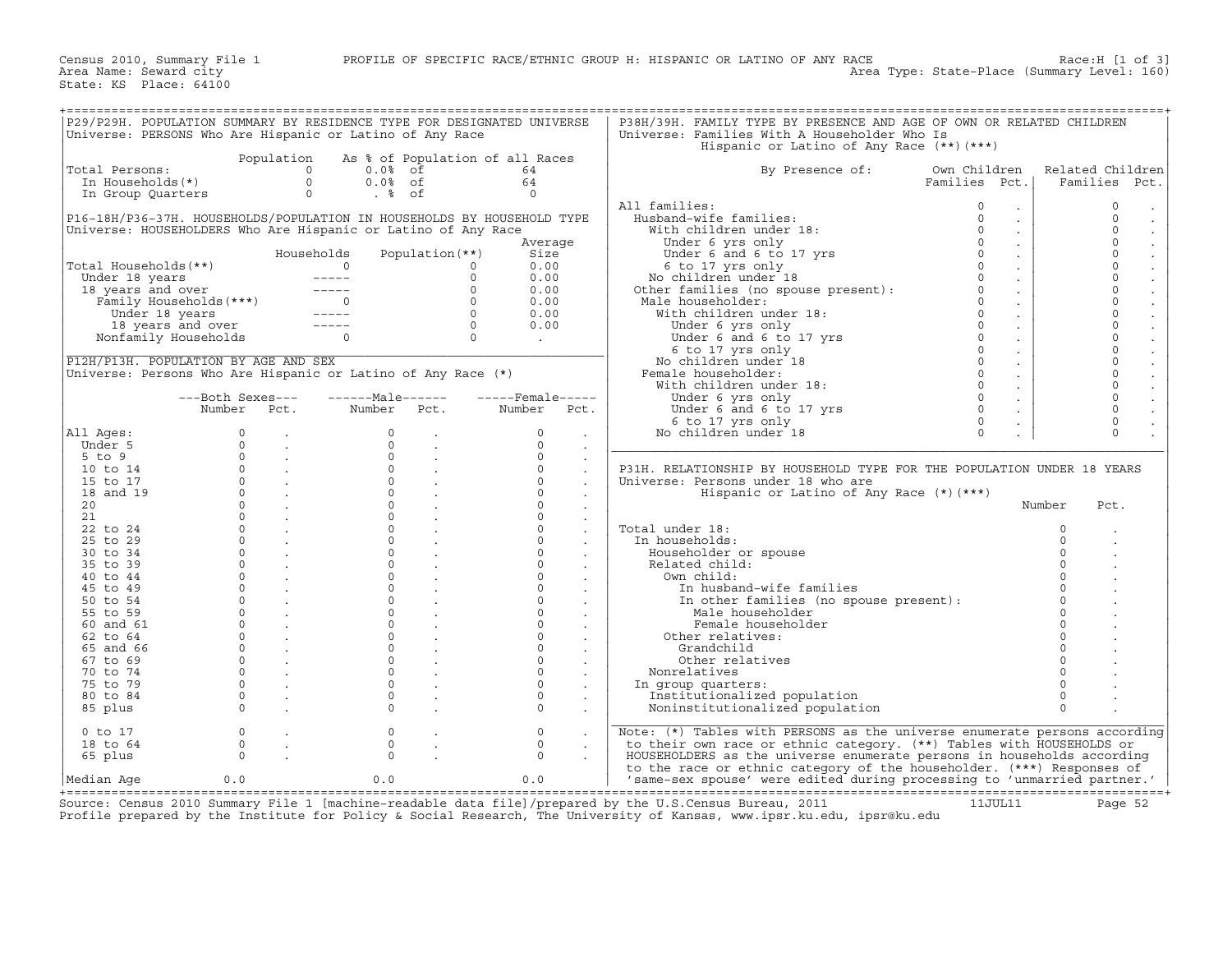+===================================================================================================================================================+|P29H/P34H. RELATIONSHIP BY HOUSEHOLD TYPE FOR ALL PERSONS & PERSONS 65+ | PCT14H. PRESENCE OF MULTIGENERATIONAL HOUSEHOLDS | |Universe: Persons Who Are Hispanic or Latino of Any Race (\*)(\*\*\*) | Universe: Households With A Householder Who Is | | | Hispanic or Latino of Any Race (\*\*) | | All Ages 65 years and over | Number Pct. | | Number Pct. Number Pct. | | | | | Total: 0 100.0 | |Total: 0 . | 0 . | Household has 3 or more generations 0 . | | In households: 0 . | 0 . | Household does not have 3+ generations 0 . | | In family households: 0 . | 0 . | | | Householder: 0 . | 0 . | | | Male 0 . | 0 . |\_\_\_\_\_\_\_\_\_\_\_\_\_\_\_\_\_\_\_\_\_\_\_\_\_\_\_\_\_\_\_\_\_\_\_\_\_\_\_\_\_\_\_\_\_\_\_\_\_\_\_\_\_\_\_\_\_\_\_\_\_\_\_\_\_\_\_\_\_| | Female 0 . | 0 . | | | Spouse 0 . | 0 . | PCT19H. NONRELATIVES BY HOUSEHOLD TYPE (\*)(\*\*\*) | | Parent 0 . | 0 . | Universe: Nonrelatives who are | | Parent−in−law 0 . | 0 . | Hispanic or Latino of Any Race (Total: 0) | | Child: 0 . | | | | Biological 0 . | | In Family In Nonfamily | | Adopted 0 . | | Households Households | | Step 0 . | | Number Pct. Number Pct. | | Grandchild 0 . | | | | Brother or sister 0 . | | Nonrelatives: 0 100.0 0 100.0 | | Son−in−law/daughter−in−law 0 . | | Roomer or boarder 0 . 0 . | | Other relatives (#) 0 . | 0 . | Housemate or roommate 0 . 0 . | | Nonrelatives 0 . | 0 . | Unmarried partner 0 . 0 . | | In nonfamily households: 0 . | 0 . | Other nonrelatives 0 . 0 . | | Male householder: 0 . | 0 . | | | Living alone 0 . | 0 . |\_\_\_\_\_\_\_\_\_\_\_\_\_\_\_\_\_\_\_\_\_\_\_\_\_\_\_\_\_\_\_\_\_\_\_\_\_\_\_\_\_\_\_\_\_\_\_\_\_\_\_\_\_\_\_\_\_\_\_\_\_\_\_\_\_\_\_\_\_| | Not living alone 0 . | 0 . | | | Female householder: 0 . | 0 . | H17H. HOUSING UNITS BY HOUSEHOLDER'S AGE AND TENURE | | Living alone 0 . | 0 . | Universe: Occupied Housing Units With A Householder Who Is | | Not living alone 0 . | 0 . | Hispanic or Latino of Any Race (\*\*) | | Nonrelatives 0 . | 0 . | | | In group quarters: 0 . | 0 . | Age of Owner Occupied Renter Occupied | | Institutionalized 0 . | 0 . | Householder Number Pct. Number Pct. | | Noninstitutionalized 0 . | 0 . | | | | All Ages: 0 100.0 0 100.0 | |(#) For 65 yrs & over, includes children, siblings, etc. not shown separately| 15 to 24 0 . 0 . | | | 25 to 34 0 . 0 . | |\_\_\_\_\_\_\_\_\_\_\_\_\_\_\_\_\_\_\_\_\_\_\_\_\_\_\_\_\_\_\_\_\_\_\_\_\_\_\_\_\_\_\_\_\_\_\_\_\_\_\_\_\_\_\_\_\_\_\_\_\_\_\_\_\_\_\_\_\_\_\_\_\_\_\_\_\_| 35 to 44 0 . 0 . | | | 45 to 54 0 . 0 . | |P18H. HOUSEHOLD TYPE | 55 to 59 0 . 0 . | |Universe: Households with a Householder Who is | 60 to 64 0 . 0 . | | Hispanic or Latino of Any Race (\*\*) | 65 to 74 0 . 0 . | | Number Pct. | 75 to 84 0 . 0 . | | | 85 and over 0 . 0 . | |Total: 0 100.0 |\_\_\_\_\_\_\_\_\_\_\_\_\_\_\_\_\_\_\_\_\_\_\_\_\_\_\_\_\_\_\_\_\_\_\_\_\_\_\_\_\_\_\_\_\_\_\_\_\_\_\_\_\_\_\_\_\_\_\_\_\_\_\_\_\_\_\_\_\_| | Family households(\*\*\*): 0 . | | | Husband−wife families 0 . | Note: (\*) Tables with PERSONS as the universe enumerate persons | | Other families: 0 . | according to their own race or ethnic category. (\*\*) Tables with | | Male householder, no wife present 0 . | HOUSEHOLDS or HOUSEHOLDERS as the universe enumerate persons in | | Female householder, no husband present 0 . | households according to the race or ethnic category of the | | Nonfamily households: 0 . | householder. (\*\*\*) Responses of 'same−sex spouse' were edited | | Householder living alone 0 . | during processing to 'unmarried partner.' | | Householder not living alone 0 . | | | | | | | | +===================================================================================================================================================+Source: Census 2010 Summary File 1 [machine-readable data file]/prepared by the U.S.Census Bureau, 2011 11JUL11 Page 53

Profile prepared by the Institute for Policy & Social Research, The University of Kansas, www.ipsr.ku.edu, ipsr@ku.edu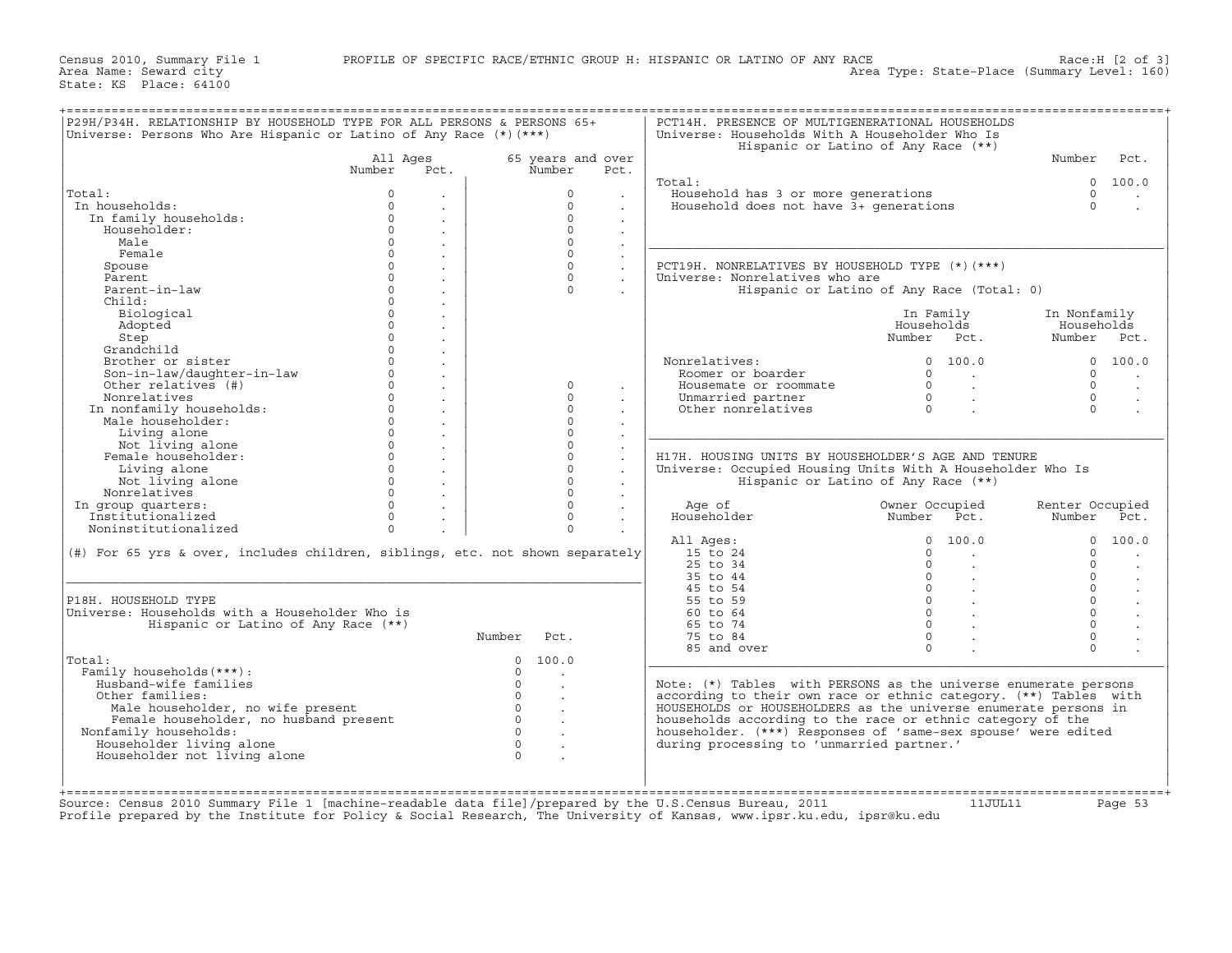| P28H/H16H. HOUSEHOLDS (OCCUPIED HOUSING UNITS) BY HOUSEHOLD SIZE BY TYPE AND BY TENURE<br>Universe: Households (Occupied Housing Units) With A Householder Who Is Hispanic or Latino of Any Race (**) (***)                                                                                                                                                                                                                                                                                                                                |                 |                                                                     |                                                                              |                                         |                                |                                                       |                     |                                               |                                                                                      |       |
|--------------------------------------------------------------------------------------------------------------------------------------------------------------------------------------------------------------------------------------------------------------------------------------------------------------------------------------------------------------------------------------------------------------------------------------------------------------------------------------------------------------------------------------------|-----------------|---------------------------------------------------------------------|------------------------------------------------------------------------------|-----------------------------------------|--------------------------------|-------------------------------------------------------|---------------------|-----------------------------------------------|--------------------------------------------------------------------------------------|-------|
|                                                                                                                                                                                                                                                                                                                                                                                                                                                                                                                                            |                 |                                                                     |                                                                              |                                         |                                |                                                       |                     |                                               |                                                                                      |       |
|                                                                                                                                                                                                                                                                                                                                                                                                                                                                                                                                            |                 |                                                                     |                                                                              |                                         |                                |                                                       |                     |                                               |                                                                                      |       |
|                                                                                                                                                                                                                                                                                                                                                                                                                                                                                                                                            |                 |                                                                     |                                                                              |                                         |                                |                                                       |                     |                                               |                                                                                      |       |
|                                                                                                                                                                                                                                                                                                                                                                                                                                                                                                                                            | All             |                                                                     | Family                                                                       |                                         | Nonfamily                      |                                                       | Owner               |                                               | Renter                                                                               |       |
|                                                                                                                                                                                                                                                                                                                                                                                                                                                                                                                                            | Households      | Pct.                                                                | Households Pct.                                                              |                                         | Households                     | Pct.                                                  | Occupied            | Pct.                                          | Occupied                                                                             | Pct.  |
|                                                                                                                                                                                                                                                                                                                                                                                                                                                                                                                                            |                 |                                                                     |                                                                              |                                         |                                |                                                       |                     |                                               |                                                                                      |       |
|                                                                                                                                                                                                                                                                                                                                                                                                                                                                                                                                            |                 |                                                                     |                                                                              |                                         |                                |                                                       |                     |                                               |                                                                                      |       |
| All household sizes:                                                                                                                                                                                                                                                                                                                                                                                                                                                                                                                       |                 |                                                                     |                                                                              |                                         |                                |                                                       |                     |                                               | $\Omega$                                                                             |       |
| 1-person households                                                                                                                                                                                                                                                                                                                                                                                                                                                                                                                        | $\circ$         | $\sim$                                                              |                                                                              |                                         |                                |                                                       | $\mathbb O$         |                                               | $\circ$                                                                              |       |
| 2-person households                                                                                                                                                                                                                                                                                                                                                                                                                                                                                                                        | $\Omega$        |                                                                     |                                                                              |                                         |                                |                                                       |                     |                                               |                                                                                      |       |
| 3-person households                                                                                                                                                                                                                                                                                                                                                                                                                                                                                                                        |                 |                                                                     |                                                                              |                                         |                                |                                                       |                     |                                               |                                                                                      |       |
| 4-person households                                                                                                                                                                                                                                                                                                                                                                                                                                                                                                                        |                 |                                                                     |                                                                              |                                         |                                |                                                       |                     |                                               |                                                                                      |       |
| 5-person households                                                                                                                                                                                                                                                                                                                                                                                                                                                                                                                        |                 | $\begin{bmatrix} 0 & 0 & 0 \\ 0 & 0 & 0 \\ 0 & 0 & 0 \end{bmatrix}$ |                                                                              |                                         |                                |                                                       |                     |                                               | $\begin{array}{c} 0 \\ 0 \\ \hline \zeta \end{array}$                                |       |
| 6-person households                                                                                                                                                                                                                                                                                                                                                                                                                                                                                                                        |                 | $\begin{array}{ccc} & & & \\ & & & \end{array}$                     |                                                                              |                                         |                                |                                                       | $\Omega$            |                                               |                                                                                      |       |
| 7-or-more person households                                                                                                                                                                                                                                                                                                                                                                                                                                                                                                                |                 | $0 \qquad \qquad$                                                   |                                                                              |                                         |                                |                                                       |                     |                                               |                                                                                      |       |
|                                                                                                                                                                                                                                                                                                                                                                                                                                                                                                                                            |                 |                                                                     |                                                                              |                                         |                                |                                                       |                     |                                               |                                                                                      |       |
| P16H/P17H/P36H/P37H/H11H/H12H. POPULATION IN HOUSEHOLDS AND AVERAGE HOUSEHOLD SIZE BY TYPE AND BY TENURE                                                                                                                                                                                                                                                                                                                                                                                                                                   |                 |                                                                     |                                                                              |                                         |                                |                                                       |                     |                                               |                                                                                      |       |
|                                                                                                                                                                                                                                                                                                                                                                                                                                                                                                                                            |                 |                                                                     |                                                                              |                                         |                                |                                                       |                     |                                               |                                                                                      |       |
| Universe: Population in Households (Occupied Housing Units) With A Householder Who Is Hispanic or Latino of Any Race (**)                                                                                                                                                                                                                                                                                                                                                                                                                  |                 |                                                                     |                                                                              |                                         |                                |                                                       |                     |                                               |                                                                                      |       |
|                                                                                                                                                                                                                                                                                                                                                                                                                                                                                                                                            |                 |                                                                     |                                                                              |                                         |                                |                                                       |                     |                                               |                                                                                      |       |
|                                                                                                                                                                                                                                                                                                                                                                                                                                                                                                                                            | Total           |                                                                     | In                                                                           |                                         | In                             |                                                       | In Owner            |                                               | In Renter                                                                            |       |
|                                                                                                                                                                                                                                                                                                                                                                                                                                                                                                                                            | Population Pct. |                                                                     |                                                                              |                                         | Families Pct. Nonfamilies Pct. |                                                       | Occupied Pct.       |                                               | Occupied Pct.                                                                        |       |
|                                                                                                                                                                                                                                                                                                                                                                                                                                                                                                                                            |                 |                                                                     |                                                                              |                                         |                                |                                                       |                     |                                               |                                                                                      |       |
| $\begin{tabular}{ l l } \hline \texttt{Total population in households} & 0 & 100.0 \\ \hline \texttt{Under 18 years} & 0 & 100.0 \\ 18 years and over & 0 & 100.0 \\ \texttt{Average House} & 0 & 100.0 \\ \texttt{Under 18 years} & 0.00 & --- \\ 18 years and over & 0.00 & --- \\ \hline \end{tabular}$                                                                                                                                                                                                                                 |                 |                                                                     | $\sim$ 0                                                                     |                                         | $\Omega$                       |                                                       | $\Omega$            |                                               | $\Omega$                                                                             |       |
|                                                                                                                                                                                                                                                                                                                                                                                                                                                                                                                                            |                 |                                                                     | $\circ$                                                                      | $\mathcal{L}^{\text{max}}_{\text{max}}$ |                                | ______                                                |                     |                                               |                                                                                      |       |
|                                                                                                                                                                                                                                                                                                                                                                                                                                                                                                                                            |                 |                                                                     | $\overline{0}$                                                               |                                         |                                |                                                       | $- - - - -$         |                                               | $\frac{1}{2}$                                                                        |       |
|                                                                                                                                                                                                                                                                                                                                                                                                                                                                                                                                            |                 |                                                                     |                                                                              |                                         | <b>Contractor</b>              |                                                       |                     | $0.00$ -----                                  | $0.00 - - - - -$                                                                     |       |
|                                                                                                                                                                                                                                                                                                                                                                                                                                                                                                                                            |                 |                                                                     | $0.00$ -----<br>0.00 -----                                                   |                                         |                                |                                                       |                     |                                               | $\frac{1}{2}$                                                                        |       |
|                                                                                                                                                                                                                                                                                                                                                                                                                                                                                                                                            |                 |                                                                     |                                                                              | $0.00$ -----                            |                                |                                                       |                     |                                               |                                                                                      |       |
|                                                                                                                                                                                                                                                                                                                                                                                                                                                                                                                                            |                 |                                                                     |                                                                              |                                         |                                |                                                       |                     |                                               |                                                                                      |       |
|                                                                                                                                                                                                                                                                                                                                                                                                                                                                                                                                            |                 |                                                                     | PCT20/PCT22H. GROUP QUARTERS POPULATION BY SEX BY AGE BY GROUP QUARTERS TYPE |                                         |                                |                                                       |                     |                                               |                                                                                      |       |
|                                                                                                                                                                                                                                                                                                                                                                                                                                                                                                                                            |                 |                                                                     |                                                                              |                                         |                                |                                                       |                     |                                               |                                                                                      |       |
|                                                                                                                                                                                                                                                                                                                                                                                                                                                                                                                                            |                 |                                                                     |                                                                              |                                         |                                |                                                       |                     |                                               |                                                                                      |       |
|                                                                                                                                                                                                                                                                                                                                                                                                                                                                                                                                            |                 |                                                                     |                                                                              |                                         |                                |                                                       |                     |                                               | ---- All Ages ----       ------------------- 18 Years and Over --------------------- |       |
|                                                                                                                                                                                                                                                                                                                                                                                                                                                                                                                                            |                 |                                                                     |                                                                              |                                         |                                |                                                       | Pct. of             |                                               | Pct. of Pct. of                                                                      |       |
|                                                                                                                                                                                                                                                                                                                                                                                                                                                                                                                                            |                 |                                                                     |                                                                              |                                         |                                | A11                                                   |                     | Total                                         |                                                                                      | Total |
|                                                                                                                                                                                                                                                                                                                                                                                                                                                                                                                                            |                 |                                                                     | Number                                                                       |                                         | Pct. Total                     |                                                       | All To<br>Ages Male |                                               |                                                                                      | $18+$ |
|                                                                                                                                                                                                                                                                                                                                                                                                                                                                                                                                            |                 |                                                                     |                                                                              |                                         |                                |                                                       |                     |                                               |                                                                                      |       |
|                                                                                                                                                                                                                                                                                                                                                                                                                                                                                                                                            |                 |                                                                     | $\circ$                                                                      | 100.0                                   | $\overline{0}$                 |                                                       | $\circ$             |                                               | $\Omega$                                                                             |       |
| Institutionalized population:                                                                                                                                                                                                                                                                                                                                                                                                                                                                                                              |                 |                                                                     | $\overline{0}$                                                               | $\sim 10^{-11}$                         |                                |                                                       | $\overline{0}$      |                                               | $\circ$                                                                              |       |
| Correctional facilities for adults                                                                                                                                                                                                                                                                                                                                                                                                                                                                                                         |                 |                                                                     | $\overline{0}$                                                               |                                         |                                |                                                       |                     |                                               | $\Omega$                                                                             |       |
| Juvenile facilities                                                                                                                                                                                                                                                                                                                                                                                                                                                                                                                        |                 |                                                                     |                                                                              |                                         |                                |                                                       |                     |                                               | $\mathbf{0}$                                                                         |       |
|                                                                                                                                                                                                                                                                                                                                                                                                                                                                                                                                            |                 |                                                                     |                                                                              |                                         |                                |                                                       |                     |                                               | $\circ$                                                                              |       |
| Nursing facilities/skilled-nursing facilities                                                                                                                                                                                                                                                                                                                                                                                                                                                                                              |                 |                                                                     |                                                                              |                                         |                                |                                                       |                     |                                               | $\Omega$                                                                             |       |
| Other institutional facilities                                                                                                                                                                                                                                                                                                                                                                                                                                                                                                             |                 |                                                                     |                                                                              |                                         |                                |                                                       |                     |                                               |                                                                                      |       |
|                                                                                                                                                                                                                                                                                                                                                                                                                                                                                                                                            |                 |                                                                     |                                                                              |                                         |                                |                                                       |                     |                                               | $\Omega$                                                                             |       |
| Noninstitutionalized population:<br>College/university student housing                                                                                                                                                                                                                                                                                                                                                                                                                                                                     |                 |                                                                     |                                                                              |                                         |                                |                                                       |                     | $\begin{array}{ccccccc}\n0 & & & \end{array}$ | $\mathbf{0}$                                                                         |       |
| Military quarters                                                                                                                                                                                                                                                                                                                                                                                                                                                                                                                          |                 |                                                                     | $\Omega$                                                                     |                                         |                                | $\begin{matrix} 0 & & \cdot \\ & & 0 \\ \end{matrix}$ | $\Omega$            |                                               | $\Omega$                                                                             |       |
| Other noninstitutional facilities                                                                                                                                                                                                                                                                                                                                                                                                                                                                                                          |                 |                                                                     | $\Omega$                                                                     |                                         |                                |                                                       | $\Omega$            |                                               | $\Omega$                                                                             |       |
| Universe: Population in group quarters for persons who are Hispanic or Latino of Any Race (*)<br>All types of group quarters:<br>Note: (*) Tables with PERSONS as the universe enumerate persons according to their own race or ethnic category. (**) Tables with HOUSEHOLDS<br>or HOUSEHOLDERS as the universe enumerate persons in households according to the race or ethnic category of the householder.<br>(***) Same-sex couple households are included in the family households category if there is at least one additional person |                 |                                                                     |                                                                              |                                         |                                |                                                       |                     |                                               |                                                                                      |       |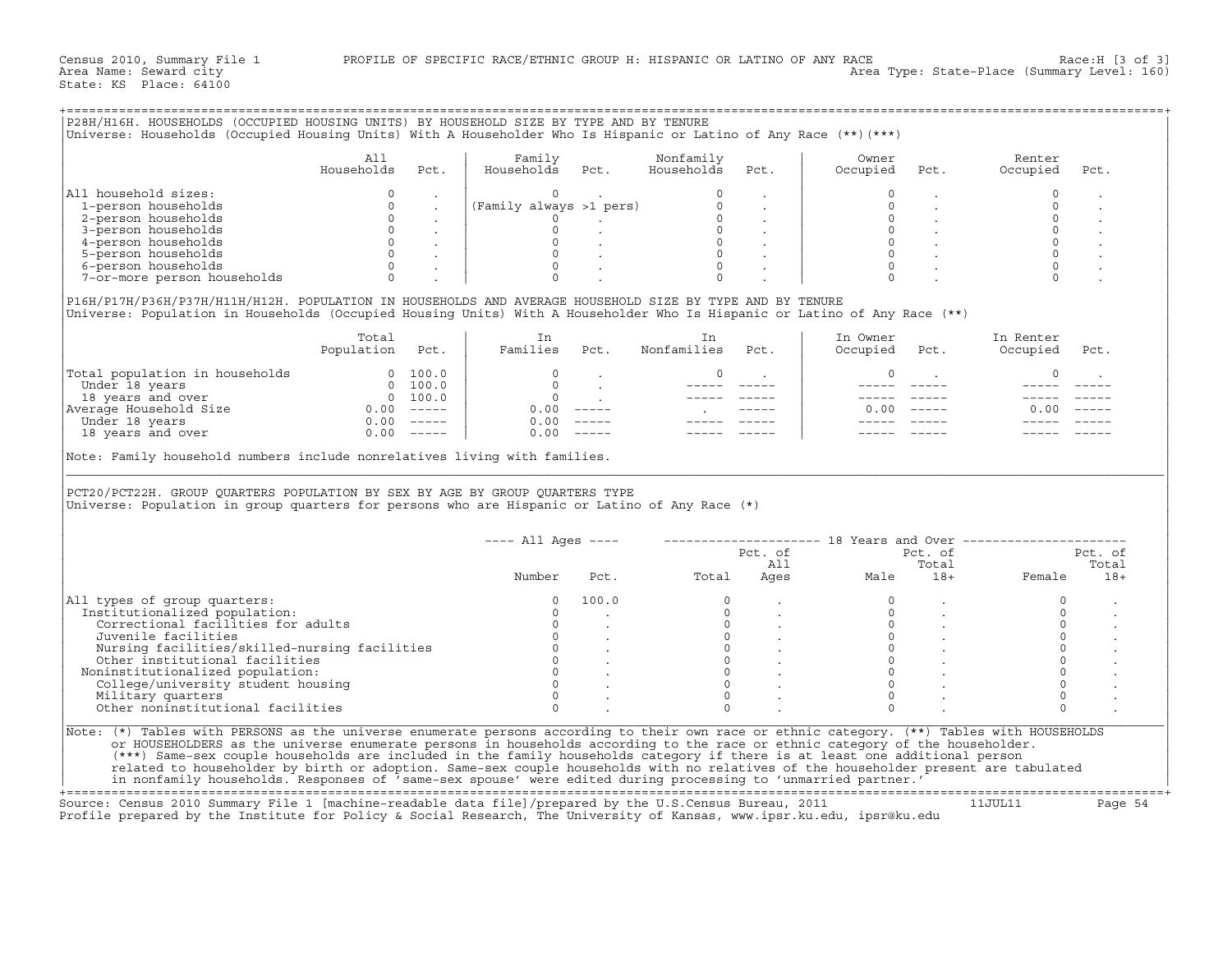| P29/P29I. POPULATION SUMMARY BY RESIDENCE TYPE FOR DESIGNATED UNIVERSE<br>P38I/39I. FAMILY TYPE BY PRESENCE AND AGE OF OWN OR RELATED CHILDREN<br>Universe: PERSONS Who Are White Alone, Not Hispanic or Latino<br>Universe: Families With A Householder Who Is<br>White Alone, Not Hispanic or Latino (**) (***)<br>Population As % of Population of all Races<br>64 100.0% of<br>By Presence of:<br>Total Persons:<br>64<br>Own Children<br>Related Children<br>64<br>Families Pct.<br>Families Pct.<br>$\overline{0}$<br>All families:<br>All families:<br>Husband-wife families:<br>Husband-wife families:<br>Under 6 yrs only<br>Under 6 and 6 to 17 yrs<br>6 to 17 yrs only<br>No children under 18<br>No children in the range of the state of the state of the families (no gouse<br>16 100.0<br>P16-18I/P36-37I. HOUSEHOLDS/POPULATION IN HOUSEHOLDS BY HOUSEHOLD TYPE<br>12 75.0<br>Universe: HOUSEHOLDERS Who Are White Alone, Not Hispanic or Latino<br>$\overline{4}$<br>25.0<br>$\Omega$<br>0.0<br>Average<br>$\mathbf{1}$<br>Households<br>Population (**)<br>6.3<br>Size<br>$\mathcal{E}$<br>Total Households(**)<br>otal Households (**)<br>Under 18 years<br>18 years and over<br>Family Households (***)<br>16 years and over<br>16 years<br>16 years<br>16 years and over<br>15 years and over<br>15 years and over<br>15 16 16 16 16<br>16 16 16 16<br>16 16 16<br>16 16<br>2.06<br>18.8<br>8<br>50.0<br>0.48<br>4<br>25.0<br>1.58<br>2<br>12.5<br>3.00<br>0.94<br>$\Omega$<br>0.0<br>$\Omega$<br>0.0<br>2.06<br>$\Omega$<br>0.0<br>1.07<br>$\overline{0}$<br>0.0<br>P12I/P13I. POPULATION BY AGE AND SEX<br>2, 12.5<br>Universe: Persons Who Are White Alone, Not Hispanic or Latino (*)<br>2, 12.5<br>$\mathbf{1}$<br>6.3<br>$\Omega$<br>---Both Sexes---<br>0.0<br>$\Omega$<br>0.0<br>Number<br>Pct.<br>Number<br>Pct.<br>Number Pct.<br>$\mathbf{1}$<br>6.3<br>Number Pct. Number Pct.<br>64 100.0 37 100.0<br>6 9.4 0 0.0<br>5 7.8 4 10.8<br>2 3.1<br>2 3.1<br>2 3.1<br>1 1.6 1 2.7<br>6 9.4 4 10.8<br>4 6.3 4 10.8<br>4 6.3 3 8.1<br>4 6.3 3 8.1<br>4 6.3<br>1 2.7<br>4 6.3<br>1 2.7<br>4 6.3<br>3 8.1<br>4 6.3<br>1 2.7<br>4 10.8<br><br>27 100.0<br>2 7.4<br>2 7.4<br>3 11.1<br>1 3.7<br>0 0.0<br>0 0.0<br>0 0.0<br>0 0.0<br>0 0.0<br>2 7.4<br>3 11.1<br>1 3.7<br>1 3.7<br>1 3.7<br>1 3.7<br>1 3.7<br>1 3.7<br>3 11.1<br>1 3.7<br>2 0.0<br>0 0.0<br>2 0.0<br>2 0.0<br>2 0.0<br>2 0.0<br>2 0.0<br>2 0.0<br>3 11.1<br>3 .7<br>1 3.7<br><br>1<br>6.3<br>All Ages:<br>Under 5<br>$5$ to $9$<br>P31I. RELATIONSHIP BY HOUSEHOLD TYPE FOR THE POPULATION UNDER 18 YEARS<br>10 to 14<br>15 to 17<br>Universe: Persons under 18 who are<br>18 and 19<br>White Alone, Not Hispanic or Latino $(*)$ $(***)$<br>Number<br>20<br>Pct.<br>21<br>al under 18:<br>n households:<br>Householder or spouse<br>0<br>Related child:<br>0wn child:<br>15<br>15<br>16<br>In husband-wife families<br>In other families (no spouse present):<br>14<br>14<br>Male householder<br>0<br>22 to 24<br>Total under 18:<br>100.0<br>25 to 29<br>100.0<br>In households:<br>0.0<br>30 to 34<br>35 to 39<br>100.0<br>100.0<br>40 to 44<br>93.3<br>45 to 49<br>50 to 54<br>6.7<br>0.0<br>55 to 59<br>$\mathcal{L}$ - $\mathcal{L}$ and $\mathcal{L}$ :<br>$\overline{1}$<br>Female householder<br>6.7<br>60 and 61<br>$\Omega$<br>0.0<br>62 to 64<br>Other relatives:<br>$\circ$<br>0.0<br>65 and 66<br>Grandchild<br>$\circ$<br>0.0<br>67 to 69<br>Other relatives<br>$\Omega$<br>70 to 74<br>0.0<br>Nonrelatives<br>$\circ$<br>75 to 79<br>0.0<br>In group quarters:<br>$\Omega$<br>80 to 84<br>0.0<br>Institutionalized population<br>$\Omega$<br>0.0<br>$\Omega$<br>0.0<br>85 plus<br>Noninstitutionalized population<br>Note: (*) Tables with PERSONS as the universe enumerate persons according<br>8 <sup>1</sup><br>$0$ to $17$<br>15<br>23.4<br>$\overline{7}$<br>18.9<br>29.6<br>59.5<br>to their own race or ethnic category. (**) Tables with HOUSEHOLDS or<br>18 to 64<br>34 53.1<br>22<br>12<br>44.4<br>23.4<br>$\overline{7}$<br>25.9<br>65 plus<br>15<br>21.6<br>HOUSEHOLDERS as the universe enumerate persons in households according<br>to the race or ethnic category of the householder. (***) Responses of |  |  |  |  |  |  |
|-------------------------------------------------------------------------------------------------------------------------------------------------------------------------------------------------------------------------------------------------------------------------------------------------------------------------------------------------------------------------------------------------------------------------------------------------------------------------------------------------------------------------------------------------------------------------------------------------------------------------------------------------------------------------------------------------------------------------------------------------------------------------------------------------------------------------------------------------------------------------------------------------------------------------------------------------------------------------------------------------------------------------------------------------------------------------------------------------------------------------------------------------------------------------------------------------------------------------------------------------------------------------------------------------------------------------------------------------------------------------------------------------------------------------------------------------------------------------------------------------------------------------------------------------------------------------------------------------------------------------------------------------------------------------------------------------------------------------------------------------------------------------------------------------------------------------------------------------------------------------------------------------------------------------------------------------------------------------------------------------------------------------------------------------------------------------------------------------------------------------------------------------------------------------------------------------------------------------------------------------------------------------------------------------------------------------------------------------------------------------------------------------------------------------------------------------------------------------------------------------------------------------------------------------------------------------------------------------------------------------------------------------------------------------------------------------------------------------------------------------------------------------------------------------------------------------------------------------------------------------------------------------------------------------------------------------------------------------------------------------------------------------------------------------------------------------------------------------------------------------------------------------------------------------------------------------------------------------------------------------------------------------------------------------------------------------------------------------------------------------------------------------------------------------------------------------------------------------------------------------------------------------------------------------------------------------------------------------------------------------------------------------------------------------------------------------------------------------------------------------------------------------------------------------------------------------------------------------------------------------------------------------------------------------------------------------------------------------------------------------------------------------------------------------------------------------------------------------------------------------------------------------------------------------------------------------------------------------------|--|--|--|--|--|--|
|                                                                                                                                                                                                                                                                                                                                                                                                                                                                                                                                                                                                                                                                                                                                                                                                                                                                                                                                                                                                                                                                                                                                                                                                                                                                                                                                                                                                                                                                                                                                                                                                                                                                                                                                                                                                                                                                                                                                                                                                                                                                                                                                                                                                                                                                                                                                                                                                                                                                                                                                                                                                                                                                                                                                                                                                                                                                                                                                                                                                                                                                                                                                                                                                                                                                                                                                                                                                                                                                                                                                                                                                                                                                                                                                                                                                                                                                                                                                                                                                                                                                                                                                                                                                                               |  |  |  |  |  |  |
|                                                                                                                                                                                                                                                                                                                                                                                                                                                                                                                                                                                                                                                                                                                                                                                                                                                                                                                                                                                                                                                                                                                                                                                                                                                                                                                                                                                                                                                                                                                                                                                                                                                                                                                                                                                                                                                                                                                                                                                                                                                                                                                                                                                                                                                                                                                                                                                                                                                                                                                                                                                                                                                                                                                                                                                                                                                                                                                                                                                                                                                                                                                                                                                                                                                                                                                                                                                                                                                                                                                                                                                                                                                                                                                                                                                                                                                                                                                                                                                                                                                                                                                                                                                                                               |  |  |  |  |  |  |
|                                                                                                                                                                                                                                                                                                                                                                                                                                                                                                                                                                                                                                                                                                                                                                                                                                                                                                                                                                                                                                                                                                                                                                                                                                                                                                                                                                                                                                                                                                                                                                                                                                                                                                                                                                                                                                                                                                                                                                                                                                                                                                                                                                                                                                                                                                                                                                                                                                                                                                                                                                                                                                                                                                                                                                                                                                                                                                                                                                                                                                                                                                                                                                                                                                                                                                                                                                                                                                                                                                                                                                                                                                                                                                                                                                                                                                                                                                                                                                                                                                                                                                                                                                                                                               |  |  |  |  |  |  |
|                                                                                                                                                                                                                                                                                                                                                                                                                                                                                                                                                                                                                                                                                                                                                                                                                                                                                                                                                                                                                                                                                                                                                                                                                                                                                                                                                                                                                                                                                                                                                                                                                                                                                                                                                                                                                                                                                                                                                                                                                                                                                                                                                                                                                                                                                                                                                                                                                                                                                                                                                                                                                                                                                                                                                                                                                                                                                                                                                                                                                                                                                                                                                                                                                                                                                                                                                                                                                                                                                                                                                                                                                                                                                                                                                                                                                                                                                                                                                                                                                                                                                                                                                                                                                               |  |  |  |  |  |  |
|                                                                                                                                                                                                                                                                                                                                                                                                                                                                                                                                                                                                                                                                                                                                                                                                                                                                                                                                                                                                                                                                                                                                                                                                                                                                                                                                                                                                                                                                                                                                                                                                                                                                                                                                                                                                                                                                                                                                                                                                                                                                                                                                                                                                                                                                                                                                                                                                                                                                                                                                                                                                                                                                                                                                                                                                                                                                                                                                                                                                                                                                                                                                                                                                                                                                                                                                                                                                                                                                                                                                                                                                                                                                                                                                                                                                                                                                                                                                                                                                                                                                                                                                                                                                                               |  |  |  |  |  |  |
|                                                                                                                                                                                                                                                                                                                                                                                                                                                                                                                                                                                                                                                                                                                                                                                                                                                                                                                                                                                                                                                                                                                                                                                                                                                                                                                                                                                                                                                                                                                                                                                                                                                                                                                                                                                                                                                                                                                                                                                                                                                                                                                                                                                                                                                                                                                                                                                                                                                                                                                                                                                                                                                                                                                                                                                                                                                                                                                                                                                                                                                                                                                                                                                                                                                                                                                                                                                                                                                                                                                                                                                                                                                                                                                                                                                                                                                                                                                                                                                                                                                                                                                                                                                                                               |  |  |  |  |  |  |
|                                                                                                                                                                                                                                                                                                                                                                                                                                                                                                                                                                                                                                                                                                                                                                                                                                                                                                                                                                                                                                                                                                                                                                                                                                                                                                                                                                                                                                                                                                                                                                                                                                                                                                                                                                                                                                                                                                                                                                                                                                                                                                                                                                                                                                                                                                                                                                                                                                                                                                                                                                                                                                                                                                                                                                                                                                                                                                                                                                                                                                                                                                                                                                                                                                                                                                                                                                                                                                                                                                                                                                                                                                                                                                                                                                                                                                                                                                                                                                                                                                                                                                                                                                                                                               |  |  |  |  |  |  |
|                                                                                                                                                                                                                                                                                                                                                                                                                                                                                                                                                                                                                                                                                                                                                                                                                                                                                                                                                                                                                                                                                                                                                                                                                                                                                                                                                                                                                                                                                                                                                                                                                                                                                                                                                                                                                                                                                                                                                                                                                                                                                                                                                                                                                                                                                                                                                                                                                                                                                                                                                                                                                                                                                                                                                                                                                                                                                                                                                                                                                                                                                                                                                                                                                                                                                                                                                                                                                                                                                                                                                                                                                                                                                                                                                                                                                                                                                                                                                                                                                                                                                                                                                                                                                               |  |  |  |  |  |  |
|                                                                                                                                                                                                                                                                                                                                                                                                                                                                                                                                                                                                                                                                                                                                                                                                                                                                                                                                                                                                                                                                                                                                                                                                                                                                                                                                                                                                                                                                                                                                                                                                                                                                                                                                                                                                                                                                                                                                                                                                                                                                                                                                                                                                                                                                                                                                                                                                                                                                                                                                                                                                                                                                                                                                                                                                                                                                                                                                                                                                                                                                                                                                                                                                                                                                                                                                                                                                                                                                                                                                                                                                                                                                                                                                                                                                                                                                                                                                                                                                                                                                                                                                                                                                                               |  |  |  |  |  |  |
|                                                                                                                                                                                                                                                                                                                                                                                                                                                                                                                                                                                                                                                                                                                                                                                                                                                                                                                                                                                                                                                                                                                                                                                                                                                                                                                                                                                                                                                                                                                                                                                                                                                                                                                                                                                                                                                                                                                                                                                                                                                                                                                                                                                                                                                                                                                                                                                                                                                                                                                                                                                                                                                                                                                                                                                                                                                                                                                                                                                                                                                                                                                                                                                                                                                                                                                                                                                                                                                                                                                                                                                                                                                                                                                                                                                                                                                                                                                                                                                                                                                                                                                                                                                                                               |  |  |  |  |  |  |
|                                                                                                                                                                                                                                                                                                                                                                                                                                                                                                                                                                                                                                                                                                                                                                                                                                                                                                                                                                                                                                                                                                                                                                                                                                                                                                                                                                                                                                                                                                                                                                                                                                                                                                                                                                                                                                                                                                                                                                                                                                                                                                                                                                                                                                                                                                                                                                                                                                                                                                                                                                                                                                                                                                                                                                                                                                                                                                                                                                                                                                                                                                                                                                                                                                                                                                                                                                                                                                                                                                                                                                                                                                                                                                                                                                                                                                                                                                                                                                                                                                                                                                                                                                                                                               |  |  |  |  |  |  |
|                                                                                                                                                                                                                                                                                                                                                                                                                                                                                                                                                                                                                                                                                                                                                                                                                                                                                                                                                                                                                                                                                                                                                                                                                                                                                                                                                                                                                                                                                                                                                                                                                                                                                                                                                                                                                                                                                                                                                                                                                                                                                                                                                                                                                                                                                                                                                                                                                                                                                                                                                                                                                                                                                                                                                                                                                                                                                                                                                                                                                                                                                                                                                                                                                                                                                                                                                                                                                                                                                                                                                                                                                                                                                                                                                                                                                                                                                                                                                                                                                                                                                                                                                                                                                               |  |  |  |  |  |  |
|                                                                                                                                                                                                                                                                                                                                                                                                                                                                                                                                                                                                                                                                                                                                                                                                                                                                                                                                                                                                                                                                                                                                                                                                                                                                                                                                                                                                                                                                                                                                                                                                                                                                                                                                                                                                                                                                                                                                                                                                                                                                                                                                                                                                                                                                                                                                                                                                                                                                                                                                                                                                                                                                                                                                                                                                                                                                                                                                                                                                                                                                                                                                                                                                                                                                                                                                                                                                                                                                                                                                                                                                                                                                                                                                                                                                                                                                                                                                                                                                                                                                                                                                                                                                                               |  |  |  |  |  |  |
|                                                                                                                                                                                                                                                                                                                                                                                                                                                                                                                                                                                                                                                                                                                                                                                                                                                                                                                                                                                                                                                                                                                                                                                                                                                                                                                                                                                                                                                                                                                                                                                                                                                                                                                                                                                                                                                                                                                                                                                                                                                                                                                                                                                                                                                                                                                                                                                                                                                                                                                                                                                                                                                                                                                                                                                                                                                                                                                                                                                                                                                                                                                                                                                                                                                                                                                                                                                                                                                                                                                                                                                                                                                                                                                                                                                                                                                                                                                                                                                                                                                                                                                                                                                                                               |  |  |  |  |  |  |
|                                                                                                                                                                                                                                                                                                                                                                                                                                                                                                                                                                                                                                                                                                                                                                                                                                                                                                                                                                                                                                                                                                                                                                                                                                                                                                                                                                                                                                                                                                                                                                                                                                                                                                                                                                                                                                                                                                                                                                                                                                                                                                                                                                                                                                                                                                                                                                                                                                                                                                                                                                                                                                                                                                                                                                                                                                                                                                                                                                                                                                                                                                                                                                                                                                                                                                                                                                                                                                                                                                                                                                                                                                                                                                                                                                                                                                                                                                                                                                                                                                                                                                                                                                                                                               |  |  |  |  |  |  |
|                                                                                                                                                                                                                                                                                                                                                                                                                                                                                                                                                                                                                                                                                                                                                                                                                                                                                                                                                                                                                                                                                                                                                                                                                                                                                                                                                                                                                                                                                                                                                                                                                                                                                                                                                                                                                                                                                                                                                                                                                                                                                                                                                                                                                                                                                                                                                                                                                                                                                                                                                                                                                                                                                                                                                                                                                                                                                                                                                                                                                                                                                                                                                                                                                                                                                                                                                                                                                                                                                                                                                                                                                                                                                                                                                                                                                                                                                                                                                                                                                                                                                                                                                                                                                               |  |  |  |  |  |  |
|                                                                                                                                                                                                                                                                                                                                                                                                                                                                                                                                                                                                                                                                                                                                                                                                                                                                                                                                                                                                                                                                                                                                                                                                                                                                                                                                                                                                                                                                                                                                                                                                                                                                                                                                                                                                                                                                                                                                                                                                                                                                                                                                                                                                                                                                                                                                                                                                                                                                                                                                                                                                                                                                                                                                                                                                                                                                                                                                                                                                                                                                                                                                                                                                                                                                                                                                                                                                                                                                                                                                                                                                                                                                                                                                                                                                                                                                                                                                                                                                                                                                                                                                                                                                                               |  |  |  |  |  |  |
|                                                                                                                                                                                                                                                                                                                                                                                                                                                                                                                                                                                                                                                                                                                                                                                                                                                                                                                                                                                                                                                                                                                                                                                                                                                                                                                                                                                                                                                                                                                                                                                                                                                                                                                                                                                                                                                                                                                                                                                                                                                                                                                                                                                                                                                                                                                                                                                                                                                                                                                                                                                                                                                                                                                                                                                                                                                                                                                                                                                                                                                                                                                                                                                                                                                                                                                                                                                                                                                                                                                                                                                                                                                                                                                                                                                                                                                                                                                                                                                                                                                                                                                                                                                                                               |  |  |  |  |  |  |
|                                                                                                                                                                                                                                                                                                                                                                                                                                                                                                                                                                                                                                                                                                                                                                                                                                                                                                                                                                                                                                                                                                                                                                                                                                                                                                                                                                                                                                                                                                                                                                                                                                                                                                                                                                                                                                                                                                                                                                                                                                                                                                                                                                                                                                                                                                                                                                                                                                                                                                                                                                                                                                                                                                                                                                                                                                                                                                                                                                                                                                                                                                                                                                                                                                                                                                                                                                                                                                                                                                                                                                                                                                                                                                                                                                                                                                                                                                                                                                                                                                                                                                                                                                                                                               |  |  |  |  |  |  |
|                                                                                                                                                                                                                                                                                                                                                                                                                                                                                                                                                                                                                                                                                                                                                                                                                                                                                                                                                                                                                                                                                                                                                                                                                                                                                                                                                                                                                                                                                                                                                                                                                                                                                                                                                                                                                                                                                                                                                                                                                                                                                                                                                                                                                                                                                                                                                                                                                                                                                                                                                                                                                                                                                                                                                                                                                                                                                                                                                                                                                                                                                                                                                                                                                                                                                                                                                                                                                                                                                                                                                                                                                                                                                                                                                                                                                                                                                                                                                                                                                                                                                                                                                                                                                               |  |  |  |  |  |  |
|                                                                                                                                                                                                                                                                                                                                                                                                                                                                                                                                                                                                                                                                                                                                                                                                                                                                                                                                                                                                                                                                                                                                                                                                                                                                                                                                                                                                                                                                                                                                                                                                                                                                                                                                                                                                                                                                                                                                                                                                                                                                                                                                                                                                                                                                                                                                                                                                                                                                                                                                                                                                                                                                                                                                                                                                                                                                                                                                                                                                                                                                                                                                                                                                                                                                                                                                                                                                                                                                                                                                                                                                                                                                                                                                                                                                                                                                                                                                                                                                                                                                                                                                                                                                                               |  |  |  |  |  |  |
|                                                                                                                                                                                                                                                                                                                                                                                                                                                                                                                                                                                                                                                                                                                                                                                                                                                                                                                                                                                                                                                                                                                                                                                                                                                                                                                                                                                                                                                                                                                                                                                                                                                                                                                                                                                                                                                                                                                                                                                                                                                                                                                                                                                                                                                                                                                                                                                                                                                                                                                                                                                                                                                                                                                                                                                                                                                                                                                                                                                                                                                                                                                                                                                                                                                                                                                                                                                                                                                                                                                                                                                                                                                                                                                                                                                                                                                                                                                                                                                                                                                                                                                                                                                                                               |  |  |  |  |  |  |
|                                                                                                                                                                                                                                                                                                                                                                                                                                                                                                                                                                                                                                                                                                                                                                                                                                                                                                                                                                                                                                                                                                                                                                                                                                                                                                                                                                                                                                                                                                                                                                                                                                                                                                                                                                                                                                                                                                                                                                                                                                                                                                                                                                                                                                                                                                                                                                                                                                                                                                                                                                                                                                                                                                                                                                                                                                                                                                                                                                                                                                                                                                                                                                                                                                                                                                                                                                                                                                                                                                                                                                                                                                                                                                                                                                                                                                                                                                                                                                                                                                                                                                                                                                                                                               |  |  |  |  |  |  |
|                                                                                                                                                                                                                                                                                                                                                                                                                                                                                                                                                                                                                                                                                                                                                                                                                                                                                                                                                                                                                                                                                                                                                                                                                                                                                                                                                                                                                                                                                                                                                                                                                                                                                                                                                                                                                                                                                                                                                                                                                                                                                                                                                                                                                                                                                                                                                                                                                                                                                                                                                                                                                                                                                                                                                                                                                                                                                                                                                                                                                                                                                                                                                                                                                                                                                                                                                                                                                                                                                                                                                                                                                                                                                                                                                                                                                                                                                                                                                                                                                                                                                                                                                                                                                               |  |  |  |  |  |  |
|                                                                                                                                                                                                                                                                                                                                                                                                                                                                                                                                                                                                                                                                                                                                                                                                                                                                                                                                                                                                                                                                                                                                                                                                                                                                                                                                                                                                                                                                                                                                                                                                                                                                                                                                                                                                                                                                                                                                                                                                                                                                                                                                                                                                                                                                                                                                                                                                                                                                                                                                                                                                                                                                                                                                                                                                                                                                                                                                                                                                                                                                                                                                                                                                                                                                                                                                                                                                                                                                                                                                                                                                                                                                                                                                                                                                                                                                                                                                                                                                                                                                                                                                                                                                                               |  |  |  |  |  |  |
|                                                                                                                                                                                                                                                                                                                                                                                                                                                                                                                                                                                                                                                                                                                                                                                                                                                                                                                                                                                                                                                                                                                                                                                                                                                                                                                                                                                                                                                                                                                                                                                                                                                                                                                                                                                                                                                                                                                                                                                                                                                                                                                                                                                                                                                                                                                                                                                                                                                                                                                                                                                                                                                                                                                                                                                                                                                                                                                                                                                                                                                                                                                                                                                                                                                                                                                                                                                                                                                                                                                                                                                                                                                                                                                                                                                                                                                                                                                                                                                                                                                                                                                                                                                                                               |  |  |  |  |  |  |
|                                                                                                                                                                                                                                                                                                                                                                                                                                                                                                                                                                                                                                                                                                                                                                                                                                                                                                                                                                                                                                                                                                                                                                                                                                                                                                                                                                                                                                                                                                                                                                                                                                                                                                                                                                                                                                                                                                                                                                                                                                                                                                                                                                                                                                                                                                                                                                                                                                                                                                                                                                                                                                                                                                                                                                                                                                                                                                                                                                                                                                                                                                                                                                                                                                                                                                                                                                                                                                                                                                                                                                                                                                                                                                                                                                                                                                                                                                                                                                                                                                                                                                                                                                                                                               |  |  |  |  |  |  |
|                                                                                                                                                                                                                                                                                                                                                                                                                                                                                                                                                                                                                                                                                                                                                                                                                                                                                                                                                                                                                                                                                                                                                                                                                                                                                                                                                                                                                                                                                                                                                                                                                                                                                                                                                                                                                                                                                                                                                                                                                                                                                                                                                                                                                                                                                                                                                                                                                                                                                                                                                                                                                                                                                                                                                                                                                                                                                                                                                                                                                                                                                                                                                                                                                                                                                                                                                                                                                                                                                                                                                                                                                                                                                                                                                                                                                                                                                                                                                                                                                                                                                                                                                                                                                               |  |  |  |  |  |  |
|                                                                                                                                                                                                                                                                                                                                                                                                                                                                                                                                                                                                                                                                                                                                                                                                                                                                                                                                                                                                                                                                                                                                                                                                                                                                                                                                                                                                                                                                                                                                                                                                                                                                                                                                                                                                                                                                                                                                                                                                                                                                                                                                                                                                                                                                                                                                                                                                                                                                                                                                                                                                                                                                                                                                                                                                                                                                                                                                                                                                                                                                                                                                                                                                                                                                                                                                                                                                                                                                                                                                                                                                                                                                                                                                                                                                                                                                                                                                                                                                                                                                                                                                                                                                                               |  |  |  |  |  |  |
|                                                                                                                                                                                                                                                                                                                                                                                                                                                                                                                                                                                                                                                                                                                                                                                                                                                                                                                                                                                                                                                                                                                                                                                                                                                                                                                                                                                                                                                                                                                                                                                                                                                                                                                                                                                                                                                                                                                                                                                                                                                                                                                                                                                                                                                                                                                                                                                                                                                                                                                                                                                                                                                                                                                                                                                                                                                                                                                                                                                                                                                                                                                                                                                                                                                                                                                                                                                                                                                                                                                                                                                                                                                                                                                                                                                                                                                                                                                                                                                                                                                                                                                                                                                                                               |  |  |  |  |  |  |
|                                                                                                                                                                                                                                                                                                                                                                                                                                                                                                                                                                                                                                                                                                                                                                                                                                                                                                                                                                                                                                                                                                                                                                                                                                                                                                                                                                                                                                                                                                                                                                                                                                                                                                                                                                                                                                                                                                                                                                                                                                                                                                                                                                                                                                                                                                                                                                                                                                                                                                                                                                                                                                                                                                                                                                                                                                                                                                                                                                                                                                                                                                                                                                                                                                                                                                                                                                                                                                                                                                                                                                                                                                                                                                                                                                                                                                                                                                                                                                                                                                                                                                                                                                                                                               |  |  |  |  |  |  |
|                                                                                                                                                                                                                                                                                                                                                                                                                                                                                                                                                                                                                                                                                                                                                                                                                                                                                                                                                                                                                                                                                                                                                                                                                                                                                                                                                                                                                                                                                                                                                                                                                                                                                                                                                                                                                                                                                                                                                                                                                                                                                                                                                                                                                                                                                                                                                                                                                                                                                                                                                                                                                                                                                                                                                                                                                                                                                                                                                                                                                                                                                                                                                                                                                                                                                                                                                                                                                                                                                                                                                                                                                                                                                                                                                                                                                                                                                                                                                                                                                                                                                                                                                                                                                               |  |  |  |  |  |  |
|                                                                                                                                                                                                                                                                                                                                                                                                                                                                                                                                                                                                                                                                                                                                                                                                                                                                                                                                                                                                                                                                                                                                                                                                                                                                                                                                                                                                                                                                                                                                                                                                                                                                                                                                                                                                                                                                                                                                                                                                                                                                                                                                                                                                                                                                                                                                                                                                                                                                                                                                                                                                                                                                                                                                                                                                                                                                                                                                                                                                                                                                                                                                                                                                                                                                                                                                                                                                                                                                                                                                                                                                                                                                                                                                                                                                                                                                                                                                                                                                                                                                                                                                                                                                                               |  |  |  |  |  |  |
|                                                                                                                                                                                                                                                                                                                                                                                                                                                                                                                                                                                                                                                                                                                                                                                                                                                                                                                                                                                                                                                                                                                                                                                                                                                                                                                                                                                                                                                                                                                                                                                                                                                                                                                                                                                                                                                                                                                                                                                                                                                                                                                                                                                                                                                                                                                                                                                                                                                                                                                                                                                                                                                                                                                                                                                                                                                                                                                                                                                                                                                                                                                                                                                                                                                                                                                                                                                                                                                                                                                                                                                                                                                                                                                                                                                                                                                                                                                                                                                                                                                                                                                                                                                                                               |  |  |  |  |  |  |
|                                                                                                                                                                                                                                                                                                                                                                                                                                                                                                                                                                                                                                                                                                                                                                                                                                                                                                                                                                                                                                                                                                                                                                                                                                                                                                                                                                                                                                                                                                                                                                                                                                                                                                                                                                                                                                                                                                                                                                                                                                                                                                                                                                                                                                                                                                                                                                                                                                                                                                                                                                                                                                                                                                                                                                                                                                                                                                                                                                                                                                                                                                                                                                                                                                                                                                                                                                                                                                                                                                                                                                                                                                                                                                                                                                                                                                                                                                                                                                                                                                                                                                                                                                                                                               |  |  |  |  |  |  |
|                                                                                                                                                                                                                                                                                                                                                                                                                                                                                                                                                                                                                                                                                                                                                                                                                                                                                                                                                                                                                                                                                                                                                                                                                                                                                                                                                                                                                                                                                                                                                                                                                                                                                                                                                                                                                                                                                                                                                                                                                                                                                                                                                                                                                                                                                                                                                                                                                                                                                                                                                                                                                                                                                                                                                                                                                                                                                                                                                                                                                                                                                                                                                                                                                                                                                                                                                                                                                                                                                                                                                                                                                                                                                                                                                                                                                                                                                                                                                                                                                                                                                                                                                                                                                               |  |  |  |  |  |  |
|                                                                                                                                                                                                                                                                                                                                                                                                                                                                                                                                                                                                                                                                                                                                                                                                                                                                                                                                                                                                                                                                                                                                                                                                                                                                                                                                                                                                                                                                                                                                                                                                                                                                                                                                                                                                                                                                                                                                                                                                                                                                                                                                                                                                                                                                                                                                                                                                                                                                                                                                                                                                                                                                                                                                                                                                                                                                                                                                                                                                                                                                                                                                                                                                                                                                                                                                                                                                                                                                                                                                                                                                                                                                                                                                                                                                                                                                                                                                                                                                                                                                                                                                                                                                                               |  |  |  |  |  |  |
|                                                                                                                                                                                                                                                                                                                                                                                                                                                                                                                                                                                                                                                                                                                                                                                                                                                                                                                                                                                                                                                                                                                                                                                                                                                                                                                                                                                                                                                                                                                                                                                                                                                                                                                                                                                                                                                                                                                                                                                                                                                                                                                                                                                                                                                                                                                                                                                                                                                                                                                                                                                                                                                                                                                                                                                                                                                                                                                                                                                                                                                                                                                                                                                                                                                                                                                                                                                                                                                                                                                                                                                                                                                                                                                                                                                                                                                                                                                                                                                                                                                                                                                                                                                                                               |  |  |  |  |  |  |
|                                                                                                                                                                                                                                                                                                                                                                                                                                                                                                                                                                                                                                                                                                                                                                                                                                                                                                                                                                                                                                                                                                                                                                                                                                                                                                                                                                                                                                                                                                                                                                                                                                                                                                                                                                                                                                                                                                                                                                                                                                                                                                                                                                                                                                                                                                                                                                                                                                                                                                                                                                                                                                                                                                                                                                                                                                                                                                                                                                                                                                                                                                                                                                                                                                                                                                                                                                                                                                                                                                                                                                                                                                                                                                                                                                                                                                                                                                                                                                                                                                                                                                                                                                                                                               |  |  |  |  |  |  |
|                                                                                                                                                                                                                                                                                                                                                                                                                                                                                                                                                                                                                                                                                                                                                                                                                                                                                                                                                                                                                                                                                                                                                                                                                                                                                                                                                                                                                                                                                                                                                                                                                                                                                                                                                                                                                                                                                                                                                                                                                                                                                                                                                                                                                                                                                                                                                                                                                                                                                                                                                                                                                                                                                                                                                                                                                                                                                                                                                                                                                                                                                                                                                                                                                                                                                                                                                                                                                                                                                                                                                                                                                                                                                                                                                                                                                                                                                                                                                                                                                                                                                                                                                                                                                               |  |  |  |  |  |  |
|                                                                                                                                                                                                                                                                                                                                                                                                                                                                                                                                                                                                                                                                                                                                                                                                                                                                                                                                                                                                                                                                                                                                                                                                                                                                                                                                                                                                                                                                                                                                                                                                                                                                                                                                                                                                                                                                                                                                                                                                                                                                                                                                                                                                                                                                                                                                                                                                                                                                                                                                                                                                                                                                                                                                                                                                                                                                                                                                                                                                                                                                                                                                                                                                                                                                                                                                                                                                                                                                                                                                                                                                                                                                                                                                                                                                                                                                                                                                                                                                                                                                                                                                                                                                                               |  |  |  |  |  |  |
|                                                                                                                                                                                                                                                                                                                                                                                                                                                                                                                                                                                                                                                                                                                                                                                                                                                                                                                                                                                                                                                                                                                                                                                                                                                                                                                                                                                                                                                                                                                                                                                                                                                                                                                                                                                                                                                                                                                                                                                                                                                                                                                                                                                                                                                                                                                                                                                                                                                                                                                                                                                                                                                                                                                                                                                                                                                                                                                                                                                                                                                                                                                                                                                                                                                                                                                                                                                                                                                                                                                                                                                                                                                                                                                                                                                                                                                                                                                                                                                                                                                                                                                                                                                                                               |  |  |  |  |  |  |
|                                                                                                                                                                                                                                                                                                                                                                                                                                                                                                                                                                                                                                                                                                                                                                                                                                                                                                                                                                                                                                                                                                                                                                                                                                                                                                                                                                                                                                                                                                                                                                                                                                                                                                                                                                                                                                                                                                                                                                                                                                                                                                                                                                                                                                                                                                                                                                                                                                                                                                                                                                                                                                                                                                                                                                                                                                                                                                                                                                                                                                                                                                                                                                                                                                                                                                                                                                                                                                                                                                                                                                                                                                                                                                                                                                                                                                                                                                                                                                                                                                                                                                                                                                                                                               |  |  |  |  |  |  |
|                                                                                                                                                                                                                                                                                                                                                                                                                                                                                                                                                                                                                                                                                                                                                                                                                                                                                                                                                                                                                                                                                                                                                                                                                                                                                                                                                                                                                                                                                                                                                                                                                                                                                                                                                                                                                                                                                                                                                                                                                                                                                                                                                                                                                                                                                                                                                                                                                                                                                                                                                                                                                                                                                                                                                                                                                                                                                                                                                                                                                                                                                                                                                                                                                                                                                                                                                                                                                                                                                                                                                                                                                                                                                                                                                                                                                                                                                                                                                                                                                                                                                                                                                                                                                               |  |  |  |  |  |  |
|                                                                                                                                                                                                                                                                                                                                                                                                                                                                                                                                                                                                                                                                                                                                                                                                                                                                                                                                                                                                                                                                                                                                                                                                                                                                                                                                                                                                                                                                                                                                                                                                                                                                                                                                                                                                                                                                                                                                                                                                                                                                                                                                                                                                                                                                                                                                                                                                                                                                                                                                                                                                                                                                                                                                                                                                                                                                                                                                                                                                                                                                                                                                                                                                                                                                                                                                                                                                                                                                                                                                                                                                                                                                                                                                                                                                                                                                                                                                                                                                                                                                                                                                                                                                                               |  |  |  |  |  |  |
|                                                                                                                                                                                                                                                                                                                                                                                                                                                                                                                                                                                                                                                                                                                                                                                                                                                                                                                                                                                                                                                                                                                                                                                                                                                                                                                                                                                                                                                                                                                                                                                                                                                                                                                                                                                                                                                                                                                                                                                                                                                                                                                                                                                                                                                                                                                                                                                                                                                                                                                                                                                                                                                                                                                                                                                                                                                                                                                                                                                                                                                                                                                                                                                                                                                                                                                                                                                                                                                                                                                                                                                                                                                                                                                                                                                                                                                                                                                                                                                                                                                                                                                                                                                                                               |  |  |  |  |  |  |
|                                                                                                                                                                                                                                                                                                                                                                                                                                                                                                                                                                                                                                                                                                                                                                                                                                                                                                                                                                                                                                                                                                                                                                                                                                                                                                                                                                                                                                                                                                                                                                                                                                                                                                                                                                                                                                                                                                                                                                                                                                                                                                                                                                                                                                                                                                                                                                                                                                                                                                                                                                                                                                                                                                                                                                                                                                                                                                                                                                                                                                                                                                                                                                                                                                                                                                                                                                                                                                                                                                                                                                                                                                                                                                                                                                                                                                                                                                                                                                                                                                                                                                                                                                                                                               |  |  |  |  |  |  |
|                                                                                                                                                                                                                                                                                                                                                                                                                                                                                                                                                                                                                                                                                                                                                                                                                                                                                                                                                                                                                                                                                                                                                                                                                                                                                                                                                                                                                                                                                                                                                                                                                                                                                                                                                                                                                                                                                                                                                                                                                                                                                                                                                                                                                                                                                                                                                                                                                                                                                                                                                                                                                                                                                                                                                                                                                                                                                                                                                                                                                                                                                                                                                                                                                                                                                                                                                                                                                                                                                                                                                                                                                                                                                                                                                                                                                                                                                                                                                                                                                                                                                                                                                                                                                               |  |  |  |  |  |  |
|                                                                                                                                                                                                                                                                                                                                                                                                                                                                                                                                                                                                                                                                                                                                                                                                                                                                                                                                                                                                                                                                                                                                                                                                                                                                                                                                                                                                                                                                                                                                                                                                                                                                                                                                                                                                                                                                                                                                                                                                                                                                                                                                                                                                                                                                                                                                                                                                                                                                                                                                                                                                                                                                                                                                                                                                                                                                                                                                                                                                                                                                                                                                                                                                                                                                                                                                                                                                                                                                                                                                                                                                                                                                                                                                                                                                                                                                                                                                                                                                                                                                                                                                                                                                                               |  |  |  |  |  |  |
|                                                                                                                                                                                                                                                                                                                                                                                                                                                                                                                                                                                                                                                                                                                                                                                                                                                                                                                                                                                                                                                                                                                                                                                                                                                                                                                                                                                                                                                                                                                                                                                                                                                                                                                                                                                                                                                                                                                                                                                                                                                                                                                                                                                                                                                                                                                                                                                                                                                                                                                                                                                                                                                                                                                                                                                                                                                                                                                                                                                                                                                                                                                                                                                                                                                                                                                                                                                                                                                                                                                                                                                                                                                                                                                                                                                                                                                                                                                                                                                                                                                                                                                                                                                                                               |  |  |  |  |  |  |
|                                                                                                                                                                                                                                                                                                                                                                                                                                                                                                                                                                                                                                                                                                                                                                                                                                                                                                                                                                                                                                                                                                                                                                                                                                                                                                                                                                                                                                                                                                                                                                                                                                                                                                                                                                                                                                                                                                                                                                                                                                                                                                                                                                                                                                                                                                                                                                                                                                                                                                                                                                                                                                                                                                                                                                                                                                                                                                                                                                                                                                                                                                                                                                                                                                                                                                                                                                                                                                                                                                                                                                                                                                                                                                                                                                                                                                                                                                                                                                                                                                                                                                                                                                                                                               |  |  |  |  |  |  |
|                                                                                                                                                                                                                                                                                                                                                                                                                                                                                                                                                                                                                                                                                                                                                                                                                                                                                                                                                                                                                                                                                                                                                                                                                                                                                                                                                                                                                                                                                                                                                                                                                                                                                                                                                                                                                                                                                                                                                                                                                                                                                                                                                                                                                                                                                                                                                                                                                                                                                                                                                                                                                                                                                                                                                                                                                                                                                                                                                                                                                                                                                                                                                                                                                                                                                                                                                                                                                                                                                                                                                                                                                                                                                                                                                                                                                                                                                                                                                                                                                                                                                                                                                                                                                               |  |  |  |  |  |  |
|                                                                                                                                                                                                                                                                                                                                                                                                                                                                                                                                                                                                                                                                                                                                                                                                                                                                                                                                                                                                                                                                                                                                                                                                                                                                                                                                                                                                                                                                                                                                                                                                                                                                                                                                                                                                                                                                                                                                                                                                                                                                                                                                                                                                                                                                                                                                                                                                                                                                                                                                                                                                                                                                                                                                                                                                                                                                                                                                                                                                                                                                                                                                                                                                                                                                                                                                                                                                                                                                                                                                                                                                                                                                                                                                                                                                                                                                                                                                                                                                                                                                                                                                                                                                                               |  |  |  |  |  |  |
|                                                                                                                                                                                                                                                                                                                                                                                                                                                                                                                                                                                                                                                                                                                                                                                                                                                                                                                                                                                                                                                                                                                                                                                                                                                                                                                                                                                                                                                                                                                                                                                                                                                                                                                                                                                                                                                                                                                                                                                                                                                                                                                                                                                                                                                                                                                                                                                                                                                                                                                                                                                                                                                                                                                                                                                                                                                                                                                                                                                                                                                                                                                                                                                                                                                                                                                                                                                                                                                                                                                                                                                                                                                                                                                                                                                                                                                                                                                                                                                                                                                                                                                                                                                                                               |  |  |  |  |  |  |
| 46.0<br>46.5<br>43.5<br>'same-sex spouse' were edited during processing to 'unmarried partner.'<br> Median Aqe                                                                                                                                                                                                                                                                                                                                                                                                                                                                                                                                                                                                                                                                                                                                                                                                                                                                                                                                                                                                                                                                                                                                                                                                                                                                                                                                                                                                                                                                                                                                                                                                                                                                                                                                                                                                                                                                                                                                                                                                                                                                                                                                                                                                                                                                                                                                                                                                                                                                                                                                                                                                                                                                                                                                                                                                                                                                                                                                                                                                                                                                                                                                                                                                                                                                                                                                                                                                                                                                                                                                                                                                                                                                                                                                                                                                                                                                                                                                                                                                                                                                                                                |  |  |  |  |  |  |

+===================================================================================================================================================+ Source: Census 2010 Summary File 1 [machine−readable data file]/prepared by the U.S.Census Bureau, 2011 11JUL11 Page 55 Profile prepared by the Institute for Policy & Social Research, The University of Kansas, www.ipsr.ku.edu, ipsr@ku.edu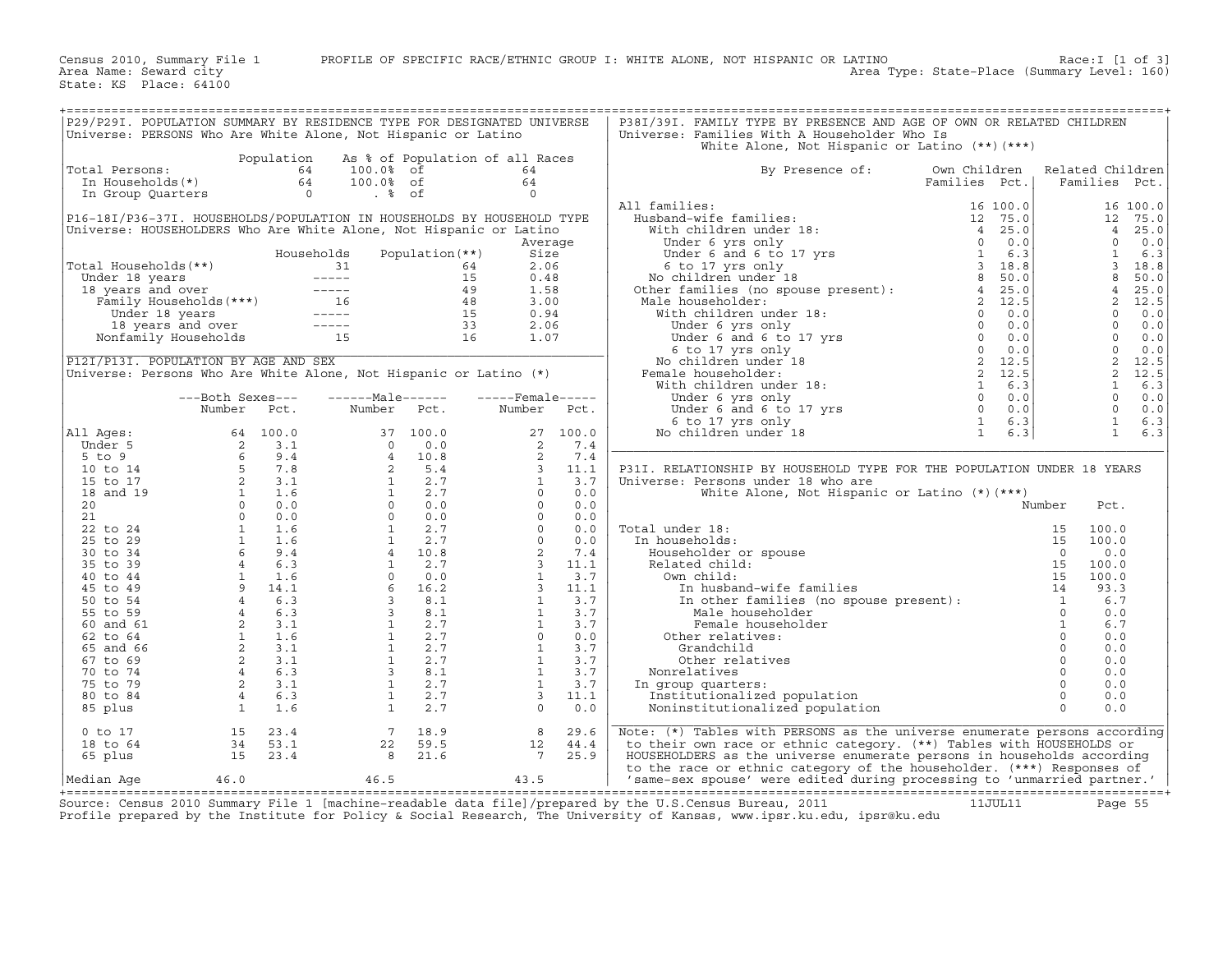+===================================================================================================================================================+|P29I/P34I. RELATIONSHIP BY HOUSEHOLD TYPE FOR ALL PERSONS & PERSONS 65+ | PCT14I. PRESENCE OF MULTIGENERATIONAL HOUSEHOLDS | |Universe: Persons Who Are White Alone, Not Hispanic or Latino (\*)(\*\*\*) | Universe: Households With A Householder Who Is | | | White Alone, Not Hispanic or Latino (\*\*) | | All Ages 65 years and over | Number Pct. | | Number Pct. Number Pct. | | | | | Total: 31 100.0 | |Total: 64 100.0 | 15 100.0 | Household has 3 or more generations 1 3.2 | | In households: 64 100.0 | 15 100.0 | Household does not have 3+ generations 30 96.8 | | In family households: 48 75.0 | 9 60.0 | | | Householder: 16 25.0 | 5 33.3 | | | Male 14 21.9 | 4 26.7 |\_\_\_\_\_\_\_\_\_\_\_\_\_\_\_\_\_\_\_\_\_\_\_\_\_\_\_\_\_\_\_\_\_\_\_\_\_\_\_\_\_\_\_\_\_\_\_\_\_\_\_\_\_\_\_\_\_\_\_\_\_\_\_\_\_\_\_\_\_| | Female 2 3.1 | 1 6.7 | | | Spouse 12 18.8 | 3 20.0 | PCT19I. NONRELATIVES BY HOUSEHOLD TYPE (\*)(\*\*\*) | | Parent 1 1.6 | 1 6.7 | Universe: Nonrelatives who are | | Parent−in−law 0 0.0 | 0 0.0 | White Alone, Not Hispanic or Latino (Total: 1) | | Child: 18 28.1 | | | | Biological 14 21.9 | | In Family In Nonfamily | | Adopted 1 1.6 | | Households Households | | Step 3 4.7 | | Number Pct. Number Pct. | | Grandchild 0 0.0 | | | | Brother or sister 1 1.6 | | Nonrelatives: 0 100.0 1 100.0 | | Son−in−law/daughter−in−law 0 0.0 | | Roomer or boarder 0 . 0 0.0 | | Other relatives (#) 0 0.0 | 0 0.0 | Housemate or roommate 0 . 0 0.0 | | Nonrelatives 0 0.0 | 0 0.0 | Unmarried partner 0 . 1 100.0 | | In nonfamily households: 16 25.0 | 6 40.0 | Other nonrelatives 0 . 0 0.0 | | Male householder: 11 17.2 | 4 26.7 | | | Living alone 11 17.2 | 4 26.7 |\_\_\_\_\_\_\_\_\_\_\_\_\_\_\_\_\_\_\_\_\_\_\_\_\_\_\_\_\_\_\_\_\_\_\_\_\_\_\_\_\_\_\_\_\_\_\_\_\_\_\_\_\_\_\_\_\_\_\_\_\_\_\_\_\_\_\_\_\_| | Not living alone 0 0.0 | 0 0.0 | | | Female householder: 4 6.3 | 2 13.3 | H17I. HOUSING UNITS BY HOUSEHOLDER'S AGE AND TENURE | | Living alone 3 4.7 | 2 13.3 | Universe: Occupied Housing Units With A Householder Who Is | | Not living alone 1 1.6 | 0 0.0 | White Alone, Not Hispanic or Latino (\*\*) | | Nonrelatives 1 1.6 | 0 0.0 | | | In group quarters: 0 0.0 | 0 0.0 | Age of Owner Occupied Renter Occupied | | Institutionalized 0 0.0 | 0 0.0 | Householder Number Pct. Number Pct. | | Noninstitutionalized 0 0.0 | 0 0.0 | | | | All Ages: 28 100.0 3 100.0 | |(#) For 65 yrs & over, includes children, siblings, etc. not shown separately| 15 to 24 0 0.0 1 33.3 | | | 25 to 34 2 7.1 1 33.3 | |\_\_\_\_\_\_\_\_\_\_\_\_\_\_\_\_\_\_\_\_\_\_\_\_\_\_\_\_\_\_\_\_\_\_\_\_\_\_\_\_\_\_\_\_\_\_\_\_\_\_\_\_\_\_\_\_\_\_\_\_\_\_\_\_\_\_\_\_\_\_\_\_\_\_\_\_\_| 35 to 44 2 7.1 0 0.0 | | | 45 to 54 10 35.7 0 0.0 | |P18I. HOUSEHOLD TYPE | 55 to 59 3 10.7 0 0.0 | |Universe: Households with a Householder Who is | 60 to 64 0 0.0 1 33.3 | | White Alone, Not Hispanic or Latino (\*\*) | 65 to 74 6 21.4 0 0.0 | | Number Pct. | 75 to 84 4 14.3 0 0.0 | | | 85 and over 1 3.6 0 0.0 | |Total: 31 100.0 |\_\_\_\_\_\_\_\_\_\_\_\_\_\_\_\_\_\_\_\_\_\_\_\_\_\_\_\_\_\_\_\_\_\_\_\_\_\_\_\_\_\_\_\_\_\_\_\_\_\_\_\_\_\_\_\_\_\_\_\_\_\_\_\_\_\_\_\_\_| | Family households(\*\*\*): 16 51.6 | | | Husband−wife families 12 38.7 | Note: (\*) Tables with PERSONS as the universe enumerate persons | | Other families: 4 12.9 | according to their own race or ethnic category. (\*\*) Tables with | | Male householder, no wife present 2 6.5 | HOUSEHOLDS or HOUSEHOLDERS as the universe enumerate persons in | | Female householder, no husband present 2 6.5 | households according to the race or ethnic category of the | | Nonfamily households: 15 48.4 | householder. (\*\*\*) Responses of 'same−sex spouse' were edited | | Householder living alone 14 45.2 | during processing to 'unmarried partner.' | | Householder not living alone 1 3.2 | | | | | | | | +===================================================================================================================================================+Source: Census 2010 Summary File 1 [machine-readable data file]/prepared by the U.S.Census Bureau, 2011 11JUL11 Page 56

Profile prepared by the Institute for Policy & Social Research, The University of Kansas, www.ipsr.ku.edu, ipsr@ku.edu